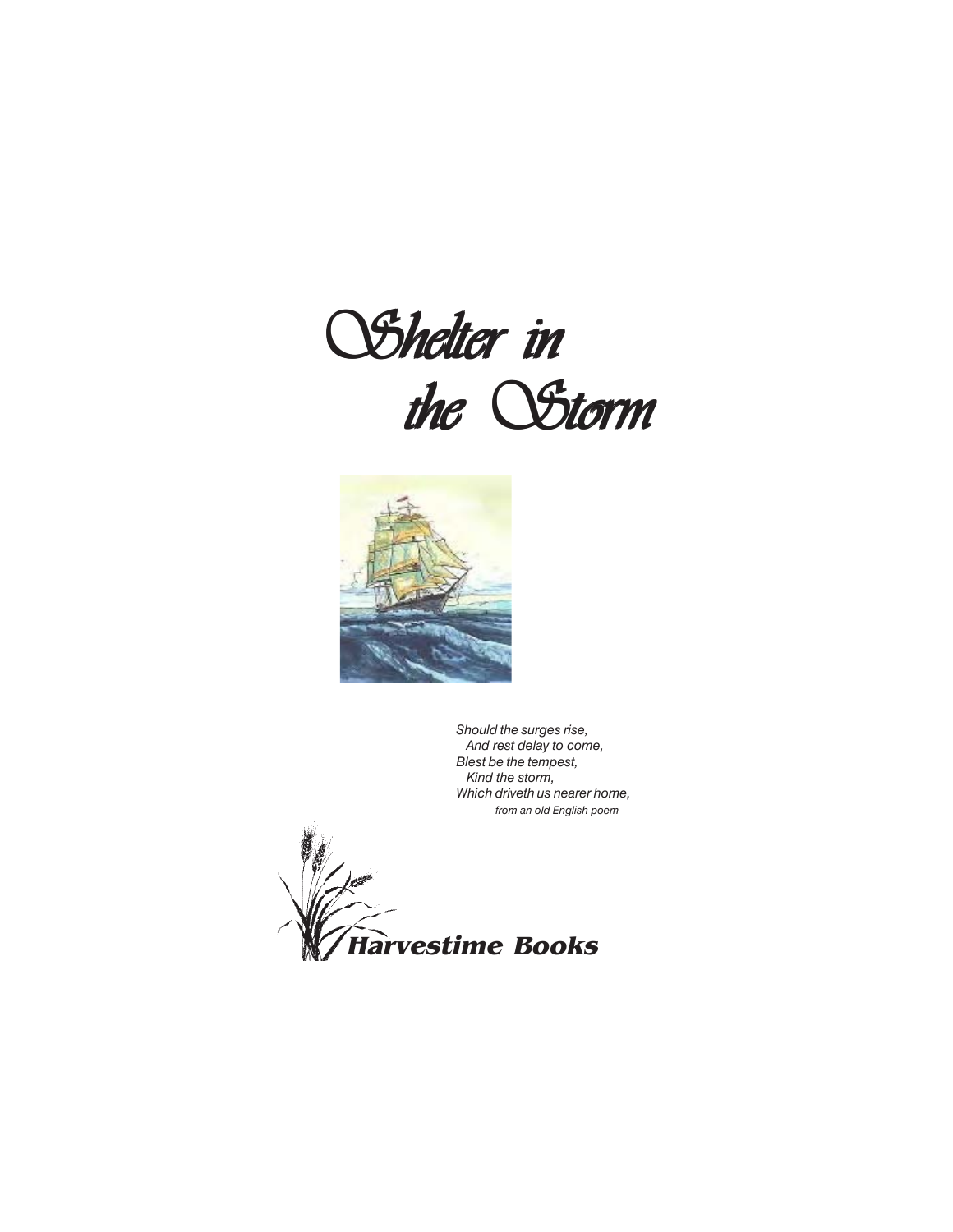# IN YOUR LIFE A STORM IS COMING HERE IS THE SHELTER

#### *WHAT YOU WILL FIND IN THIS BOOK —*

- How to come back to God
- How to ask Him for forgiveness
- $-$  The New Birth: what it is and how to receive it
- How the love of God can change your life
- How to keep this new experience - and how to deepen it
- How to pray so your prayers will be answered
- Over 200 Bible promises for day-to-day living
- Real solutions to doubt and discouragement
- Meeting trials and difficulties in the strength of Christ
- The power of thankfulness

#### *— AND MUCH MORE! — AND MORE!*

*Over two million copies in other editions*

*Shelter in Shelter in*

*the Storm he Storm Storm*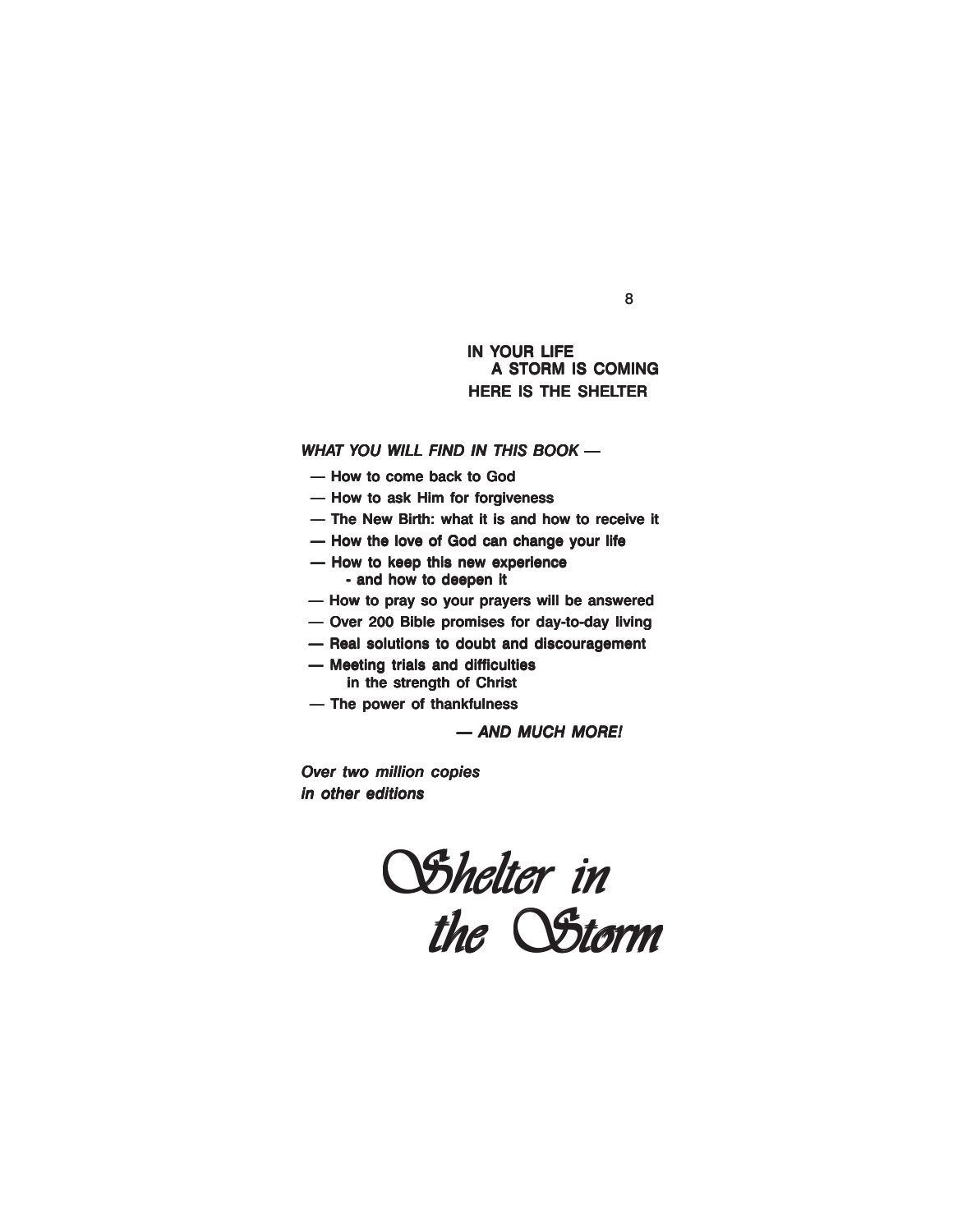*HB–123 Shelter in the Storm by Ellen G. White Published by Harvestime Books Altamont, TN 37301 USA Printed in the United States of America Cover and Text Copyright © 1998*

*ABOUT THE COVER—In the storms of life, we can only be safe with divine help. The storms come, fiercer than any we can imagine. But God will make a way of protection for those who will cling to Him and to His Inspired Word. The light of heaven will illuminate the path before them; His hand will guide the wheel.*

*The painting on the cover was prepared by the nationally known artist, John Steel, especially for this book. In describing it, Mr. Steel said: 'I left the yards off the mizzenmast, and made a bark of her. A bark had three masts: with foremast and mainmast, square rigged, and the mizzenmast (the third mast), fore and aft rigged. It was a vessel which had the features both of the square-rigger and the schooner."*

**This present volume is primarily composed of all or part of two books. Both have been reset in an easy-to-read large typeface that will encourage many more people to read them.**

**The first thirteen chapters are** *STEPS TO CHRIST* **(the 1892 edition), unabridged. The last five chapters (chapters 14-16) are from** *GREAT CONTROVERSY* **(sixty pages from the 1888 edition of this book). We added two introductory pages to each chapter.**

**It is widely recognized that chapters 2-3, 25, 29, and 35 are among the most important chapters in** *Great Controversy***. These are the chapters that we drew most heavily upon in the preparation of the last five chapters in this present volume. (See page 203 for additional information.)**

#### FOR ADDITIONAL COPIES —

This book may be purchased singly or in boxful quantities. Please contact the publisher for current prices.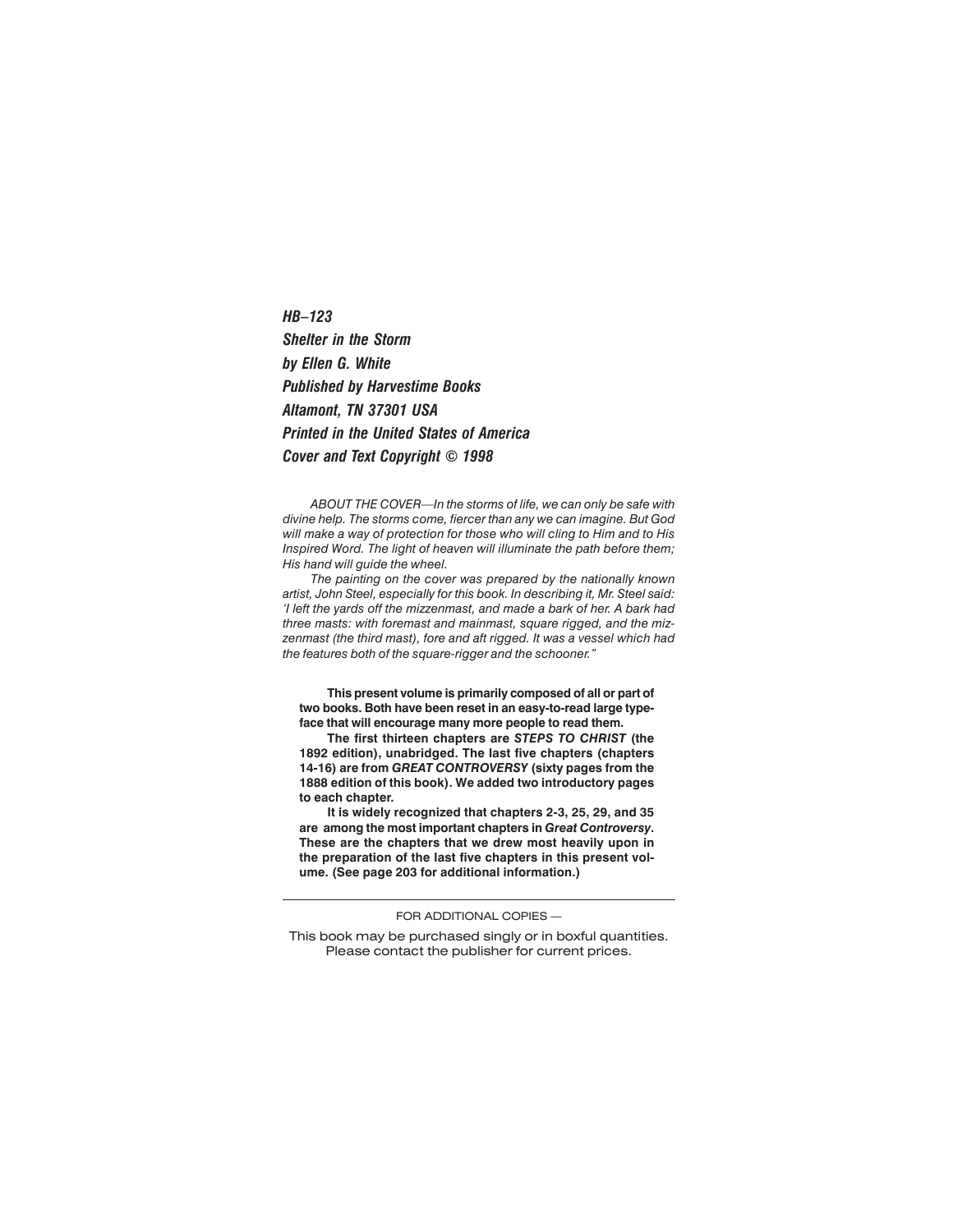# **Contents**

# **PART ONE - THE SHELTER**

| 1 God's Love for You  4                                          |
|------------------------------------------------------------------|
| 2 The Pathway Home  12                                           |
| 3 Coming in Repentance  18                                       |
| 4 Giving Him Your Sins 32                                        |
| 5 Giving Him Your Life 38                                        |
| 6 By Faith, A New Birth $\ldots \ldots \ldots \ldots 44$         |
| 7 Obeying Him $\ldots \ldots \ldots \ldots \ldots \ldots 52$     |
|                                                                  |
| 9 Working with Him 72                                            |
| 10 Learning of Him 80                                            |
| 11 Praying to Him $\ldots \ldots \ldots \ldots \ldots \ldots 88$ |
|                                                                  |
| 13 Rejoicing in Him  110                                         |
|                                                                  |

# **PART TWO - THE STORM**

| 14 How Sin Entered the Universe  122                        |
|-------------------------------------------------------------|
| 15 The 2000-Year Prophecy of Christ  136                    |
| 16 The Crisis in Our Time 154                               |
| 17 A Masterpiece of Deception 172                           |
| 18 Entering the Final Crisis  188                           |
| Study Guide $\ldots \ldots \ldots \ldots \ldots \ldots 204$ |
| God's Plan for Your Life  205                               |
| Scripture Index211                                          |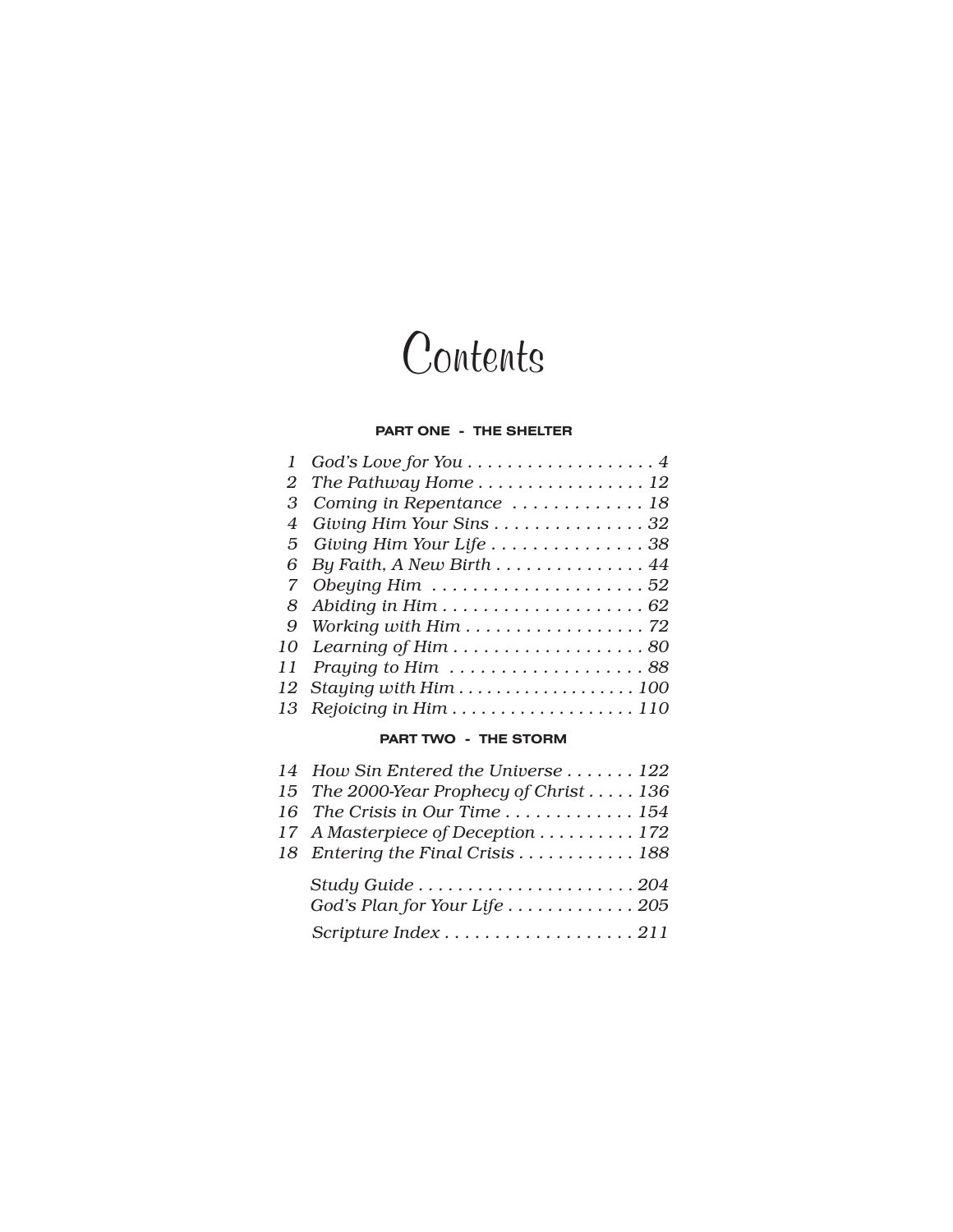

#### **"It had been a foggy afternoon. I was off the Atlantic Coast in my fishing boat. I always went out alone, and had been busy working my nets.**

"As evening came on, I noticed that another fishing boat was anchored nearby. I saw that he was also working alone. Although I did not know who he was, I waved and noted that he did not respond. He looked drunk. I went below deck, exhausted from the day's work and fell asleep in my clothes.

"I was too tired to take them off.

# **"It must have been 11 or 12 o'clock when I heard the yelling. Up on deck, I ran to the railing—and saw him in the water. Too drunk to know better, he had fallen overboard.**

"The cold water had started him shouting.

"Quickly I stripped down and dove overboard. It was obvious he would be gone in another minute. How I ever got him on board his fishing boat, I'll never know. I carried him below deck, got dry clothes on him, and put him into his bunk. I made him some food, and stayed until he was warm and sleeping soundly.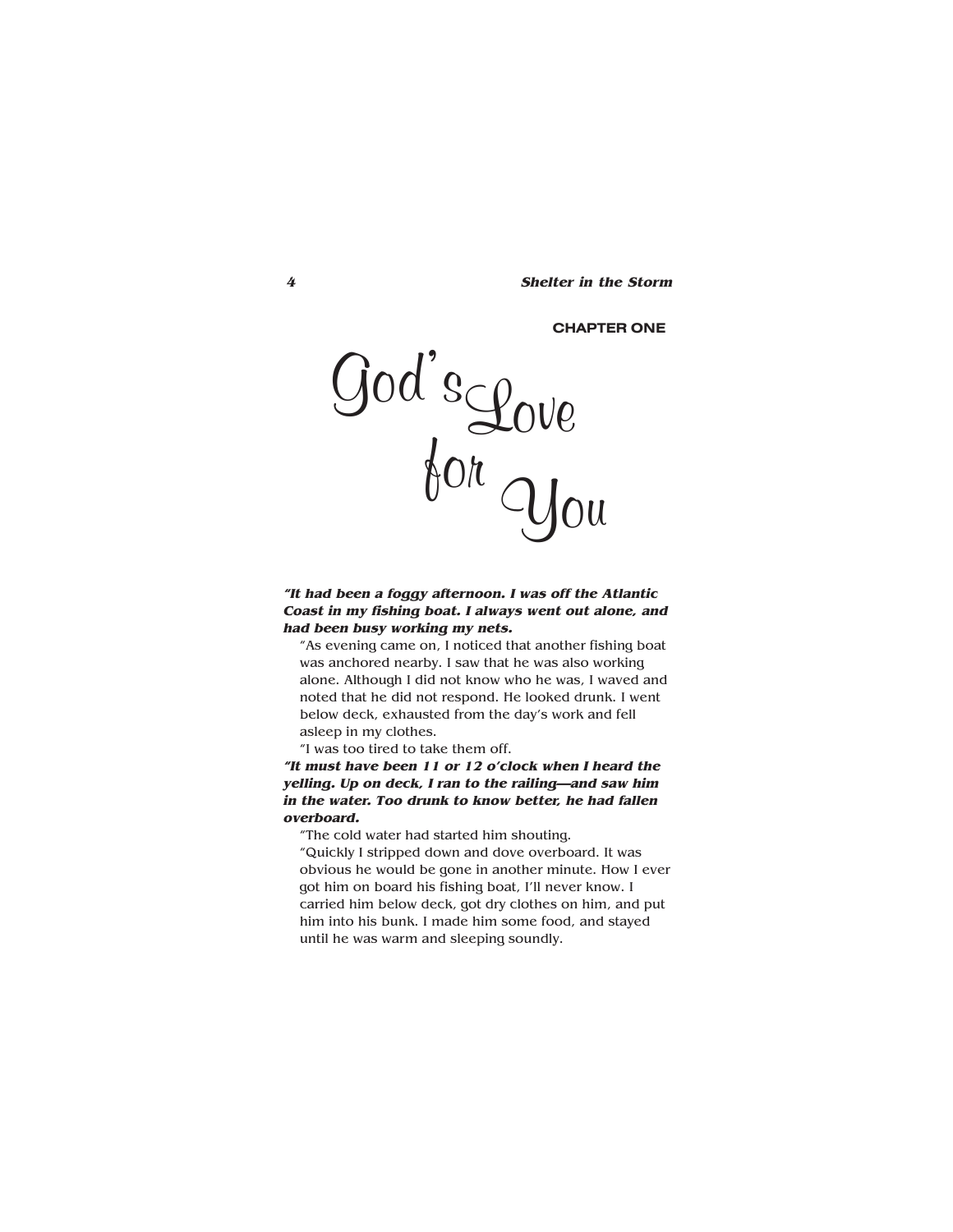#### **"Utterly wearied from it all, I did not want to disturb him; so, instead of starting the engine, I dove back into the cold Atlantic and swam to my own boat.**

I almost didn't make it. Exhausted, I fell into my bunk, but with the happy knowledge that I had saved his life. Twice I had come close to drowning that night,—but a man had been saved from drowning.

"A man I didn't know.

"Next morning broke clear and sunny. I awoke about eight, and went up on deck.

"My new friend was leaning on the rail.

**" 'Hi,' I called out cheerily. 'How are you doing this morning?' With a growl, he told me to shut my mouth.**

" 'But I'm your best friend!' I cried. 'I saved your life last night!' At this, he called me a liar and threw every curse word at me that he knew.

#### **"I went below deck and put my face in my hands and wept. It was then—for the first time in my life—that I really understood the love of God in trying to save men.**

For I had seen a little of what it cost Him, and what they had given Him in return. And I realized that in that love is our only hope . ."

That incident took place nearly a hundred years ago, but it points us to a deep truth that has changed lives—and can bring a deep happiness to yours.

# **In the chapters of this book, you will find information that for years you may have been searching for. And what you will find is not difficult. For it is the Bible path to God.**

Here you will learn not only how to come to Him, but how to stay with Him in spite of life's turmoils.

### **And here you will find a love and a forgiveness, an encouragement and a help,—such as you may never before have thought possible.**

Yes, simple steps to a better and happier life. The path home you have been looking for.

For, you see, it all began with the love of God.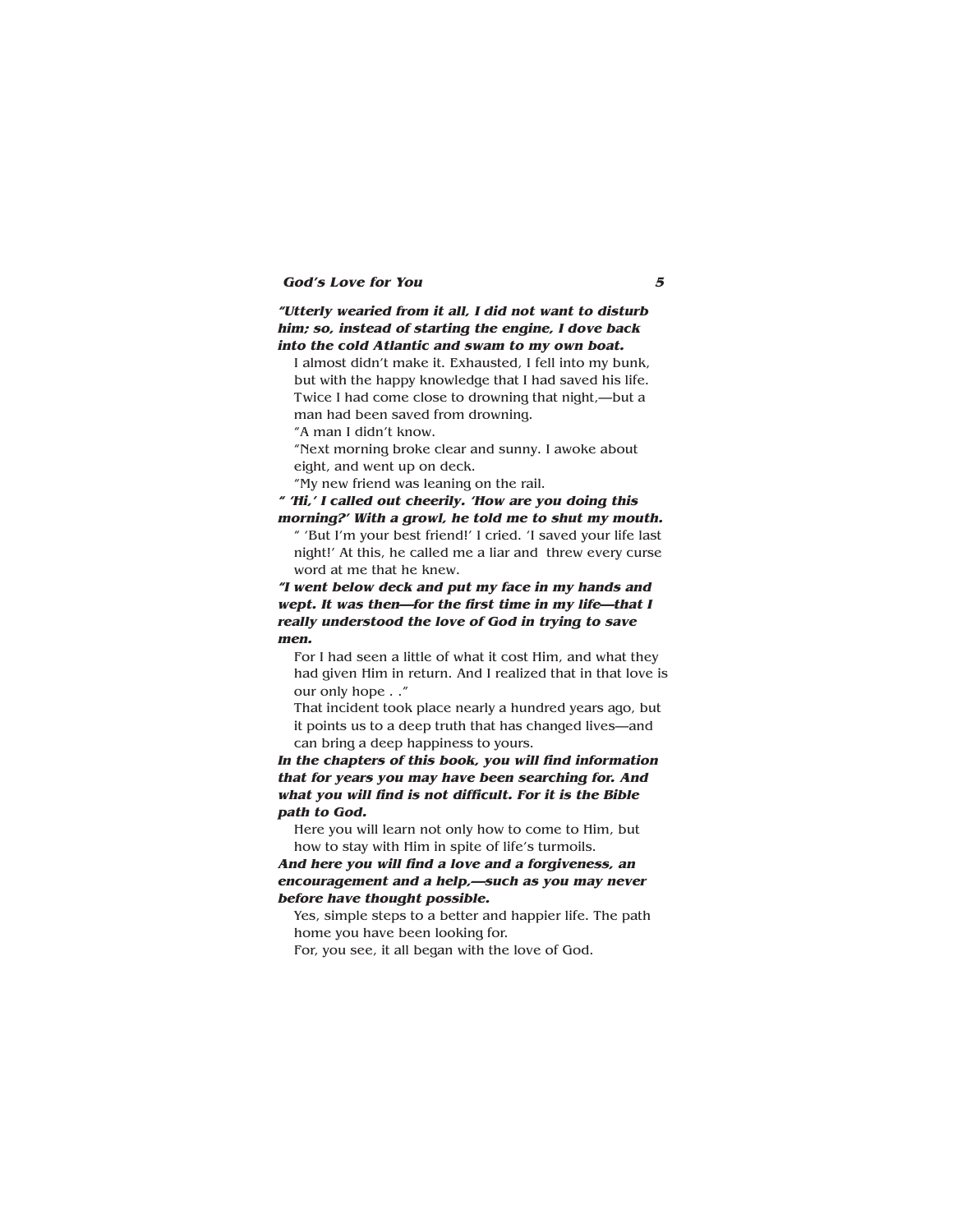Nature and revelation alike testify of God's love. Our Father in heaven is the source of life, of wisdom, and of joy. Look at the wonderful and beautiful things of nature. Think of their marvelous adaptation to the needs and happiness, not only of man, but of all living creatures. The sunshine and the rain, that gladden and refresh the earth, the hills and seas and plains, all speak to us of the Creator's love. It is God who supplies the daily needs of all His creatures. In the beautiful words of the psalmist: "The eyes of all wait upon Thee; and Thou givest them their meat in due season. Thou openest Thine hand, and satisfiest the desire of every living thing." *Psalm 145:15-16*.

God made man perfectly holy and happy; and the fair earth, as it came from the Creator's hand, bore no blight of decay or shadow of the curse. It is transgression of God's law—the law of love—that has brought woe and death. Yet even amid the suffering that results from sin, God's love is revealed. It is written that God cursed the ground for man's sake (*Genesis 3:17*). The thorn and the thistle—the difficulties and trials that make his life one of toil and care—were appointed for his good as a part of the training needful in God's plan for his uplifting from the ruin and degradation that sin has wrought. The world, though fallen, is not all sorrow and misery. In nature itself are messages of hope and comfort. There are flowers upon the thistles, and the thorns are covered with roses.

#### **Written in Nature**

 "God is love" is written upon every opening bud, upon every spire of springing grass. The lovely birds making the air vocal with their happy songs, the delicately tinted flowers in their perfection perfuming the air, the lofty trees of the forest with their rich foliage of living green—all testify to the tender, fatherly care of our God and to His desire to make His children happy.

The Word of God reveals His character. He Himself has declared His infinite love and pity. When Moses prayed, "Show me Thy glory," the Lord answered, "I will make all My goodness pass before thee" (*Exodus 33:18-19*). This is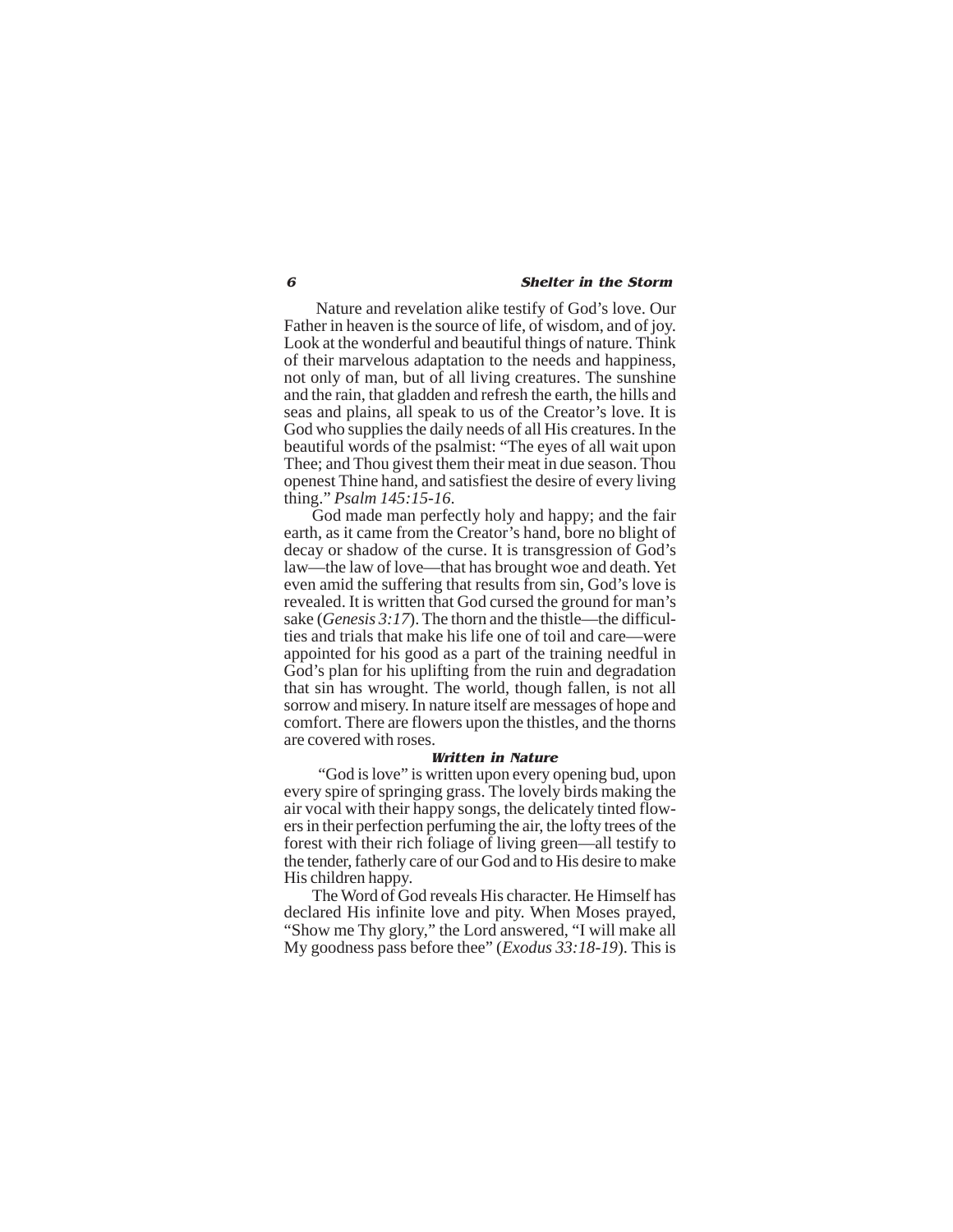#### **God's Love for You**

His glory. The Lord passed before Moses, and proclaimed, "The Lord, The Lord God, merciful and gracious, longsuffering, and abundant in goodness and truth, keeping mercy for thousands, forgiving iniquity and transgression and sin." *Exodus 34:6-7.* He is "slow to anger, and of great kindness" (*Jonah 4:2*) "because He delighteth in mercy" (*Micah 7:18*).

God has bound our hearts to Him by unnumbered tokens in heaven and in earth. Through the things of nature, and the deepest and tenderest earthly ties that human hearts can know, He has sought to reveal Himself to us. Yet these but imperfectly represent His love. Though all these evidences have been given, the enemy of good blinded the minds of men, so that they looked upon God with fear; they thought of Him as severe and unforgiving. Satan led men to conceive of God as a being whose chief attribute is stern justice, one who is a severe judge, a harsh, exacting creditor. He pictured the Creator as a being who is watching with jealous eye to discern the errors and mistakes of men, that He may visit judgments upon them. It was to remove this dark shadow, by revealing to the world the infinite love of God, that Jesus came to live among men.

#### **Revealed in His Son**

The Son of God came from heaven to make manifest the Father. "No man hath seen God at any time; the only begotten Son, which is in the bosom of the Father, He hath declared Him." *John 1:18*. "Neither knoweth any man the Father, save the Son, and he to whomsoever the Son will reveal Him." *Matthew 11:27*. When one of the disciples made the request, "Show us the Father," Jesus answered, "Have I been so long time with you, and yet hast thou not known Me, Philip? He that hath seen Me hath seen the Father; and how sayest thou then, Show us the Father?" *John 14:8-9*.

In describing His earthly mission, Jesus said, The Lord "hath anointed Me to preach the gospel to the poor; He hath sent Me to heal the brokenhearted, to preach deliverance to the captives, and recovering of sight to the blind, to set at liberty them that are bruised." *Luke 4:18*. This was His work. He went about doing good and healing all that were oppressed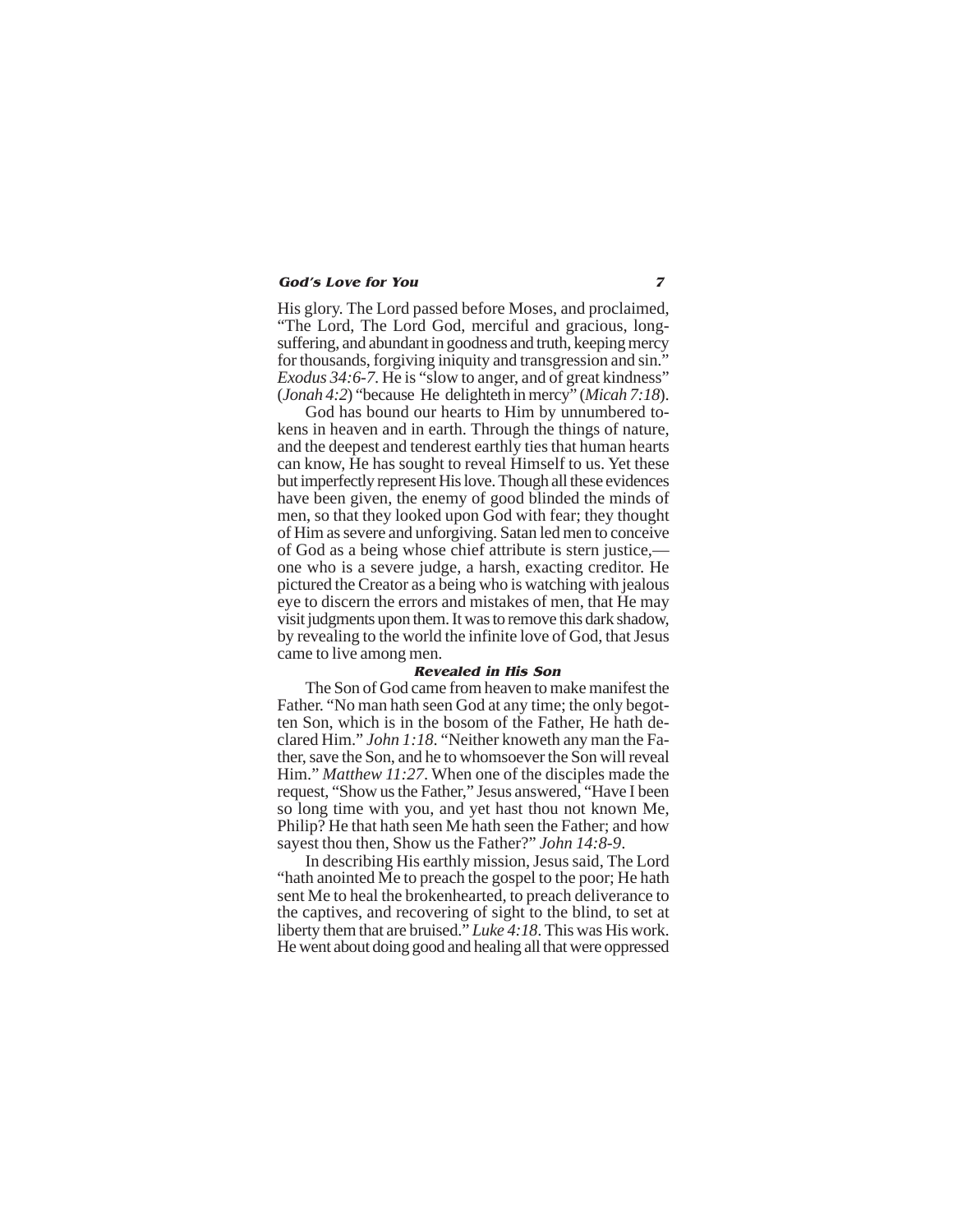by Satan. There were whole villages where there was not a moan of sickness in any house, for He had passed through them and healed all their sick. His work gave evidence of His divine anointing. Love, mercy, and compassion were revealed in every act of His life; His heart went out in tender sympathy to the children of men. He took man's nature, that He might reach man's wants. The poorest and humblest were not afraid to approach Him. Even little children were attracted to Him. They loved to climb upon His knees and gaze into the pensive face, benignant with love.

# **Always in Love**

Jesus did not suppress one word of truth, but He uttered it always in love. He exercised the greatest tact and thoughtful, kind attention in His intercourse with the people. He was never rude, never needlessly spoke a severe word, never gave needless pain to a sensitive soul. He did not censure human weakness. He spoke the truth, but always in love. He denounced hypocrisy, unbelief, and iniquity; but tears were in His voice as He uttered His scathing rebukes. He wept over Jerusalem, the city He loved, which refused to receive Him, the way, the truth, and the life. They had rejected Him, the Saviour; but He regarded them with pitying tenderness. His life was one of self-denial and thoughtful care for others. Every soul was precious in His eyes. While He ever bore Himself with divine dignity, He bowed with the tenderest regard to every member of the family of God. In all men He saw fallen souls whom it was His mission to save.

Such is the character of Christ as revealed in His life. This is the character of God. It is from the Father's heart that the streams of divine compassion, manifest in Christ, flow out to the children of men. Jesus, the tender, pitying Saviour, was God "manifest in the flesh" (*1 Timothy 3:16*).

#### **Behold Him**

It was to redeem us that Jesus lived and suffered and died. He became "a Man of Sorrows," that we might be made partakers of everlasting joy. God permitted His beloved Son, full of grace and truth, to come from a world of indescribable glory, to a world marred and blighted with sin, dark-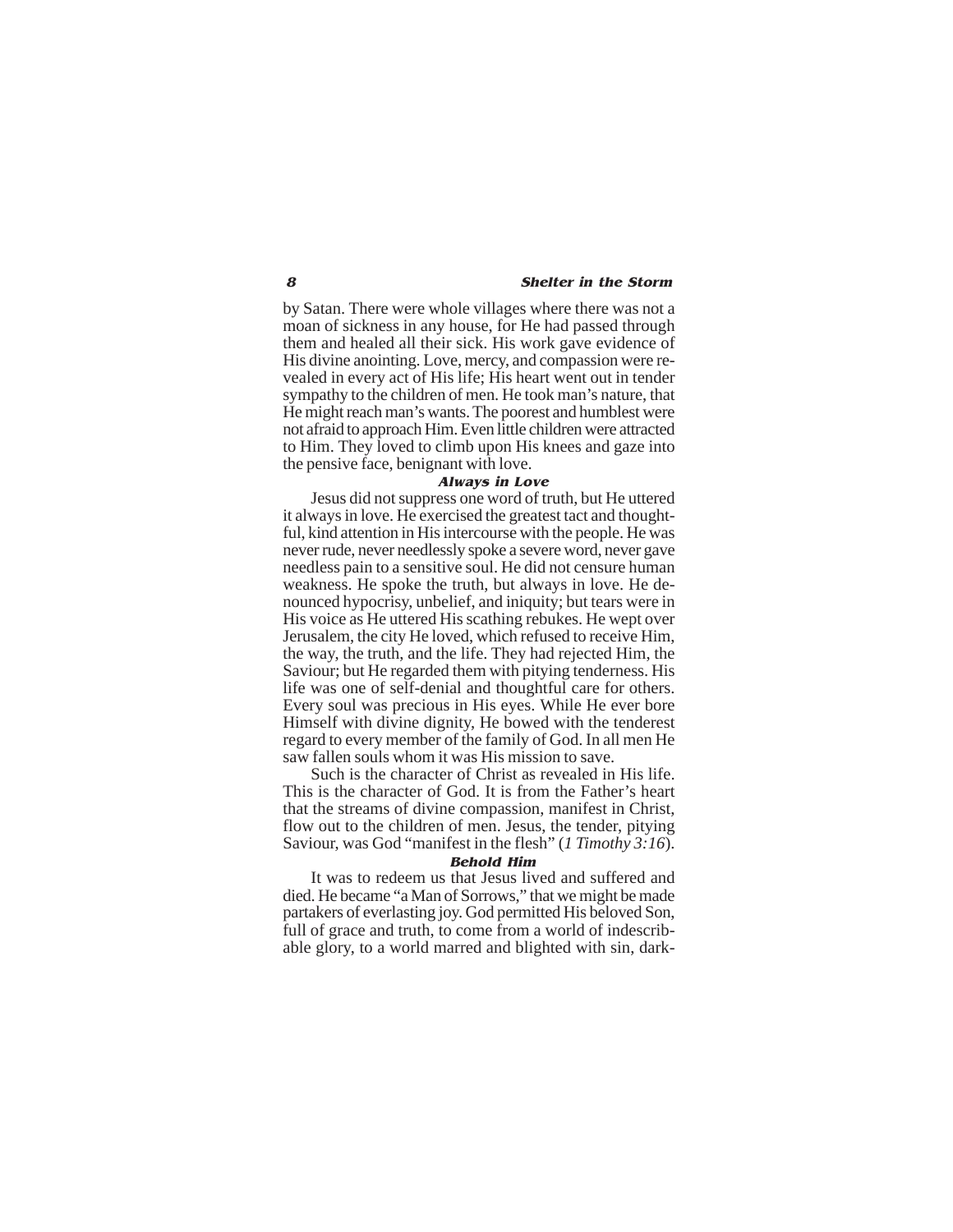#### **God's Love for You**

ened with the shadow of death and the curse. He permitted Him to leave the bosom of His love, the adoration of the angels, to suffer shame, insult, humiliation, hatred, and death. "The chastisement of our peace was upon Him; and with His stripes we are healed." *Isaiah 53:5*. Behold Him in the wilderness, in Gethsemane, upon the cross! The spotless Son of God took upon Himself the burden of sin. He who had been one with God, felt in His soul the awful separation that sin makes between God and man. This wrung from His lips the anguished cry, "My God, My God, why hast Thou forsaken Me?" *Matthew 27:46*. It was the burden of sin, the sense of its terrible enormity, of its separation of the soul from God—it was this that broke the heart of the Son of God.

But this great sacrifice was not made in order to create in the Father's heart a love for man, not to make Him willing to save. No, no! "God so loved the world, that He gave His only begotten Son." *John 3:16*. The Father loves us, not because of the great propitiation, but He provided the propitiation because He loves us. Christ was the medium through which He could pour out His infinite love upon a fallen world. "God was in Christ, reconciling the world unto Himself." *2 Corinthians 5:19*. God suffered with His Son. In the agony of Gethsemane, the death of Calvary, the heart of Infinite Love paid the price of our redemption.

Jesus said, "Therefore doth My Father love Me, because I lay down My life, that I might take it again." *John 10:17*. That is, "My Father has so loved you that He even loves Me more for giving My life to redeem you. In becoming your Substitute and Surety, by surrendering My life, by taking your liabilities, your transgressions, I am endeared to My Father; for, by My sacrifice, God can be just and yet the Justifier of him who believeth in Jesus."

### **Only Jesus Could Do It**

None but the Son of God could accomplish our redemption; for only He who was in the bosom of the Father could declare Him. Only He who knew the height and depth of the love of God could make it manifest. Nothing less than the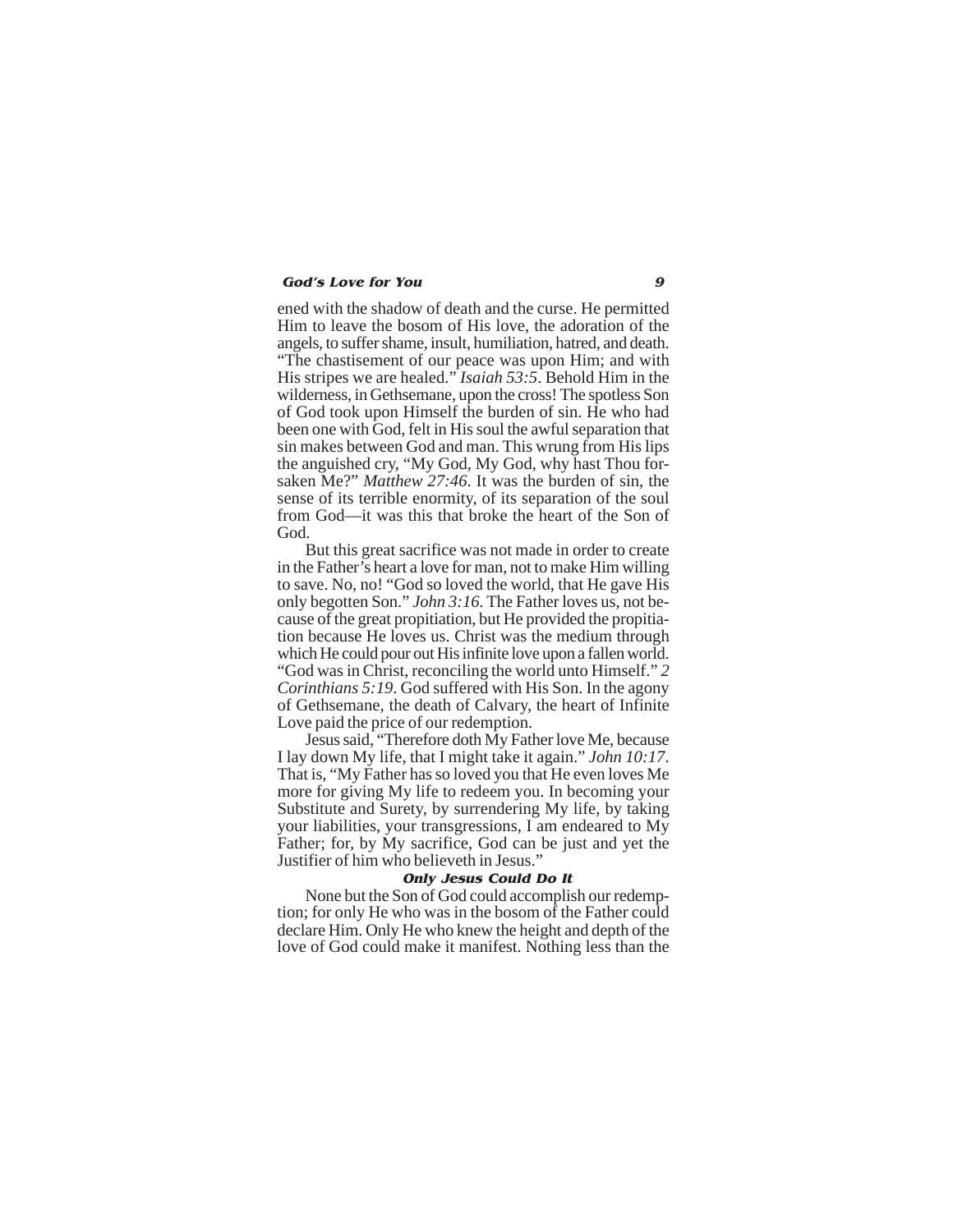infinite sacrifice made by Christ, in behalf of fallen man could express the Father's love to lost humanity.

"God so loved the world, that He gave His only begotten Son." He gave Him not only to live among men, to bear their sins, and die their sacrifice. He gave Him to the fallen race. Christ was to identify Himself with the interests and needs of humanity. He who was one with God has linked Himself with the children of men by ties that are never to be broken. Jesus is "not ashamed to call them brethren" (*Hebrews 2:11*); He is our Sacrifice, our Advocate, our Brother, bearing our human form before the Father's throne, and through eternal ages one with the race He has redeemed the Son of man. And all this that man might be uplifted from the ruin and degradation of sin that he might reflect the love of God and share the joy of holiness.

The price paid for our redemption, the infinite sacrifice of our heavenly Father, in giving His Son to die for us, should give us exalted conceptions of what we may become through Christ. As the inspired apostle John beheld the height, the depth, the breadth of the Father's love toward the perishing race, he was filled with adoration and reverence; and, failing to find suitable language in which to express the greatness and tenderness of this love, he called upon the world to behold it. "Behold, what manner of love the Father hath bestowed upon us, that we should be called the sons of God." *1 John 3:1*. What a value this places upon man! Through transgression the sons of man become subjects of Satan. Through faith in the atoning sacrifice of Christ the sons of Adam may become the sons of God. By assuming human nature, Christ elevates humanity. Fallen men are placed where, through connection with Christ, they may indeed become worthy of the name "sons of God."

#### **A Love Beyond Measure**

Such love is without a parallel. Children of the heavenly King! Precious promise! Theme for the most profound meditation! The matchless love of God for a world that did not love Him! The thought has a subduing power upon the soul and brings the mind into captivity to the will of God. The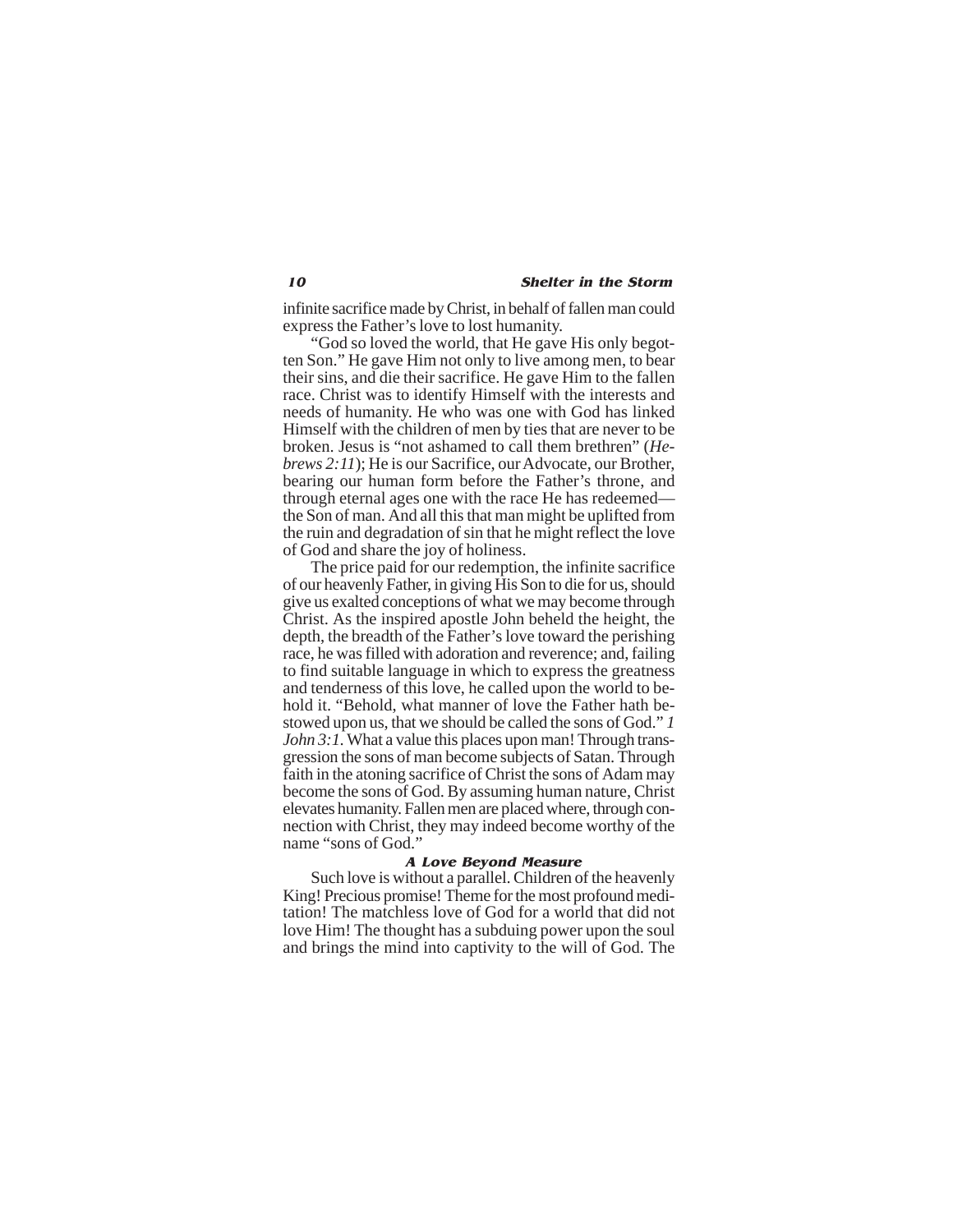#### **God's Love for You**

more we study the divine character in the light of the cross, the more we see mercy, tenderness, and forgiveness blended with equity and justice and the more clearly we discern innumerable evidences of a love that is infinite and a tender pity surpassing a mother's yearning sympathy for her wayward child.

> *For God so loved the world, That He gave His only begotten Son, That whosoever believeth in Him Should not perish, But have everlasting life. — John 3:16*

*In this was manfested The love of God toward us, Because that God sent His only begotten Son into the world, That we might live through Him. — 1 John 4:9*

*He that spared not His own Son, But delivered Him up for us all; How shall He not, with Him Also freely give us all things? — Romans 8:32*

*Behold, what manner of love the Father hath bestowed upon us, That we should be called the Sons of God! — 1 John 3:1*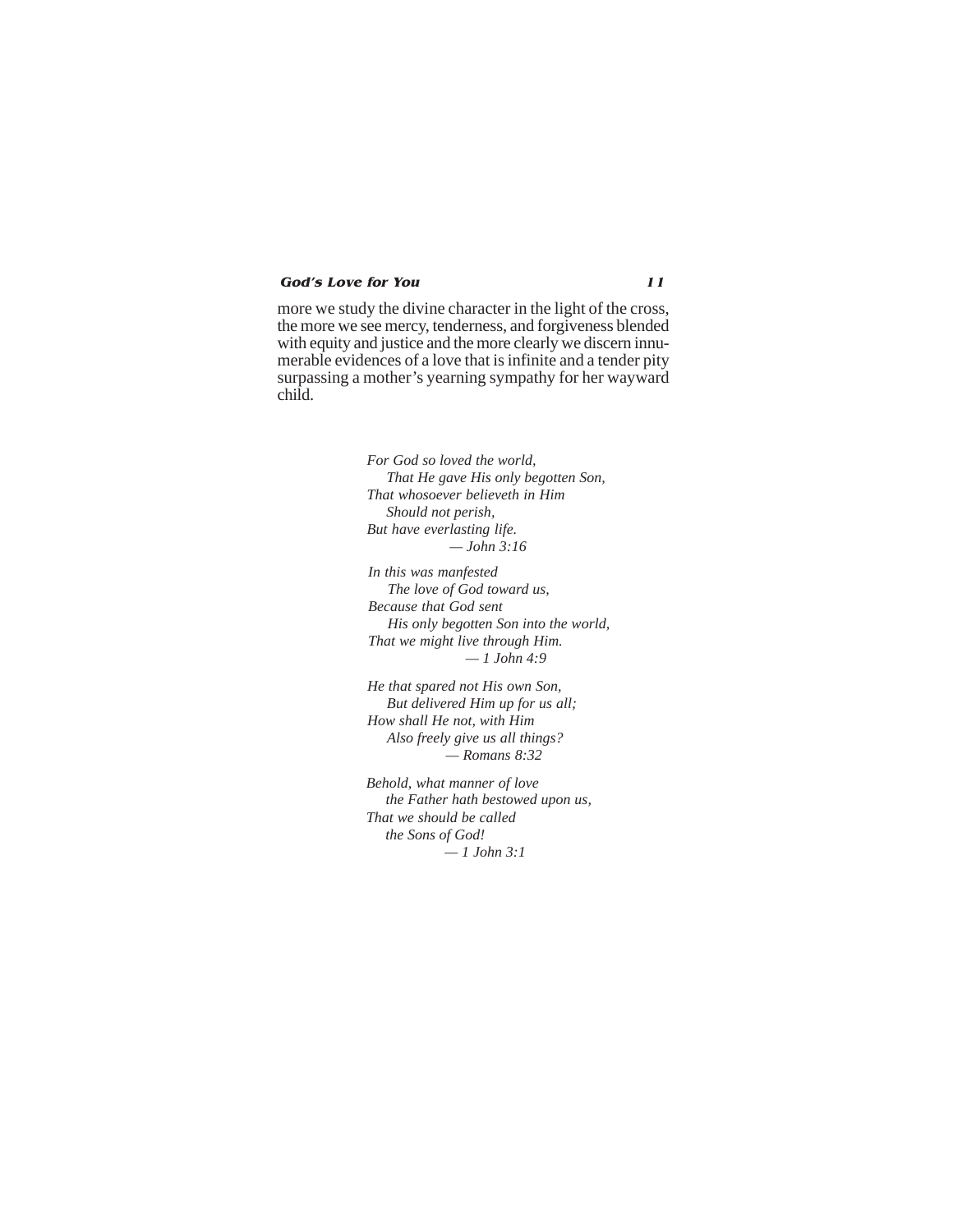**CHAPTER TWO**



**Andy had never had much in life, but he did have his two children and the little cabin in which they lived. Several years before, his wife had left the family one day, and later he learned that she had remarried, and then in an accident had been killed.**

How Andy did love those children! And how he cared for them! They worked together on their little mountain farm, when the children were not at the little one-room schoolhouse down the road.

But then one day it happened.

Andy was out in the fields working when the fire started. But that morning both girls were in the house! As soon as he saw the smoke he ran. His precious Suzy and Cindy! He prayed as he raced across the field and through a wooded area, for he had already learned by experience that God could answer prayer.

**When he arrived, the little cabin was in flames. Smashing the door down with his powerful shoulder, he rushed in and found a blazing beam blocking a second door. Hurling it aside with his bare hands, he entered and found his little girls on the floor. Trying to put out the fire, they had both been overcome by the smoke. Reaching down with his strong arms, he picked them up and hurried from the blazing cabin.**

Just as he set foot on the outside porch, the burning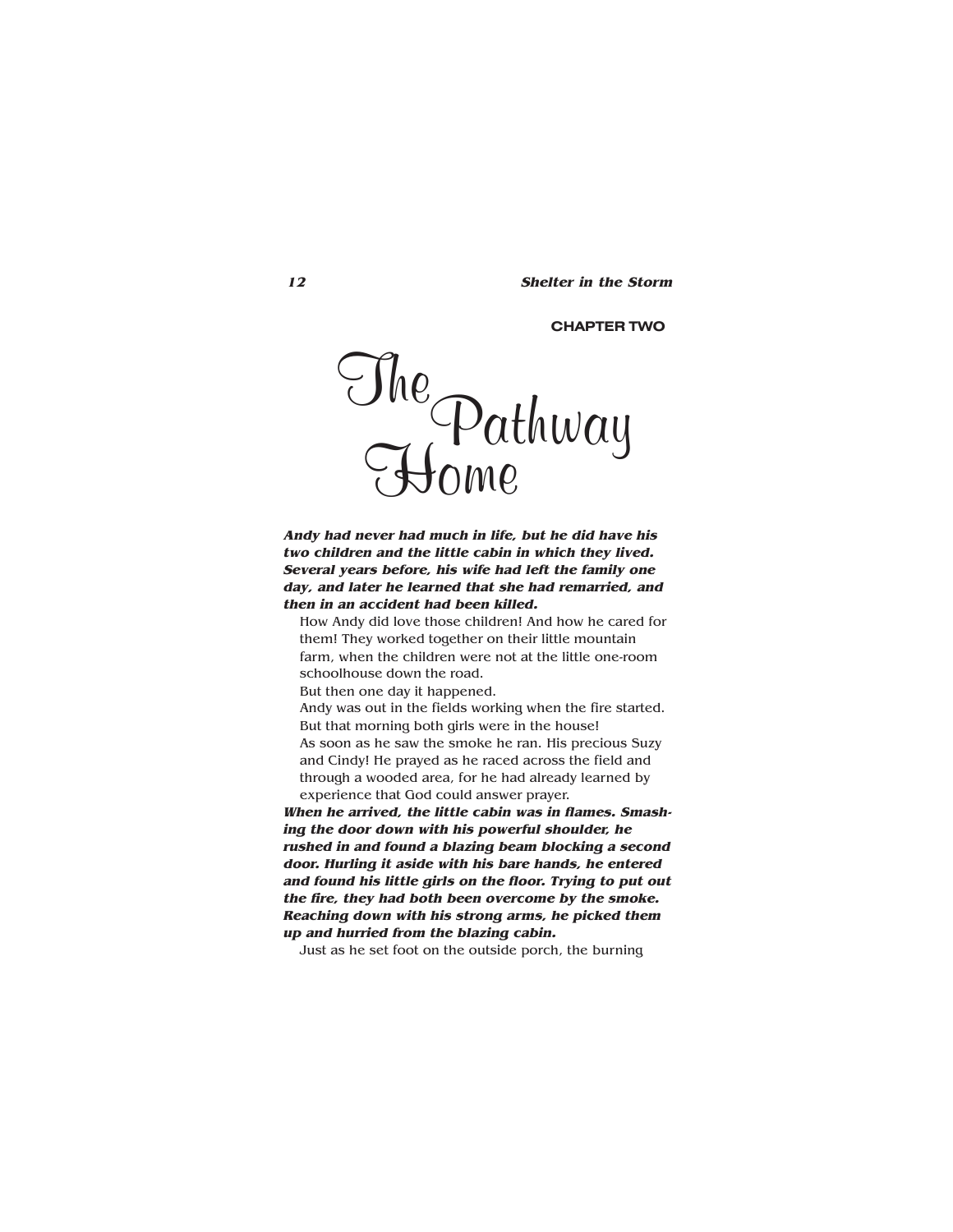#### **The Pathway Home 13**

rafters collapsed behind him into the building. Even yet, sparks and smoke and flame seemed everywhere, but somehow he struggled out into the yard. They were safe. Hearing about it, the local magistrate said that Andy's children must be taken from him and given to people who would give them a better home. This put the whole town in an uproar; and, on the day of the custody trial, the courtroom was packed.

First, the county attorney stood and told why he thought the children should be taken from Andy. The people respected him because he had lots of learning.

**But then Andy got up. Too poor to afford a lawyer, he spoke for himself. With strong tears he told of his love and care for his little ones down through the years. No matter how bad the troubles got, he had given them his whole life—his all.**

**As he closed, he raised his hands and pled that the children might be restored to him. Reddened ugly scars disfigured both hands; for, in rescuing his beloved, the two hands had been severely burned.**

At this, total silence came over the entire room and the judge tried to speak, but had a hard time getting the words out. Then he said this:

**"Andy was willing to give his life for his children and he will carry the scars of his sacrifice in his hands for the remainder of his life. There is no one in this county better qualified to have them. This court rules that the children shall be given to Andy."**

The whole building erupted in a burst of cheers, for Andy—who loved his own more than the whole world and had proved himself willing to die to save them—was now to receive his own back again.

**Friend—just now—God wants to receive you back again also. On Calvary, Christ paid the price. In the next few pages, you will learn why only He can give you the help you need to come back. He is the best Friend you will ever have.**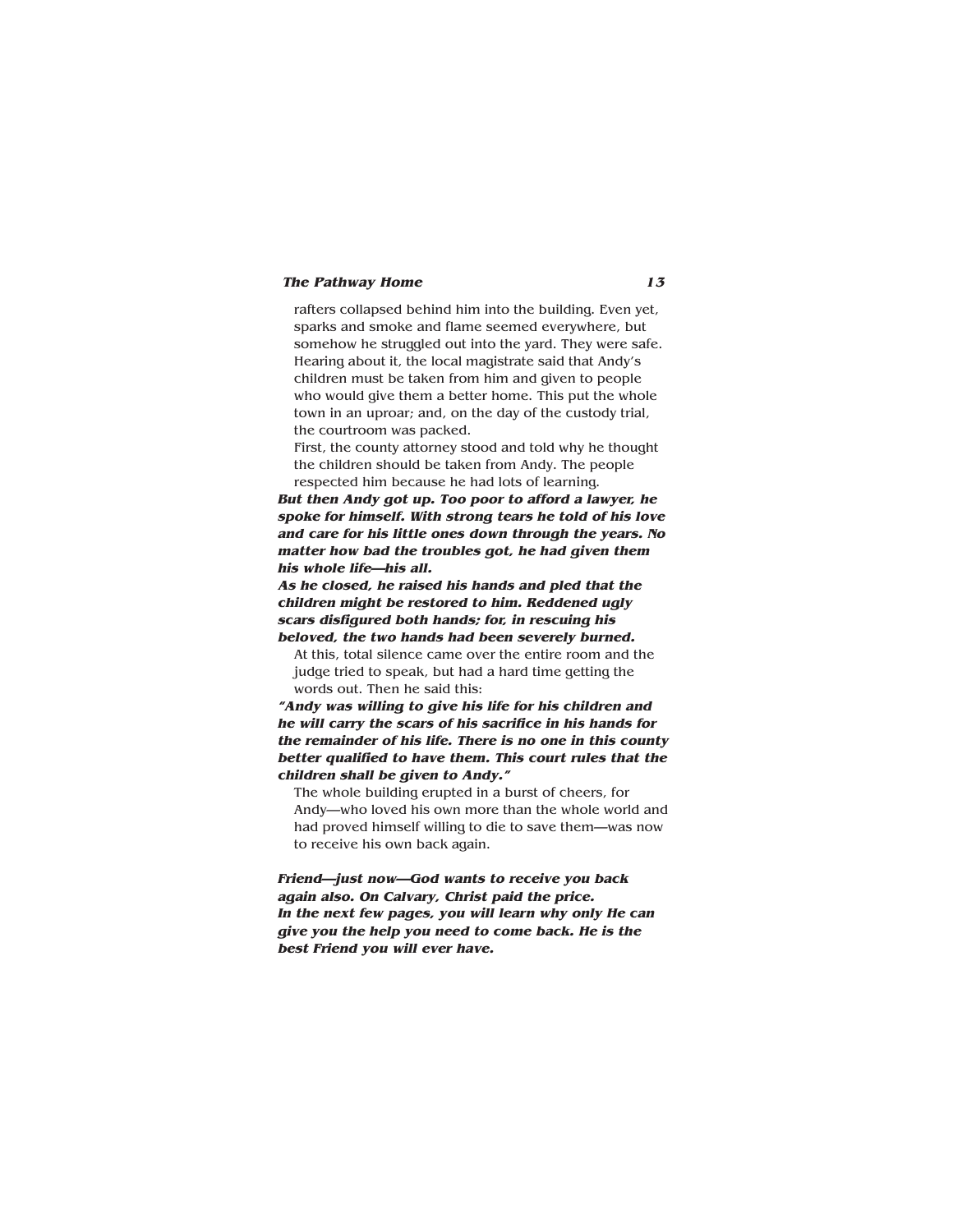Man was originally endowed with noble powers and a well-balanced mind. He was perfect in his being, and in harmony with God. His thoughts were pure, his aims holy. But through disobedience, his powers were perverted, and selfishness took the place of love. His nature became so weakened through transgression that it was impossible for him, in his own strength, to resist the power of evil. He was made captive by Satan, and would have remained so forever had not God specially interposed. It was the tempter's purpose to thwart the divine plan in man's creation and fill the earth with woe and desolation. And he would point to all this evil as the result of God's work in creating man.

In his sinless state, man held joyful communion with Him "in whom are hid all the treasures of wisdom and knowledge" (*Colossians 2:3*). But after his sin, he could no longer find joy in holiness, and he sought to hide from the presence of God. Such is still the condition of the unrenewed heart. It is not in harmony with God, and finds no joy in communion with Him. The sinner could not be happy in God's presence; he would shrink from the companionship of holy beings. Could he be permitted to enter heaven, it would have no joy for him. The spirit of unselfish love that reigns there—every heart responding to the heart of Infinite Love—would touch no answering chord in his soul. His thoughts, his interests, his motives, would be alien to those that actuate the sinless dwellers there. He would be a discordant note in the melody of heaven. Heaven would be to him a place of torture; he would long to be hidden from Him who is its light and the center of its joy. It is no arbitrary decree on the part of God that excludes the wicked from heaven; they are shut out by their own unfitness for its companionship. The glory of God would be to them a consuming fire. They would welcome destruction, that they might be hidden from the face of Him who died to redeem them.

It is impossible for us, of ourselves, to escape from the pit of sin in which we are sunken. Our hearts are evil, and we cannot change them. "Who can bring a clean thing out of an unclean? not one." *Job 14:4*. "The carnal mind is enmity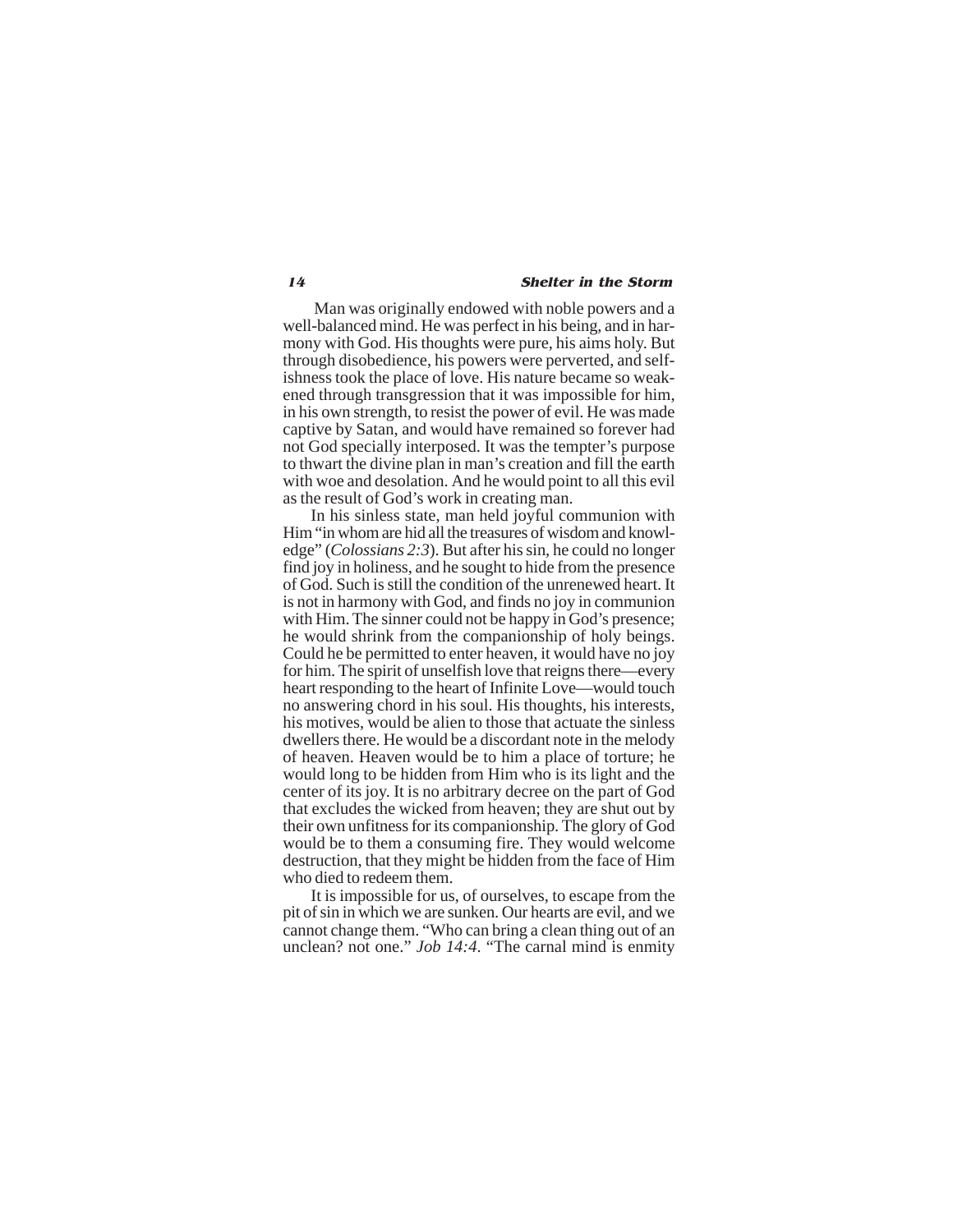against God: for it is not subject to the law of God, neither indeed can be." *Romans 8:7*. Education, culture, the exercise of the will, human effort, all have their proper sphere, but here they are powerless. They may produce an outward correctness of behavior, but they cannot change the heart; they cannot purify the springs of life. There must be a power working from within, a new life from above, before men can be changed from sin to holiness. That power is Christ. His grace alone can quicken the lifeless faculties of the soul and attract it to God, to holiness.

# **Only by a New Birth**

The Saviour said, "Except a man be born from above," unless he shall receive a new heart, new desires, purposes, and motives, leading to a new life, "he cannot see the kingdom of God" (*John 3:3, margin*). The idea that it is necessary only to develop the good that exists in man, by nature, is a fatal deception. "The natural man receiveth not the things of the Spirit of God: for they are foolishness unto him: neither can he know them, because they are spiritually discerned."*1 Corinthians 2:14*. "Marvel not that I said unto thee, Ye must be born again." *John 3:7*. Of Christ it is written, "In Him was life; and the life was the light of men" . . there is no other "name under heaven given among men, whereby we must be saved" (*John 1:4; Acts 4:12*).

It is not enough to perceive the loving-kindness of God, to see the benevolence, the fatherly tenderness, of His character. It is not enough to discern the wisdom and justice of His law, to see that it is founded upon the eternal principle of love. Paul, the apostle, saw all this when he exclaimed, "I consent unto the law that it is good . . The law is holy, and the commandment holy, and just, and good." But he added, in the bitterness of his soul anguish and despair, "I am carnal, sold under sin" (*Romans 7:16, 12, 14*). He longed for the purity, the righteousness, to which in himself he was powerless to attain, and cried out, "O wretched man that  $\overline{I}$  am! who shall deliver me from this body of death?" *Romans 7:24*. Such is the cry that has gone up from burdened hearts in all lands and in all ages. To all, there is but one answer, "Be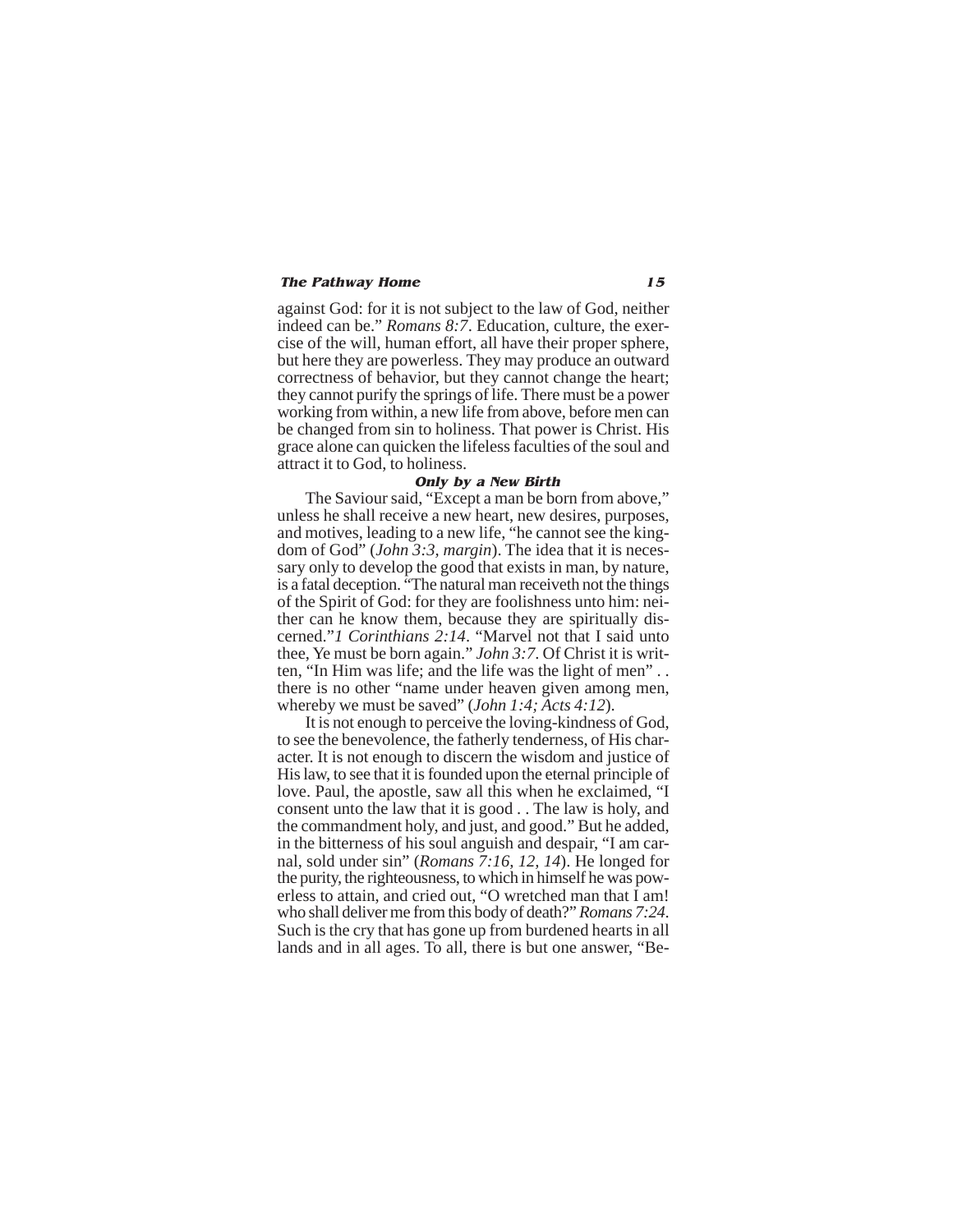hold the Lamb of God, which taketh away the sin of the world." *John 1:29*.

#### **The Ladder to Heaven**

Many are the figures by which the Spirit of God has sought to illustrate this truth and make it plain to souls that long to be freed from the burden of guilt. When, after his sin in deceiving Esau, Jacob fled from his father's home, he was weighed down with a sense of guilt. Lonely and outcast as he was, separated from all that had made life dear, the one thought that above all others pressed upon his soul was the fear that his sin had cut him off from God, that he was forsaken of Heaven. In sadness he lay down to rest on the bare earth, around him only the lonely hills, and above, the heavens bright with stars. As he slept, a strange light broke upon his vision; and lo, from the plain on which he lay, vast shadowy stairs seemed to lead upward to the very gates of heaven, and upon them angels of God were passing up and down while, from the glory above, the divine voice was heard in a message of comfort and hope. Thus was made known to Jacob that which met the need and longing of his soul—a Saviour. With joy and gratitude he saw revealed a way by which he, a sinner, could be restored to communion with God. The mystic ladder of his dream represented Jesus, the only medium of communication between God and man.

This is the same figure to which Christ referred in His conversation with Nathanael, when He said, "Ye shall see heaven open, and the angels of God ascending and descending upon the Son of man." *John 1:51*. In the apostasy, man alienated himself from God; earth was cut off from heaven. Across the gulf that lay between, there could be no communion. But through Christ, earth is again linked with heaven. With His own merits, Christ has bridged the gulf which sin had made, so that the ministering angels can hold communion with man. Christ connects fallen man in his weakness and helplessness with the Source of infinite power.

#### **Christ is the Only Way**

But in vain are men's dreams of progress, in vain all efforts for the uplifting of humanity, if they neglect the one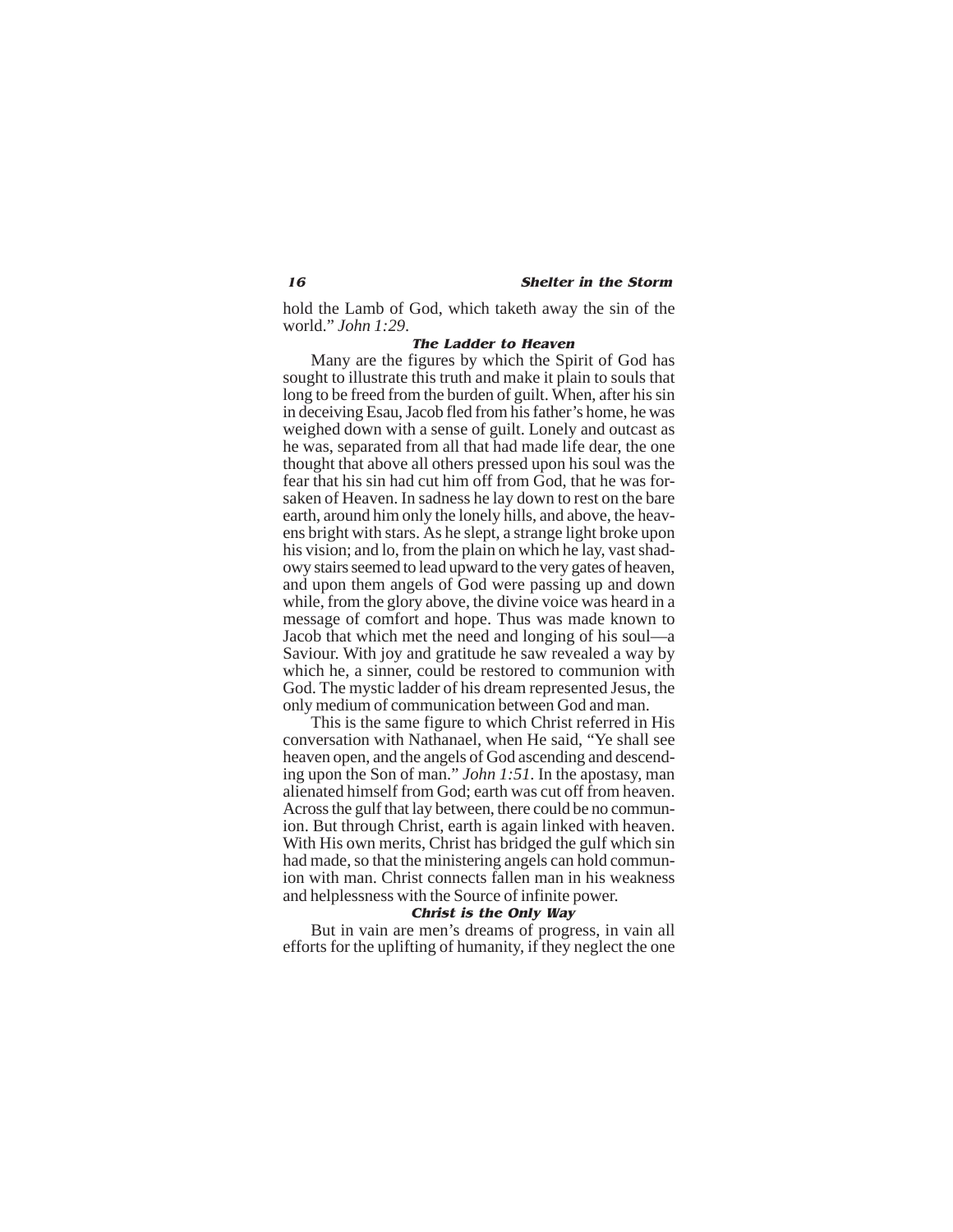#### **The Pathway Home**

Source of hope and help for the fallen race. "Every good gift and every perfect gift" (*James 1:17*) is from God. There is no true excellence of character apart from Him. And the only way to God is Christ. He says, "I am the way, the truth, and the life: no man cometh unto the Father, but by Me." *John 14:6.*

The heart of God yearns over His earthly children with a love stronger than death. In giving up His Son, He has poured out to us all heaven in one gift. The Saviour's life and death and intercession, the ministry of angels, the pleading of the Spirit, the Father working above and through all, the unceasing interest of heavenly beings,—all are enlisted in behalf of man's redemption.

Oh, let us contemplate the amazing sacrifice that has been made for us! Let us try to appreciate the labor and energy that Heaven is expending to reclaim the lost, and bring them back to the Father's house. Motives stronger, and agencies more powerful, could never be brought into operation; the exceeding rewards for rightdoing, the enjoyment of heaven, the society of the angels, the communion and love of God and His Son, the elevation and extension of all our powers throughout eternal ages—are these not mighty incentives and encouragements to urge us to give the heart's loving service to our Creator and Redeemer?

And, on the other hand, the judgments of God pronounced against sin, the inevitable retribution, the degradation of our character, and the final destruction are presented in God's Word to warn us against the service of Satan.

Shall we not regard the mercy of God? What more could He do? Let us place ourselves in right relation to Him who has loved us with amazing love. Let us avail ourselves of the means provided for us that we may be transformed into His likeness and be restored to fellowship with the ministering angels, to harmony and communion with the Father and the Son.

> *The fear of the Lord prolongeth days. — Proverbs 10:27*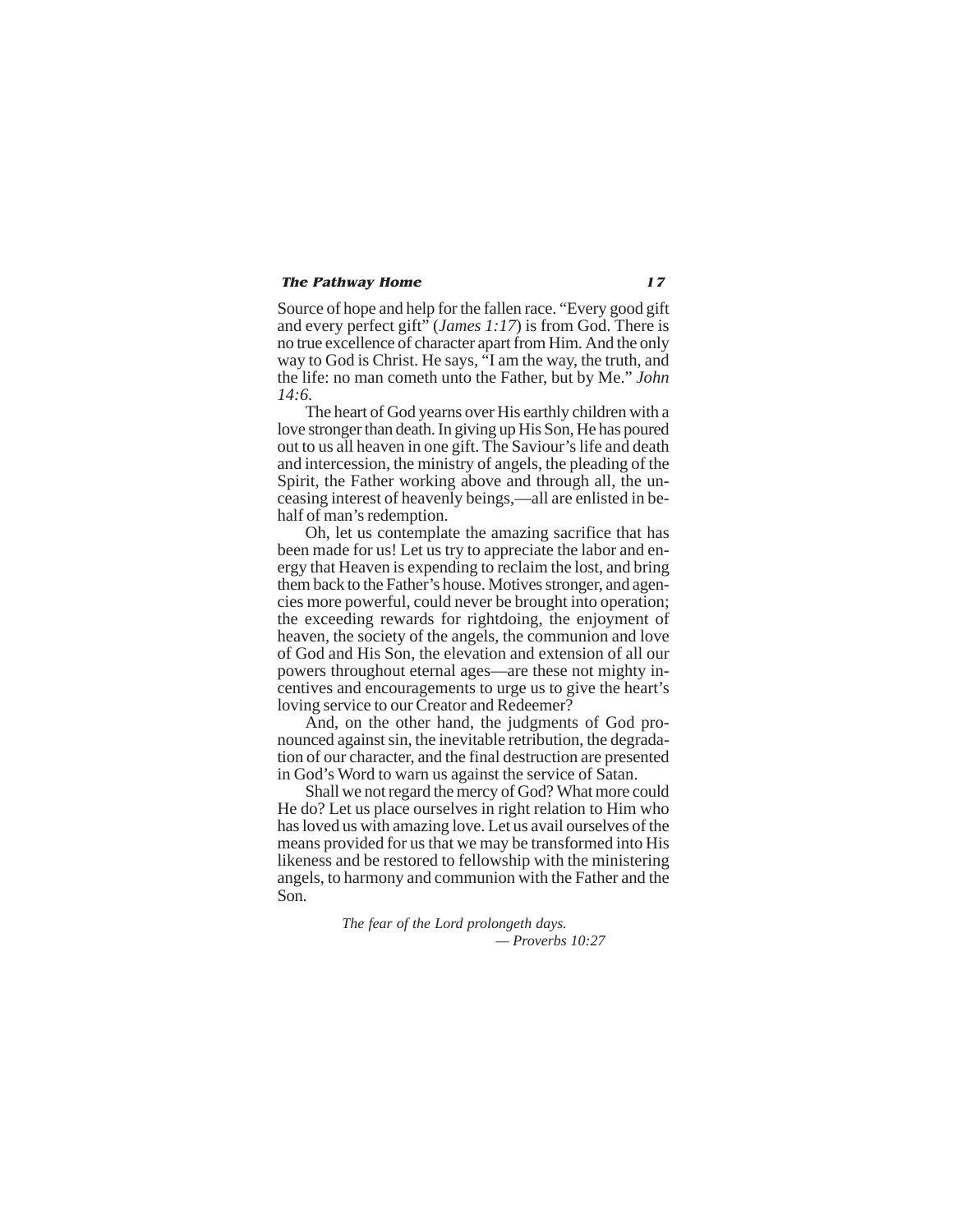#### **CHAPTER THREE**

# **Coming in Repentance**

**As Father stepped out of the farmhouse one morning, he noticed that a strong wind was coming from the west. "It's blowing up a freshet from the west,"**

He said, as he headed toward the barn to repair the plow. He was thankful that the harvest had been completed the day before and now was stored safely in the barn. If a rain came now, it could not hurt the wheat.

And, no doubt, a rain was needed. Everything was dry. **Then he stopped in his tracks: There was something unusual about that wind! Yes, now he knew: It carried a telltale hint of smoke.**

**Quickly, Father ran back to the house. The girls were helping Mother clean up the breakfast dishes and his son Jim was pulling on his work boots.**

**"A prairie fire is coming!" Father cried. "We must work quickly!"**

In spite of the urgency that now pressed like a weight upon each one, they all knelt together in that kitchen and prayed around the circle: each one pleading with God to save their farm.

"Jim, hitch up the team to the plow!" "Father, we can't," Jim cried. "The plow's broken!"

"I forgot. So we can't use it to plow a firebreak; we'll have to set a backfire! Helen, you and the girls begin hauling water out of the well. Fill every container. We'll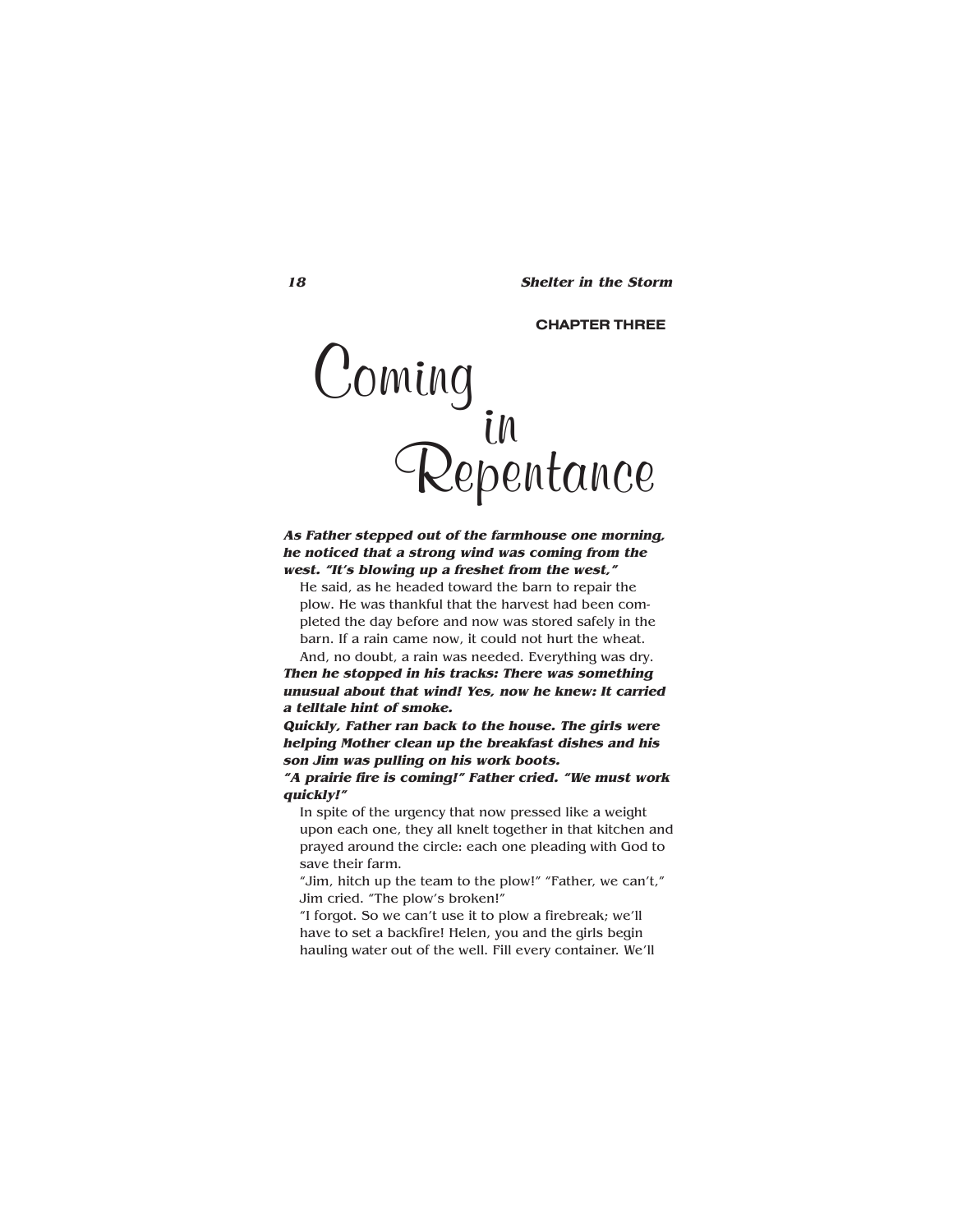#### *Coming in Repentance* 19

need it if the sides of the buildings start smoking." **Out on the prairies, the grass stretches on for miles over the rolling land. Back in the old days, when a fire started somewhere, it could, depending on the dryness of the countryside and the velocity of the wind, travel for long distances.**

By now, Father noticed that a strong wind was blowing as he and Jim began carefully setting backfires. They knew that upwind somewhere was a far bigger fire. And it was headed their way.

With the stiff wind, even backfires were not safe, and progress went slowly. When it came time for lunch, they ate hurriedly as they kept working.

Fortunately, they had an early warning of what was coming. By afternoon, the smell of smoke was becoming stronger, but the rolling plains hid the flames from their sight. All they could do was watch and pray and work.

# **Sunset came early that evening. The air was filled with heavy smoke, and soon—in the deepening darkness, the advancing flames could be seen. Closer and closer they came. Would the firebreak hold? Was it wide enough? Would it divert the blaze?**

With their eyes riveted to the west, the family watched as the flames drew nearer and reached the burned-over area where the backfire had been set. The smoke in their nostrils and the heat on their faces was almost impossible to bear.

**And then it happened! As they watched, the wall of advancing flame grew higher, threatening to engulf them—and then began to die down in the center—and move to the right and left! The firebreak held!**

**The fire cannot come—where the fire has already been!**

**The fire fell at Calvary, when Christ died. If you come to Him now, He can forgive you and enable you by His grace to obey His Written Word.**

**In this chapter you will learn how to come:**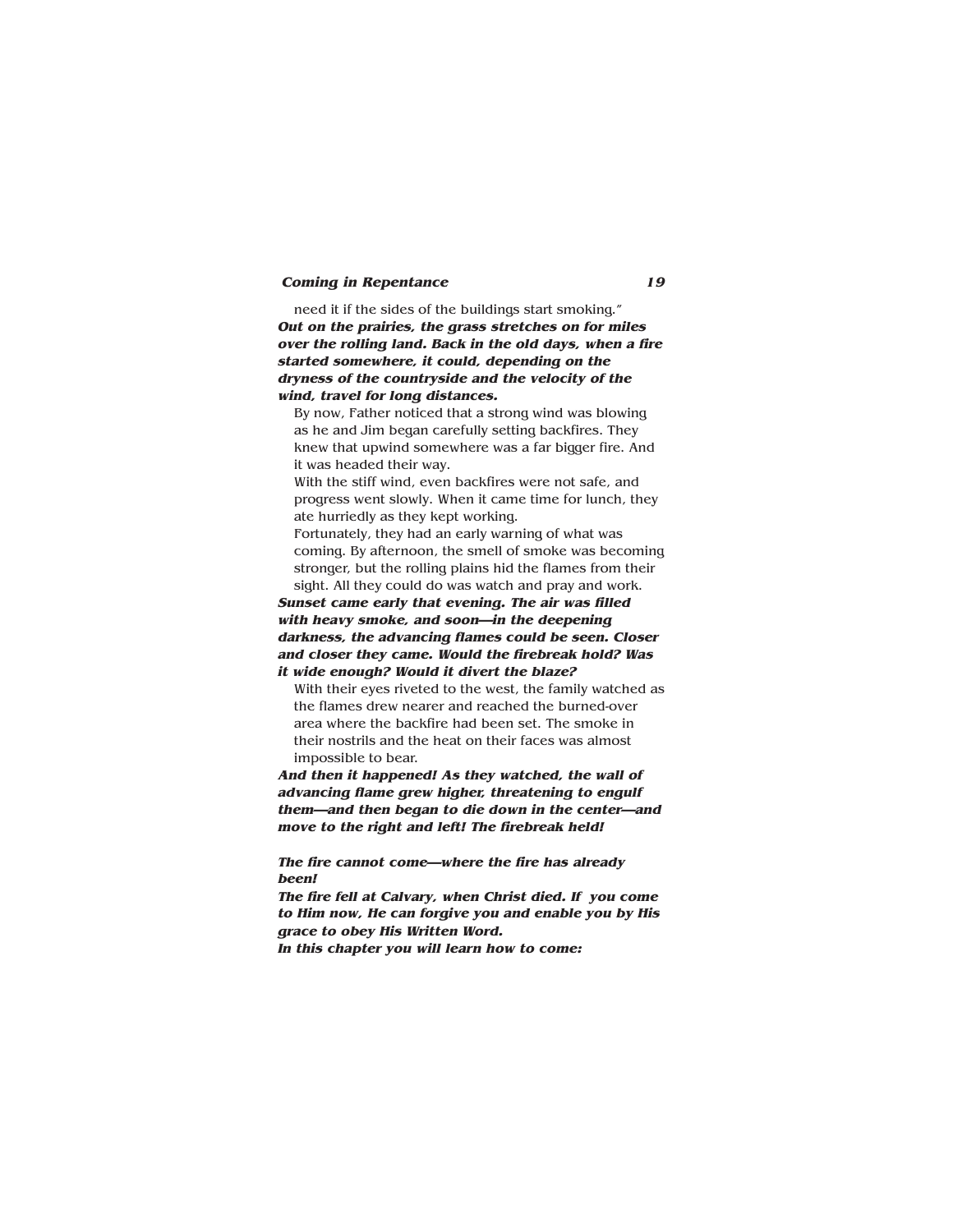How shall a man be just with God? How shall the sinner be made righteous? It is only through Christ that we can be brought into harmony with God, with holiness; but how are we to come to Christ? Many are asking the same question as did the multitude on the Day of Pentecost, when, convicted of sin, they cried out, "What shall we do?" The first word of Peter's answer was, "Repent." *Acts 2:37-38*. At another time, shortly after, he said, "Repent, . . and be converted, that your sins may be blotted out." *Acts 3:19*.

Repentance includes sorrow for sin and a turning away from it. We shall not renounce sin unless we see its sinfulness; until we turn away from it in heart, there will be no real change in the life.

There are many who fail to understand the true nature of repentance. Multitudes sorrow that they have sinned and even make an outward reformation because they fear that their wrongdoing will bring suffering upon themselves. But this is not repentance in the Bible sense. They lament the suffering rather than the sin. Such was the grief of Esau when he saw that the birthright was lost to him forever. Balaam, terrified by the angel standing in his pathway with drawn sword, acknowledged his guilt lest he should lose his life; but there was no genuine repentance for sin, no conversion of purpose, no abhorrence of evil. Judas Iscariot, after betraying his Lord, exclaimed, "I have sinned in that I have betrayed the innocent blood." *Matthew 27:4*.

# **Genuine Repentance**

The confession was forced from his guilty soul by an awful sense of condemnation and a fearful looking for of judgment. The consequences that were to result to him filled him with terror, but there was no deep, heartbreaking grief in his soul, that he had betrayed the spotless Son of God and denied the Holy One of Israel. Pharaoh, when suffering under the judgments of God, acknowledged his sin in order to escape further punishment, but returned to his defiance of Heaven as soon as the plagues were stayed. These all lamented the results of sin, but did not sorrow for the sin itself.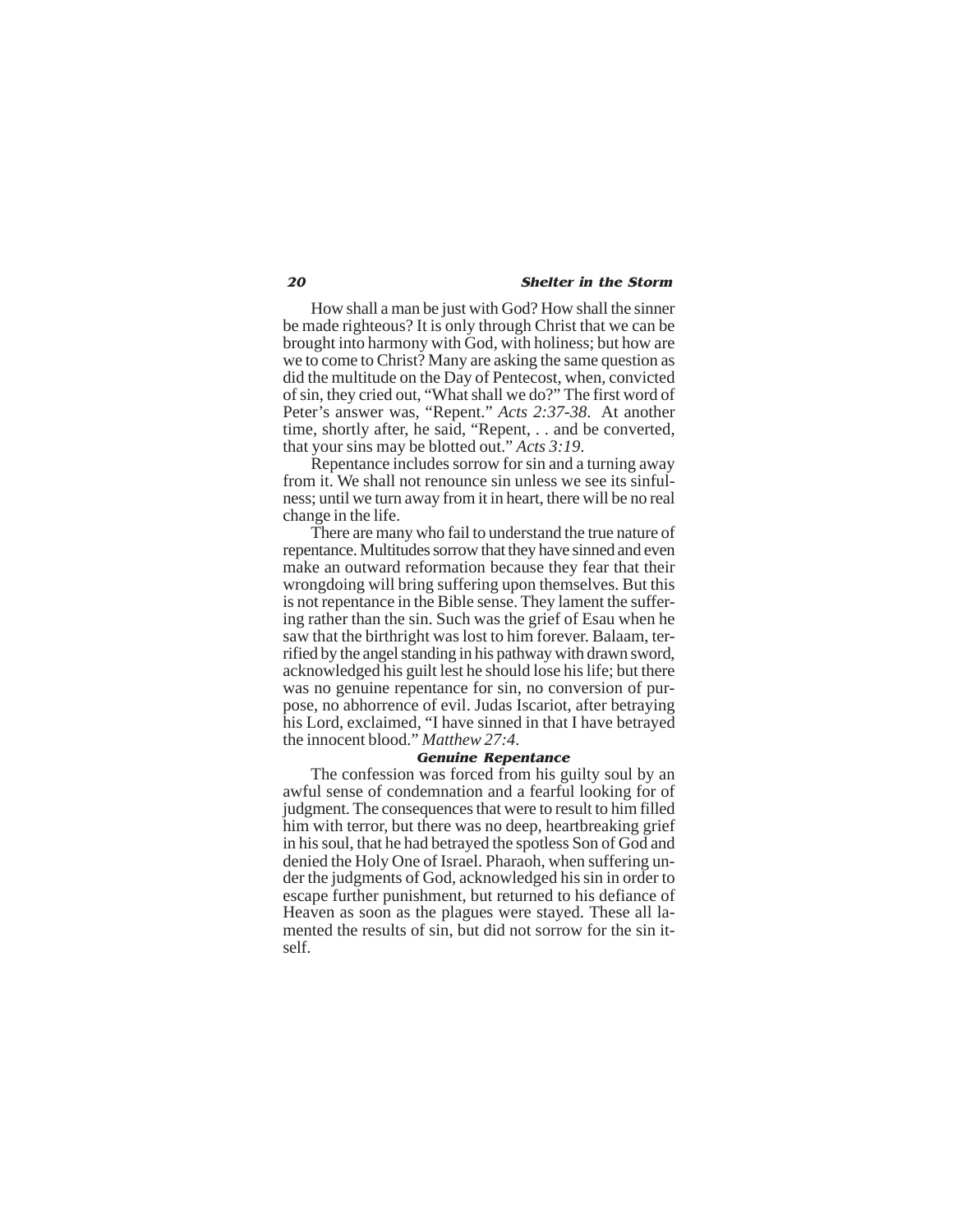#### **Coming in Repentance**

But when the heart yields to the influence of the Spirit of God, the conscience will be quickened and the sinner will discern something of the depth and sacredness of God's holy law, the foundation of His government in heaven and on earth. The "Light, which lighteth every man that cometh into the world" (*John 1:9*) illumines the secret chambers of the soul, and the hidden things of darkness are made manifest. Conviction takes hold upon the mind and heart. The sinner has a sense of the righteousness of Jehovah and feels the terror of appearing, in his own guilt and uncleanness, before the Searcher of hearts. He sees the love of God, the beauty of holiness, the joy of purity; he longs to be cleansed and to be restored to communion with Heaven.

#### **Sincere and Deep**

The prayer of David, after his fall, illustrates the nature of true sorrow for sin. His repentance was sincere and deep. There was no effort to palliate his guilt; no desire to escape the judgment threatened inspired his prayer. David saw the enormity of his transgression; he saw the defilement of his soul; he loathed his sin. It was not for pardon only that he prayed, but for purity of heart. He longed for the joy of holiness—to be restored to harmony and communion with God. This was the language of his soul:

"Blessed is he whose transgression is forgiven, whose sin is covered. Blessed is the man unto whom the Lord imputeth not iniquity, and in whose spirit there is no guile." *Psalm 32:1-2*. "Have mercy upon me, O God, according to Thy lovingkindness: According unto the multitude of Thy tender mercies blot out my transgressions . . For I acknowledge my transgressions: and my sin is ever before me . . Purge me with hyssop, and I shall be clean: wash me, and I shall be whiter than snow . . Create in me a clean heart, O God; and renew a right spirit within me. Cast me not away from Thy presence; and take not Thy Holy Spirit from me. Restore unto me the joy of Thy salvation; and uphold me with Thy free spirit . . Deliver me from bloodguiltiness, O God, Thou God of my salvation: and my tongue shall sing aloud of Thy righteousness." *Psalm 51:1, 3, 7, 10-12, 14*.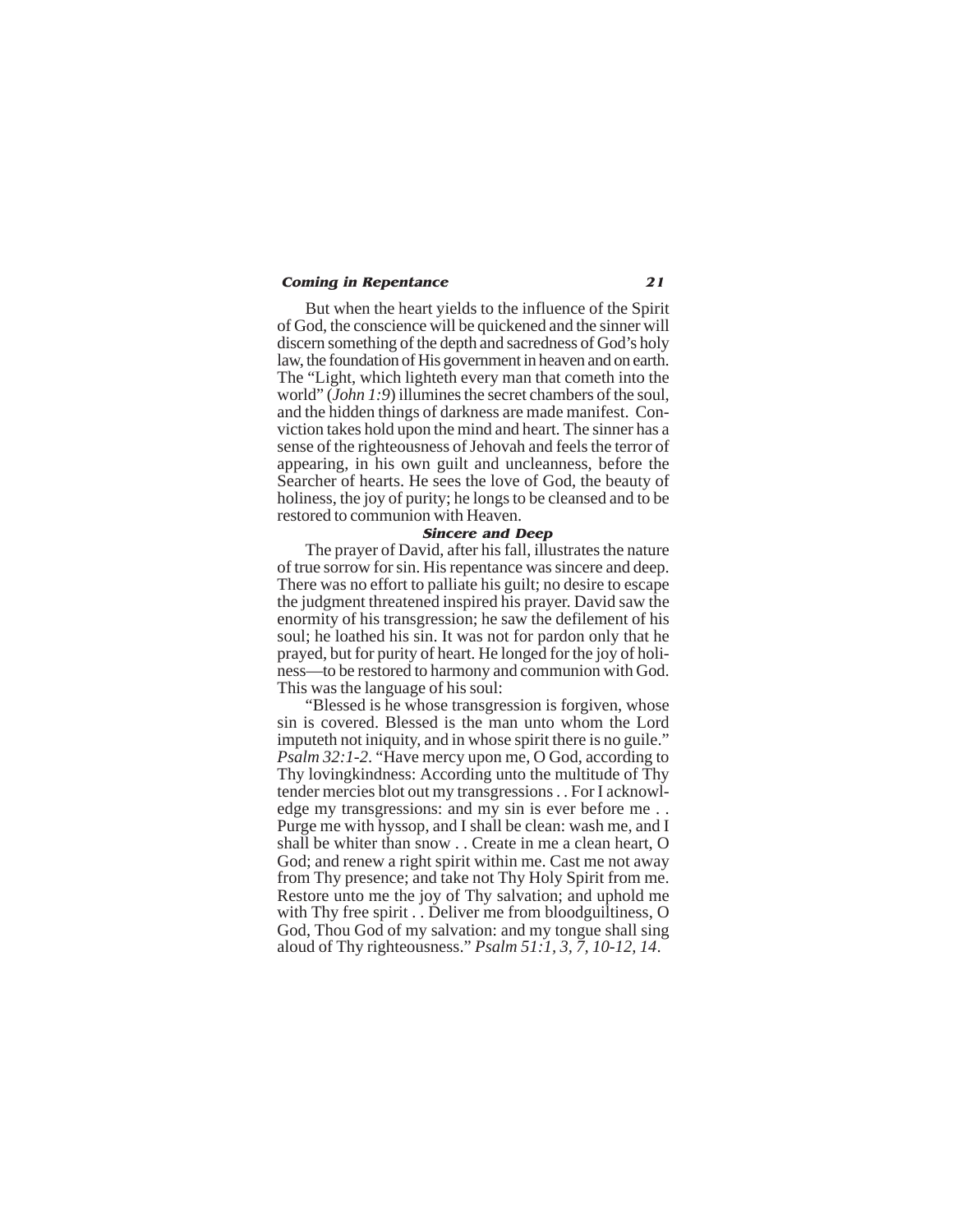A repentance such as this is beyond the reach of our own power to accomplish; it is obtained only from Christ, who ascended up on high and has given gifts unto men.

# **Do Not Wait - Come**

Just here is a point on which many may err, and hence they fail of receiving the help that Christ desires to give them. They think that they cannot come to Christ unless they first repent, and that repentance prepares for the forgiveness of their sins. It is true that repentance does precede the forgiveness of sins; for it is only the broken and contrite heart that will feel the need of a Saviour. But must the sinner wait till he has repented before he can come to Jesus? Is repentance to be made an obstacle between the sinner and the Saviour?

The Bible does not teach that the sinner must repent before he can heed the invitation of Christ, "Come unto Me, all ye that labor and are heavy laden, and I will give you rest." *Matthew 11:28*. It is the virtue that goes forth from Christ, that leads to genuine repentance. Peter made the matter clear in his statement to the Israelites when he said, "Him hath God exalted with His right hand to be a Prince and a Saviour, for to give repentance to Israel, and forgiveness of sins." *Acts 5:31*. We can no more repent without the Spirit of Christ to awaken the conscience than we can be pardoned without Christ.

Christ is the source of every right impulse. He is the only one that can implant in the heart enmity against sin. Every desire for truth and purity, every conviction of our own sinfulness, is an evidence that His Spirit is moving upon our hearts.

# **Look and Live**

Jesus has said, "I, if I be lifted up from the earth, will draw all men unto Me." *John 12:32*. Christ must be revealed to the sinner as the Saviour dying for the sins of the world; and as we behold the Lamb of God upon the cross of Calvary, the mystery of redemption begins to unfold to our minds and the goodness of God leads us to repentance. In dying for sinners, Christ manifested a love that is incomprehensible; and, as the sinner beholds this love, it softens the heart, im-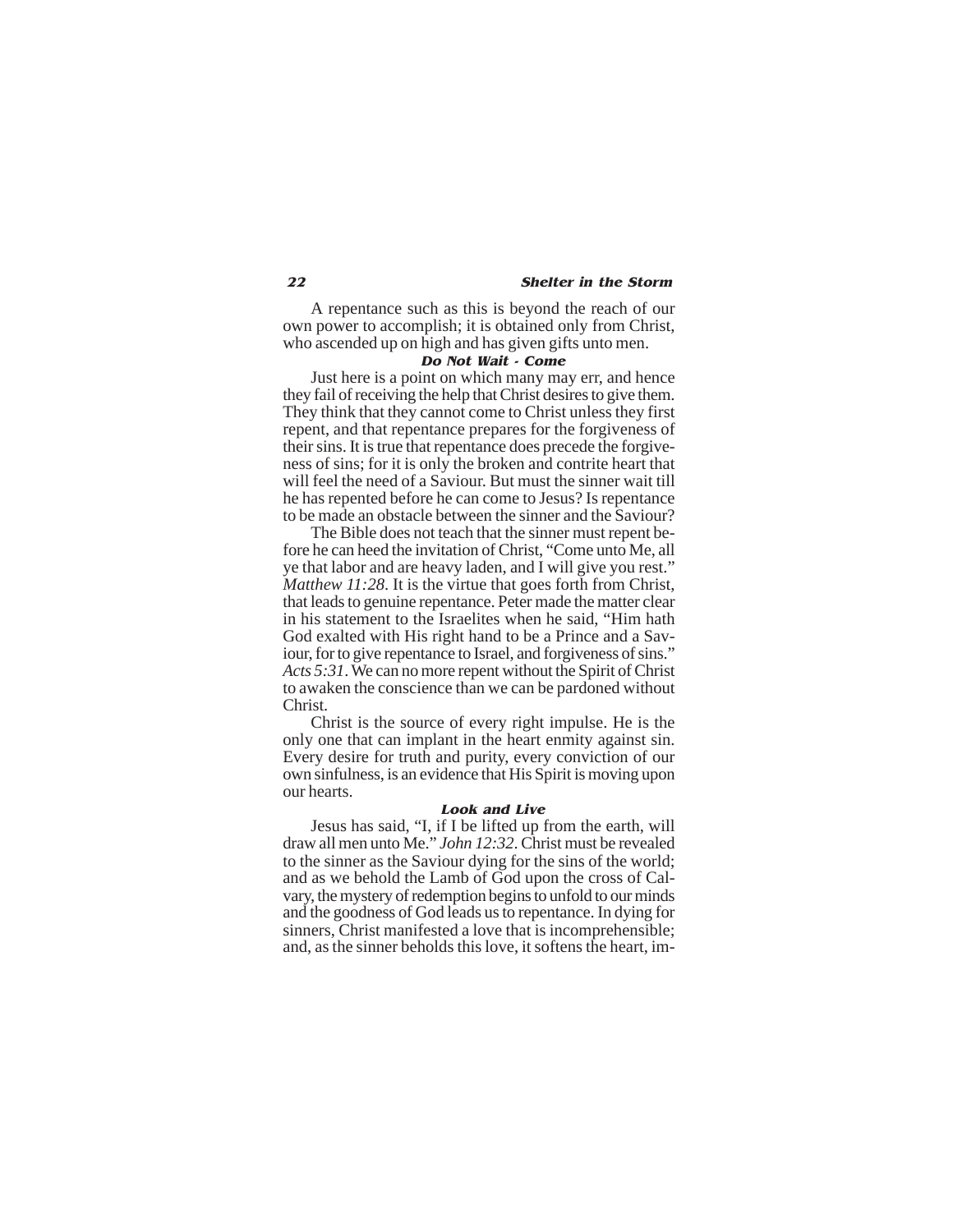#### **Coming in Repentance**

presses the mind, and inspires contrition in the soul.

It is true that men sometimes become ashamed of their sinful ways and give up some of their evil habits before they are conscious that they are being drawn to Christ. But whenever they make an effort to reform, from a sincere desire to do right, it is the power of Christ that is drawing them. An influence of which they are unconscious works upon the soul, the conscience is quickened, and the outward life is amended. And as Christ draws them to look upon His cross, to behold Him whom their sins have pierced, the commandment comes home to the conscience. The wickedness of their life, the deep-seated sin of the soul, is revealed to them. They begin to comprehend something of the righteousness of Christ, and exclaim, "What is sin, that it should require such a sacrifice for the redemption of its victim? Was all this love, all this suffering, all this humiliation demanded, that we might not perish, but have everlasting life?"

The sinner may resist this love, may refuse to be drawn to Christ; but, if he does not resist, he will be drawn to Jesus. A knowledge of the plan of salvation will lead him to the foot of the cross in repentance for his sins, which have caused the sufferings of God's dear Son.

The same divine mind that is working upon the things of nature is speaking to the hearts of men and creating an inexpressible craving for something they have not. The things of the world cannot satisfy their longing. The Spirit of God is pleading with them to seek for those things that alone can give peace and rest—the grace of Christ, the joy of holiness. Through influences seen and unseen, our Saviour is constantly at work to attract the minds of men from the unsatisfying pleasures of sin to the infinite blessings that may be theirs in Him. To all these souls who are vainly seeking to drink from the broken cisterns of this world, the divine message is addressed, "Let him that is athirst come. And whosoever will, let him take the water of life freely." *Revelation 22:17.*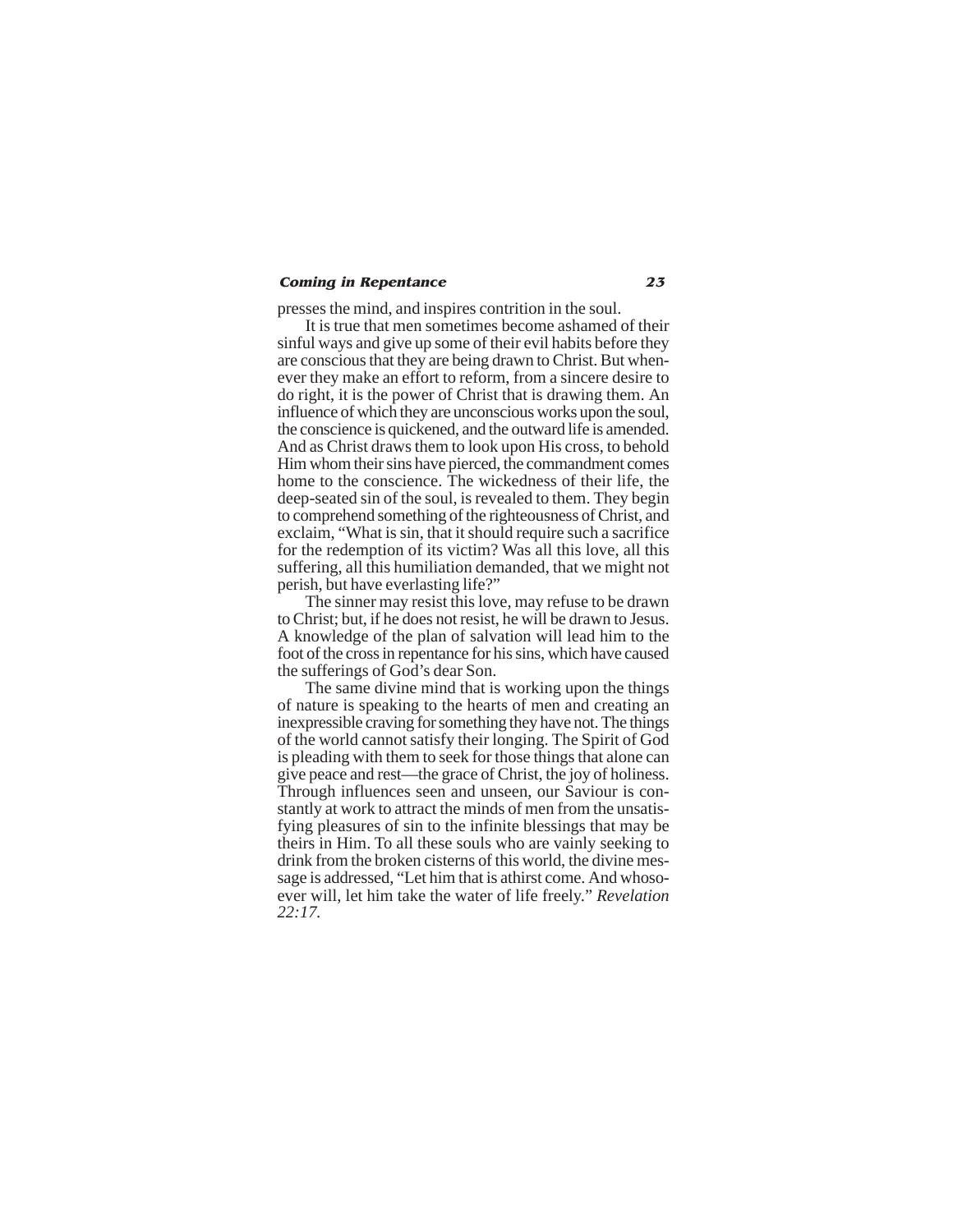#### **Ask and Receive**

You who in heart long for something better than this world can give recognize this longing as the voice of God to your soul. Ask Him to give you repentance, to reveal Christ to you in His infinite love, in His perfect purity. In the Saviour's life the principles of God's law—love to God and man—were perfectly exemplified. Benevolence, unselfish love, was the life of His soul. It is as we behold Him, as the light from our Saviour falls upon us, that we see the sinfulness of our own hearts.

We may have flattered ourselves, as did Nicodemus, that our life has been upright, that our moral character is correct, and think that we need not humble the heart before God, like the common sinner; but, when the light from Christ shines into our souls, we shall see how impure we are. We shall discern the selfishness of motive, the enmity against God, that has defiled every act of life. Then we shall know that our own righteousness is indeed as filthy rags and that the blood of Christ alone can cleanse us from the defilement of sin and renew our hearts in His own likeness.

#### **We Need to See Him**

One ray of the glory of God, one gleam of the purity of Christ, penetrating the soul, makes every spot of defilement painfully distinct and lays bare the deformity and defects of the human character. It makes apparent the unhallowed desires, the infidelity of the heart, the impurity of the lips. The sinner's acts of disloyalty, in making void the law of God, are exposed to his sight, and his spirit is stricken and afflicted under the searching influence of the Spirit of God. He loathes himself as he views the pure, spotless character of Christ.

When the prophet, Daniel, beheld the glory surrounding the heavenly messenger that was sent unto him, he was overwhelmed with a sense of his own weakness and imperfection. Describing the effect of the wonderful scene, he says, "There remained no strength in me: for my comeliness was turned in me into corruption, and I retained no strength." *Daniel 10:8*. The soul thus touched will hate its selfishness,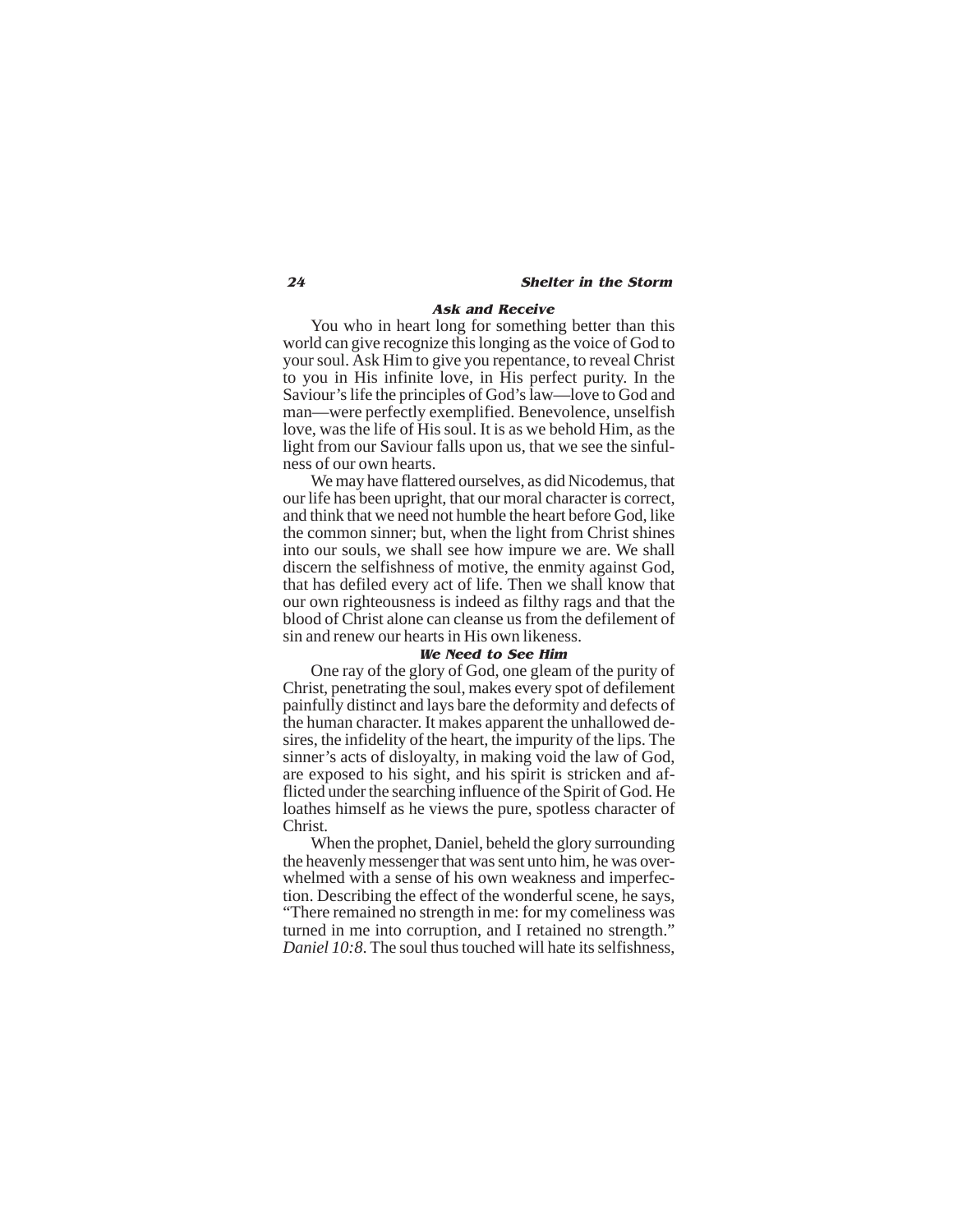abhor its self-love, and will seek, through Christ's righteousness, for the purity of heart that is in harmony with the law of God and the character of Christ.

# **Understanding God's Law**

Paul says that as "touching the righteousness which is in the law"—as far as outward acts were concerned—he was "blameless" (*Philippians 3:6*); but, when the spiritual character of the law was discerned, he saw himself a sinner. Judged by the letter of the law as men apply it to the outward life, he had abstained from sin; but, when he looked into the depths of its holy precepts and saw himself as God saw him, he bowed in humiliation and confessed his guilt. He says, "I was alive without the law once: but when the commandment came, sin revived, and I died." *Romans 7:9*. When he saw the spiritual nature of the law, sin appeared in its true hideousness, and his self-esteem was gone.

God does not regard all sins as of equal magnitude; there are degrees of guilt in His estimation, as well as in that of man; but, however trifling this or that wrong act may seem in the eyes of men, no sin is small in the sight of God. Man's judgment is partial, imperfect; but God estimates all things as they really are. The drunkard is despised and is told that his sin will exclude him from heaven while pride, selfishness, and covetousness too often go unrebuked. But these are sins that are especially offensive to God; for they are contrary to the benevolence of His character, to that unselfish love which is the very atmosphere of the unfallen universe. He who falls into some of the grosser sins may feel a sense of his shame and poverty and his need of the grace of Christ; but pride feels no need, and so it closes the heart against Christ and the infinite blessings He came to give.

The poor publican who prayed, "God be merciful to me a sinner" (*Luke 18:13*), regarded himself as a very wicked man. Others looked upon him in the same light; but he felt his need; and, with his burden of guilt and shame he came before God, asking for His mercy. His heart was open for the Spirit of God to do its gracious work and set him free from the power of sin. The Pharisee's boastful, self-righ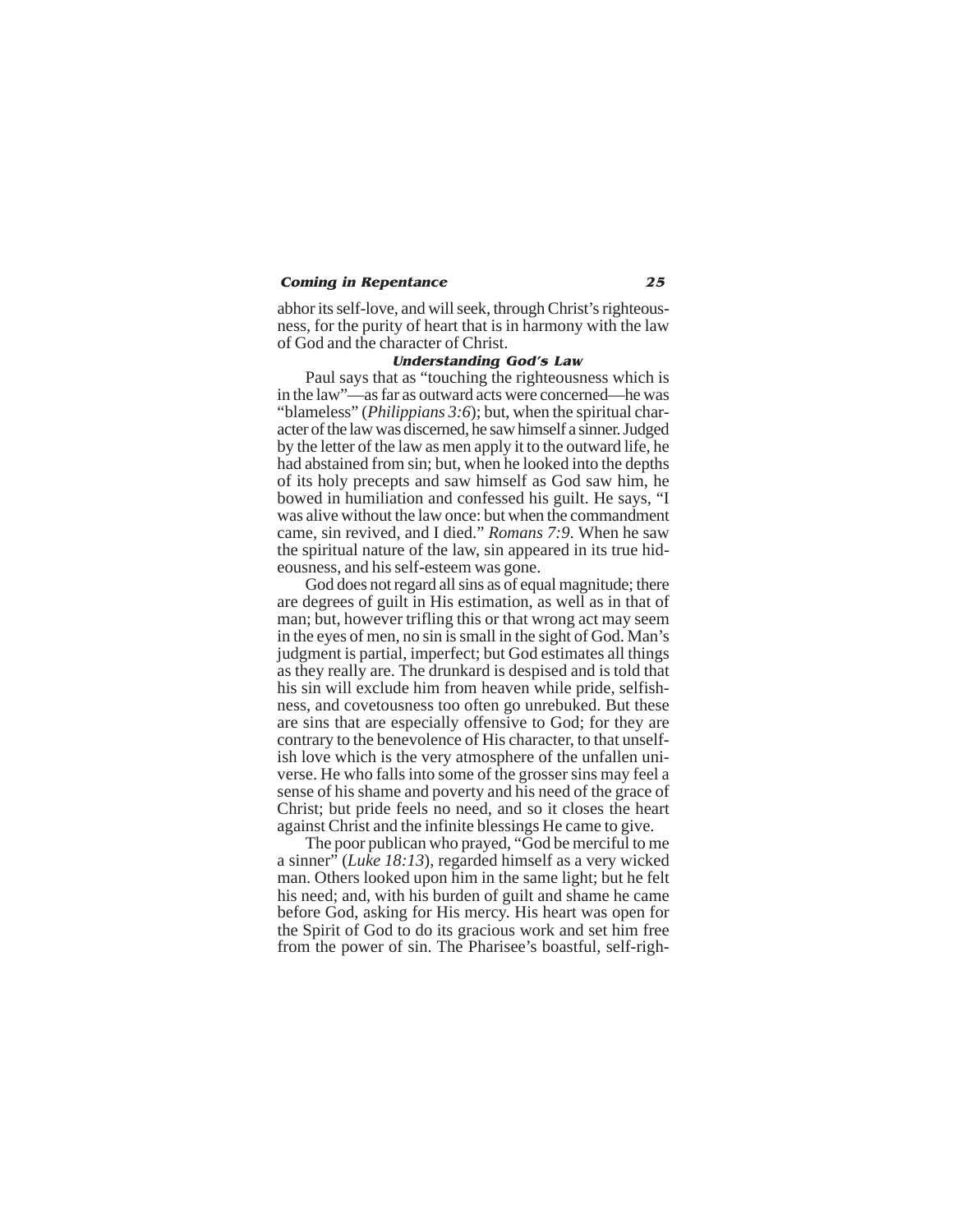teous prayer showed that his heart was closed against the influence of the Holy Spirit. Because of his distance from God, he had no sense of his own defilement, in contrast with the perfection of the divine holiness. He felt no need, and he received nothing.

#### **Come Today**

If you see your sinfulness, do not wait to make yourself better. How many there are who think they are not good enough to come to Christ. Do you expect to become better through your own efforts? "Can the Ethiopian change his skin, or the leopard his spots? then may ye also do good, that are accustomed to do evil." *Jeremiah 13:23*. There is help for us only in God. We must not wait for stronger persuasions, for better opportunities, or for holier tempers. We can do nothing of ourselves. We must come to Christ just as we are.

#### **There Was No Other Way**

But let none deceive themselves with the thought that God, in His great love and mercy, will yet save even the rejecters of His grace. The exceeding sinfulness of sin can be estimated only in the light of the cross. When men urge that God is too good to cast off the sinner, let them look to Calvary. It was because there was no other way in which man could be saved; because, without this sacrifice, it was impossible for the human race to escape from the defiling power of sin, and be restored to communion with holy beings, impossible for them again to become partakers of spiritual life,—it was because of this that Christ took upon Himself the guilt of the disobedient and suffered in the sinner's stead. The love and suffering and death of the Son of God all testify to the terrible enormity of sin and declare that there is no escape from its power, no hope of the higher life, but through the submission of the soul to Christ.

The impenitent sometimes excuse themselves by saying of professed Christians, "I am as good as they are. They are no more self-denying, sober, or circumspect in their conduct than I am. They love pleasure and self-indulgence as well as I do." Thus they make the faults of others an excuse for their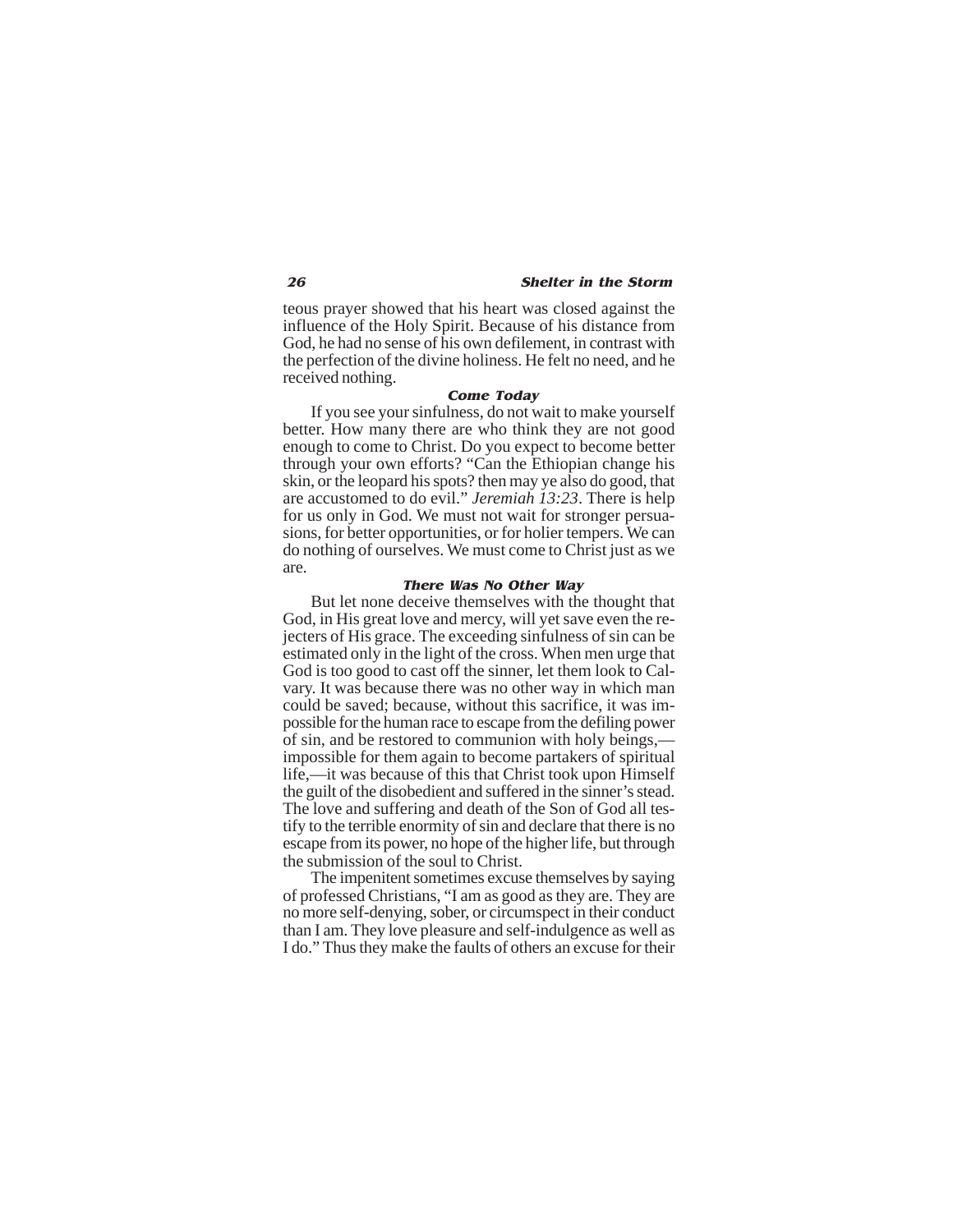#### **Coming in Repentance**

own neglect of duty. But the sins and defects of others do not excuse anyone, for the Lord has not given us an erring human pattern. The spotless Son of God has been given as our example, and those who complain of the wrong course of professed Christians are the ones who should show better lives and nobler examples. If they have so high a conception of what a Christian should be, is not their own sin so much the greater? They know what is right, and yet refuse to do it.

# **A Terrible Danger in Delay**

Beware of procrastination. Do not put off the work of forsaking your sins and seeking purity of heart through Jesus. Here is where thousands upon thousands have erred to their eternal loss. I will not here dwell upon the shortness and uncertainty of life; but there is a terrible danger—a danger not sufficiently understood—in delaying to yield to the pleading voice of God's Holy Spirit, in choosing to live in sin; for such this delay really is. Sin, however small it may be esteemed, can be indulged in only at the peril of infinite loss. What we do not overcome will overcome us and work out our destruction.

Adam and Eve persuaded themselves that, in so small a matter as eating of the forbidden fruit, there could not result such terrible consequences as God had declared. But this small matter was the transgression of God's immutable and holy law, and it separated man from God and opened the floodgates of death and untold woe upon our world. Age after age, there has gone up from our earth a continual cry of mourning, and the whole creation groaneth and travaileth together in pain as a consequence of man's disobedience. Heaven itself has felt the effects of his rebellion against God. Calvary stands as a memorial of the amazing sacrifice required to atone for the transgression of the divine law. Let us not regard sin as a trivial thing.

Every act of transgression, every neglect or rejection of the grace of Christ is reacting upon yourself; it is hardening the heart, depraving the will, benumbing the understanding, and not only making you less inclined to yield, but less capable of yielding to the tender pleading of God's Holy Spirit.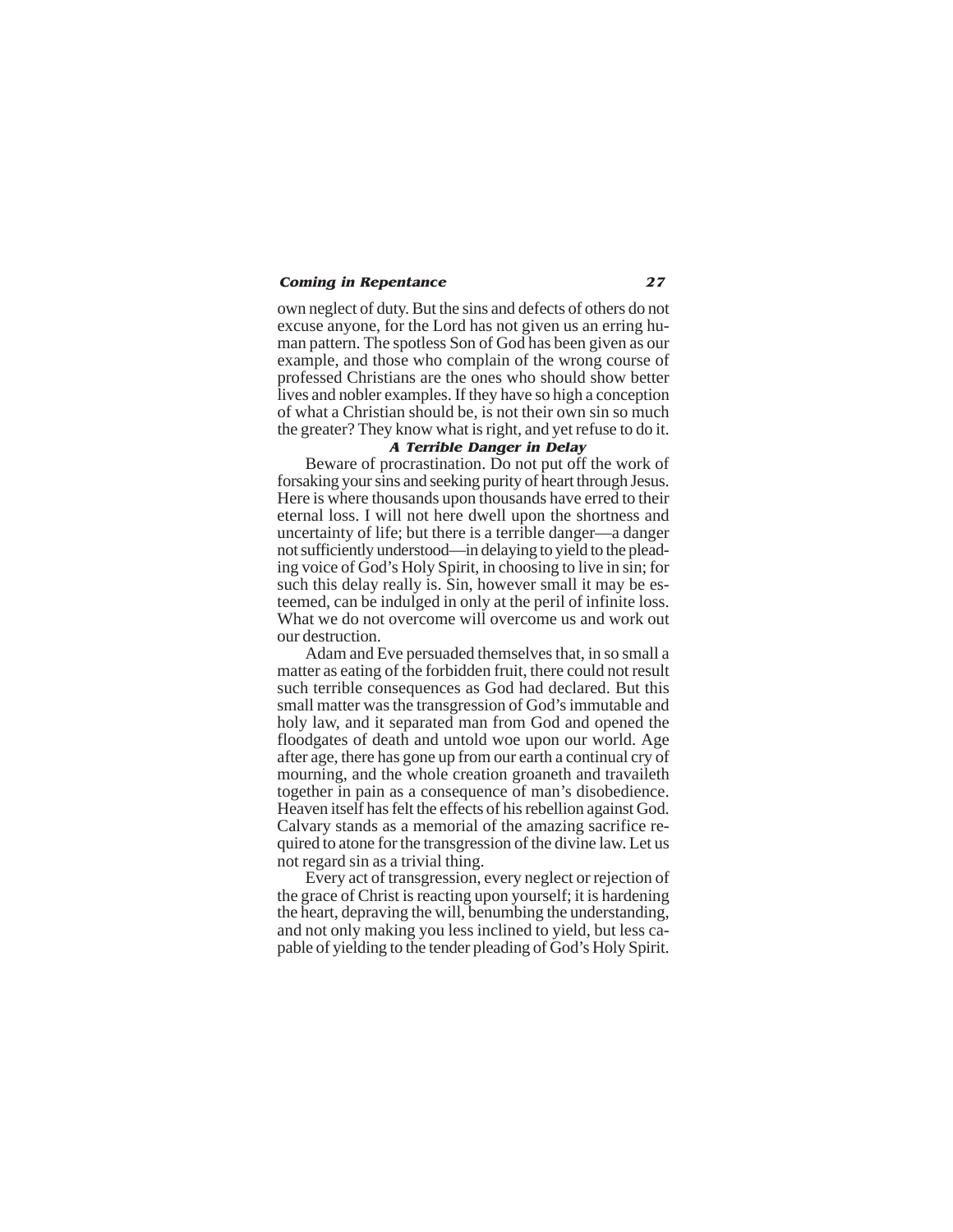#### **Not Easier Later On**

Many are quieting a troubled conscience with the thought that they can change a course of evil when they choose; that they can trifle with the invitations of mercy, and yet be again and again impressed. They think that after doing despite to the Spirit of grace, after casting their influence on the side of Satan, in a moment of terrible extremity they can change their course. But this is not so easily done. The experience, the education, of a lifetime has so thoroughly molded the character that few then desire to receive the image of Jesus.

Even one wrong trait of character, one sinful desire, persistently cherished, will eventually neutralize all the power of the gospel. Every sinful indulgence strengthens the soul's aversion to God. The man who manifests an infidel hardihood or a stolid indifference to divine truth is but reaping the harvest of that which he has himself sown. In all the Bible there is not a more fearful warning against trifling with evil than the words of the wise man that the sinner "shall be holden with the cords of his sins." *Proverbs 5:22*.

#### **Ready and Waiting**

Christ is ready to set us free from sin, but He does not force the will; and if, by persistent transgression, the will itself is wholly bent on evil and we do not desire to be set free, if we will not accept His grace, what more can He do? We have destroyed ourselves by our determined rejection of His love. "Behold, now is the accepted time; behold, now is the day of salvation." *2 Corinthians 6:2*. "Today if ye will hear His voice, harden not your hearts." *Hebrews 3:7-8*.

"Man looketh on the outward appearance, but the Lord looketh on the heart" (*1 Samuel 16:7*)—the human heart, with its conflicting emotions of joy and sorrow; the wandering, wayward heart, which is the abode of so much impurity and deceit. He knows its motives, its very intents and purposes. Go to Him with your soul all stained as it is. Like the psalmist, throw its chambers open to the all-seeing eye, exclaiming, "Search me, O God, and know my heart: try me, and know my thoughts: and see if there be any wicked way in me, and lead me in the way everlasting." *Psalm 139:23-*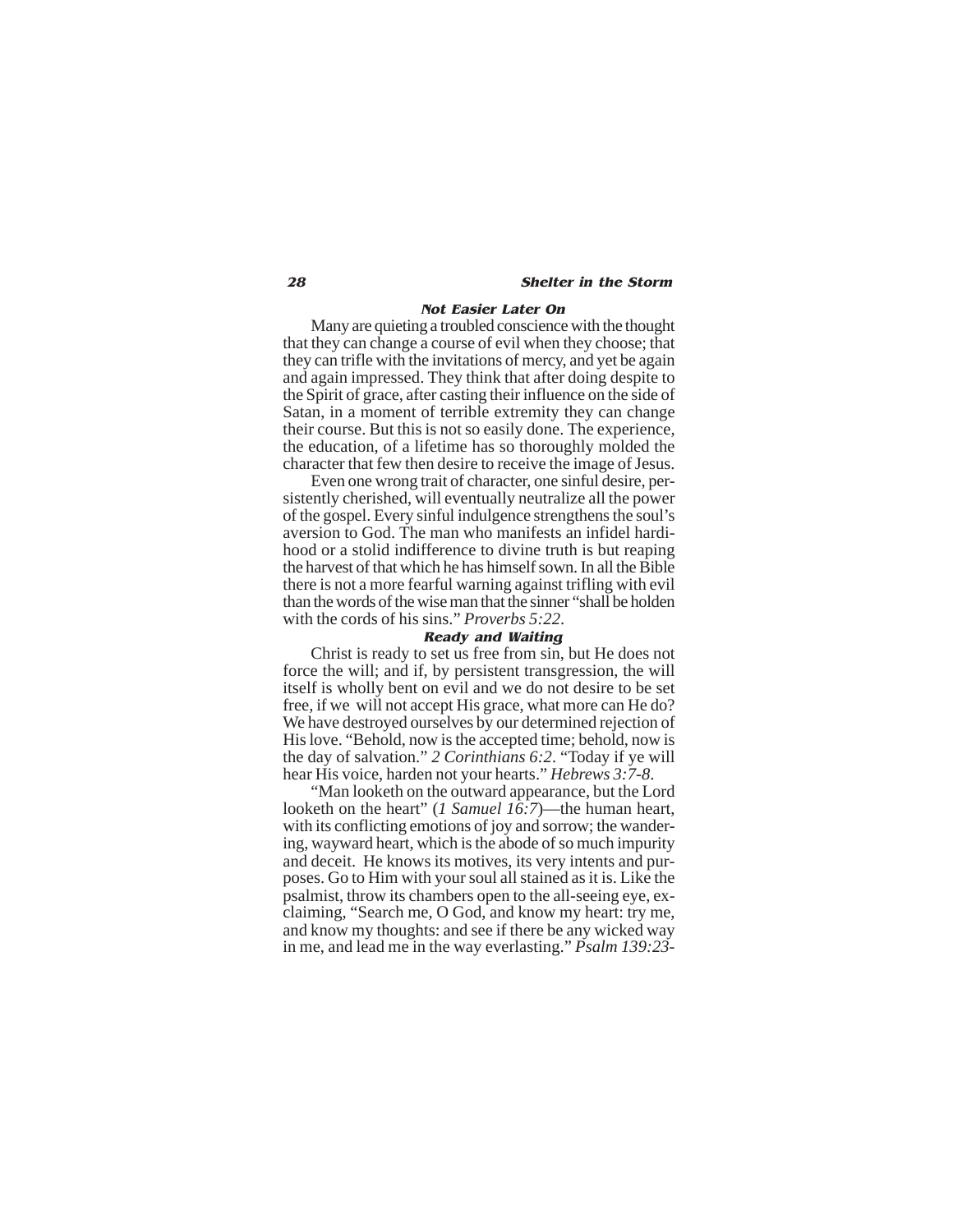#### **Coming in Repentance**

*24.*

Many accept an intellectual religion, a form of godliness, when the heart is not cleansed. Let it be your prayer, "Create in me a clean heart, O God; and renew a right spirit within me." *Psalm 51:10*. Deal truly with your own soul. Be as earnest, as persistent, as you would be if your mortal life were at stake. This is a matter to be settled between God and your own soul, settled for eternity. A supposed hope, and nothing more, will prove your ruin.

Study God's Word prayerfully. That Word presents before you, in the law of God and the life of Christ, the great principles of holiness, without which "no man shall see the Lord." *Hebrews 12:14*. It convinces of sin; it plainly reveals the way of salvation. Give heed to it as the voice of God speaking to your soul.

#### **He Came to Save You**

As you see the enormity of sin, as you see yourself as you really are, do not give up to despair. It was sinners that Christ came to save. We have not to reconcile God to us, but—O wondrous love!—God in Christ is "reconciling the world unto Himself." *2 Corinthians 5:19*. He is wooing by His tender love the hearts of His erring children. No earthly parent could be as patient with the faults and mistakes of his children as is God with those He seeks to save. No one could plead more tenderly with the transgressor. No human lips ever poured out more tender entreaties to the wanderer than does He. All His promises, His warnings, are but the breathing of unutterable love.

When Satan comes to tell you that you are a great sinner, look up to your Redeemer and talk of His merits. That which will help you is to look to His light. Acknowledge your sin, but tell the enemy that "Christ Jesus came into the world to save sinners" and that you may be saved by His matchless love. *1 Timothy 1:15.* Jesus asked Simon a question in regard to two debtors. One owed his lord a small sum and the other owed him a very large sum; but he forgave them both, and Christ asked Simon which debtor would love his lord most. Simon answered, "He to whom he forgave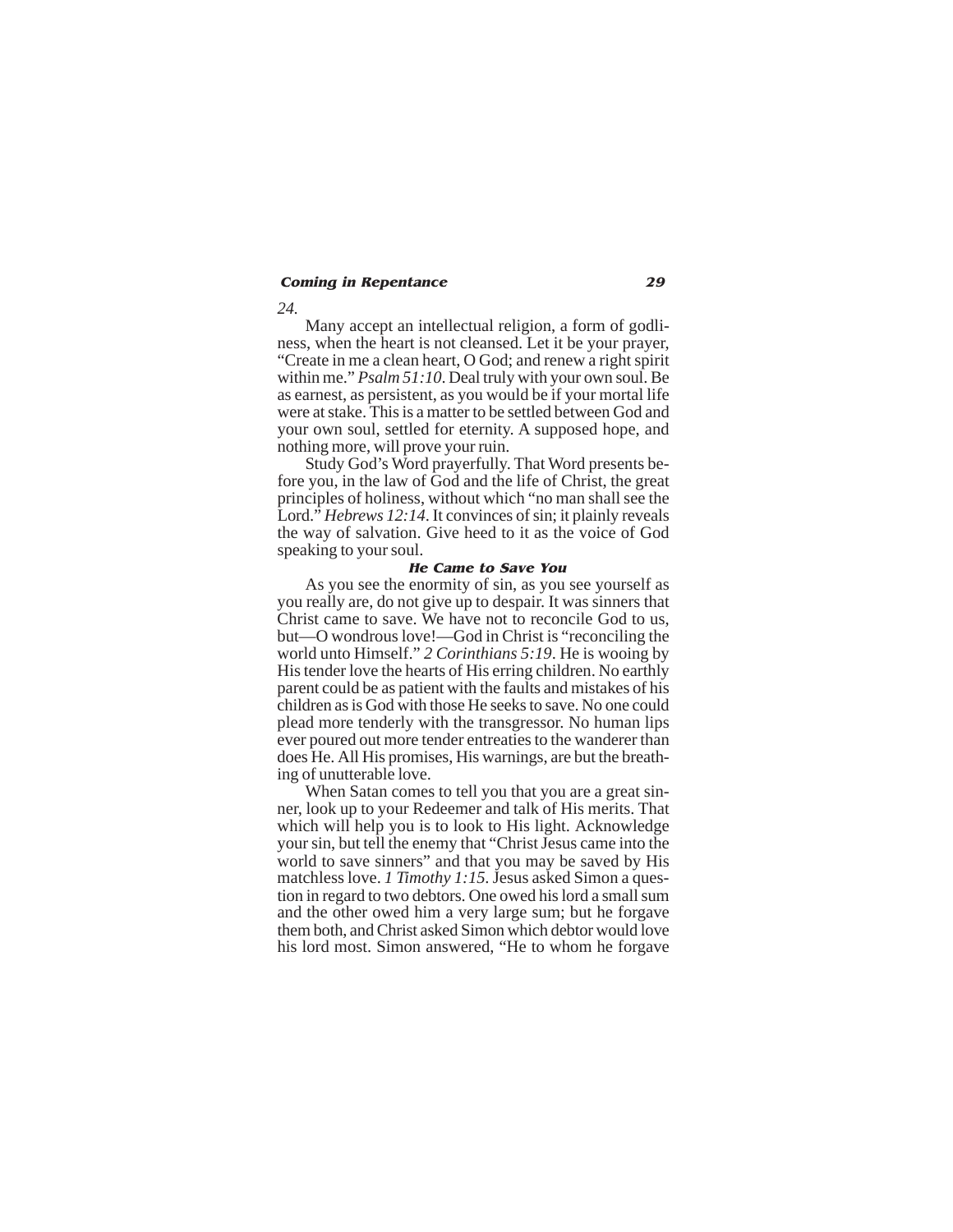most." *Luke 7:43*. We have been great sinners, but Christ died that we might be forgiven. The merits of His sacrifice are sufficient to present to the Father in our behalf. Those to whom He has forgiven most will love Him most, and will stand nearest to His throne to praise Him for His great love and infinite sacrifice. It is when we most fully comprehend the love of God that we best realize the sinfulness of sin. When we see the length of the chain that was let down for us, when we understand something of the infinite sacrifice that Christ has made in our behalf, the heart is melted with tenderness and contrition.

> *How excellent is Thy lovingkindness, O God! Therefore the children of men Put their trust Under the shadow of Thy wings. — Psalm 36:7*

*Beloved, if God so loved us, We ought also to love one another. — 1 John 4:11*

*And she shall bring forth a son, And thou shalt call His name Jesus: For He shall save His people from their sins. — Matthew 1:21*

*Whosoever committeth sin Transgresseth also the law: For sin is the transgression of the law. — 1 John 3:4*

*In everything By prayer and supplication With thanksgiving, Let your requests Be made known unto God. — Philippians 4:6*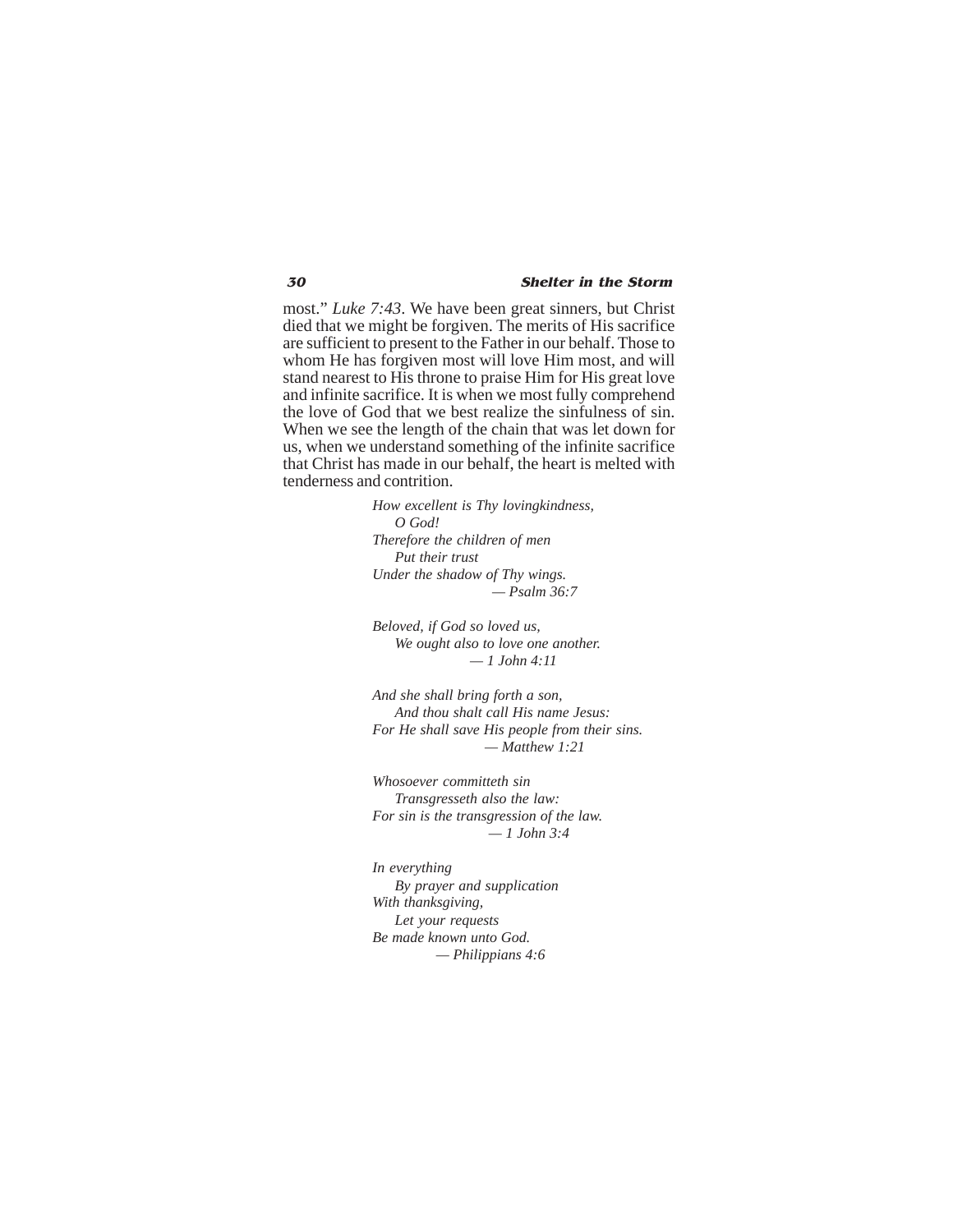# BIBLE PROMISES YOU CAN USE

The Lord, He it is that doth go before thee; He will be with thee: He will not fail thee, neither forsake thee.

*– Deuteronomy 31:8* .

The Lord God is a sun and shield: the Lord will give grace and glory; no good thing will He withhold from them that walk uprightly. *– Psalm 84:11.*

The mountains shall depart, and the hills be removed; but My kindness shall not depart from thee, neither shall the covenant of My peace be removed, saith the Lord that hath mercy on thee.

 *– Isaiah 54:10.*

Surely I know that it shall be well with them that fear God, which fear before Him. *– Ecclesiastes 8:12.*

Verily there is a reward for the righteous. *– Psalm 58:11.*

Godliness is profitable unto all things, having promise of the life that now is, and of that which is to come.

*– 1 Timothy 4:8.*

The Lord is my Shepherd, I shall not want . . Thou preparest a table before me in the presence of mine enemies; Thou anointest my head with oil, my cup runneth over.

 *– Psalm 23:1, 5.*

Seek ye first the kingdom of God and His righteousness, and all these things shall be added unto you.

*– Matthew 6:33.*

My God shall supply all your need according to His riches in glory by Christ Jesus. *– Philippians 4:19.*

Trust in the Lord and do good; so shalt thou dwell in the land, and verily thou shalt be fed. *– Psalm 37:3.*

Behold the fowls of the air, . . yet your heavenly Father feedeth them. Are ye not much better than they?

*– Matthew 6:26.*

Ye shall walk in all the ways which the Lord your God hath commanded you, that ye may live, and that it may be well with you, and that ye may prolong your days in the land which ye shall possess. *– Deuteronomy 5:33.*

With long life will I satisfy him, and show him My salvation. *– Psalm 91:16.*

The name of the Lord is a strong tower; the righteous runneth into it, and is safe. *– Proverbs 18:10.*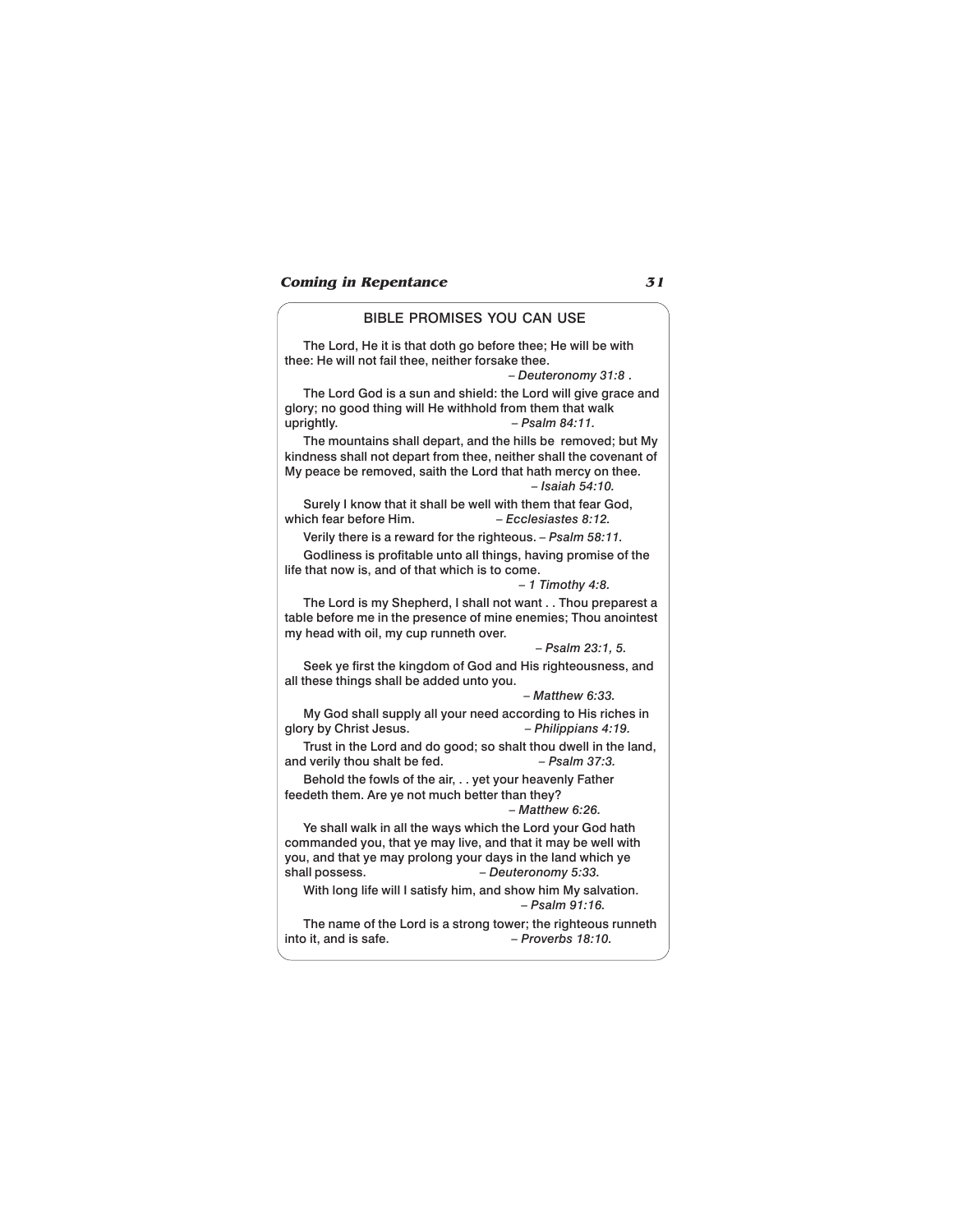#### **CHAPTER FOUR**



Repentance is the next step in coming. What is genuine repentance? Let me explain it:

**If there is no repentance, there can be no pardon. About fifty-five years ago, John Hansen was sentenced to death.**

**But the murderer's brother besought the governor of the State for a pardon for him. Because Howard Hansen was very influential, and because the State was indebted to him for former services, the pardon was granted.**

With the pardon in his coat pocket, Howard went to the state penitentiary. When the two were together, he asked, "John, what would you do if you received a pardon?" "The first thing I would do," John answered, "is to track down the judge who sentenced me, and murder him; and the next thing I would do is find the chief witness and kill him."

**The brother arose and left the prison—with the pardon still in his pocket.**

**But when it is a genuine repentance, the God of heaven can, and will, give an even greater pardon! Let me explain:**

**By the time Robert Gallagher was a teenager, he knew**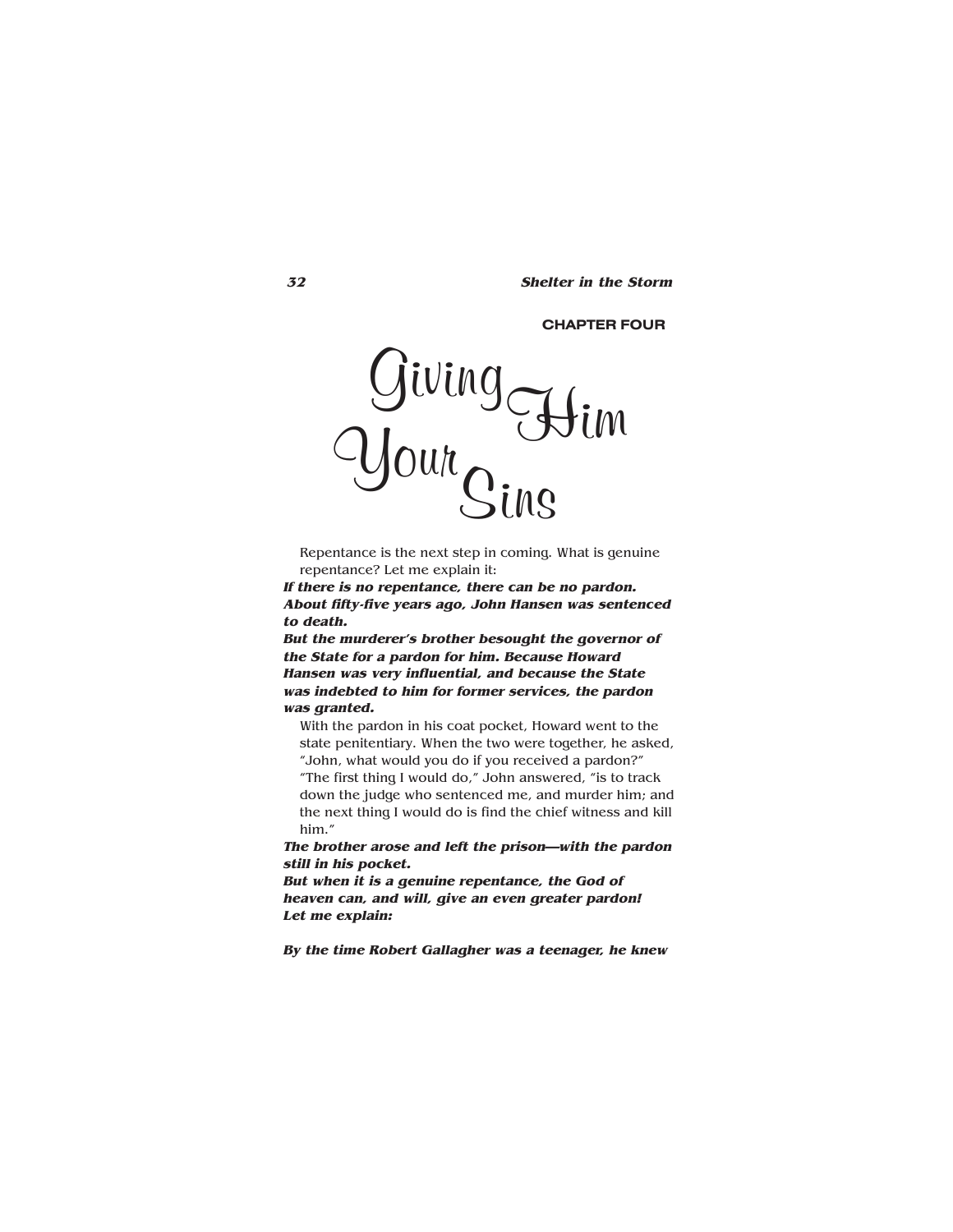### **he needed help, but he didn't know where to get it. Then one night, he stepped inside a church and heard a country preacher talk about "The Gates of Heaven."**

He was startled; for he knew that, if the gates of heaven were opened that night, he could not enter—because of the kind of life he was living.

The next night the topic was the Bible verse, "What shall I do then with Jesus who is called the Christ?" (Matthew 27:22). Robert went home utterly wretched. Unable to sleep, he finally arose and went out and gazed up at the stars. It was a clear night, and he knew that somewhere up there was the home he wanted. Oh, how he wanted to make his peace with God! But his sins seemed to rise up like a mountain before him.

The next day he had to plow. His misery deepened with every furrow, until finally he drove out to the end of a long row and dropped the plow down by the side of Barney, the old white mule.

# **Before him was a weathered rail fence, and he got down on his knees in the fence corner and told God his sins. He cried for forgiveness and help. He pled for pardon and peace.**

**He asked for strength to begin a new, clean life. He could not leave until it was taken care of! His repentance was deep, and the sense of forgiveness that God gave him there was full and deep.**

That evening there was another meeting, and again he went. What they talked about that night, he doesn't recall; but he walked down the aisle and told everyone he had accepted Christ as his Saviour—and that henceforth he was giving his life to Him.

#### **But he does remember the hymn they sang. He will never forget it:**

**"Out of my bondage, sorrow, and night; Jesus, I come! Jesus, I come! Into Thy freedom, gladness, and light; Jesus, I come to Thee!"**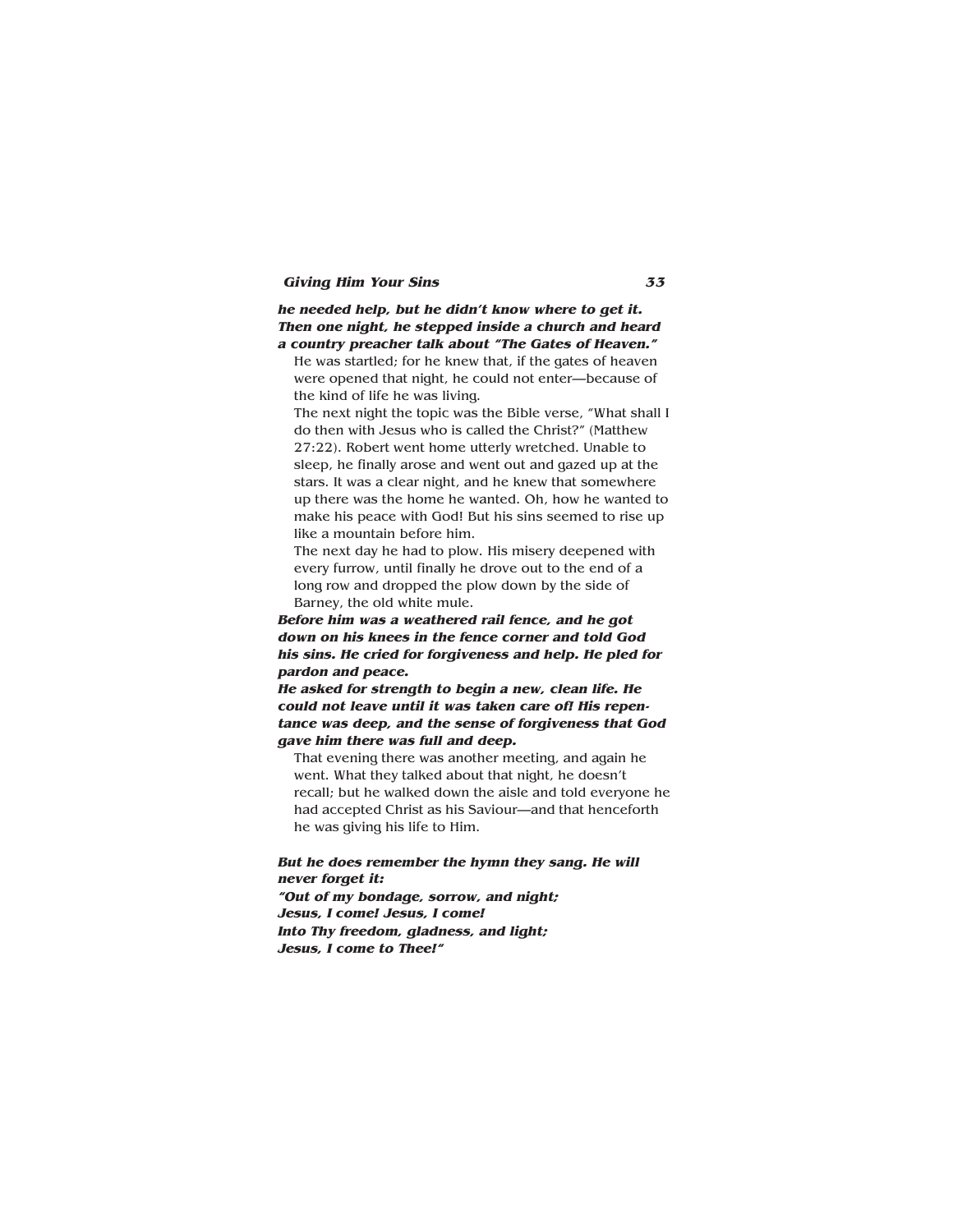"He that covereth his sins shall not prosper: but whoso confesseth and forsaketh them shall have mercy." *Proverbs 28:13.*

The conditions of obtaining the mercy of God are simple and just and reasonable. The Lord does not require us to do some grievous thing in order that we may have the forgiveness of sin. We need not make long and wearisome pilgrimages or perform painful penances to commend our souls to the God of heaven or to expiate our transgression; but he that confesseth and forsaketh his sin shall have mercy.

The apostle says, "Confess your faults one to another, and pray one for another, that ye may be healed." *James 5:16*. Confess your sins to God, who only can forgive them, and your faults to one another. If you have given offense to your friend or neighbor, you are to acknowledge your wrong; and it is his duty freely to forgive you. Then you are to seek the forgiveness of God, because the brother you have wounded is the property of God; and, in injuring him, you sinned against his Creator and Redeemer. The case is brought before the only true Mediator, our great High Priest, who "was in all points tempted like as we are, yet without sin," and who is "touched with the feeling of our infirmities" (*Hebrews 4:15*) and is able to cleanse from every stain of iniquity.

Those who have not humbled their souls before God in acknowledging their guilt have not yet fulfilled the first condition of acceptance. If we have not experienced that repentance which is not to be repented of, and have not with true humiliation of soul and brokenness of spirit confessed our sins, abhorring our iniquity, we have never truly sought for the forgiveness of sin; and, if we have never sought, we have never found the peace of God. The only reason why we do not have remission of sins that are past is that we are not willing to humble our hearts and comply with the conditions of the Word of truth. Explicit instruction is given concerning this matter. Confession of sin, whether public or private, should be heartfelt and freely expressed. It is not to be urged from the sinner. It is not to be made in a flippant and careless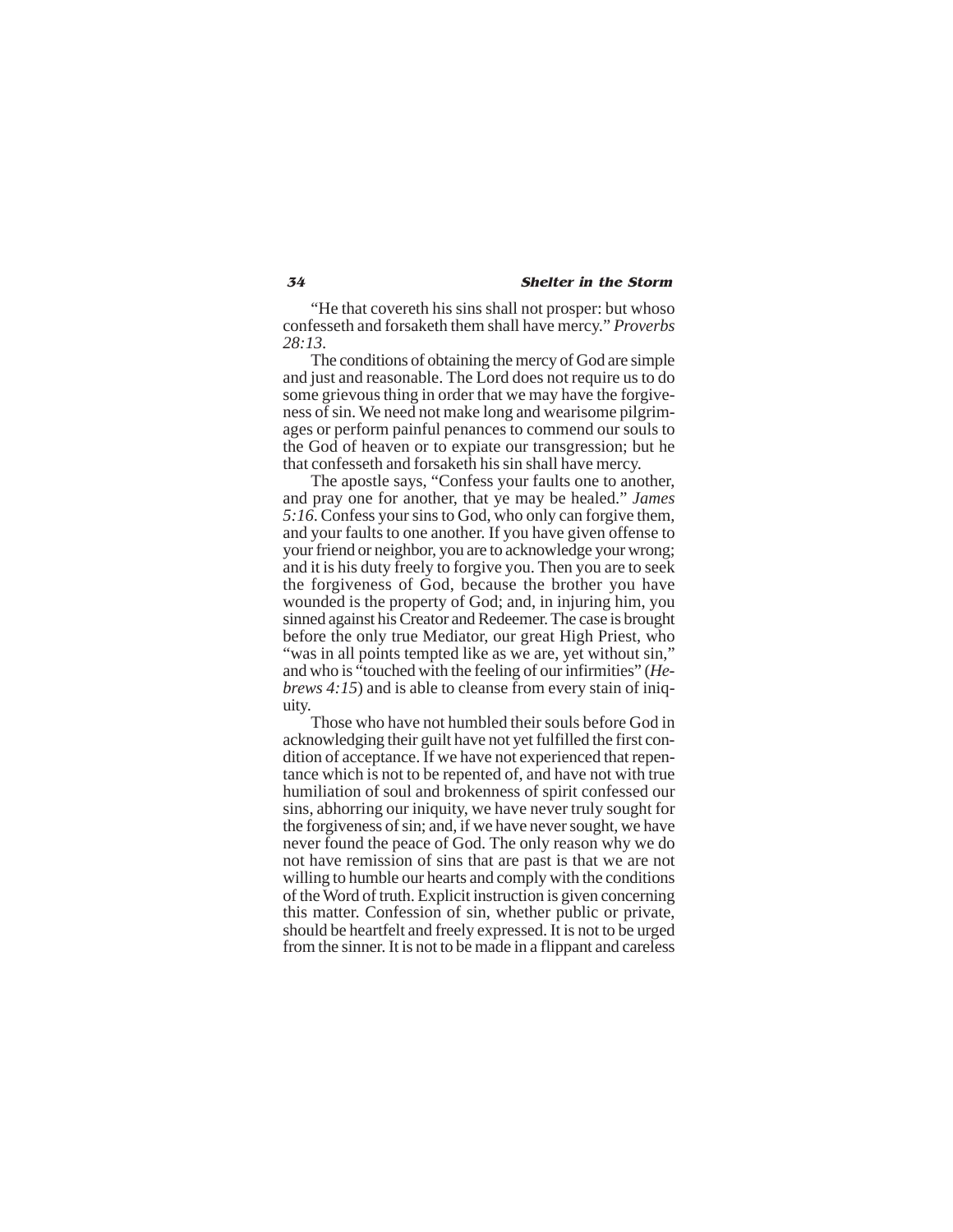#### **Giving Him Your Sins**

way or forced from those who have no realization of the abhorrent character of sin. The confession that is the outpouring of the inmost soul finds its way to the God of infinite pity. The psalmist says, "The Lord is nigh unto them that are of a broken heart; and saveth such as be of a contrite spirit." *Psalm 34:18*.

# **True Confession**

True confession is always of a specific character, and acknowledges particular sins. They may be of such a nature as to be brought before God only; they may be wrongs that should be confessed to individuals who have suffered injury through them; or they may be of a public character, and should then be as publicly confessed. But all confession should be definite and to the point, acknowledging the very sins of which you are guilty.

In the days of Samuel the Israelites wandered from God. They were suffering the consequences of sin; for they had lost their faith in God, lost their discernment of His power and wisdom to rule the nation, lost their confidence in His ability to defend and vindicate His cause. They turned from the great Ruler of the universe and desired to be governed as were the nations around them. Before they found peace they made this definite confession: "We have added unto all our sins this evil, to ask us a king." *1 Samuel 12:19*. The very sin of which they were convicted had to be confessed. Their ingratitude oppressed their souls and severed them from God.

Confession will not be acceptable to God without sincere repentance and reformation. There must be decided changes in the life; everything offensive to God must be put away. This will be the result of genuine sorrow for sin. The work that we have to do on our part is plainly set before us: "Wash you, make you clean; put away the evil of your doings from before Mine eyes; cease to do evil; learn to do well; seek judgment, relieve the oppressed, judge the fatherless, plead for the widow." *Isaiah 1:16-17*. "If the wicked restore the pledge, give again that he had robbed, walk in the statutes of life, without committing iniquity; he shall surely live, he shall not die." *Ezekiel 33:15*. Paul says, speaking of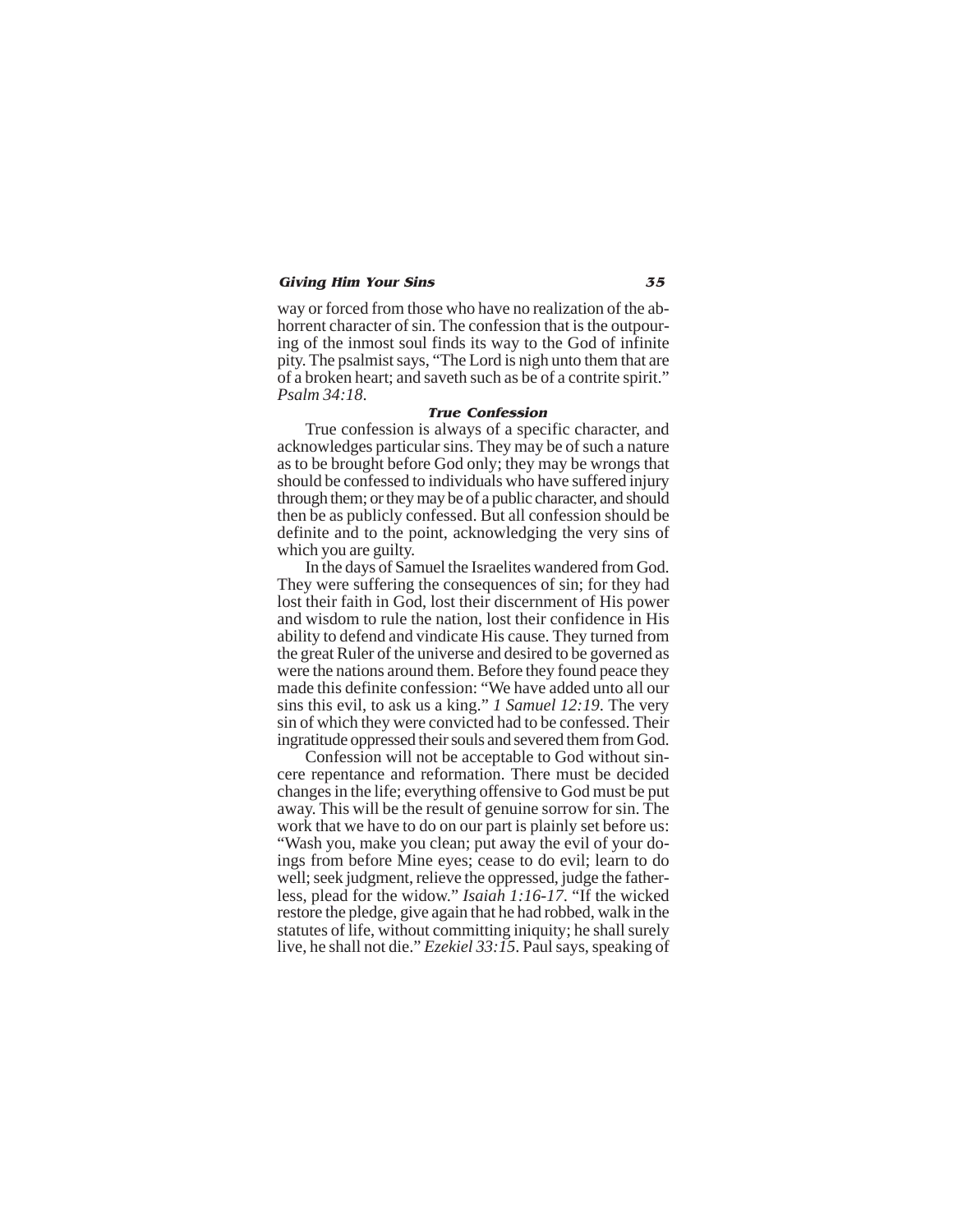the work of repentance: "Ye sorrowed after a godly sort, what carefulness it wrought in you, yea, what clearing of yourselves, yea, what indignation, yea, what fear, yea, what vehement desire, yea, what zeal, yea, what revenge! In all things ye have approved yourselves to be clear in this matter." *2 Corinthians 7:11.*

## **An Acknowledgment, Not an Excuse**

When sin has deadened the moral perceptions, the wrongdoer does not discern the defects of his character nor realize the enormity of the evil he has committed; and, unless he yields to the convicting power of the Holy Spirit, he remains in partial blindness to his sin. His confessions are not sincere and in earnest. To every acknowledgment of his guilt he adds an apology in excuse of his course, declaring that if it had not been for certain circumstances he would not have done this or that for which he is reproved.

After Adam and Eve had eaten of the forbidden fruit, they were filled with a sense of shame and terror. At first their only thought was how to excuse their sin and escape the dreaded sentence of death. When the Lord inquired concerning their sin, Adam replied, laying the guilt partly upon God and partly upon his companion: "The woman whom Thou gavest to be with me, she gave me of the tree, and I did eat." The woman put the blame upon the serpent, saying*,* "The serpent beguiled me, and I did eat." *Genesis 3:12-13*. Why did You make the serpent? Why did You suffer him to come into Eden? These were the questions implied in her excuse for her sin, thus charging God with the responsibility of their fall. The spirit of self-justification originated in the father of lies and has been exhibited by all the sons and daughters of Adam. Confessions of this order are not inspired by the divine Spirit and will not be acceptable to God. True repentance will lead a man to bear his guilt himself and acknowledge it without deception or hypocrisy. Like the poor publican, not lifting up so much as his eyes unto heaven, he will cry, "God be merciful to me a sinner" and those who do acknowledge their guilt will be justified; for Jesus will plead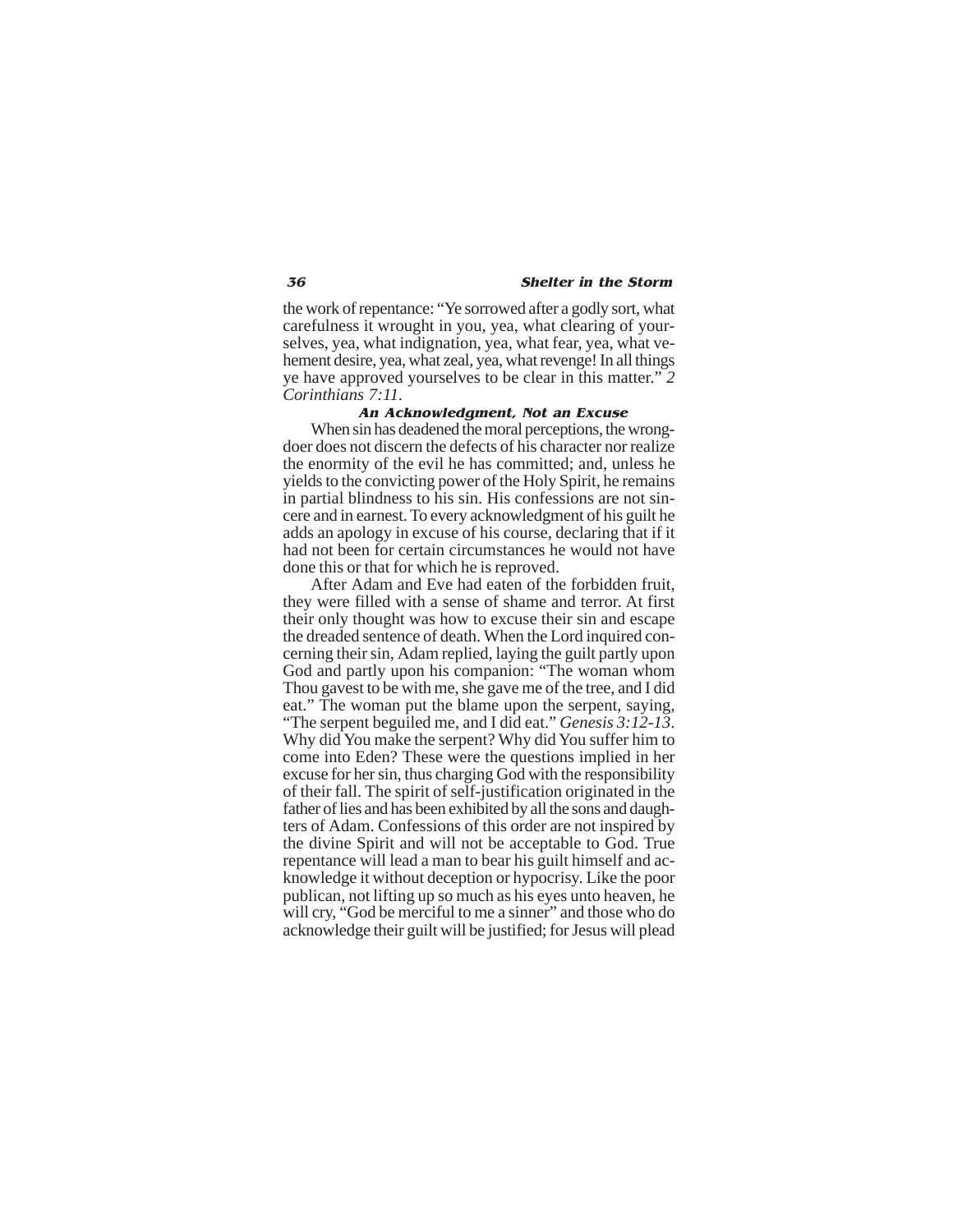His blood in behalf of the repentant soul.

## **No Self-Justification**

The examples in God's Word of genuine repentance and humiliation reveal a spirit of confession in which there is no excuse for sin or attempt at self-justification. Paul did not seek to shield himself; he paints his sin in its darkest hue, not attempting to lessen his guilt. He says, "Many of the saints did I shut up in prison, having received authority from the chief priests; and when they were put to death, I gave my voice against them. And I punished them oft in every synagogue, and compelled them to blaspheme; and being exceedingly mad against them, I persecuted them even unto strange cities." *Acts 26:10-11*. He does not hesitate to declare that "Christ Jesus came into the world to save sinners; of whom I am chief" (*1 Timothy 1:15*).

The humble and broken heart, subdued by genuine repentance, will appreciate something of the love of God and the cost of Calvary; and, as a son confesses to a loving father, so will the truly penitent bring all his sins before God. And it is written, "If we confess our sins, He is faithful and just to forgive us our sins, and to cleanse us from all unrighteousness." *1 John 1:9*.

> *And it shall come to pass, When all these things are come upon thee, The blessing and the curse, Which I set before thee, And thou shalt call them to mind . . And shalt return unto the Lord thy God, And shalt obey His voice According to all that I command thee, . . That the Lord thy God will turn thy captivity, And have compassion upon thee, . . If thou shalt hearken Unto the voice of the Lord thy God, To keep His commandments . . And if thou turn unto the Lord thy God With all thine heart, and with all thy soul. — Deuteronomy 30:1-3, 10*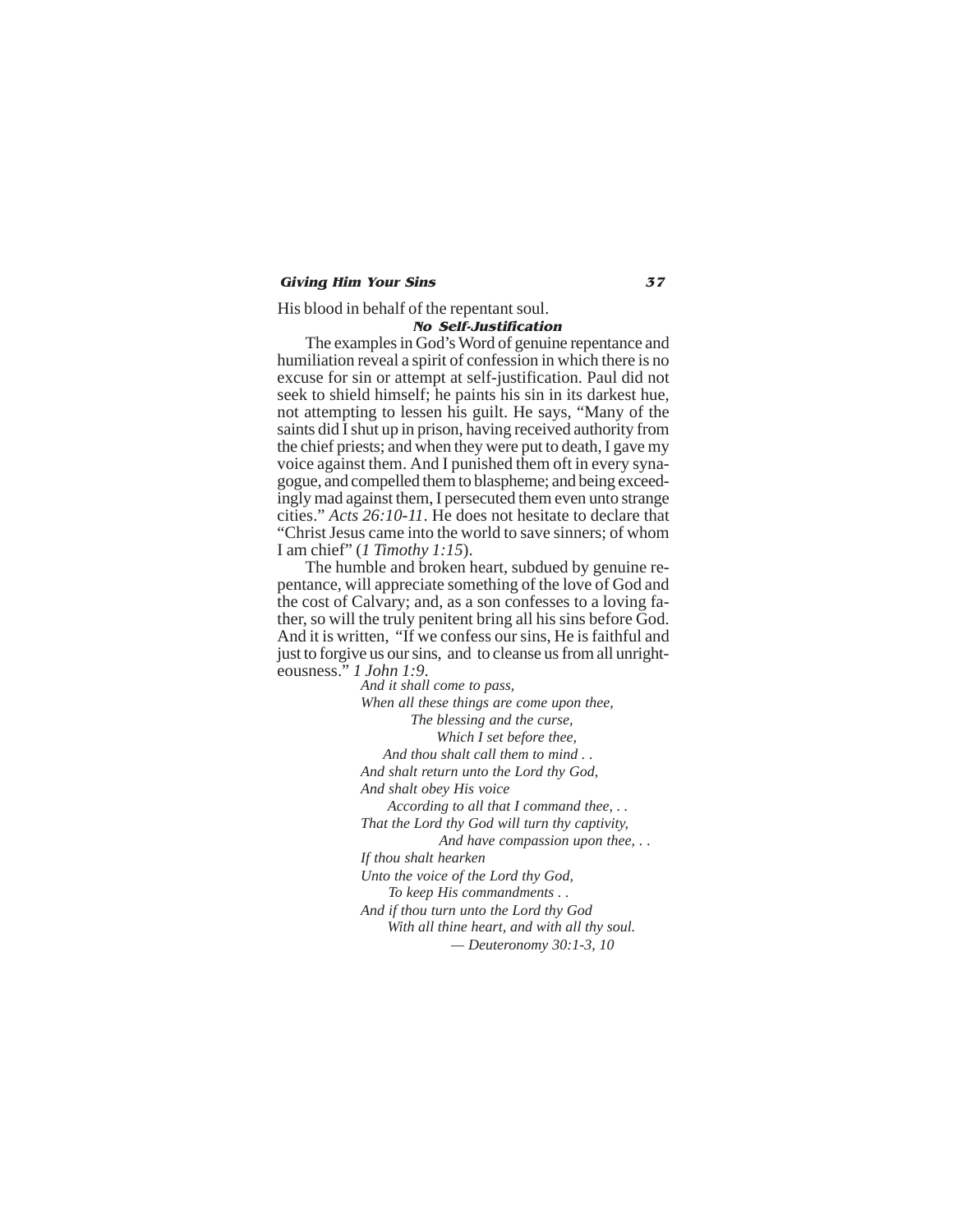### **CHAPTER FIVE**



**A wealthy Englishman found a rare violin; and, at great expense, he added it to his collection. One day, Fritz Kreisler, the famous violinist, visited at his home and, seeing it, recognized its value.**

He asked if he could purchase it from the businessman, for it was obvious that Mr. Kreisler could draw from it that which the Englishman never could. But, collector that he was, the man felt he dare not part from it, for the violin looked so nice lying on his shelf. Then Mr. Kreisler asked if he could play the rare violin but once. The Englishman consented,—and stood entranced as Fritz Kreisler, one of the greatest violinists in the world, played it. Forgetting himself, Kreisler poured his heart into the music. Finally the musical harmonies ceased. Again the violin was silent. The Englishman was speechless. He watched as Kreisler tenderly returned the valuable instrument to its antique box, with all the gentleness of a mother putting her baby to bed.

**"Take the violin," the Englishman burst out; "it is yours! I have no right to keep it. It ought to belong to the man who can bring such music out of it as you can."**

**Just now, as you think back upon your past life, and then upon your present circumstances, everything**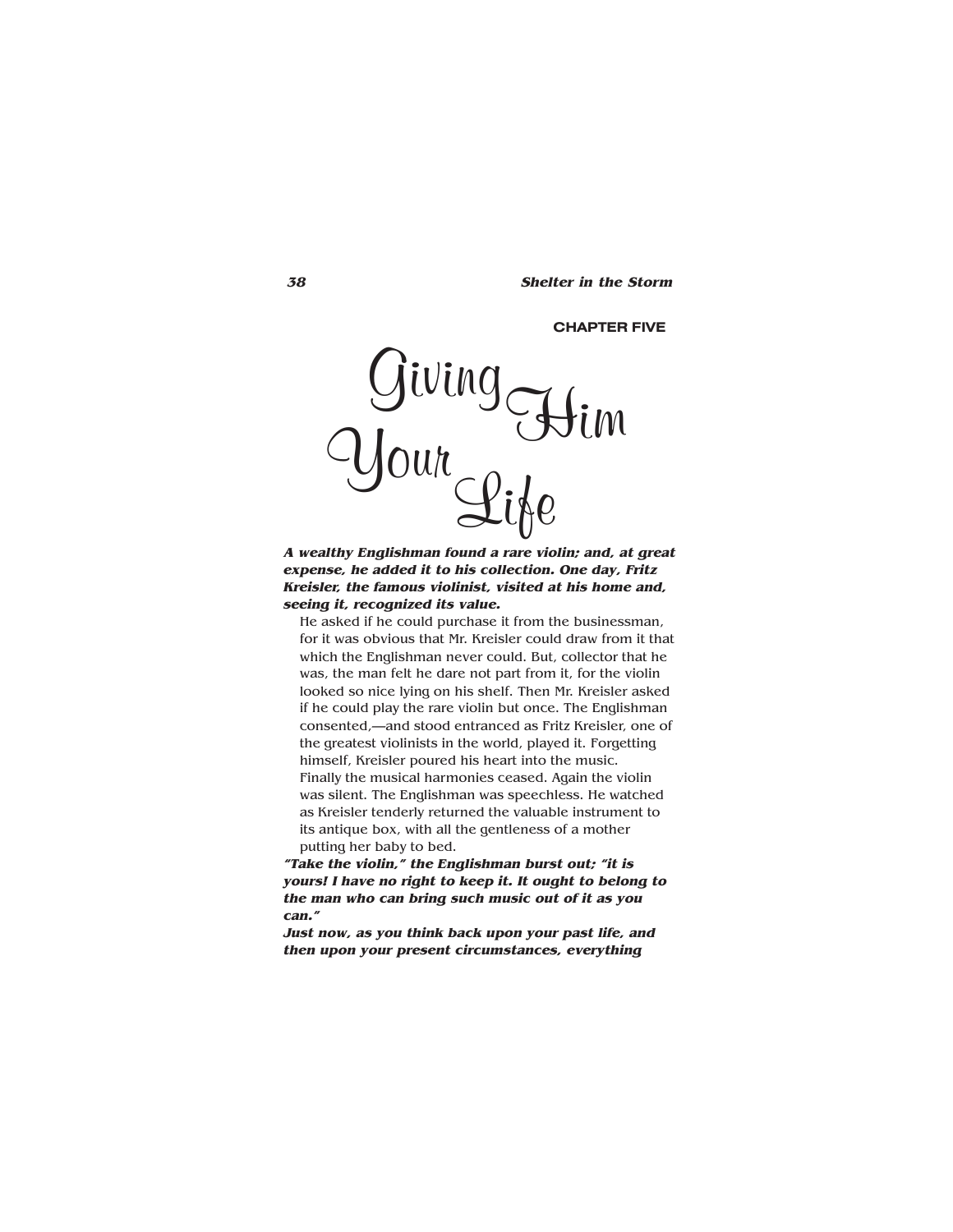## **may seem to be full of tangled threads and of little value.**

But dedicated to God, your life can take on a new meaning,—and a worth that you have never experienced before. Placed in His hands, you gain immensely in value and usefulness.

Your life ought to belong to the only One who can impart to it nobility of character and bring from it the sweet beauty of a deep Christian experience.

This is the consecration—the dedication—of your life to God that you want. Give your violin—your mind and body and purposes—to your Creator, henceforth to let Him use it for His glory.

# **For decades, David Livingstone traveled thousands of miles through the heart of Africa preaching Christ and exploring the land, so that Christian missionaries could enter the country.**

Then, after thirty years of such intense difficulty, Henry Stanley finally found him. Livingstone had been lost to the world for over two years. Stanley asked him to come back with him to England, but Livingstone refused. Two days later, Livingstone wrote in his diary, "March 19th, my birthday. My Jesus, my King, my Life, my All; I again dedicate my whole self to Thee. Accept me, and grant, O gracious Father, that when the year is gone I may finish my work. In Jesus' name, I ask it, Amen." A year later, his servants found him dead on his knees, where he had been praying.

## **What is a dedicated life? It is to give all that you have to God, and let Him use you to do the work that, in His great plan, He has assigned you on this earth.**

The continued peace of heart that an individual can have who is living and walking with God,—can only be known by the one who has experienced it.

**And this is your heavenly Father's plan for you. Come, just now, and make His plan your own.**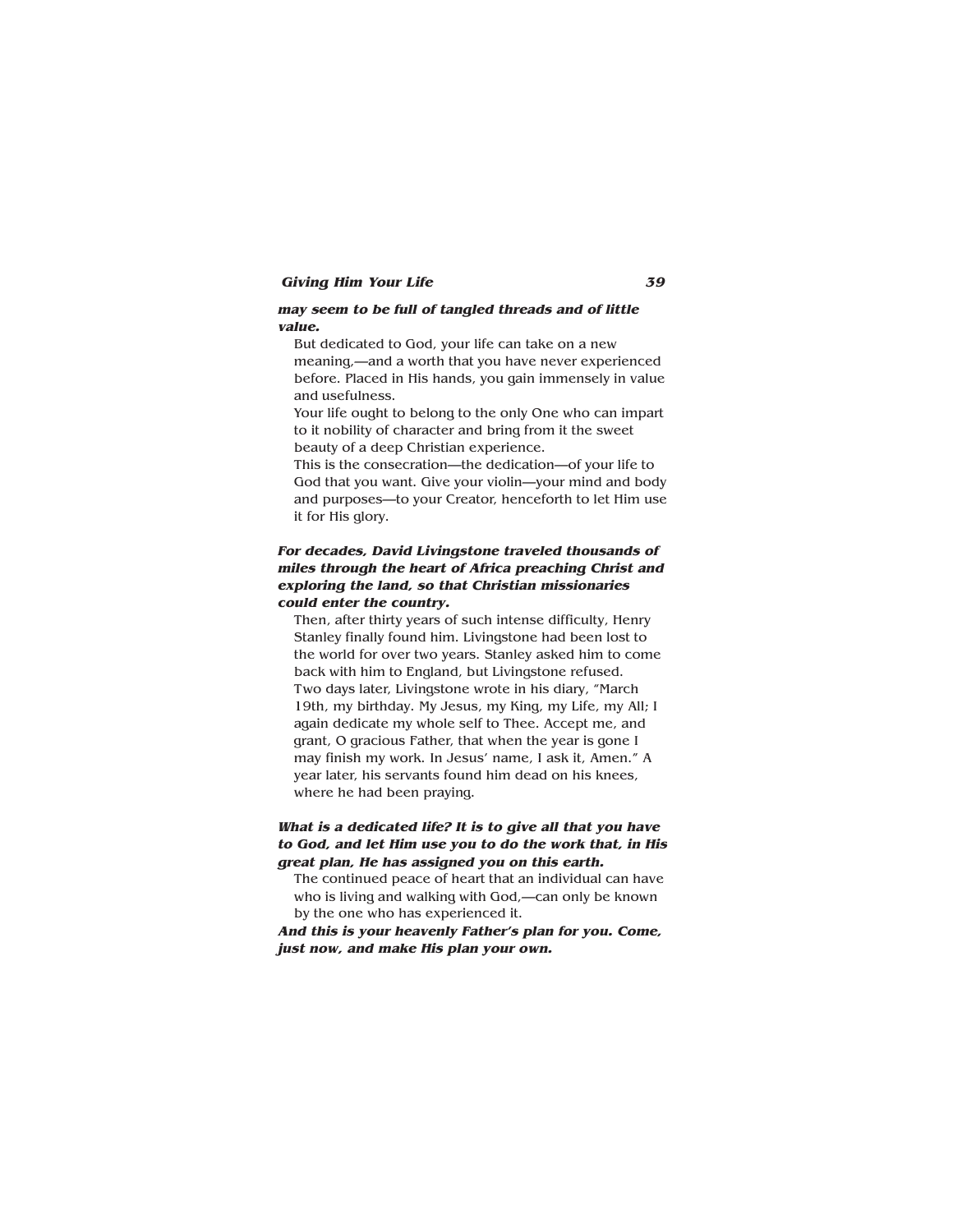God's promise is, "Ye shall seek Me, and find Me, when ye shall search for Me with all your heart." *Jeremiah 29:13*.

The whole heart must be yielded to God or the change can never be wrought in us by which we are to be restored to His likeness. By nature we are alienated from God. The Holy Spirit describes our condition in such words as these: "Dead in trespasses and sins" (*Ephesians 2:1*), "the whole head is sick, and the whole heart faint . . no soundness in it" (*Isaiah 1:5-6*). We are held fast in the snare of Satan, "taken captive by him at his will" (*2 Timothy 2:26*). God desires to heal us, to set us free. But since this requires an entire transformation, a renewing of our whole nature, we must yield ourselves wholly to Him.

The warfare against self is the greatest battle that was ever fought. The yielding of self, surrendering all to the will of God, requires a struggle; but the soul must submit to God before it can be renewed in holiness.

The government of God is not, as Satan would make it appear, founded upon a blind submission, an unreasoning control. It appeals to the intellect and the conscience. "Come now, and let us reason together" (*Isaiah 1:18*) is the Creator's invitation to the beings He has made. God does not force the will of His creatures. He cannot accept a homage that is not willingly and intelligently given. A mere forced submission would prevent all real development of mind or character; it would make man a mere automaton. Such is not the purpose of the Creator. He desires that man, the crowning work of His creative power, shall reach the highest possible development. He sets before us the height of blessing to which He desires to bring us through His grace. He invites us to give ourselves to Him, that He may work His will in us. It remains for us to choose whether we will be set free from the bondage of sin, to share the glorious liberty of the sons of God.

In giving ourselves to God, we must necessarily give up all that would separate us from Him. Hence the Saviour says, "Whosoever he be of you that forsaketh not all that he hath, he cannot be My disciple." *Luke 14:33*. Whatever shall draw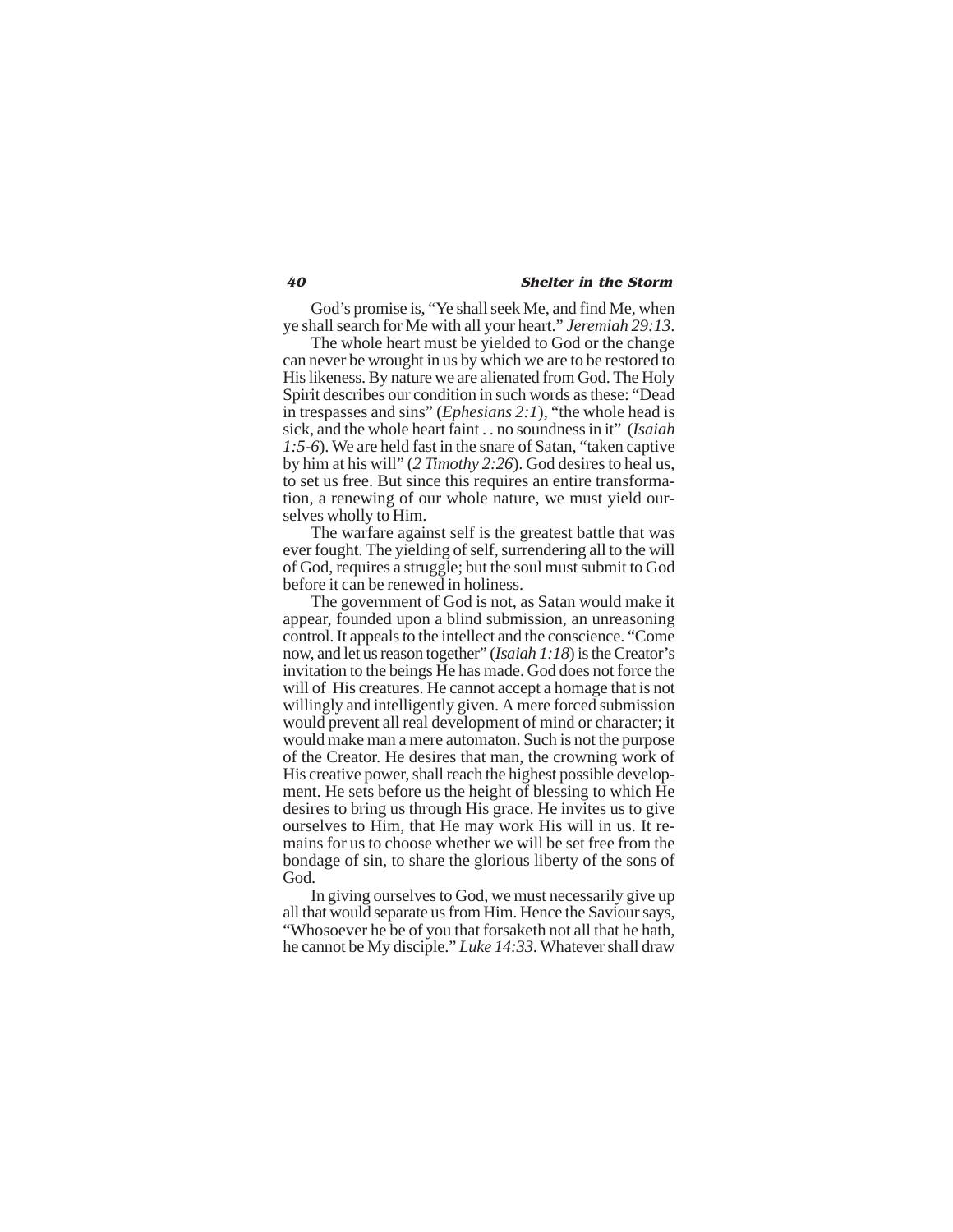## **Giving Him Your Life**

away the heart from God must be given up. Mammon is the idol of many. The love of money, the desire for wealth, is the golden chain that binds them to Satan. Reputation and worldly honor are worshiped by another class. The life of selfish ease and freedom from responsibility is the idol of others. But these slavish bands must be broken. We cannot be half the Lord's and half the world's. We are not God's children unless we are such entirely.

# **More than a Mere Profession**

There are those who profess to serve God while they rely upon their own efforts to obey His law, to form a right character, and secure salvation. Their hearts are not moved by any deep sense of the love of Christ, but they seek to perform the duties of the Christian life as that which God requires of them in order to gain heaven. Such religion is worth nothing. When Christ dwells in the heart, the soul will be so filled with His love, with the joy of communion with Him, that it will cleave to Him; and, in the contemplation of Him, self will be forgotten. Love to Christ will be the spring of action. Those who feel the constraining love of God do not ask how little may be given to meet the requirements of God; they do not ask for the lowest standard, but aim at perfect conformity to the will of their Redeemer. With earnest desire they yield all and manifest an interest proportionate to the value of the object which they seek. A profession of Christ without this deep love is mere talk, dry formality, and heavy drudgery.

Do you feel that it is too great a sacrifice to yield all to Christ? Ask yourself the question, "What has Christ given for me?" The Son of God gave all—life and love and suffering—for our redemption. And can it be that we, the unworthy objects of so great love, will withhold our hearts from Him? Every moment of our lives we have been partakers of the blessings of His grace; and, for this very reason, we cannot fully realize the depths of ignorance and misery from which we have been saved. Can we look upon Him whom our sins have pierced, and yet be willing to do despite to all His love and sacrifice? In view of the infinite humiliation of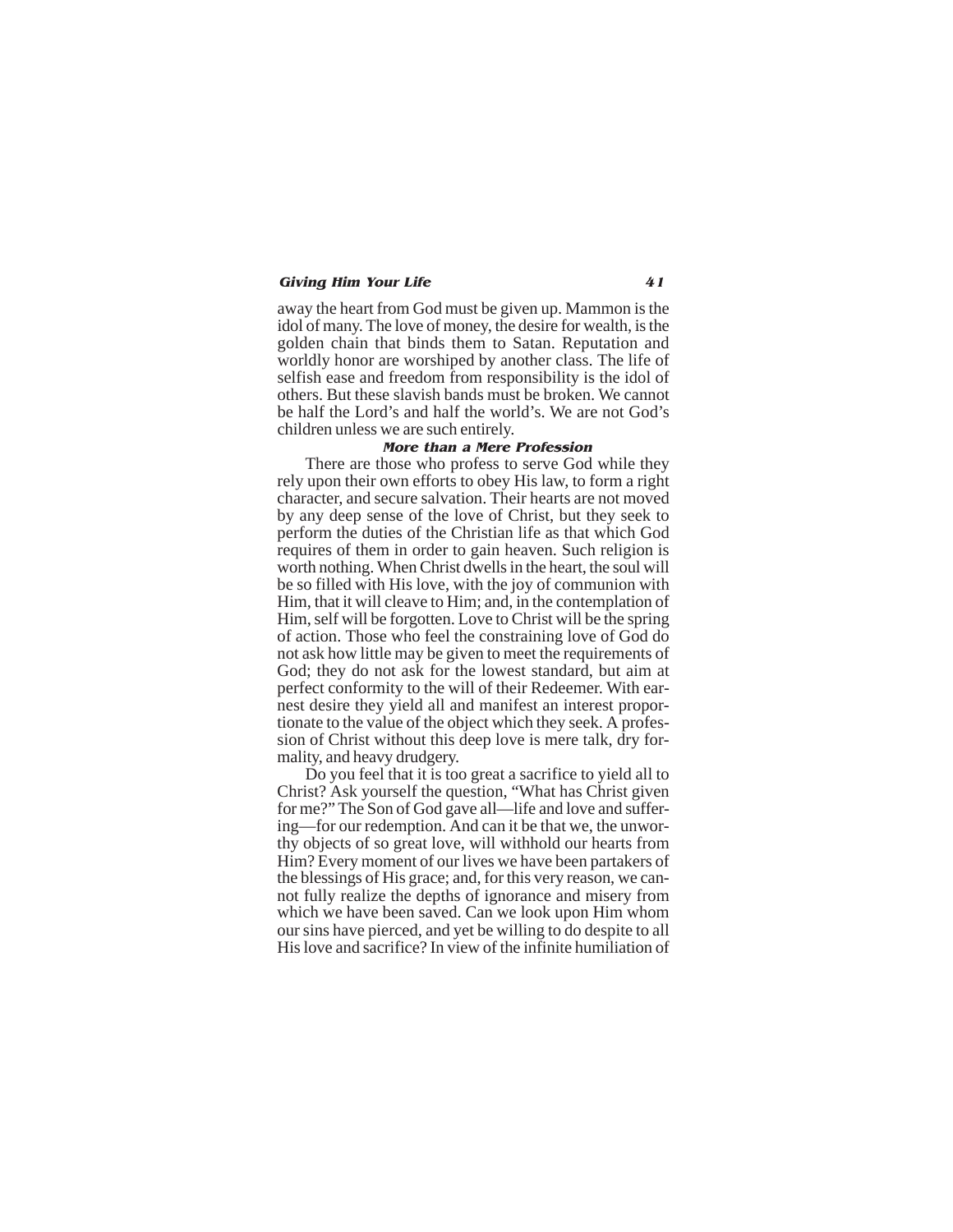the Lord of glory, shall we murmur because we can enter into life only through conflict and self-abasement?

The inquiry of many a proud heart is, "Why need I go in penitence and humiliation before I can have the assurance of my acceptance with God?" I point you to Christ. He was sinless and, more than this, He was the Prince of heaven; but, in man's behalf, He became sin for the race. "He was numbered with the transgressors; and He bare the sin of many, and made intercession for the transgressors." *Isaiah 53:12.*

## **What Do We Really Give Up?**

But what do we give up, when we give all? A sin-polluted heart, for Jesus to purify, to cleanse by His own blood, and to save by His matchless love. And yet men think it hard to give up all! I am ashamed to hear it spoken of, ashamed to write it.

God does not require us to give up anything that it is for our best interest to retain. In all that He does, He has the well-being of His children in view. Would that all who have not chosen Christ might realize that He has something vastly better to offer them than they are seeking for themselves. Man is doing the greatest injury and injustice to his own soul when he thinks and acts contrary to the will of God. No real joy can be found in the path forbidden by Him who knows what is best and who plans for the good of His creatures. The path of transgression is the path of misery and destruction.

It is a mistake to entertain the thought that God is pleased to see His children suffer. All heaven is interested in the happiness of man. Our heavenly Father does not close the avenues of joy to any of His creatures. The divine requirements call upon us to shun those indulgences that would bring suffering and disappointment, that would close to us the door of happiness and heaven. The world's Redeemer accepts men as they are, with all their wants, imperfections, and weaknesses; and He will not only cleanse from sin and grant redemption through His blood, but will satisfy the heart-longing of all who consent to wear His yoke, to bear His burden. It is His purpose to impart peace and rest to all who come to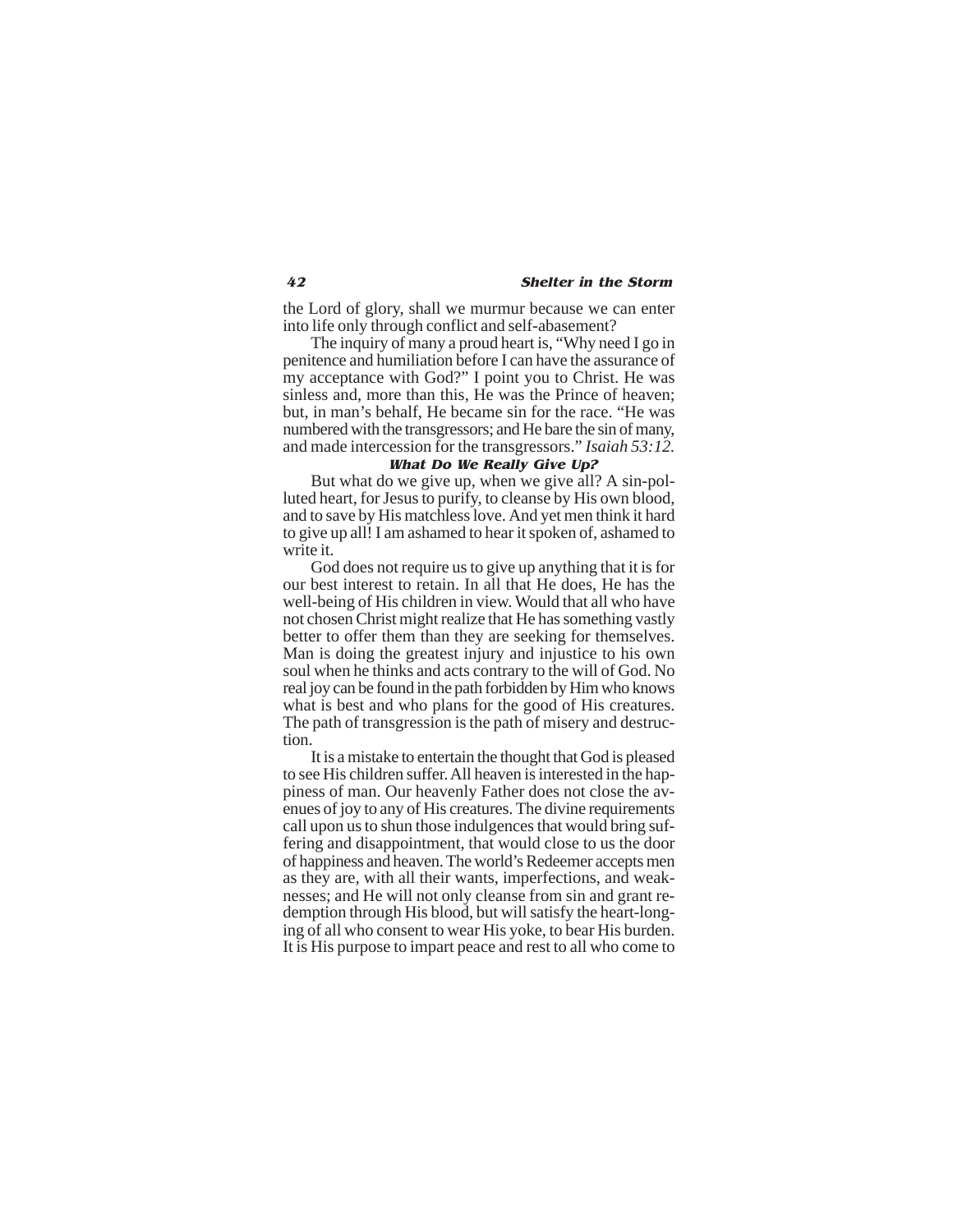## **Giving Him Your Life**

Him for the bread of life. He requires us to perform only those duties that will lead our steps to heights of bliss to which the disobedient can never attain. The true, joyous life of the soul is to have Christ formed within, the hope of glory.

# **How Can I Make the Surrender?**

Many are inquiring, "How am I to make the surrender of myself to God?" You desire to give yourself to Him, but you are weak in moral power, in slavery to doubt, and controlled by the habits of your life of sin. Your promises and resolutions are like ropes of sand. You cannot control your thoughts, your impulses, your affections. The knowledge of your broken promises and forfeited pledges weakens your confidence in your own sincerity, and causes you to feel that God cannot accept you; but you need not despair. What you need to understand is the true force of the will. This is the governing power in the nature of man, the power of decision or of choice. Everything depends on the right action of the will. The power of choice God has given to men; it is theirs to exercise. You cannot change your heart, you cannot of yourself give to God its affections; but you can choose to serve Him. You can give Him your will; He will then work in you to will and to do according to His good pleasure. Thus your whole nature will be brought under the control of the Spirit of Christ. Your affections will be centered upon Him; your thoughts will be in harmony with Him.

Desires for goodness and holiness are right as far as they go; but if you stop here, they will avail nothing. Many will be lost while hoping and desiring to be Christians. They do not come to the point of yielding the will to God. They do not now choose to be Christians.

Through the right exercise of the will, an entire change may be made in your life. By yielding up your will to Christ, you ally yourself with the power that is above all principalities and powers. You will have strength from above to hold you steadfast; and thus, through constant surrender to God, you will be enabled to live the new life, even the life of faith.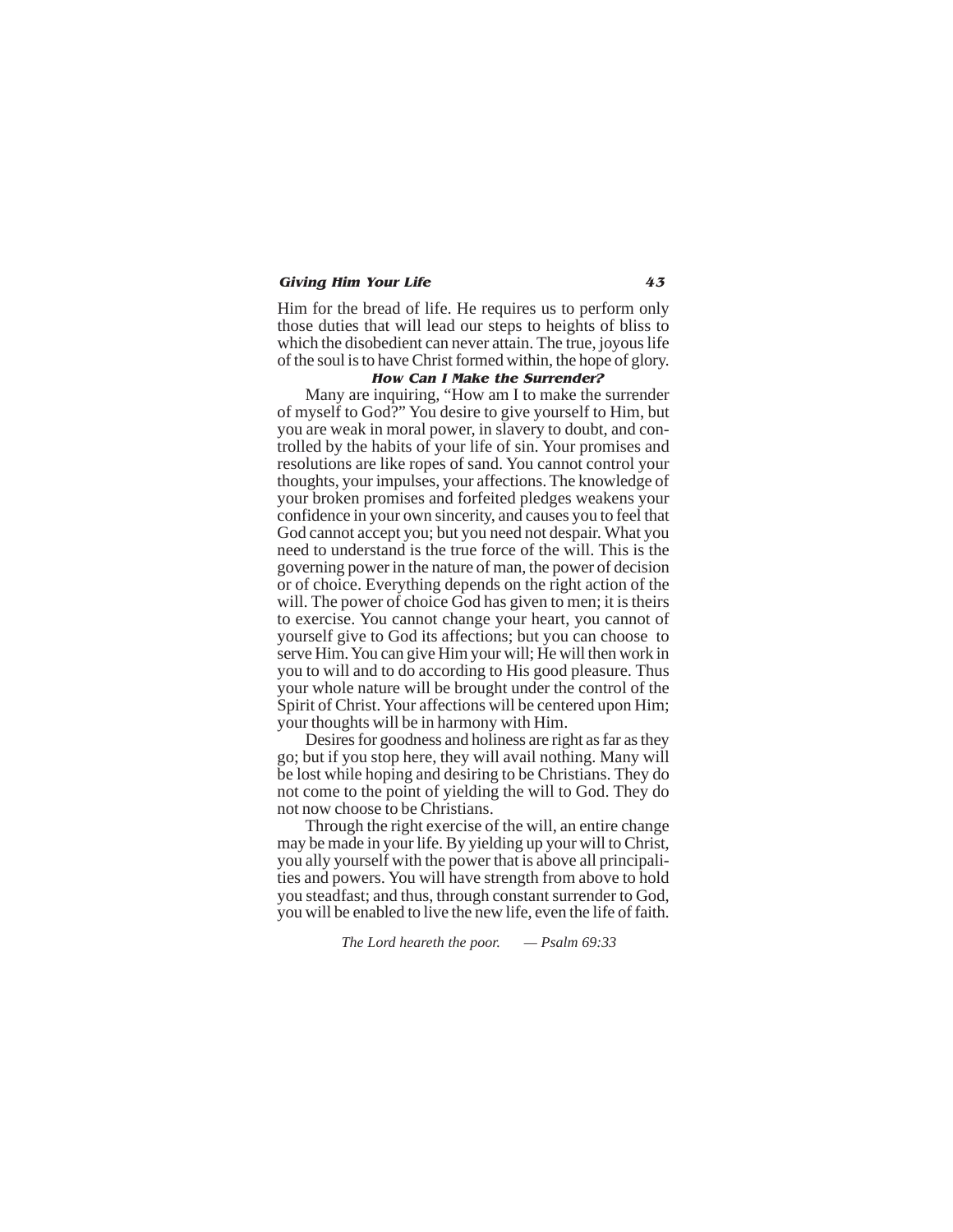

**A girl was sent to a finishing school by her wealthy parents, for they wanted her to have the best that this world offered. There she learned art, dancing, and other "proper" things. But one night she went to an evangelistic meeting, and at the close of the service accepted Christ as her personal Saviour and decided that she would dedicate her life to missionary service.**

Writing home to her father, she told him of her decision. He was enraged and immediately wrote back: "Get on the next train and come home immediately."

Upon her arrival home, he told her, "I did not send you to school to get religion. That is all right for poor folk and half-wits, but not for a child in your level of society. You will have to get this religious notion out of your head.

**If by tomorrow morning you have not decided to give up this foolish idea of religion, you may pack your suitcase and leave this home."**

She went to her room with a heavy heart. It meant the loss of love, prestige and wealth,—but most of all, of her parents,—but her decision was made. She cried to the Lord that night and rededicated her life to Him; and very early the next morning she was up and quickly packed her suitcase.

**Downstairs, just before leaving, she stepped over to**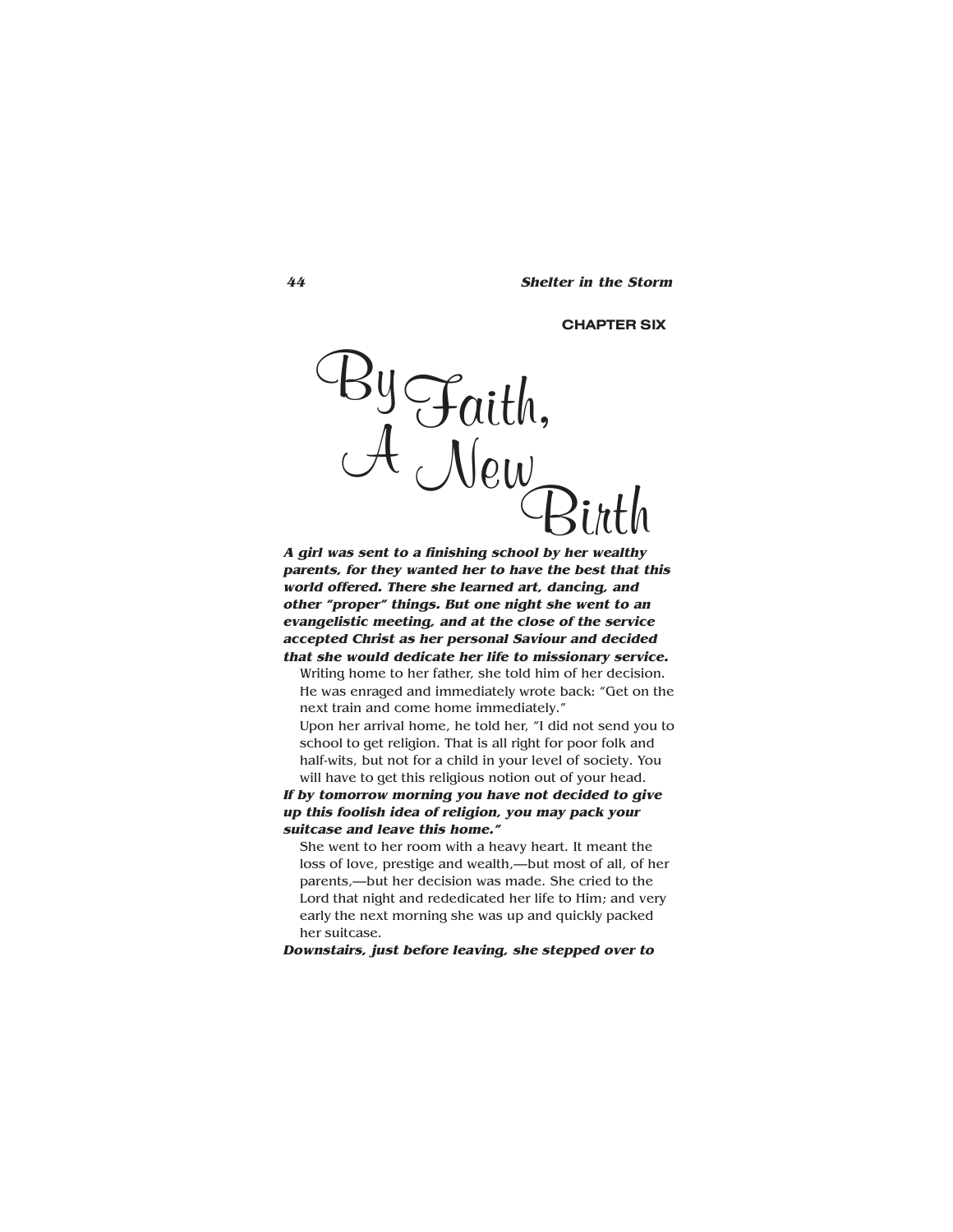#### **By Faith, A New Birth 45**

**the piano and started to play and sing:** Jesus, I my cross have taken, All to leave and follow Thee; Destitute, despised, forsaken, Thou, from hence, my all must be: Perish every fond ambition, All I've sought and hoped and known; Yet how rich is my condition, God and Heav'n are still my own! **She arose and with tears streaming down her face, turned toward the door. Before she could open it, her father stepped out from behind the curtain where he had been listening, and with strong emotion said:** "Wait! I did not know that Jesus Christ meant as much to you as that. I did not know that you were willing to give up father, mother, home and prestige just for Jesus. **Daughter, forgive me. I must be beside myself. If such a great love can take hold of your heart, there must be something in it. Sit here, please! and tell me how I can be a Christian!"**

By faith we accept Christ and a new life begins. And it is a sweet experience. By faith, we walk hand in hand with Him here on earth, awaiting that day when, at His Second Advent, He will return for His own. Then we shall see Him face to face, and, oh, what happiness will be ours!

**A mechanic can take material worth six dollars and make an article worth sixty, and we call that skill. An artist can take a piece of canvas worth a dollar, and paint upon it a scene worth a thousand, and we call that art.**

**But Jesus Christ can reach down and take your life and give forgiveness and obedience—and eternal life. We call that salvation.**

Acceptance—through faith—of His plan for your life can bring that wonderful future to you also. Let Him come in, just now.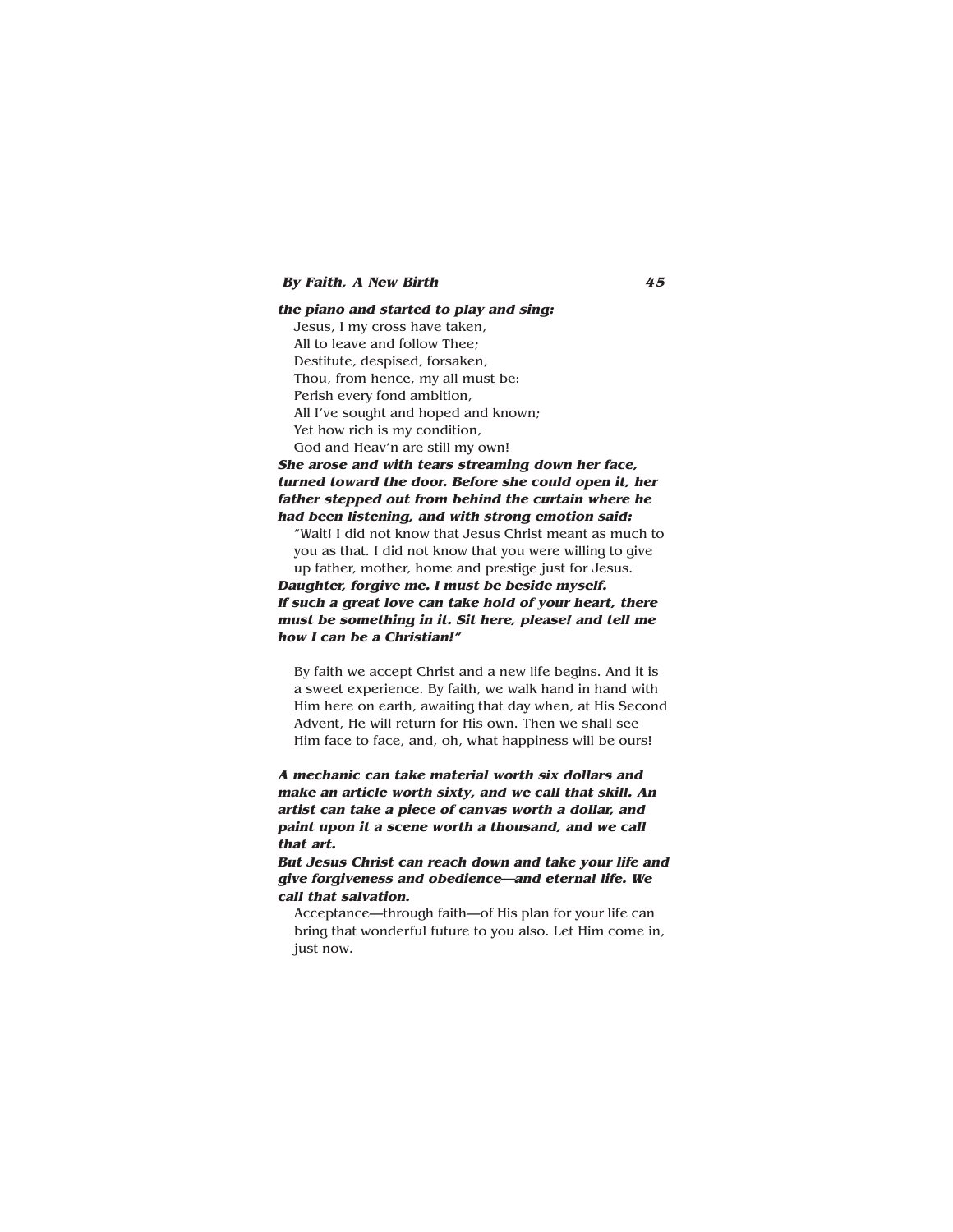As your conscience has been quickened by the Holy Spirit, you have seen something of the evil of sin, of its power, its guilt, its woe; and you look upon it with abhorrence. You feel that sin has separated you from God, that you are in bondage to the power of evil. The more you struggle to escape, the more you realize your helplessness. Your motives are impure; your heart is unclean. You see that your life has been filled with selfishness and sin. You long to be forgiven, to be cleansed, to be set free. Harmony with God, likeness to Him—what can you do to obtain it?

It is peace that you need—Heaven's forgiveness and peace and love in the soul. Money cannot buy it, intellect cannot procure it, wisdom cannot attain to it; you can never hope, by your own efforts, to secure it. But God offers it to you as a gift, "without money and without price" (*Isaiah 55:1*). It is yours if you will but reach out your hand and grasp it. The Lord says, "Though your sins be as scarlet, they shall be as white as snow; though they be red like crimson, they shall be as wool." *Isaiah 1:18*. "A new heart also will I give you, and a new spirit will I put within you." *Ezekiel 36:26.*

You have confessed your sins, and in heart put them away. You have resolved to give yourself to God. Now go to Him, and ask that He will wash away your sins and give you a new heart. Then believe that He does this because He has promised. This is the lesson which Jesus taught while He was on earth, that the gift which God promises us we must believe we do receive, and it is ours. Jesus healed the people of their diseases when they had faith in His power; He helped them in the things which they could see, thus inspiring them with confidence in Him concerning things which they could not see—leading them to believe in His power to forgive sins. This He plainly stated in the healing of the man sick with palsy: "That ye may know that the Son of man hath power on earth to forgive sins. Then saith He to the sick of the palsy, Arise, take up thy bed, and go unto thine house." *Matthew 9:6.* So also John the evangelist says, speaking of the miracles of Christ, "These are written, that ye might be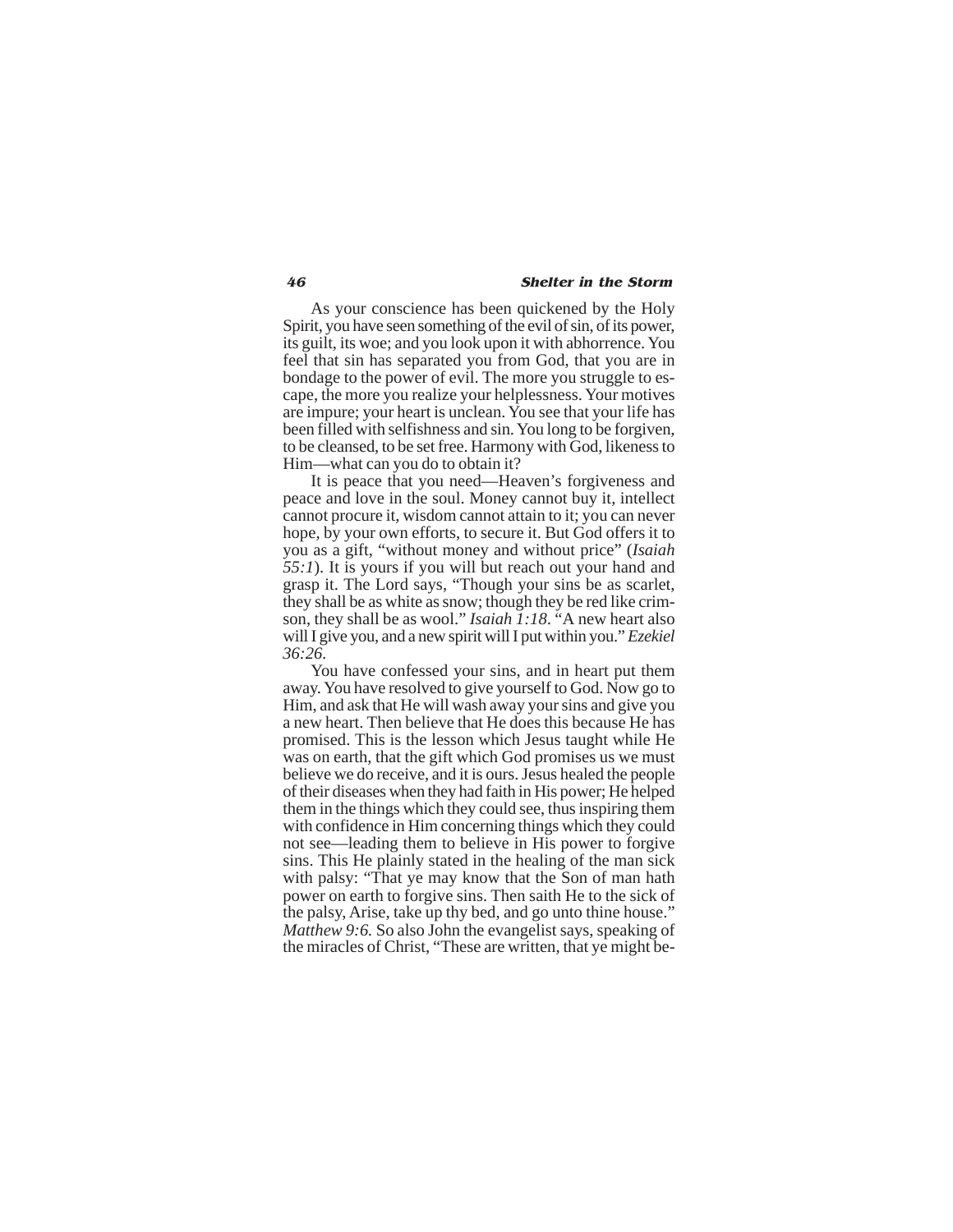lieve that Jesus is the Christ, the Son of God; and that believing ye might have life through His name." *John 20:31*.

# **How to Receive Forgiveness**

From the simple Bible account of how Jesus healed the sick, we may learn something about how to believe in Him for the forgiveness of sins. Let us turn to the story of the paralytic at Bethesda. The poor sufferer was helpless; he had not used his limbs for thirty-eight years. Yet Jesus bade him, "Rise, take up thy bed, and walk." The sick man might have said, "Lord, if Thou wilt make me whole, I will obey Thy word." But, no, he believed Christ's word, believed that he was made whole, and he made the effort at once; he willed to walk, and he did walk. He acted on the word of Christ, and God gave the power. He was made whole.

In like manner you are a sinner. You cannot atone for your past sins; you cannot change your heart and make yourself holy. But God promises to do all this for you through Christ. You believe that promise. You confess your sins and give yourself to God. You will to serve Him. Just as surely as you do this, God will fulfill His word to you. If you believe the promise,—believe that you are forgiven and cleansed,—God supplies the fact; you are made whole, just as Christ gave the paralytic power to walk when the man believed that he was healed. It is so if you believe it.

Do not wait to feel that you are made whole, but say, "I believe it; it is so, not because I feel it, but because God has promised."

Jesus says, "What things soever ye desire, when ye pray, believe that ye receive them, and ye shall have them." *Mark 11:24*. There is a condition to this promise—that we pray according to the will of God. But it is the will of God to cleanse us from sin, to make us His children, and to enable us to live a holy life. So we may ask for these blessings, and believe that we receive them, and thank God that we have received them. It is our privilege to go to Jesus and be cleansed, and to stand before the law without shame or remorse. "There is therefore now no condemnation to them which are in Christ Jesus, who walk not after the flesh, but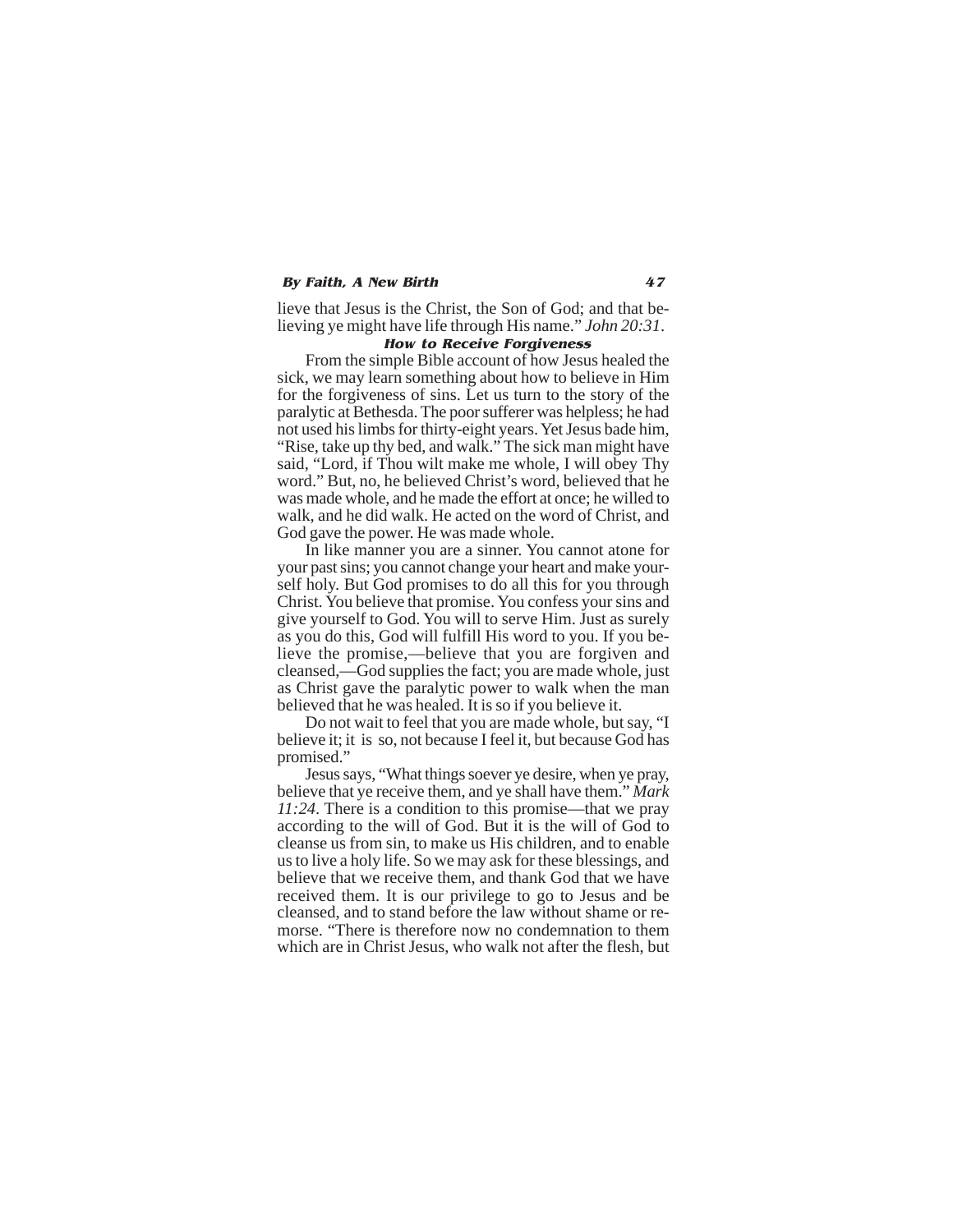after the Spirit." *Romans 8:1*.

## **A New Life in Christ**

Henceforth you are not your own; you are bought with a price. "Ye were not redeemed with corruptible things, as silver and gold;  $\ldots$  but with the precious blood of Christ, as of a lamb without blemish and without spot." *1 Peter 1:18-19*. Through this simple act of believing God, the Holy Spirit has begotten a new life in your heart. You are as a child born into the family of God, and He loves you as He loves His Son.

Now that you have given yourself to Jesus, do not draw back, do not take yourself away from Him, but day by day say, "I am Christ's; I have given myself to Him;" and ask Him to give you His Spirit and keep you by His grace. As it is by giving yourself to God, and believing Him, that you become His child, so you are to live in Him. The apostle says, "As ye have therefore received Christ Jesus the Lord, so walk ye in Him." *Colossians 2:6*.

Some seem to feel that they must be on probation, and must prove to the Lord that they are reformed before they can claim His blessing. But they may claim the blessing of God even now. They must have His grace, the Spirit of Christ, to help their infirmities, or they cannot resist evil. Jesus loves to have us come to Him just as we are, sinful, helpless, dependent. We may come with all our weakness, our folly, our sinfulness, and fall at His feet in penitence. It is His glory to encircle us in the arms of His love and to bind up our wounds, to cleanse us from all impurity.

## **They Do Not Believe**

Here is where thousands fail; they do not believe that Jesus pardons them personally, individually. They do not take God at His word. It is the privilege of all who comply with the conditions, to know for themselves that pardon is freely extended for every sin. Put away the suspicion that God's promises are not meant for you. They are for every repentant transgressor. Strength and grace have been provided through Christ to be brought by ministering angels to every believing soul. None are so sinful that they cannot find strength,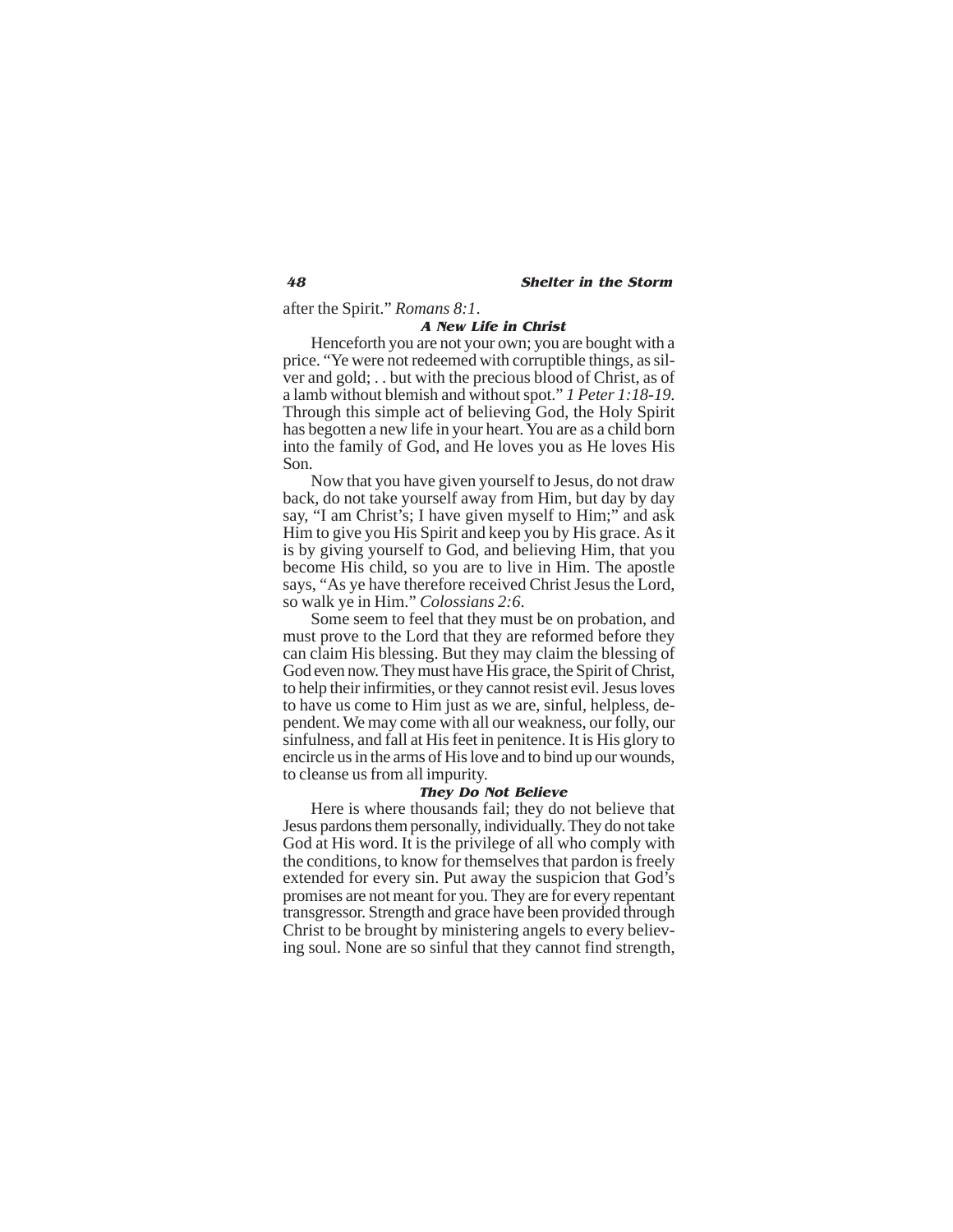## **By Faith, A New Birth**

purity, and righteousness in Jesus, who died for them. He is waiting to strip them of their garments, stained and polluted with sin, and to put upon them the white robes of righteousness; He bids them live and not die.

God does not deal with us as finite men deal with one another. His thoughts are thoughts of mercy, love, and tenderest compassion. He says, "Let the wicked forsake his way, and the unrighteous man his thoughts: and let him return unto the Lord, and He will have mercy upon him; and to our God, for He will abundantly pardon" (*Isaiah 55:7*). "I have blotted out, as a thick cloud, thy transgressions, and, as a cloud, thy sins." *Isaiah 44:22*.

"I have no pleasure in the death of him that dieth, saith the Lord God: wherefore turn yourselves, and live ye." *Ezekiel 18:32*. Satan is ready to steal away the blessed assurances of God. He desires to take every glimmer of hope and every ray of light from the soul; but you must not permit him to do this. Do not give ear to the tempter, but say, "Jesus has died that I might live. He loves me and wills not that I should perish. I have a compassionate heavenly Father; and although I have abused His love, though the blessings He has given me have been squandered, I will arise, and go to my Father, and say, 'I have sinned against heaven and before Thee, and am no more worthy to be called Thy son: make me as one of Thy hired servants.' " The parable tells you how the wanderer will be received: "When he was yet a great way off, his father saw him, and had compassion, and ran, and fell on his neck, and kissed him." *Luke 15:18-20.*

## **Drawn to Him by Love**

But even this parable, tender and touching as it is, comes short of expressing the infinite compassion of the heavenly Father. The Lord declares by His prophet, "I have loved thee with an everlasting love: therefore with loving-kindness have I drawn thee." *Jeremiah 31:3*. While the sinner is yet far from the Father's house, wasting his substance in a strange country, the Father's heart is yearning over him; and every longing awakened in the soul to return to God is but the tender pleading of His Spirit, wooing, entreating, drawing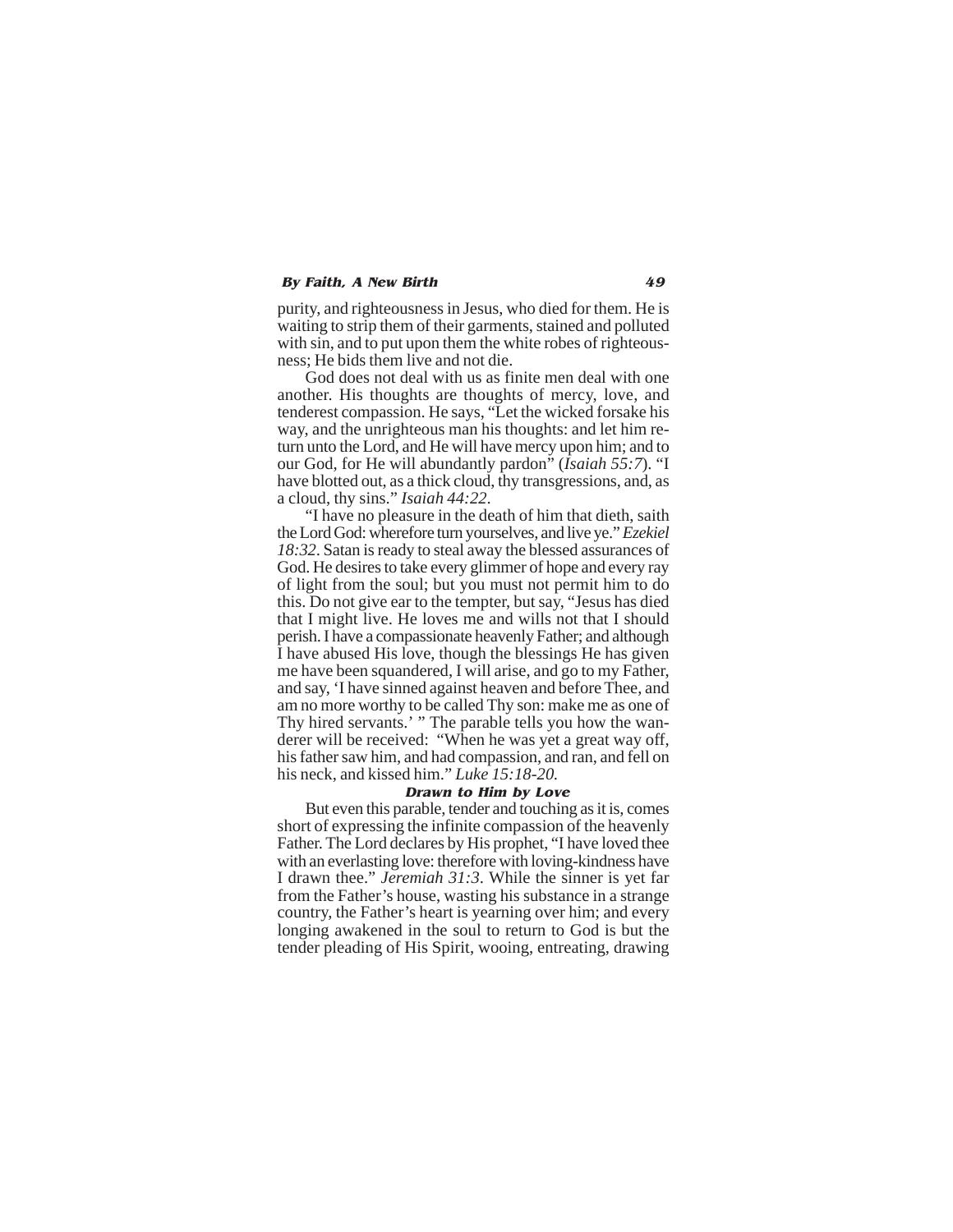the wanderer to his Father's heart of love.

With the rich promises of the Bible before you, can you give place to doubt? Can you believe that when the poor sinner longs to return, longs to forsake his sins, the Lord sternly withholds him from coming to His feet in repentance? Away with such thoughts! Nothing can hurt your own soul more than to entertain such a conception of our heavenly Father. He hates sin, but He loves the sinner; and He gave Himself in the person of Christ, that all who would might be saved and have eternal blessedness in the kingdom of glory. What stronger or more tender language could have been employed than He has chosen in which to express His love toward us? He declares, "Can a woman forget her sucking child, that she should not have compassion on the son of her womb? yea, they may forget, yet will I not forget thee." *Isaiah 49:15*.

# **Look Up and Come**

Look up, you that are doubting and trembling; for Jesus lives to make intercession for us. Thank God for the gift of His dear Son and pray that He may not have died for you in vain. The Spirit invites you today. Come with your whole heart to Jesus, and you may claim His blessing.

As you read the promises, remember they are the expression of unutterable love and pity. The great heart of Infinite Love is drawn toward the sinner with boundless compassion. "We have redemption through His blood, the forgiveness of sins." *Ephesians 1:7*. Yes, only believe that God is your helper. He wants to restore His moral image in man. As you draw near to Him with confession and repentance, He will draw near to you with mercy and forgiveness.

> *When thou art in tribulation, And all these things are come upon thee, Even in the latter days, If thou turn to the Lord thy God, And shalt be obedient unto His voice: For the Lord thy God is a merciful God, He will not forsake thee. — Deuteronomy 4:30-31*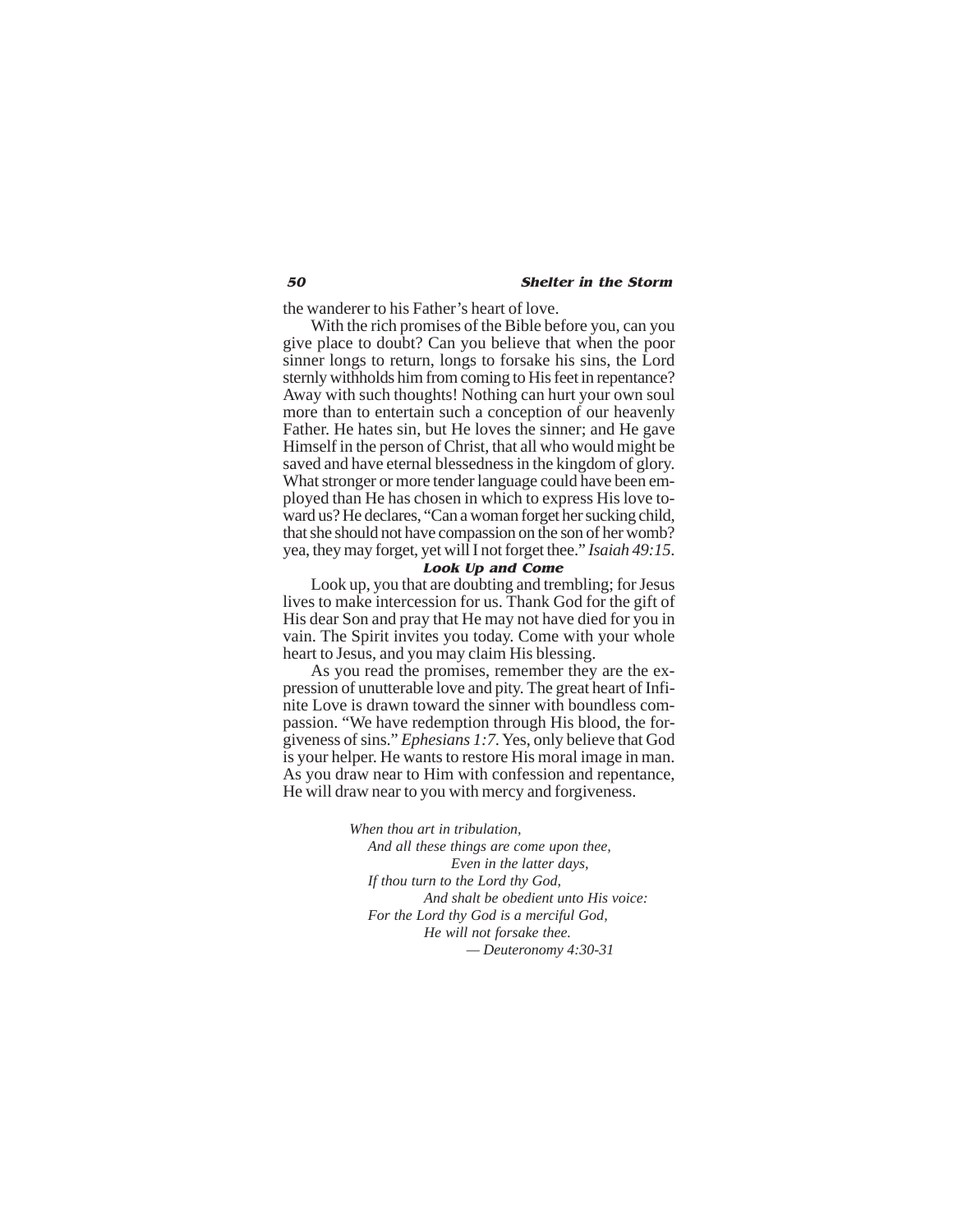## BIBLE PROMISES YOU CAN USE

I have set the Lord always before me; because He is at my right hand, I shall not be moved. *– Psalm 16:8.*

He shall not be afraid of evil tidings; his heart is fixed, trusting in the Lord. *– Psalm 112:7.*

I will both lay me down in peace and sleep; for Thou, Lord, only makest me dwell in safety. *– Psalm 4:8.*

He giveth His beloved sleep. *– Psalm 127:2.*

The beloved of the Lord shall dwell in safety by Him: and the Lord shall cover him all the day long.

 *– Deuteronomy 33:12.*

The Lord is my light and my salvation; whom shall I fear? The Lord is the strength of my life; of whom shall I be afraid?

 *– Psalm 27:1* .

He that dwelleth in the secret place of the Most High shall abide under the shadow of the Almighty. *– Psalm 91:1.*

My help cometh from the Lord, which made heaven and earth . . Behold, He that keepeth Israel shall neither slumber nor sleep.  *– Psalm 121:2, 4.*

But whoso hearkeneth unto Me shall dwell safely, and shall be quiet from fear of evil. *– Proverbs 1:33.*

When thou passest through the waters, I will be with thee; and through the rivers, they shall not overflow thee.

 *– Isaiah 43:2.*

The Lord will give strength unto His people; the Lord will bless His people with peace. *– Psalm 29:11.*

Great peace have they which love Thy Law, and nothing shall offend them. *– Psalm 119:165.*

The steps of a good man are ordered by the Lord; and he delighteth in His way. *– Psalm 37:23.*

Trust in the Lord with all thine heart; and lean not unto thine own understanding. In all thy ways acknowledge Him, and He shall direct thy paths. *– Proverbs 3:5-6.*

I will bring the blind by a way that they knew not; I will lead them in paths that they have not known. I will make darkness light before them, and crooked things straight. These things will I do unto them, and not forsake them. *–Isaiah 42:16.*

Them that honour Me I will honour. *– 1 Samuel 2:30.*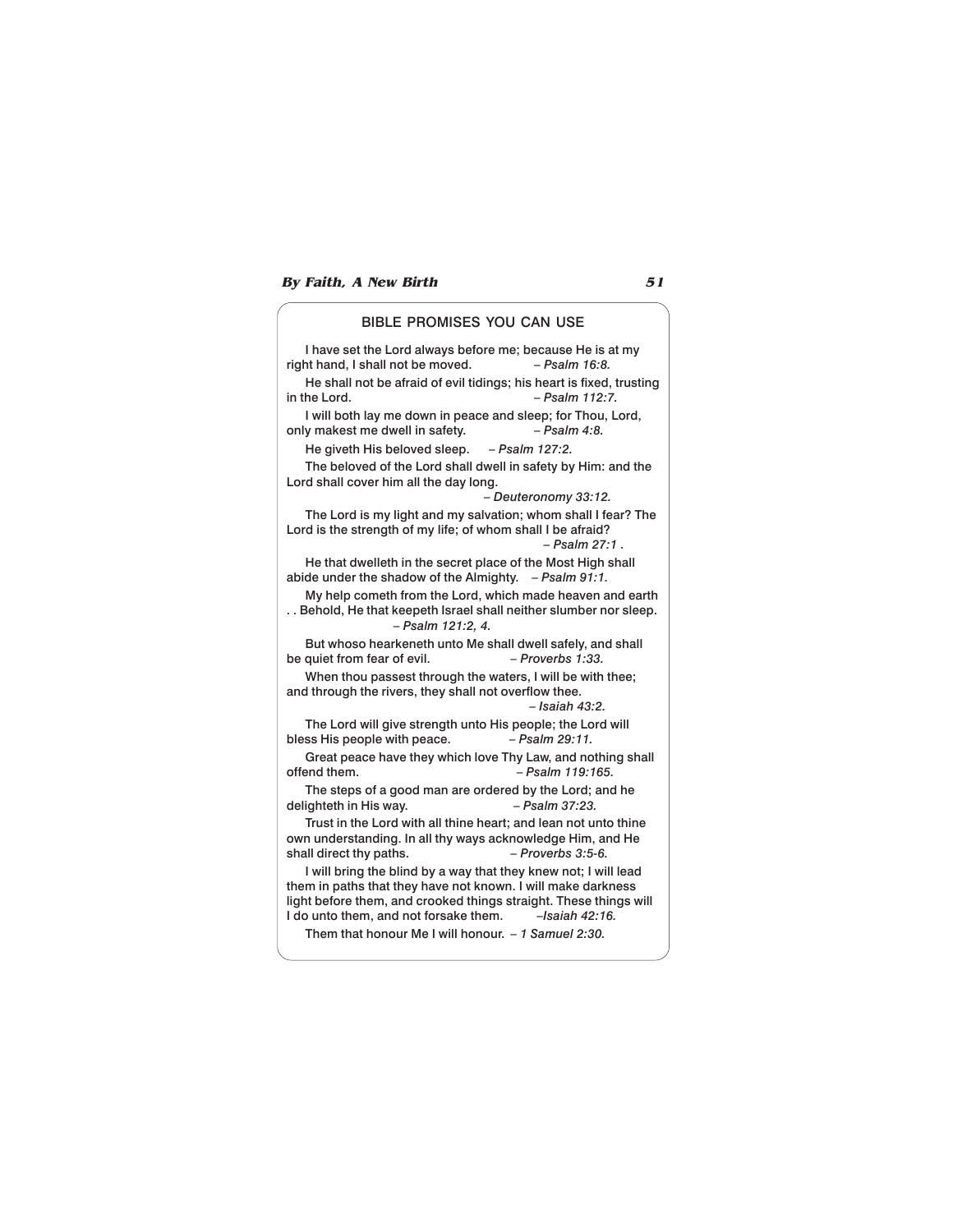#### **CHAPTER SEVEN**

# Obeying<sub>FHim</sub>

**Ignace Paderewski (1860-1941) was one of the greatest pianists that ever lived. When he came onto the stage, a hushed silence fell over the audience, a hush that lasted until he left. No one hearing one of his performances ever forgot it. When he died, a world mourned.**

What made Paderewski different from you or me? "Well," one might say, "It was his genius." Another could add, "It was his dedication. "A third could say, "He had more music in his heart than the rest of us have." If I were to try to play upon a piano that Paderewski had just finished performing on, the contrast would be most painful. I could bang on it all I desired, but would be unable to produce anything that even a child could appreciate.

**We live today in a world in which people want liberty more than obedience to laws. It is claimed that liberty can bring freedom which submission to rules could never accomplish. Such talk is even to be heard in many of the pulpits of the land. It is said that even the God of heaven has no laws that man must obey. Yet every schoolboy knows that every earthly government has laws, and that men must obey those laws. Our world would be in total anarchy if men did not obey governmental laws.**

The God of heaven and earth has laws also. He has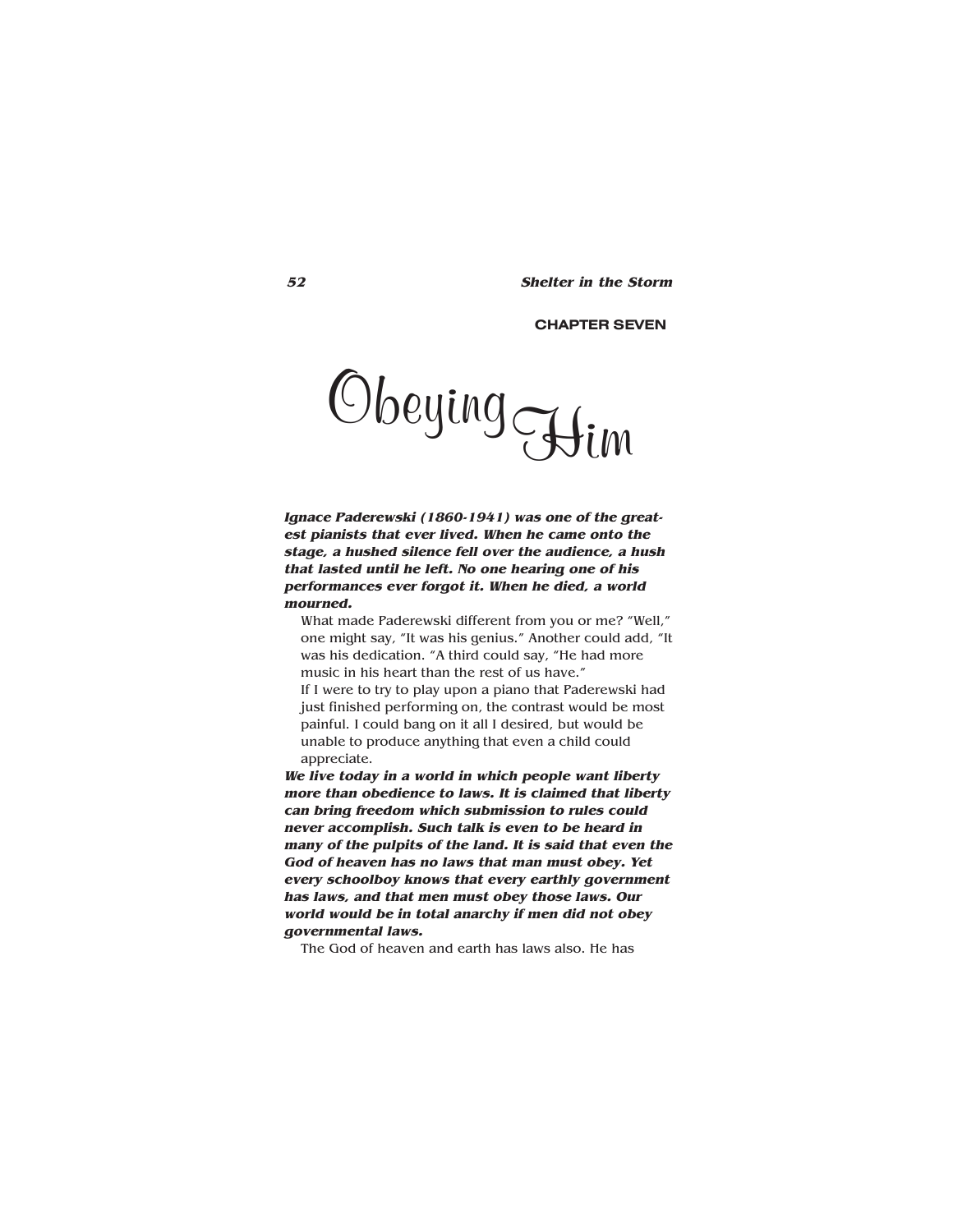### **Obeying Him 53**

physical laws and moral laws that must ever govern His creatures. Without obedience to His laws, mankind can never truly be happy. Indeed, when men refuse to obey the laws of God, they ultimately destroy themselves. And now, more clearly, we can understand Paderewski. His towering craftsmanship was more than deep feeling and agile fingers. And it was more than liberty.

**I have perfect liberty when I sit at the piano—but I accomplish nothing there.**

**Liberty cannot produce a highly trained musician only obedience can! When I sit at the piano, liberty accomplishes little, for it is not controlled by submission to the laws that govern melody, harmony, rhythm, tempo and counterpoint.**

**Those Christians who are the closest to God are the ones who have yielded the most to the guidance of His Holy Spirit and, through faith in His Son, have obeyed the Holy Scriptures and the Ten Commandments. It is God's work—through Christ—to save us from sin, not in sin.**

And it is our work, through faith in Christ, to cooperate with His plan for our lives.

The will of God is a pure, clean, obedient life for each of His little children. And this is what you and I want also, is it not?

**Why did Jesus have to die? Because man had sinned, and "sin is the transgression of the law" (1 John 3:4). If the Ten Commandments could have been set aside or abolished, then Christ would not have had to die. But to do away with the moral standard would be to effectually do away with morality! Jesus died because the Moral Law could not be done away with. He died, not to abolish the law, but to enable men to keep it.**

Thank God, all your life, that His grace is so powerful it can enable you to control yourself. By faith in Christ's empowering merits, you can be strengthened, moment by moment, to obey all that He asks in His Holy Word.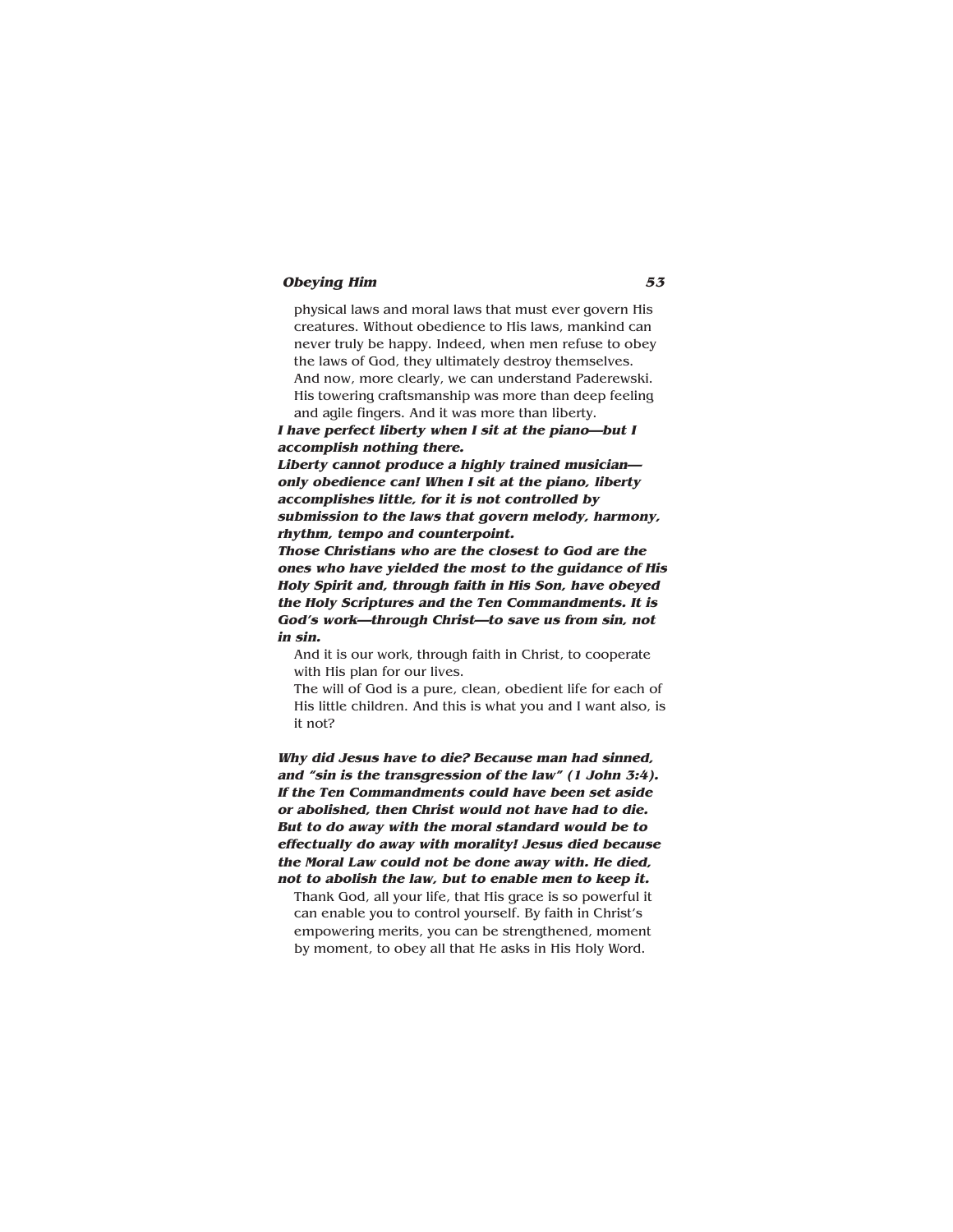"If any man be in Christ, he is a new creature: old things are passed away; behold, all things are become new." *2 Corinthians 5:17.*

A person may not be able to tell the exact time or place, or trace all the chain of circumstances in the process of conversion; but this does not prove him to be unconverted. Christ said to Nicodemus, "The wind bloweth where it listeth, and thou hearest the sound thereof, but canst not tell whence it cometh, and whither it goeth: so is everyone that is born of the Spirit." *John 3:8*. Like the wind, which is invisible, yet the effects of which are plainly seen and felt, is the Spirit of God in its work upon the human heart. That regenerating power, which no human eye can see, begets a new life in the soul; it creates a new being in the image of God. While the work of the Spirit is silent and imperceptible, its effects are manifest. If the heart has been renewed by the Spirit of God, the life will bear witness to the fact. While we cannot do anything to change our hearts or to bring ourselves into harmony with God; while we must not trust at all to ourselves or our good works, our lives will reveal whether the grace of God is dwelling within us. A change will be seen in the character, the habits, the pursuits. The contrast will be clear and decided between what they have been and what they are. The character is revealed, not by occasional good deeds and occasional misdeeds, but by the tendency of the habitual words and acts.

It is true that there may be an outward correctness of deportment without the renewing power of Christ. The love of influence and the desire for the esteem of others may produce a well-ordered life. Self-respect may lead us to avoid the appearance of evil. A selfish heart may perform generous actions. By what means, then, shall we determine whose side we are on?

Who has the heart? With whom are our thoughts? Of whom do we love to converse? Who has our warmest affections and our best energies? If we are Christ's, our thoughts are with Him, and our sweetest thoughts are of Him. All we have and are is consecrated to Him. We long to bear His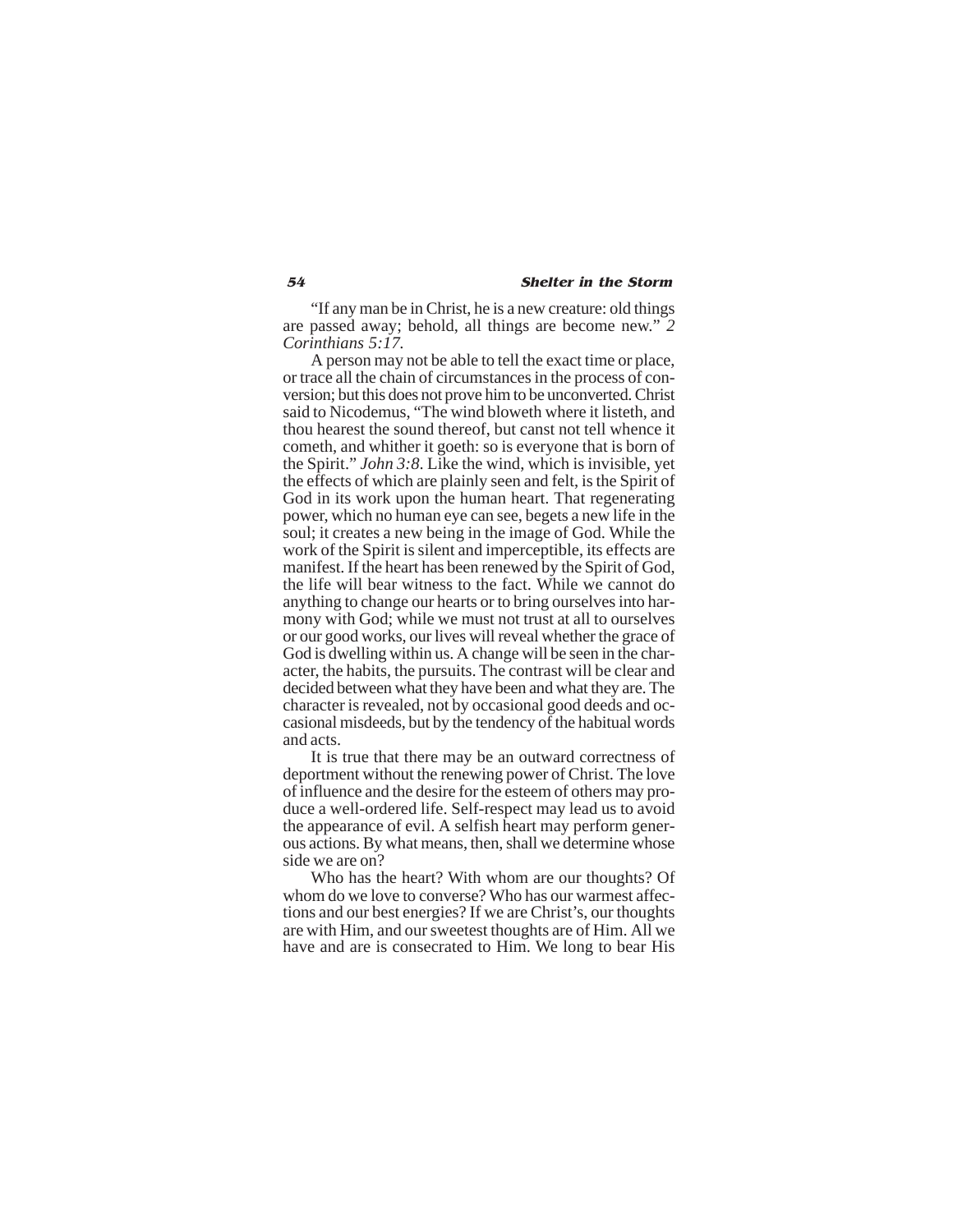## **Obeying Him**

image, breathe His spirit, do His will, and please Him in all things.

# **New Creatures with New Fruit**

Those who become new creatures in Christ Jesus will bring forth the fruits of the Spirit, "love, joy, peace, longsuffering, gentleness, goodness, faith, meekness, temperance." *Galatians 5:22-23*. They will no longer fashion themselves according to the former lusts; but, by the faith of the Son of God, they will follow in His steps, reflect His character, and purify themselves even as He is pure. The things they once hated they now love, and the things they once loved they hate. The proud and self-assertive become meek and lowly in heart. The vain and supercilious become serious and unobtrusive. The drunken becomes sober, and the profligate pure. The vain customs and fashions of the world are laid aside. Christians will seek not the "outward adorning," but "the hidden man of the heart, in that which is not corruptible, even the ornament of a meek and quiet spirit" (*1 Peter 3:3-4*).

There is no evidence of genuine repentance unless it works reformation. If he restore the pledge, give again that he had robbed, confess his sins, and love God and his fellow men, the sinner may be sure that he has passed from death unto life.

When, as erring, sinful beings, we come to Christ and become partakers of His pardoning grace, love springs up in the heart. Every burden is light, for the yoke that Christ imposes is easy. Duty becomes a delight and sacrifice a pleasure. The path that before seemed shrouded in darkness becomes bright with beams from the Sun of Righteousness.

The loveliness of the character of Christ will be seen in His followers. It was His delight to do the will of God. Love to God, zeal for His glory, was the controlling power in our Saviour's life. Love beautified and ennobled all His actions. Love is of God. The unconsecrated heart cannot originate or produce it. It is found only in the heart where Jesus reigns. "We love because He first loved us." *1 John 4:19* In the heart renewed by divine grace, love is the principle of ac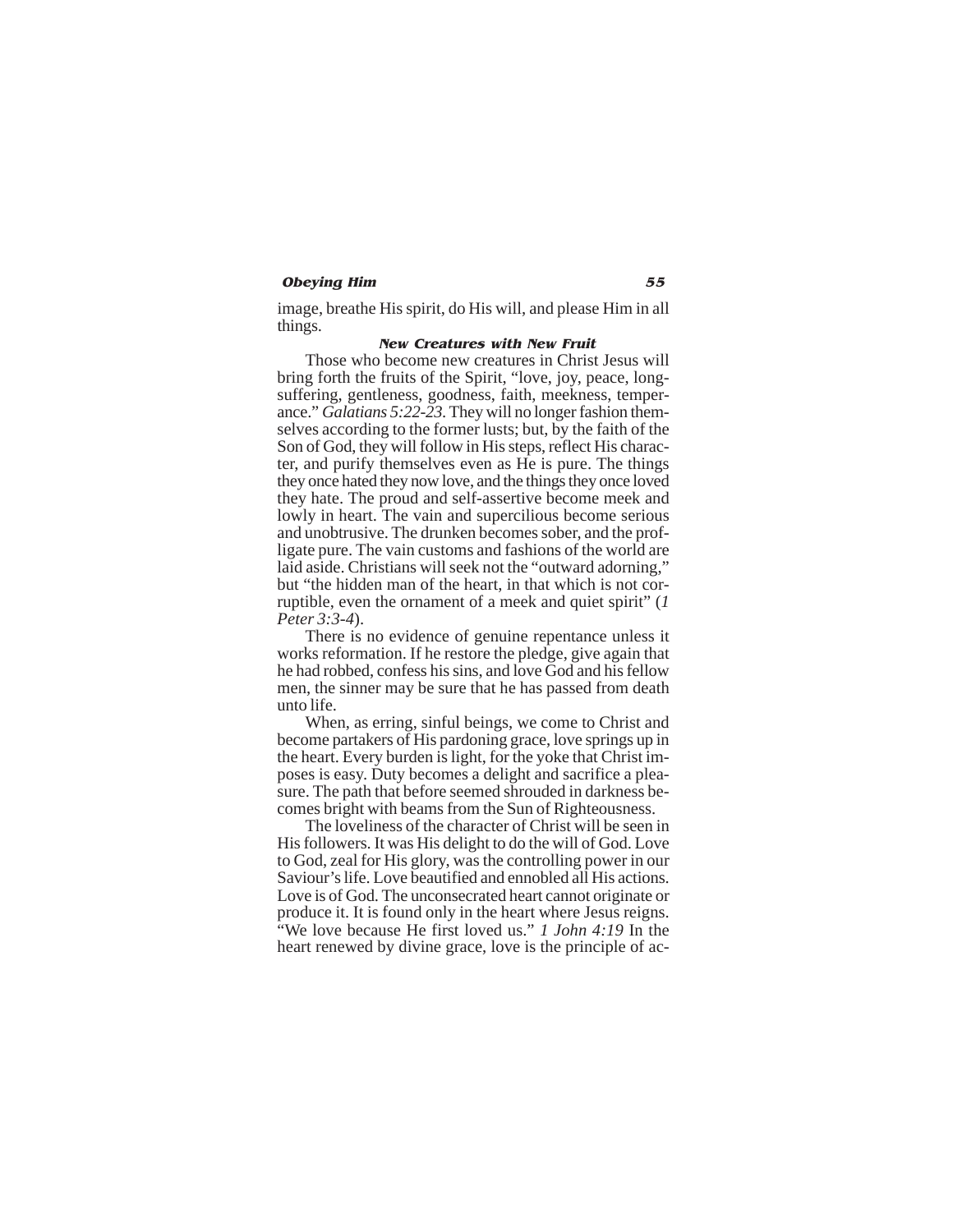tion. It modifies the character, governs the impulses, controls the passions, subdues enmity, and ennobles the affections. This love, cherished in the soul, sweetens the life and sheds a refining influence on all around.

#### **Two Errors**

There are two errors against which the children of God particularly those who have just come to trust in His grace especially need to guard. The first, already dwelt upon, is that of looking to their own works, trusting to anything they can do, to bring themselves into harmony with God. He who is trying to become holy by his own works in keeping the law, is attempting an impossibility. All that man can do without Christ is polluted with selfishness and sin. It is the grace of Christ alone, through faith, that can make us holy.

The opposite and no less dangerous error is that belief in Christ releases men from keeping the law of God; that since by faith alone we become partakers of the grace of Christ, our works have nothing to do with our redemption.

But notice here that obedience is not a mere outward compliance, but the service of love. The law of God is an expression of His very nature; it is an embodiment of the great principle of love, and hence is the foundation of His government in heaven and earth. If our hearts are renewed in the likeness of God, if the divine love is implanted in the soul, will not the law of God be carried out in the life? When the principle of love is implanted in the heart, when man is renewed after the image of Him that created him, the newcovenant promise is fulfilled, "I will put My laws into their hearts, and in their minds will I write them." *Hebrews 10:16*. And if the law is written in the heart, will it not shape the life? Obedience—the service and allegiance of love—is the true sign of discipleship. Thus the Scripture says, "This is the love of God, that we keep His commandments." *1 John* 5:3. "He that saith, I know Him, and keepeth not His commandments, is a liar, and the truth is not in him." *1 John 2:4*. Instead of releasing man from obedience, it is faith, and faith only, that makes us partakers of the grace of Christ, which enables us to render obedience.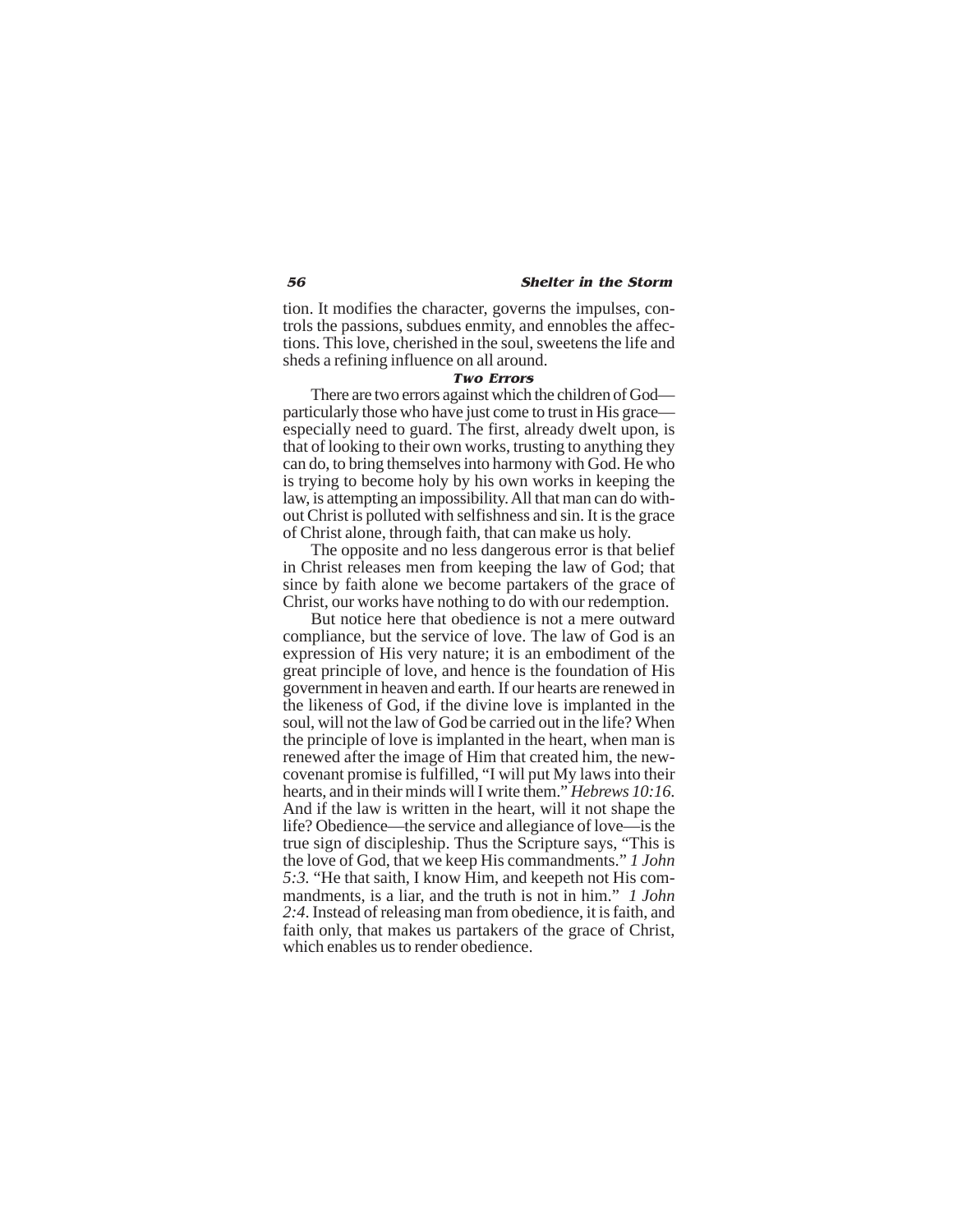## **Obedience Is the Test**

We do not earn salvation by our obedience; for salvation is the free gift of God, to be received by faith. But obedience is the fruit of faith. "Ye know that He was manifested to take away our sins; and in Him is no sin. Whosoever abideth in Him sinneth not: whosoever sinneth hath not seen Him, neither known Him." *1 John 3:5-6*. Here is the true test. If we abide in Christ, if the love of God dwells in us, our feelings, our thoughts, our purposes, our actions, will be in harmony with the will of God as expressed in the precepts of His holy law. "Little children, let no man deceive you: he that doeth righteousness is righteous, even as He is righteous." *1 John 3:7*. Righteousness is defined by the standard of God's holy law, as expressed in the ten precepts given on Sinai.

That so-called faith in Christ which professes to release men from the obligation of obedience to God, is not faith, but presumption. "By grace are ye saved through faith." *Ephesians 2:8*. But "faith, if it hath not works, is dead." *James 2:17*. Jesus said of Himself before He came to earth, "I delight to do Thy will, O My God: yea, Thy law is within My heart." *Psalm 40:8*. And just before He ascended again to heaven He declared, "I have kept My Father's commandments, and abide in His love." *John 15:10*. The Scripture says, "Hereby we do know that we know Him, if we keep His commandments . . He that saith he abideth in Him ought himself also so to walk even as He walked." *1 John 2:3, 6.* "Because Christ also suffered for us, leaving us an example, that ye should follow His steps." *1 Peter 2:21*.

#### **Living like Jesus**

The condition of eternal life is now just what it always has been,—just what it was in Paradise before the fall of our first parents,—perfect obedience to the law of God, perfect righteousness. If eternal life were granted on any condition short of this, then the happiness of the whole universe would be imperiled. The way would be open for sin, with all its train of woe and misery, to be immortalized.

It was possible for Adam, before the fall, to form a righ-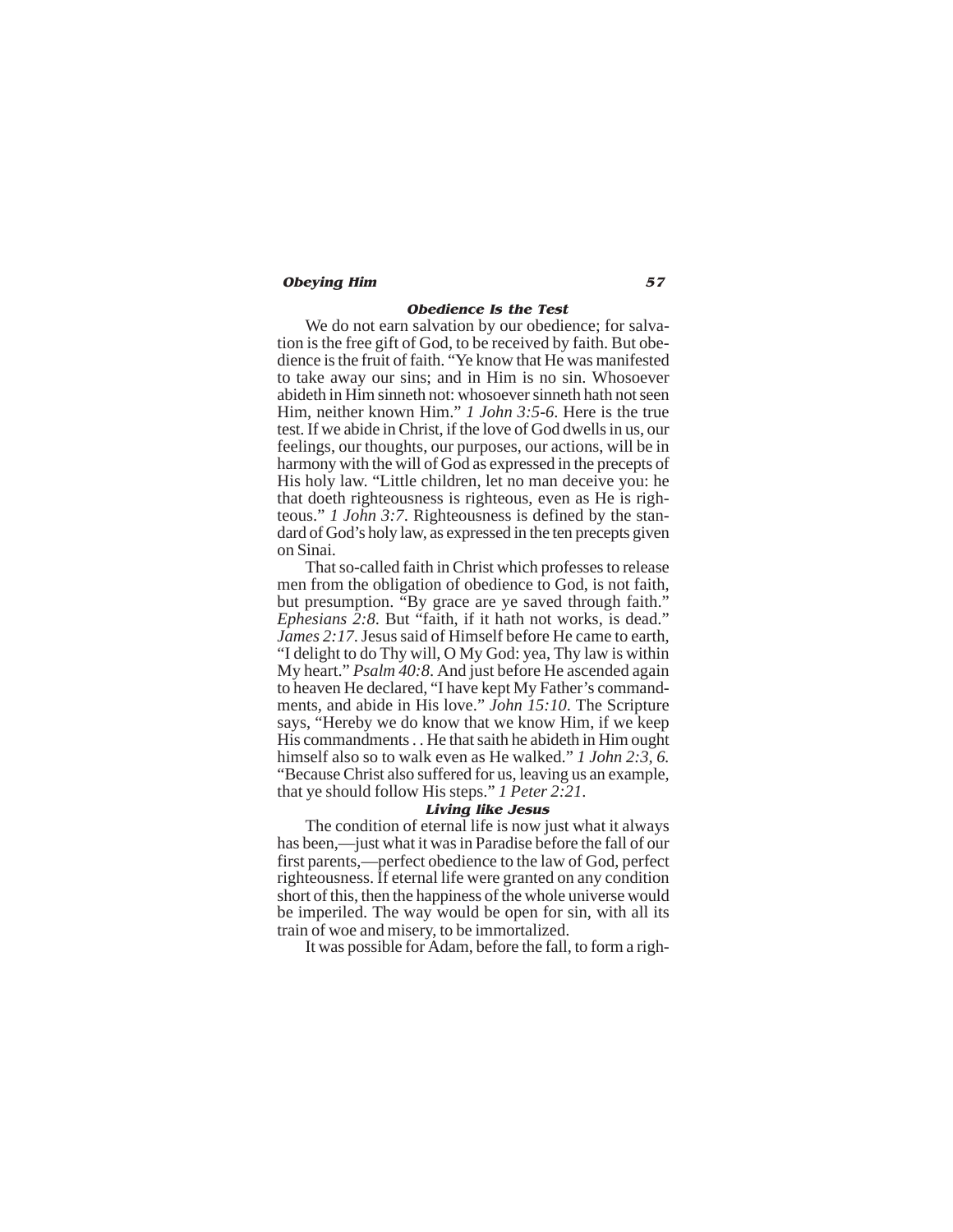teous character by obedience to God's law. But he failed to do this, and because of his sin our natures are fallen and we cannot make ourselves righteous. Since we are sinful, unholy, we cannot perfectly obey the holy law. We have no righteousness of our own with which to meet the claims of the law of God. But Christ has made a way of escape for us. He lived on earth amid trials and temptations such as we have to meet. He lived a sinless life. He died for us, and now He offers to take our sins and give us His righteousness. If you give yourself to Him, and accept Him as your Saviour, then, sinful as your life may have been, for His sake you are accounted righteous. Christ's character stands in place of your character, and you are accepted before God just as if you had not sinned.

## **Victory through Christ**

More than this, Christ changes the heart. He abides in your heart by faith. You are to maintain this connection with Christ by faith and the continual surrender of your will to Him; and, so long as you do this, He will work in you to will and to do according to His good pleasure. So you may say, "The life which I now live in the flesh I live by the faith of the Son of God, who loved me, and gave Himself for me." *Galatians 2:20*. So Jesus said to His disciples, "It is not ye that speak, but the Spirit of your Father which speaketh in you." *Matthew 10:20*. Then with Christ working in you, you will manifest the same spirit and do the same good works works of righteousness, obedience.

So we have nothing in ourselves of which to boast. We have no ground for self-exaltation. Our only ground of hope is in the righteousness of Christ imputed to us, and in that wrought by His Spirit working in and through us.

When we speak of faith, there is a distinction that should be borne in mind. There is a kind of belief that is wholly distinct from faith. The existence and power of God, the truth of His Word, are facts that even Satan and his hosts cannot at heart deny. The Bible says that "the devils also believe, and tremble," but this is not faith. *James 2:19*. Where there is not only a belief in God's Word, but a submission of the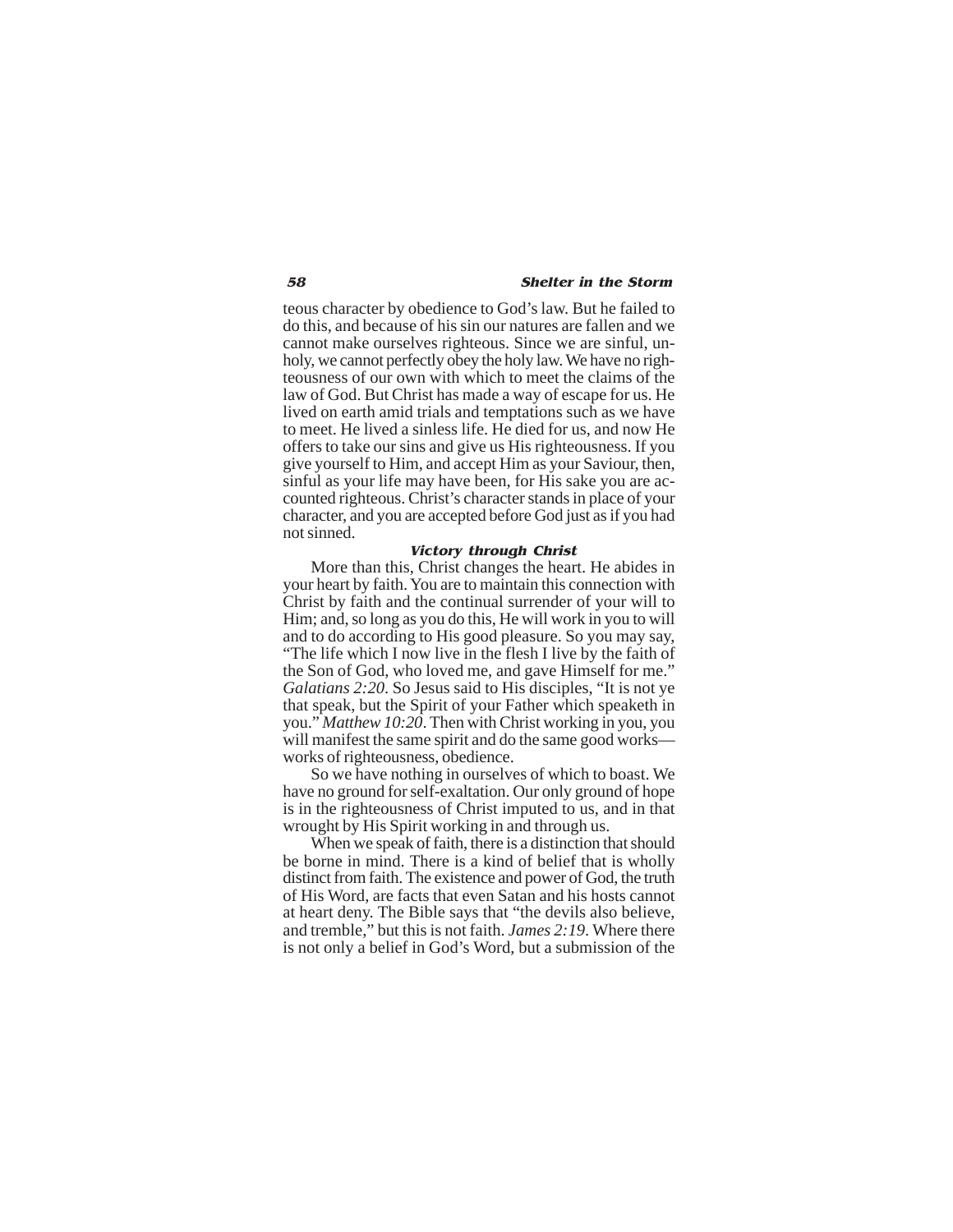## **Obeying Him**

will to Him; where the heart is yielded to Him, the affections fixed upon Him, there is faith—faith that works by love and purifies the soul. Through this faith the heart is renewed in the image of God. And the heart that in its unrenewed state is not subject to the law of God, neither indeed can be, now delights in its holy precepts, exclaiming with the psalmist, "O how love I Thy law! It is my meditation all the day." *Psalm 119:97*. And the righteousness of the law is fulfilled in us, "who walk not after the flesh, but after the Spirit." *Romans 8:1.*

## **Keep Coming Back**

There are those who have known the pardoning love of Christ and who really desire to be children of God, yet they realize that their character is imperfect, their life faulty, and they are ready to doubt whether their hearts have been renewed by the Holy Spirit. To such I would say, Do not draw back in despair. We shall often have to bow down and weep at the feet of Jesus because of our shortcomings and mistakes, but we are not to be discouraged. Even if we are overcome by the enemy, we are not cast off, not forsaken and rejected of God. No; Christ is at the right hand of God, who also maketh intercession for us. Said the beloved John, "These things write I unto you, that ye sin not. And if any man sin, we have an advocate with the Father, Jesus Christ the righteous." *1 John 2:1*. And do not forget the words of Christ, "The Father Himself loveth you." *John 16:27*. He desires to restore you to Himself, to see His own purity and holiness reflected in you. And if you will but yield yourself to Him, He that hath begun a good work in you will carry it forward to the day of Jesus Christ. Pray more fervently; believe more fully. As we come to distrust our own power, let us trust the power of our Redeemer, and we shall praise Him who is the health of our countenance.

The closer you come to Jesus, the more faulty you will appear in your own eyes; for your vision will be clearer, and your imperfections will be seen in broad and distinct contrast to His perfect nature. This is evidence that Satan's delusions have lost their power; that the vivifying influence of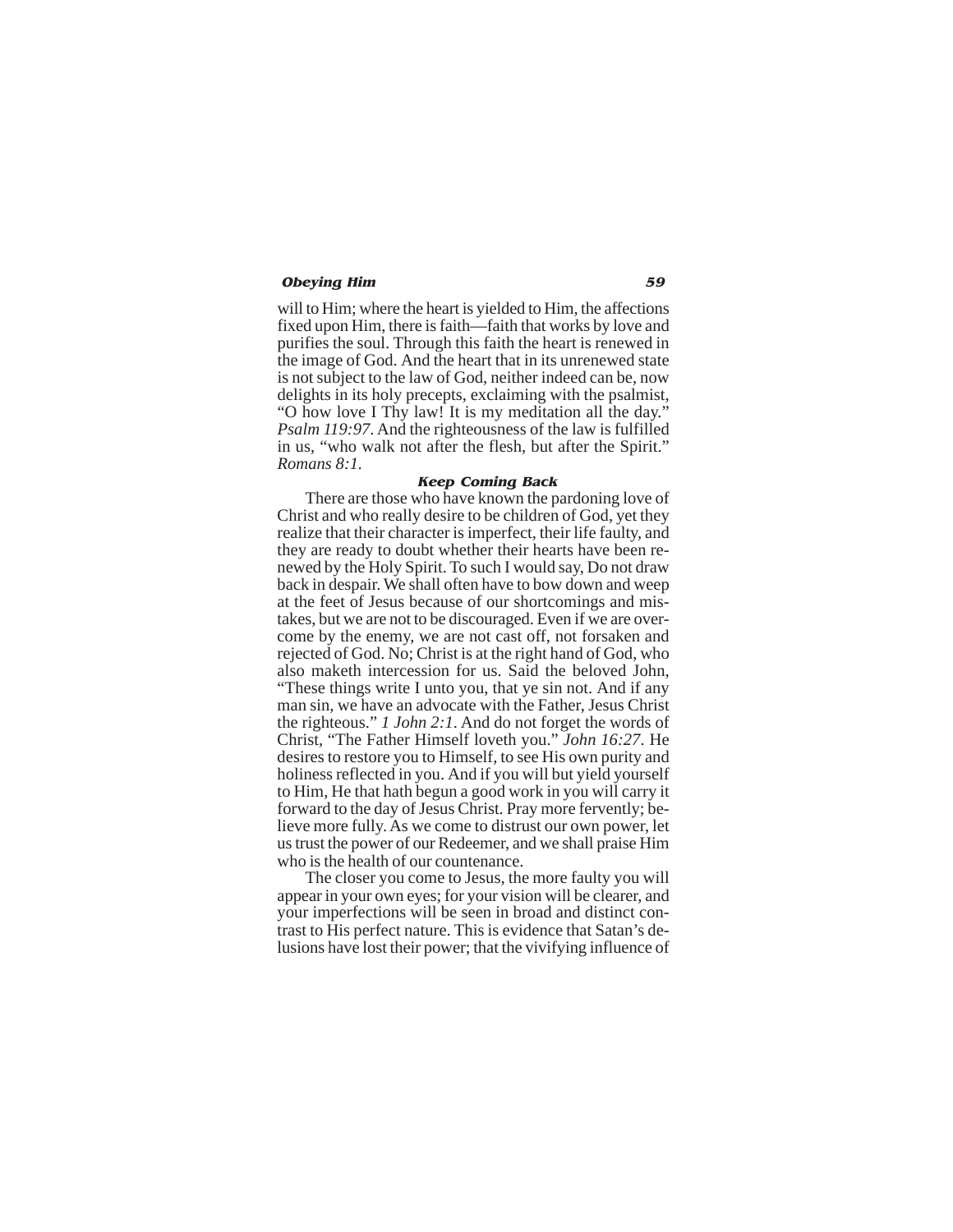the Spirit of God is arousing you.

## **Knowing God and Ourselves**

No deep-seated love for Jesus can dwell in the heart that does not realize its own sinfulness. The soul that is transformed by the grace of Christ will admire His divine character; but if we do not see our own moral deformity, it is unmistakable evidence that we have not had a view of the beauty and excellence of Christ.

The less we see to esteem in ourselves, the more we shall see to esteem in the infinite purity and loveliness of our Saviour. A view of our sinfulness drives us to Him who can pardon; and when the soul, realizing its helplessness, reaches out after Christ, He will reveal Himself in power. The more our sense of need drives us to Him and to the Word of God, the more exalted views we shall have of His character, and the more fully we shall reflect His image.

> *If we confess our sins, He is faithful and just to forgive us our sins; And to cleanse us From all unrighteousness. — 1 John 1:9*

*He that covereth his sins Shall not prosper; But whoso confesseth and forsaketh them Shall have mercy. — Proverbs 28:13*

*I beseech you therefore, brethren, By the mercies of God, That ye present your bodies A living sacrifice, Holy, acceptable unto God, Which is your reasonable service. — Romans 12:1*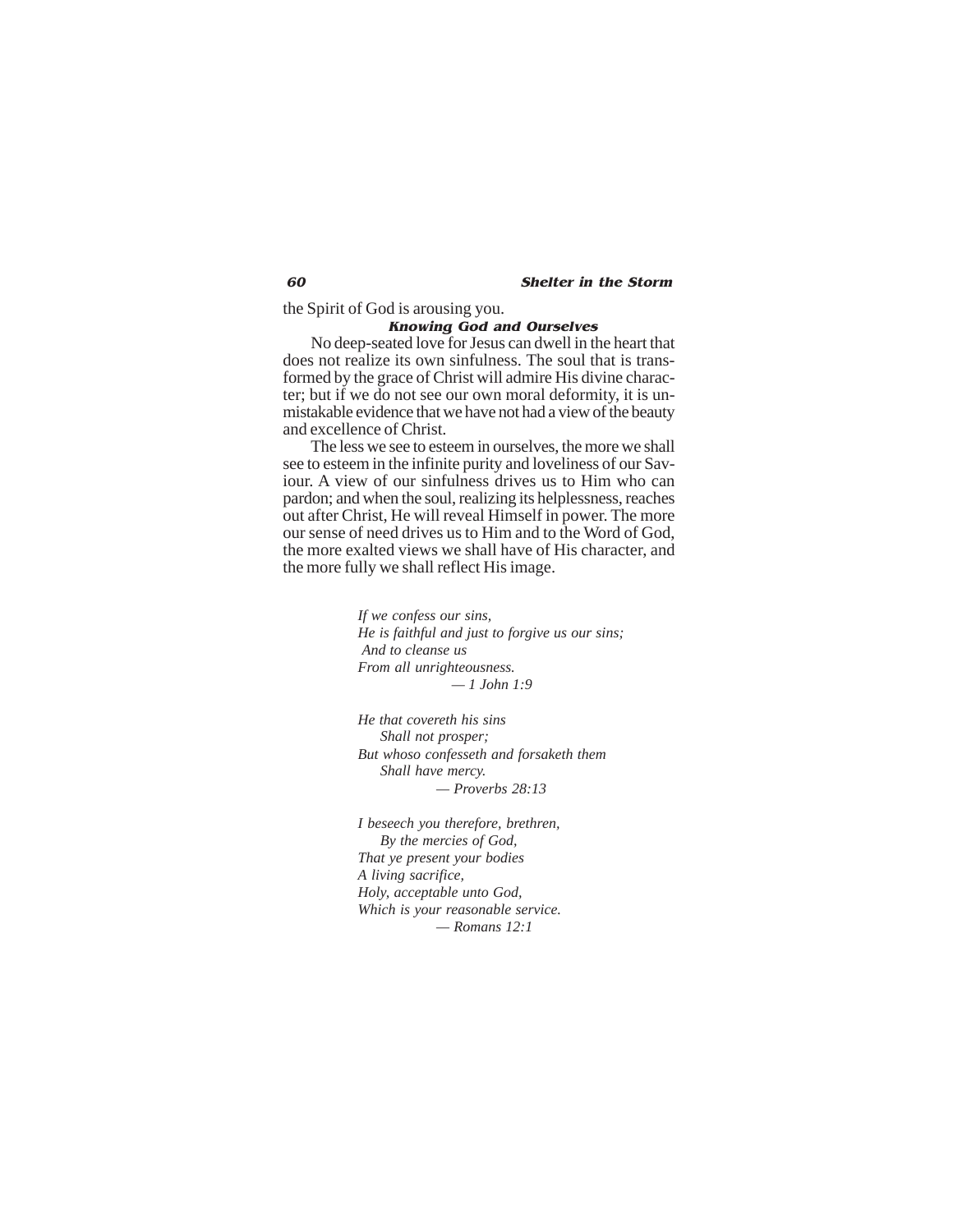# BIBLE PROMISES YOU CAN USE

For this God is our God for ever and ever: He will be our guide even unto death. *– Psalm 48:14.*

Because he hath set his love upon Me, therefore will I deliver him; . . He shall call upon Me, and I will answer him. I will be with him in trouble; I will deliver him and honor him.

 *– Psalm 91:14-15.*

If any man serve Me, let him follow Me; and where I am, there shall also my servant be. If any man serve Me, him will My Father honor. *– John 12:26.*

But his delight is in the Law of the Lord; and in His Law doth he meditate day and night. And he shall be like a tree planted by the rivers of water. *– Psalm 1:2-3.*

Commit thy way unto the Lord; trust also in Him, and He shall bring it to pass. *– Psalm 37:5.*

I will cry unto God most high; unto God, that performeth all things for me. *– Psalm 57:2.*

Better is little with the fear of the Lord than great treasure and trouble therewith. *– Proverbs 15:16.*

Thou shalt keep His statutes . . that it may go well with thee, and with thy children after thee. *– Deuteronomy 4:40.*

In the fear of the Lord is strong confidence; and His children shall have a place of refuge. *– Proverbs 14:26.*

I have been young, and now am old; yet have I not seen the righteous forsaken, nor his seed begging bread. He is ever merciful and lendeth. *– Psalm 37:25-26.*

He hath blessed thy children with thee. *– Psalm 147:13.*

Thou art my hiding place; Thou shalt preserve me from trouble; Thou shalt compass me about with songs of deliverance. *– Psalm 32:7.*

The Lord preserveth the faithful. *– Psalm 31:23.*

There shall no evil befall thee, neither shall any plague come nigh thy dwelling. *– Psalm 91:10.*

The way of the righteous is made plain*. –Proverbs 15:19.*

In His favor is life; weeping may endure for a night, but joy cometh in the morning. *– Psalm 30:5.*

Many are the afflictions of the righteous; but the Lord delivereth him out of them all. *– Psalm 34:19.*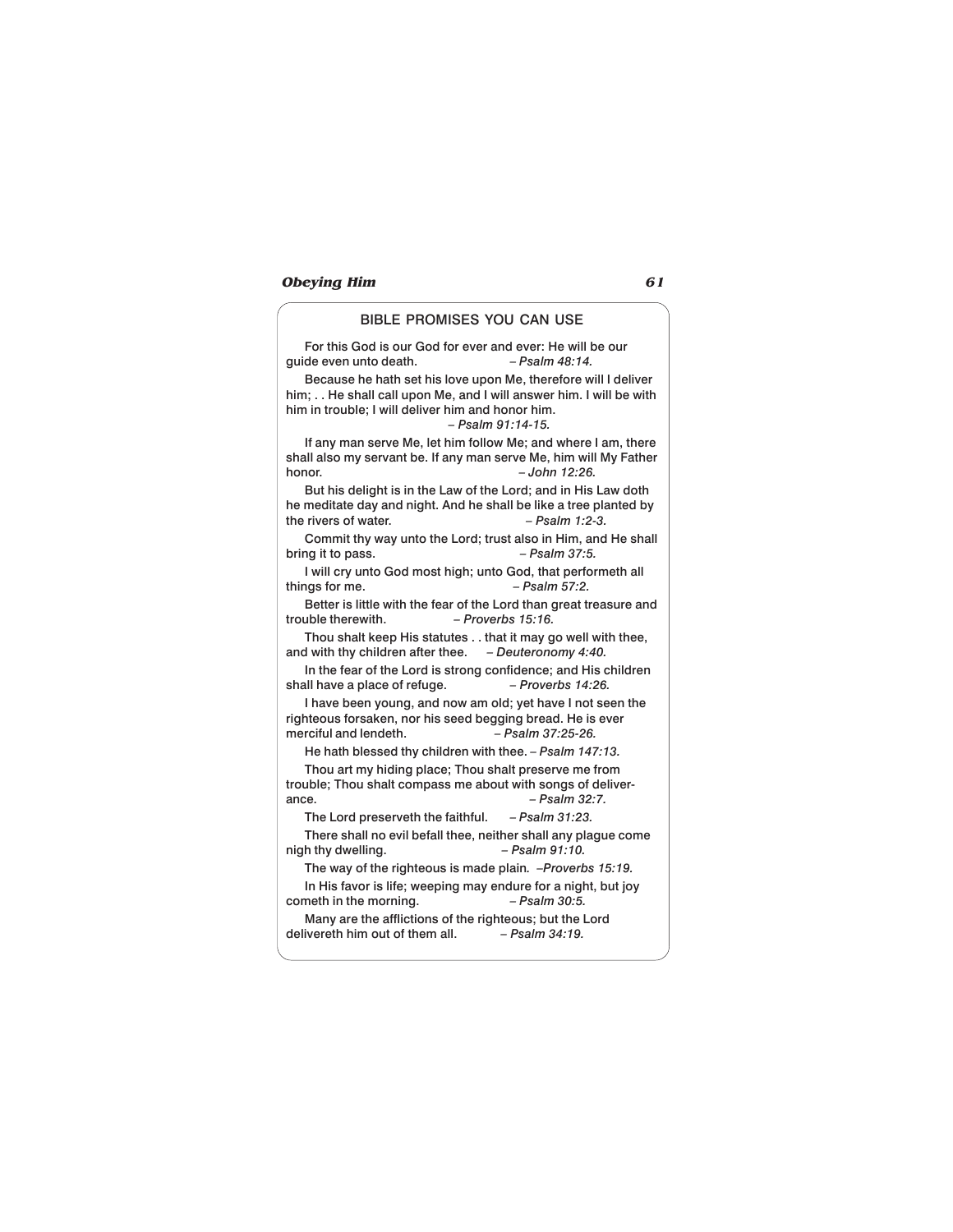#### **CHAPTER EIGHT**



**At the foot of the Kaylass Mountains there is a district which is full of sweet-scented flowers. One day as Sadhu Sundar Singh was traveling through on his way to the East, he began walking through an area several miles in length, which contained fields of these flowers.**

He relates that their beauty and fragrance gave him great pleasure, and he finally stopped to rest among them. Just then a man, coming out of the jungle, called out, "You must not stop here; this is a place of great danger. Many have died here."

Very surprised, Sundar Singh asked, "Are there deadly serpents here or robbers?"

The answer was full of meaning: "If you take in the scent of these flowers for a time, sleep will overpower you. And once asleep, it will be difficult for anyone to awaken you. Some have been known to sleep in this way for ten or twelve days, and it ends in death."

**Here was a beautiful flower that appeared totally harmless to the gaze and even to the touch. But its aroma first imparts a false restfulness, and then a sleep of death. In this life, we must come to Christ, cry to Christ, cling to Christ, and work with Christ—or we shall return to our sins.**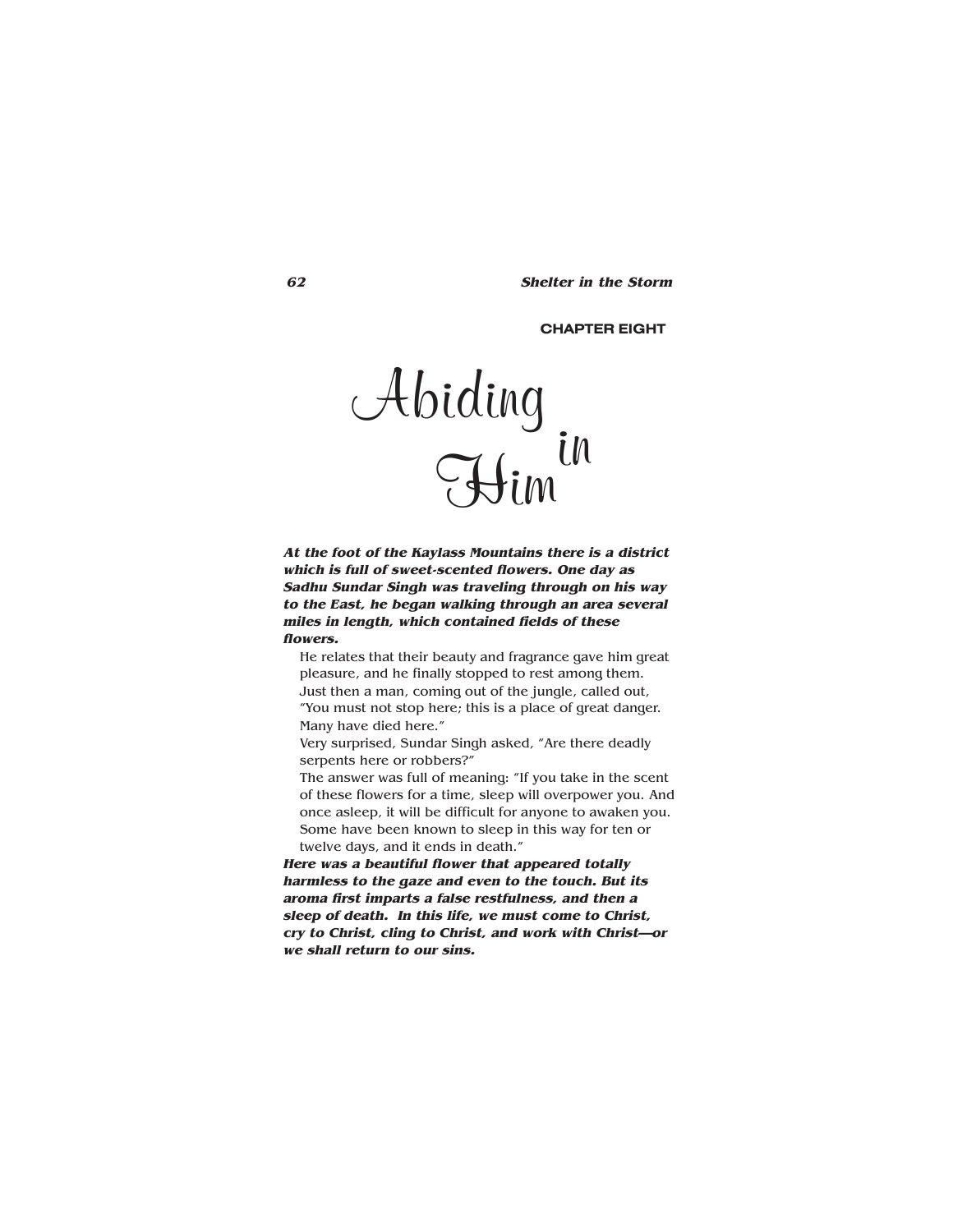#### **Abiding in Him 63**

Many who have come to Christ return to the pleasures of the world, and do not realize what they have done. They imagine that they are still Christians, when in most of their ways they are only living for themselves and this world.

# **Dr. Drummond writes of the African white ant that eats the heart out of structures, in a manner strikingly similar to the way in which sin eats the heart out of human lives.**

"One may never see the insect, for it lives underground, but its ravages confront one at every turn in the heart of Central Africa.

"You can select a site and build your house, and for a few months fancy that you have pitched upon the one solitary place in the country where there are no white ants. But one day the doorpost suddenly totters, and if you do not move out hurriedly—the lintel and rafters will shortly thereafter come down with a crash over your head. "Picking up a piece of the wrecked timbers, you examine it and discover that the whole inside has been eaten away! The walls and ceiling of your once-sturdy house have become worthless husks, and the apparently solid logs in the floor and foundation, that everything was built on,—have become mere cylinders of bark. Through most of them you can now push your thumb."

## **The secret is in a day-by-day abiding in Christ. Remaining by His side, we are secure.**

"By faith in Him as a personal Saviour the union is formed. The sinner unites his weakness to Christ's . . enduring might . . This union with Christ, once formed, must be maintained. Christ said, 'Abide in Me, and I in you. As the branch cannot bear fruit of itself, except it abide in the vine; no more can ye, except ye abide in Me.' This is no casual touch, no off-and-on connection. The branch becomes a part of the living vine . . Separated from the vine, the branch cannot live." —Desire of Ages, pages 675-676.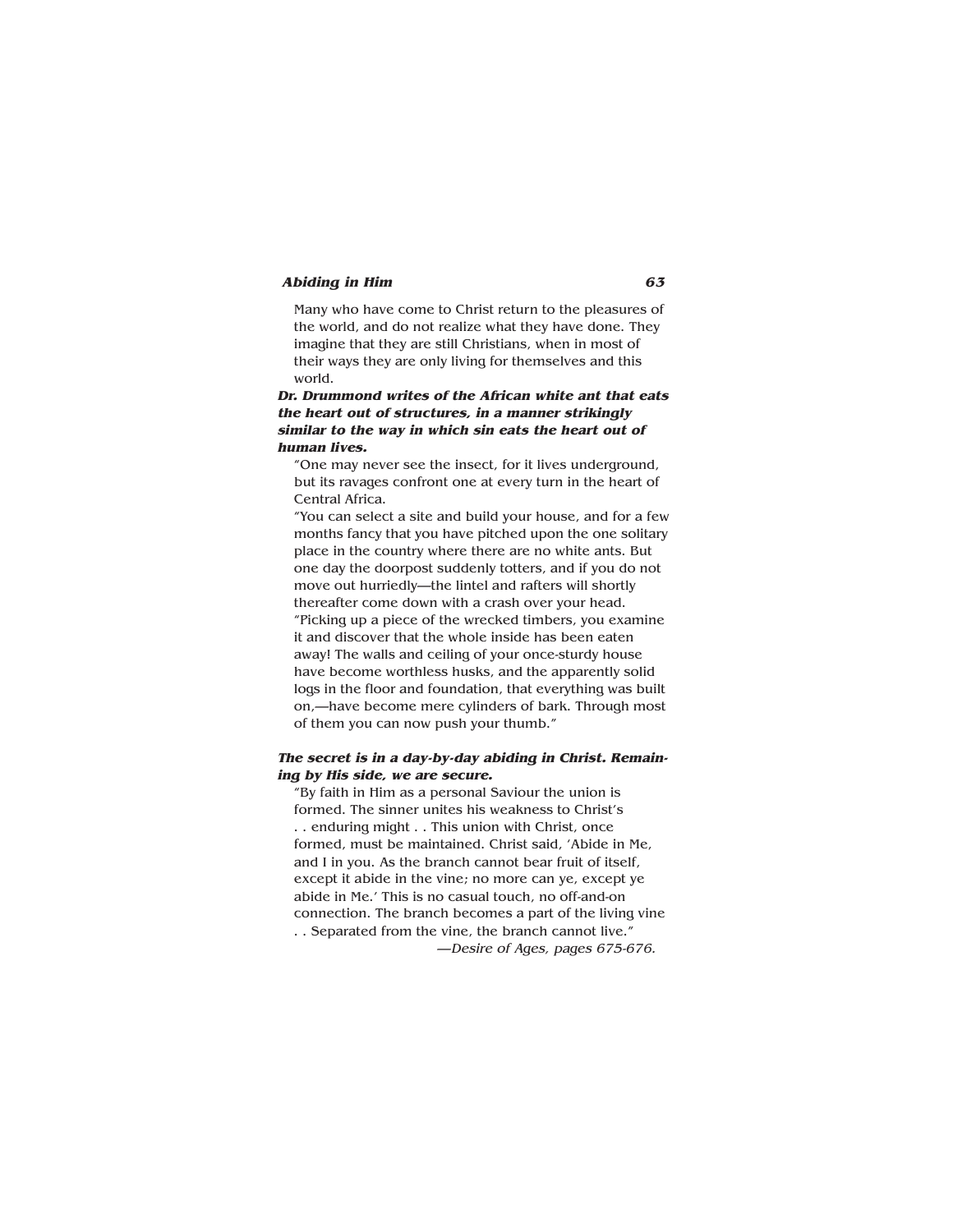The change of heart by which we become children of God is, in the Bible, spoken of as birth. Again, it is compared to the germination of the good seed sown by the husbandman. In like manner those who are just converted to Christ are, "as newborn babes" (*1 Peter 2:2*), to "grow up" (*Ephesians 4:15*) to the stature of men and women in Christ Jesus. Or like the good seed sown in the field, they are to grow up and bring forth fruit. Isaiah says that they shall "be called trees of righteousness, the planting of the Lord, that He might be glorified." *Isaiah 61:3*. So from natural life, illustrations are drawn, to help us better to understand the mysterious truths of spiritual life.

Not all the wisdom and skill of man can produce life in the smallest object in nature. It is only through the life which God Himself has imparted, that either plant or animal can live. So it is only through the life from God that spiritual life is begotten in the hearts of men. Unless a man is "born from above," he cannot become a partaker of the life which Christ came to give (*John 3:3, margin*).

As with life, so it is with growth. It is God who brings the bud to bloom and the flower to fruit. It is by His power that the seed develops, "first the blade, then the ear, after that the full corn in the ear" (*Mark 4:28*). And the prophet, Hosea, says of Israel, that "he shall grow as the  $\overline{li}$ . They shall revive as the corn, and grow as the vine." *Hosea 14:5, 7.* And Jesus bids us "consider the lilies how they grow." *Luke 12:27*. The plants and flowers grow not by their own care or anxiety or effort, but by receiving that which God has furnished to minister to their life. The child cannot, by any anxiety or power of its own, add to its stature. No more can you, by anxiety or effort of yourself, secure spiritual growth. The plant, the child, grows by receiving from its surroundings that which ministers to its life—air, sunshine, and food. What these gifts of nature are to animal and plant, such is Christ to those who trust in Him. He is their "everlasting light" (*Isaiah 60:19*), "a sun and shield" (*Psalm 84:11*). He shall be as "the dew unto Israel" (*Hosea 14:5*). "He shall come down like rain upon the mown grass." *Psalm*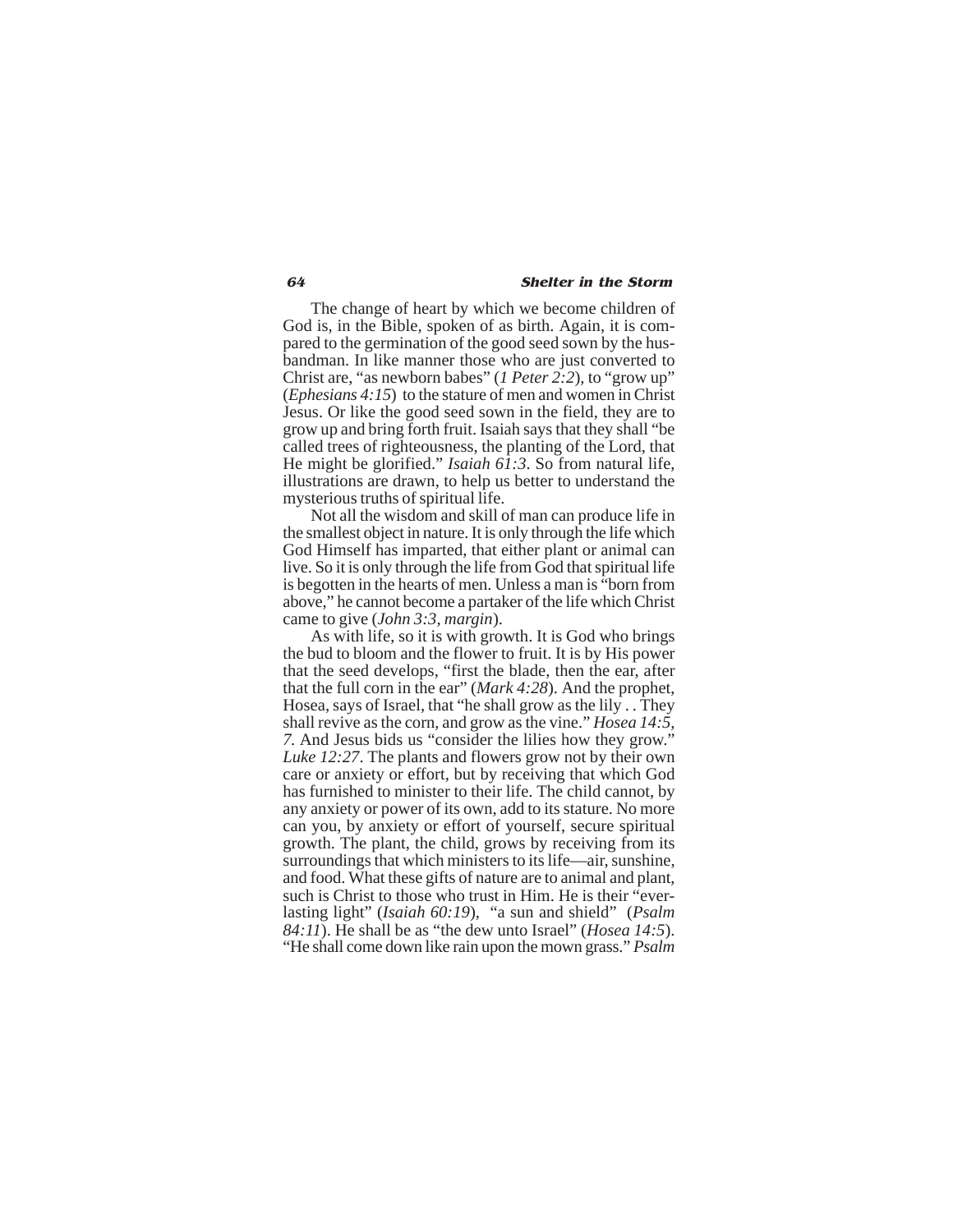## **Abiding in Him**

*72:6*. He is the living water, "the Bread of God . . which cometh down from heaven, and giveth life unto the world" (*John 6:33*).

# **Choosing Life**

In the matchless gift of His Son, God has encircled the whole world with an atmosphere of grace as real as the air which circulates around the globe. All who choose to breathe this life-giving atmosphere will live and grow up to the stature of men and women in Christ Jesus.

As the flower turns to the sun, that the bright beams may aid in perfecting its beauty and symmetry, so should we turn to the Sun of Righteousness, that heaven's light may shine upon us, that our character may be developed into the likeness of Christ.

Jesus teaches the same thing when He says, "Abide in Me, and I in you. As the branch cannot bear fruit of itself, except it abide in the vine; no more can ye, except ye abide in Me . . Without Me ye can do nothing." *John 15:4-5*. You are just as dependent upon Christ, in order to live a holy life, as is the branch upon the parent stock for growth and fruitfulness. Apart from Him you have no life. You have no power to resist temptation or to grow in grace and holiness. Abiding in Him, you may flourish. Drawing your life from Him, you will not wither nor be fruitless. You will be like a tree planted by the rivers of water.

Many have an idea that they must do some part of the work alone. They have trusted in Christ for the forgiveness of sin, but now they seek by their own efforts to live aright. But every such effort must fail. Jesus says, "Without Me ye can do nothing." Our growth in grace, our joy, our usefulness,—all depend upon our union with Christ. It is by communion with Him, daily, hourly,—by abiding in Him,—that we are to grow in grace. He is not only the Author, but the Finisher of our faith. It is Christ first and last and always. He is to be with us, not only at the beginning and the end of our course, but at every step of the way. David says, "I have set the Lord always before me: because He is at my right hand, I shall not be moved." *Psalm 16:8*.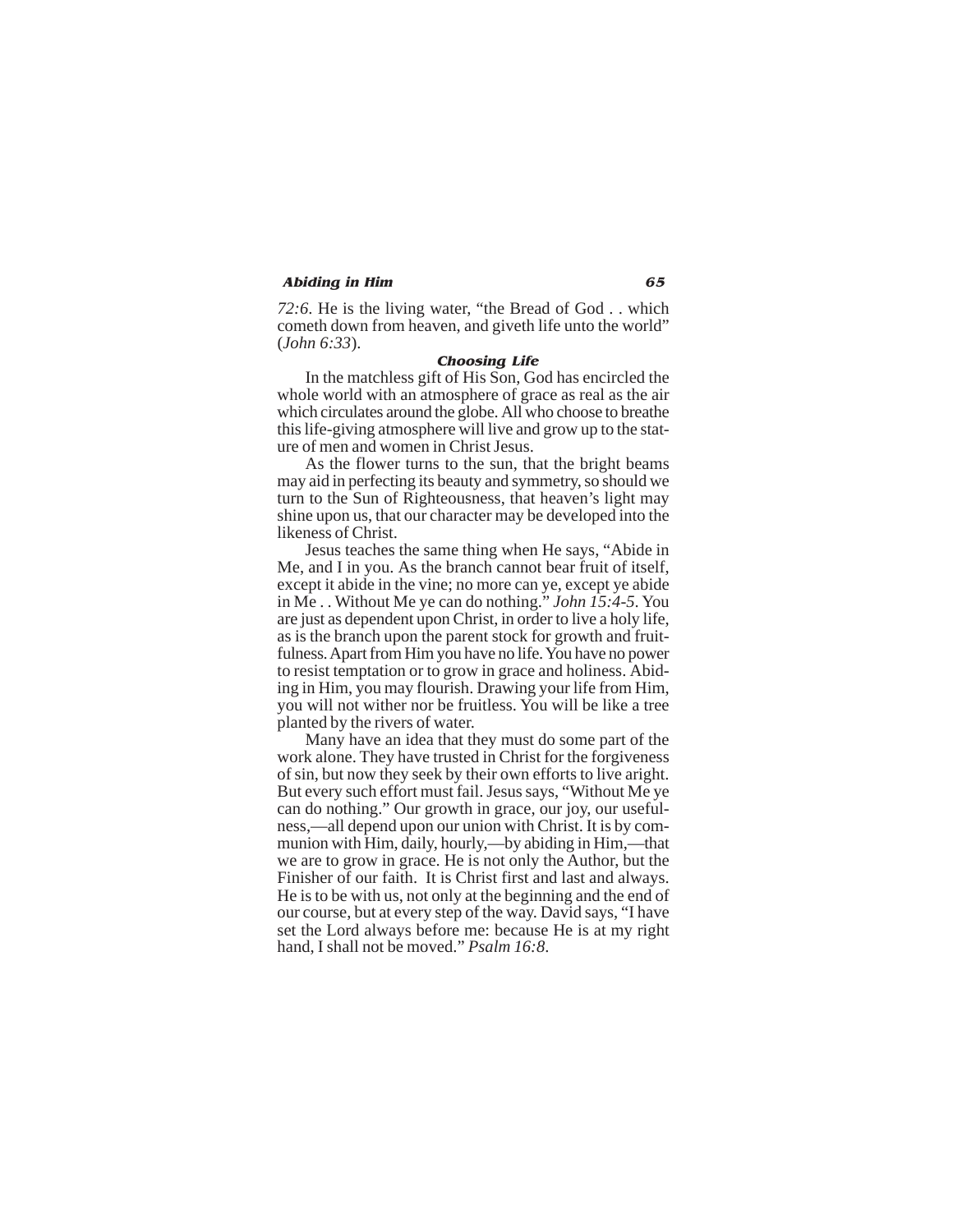#### **Come - and Give - and Take**

Do you ask, "How am I to abide in Christ?" In the same way as you received Him at first. "As ye have therefore received Christ Jesus the Lord, so walk ye in Him." *Colossians 2:6*. "The just shall live by faith." *Hebrews 10:38*. You gave yourself to God, to be His wholly, to serve and obey Him, and you took Christ as your Saviour. You could not yourself atone for your sins or change your heart; but having given yourself to God, you believe that He, for Christ's sake, did all this for you. By faith you became Christ's, and by faith you are to grow up in Him—by giving and taking. You are to give all,—your heart, your will, your service,—give yourself to Him to obey all His requirements; and you must take all,—Christ, the fullness of all blessing, to abide in your heart, to be your strength, your righteousness, your everlasting helper,—to give you power to obey.

Consecrate yourself to God in the morning; make this your very first work. Let your prayer be, "Take me, O Lord, as wholly Thine. I lay all my plans at Thy feet. Use me today in Thy service. Abide with me, and let all my work be wrought in Thee." This is a daily matter. Each morning consecrate yourself to God for that day. Surrender all your plans to Him, to be carried out or given up as His providence shall indicate. Thus day by day you may be giving your life into the hands of God, and thus your life will be molded more and more after the life of Christ.

A life in Christ is a life of restfulness. There may be no ecstasy of feeling, but there should be an abiding, peaceful trust. Your hope is not in yourself; it is in Christ. Your weakness is united to His strength, your ignorance to His wisdom, your frailty to His enduring might. So you are not to look to yourself, not to let the mind dwell upon self, but look to Christ. Let the mind dwell upon His love, upon the beauty, the perfection, of His character. Christ in His self-denial, Christ in His humiliation, Christ in His purity and holiness, Christ in His matchless love—this is the subject for the soul's contemplation. It is by loving Him, copying Him, depending wholly upon Him, that you are to be transformed into His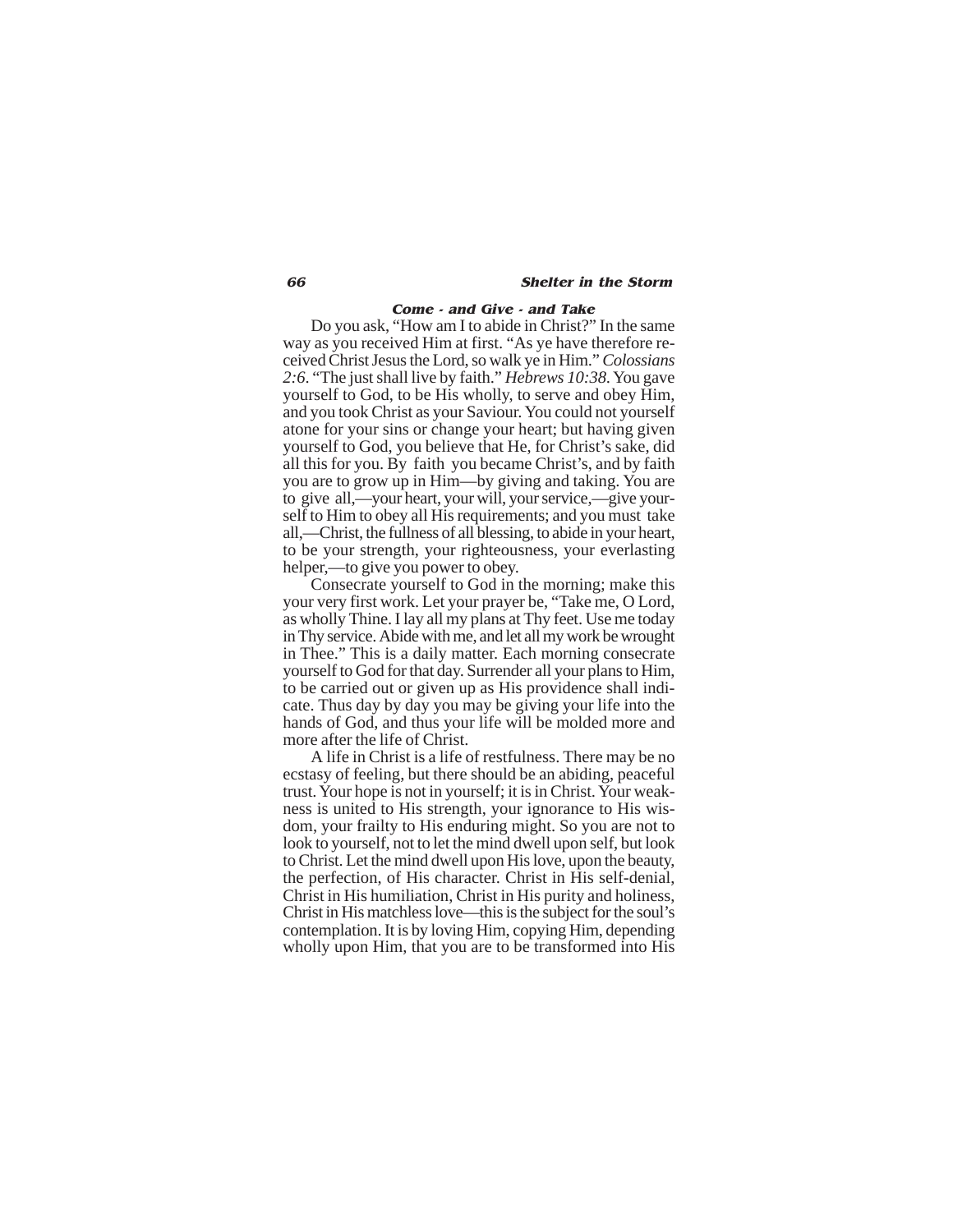likeness.

## **Abiding in Him**

Jesus says, "Abide in Me." These words convey the idea of rest, stability, confidence. Again He invites, "Come unto Me, . . and I will give you rest." *Matthew 11:28*. The words of the psalmist express the same thought: "Rest in the Lord, and wait patiently for Him." *Psalm 37:7*. And Isaiah gives the assurance, "In quietness and in confidence shall be your strength." *Isaiah 30:15*. This rest is not found in inactivity; for, in the Saviour's invitation, the promise of rest is united with the call to labor: "Take My yoke upon you: . . and ye shall find rest." *Matthew 11:29*. The heart that rests most fully upon Christ will be most earnest and active in labor for Him.

When the mind dwells upon self, it is turned away from Christ, the source of strength and life. Hence it is Satan's constant effort to keep the attention diverted from the Saviour and thus prevent the union and communion of the soul with Christ. The pleasures of the world, life's cares and perplexities and sorrows, the faults of others, or your own faults and imperfections—to any or all of these he will seek to divert the mind. Do not be misled by his devices. Many who are really conscientious, and who desire to live for God, he too often leads to dwell upon their own faults and weaknesses, and thus by separating them from Christ he hopes to gain the victory. We should not make self the center and indulge anxiety and fear as to whether we shall be saved. All this turns the soul away from the Source of our strength. Commit the keeping of your soul to God, and trust in Him. Talk and think of Jesus. Let self be lost in Him. Put away all doubt; dismiss your fears. Say with the apostle Paul, "I live; yet not I, but Christ liveth in me: and the life which I now live in the flesh I live by the faith of the Son of God, who loved me, and gave Himself for me." *Galatians 2:20*. Rest in God. He is able to keep that which you have committed to Him. If you will leave yourself in His hands, He will bring you off more than conqueror through Him that has loved you.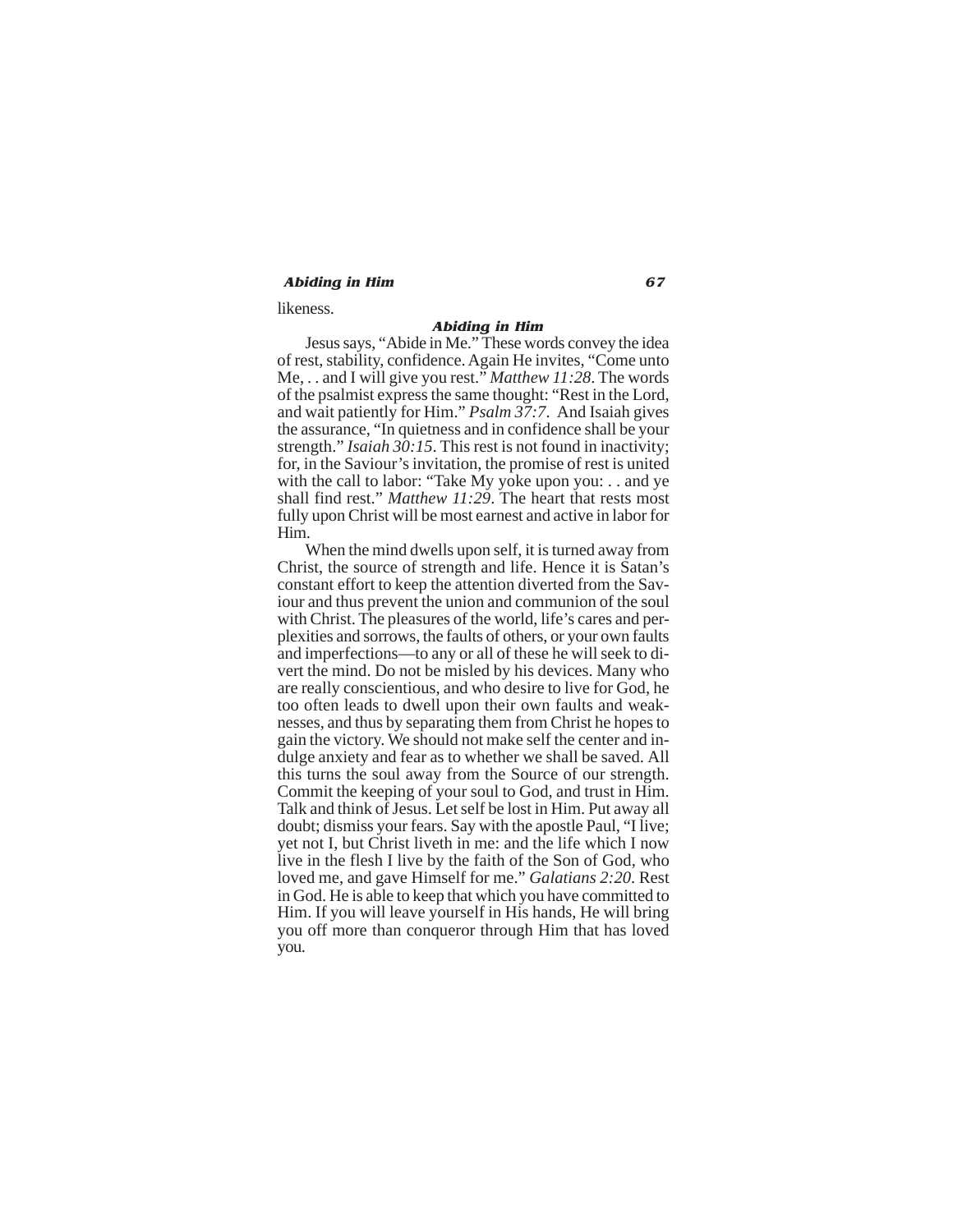#### **Only We Can Break the Connection**

When Christ took human nature upon Him, He bound humanity to Himself by a tie of love that can never be broken by any power, save the choice of man himself. Satan will constantly present allurements to induce us to break this tie—to choose to separate ourselves from Christ. Here is where we need to watch, to strive, to pray, that nothing may entice us to choose another master; for we are always free to do this. But let us keep our eyes fixed upon Christ, and He will preserve us. Looking unto Jesus, we are safe. Nothing can pluck us out of His hand. In constantly beholding Him, we "are changed into the same image from glory to glory, even as by the Spirit of the Lord." *2 Corinthians 3:18*.

It was thus that the early disciples gained their likeness to the dear Saviour. When those disciples heard the words of Jesus, they felt their need of Him. They sought, they found, they followed Him. They were with Him in the house, at the table, in the closet, in the field. They were with Him as pupils with a teacher, daily receiving from His lips lessons of holy truth. They looked to Him, as servants to their master, to learn their duty. Those disciples were men "subject to like passions as we are" (*James 5:17*). They had the same battle with sin to fight. They needed the same grace, in order to live a holy life.

## **How it Changed John**

Even John, the beloved disciple, the one who most fully reflected the likeness of the Saviour, did not naturally possess that loveliness of character. He was not only self-assertive and ambitious for honor, but impetuous and resentful under injuries. But as the character of the Divine One was manifested to him, he saw his own deficiency and was humbled by the knowledge. The strength and patience, the power and tenderness, the majesty and meekness, that he beheld in the daily life of the Son of God, filled his soul with admiration and love. Day by day his heart was drawn out toward Christ, until he lost sight of self in love for his Master. His resentful, ambitious temper was yielded to the molding power of Christ. The regenerating influence of the Holy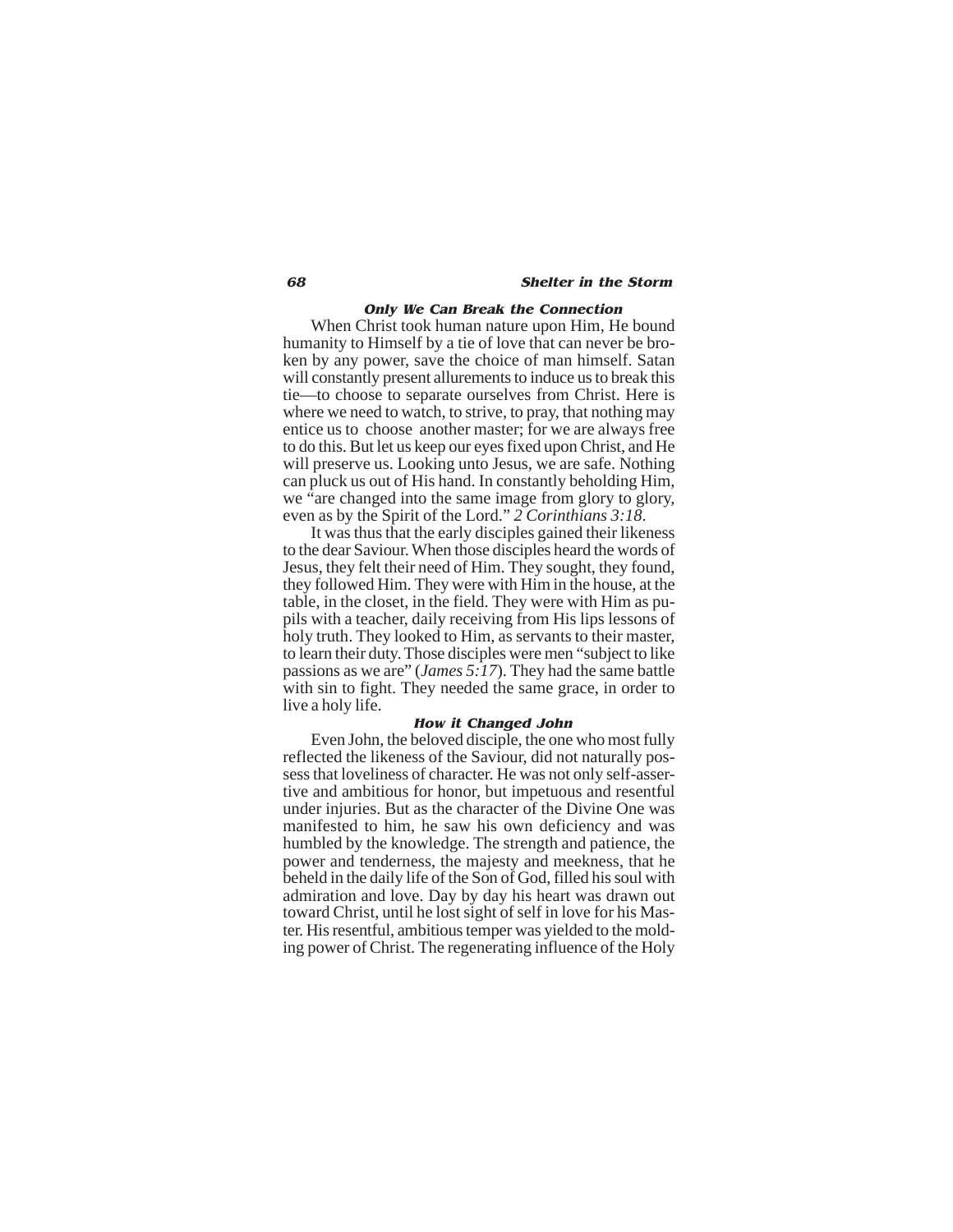## **Abiding in Him**

Spirit renewed his heart. The power of the love of Christ wrought a transformation of character. This is the sure result of union with Jesus. When Christ abides in the heart, the whole nature is transformed. Christ's Spirit, His love, softens the heart, subdues the soul, and raises the thoughts and desires toward God and heaven.

When Christ ascended to heaven, the sense of His presence was still with His followers. It was a personal presence, full of love and light. Jesus, the Saviour, who had walked and talked and prayed with them, who had spoken hope and comfort to their hearts, had, while the message of peace was still upon His lips, been taken up from them into heaven, and the tones of His voice had come back to them, as the cloud of angels received Him: "Lo, I am with you alway, even unto the end of the world" (*Matthew 28:20*). He had ascended to heaven in the form of humanity. They knew that He was before the throne of God, their Friend and Saviour still; that His sympathies were unchanged; that He was still identified with suffering humanity. He was presenting before God the merits of His own precious blood, showing His wounded hands and feet, in remembrance of the price He had paid for His redeemed. They knew that He had ascended to heaven to prepare places for them, and that He would come again and take them to Himself.

## **Extending the Hand Higher**

As they met together after the ascension they were eager to present their requests to the Father in the name of Jesus. In solemn awe they bowed in prayer, repeating the assurance, "Whatsoever ye shall ask the Father in My name, He will give it you. Hitherto have ye asked nothing in My name: ask, and ye shall receive, that your joy may be full." *John 16:23-24*. They extended the hand of faith higher and higher with the mighty argument, "It is Christ that died, yea rather, that is risen again, who is even at the right hand of God, who also maketh intercession for us" (*Romans 8:34*). And Pentecost brought them the presence of the Comforter, of whom Christ had said, He "shall be in you" (*John 14:17*). And He had further said, "It is expedient for you that I go away: for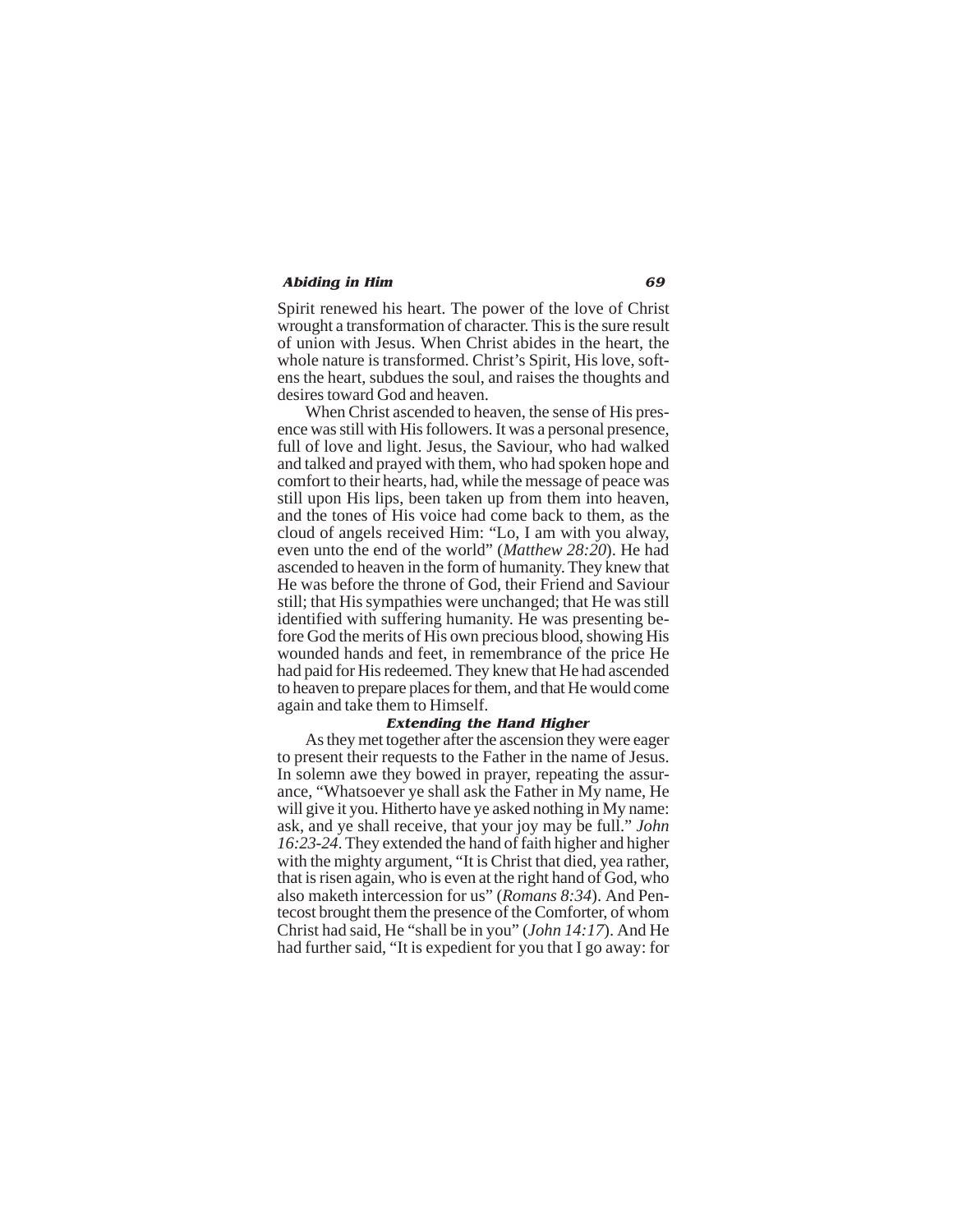if I go not away, the Comforter will not come unto you; but if I depart, I will send Him unto you." *John 16:7*. Henceforth through the Spirit, Christ was to abide continually in the hearts of His children. Their union with Him was closer than when He was personally with them. The light, and love, and power of the indwelling Christ shone out through them, so that men, beholding, "marveled; and they took knowledge of them, that they had been with Jesus" (*Acts 4:13*).

All that Christ was to the disciples, He desires to be to His children today; for in that last prayer, with the little band of disciples gathered about Him, He said, "Neither pray I for these alone, but for them also which shall believe on Me through their word." *John 17:20*.

Jesus prayed for us, and He asked that we might be one with Him, even as He is one with the Father. What a union is this! The Saviour has said of Himself, "The Son can do nothing of Himself" (*John 5:19*); "the Father that dwelleth in Me, He doeth the works" (*John 14:10*). Then if Christ is dwelling in our hearts, He will work in us "both to will and to do of His good pleasure." *Philippians 2:13*. We shall work as He worked; we shall manifest the same spirit. And thus, loving Him and abiding in Him, we shall "grow up into Him in all things, which is the head, even Christ" (*Ephesians 4:15*).

> *In every thing give thanks: For this is the will of God in Christ Jesus Concerning you. — 1 Thessalonians 5:18*

*He satisfieth the longing soul, and filleth the hungry soul with goodness. — Psalm 107:9*

*I will bless the Lord at all times: His praise shall continually be in my mouth. — Psalm 34:1*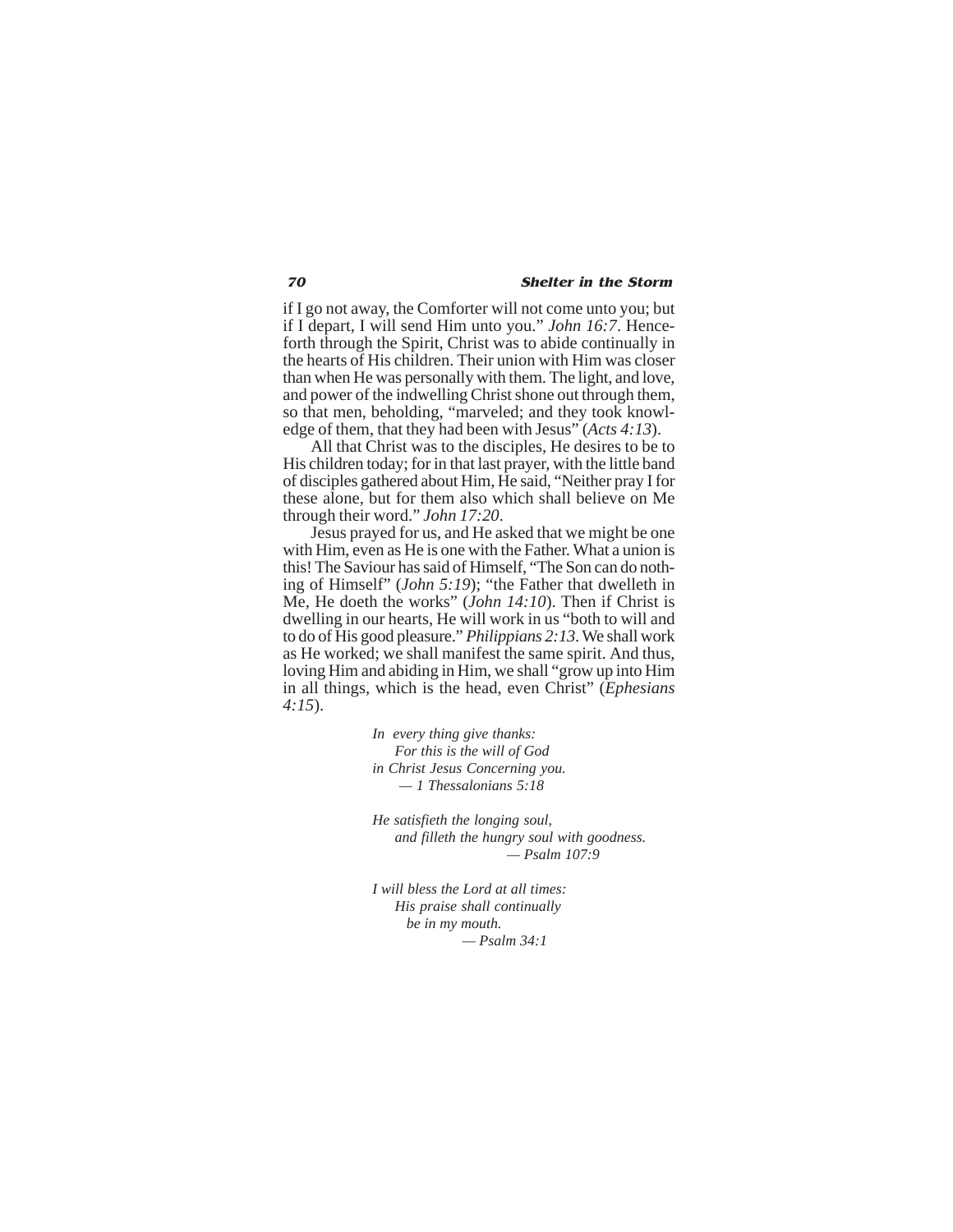# BIBLE PROMISES YOU CAN USE

Why art thou cast down, 0 my soul? and why art thou disquieted within me? Hope thou in God; for I shall yet praise Him, who is the health of my countenance, and my God.

 *– Psalm 42:11.*

Thou wilt save the afflicted people, but wilt bring down high looks. For Thou wilt light my candle: the Lord my God will enlighten my darkness. *– Psalm 18:27-28.*

The Lord openeth the eyes of the blind; the Lord raiseth them that are bowed down. *– Psalm 146:8.*

They cry unto the Lord in their trouble; and He saveth them out of their distresses. *– Psalm 107:19.*

They that sow in tears shall reap in joy. He that goeth forth and weepeth, bearing precious seed, shall doubtless come again with rejoicing, bringing his sheaves with him.

 *– Psalm 126:5-6.*

Their soul shall be as a watered garden, and they shall not sorrow any more . . I will turn their mourning into joy, and will comfort them, and make them rejoice from their sorrow.  *– Jeremiah 31:12-13.*

The Lord also will be a refuge for the oppressed, a refuge in times of trouble. *– Psalm 9:9.*

Wait on the Lord; be of good courage, and He shall strengthen thy heart. Wait, I say, on the Lord . . When my father and my mother forsake me, then the Lord will take me up.  *– Psalm 27:14, 10.*

The Lord is my rock, and my fortress, and my deliverer; my God, my strength, in whom I will trust: my buckler, and the horn of my salvation, and my high tower. *– Psalm 18:2.*

God is our refuge and strength, a very present help in trouble. Therefore will not we fear, though the earth be removed, and though the mountains be carried into the midst of the sea; though the waters thereof roar, and be troubled; though the mountains shake with the swelling thereof.

 *– Psalm 46:1-3.*

Thou hast given commandment to save me: for Thou art my rock and my fortress. *– Psalm 71:3.*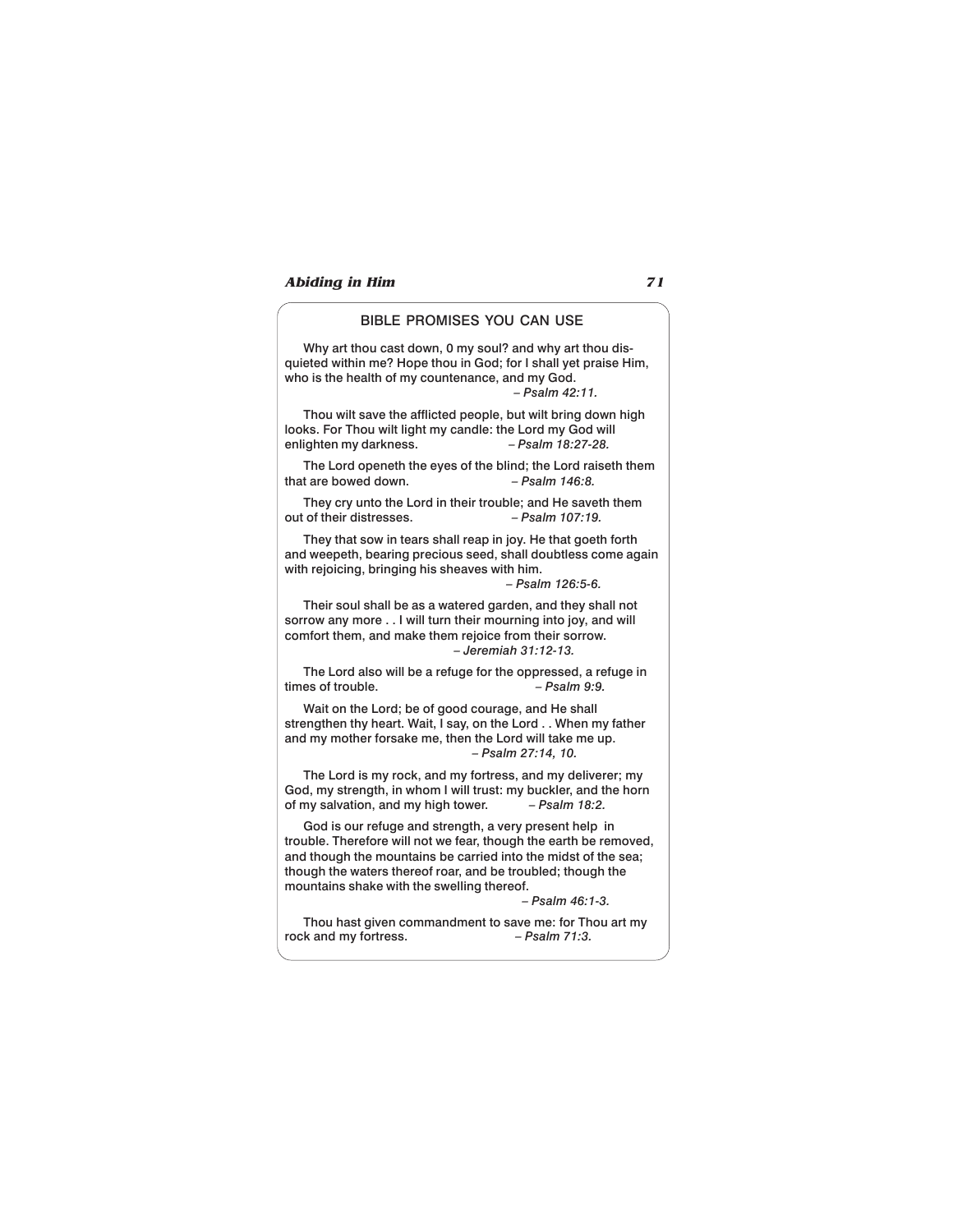### **CHAPTER NINE**

# **Working with Him**

# **C.T. Studd had been a very wealthy man, but when he found Christ as his Saviour from sin, he then totally dedicated his life to the One who died that he might have eternal life.**

Leaving his native England, he went by ship to China. There he worked, year after year, to bring lost souls to a knowledge of Jesus. Finally, he became sick—so ill that the doctors called him a "museum of tropical diseases." So he returned to England; his life seemingly near its end. But he was thankful for what God had used him to do in leading others to Jesus.

Then, while walking the streets one day after his return, he saw an announcement of a missionary rally to be held that evening. In large print, at the top, it said, "Cannibals Need Missionaries." He laughed at the wording, but went to the meeting that night.

# **There the conviction came to him that he must go as a missionary to Africa.**

# **His friends thought he was beside himself. Aged, a grandfather, still a sick man,–and he was planning to go to Africa!**

And to Africa Studd went, there to work in areas where no white man had ever been. He worked day and night to give the native people the gospel of what Jesus could do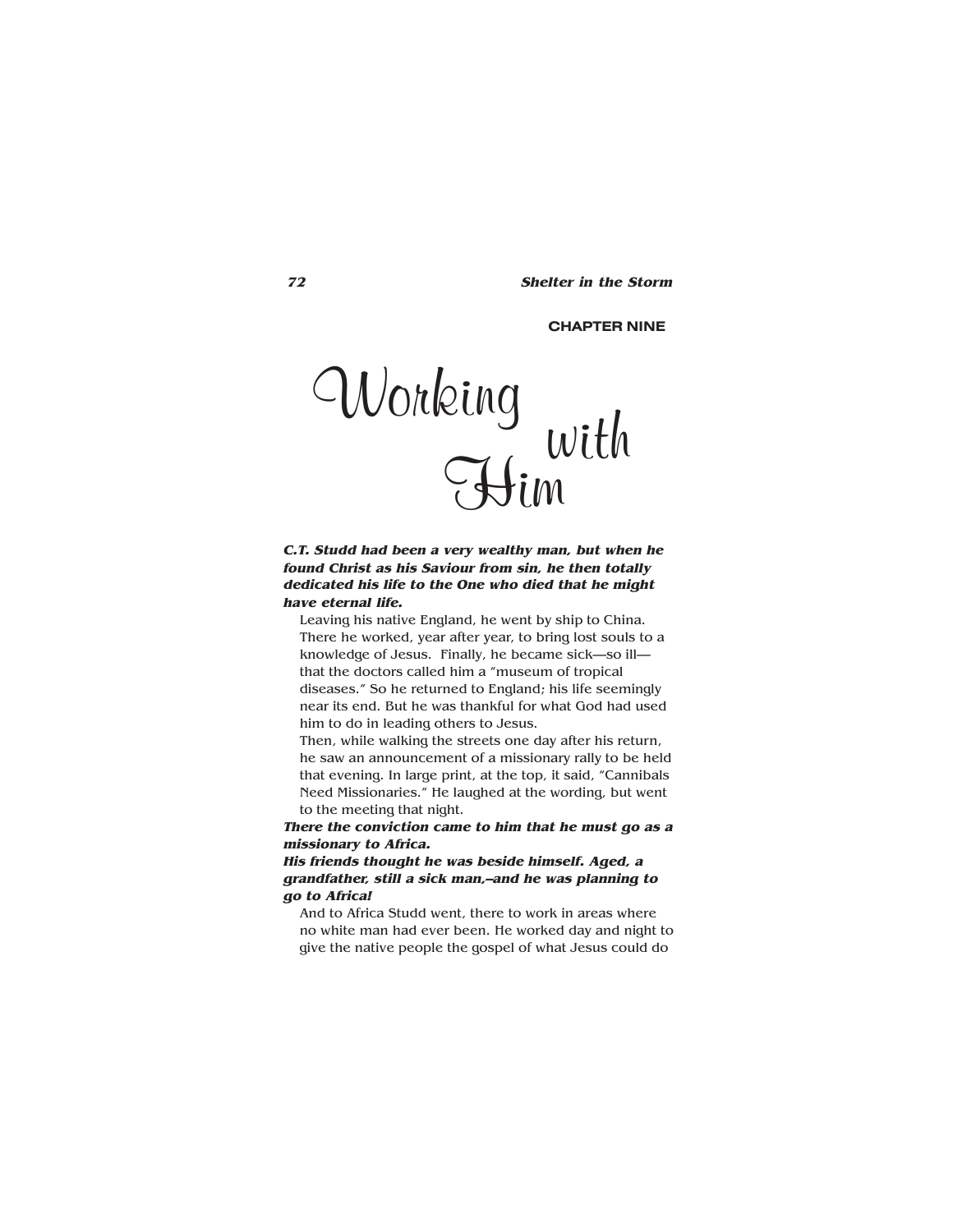### **Working with Him 73**

for their lives.

For seventeen pain-racked years he worked in Africa, without once going home on furlough. As he worked, he trained others to work with him. He had given everything for Christ, and others came to share in his sacrifice and in his labors.

# **Finally, he was in so much pain that his personal attendant, Jimmy Taylor, thought that Studd was definitely dying. Getting up at 11 p.m., he went over to give him a pain-killing injection so that he could get some sleep.**

Later, at 3:00 p.m., Taylor became concerned and thought he had better check to see that C.T. Studd was still alive. Arriving at his hut, he found it empty! On the table were several pages with writing on them, and a brief note. It read: "Dear Jim, I have translated a couple more chapters of Acts and I am off now on my bicycle to reach another tribe for Jesus."

This was just 4 hours after Taylor had helped him so that he could have one "last" night of rest before the end. Even though many people would feel they had a right to retire after so many years of work—especially when compassed with pain or sickness—not so with Studd. On he went, for several more years.

**A young man named Harrison, hearing of the work of C.T. Studd in Africa, determined to help him. Upon his arrival, he thought that he would immediately begin preaching. But, Studd, learning of his abilities in carpentry and shoe repairing, set him to work for a time using those much-needed skills.**

**Now, Harrison could have done that back in England and made good money at it. But he was glad to do whatever he was asked, for he knew that he was doing it for Jesus.**

With such an attitude, he was eventually placed in charge of many things at the mission station, and when Studd died, Harrison became his successor.

To live with Jesus is to work with Jesus.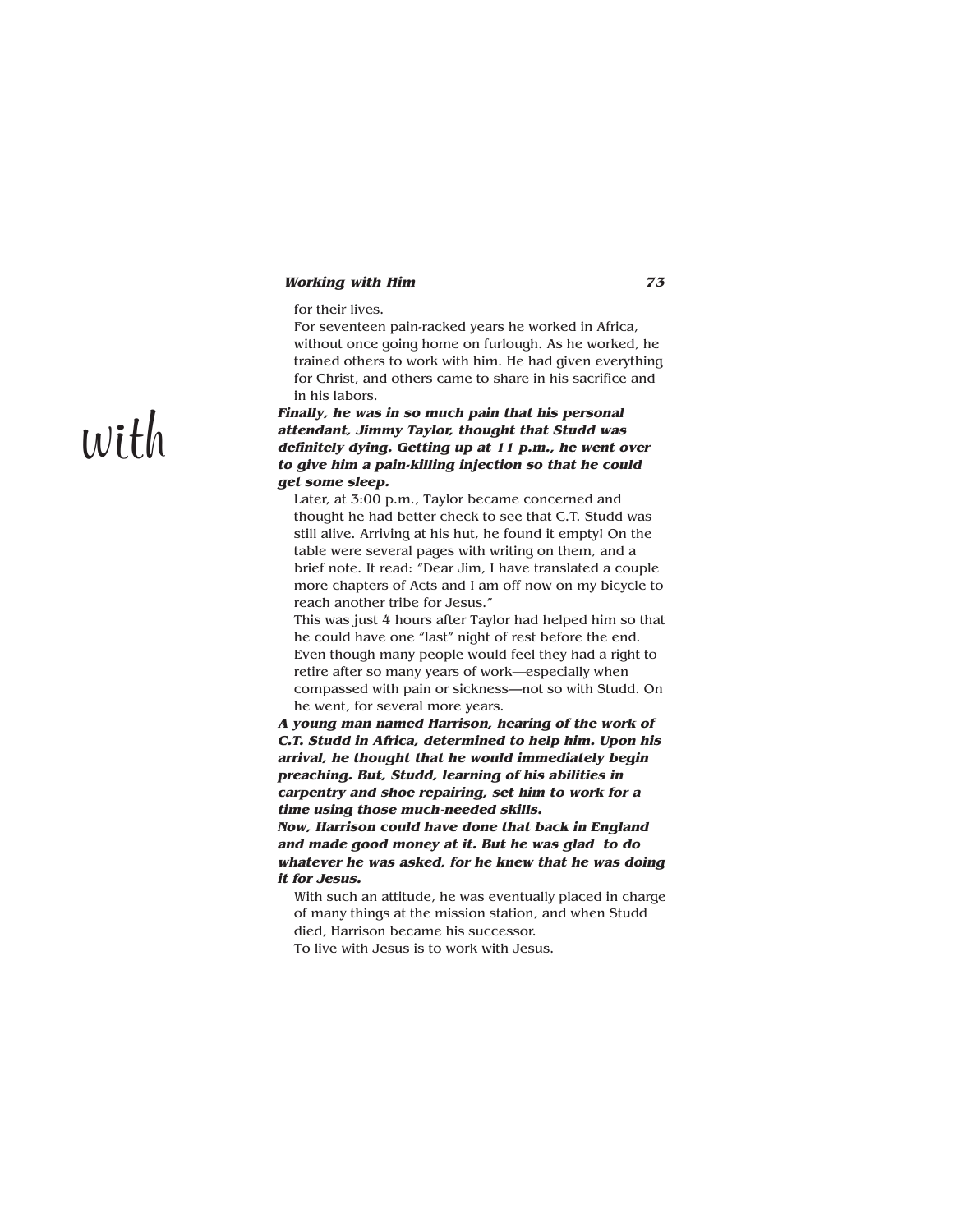God is the source of life and light and joy to the universe. Like rays of light from the sun, like the streams of water bursting from a living spring, blessings flow out from Him to all His creatures. And wherever the life of God is in the hearts of men, it will flow out to others in love and blessing.

Our Saviour's joy was in the uplifting and redemption of fallen men. For this He counted not His life dear unto Himself, but endured the cross, despising the shame. So angels are ever engaged in working for the happiness of others. This is their joy. That which selfish hearts would regard as humiliating service, ministering to those who are wretched and in every way inferior in character and rank is the work of sinless angels. The spirit of Christ's self-sacrificing love is the spirit that pervades heaven and is the very essence of its bliss. This is the spirit that Christ's followers will possess, the work that they will do.

When the love of Christ is enshrined in the heart, like sweet fragrance it cannot be hidden. Its holy influence will be felt by all with whom we come in contact. The spirit of Christ in the heart is like a spring in the desert, flowing to refresh all and making those who are ready to perish eager to drink of the water of life.

Love to Jesus will be manifested in a desire to work as He worked for the blessing and uplifting of humanity. It will lead to love, tenderness, and sympathy toward all the creatures of our heavenly Father's care.

The Saviour's life on earth was not a life of ease and devotion to Himself, but He toiled with persistent, earnest, untiring effort for the salvation of lost mankind. From the manger to Calvary He followed the path of self-denial and sought not to be released from arduous tasks, painful travels, and exhausting care and labor. He said, "The Son of man came not to be ministered unto, but to minister, and to give His life a ransom for many." *Matthew 20:28*. This was the one great object of His life. Everything else was secondary and subservient. It was His meat and drink to do the will of God and to finish His work. Self and self-interest had no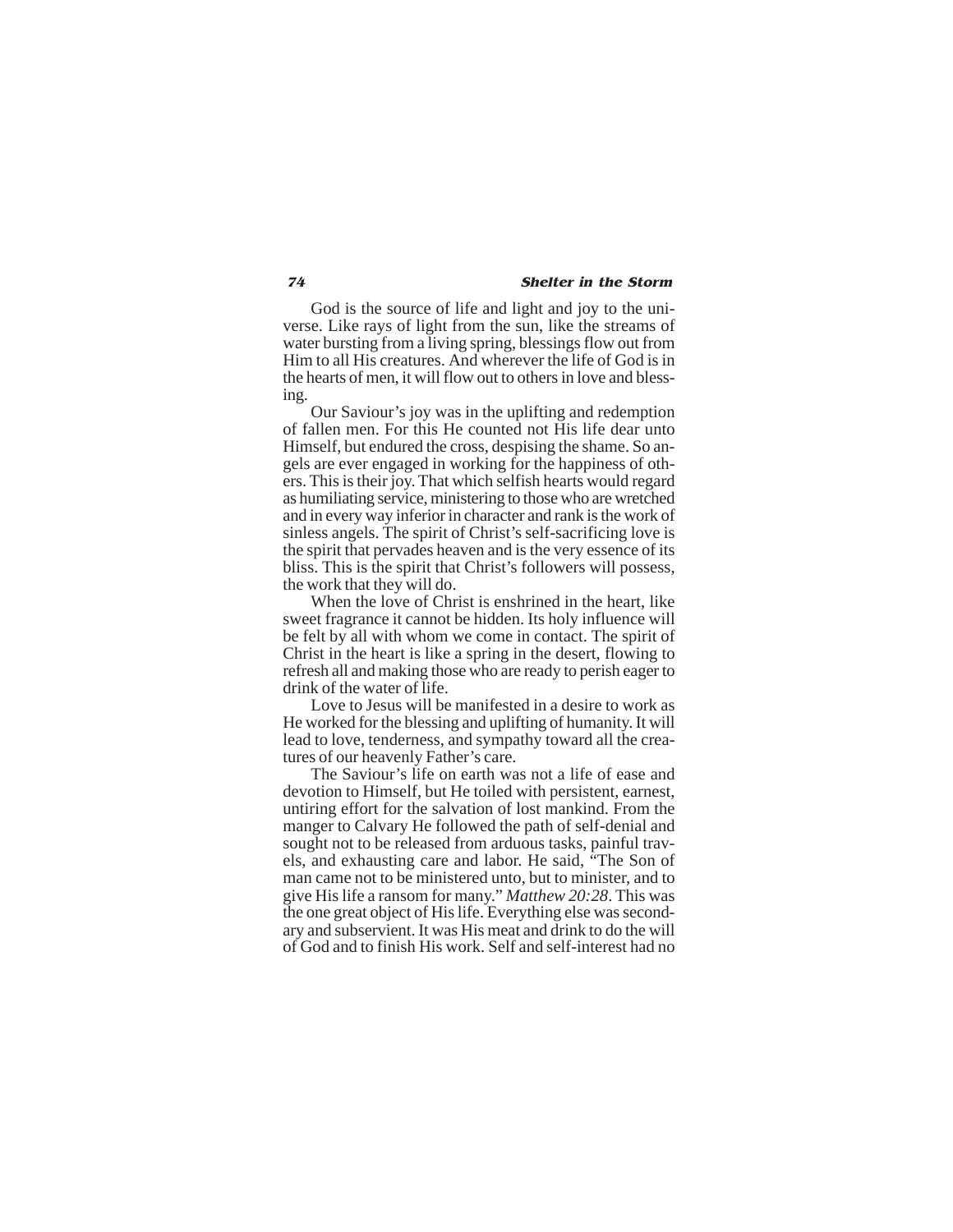part in His labor.

### **Ready to Share in the Sacrifice**

So those who are the partakers of the grace of Christ will be ready to make any sacrifice, that others for whom He died may share the heavenly gift. They will do all they can to make the world better for their stay in it. This spirit is the sure outgrowth of a soul truly converted. No sooner does one come to Christ than there is born in his heart a desire to make known to others what a precious friend he has found in Jesus; the saving and sanctifying truth cannot be shut up in his heart. If we are clothed with the righteousness of Christ and are filled with the joy of His indwelling Spirit, we shall not be able to hold our peace. If we have tasted and seen that the Lord is good we shall have something to tell. Like Philip when he found the Saviour, we shall invite others into His presence. We shall seek to present to them the attractions of Christ and the unseen realities of the world to come. There will be an intensity of desire to follow in the path that Jesus trod. There will be an earnest longing that those around us may "behold the Lamb of God, which taketh away the sin of the world" (*John 1:29*).

And the effort to bless others will react in blessings upon ourselves. This was the purpose of God in giving us a part to act in the plan of redemption. He has granted men the privilege of becoming partakers of the divine nature and, in their turn, of diffusing blessings to their fellow men. This is the highest honor, the greatest joy, that it is possible for God to bestow upon men. Those who thus become participants in labors of love are brought nearest to their Creator.

God might have committed the message of the gospel and all the work of loving ministry to the heavenly angels. He might have employed other means for accomplishing His purpose. But, in His infinite love, He chose to make us coworkers with Himself, with Christ and the angels, that we might share the blessing, the joy, the spiritual uplifting, which results from this unselfish ministry.

We are brought into sympathy with Christ through the fellowship of His sufferings. Every act of self-sacrifice for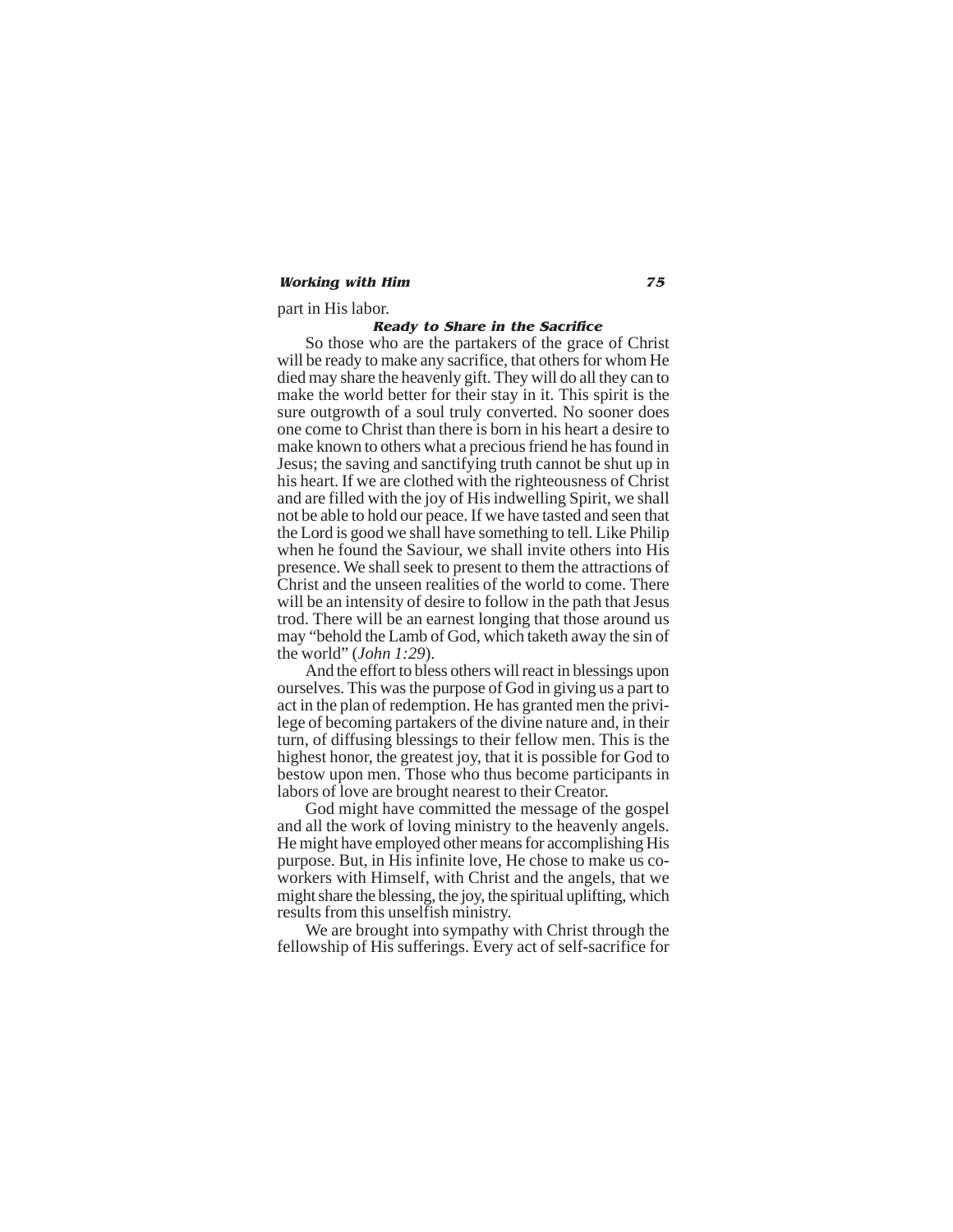the good of others strengthens the spirit of beneficence in the giver's heart, allying him more closely to the Redeemer of the world, who "was rich, yet for your sakes . . became poor, that ye through His poverty might be rich" (*2 Corinthians 8:9*). And it is only as we thus fulfill the divine purpose in our creation that life can be a blessing to us.

# **Working Leads to Growing**

If you will go to work as Christ designs that His disciples shall, and win souls for Him, you will feel the need of a deeper experience and a greater knowledge in divine things, and will hunger and thirst after righteousness. You will plead with God, and your faith will be strengthened, and your soul will drink deeper drafts at the well of salvation. Encountering opposition and trials will drive you to the Bible and prayer. You will grow in grace and the knowledge of Christ, and will develop a rich experience.

The spirit of unselfish labor for others gives depth, stability, and Christlike loveliness to the character, and brings peace and happiness to its possessor. The aspirations are elevated. There is no room for sloth or selfishness. Those who thus exercise the Christian graces will grow and will become strong to work for God. They will have clear spiritual perceptions, a steady, growing faith, and an increased power in prayer. The Spirit of God, moving upon their spirit, calls forth the sacred harmonies of the soul in answer to the divine touch. Those who thus devote themselves to unselfish effort for the good of others are most surely working out their own salvation.

# **The Only Way to Grow**

The only way to grow in grace is to be disinterestedly doing the very work which Christ has enjoined upon us—to engage, to the extent of our ability, in helping and blessing those who need the help we can give them. Strength comes by exercise; activity is the very condition of life. Those who endeavor to maintain Christian life by passively accepting the blessings that come through the means of grace, and doing nothing for Christ, are simply trying to live by eating without working. And, in the spiritual as in the natural world,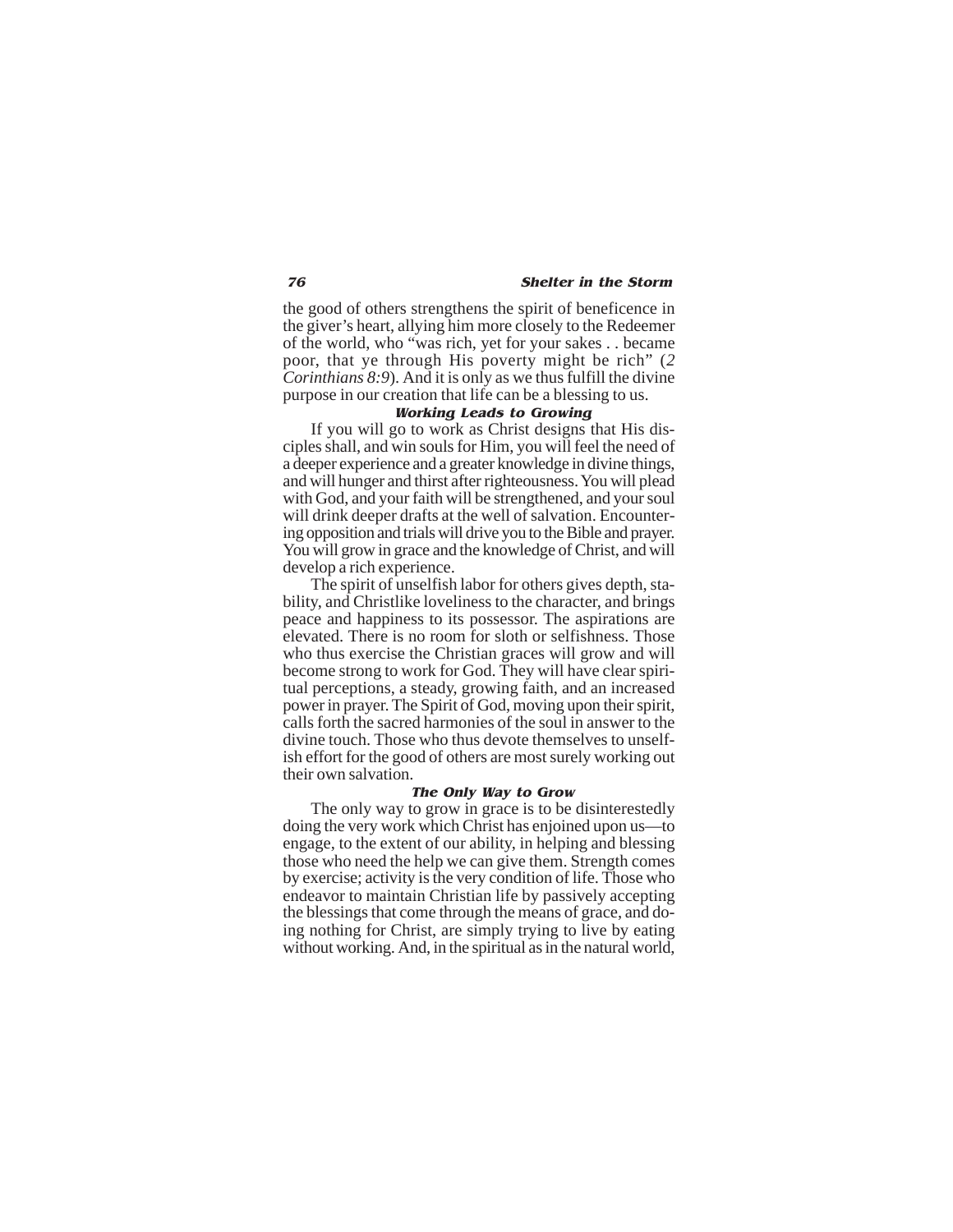# **Working with Him**

this always results in degeneration and decay. A man who would refuse to exercise his limbs would soon lose all power to use them. Thus the Christian who will not exercise his God-given powers not only fails to grow up into Christ, but he loses the strength that he already had.

The church of Christ is God's appointed agency for the salvation of men. Its mission is to carry the gospel to the world. And the obligation rests upon all Christians. Everyone, to the extent of his talent and opportunity, is to fulfill the Saviour's commission. The love of Christ, revealed to us, makes us debtors to all who know Him not. God has given us light, not for ourselves alone, but to shed upon them.

If the followers of Christ were awake to duty, there would be thousands where there is one today proclaiming the gospel in heathen lands. And all who could not personally engage in the work would yet sustain it with their means, their sympathy, and their prayers. And there would be far more earnest labor for souls in Christian countries.

We need not go to heathen lands, or even leave the narrow circle of the home, if it is there that our duty lies, in order to work for Christ. We can do this in the home circle, in the church, among those with whom we associate, and with whom we do business.

The greater part of our Saviour's life on earth was spent in patient toil in the carpenter's shop at Nazareth. Ministering angels attended the Lord of life as He walked side by side with peasants and laborers, unrecognized and unhonored. He was as faithfully fulfilling His mission while working at His humble trade as when He healed the sick or walked upon the storm-tossed waves of Galilee. So in the humblest duties and lowliest positions of life, we may walk and work with Jesus.

# **Begin Right Where You Are**

The apostle says, "Let every man, wherein he is called, therein abide with God." *1 Corinthians 7:24*. The businessman may conduct his business in a way that will glorify his Master because of his fidelity. If he is a true follower of Christ, he will carry his religion into everything that is done and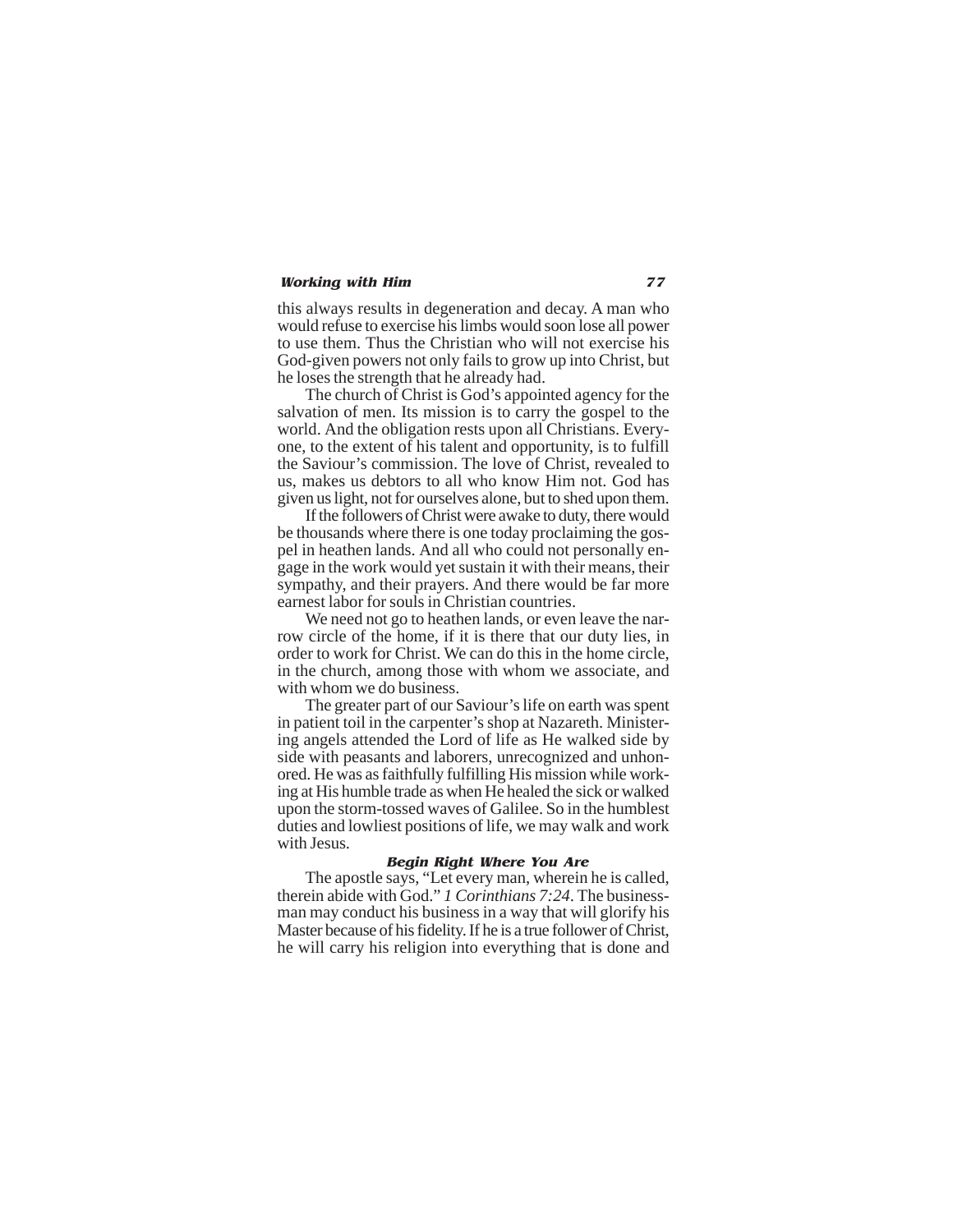reveal to men the spirit of Christ. The mechanic may be a diligent and faithful representative of Him who toiled in the lowly walks of life among the hills of Galilee. Everyone who names the name of Christ should so work that others, by seeing his good works, may be led to glorify their Creator and Redeemer.

Many have excused themselves from rendering their gifts to the service of Christ because others were possessed of superior endowments and advantages. The opinion has prevailed that only those who are especially talented are required to consecrate their abilities to the service of God. It has come to be understood by many that talents are given to only a certain favored class to the exclusion of others who of course are not called upon to share in the toils or the rewards. But it is not so represented in the parable. When the master of the house called his servants, he gave to every man his work.

With a loving spirit we may perform life's humblest duties "as to the Lord" (*Colossians 3:23*). If the love of God is in the heart, it will be manifested in the life. The sweet savor of Christ will surround us, and our influence will elevate and bless.

You are not to wait for great occasions or to expect extraordinary abilities before you go to work for God. You need not have a thought of what the world will think of you. If your daily life is a testimony to the purity and sincerity of your faith, and others are convinced that you desire to benefit them, your efforts will not be wholly lost.

The humblest and poorest of the disciples of Jesus can be a blessing to others. They may not realize that they are doing any special good, but by their unconscious influence they may start waves of blessing that will widen and deepen, and the blessed results they may never know until the day of final reward. They do not feel or know that they are doing anything great. They are not required to weary themselves with anxiety about success. They have only to go forward quietly, doing faithfully the work that God's providence assigns, and their life will not be in vain. Their own souls will be growing more and more into the likeness of Christ; they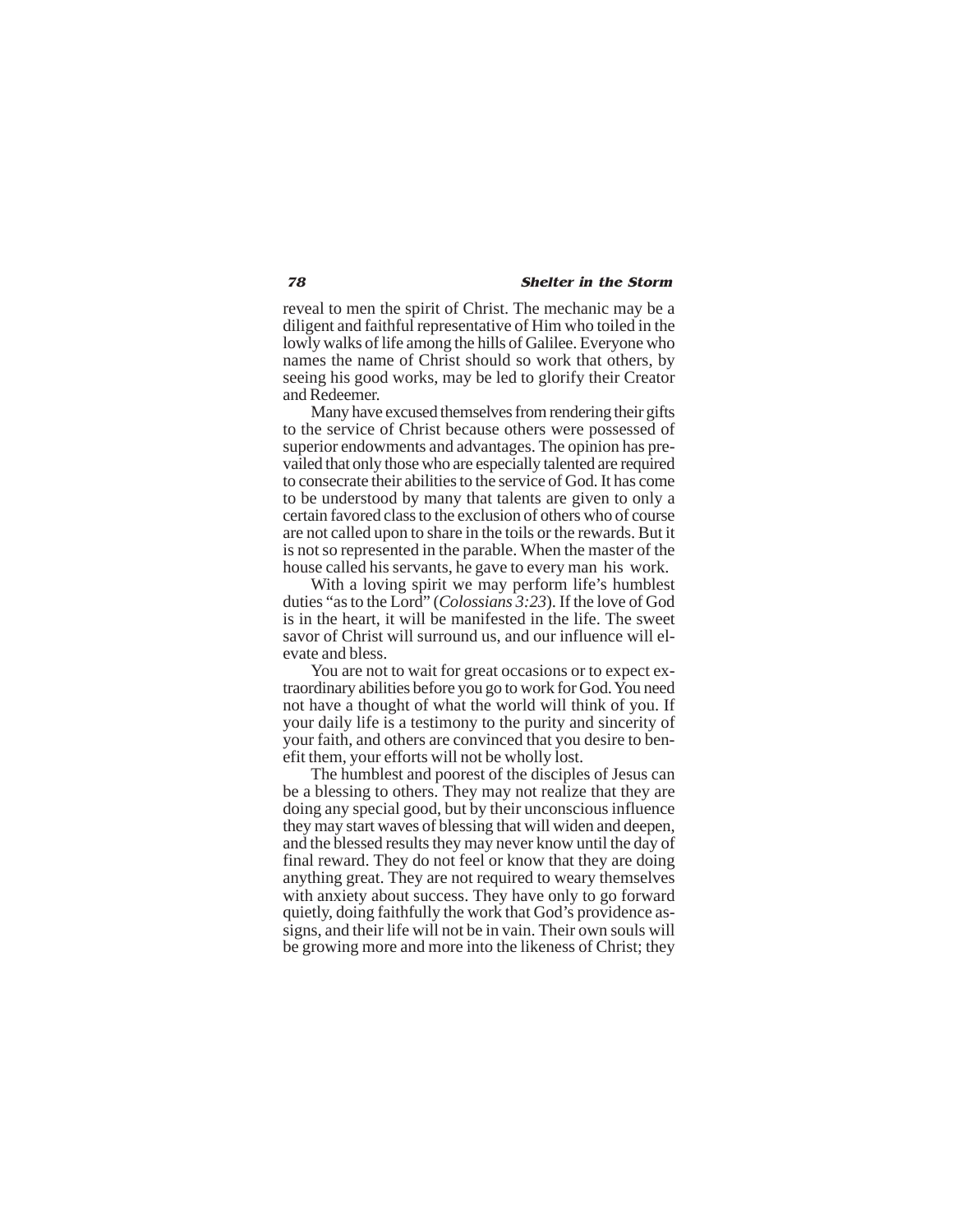### **Working with Him**

are workers together with God in this life and are thus fitting for the higher work and the unshadowed joy of the life to come.

> *Giving thanks always for all things Unto God and the Father In the name of our Lord Jesus Christ. — Ephesians 5:20*

*In everything by prayer and supplication With thanksgiving Let your requests be made known Unto God.*

 *— Philippians 4:6*

 *O magnify the Lord with me, And let us exalt His name together. — Psalm 34:3*

*Sanctify them through Thy truth: Thy Word is truth. –John 17:17*

*For whatsoever things were written aforetime Were written for our learning, That we through patience And comfort of the Scriptures Might have hope.*

 *— Romans 15:4*

*These are written, that ye might believe That Jesus is the Christ, the Son of God; And that believing, ye might have life through His name. — John 20:31*

*If any of you lack wisdom, Let him ask of God, That giveth to all men liberally. – James 1:5-6*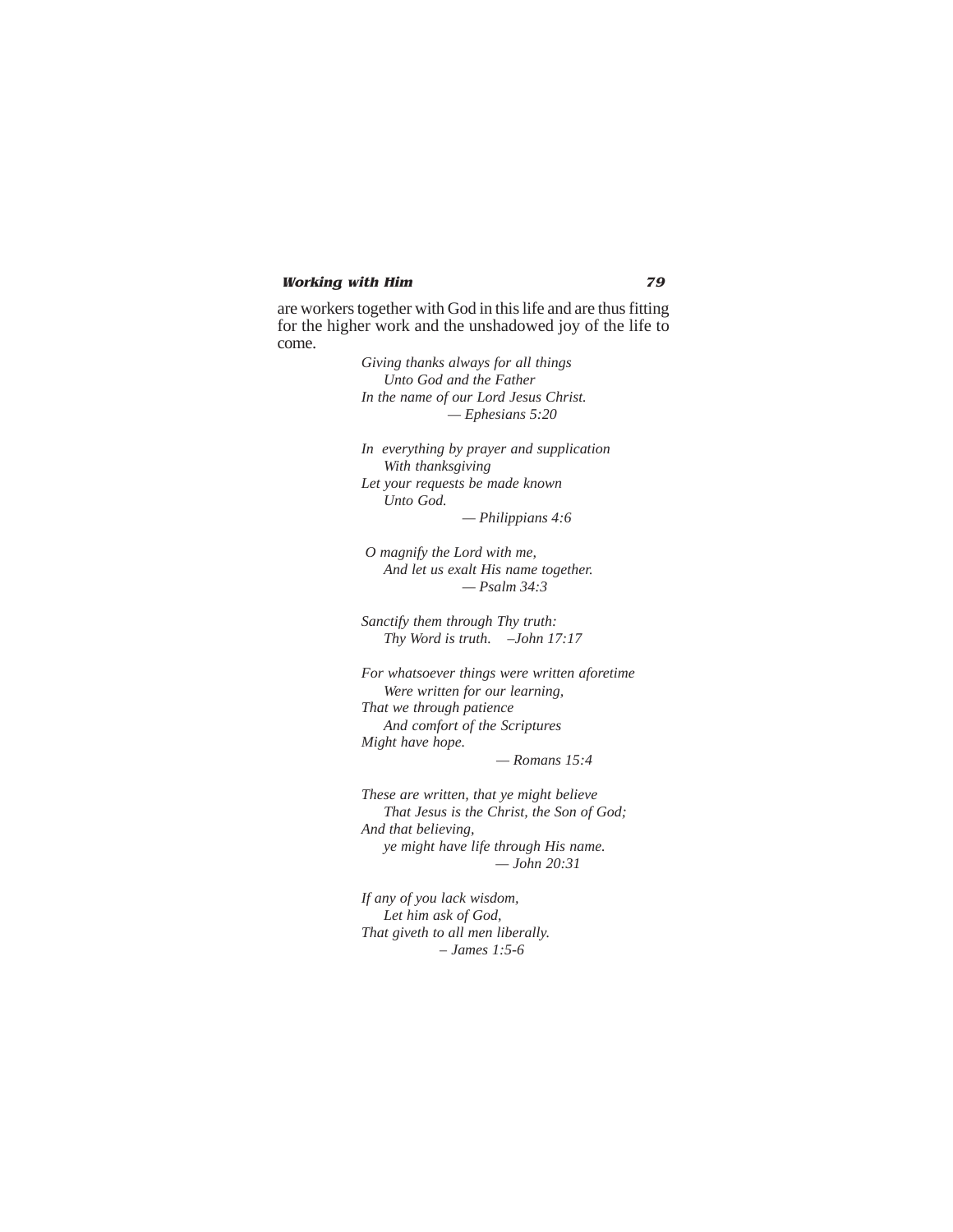### **CHAPTER TEN**

# **Learning of Him**

**A man who would rather have his family haul water from a nearby polluted well—instead of going to a clean spring farther off—was shown, through a microscope, the germs in the well water.**

Not liking the looks of the germs wriggling in the water, he took a large stick and broke the microscope . . and continued to drink the well water.

# **An unknown native, dressed in skins and leading a goat, came to the home of a woman missionary in Africa. Striking his spear into the ground, he said, "White lady, has God's Book arrived in our country?"**

"Are you interested in God's Book?" she asked. "Yes, my son brought me these pieces of paper, and has been teaching me the words, 'God so loved the world, that He gave His only begotten Son.' I heard that God's Book had arrived, and I have walked for five days, and I have brought this goat to buy God's Book."

Bringing him a Bible, she showed him where the memorized words were printed.

**"Give me that Book," he pled, "and you may keep this goat." Then, walking back and forth, he pressed the Book to his heart, and said: "God's Book. God's Book! He has spoken to us in our own language!"**

Dr. A.G. Congdon was honest with himself. In despair at the situation, he went to R.A. Torrey in Baraboo, Wiscon-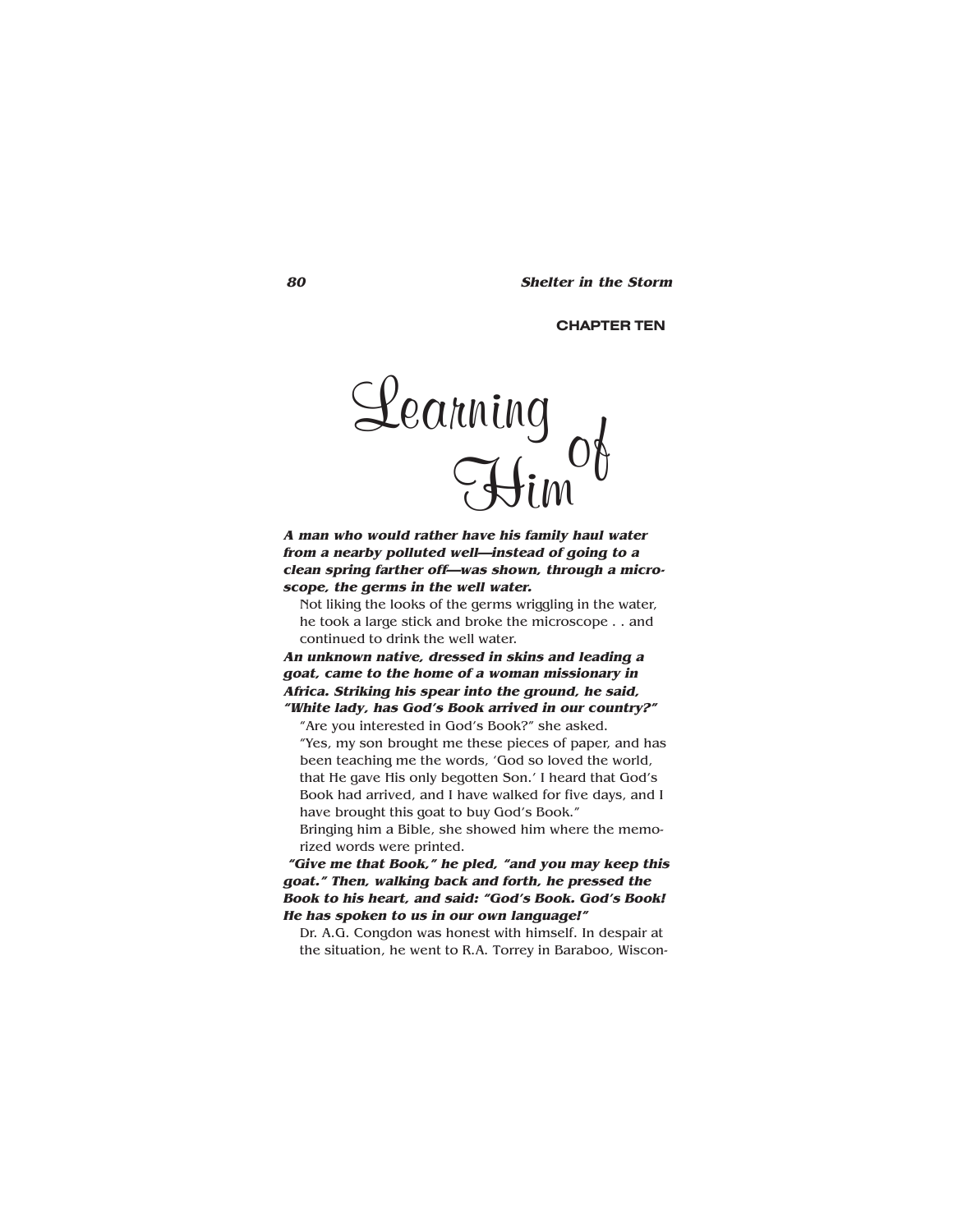### *Learning of Him* **81**

sin, and told him of his problem.

**"I am a complete failure as a preacher and Bible teacher. I have become as dry as dust, and the Bible is dry as dust to me. I must return to my first love for God's Word or leave the ministry. Please tell me how to study it so it will mean something to me."**

Dr. Torrey replied, "Read it." "But I do read it." "Read it some more." Congdon replied, "How?"

Torrey said, "Take some book of the Bible and read it twelve times a day for a month."

"What book could I read that many hours a day, working as many hours as I do?"

He replied, "Try Second Peter."

Dr. Congdon tells what happened as a result:

"I did just what he said. My wife and I read Second Peter three or four times in the morning, two or three times at noon, and two or three times at dinner. Soon I was talking Second Peter to everyone I met.

"It seemed as though the stars in the heavens were singing the story of Second Peter. I read Second Peter on my knees, marking passages.

**Teardrops mingled with the penciled colors, and I told my wife, 'See how I have ruined this part of my Bible.' "'Yes,' she said, 'but as the pages have been getting darker, your life has been getting whiter.'"**

**And that is the power of the Bible. It is your pathway to a knowledge of God—and to a changed life.**

As you read it earnestly, prayerfully, the Holy Spirit will guide you in its study.

But do more than read: also share it with others. Where should you begin? R.A. Torrey's advice is excellent. Others have tried it with equal success.

And consider going deeply into a longer book. The Gospel of John is a doorway to heaven; the Book of Ephesians is inside heaven. Read that book for a month and you will be a changed person.

In this chapter are more ways to study the Bible.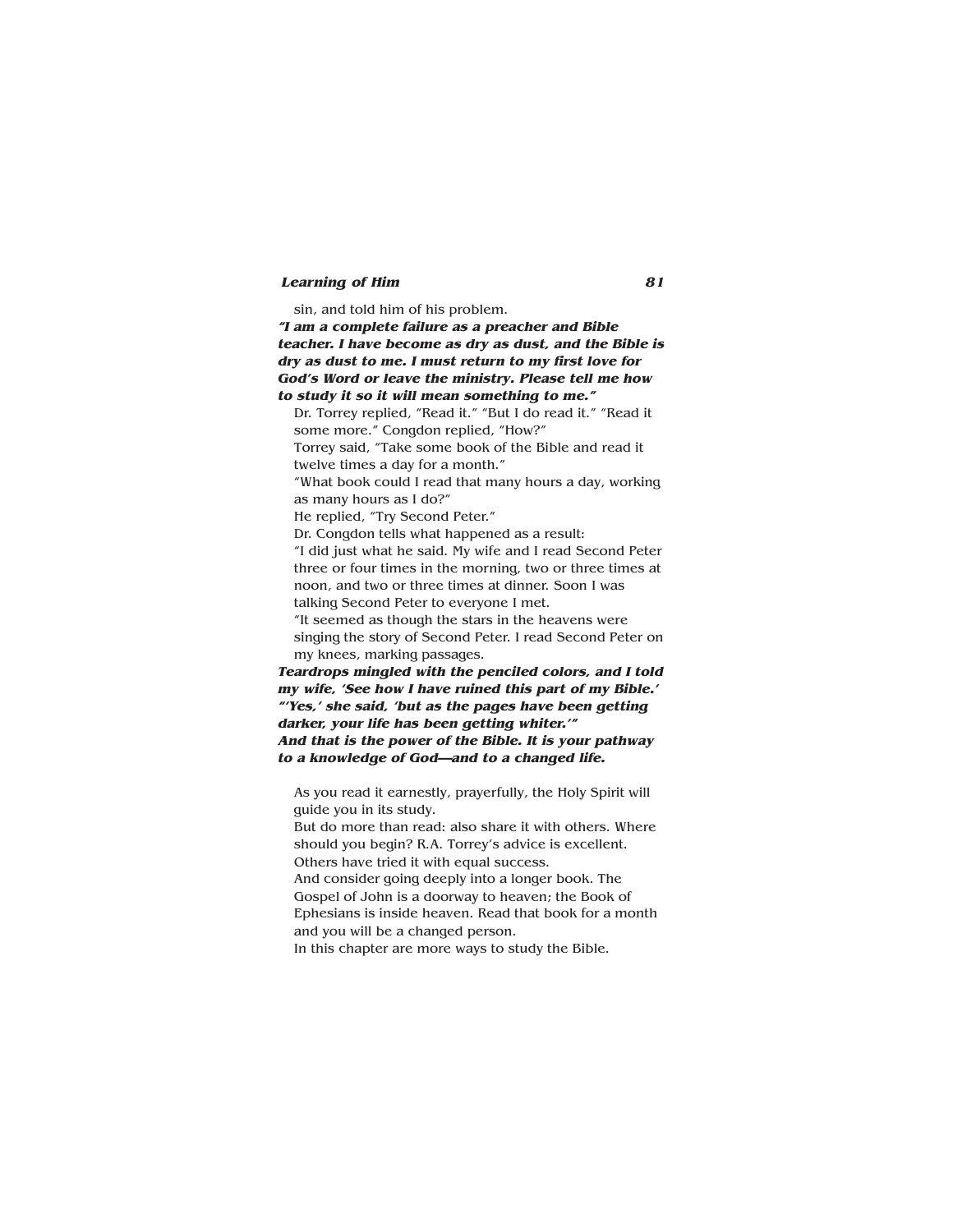Many are the ways in which God is seeking to make Himself known to us and bring us into communion with Him. Nature speaks to our senses without ceasing. The open heart will be impressed with the love and glory of God as revealed through the works of His hands. The listening ear can hear and understand the communications of God through the things of nature. The green fields, the lofty trees, the buds and flowers, the passing cloud, the falling rain, the babbling brook, the glories of the heavens, speak to our hearts, and invite us to become acquainted with Him who made them all.

Our Saviour bound up His precious lessons with the things of nature. The trees, the birds, the flowers of the valleys, the hills, the lakes, and the beautiful heavens, as well as the incidents and surroundings of daily life, were all linked with the words of truth, that His lessons might thus be often recalled to mind, even amid the busy cares of man's life of toil.

God would have His children appreciate His works and delight in the simple, quiet beauty with which He has adorned our earthly home. He is a lover of the beautiful. And above all that is outwardly attractive, He loves beauty of character; He would have us cultivate purity and simplicity, the quiet graces of the flowers.

If we will but listen, God's created works will teach us precious lessons of obedience and trust. From the stars that in their trackless courses through space follow from age to age their appointed path, down to the minutest atom, the things of nature obey the Creator's will. And God cares for everything and sustains everything that He has created. He who upholds the unnumbered worlds throughout immensity, at the same time cares for the wants of the little brown sparrow that sings its humble song without fear. When men go forth to their daily toil, as when they engage in prayer; when they lie down at night, and when they rise in the morning; when the rich man feasts in his palace or when the poor man gathers his children about the scanty board, each is tenderly watched by the heavenly Father. No tears are shed that God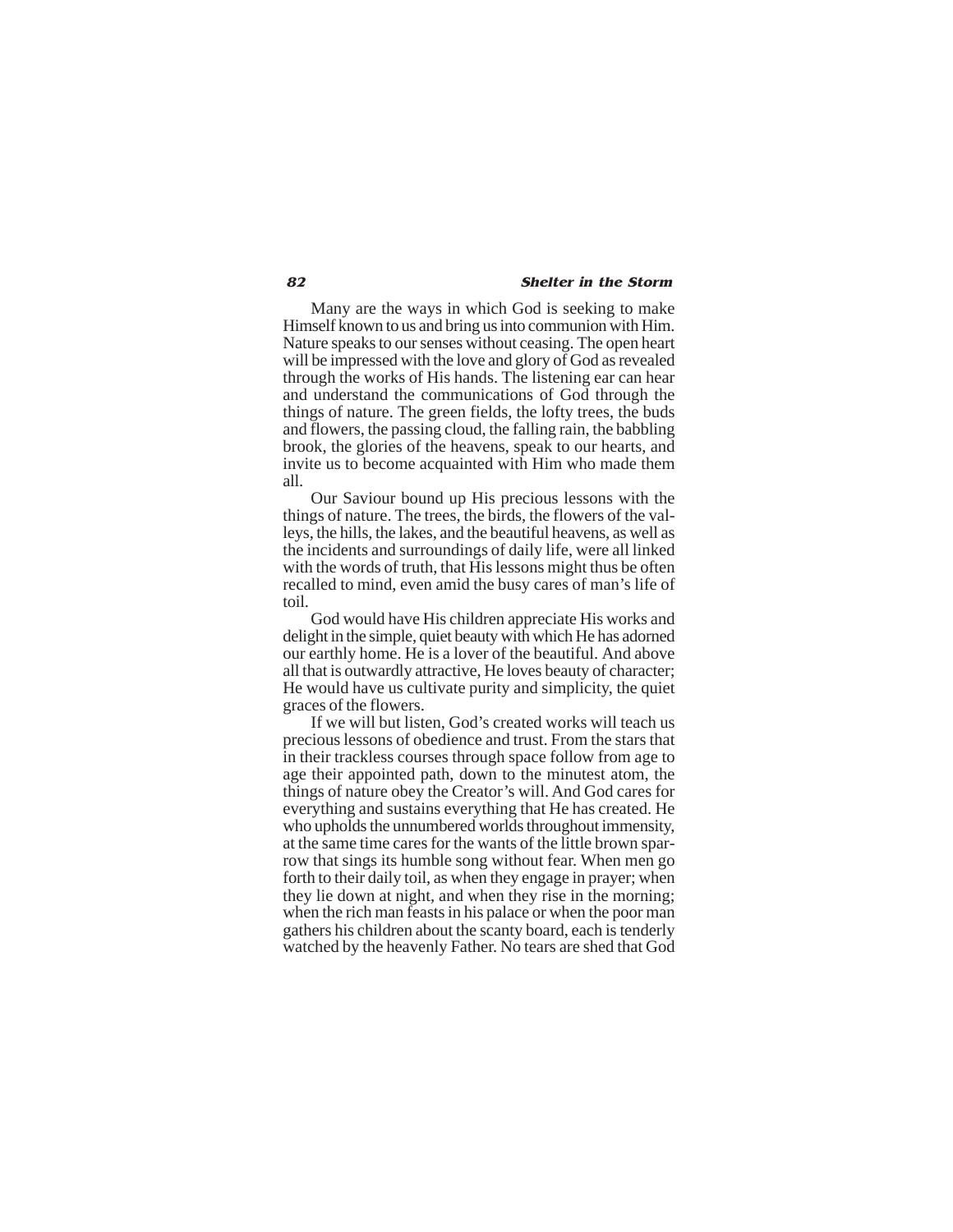does not notice. There is no smile that He does not mark.

# **If We Would but Believe**

If we would but fully believe this, all undue anxieties would be dismissed. Our lives would not be so filled with disappointment as now; for everything, whether great or small, would be left in the hands of God, who is not perplexed by the multiplicity of cares or overwhelmed by their weight. We should then enjoy a rest of soul to which many have long been strangers.

As your senses delight in the attractive loveliness of the earth, think of the world that is to come, that shall never know the blight of sin and death; where the face of nature will no more wear the shadow of the curse. Let your imagination picture the home of the saved, and remember that it will be more glorious than your brightest imagination can portray. In the varied gifts of God in nature we see but the faintest gleaming of His glory. It is written, "Eye hath not seen, nor ear heard, neither have entered into the heart of man, the things which God hath prepared for them that love Him." *1 Corinthians 2:9*.

The poet and the naturalist have many things to say about nature, but it is the Christian who enjoys the beauty of the earth with the highest appreciation, because he recognizes his Father's handiwork and perceives His love in flower and shrub and tree. No one can fully appreciate the significance of hill and vale, river and sea, who does not look upon them as an expression of God's love to man.

# **The Bible, Our Lesson Book**

God speaks to us through His providential workings and through the influence of His Spirit upon the heart. In our circumstances and surroundings, in the changes daily taking place around us, we may find precious lessons if our hearts are but open to discern them. The psalmist, tracing the work of God's providence, says, "The earth is full of the goodness of the Lord." *Psalm 33:5*. "Whoso is wise, and will observe these things, even they shall understand the loving-kindness of the Lord." *Psalm 107:43*.

God speaks to us in His Word. Here we have in clearer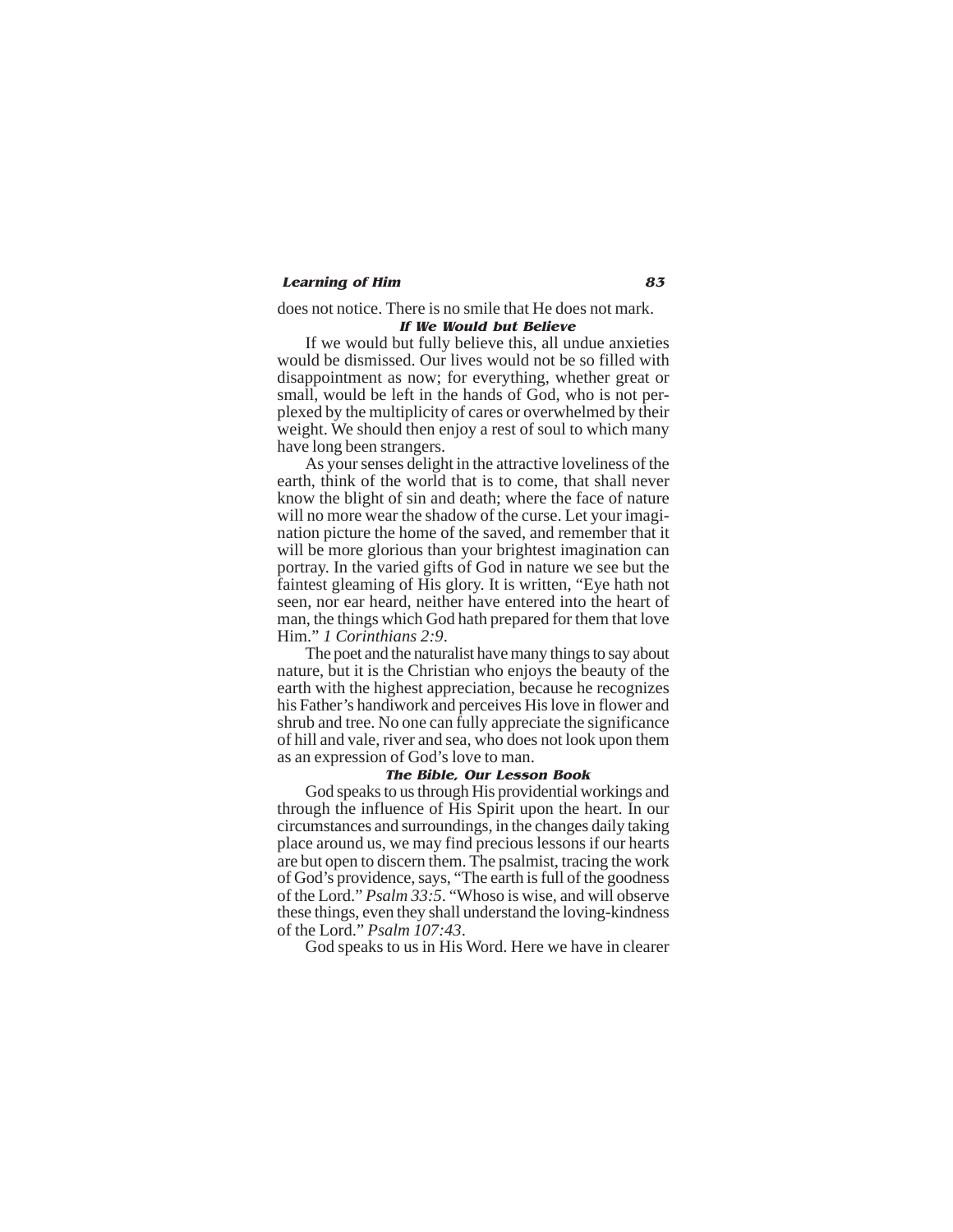lines the revelation of His character, of His dealings with men, and the great work of redemption. Here is open before us the history of patriarchs and prophets and other holy men of old. They were men "subject to like passions as we are" (*James 5:17*). We see how they struggled through discouragements like our own, how they fell under temptation as we have done, and yet took heart again and conquered through the grace of God; and, beholding, we are encouraged in our striving after righteousness. As we read of the precious experiences granted them, of the light and love and blessing it was theirs to enjoy, and of the work they wrought through the grace given them, the spirit that inspired them kindles a flame of holy emulation in our hearts and a desire to be like them in character—like them to walk with God.

Jesus said of the Old Testament Scriptures,—and how much more is it true of the New,—"They are they which testify of Me" (*John 5:39*), the Redeemer, Him in whom our hopes of eternal life are centered. Yes, the whole Bible tells of Christ. From the first record of creation—for "without Him was not anything made that was made" (*John 1:3*)—to the closing promise, "Behold, I come quickly" (*Revelation 22:12*), we are reading of His works and listening to His voice. If you would become acquainted with the Saviour, study the Holy Scriptures.

Fill the whole heart with the words of God. They are the living water, quenching your burning thirst. They are the living bread from heaven. Jesus declares, "Except ye eat the flesh of the Son of man, and drink His blood, ye have no life in you." And He explains Himself by saying, "The words that I speak unto you, they are spirit, and they are life." *John 6:53, 63*. Our bodies are built up from what we eat and drink; and as in the natural economy, so in the spiritual economy: It is what we meditate upon that will give tone and strength to our spiritual nature.

### **Our Study throughout Eternity**

The theme of redemption is one that the angels desire to look into; it will be the science and the song of the redeemed throughout the ceaseless ages of eternity. Is it not worthy of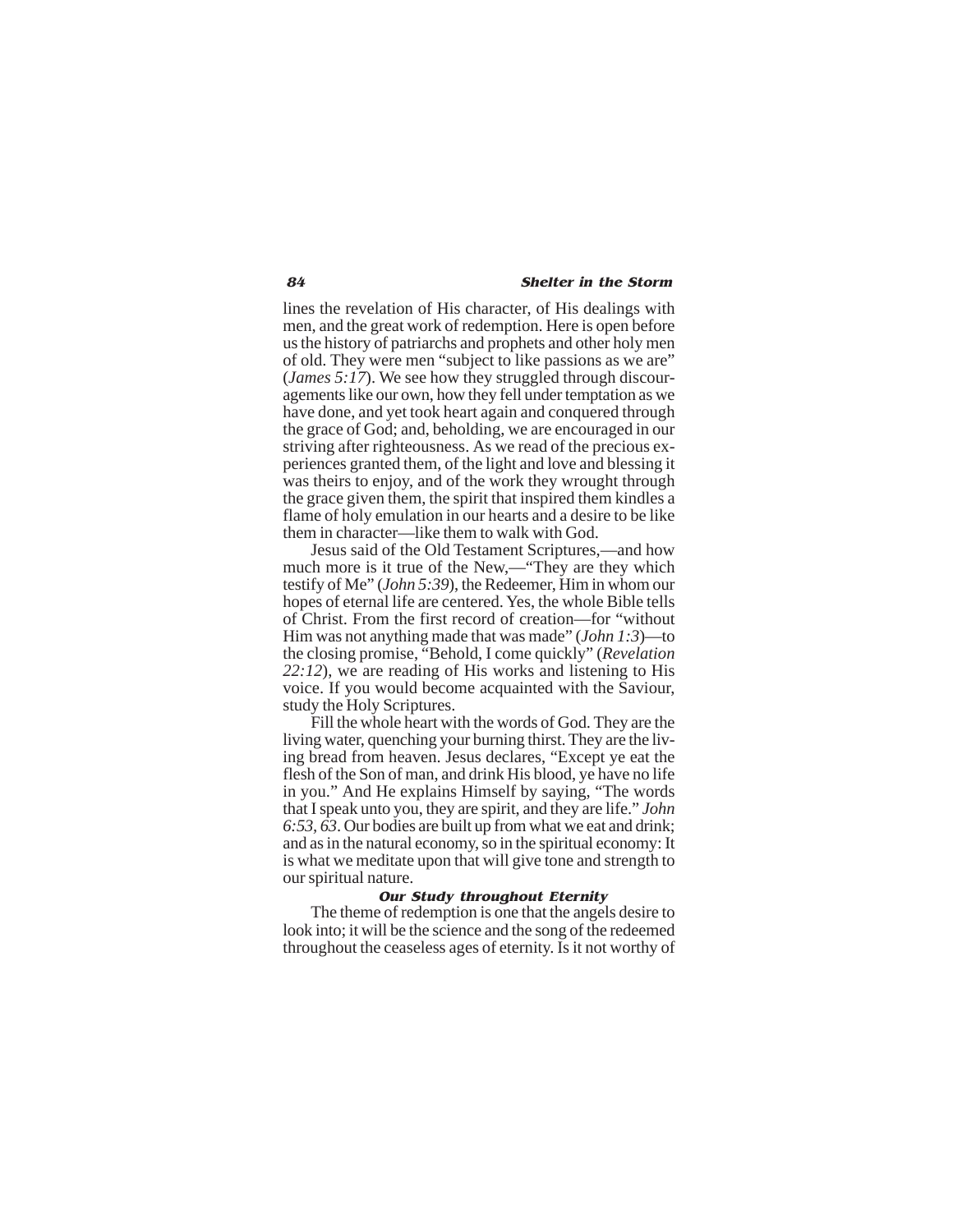# **Learning of Him**

careful thought and study now? The infinite mercy and love of Jesus, the sacrifice made in our behalf, call for the most serious and solemn reflection. We should dwell upon the character of our dear Redeemer and Intercessor. We should meditate upon the mission of Him who came to save His people from their sins. As we thus contemplate heavenly themes, our faith and love will grow stronger, and our prayers will be more and more acceptable to God, because they will be more and more mixed with faith and love. They will be intelligent and fervent. There will be more constant confidence in Jesus and a daily, living experience in His power to save to the uttermost all that come unto God by Him.

As we meditate upon the perfections of the Saviour, we shall desire to be wholly transformed and renewed in the image of His purity. There will be a hungering and thirsting of soul to become like Him whom we adore. The more our thoughts are upon Christ, the more we shall speak of Him to others and represent Him to the world.

The Bible was not written for the scholar alone; on the contrary, it was designed for the common people. The great truths necessary for salvation are made as clear as noonday; and none will mistake and lose their way except those who follow their own judgment instead of the plainly revealed will of God.

We should not take the testimony of any man as to what the Scriptures teach, but should study the words of God for ourselves. If we allow others to do our thinking, we shall have crippled energies and contracted abilities. The noble powers of the mind may be so dwarfed by lack of exercise on themes worthy of their concentration as to lose their ability to grasp the deep meaning of the Word of God. The mind will enlarge if it is employed in tracing out the relation of the subjects of the Bible, comparing Scripture with Scripture and spiritual things with spiritual.

# **The Ennobling Power of Scripture**

There is nothing more calculated to strengthen the intellect than the study of the Scriptures. No other book is so potent to elevate the thoughts, to give vigor to the faculties,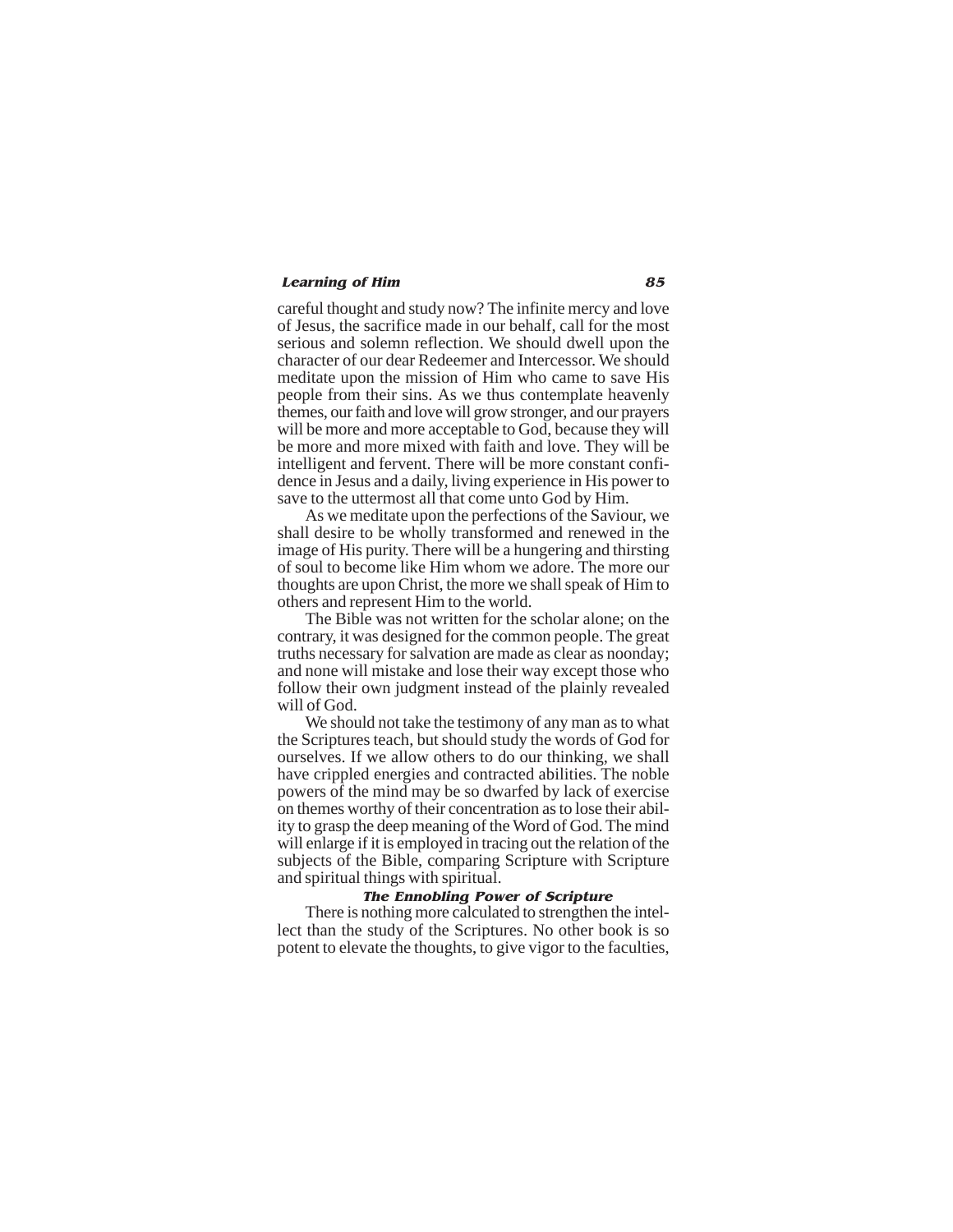as the broad, ennobling truths of the Bible. If God's Word were studied as it should be, men would have a breadth of mind, a nobility of character, and a stability of purpose rarely seen in these times.

But there is but little benefit derived from a hasty reading of the Scriptures. One may read the whole Bible through and yet fail to see its beauty or comprehend its deep and hidden meaning. One passage studied until its significance is clear to the mind and its relation to the plan of salvation is of more value than the perusal of many chapters with no definite purpose in view and no positive instruction gained. Keep your Bible with you. As you have opportunity, read it; fix the texts in your memory. Even while you are walking the streets you may read a passage and meditate upon it, thus fixing it in the mind.

We cannot obtain wisdom without earnest attention and prayerful study. Some portions of Scripture are indeed too plain to be misunderstood, but there are others whose meaning does not lie on the surface to be seen at a glance. Scripture must be compared with Scripture. There must be careful research and prayerful reflection. And such study will be richly repaid. As the miner discovers veins of precious metal concealed beneath the surface of the earth, so will he who perseveringly searches the Word of God as for hid treasure find truths of the greatest value, which are concealed from the view of the careless seeker. The words of inspiration, pondered in the heart, will be as streams flowing from the fountain of life.

# **Always Study it with Prayer**

Never should the Bible be studied without prayer. Before opening its pages we should ask for the enlightenment of the Holy Spirit, and it will be given. When Nathanael came to Jesus, the Saviour exclaimed, "Behold an Israelite indeed, in whom is no guile!" Nathanael said, "Whence knowest Thou me?" Jesus answered, "Before that Philip called thee, when thou wast under the fig tree, I saw thee<sup>"</sup> (*John 1:47-48*). And Jesus will see us also in the secret places of prayer if we will seek Him for light that we may know what is truth.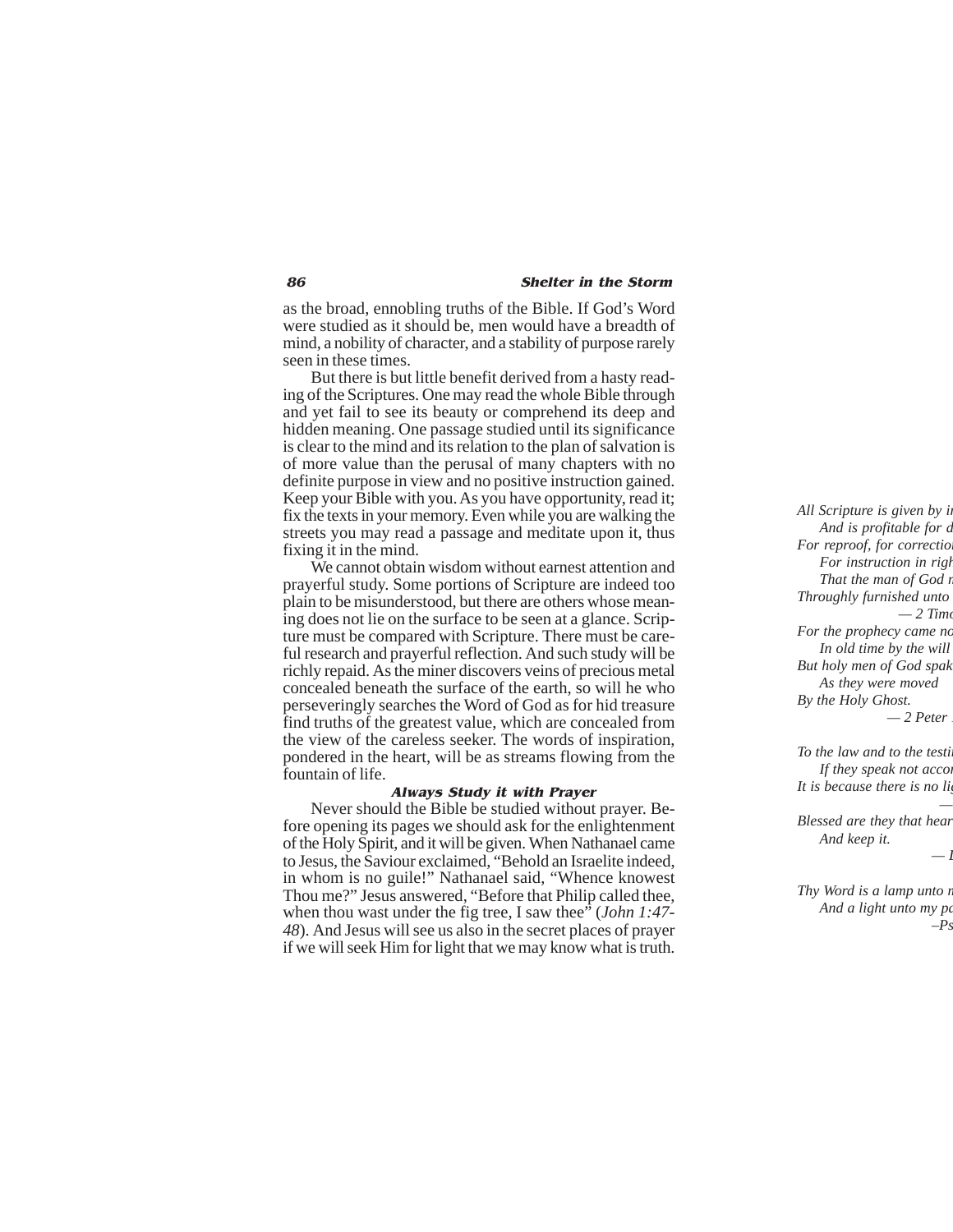### **Learning of Him**

Angels from the world of light will be with those who in humility of heart seek for divine guidance.

The Holy Spirit exalts and glorifies the Saviour. It is His office to present Christ, the purity of His righteousness, and the great salvation that we have through Him. Jesus says, "He shall receive of Mine, and shall show it unto you." *John 16:14*. The Spirit of truth is the only effectual teacher of divine truth. How must God esteem the human race, since He gave His Son to die for them and appoints His Spirit to be man's teacher and continual guide!

> *All Scripture is given by inspiration of God, And is profitable for doctrine, For reproof, for correction, For instruction in righteousness, That the man of God may be perfect, Throughly furnished unto all good works. — 2 Timothy 3:16-17 For the prophecy came not In old time by the will of man; But holy men of God spake As they were moved By the Holy Ghost. — 2 Peter 1:21*

*To the law and to the testimony: If they speak not according to this Word, It is because there is no light in them. — Isaiah 8:20 Blessed are they that hear the Word of God, And keep it.*

*— Luke 11:28*

*Thy Word is a lamp unto my feet, And a light unto my path. –Psalm 119:105*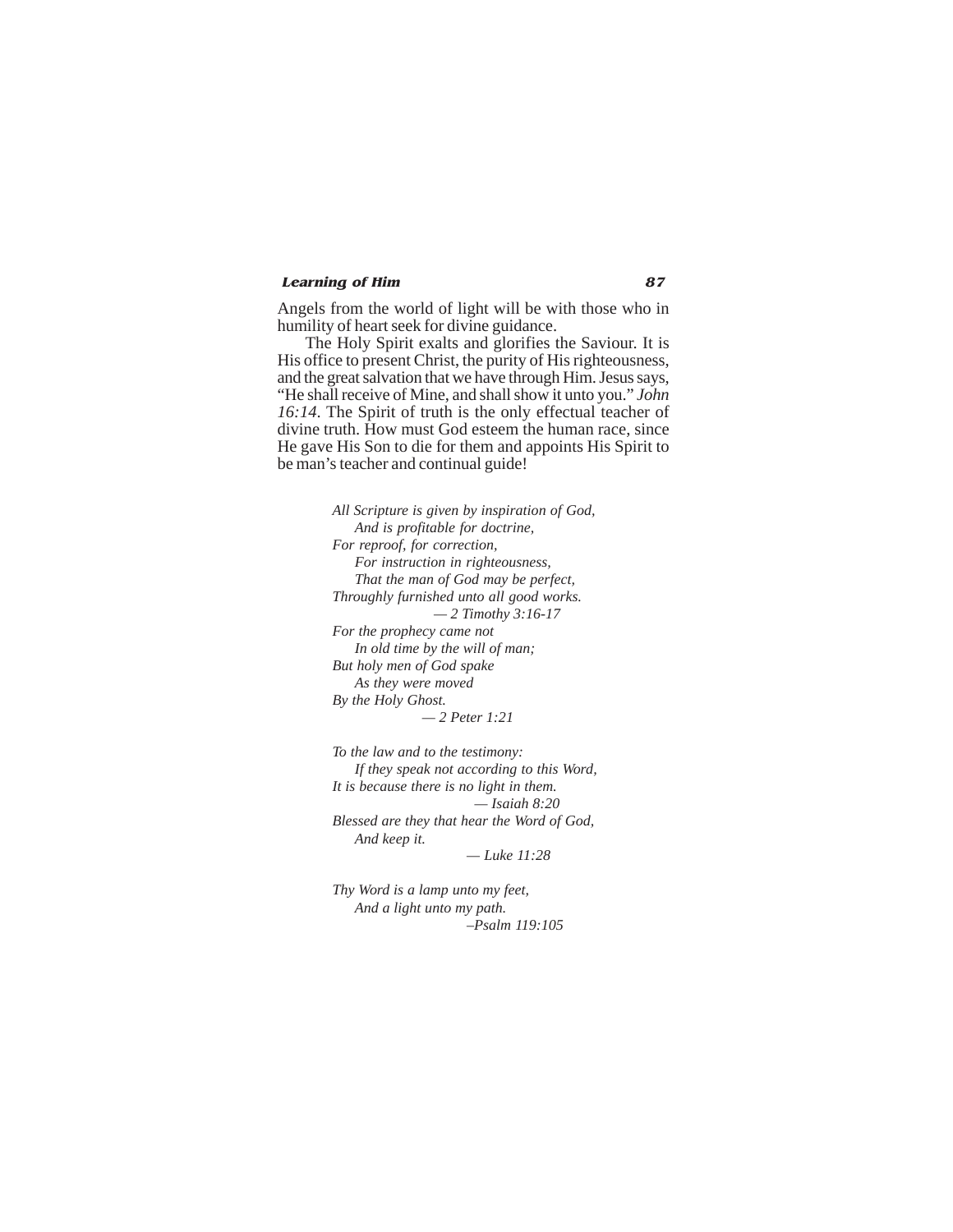### **CHAPTER ELEVEN**



**How much does a prayer weigh? The only man I ever knew who tried to weigh one still doesn't know. He owned a little grocery store on the west side.**

The First World War had just ended, and it was the week before Christmas. A tired-looking woman came into the store and asked him for enough food to make up a Christmas dinner for her children. The grocer asked her how much she could afford to spend.

**"My husband was killed in the war," she said, "and I have nothing to offer but a little prayer."**

**This grocer confesses that he was not very sentimental in those days. A grocery store could not be run like a bread line.**

**So he said, "Write it on paper," and turned about his business.**

To his surprise, the woman plucked a piece of paper out of her bosom and handed it to him over the counter and said, "I did that during the night—watching over my sick baby."

The grocer took the paper before he could recover his surprise, and then regretted having done so! For what would he do with it; what could he say?

Then an idea suddenly came to him. He placed the paper, without even reading the prayer upon it, on the weight side of his old-fashioned scales. Picking up a loaf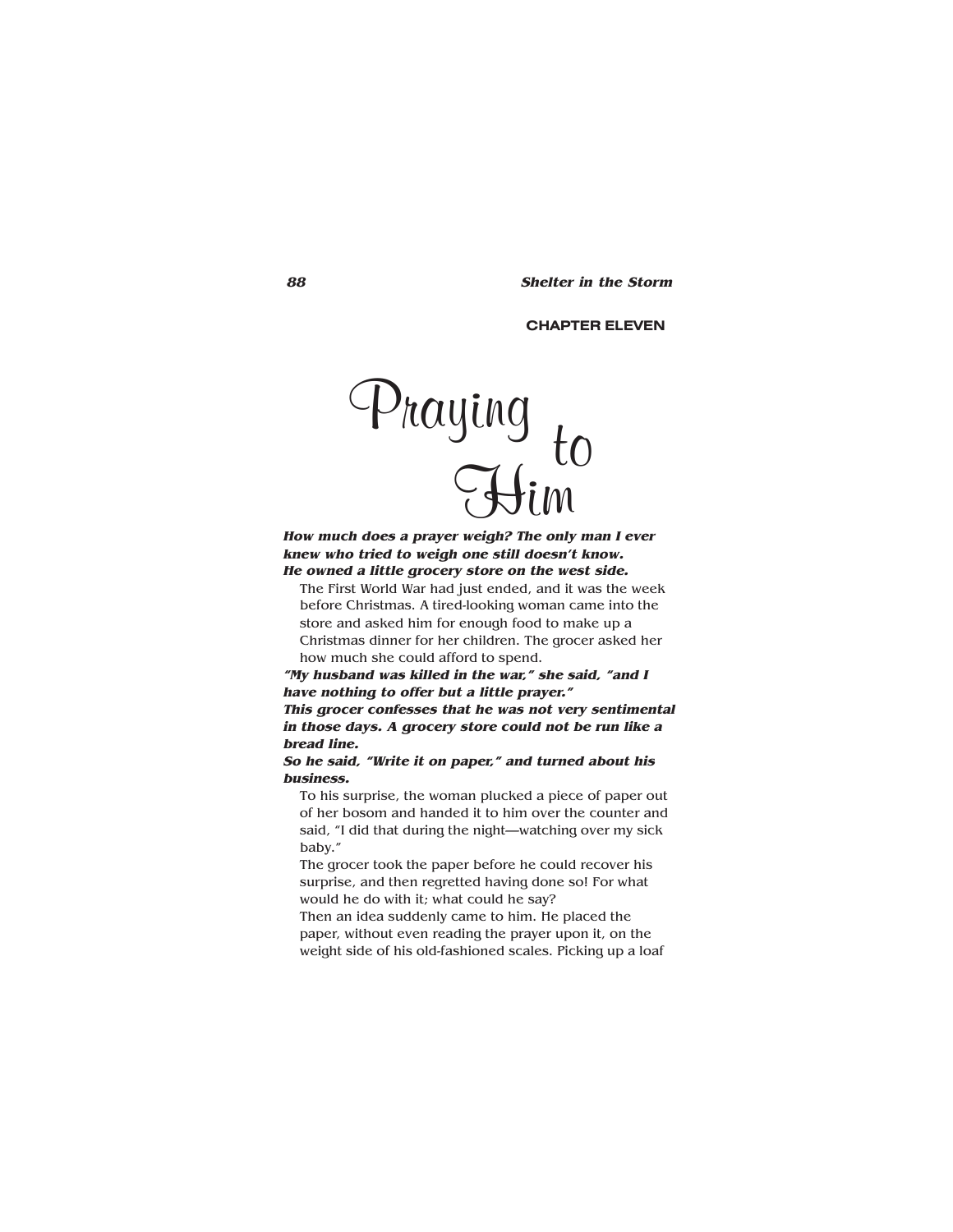### **Praying to Him 89**

of bread from nearby, he said, "We shall see how much this food is worth."

# **To his astonishment, the scale would not go down when he laid the loaf on the other side. To his confusion and embarrassment, it would not go down though he kept on adding more food, anything he could lay his hands on quickly—for people were watching him.**

He tried to be gruff, and he was making a bad job of it. His face got red, and he felt flustered. So finally he said, "Well, that's all the scales will hold anyway. Here's a bag. You'll have to put it in yourself. I'm busy."

With what sounded like a gasp or a little sob, she took the bag and started packing in the food, wiping her eyes on her sleeves every time her arm was free to do so. He tried not to look, but he could not help seeing that he had given her a pretty big bag and that it was not full when she had finished. So, without saying anything, he tossed down the counter to her several expensive items. Trying not to notice, he saw a timid smile of grateful understanding glistening in her eyes.

# **When the woman was gone, he went to look at the scales, scratching his head and shaking the scales in puzzlement. Then he found the solution. When the paper had been placed on it, the scales had broken.**

That grocer is an old man now. His hair is white. But he has never forgotten the incident. He never saw the woman again. And, come to think of it, he had never seen her before. Yet for the rest of his life, he remembered her better than any other customer he ever had.

**And he knew it had not been just his imagination, for he still had the slip of paper upon which the woman's prayer had been written: "Please, Lord, give us this day our daily bread."**

In this chapter, you will learn about prayer,—that wonderful gateway to the throne of God. For this is what you want to know: how to pray.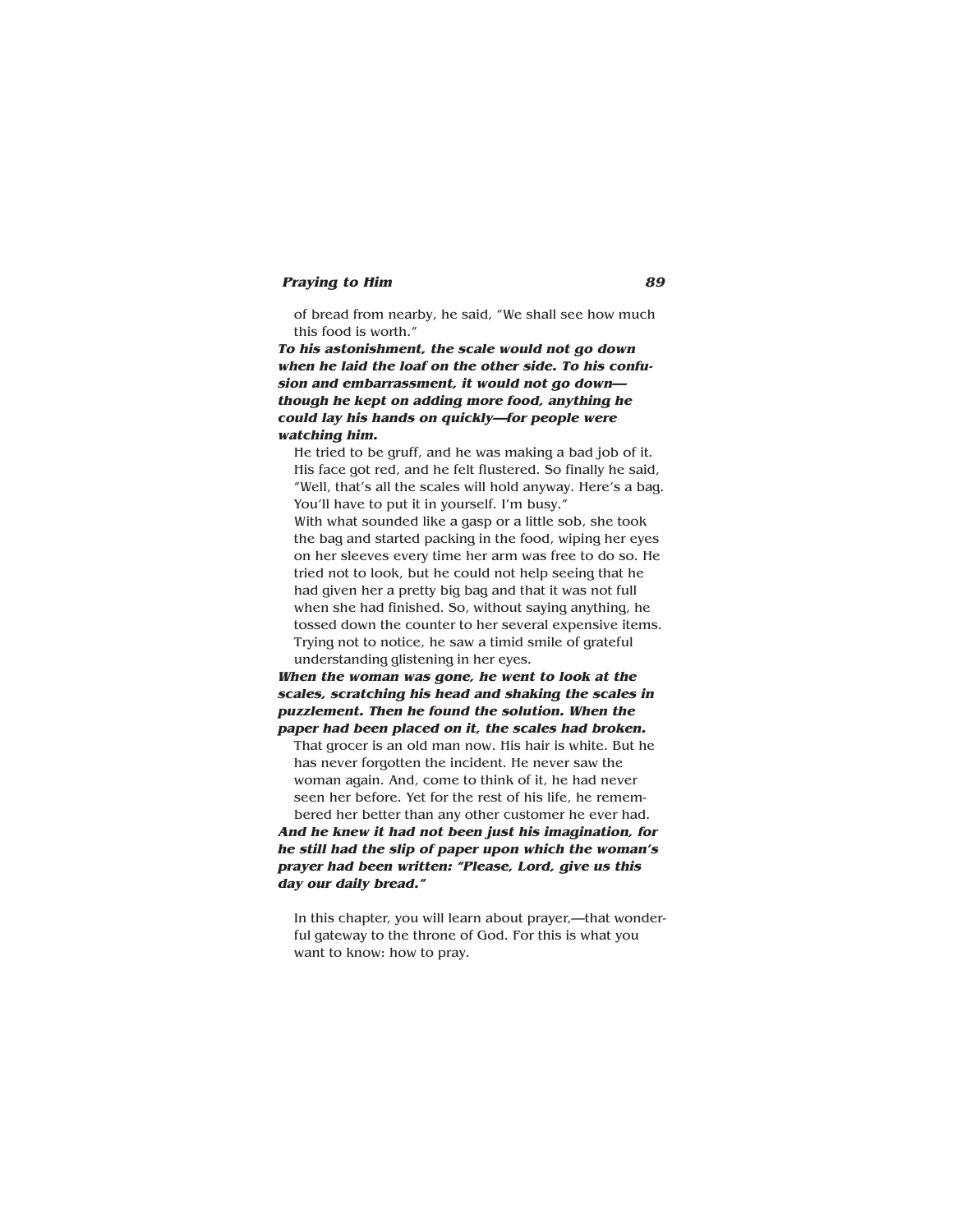Through nature and revelation, through His providence, and by the influence of His Spirit, God speaks to us. But these are not enough; we need also to pour out our hearts to Him. In order to have spiritual life and energy, we must have actual intercourse with our heavenly Father. Our minds may be drawn out toward Him; we may meditate upon His works, His mercies, His blessings; but this is not, in the fullest sense, communing with Him. In order to commune with God, we must have something to say to Him concerning our actual life.

Prayer is the opening of the heart to God as to a friend. Not that it is necessary in order to make known to God what we are, but in order to enable us to receive Him. Prayer does not bring God down to us, but brings us up to Him.

When Jesus was upon the earth, He taught His disciples how to pray. He directed them to present their daily needs before God, and to cast all their care upon Him. And the assurance He gave them, that their petitions should be heard, is assurance also to us.

Jesus Himself, while He dwelt among men, was often in prayer. Our Saviour identified Himself with our needs and weakness, in that He became a suppliant, a petitioner, seeking from His Father fresh supplies of strength, that He might come forth braced for duty and trial. He is our example in all things. He is a brother in our infirmities, "in all points tempted like as we are"; but as the sinless one His nature recoiled from evil; He endured struggles and torture of soul in a world of sin. His humanity made prayer a necessity and a privilege. He found comfort and joy in communion with His Father. And if the Saviour of men, the Son of God, felt the need of prayer, how much more should feeble, sinful mortals feel the necessity of fervent, constant prayer.

Our heavenly Father waits to bestow upon us the fullness of His blessing. It is our privilege to drink largely at the fountain of boundless love. What a wonder it is that we pray so little! God is ready and willing to hear the sincere prayer of the humblest of His children, and yet there is much manifest reluctance on our part to make known our wants to God.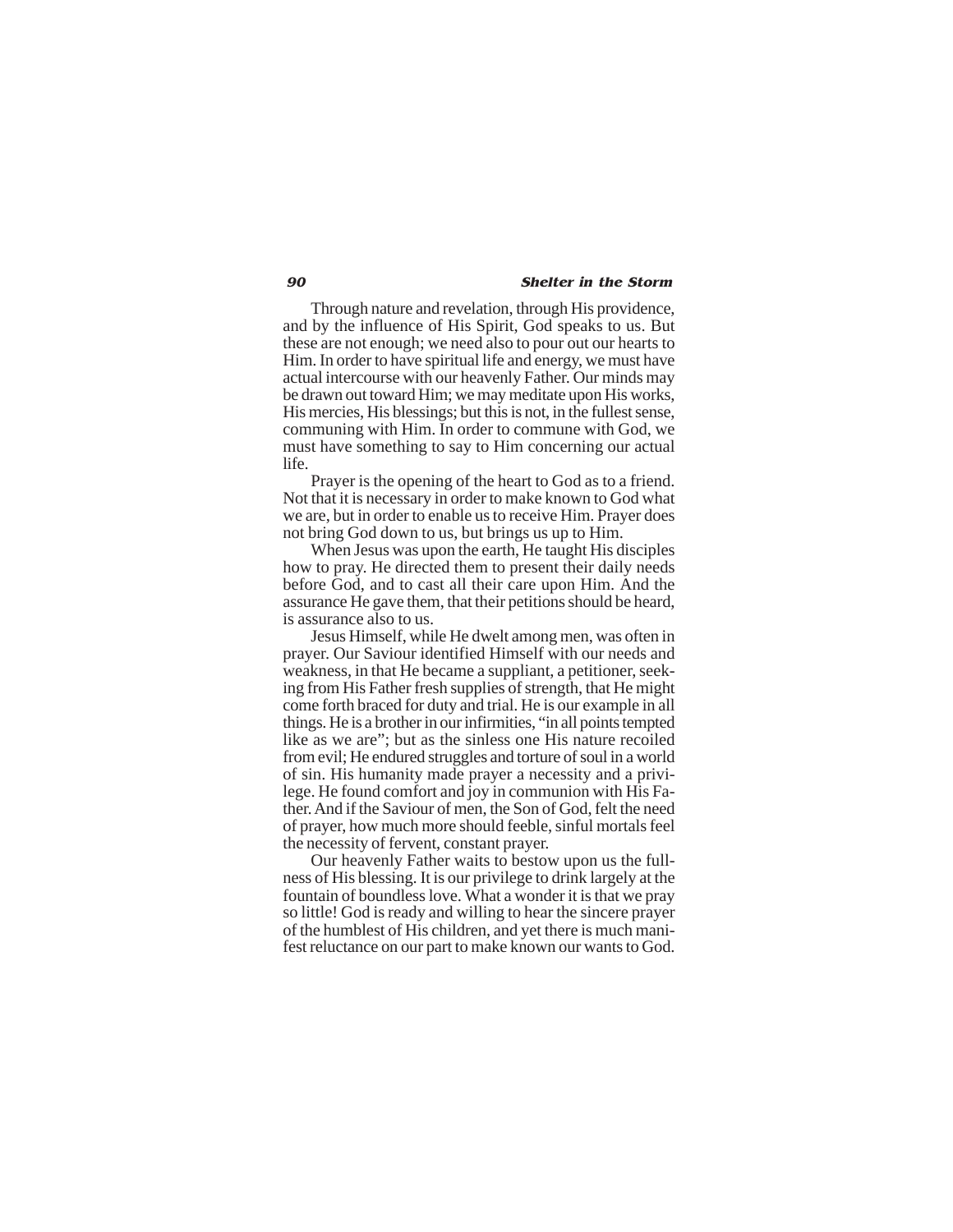# **Praying to Him**

What can the angels of heaven think of poor helpless human beings, who are subject to temptation, when God's heart of infinite love yearns toward them, ready to give them more than they can ask or think, and yet they pray so little and have so little faith? The angels love to bow before God; they love to be near Him. They regard communion with God as their highest joy; and yet the children of earth, who need so much the help that God only can give, seem satisfied to walk without the light of His Spirit, the companionship of His presence.

# **Neglecting to Pray**

The darkness of the evil one encloses those who neglect to pray. The whispered temptations of the enemy entice them to sin; and it is all because they do not make use of the privileges that God has given them in the divine appointment of prayer. Why should the sons and daughters of God be reluctant to pray, when prayer is the key in the hand of faith to unlock heaven's storehouse, where are treasured the boundless resources of Omnipotence? Without unceasing prayer and diligent watching we are in danger of growing careless and of deviating from the right path. The adversary seeks continually to obstruct the way to the mercy seat, that we may not by earnest supplication and faith obtain grace and power to resist temptation.

There are certain conditions upon which we may expect that God will hear and answer our prayers. One of the first of these is that we feel our need of help from Him. He has promised, "I will pour water upon him that is thirsty, and floods upon the dry ground." *Isaiah 44:3*. Those who hunger and thirst after righteousness, who long after God, may be sure that they will be filled. The heart must be open to the Spirit's influence, or God's blessing cannot be received.

# **Our Need Is the Guarantee**

Our great need is itself an argument and pleads most eloquently in our behalf. But the Lord is to be sought unto to do these things for us. He says, "Ask, and it shall be given you." *Matthew 7:7*. And "He that spared not His own Son, but delivered Him up for us all, how shall He not with Him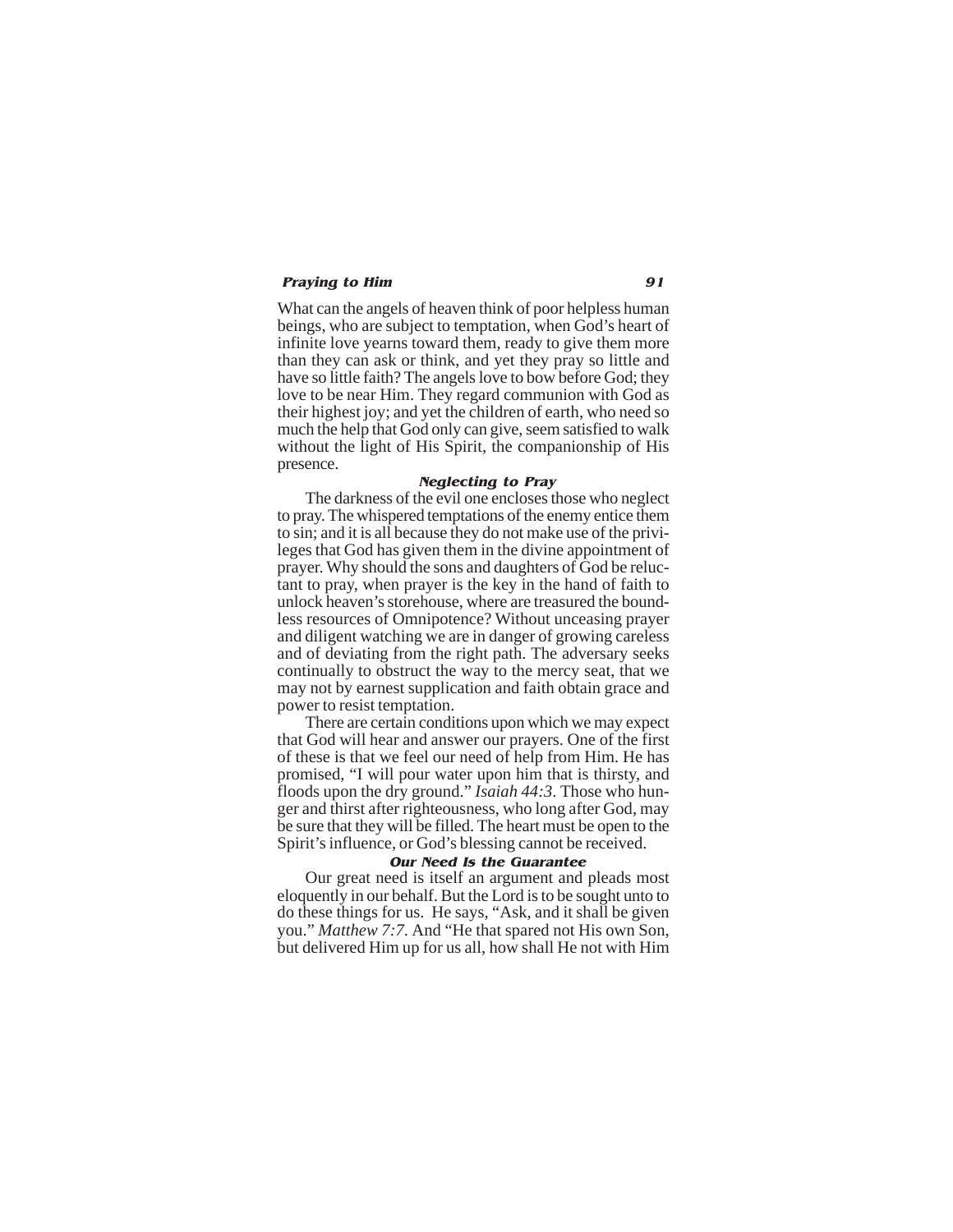also freely give us all things?" *Romans 8:32*.

If we regard iniquity in our hearts, if we cling to any known sin, the Lord will not hear us; but the prayer of the penitent, contrite soul is always accepted. When all known wrongs are righted, we may believe that God will answer our petitions. Our own merit will never commend us to the favor of God; it is the worthiness of Jesus that will save us. His blood that will cleanse us; yet we have a work to do in complying with the conditions of acceptance.

Another element of prevailing prayer is faith. "He that cometh to God must believe that He is, and that He is a rewarder of them that diligently seek Him." *Hebrews 11:6*. Jesus said to His disciples, "What things soever ye desire, when ye pray, believe that ye receive them, and ye shall have them." *Mark 11:24*. Do we take Him at His word?

The assurance is broad and unlimited, and He is faithful who has promised. When we do not receive the very things we asked for, at the time we ask, we are still to believe that the Lord hears and that He will answer our prayers. We are so erring and short-sighted that we sometimes ask for things that would not be a blessing to us; and our heavenly Father in love answers our prayers by giving us that which will be for our highest good—that which we ourselves would desire if, with vision divinely enlightened, we could see all things as they really are. When our prayers seem not to be answered, we are to cling to the promise; for the time of answering will surely come, and we shall receive the blessing we need most. But to claim that prayer will always be answered in the very way and for the particular thing that we desire is presumption. God is too wise to err and too good to withhold any good thing from them that walk uprightly. Then do not fear to trust Him, even though you do not see the immediate answer to your prayers. Rely upon His sure promise, "Ask, and it shall be given you" (*Matthew 7:7*).

# **Come in All Your Helplessness to God**

If we take counsel with our doubts and fears, or try to solve everything that we cannot see clearly, before we have faith, perplexities will only increase and deepen. But if we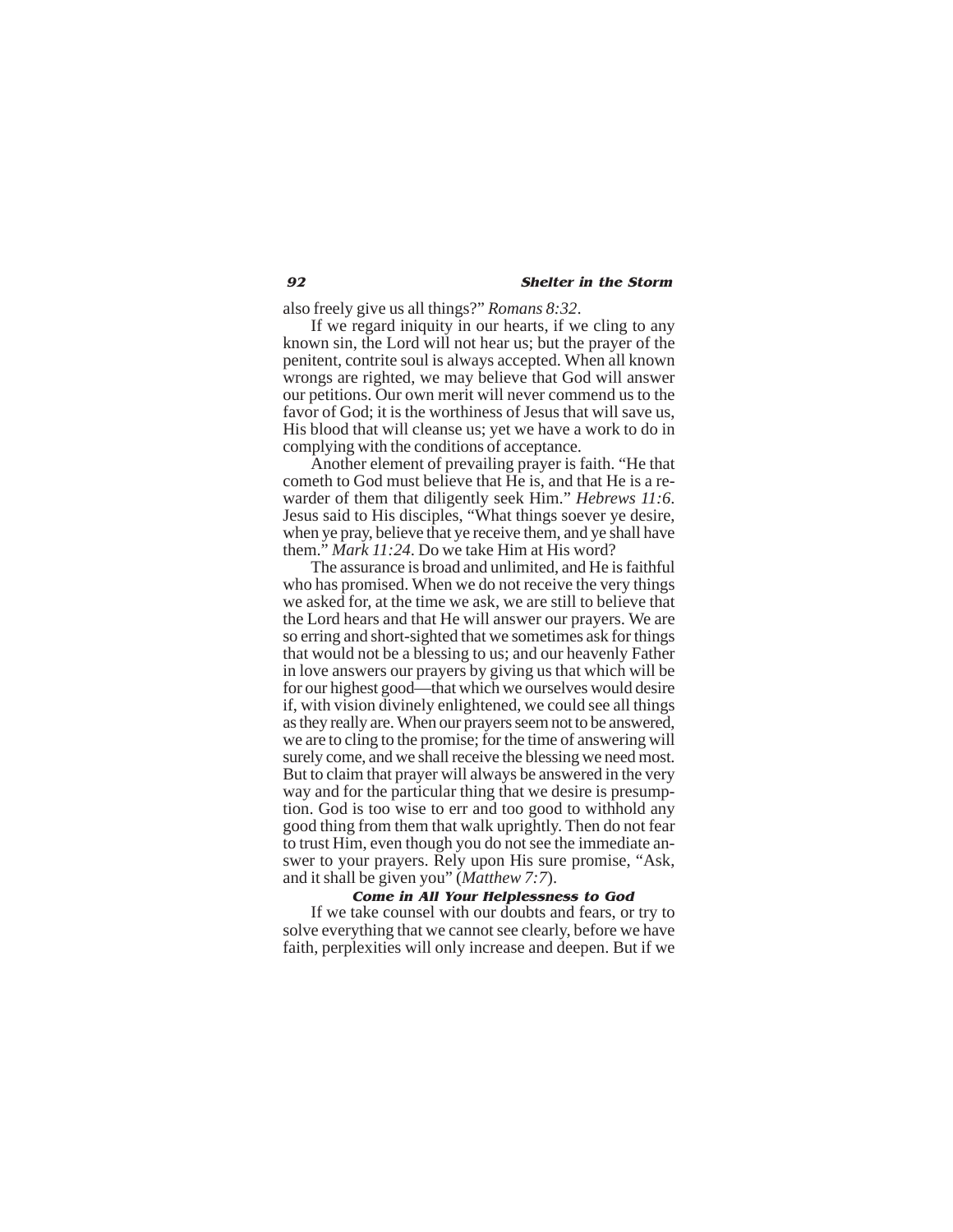# **Praying to Him**

come to God, feeling helpless and dependent, as we really are, and in humble, trusting faith make known our wants to Him whose knowledge is infinite, who sees everything in creation, and who governs everything by His will and word, He can and will attend to our cry, and will let light shine into our hearts. Through sincere prayer we are brought into connection with the mind of the Infinite. We may have no remarkable evidence at the time that the face of our Redeemer is bending over us in compassion and love, but this is even so. We may not feel His visible touch, but His hand is upon us in love and pitying tenderness.

When we come to ask mercy and blessing from God we should have a spirit of love and forgiveness in our own hearts. How can we pray, "Forgive us our debts, as we forgive our debtors" (*Matthew 6:12*), and yet indulge an unforgiving spirit? If we expect our own prayers to be heard we must forgive others in the same manner and to the same extent as we hope to be forgiven.

Perseverance in prayer has been made a condition of receiving. We must pray always if we would grow in faith and experience. We are to be "instant in prayer" (*Romans 12:12*), to "continue in prayer, and watch in the same with thanksgiving" (*Colossians 4:2*). Peter exhorts believers to be "sober, and watch unto prayer" *(1 Peter 4:7)*. Paul directs, "In everything by prayer and supplication with thanksgiving let your requests be made known unto God." *Philippians 4:6*. "But ye, beloved," says Jude, "praying in the Holy Ghost, keep yourselves in the love of God" (*Jude 20-21*). Unceasing prayer is the unbroken union of the soul with God, so that life from God flows into our life; and from our life, purity and holiness flow back to God.

There is necessity for diligence in prayer; let nothing hinder you. Make every effort to keep open the communion between Jesus and your own soul. Seek every opportunity to go where prayer is wont to be made. Those who are really seeking for communion with God will be seen in the prayer meeting, faithful to do their duty and earnest and anxious to reap all the benefits they can gain. They will improve every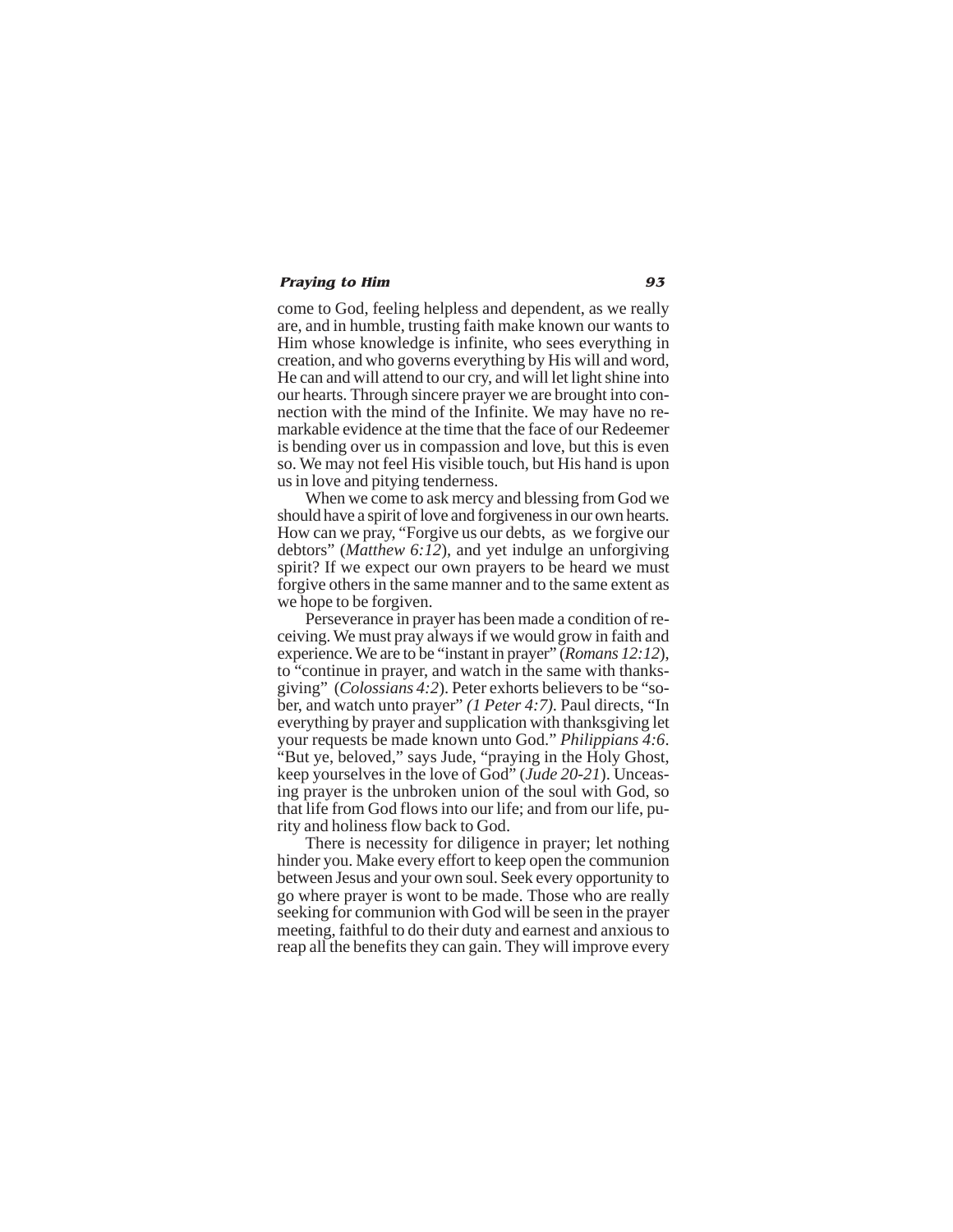opportunity of placing themselves where they can receive the rays of light from heaven.

# **Praying Alone with God**

We should pray in the family circle. And, above all, we must not neglect secret prayer; for this is the life of the soul. It is impossible for the soul to flourish while prayer is neglected. Family or public prayer alone is not sufficient. In solitude let the soul be laid open to the inspecting eye of God. Secret prayer is to be heard only by the prayer-hearing God. No curious ear is to receive the burden of such petitions. In secret prayer the soul is free from surrounding influences, free from excitement. Calmly, yet fervently, will it reach out after God. Sweet and abiding will be the influence emanating from Him who seeth in secret, whose ear is open to hear the prayer arising from the heart. By calm, simple faith the soul holds communion with God and gathers to itself rays of divine light to strengthen and sustain it in the conflict with Satan. God is our tower of strength.

Pray in your closet; and, as you go about your daily labor, let your heart be often uplifted to God. It was thus that Enoch walked with God. These silent prayers rise like precious incense before the throne of grace. Satan cannot overcome him whose heart is thus stayed upon God.

### **Pray Everywhere**

There is no time or place in which it is inappropriate to offer up a petition to God. There is nothing that can prevent us from lifting up our hearts in the spirit of earnest prayer. In the crowds of the street, in the midst of a business engagement, we may send up a petition to God and plead for divine guidance, as did Nehemiah when he made his request before King Artaxerxes. A closet of communion may be found wherever we are. We should have the door of the heart open continually and our invitation going up that Jesus may come and abide as a heavenly guest in the soul.

Although there may be a tainted, corrupted atmosphere around us, we need not breathe its miasma, but may live in the pure air of heaven. We may close every door to impure imaginings and unholy thoughts by lifting the soul into the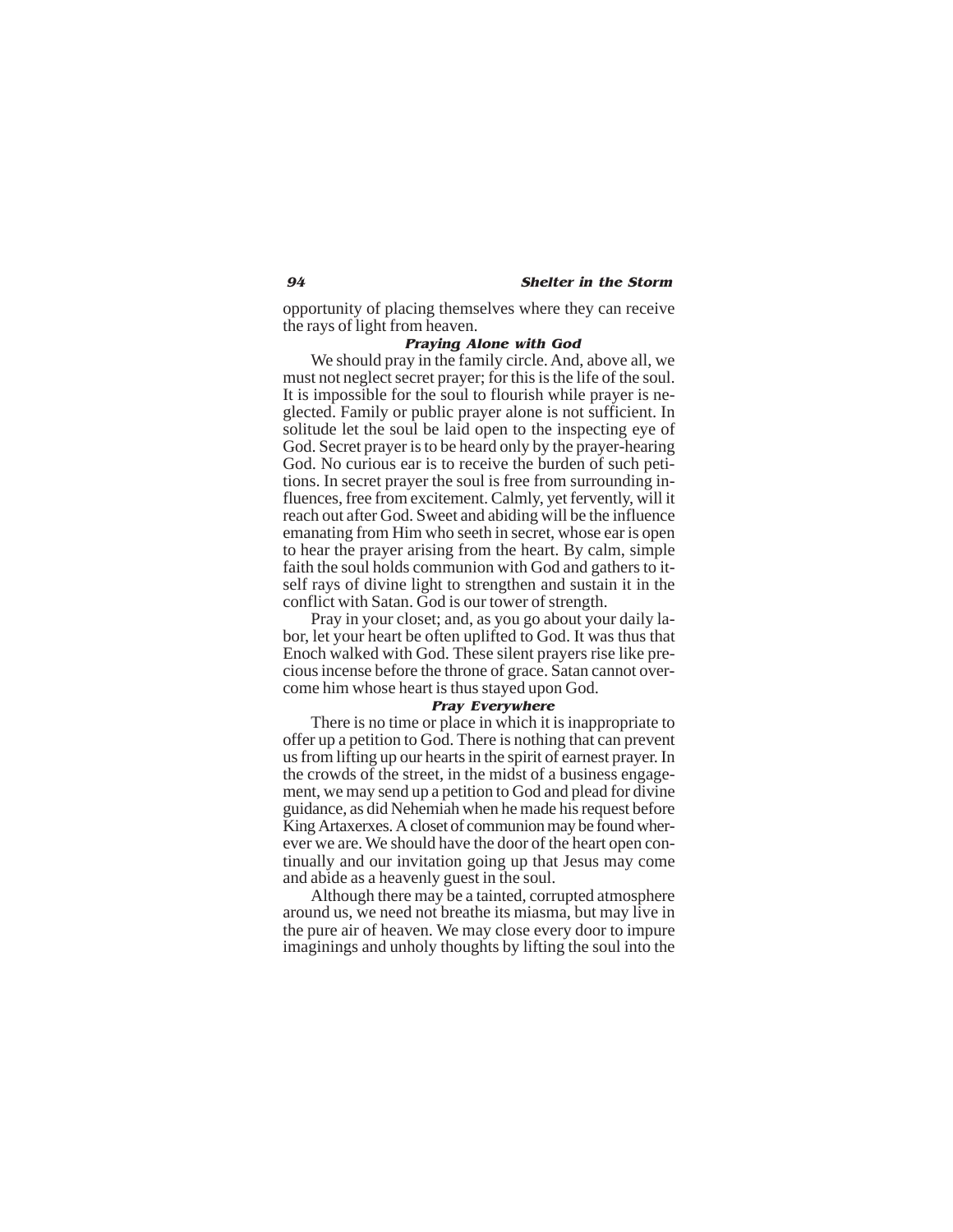# **Praying to Him**

presence of God through sincere prayer. Those whose hearts are open to receive the support and blessing of God will walk in a holier atmosphere than that of earth and will have constant communion with heaven.

We need to have more distinct views of Jesus and a fuller comprehension of the value of eternal realities. The beauty of holiness is to fill the hearts of God's children; and that this may be accomplished, we should seek for divine disclosures of heavenly things.

Let the soul be drawn out and upward, that God may grant us a breath of the heavenly atmosphere. We may keep so near to God that, in every unexpected trial, our thoughts will turn to Him as naturally as the flower turns to the sun.

# **Continual Prayer**

Keep your wants, your joys, your sorrows, your cares, and your fears before God. You cannot burden Him; you cannot weary Him. He who numbers the hairs of your head is not indifferent to the wants of His children. "The Lord is very pitiful, and of tender mercy." *James 5:11*. His heart of love is touched by our sorrows and even by our utterances of them. Take to Him everything that perplexes the mind. Nothing is too great for Him to bear, for He holds up worlds, He rules over all the affairs of the universe. Nothing that in any way concerns our peace is too small for Him to notice. There is no chapter in our experience too dark for Him to read; there is no perplexity too difficult for Him to unravel. No calamity can befall the least of His children, no anxiety harass the soul, no joy cheer, no sincere prayer escape the lips, of which our heavenly Father is unobservant, or in which He takes no immediate interest. "He healeth the broken in heart, and bindeth up their wounds." *Psalm 147:3*. The relation between God and each soul is as distinct and full as though there were not another soul upon the earth to share His watchcare, not another soul for whom He gave His beloved Son.

Jesus said, "Ye shall ask in My name: and I say not unto you, that I will pray the Father for you: for the Father Himself loveth you." *John 16:26-27*. "I have chosen you: . . that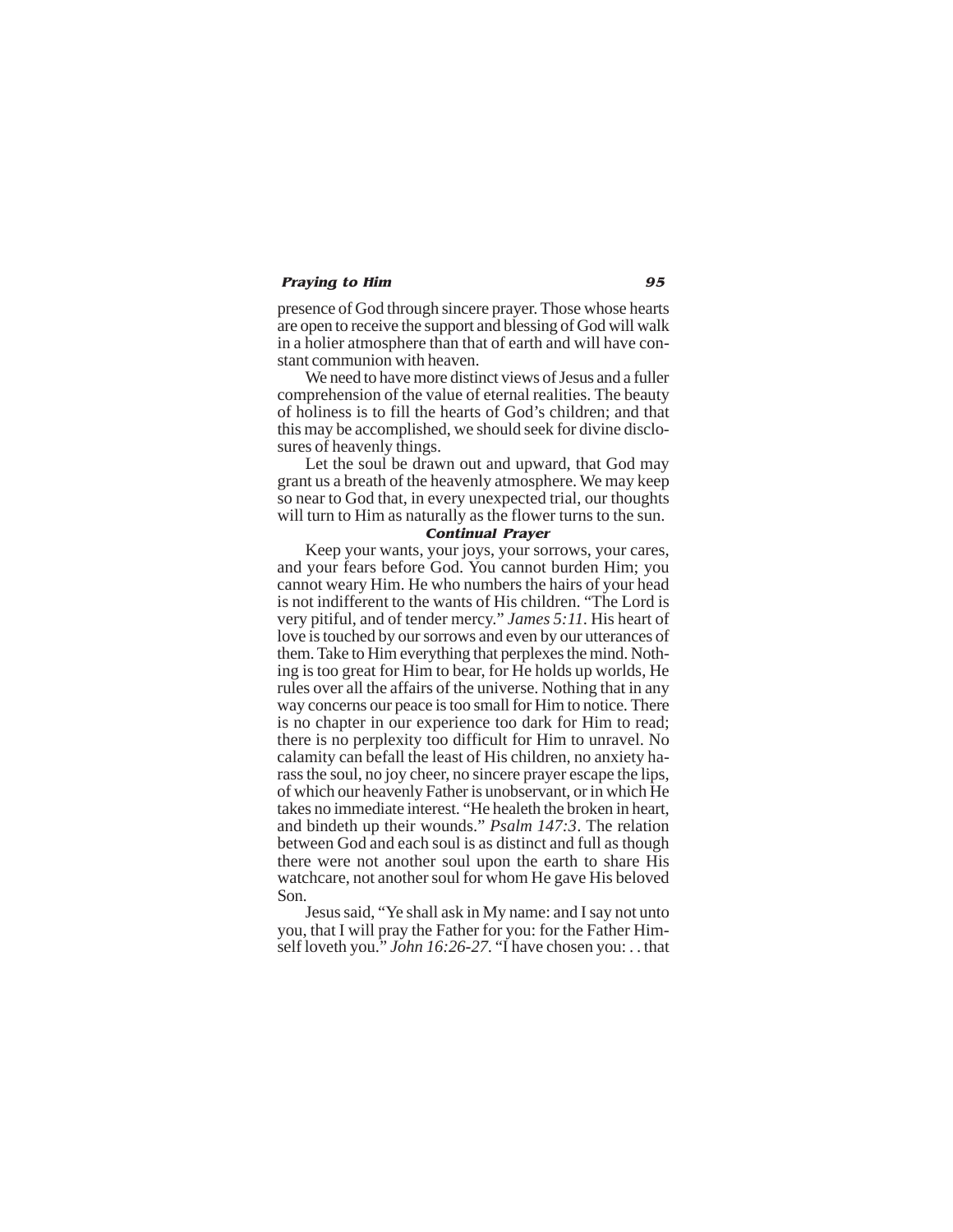whatsoever ye shall ask of the Father in My name, He may give it you." *John 15:16*. But to pray in the name of Jesus is something more than a mere mention of that name at the beginning and the ending of a prayer. It is to pray in the mind and spirit of Jesus while we believe His promises, rely upon His grace, and work His works.

God does not mean that any of us should become hermits or monks and retire from the world in order to devote ourselves to acts of worship. The life must be like Christ's life—between the mountain and the multitude. He who does nothing but pray will soon cease to pray, or his prayers will become a formal routine. When men take themselves out of social life, away from the sphere of Christian duty and cross bearing, when they cease to work earnestly for the Master who worked earnestly for them, they lose the subject matter of prayer and have no incentive to devotion. Their prayers become personal and selfish. They cannot pray in regard to the wants of humanity or the upbuilding of Christ's kingdom, pleading for strength wherewith to work.

# **Praying Together**

We sustain a loss when we neglect the privilege of associating together to strengthen and encourage one another in the service of God. The truths of His Word lose their vividness and importance in our minds. Our hearts cease to be enlightened and aroused by their sanctifying influence, and we decline in spirituality. In our association as Christians we lose much by lack of sympathy with one another. He who shuts himself up to himself is not filling the position that God designed he should. The proper cultivation of the social elements in our nature brings us into sympathy with others and is a means of development and strength to us in the service of God.

If Christians would associate together, speaking to each other of the love of God and of the precious truths of redemption, their own hearts would be refreshed and they would refresh one another. We may be daily learning more of our heavenly Father, gaining a fresh experience of His grace; then we shall desire to speak of His love; and as we do this,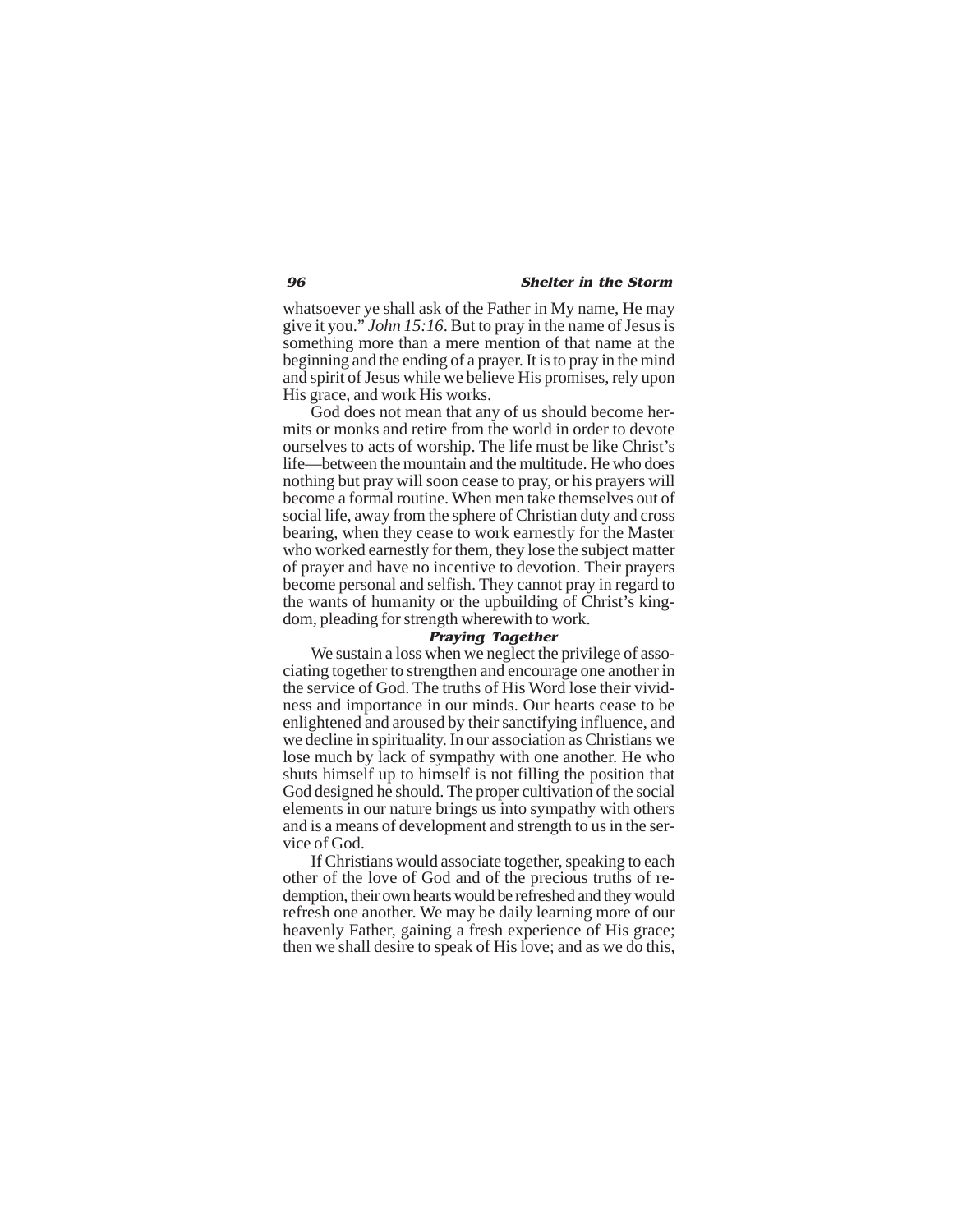# **Praying to Him**

our own hearts will be warmed and encouraged. If we thought and talked more of Jesus, and less of self, we should have far more of His presence.

If we would but think of God as often as we have evidence of His care for us we should keep Him ever in our thoughts and should delight to talk of Him and to praise Him. We talk of temporal things because we have an interest in them. We talk of our friends because we love them; our joys and our sorrows are bound up with them. Yet we have infinitely greater reason to love God than to love our earthly friends; it should be the most natural thing in the world to make Him first in all our thoughts, to talk of His goodness, and tell of His power. The rich gifts He has bestowed upon us were not intended to absorb our thoughts and love so much that we should have nothing to give to God; they are constantly to remind us of Him and to bind us in bonds of love and gratitude to our heavenly Benefactor. We dwell too near the lowlands of earth. Let us raise our eyes to the open door of the Sanctuary above, where the light of the glory of God shines in the face of Christ, who "is able also to save them to the uttermost that come unto God by Him" (*Hebrews 7:25*).

## **Prayer that Is Praise**

We need to praise God more "for His goodness, and for His wonderful works to the children of men!" *Psalm 107:8*. Our devotional exercises should not consist wholly in asking and receiving. Let us not be always thinking of our wants and never of the benefits we receive. We do not pray any too much, but we are too sparing of giving thanks. We are the constant recipients of God's mercies, and yet how little gratitude we express, how little we praise Him for what He has done for us.

Anciently the Lord bade Israel, when they met together for His service, "Ye shall eat before the Lord your God, and ye shall rejoice in all that ye put your hand unto, ye and your households, wherein the Lord thy God hath blessed thee" (*Deuteronomy 12:7*). That which is done for the glory of God should be done with cheerfulness, with songs of praise and thanksgiving, not with sadness and gloom.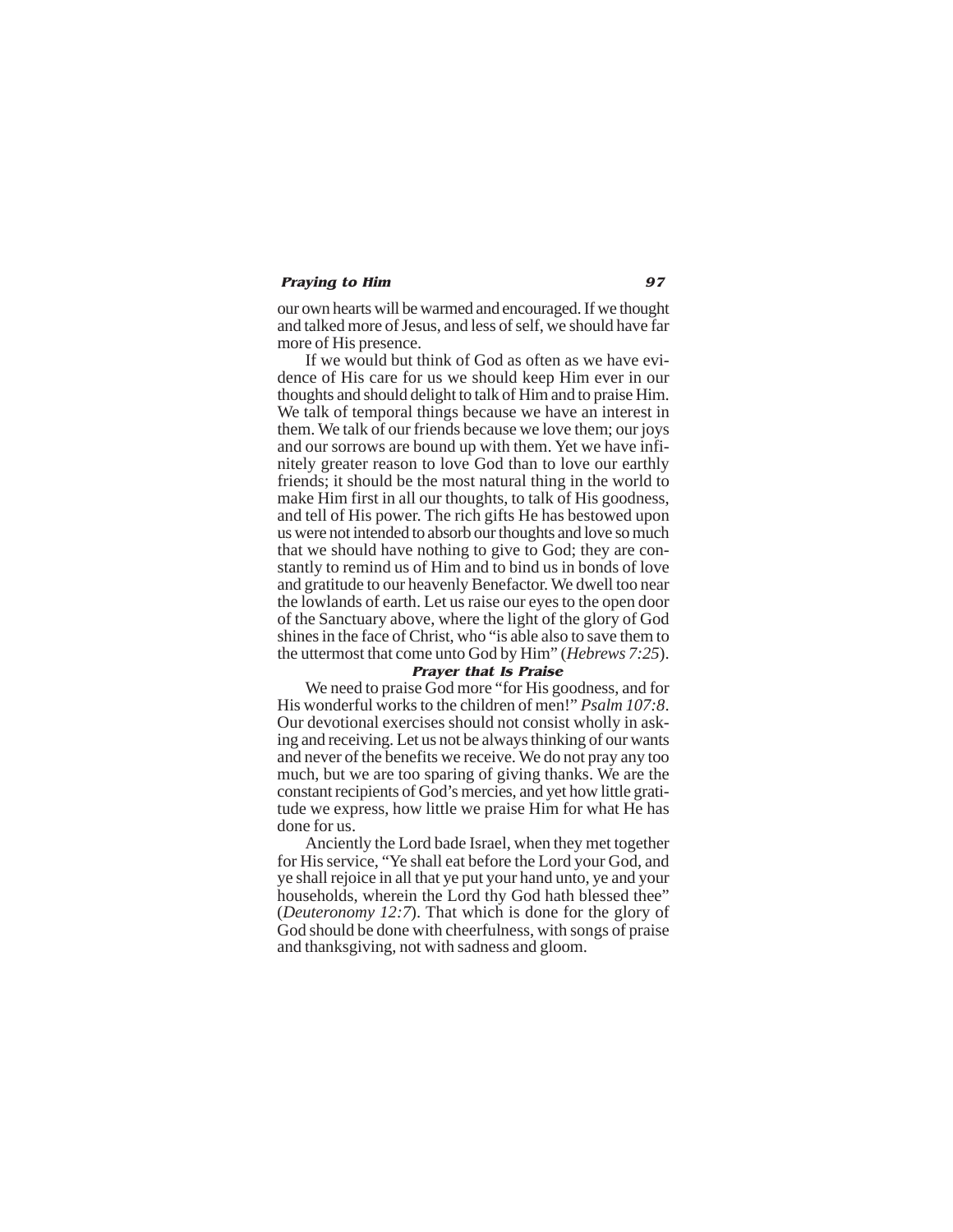Our God is a tender, merciful Father. His service should not be looked upon as a heart-saddening, distressing exercise. It should be a pleasure to worship the Lord and to take part in His work. God would not have His children, for whom so great salvation has been provided, act as if He were a hard, exacting taskmaster. He is their best friend; and, when they worship Him, He expects to be with them, to bless and comfort them, filling their hearts with joy and love. The Lord desires His children to take comfort in His service and to find more pleasure than hardship in His work. He desires that those who come to worship Him shall carry away with them precious thoughts of His care and love, that they may be cheered in all the employments of daily life, that they may have grace to deal honestly and faithfully in all things.

# **Our Deepest Thoughts and Feelings**

We must gather about the cross. Christ and Him crucified should be the theme of contemplation, of conversation, and of our most joyful emotion. We should keep in our thoughts every blessing we receive from God; and, when we realize His great love, we should be willing to trust everything to the hand that was nailed to the cross for us.

The soul may ascend nearer heaven on the wings of praise. God is worshiped with song and music in the courts above, and as we express our gratitude, we are approximating to the worship of the heavenly hosts. "Whoso offereth praise glorifieth" God (*Psalm 50:23*). Let us with reverent joy come before our Creator, with "thanksgiving, and the voice of melody" (*Isaiah 51:3*).

> *O Thou that hearest prayer, Unto Thee shall all flesh come. — Psalm 65:2*

*He that cometh to God Must believe that He is, And that He is a rewarder Of them that diligently seek Him. — Hebrews 11:6*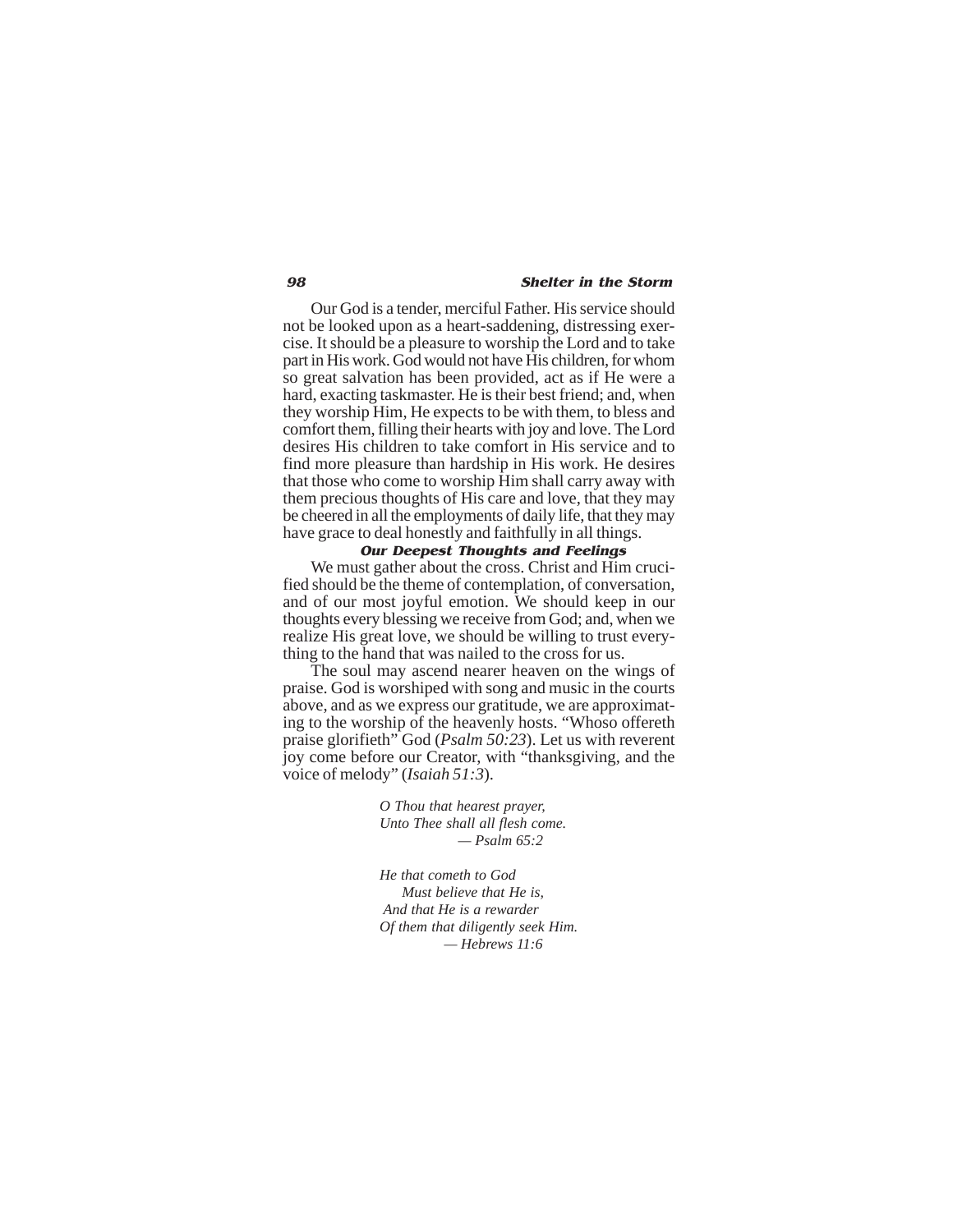# PROPHECIES ABOUT CHRIST

 *Read and believe: Predicted centuries before His birth, Jesus came and fulfilled hundreds of predictions. Here are a few of the prophecies. Yes, read and believe: Jesus is your Saviour, your Lord and your God. He is your hope for this life and for the life to come. –vf*

THE SEED OF THE WOMAN–Gen 3:15; Gal 4:4; 1 Tim 2:15; Rev 12:5. BORN OF A VIRGIN–Psalms 22:10; 86:16; 116:16; Isa 7:14; 49:1; Jer 31:22: Micah 5:3; Matt 1:23; Luke 1:26-35. OF THE FAMILY OF SHEM–Gen 9:26. OF THE RACE OF THE HEBREWS–John 4:9; 18:35. OF THE SEED OF ABRAHAM–Gen 12:3; 18:18; 22:18; Matt 1:1; John 8:58; Acts 3:25; Heb 2:16. OF THE LINE OF ISAAC– Gen 17:19; 21:12; 26:4; Rom 9:7; Gal 4:23-28; Heb 11:18. OF JACOB (ISRAEL)–Gen 28:4-14; Ex 4:22; Num 24:7-17; Psalm 135:4, etc.; Isa 41:8; 49:6; Jer 14:8; Luke 1:68; 2:32; Acts 28:20. OF THE TRIBE OF JUDAH–Gen 49:10; 1 Chron 5:2; Micah 5:2; Matt 2:6; Heb 7:14; Rev 5:5. OF THE HOUSE OF DAVID–2 Sam 7:12-15; 1 Chron 17:11-14; 2 Chron 6:42; Psalms 89:4, 36; 132:10-17; Isa 9:7; 11:1; 55:3- 4; Jer 23:5-6; Amos 9:11; Matt 1:1; Luke 1:69; 2:4; John 7:42; Acts 2:29-30; 13:23; Rom 1:3; 2 Tim 2:8; Rev 22:16. BORN AT BETHLEHEM, THE CITY OF DAVID–Micah 5:2; Matt 2:6; Luke 2:4; John 7:42. HIS SUFFERINGS–Gen 3:15; Psalms 22:1-18; 31:13; 89:38-45; Isa 53:1-12; Dan 9:26; Zech 13:6-7; Matt 26:31; Luke 24:26; John 1:29; 26:23. HIS DEATH ON THE CROSS–Num 21:9; Psalms 16:10; 22:16; 31:22; Isa 53:8-9; Dan 9:26; Matt 20:19; 26:2; John 3:14; 8:28; 12:32-33; 1 Cor 15:3; Col 2:14; Phil 2:8. HIS ENTOMBMENT AND EMBALMMENT–Isa 53:9; Matt 26:12; Mark 14:8; John 12:7; 19:40; 1 Cor 15:4. HIS RESURREC-TION ON THE THIRD DAY–Psalms 16:10; 17:15; 49:15; 73:24; John 1:17; Matt 12:40; 16:4; 27:63; John 2:19; Acts 2:27-31; 13:35; 1 Cor 15:4. HIS ASCENSION INTO HEAVEN–Psalms 8:5-6; 47:5; 68:18; 110:1; Acts 1:9; 2:33; John 20:17; Eph 4:8-10; Heb 1:3; 2:9; Rev 12:5. HIS SEC-OND ADVENT–Isa 40:10; 62:11; Jer 23:5-6; Psalm 50:1-6; Job 19:25-29; Matt 24:3-30; 25:31-34; 26:64; John 5:25, 28-30; Acts 17:31; 24:25; Heb 9:28; Rev 14:14; 19:11-17. *— See page 109 for more.*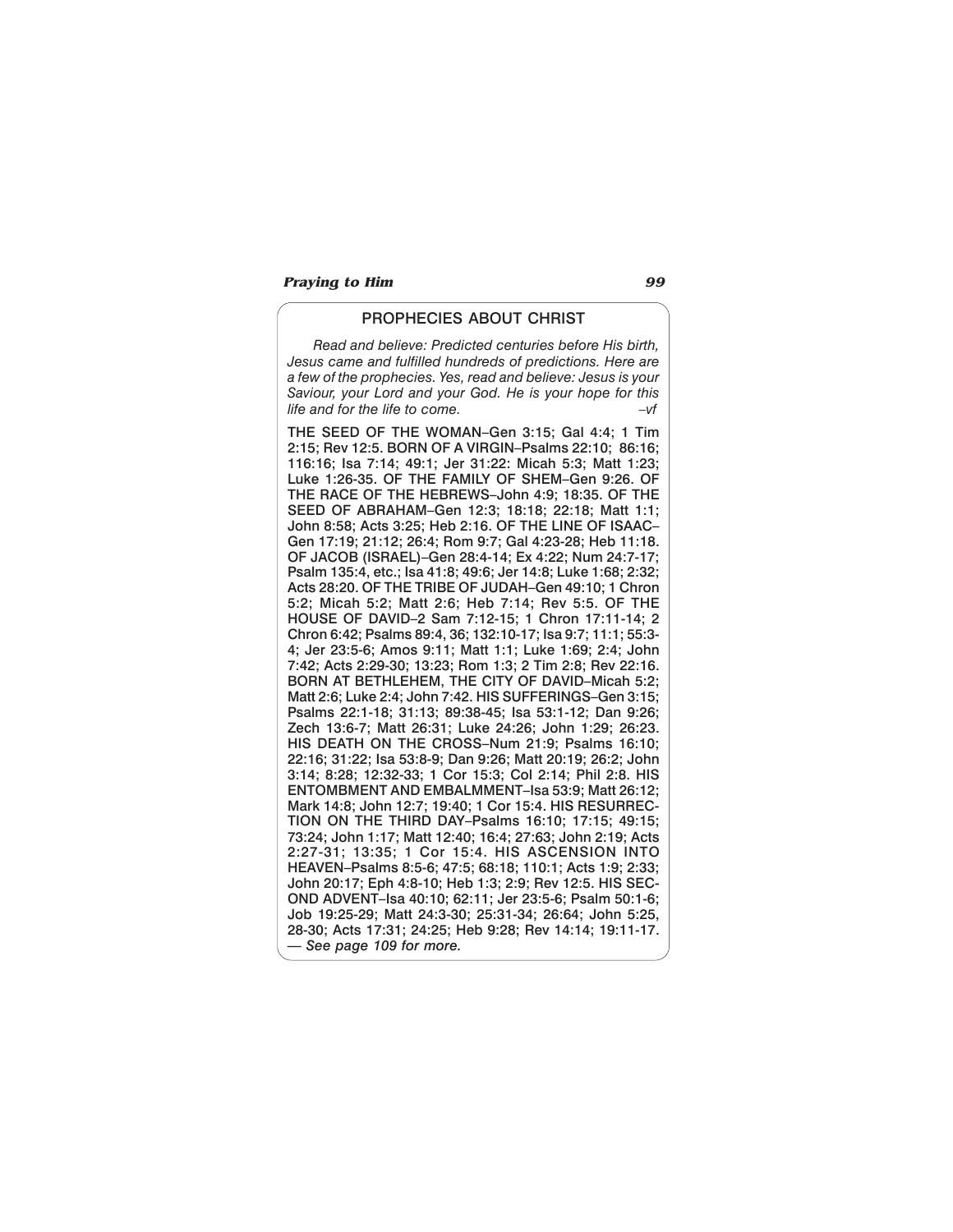### **CHAPTER TWELVE**



**Dr. J.S. Bonnell, of New York City, received a telephone call from an army officer who had just arrived at Pennsylvania Station. He explained that he had only two days' leave before shipping out from the Pacific, but that he felt he must talk with Bonnell before seeing his family.**

Putting aside his other plans, Dr. Bonnell told him to come to his office. Across the desk the officer explained that he could not go into battle in his present state of mind. He said he had lost his faith in the Bible and in God. Doubt seemed to overwhelm him. He had ceased to pray.

# **At this, Dr. Bonnell interrupted and said, "I am not interested in your doubts. There is no need spending your time or mine going in to them. Tell me about your sins."**

A full moment of silence passed without a word. The silence was broken shortly after Dr. Bonnell asked the officer if he had pictures in his wallet of his family. The officer did.

# **The pictures were placed on the desk where both could see them—and then in a burst of tears the truth came out.**

It is not our doubts that are the problem; it is our sins. It is not our questions that are the issue; it is our distance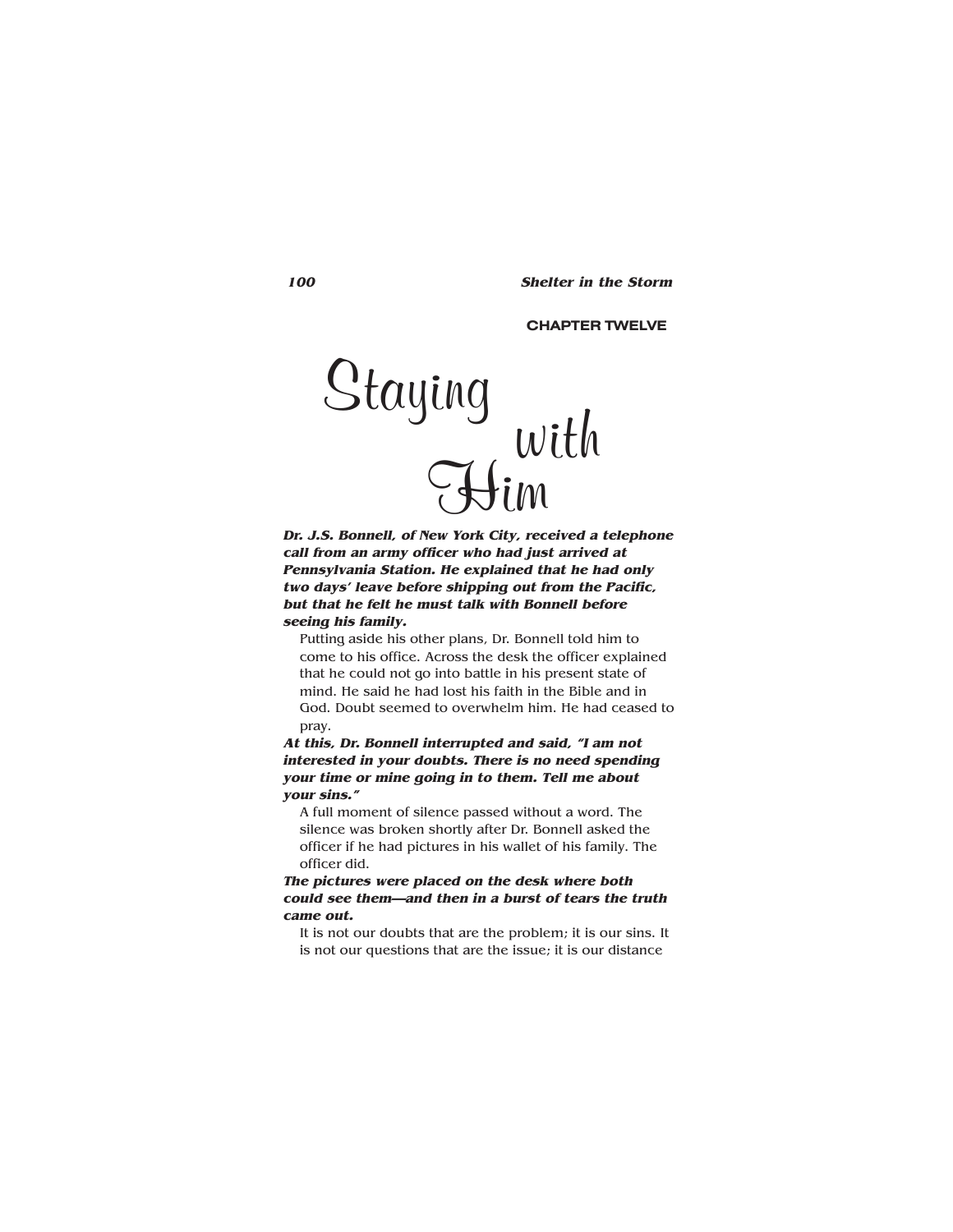# **Staying with Him 101**

from God. When we come back to Him, confess our sins, and in His strength put them away,—then it is that our doubts dissolve, and our questions fade into nothingness. For when we have peace with Him, a new life can begin.

# **William T. Stidger tells of a young man who had been raised in a Christian home, but had wandered out into the world. He soon found it had nothing to offer but emptiness and dissatisfaction.**

He could tell from his friends who had gone deeper than he into sin,—that the road ahead of him was only going to become more and more miserable.

One day, as he was walking the streets of a large city, he wished that there was someone who could help him. Seeing an old man sitting on a porch, he felt impressed to stop and talk with him. The elderly man was a Christian. As the two spoke together, the minutes turned into hours, and he showed the young man the road back to God.

# **In recalling it in later years, he said, All the stars had fallen out of my sky when I walked up to him; but one by one he put them all back again. For he told me that all I had to do to find God was to pray to Him—and give Him my sins—and my life—and cling to Him as His obedient child from then on.**

Then there are those who have stepped very far out from the shadows of sins and doubt–into the bright sunlight of a deep walk by faith in God. One such man was George Muller of Bristol, England; he, trusting in God to provide, received and disbursed over \$12 million, cared for 10,000 orphans, taught 122,000 students, distributed 282,000 Bibles and 1,500,000 Testaments, and erected five large orphan houses and supported many overseas missionaries—all by faith.

**Learning of his experiences, a friend said to him one day: "You seem to live from hand to mouth!" "Yes," said Mr. Muller, "it is our mouths, but God's hand."**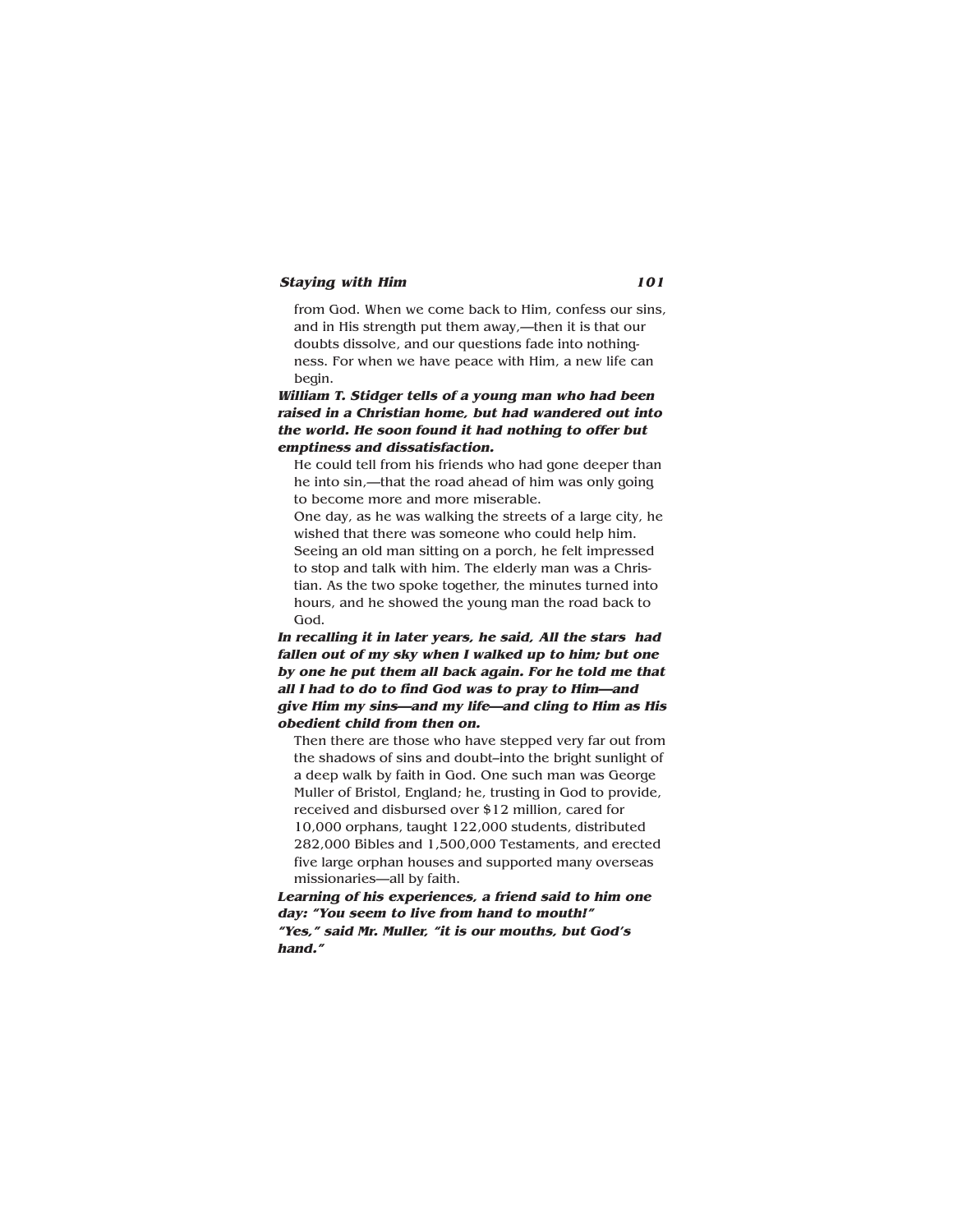Many, especially those who are young in the Christian life, are at times troubled with the suggestions of skepticism. There are in the Bible many things which they cannot explain, or even understand, and Satan employs these to shake their faith in the Scriptures as a revelation from God. They ask, "How shall I know the right way? If the Bible is indeed the Word of God, how can I be freed from these doubts and perplexities?"

God never asks us to believe, without giving sufficient evidence upon which to base our faith. His existence, His character, the truthfulness of His Word, are all established by testimony that appeals to our reason; and this testimony is abundant. Yet God has never removed the possibility of doubt. Our faith must rest upon evidence, not demonstration. Those who wish to doubt will have opportunity; while those who really desire to know the truth will find plenty of evidence on which to rest their faith.

It is impossible for finite minds fully to comprehend the character or the works of the Infinite One. To the keenest intellect, the most highly educated mind, that holy Being must ever remain clothed in mystery. "Canst thou by searching find out God? canst thou find out the Almighty unto perfection? It is as high as heaven; what canst thou do? deeper than hell; what canst thou know?" *Job 11:7-8*.

The apostle Paul exclaims, "O the depth of the riches both of the wisdom and knowledge of God! how unsearchable are His judgments, and His ways past finding out!" *Romans 11:33*. But though "clouds and darkness are round about Him . . righteousness and judgment are the foundation of His throne" (*Psalm 97:2, R.V*.). We can so far comprehend His dealings with us, and the motives by which He is actuated, that we may discern boundless love and mercy united to infinite power. We can understand as much of His purposes as it is for our good to know; and beyond this we must still trust the hand that is omnipotent, the heart that is full of love.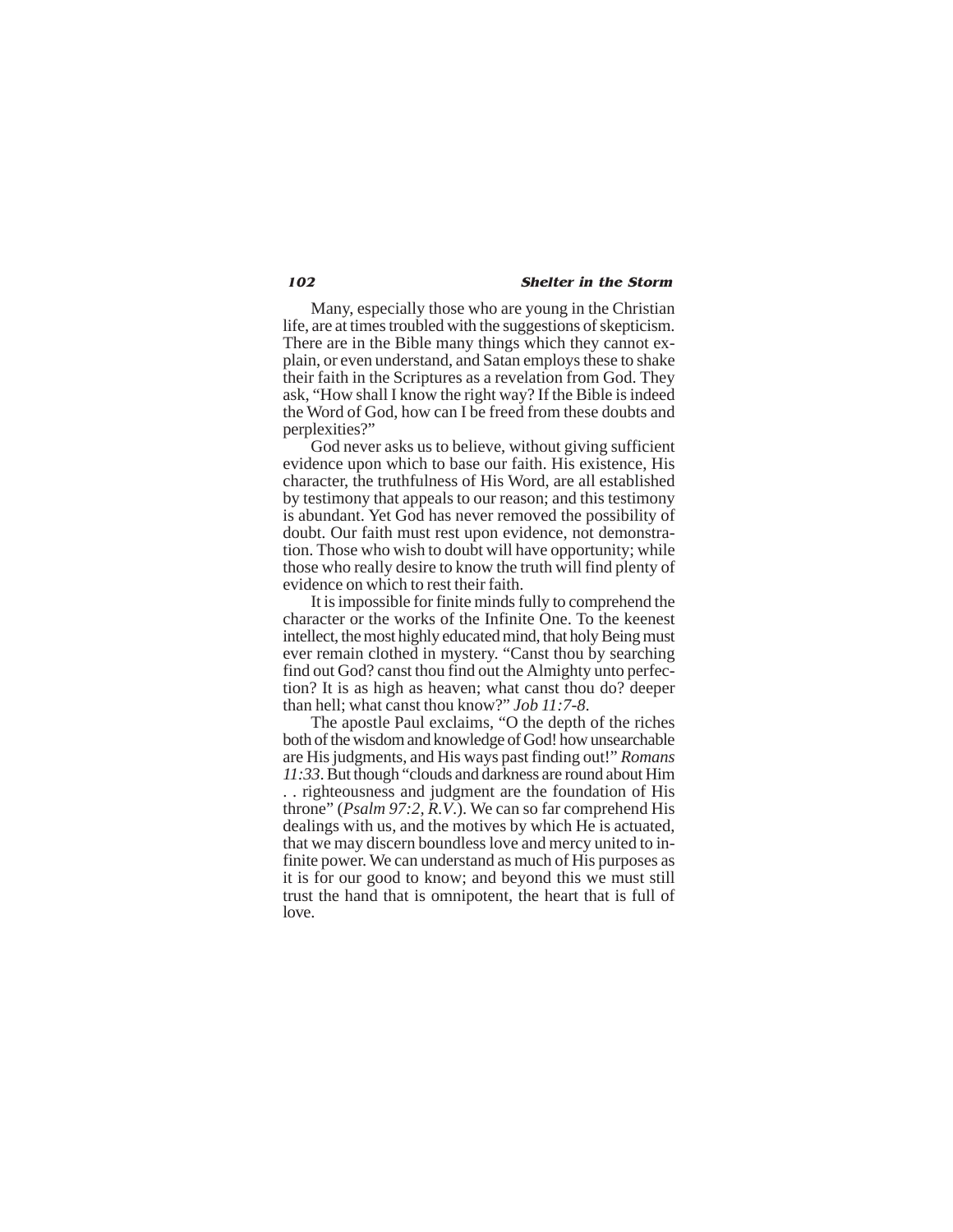# **Mysteries in All Nature - and in God's Word**

The Word of God, like the character of its divine Author, presents mysteries that can never be fully comprehended by finite beings. The entrance of sin into the world, the Incarnation of Christ, regeneration, the resurrection, and many other subjects presented in the Bible, are mysteries too deep for the human mind to explain or even fully comprehend. But we have no reason to doubt God's Word because we cannot understand the mysteries of His providence. In the natural world we are constantly surrounded with mysteries that we cannot fathom. The very humblest forms of life present a problem that the wisest of philosophers is powerless to explain. Everywhere are wonders beyond our ken. Should we then be surprised to find that in the spiritual world also there are mysteries that we cannot fathom? The difficulty lies solely in the weakness and narrowness of the human mind. God has given us in the Scriptures sufficient evidence of their divine character, and we are not to doubt His Word because we cannot understand all the mysteries of His providence.

The apostle Peter says that there are in Scripture "things hard to be understood, which they that are unlearned and unstable wrest . . unto their own destruction" (*2 Peter 3:16*). The difficulties of Scripture have been urged by skeptics as an argument against the Bible; but so far from this, they constitute a strong evidence of its divine inspiration. If it contained no account of God but that which we could easily comprehend; if His greatness and majesty could be grasped by finite minds, then the Bible would not bear the unmistakable credentials of divine authority. The very grandeur and mystery of the themes presented should inspire faith in it as the Word of God.

# **Simplicity - Yet the Greatest Truth**

The Bible unfolds truth, with a simplicity and a perfect adaptation to the needs and longings of the human heart, that has astonished and charmed the most highly cultivated minds while it enables the humble and uncultured to discern the way of salvation. And yet these simply stated truths lay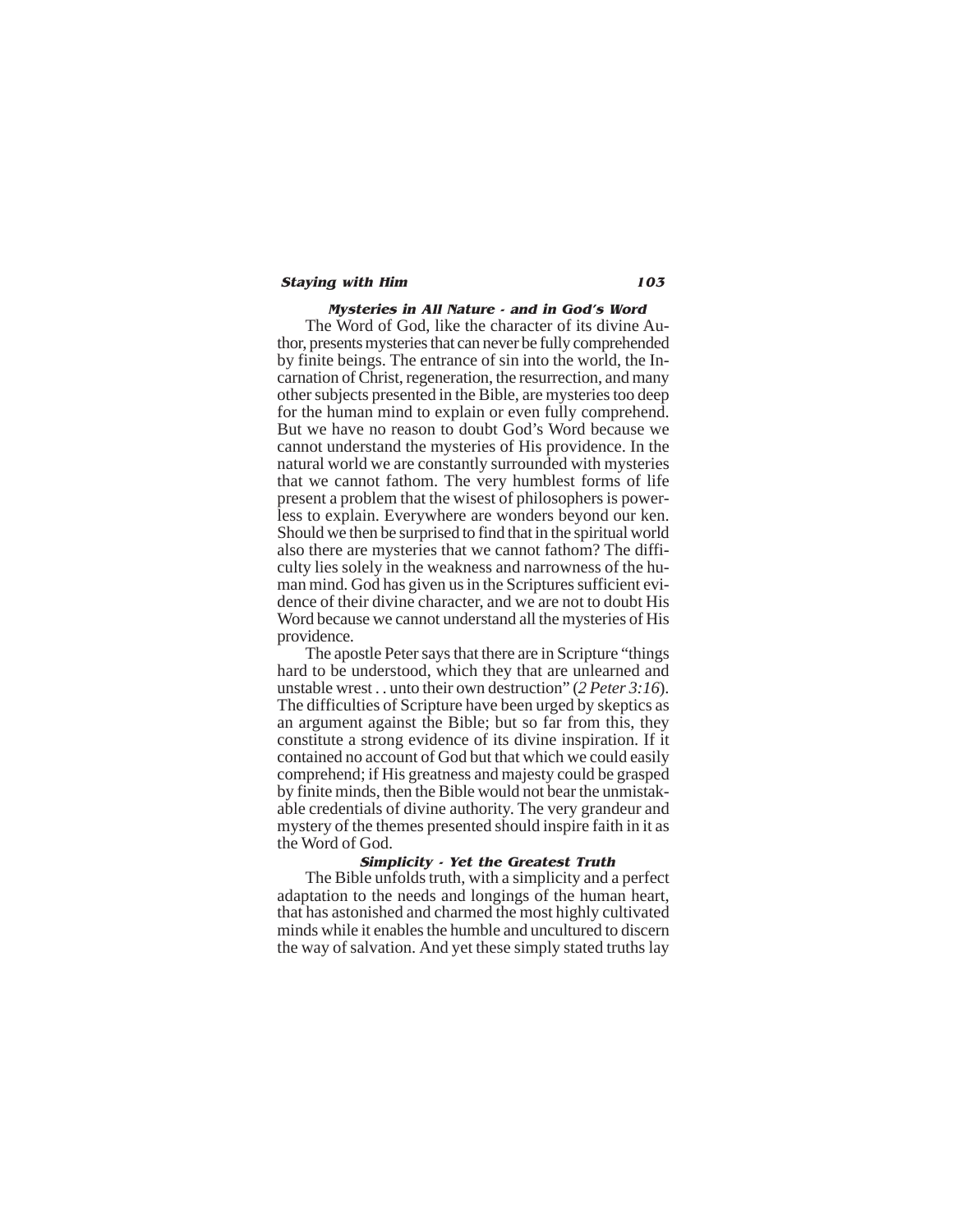hold upon subjects so elevated, so far-reaching, so infinitely beyond the power of human comprehension, that we can accept them only because God has declared them. Thus the plan of redemption is laid open to us, so that every soul may see the steps he is to take in repentance toward God and faith toward our Lord Jesus Christ, in order to be saved in God's appointed way; yet beneath these truths, so easily understood, lie mysteries that are the hiding of His glory mysteries that overpower the mind in its research, yet inspire the sincere seeker for truth with reverence and faith. The more he searches the Bible, the deeper is his conviction that it is the Word of the living God, and human reason bows before the majesty of divine revelation.

To acknowledge that we cannot fully comprehend the great truths of the Bible is only to admit that the finite mind is inadequate to grasp the infinite; that man, with his limited, human knowledge, cannot understand the purposes of Omniscience.

Because they cannot fathom all its mysteries, the skeptic and the infidel reject God's Word; and not all who profess to believe the Bible are free from danger on this point. The apostle says, "Take heed, brethren, lest there be in any of you an evil heart of unbelief, in departing from the living God." *Hebrews 3:12*. It is right to study closely the teachings of the Bible and to search into "the deep things of God" so far as they are revealed in Scripture (*1 Corinthians 2:10*). While "the secret things belong unto the Lord our God, ... those things which are revealed belong unto us." *Deuteronomy 29:29*. But it is Satan's work to pervert the investigative powers of the mind. A certain pride is mingled with the consideration of Bible truth, so that men feel impatient and defeated if they cannot explain every portion of Scripture to their satisfaction. It is too humiliating to them to acknowledge that they do not understand the inspired words. They are unwilling to wait patiently until God shall see fit to reveal the truth to them. They feel that their unaided human wisdom is sufficient to enable them to comprehend the Scripture; and, failing to do this, they virtually deny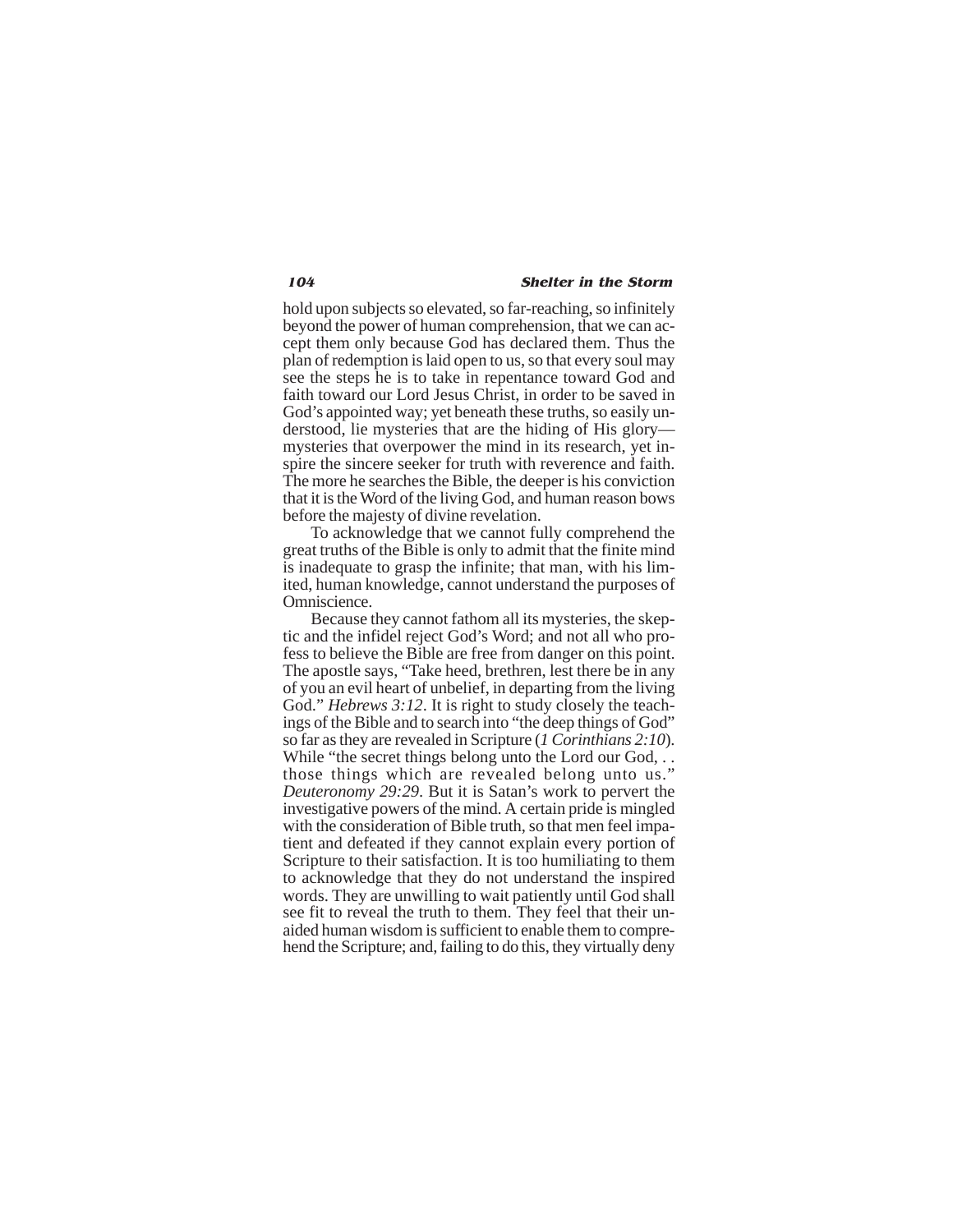its authority. It is true that many theories and doctrines popularly supposed to be derived from the Bible have no foundation in its teaching, and indeed are contrary to the whole tenor of inspiration. These things have been a cause of doubt and perplexity to many minds. They are not, however, chargeable to God's Word, but to man's perversion of it.

# **Always Drawing Nearer**

If it were possible for created beings to attain to a full understanding of God and His works, then, having reached this point, there would be for them no further discovery of truth, no growth in knowledge, no further development of mind or heart. God would no longer be supreme; and man, having reached the limit of knowledge and attainment, would cease to advance. Let us thank God that it is not so. God is infinite; in Him are "all the treasures of wisdom and knowledge" (*Colossians 2:3*). And through all eternity men may be ever searching, ever learning, and yet never exhaust the treasures of His wisdom, His goodness, and His power.

God intends that even in this life the truths of His Word shall be ever unfolding to His people. There is only one way in which this knowledge can be obtained. We can attain to an understanding of God's Word only through the illumination of that Spirit by which the word was given. "The things of God knoweth no man, but the Spirit of God"; "for the Spirit searcheth all things, yea, the deep things of God." *1 Corinthians 2:11, 10*. And the Saviour's promise to His followers was, "When He, the Spirit of truth, is come, He will guide you into all truth . . For He shall receive of Mine, and shall show it unto you." *John 16:13-14*.

# **The Faith of a Little Child**

God desires man to exercise his reasoning powers; and the study of the Bible will strengthen and elevate the mind as no other study can. Yet we are to beware of deifying reason, which is subject to the weakness and infirmity of humanity. If we would not have the Scriptures clouded to our understanding, so that the plainest truths shall not be comprehended, we must have the simplicity and faith of a little child, ready to learn, and beseeching the aid of the Holy Spirit.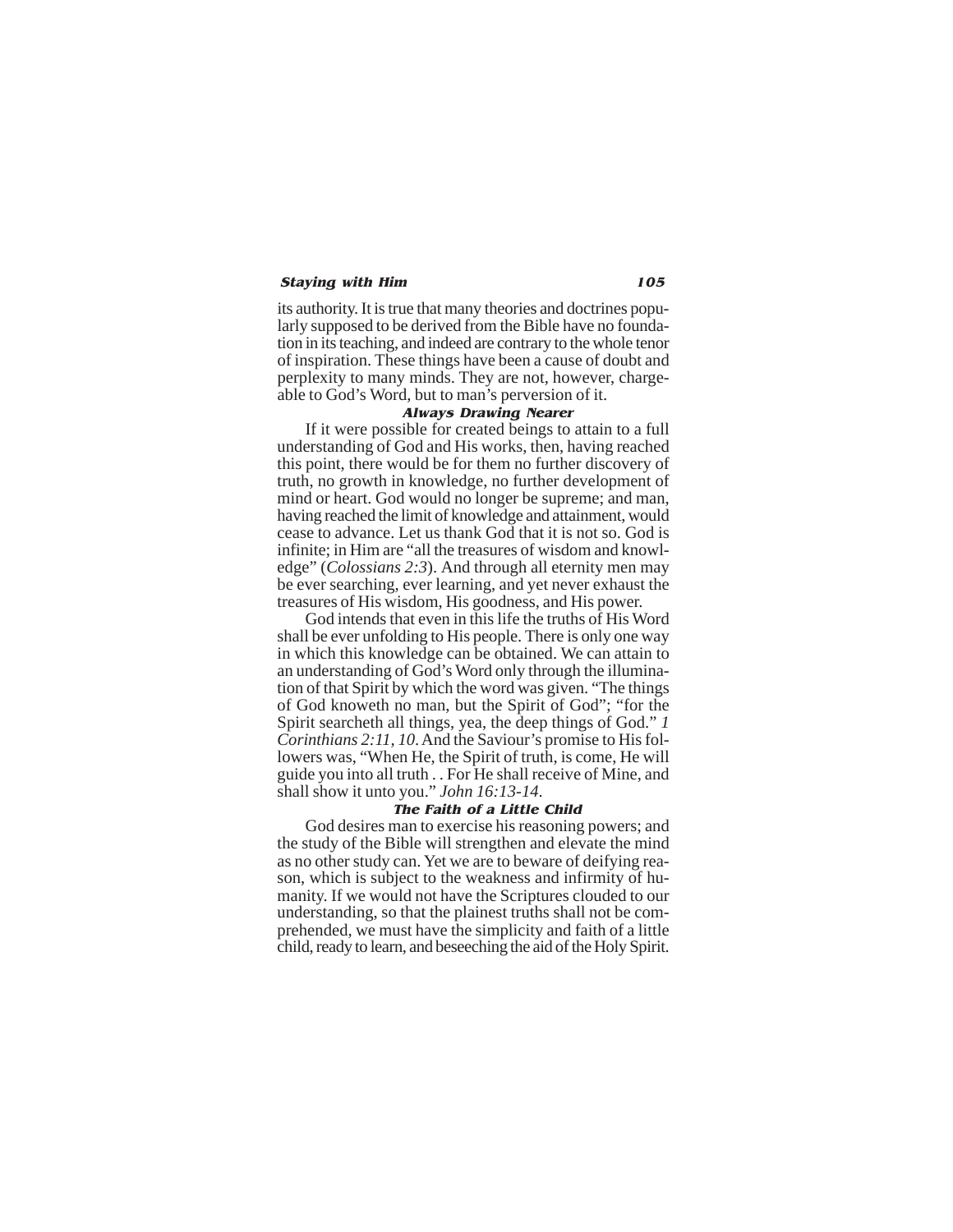A sense of the power and wisdom of God, and of our inability to comprehend His greatness, should inspire us with humility; and we should open His Word, as we would enter His presence, with holy awe. When we come to the Bible, reason must acknowledge an authority superior to itself, and heart and intellect must bow to the great I AM.

There are many things apparently difficult or obscure, which God will make plain and simple to those who thus seek an understanding of them. But, without the guidance of the Holy Spirit, we shall be continually liable to wrest the Scriptures or to misinterpret them. There is much reading of the Bible that is without profit and in many cases a positive injury. When the Word of God is opened without reverence and without prayer; when the thoughts and affections are not fixed upon God, or in harmony with His will, the mind is clouded with doubts; and in the very study of the Bible, skepticism strengthens. The enemy takes control of the thoughts, and he suggests interpretations that are not correct. Whenever men are not in word and deed seeking to be in harmony with God, then, however learned they may be, they are liable to err in their understanding of Scripture, and it is not safe to trust to their explanations. Those who look to the Scriptures to find discrepancies, have not spiritual insight. With distorted vision they will see many causes for doubt and unbelief in things that are really plain and simple.

# **The Real Cause of Doubt**

Disguise it as they may, the real cause of doubt and skepticism, in most cases, is the love of sin. The teachings and restrictions of God's Word are not welcome to the proud, sin-loving heart; and those who are unwilling to obey its requirements are ready to doubt its authority. In order to arrive at truth, we must have a sincere desire to know the truth and a willingness of heart to obey it. And all who come in this spirit to the study of the Bible will find abundant evidence that it is God's Word, and they may gain an understanding of its truths that will make them wise unto salvation.

Christ has said, "If any man willeth to do His will, he shall know of the teaching." *John 7:17, R.V*. Instead of ques-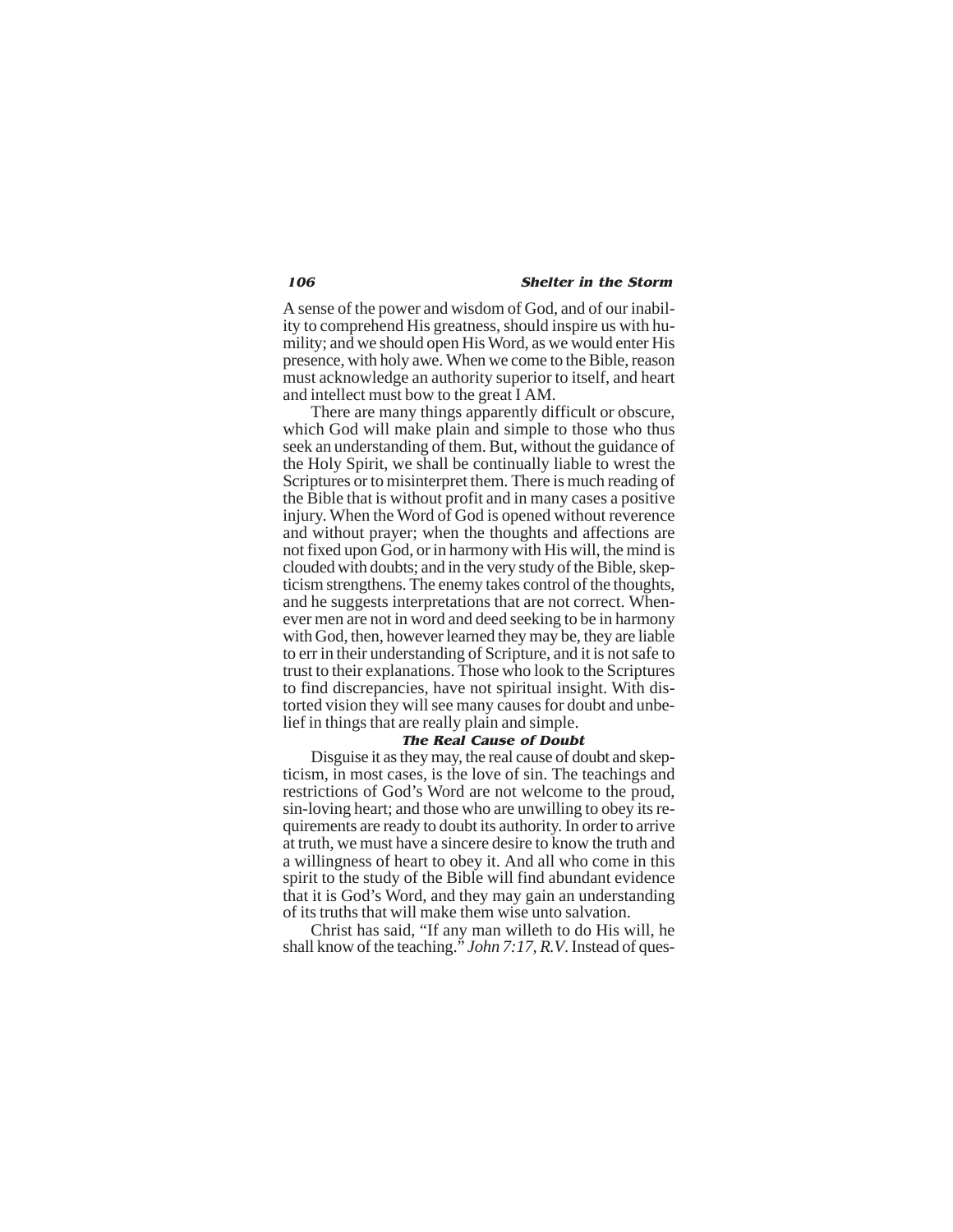# **Staying with Him**

tioning and caviling concerning that which you do not understand, give heed to the light that already shines upon you, and you will receive greater light. By the grace of Christ, perform every duty that has been made plain to your understanding, and you will be enabled to understand and perform those of which you are now in doubt.

There is an evidence that is open to all,—the most highly educated and the most illiterate,—the evidence of experience. God invites us to prove for ourselves the reality of His Word, the truth of His promises. He bids us "taste and see that the Lord is good" (*Psalm 34:8*). Instead of depending upon the word of another, we are to taste for ourselves. He declares, "Ask, and ye shall receive." *John 16:24*. His promises will be fulfilled. They have never failed; they never can fail. And as we draw near to Jesus, and rejoice in the fullness of His love, our doubt and darkness will disappear in the light of His presence.

The apostle Paul says that God "hath delivered us from the power of darkness, and hath translated us into the kingdom of His dear Son" (*Colossians 1:13*). And everyone who has passed from death unto life is able to "set to his seal that God is true" (*John 3:33*). He can testify, "I needed help, and I found it in Jesus. Every want was supplied, the hunger of my soul was satisfied; and now the Bible is to me the revelation of Jesus Christ. Do you ask why I believe in Jesus? Because He is to me a divine Saviour. Why do I believe the Bible? Because I have found it to be the voice of God to my soul." We may have the witness in ourselves that the Bible is true, that Christ is the Son of God. We know that we are not following cunningly devised fables.

# **Growing in Grace and Understanding**

Peter exhorts his brethren to "grow in grace, and in the knowledge of our Lord and Saviour Jesus Christ" (*2 Peter 3:18*). When the people of God are growing in grace, they will be constantly obtaining a clearer understanding of His Word. They will discern new light and beauty in its sacred truths. This has been true in the history of the church in all ages, and thus it will continue to the end. "The path of the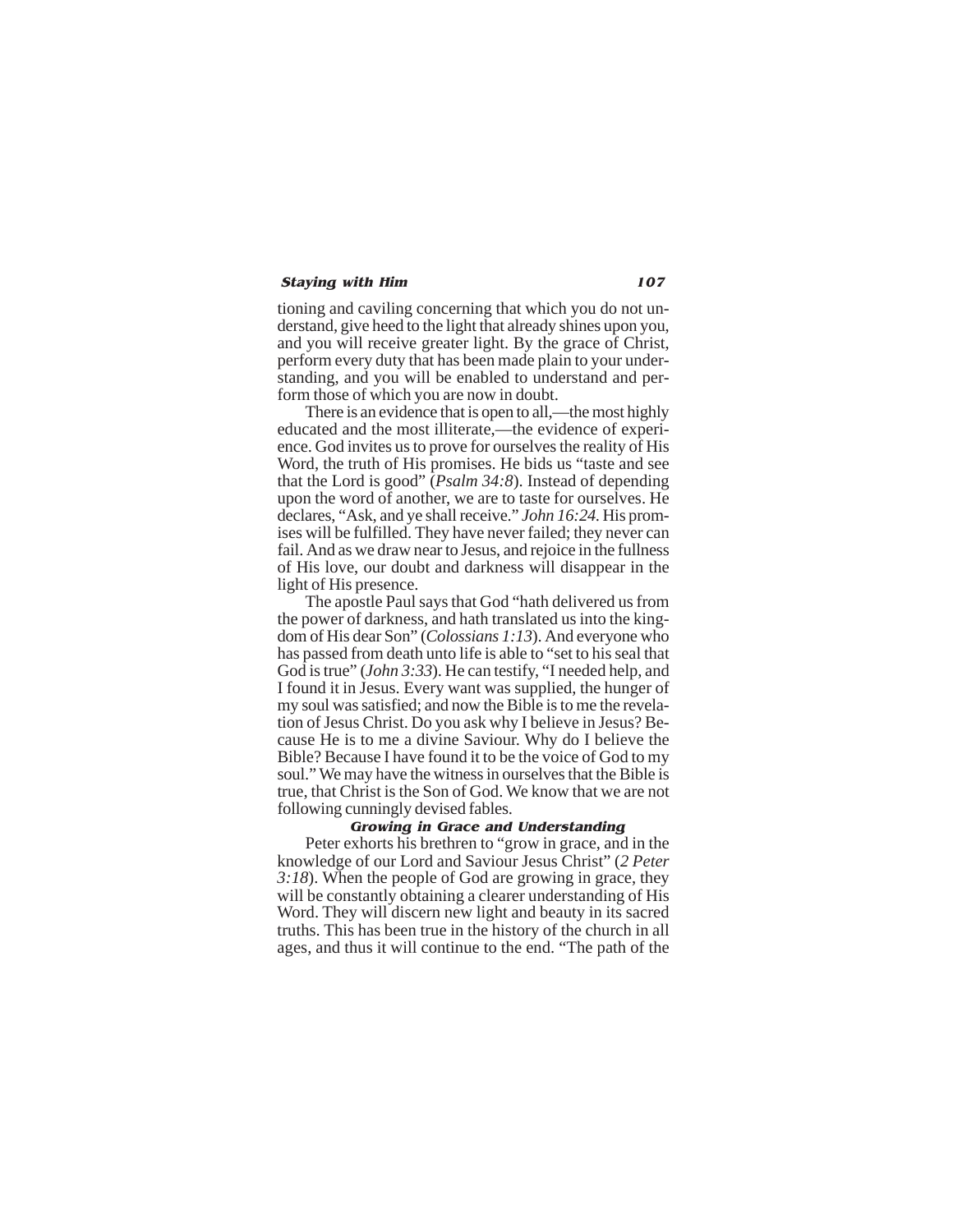righteous is as the light of dawn, that shineth more and more unto the perfect day." *Proverbs 4:18, R.V., margin.*

By faith we may look to the hereafter and grasp the pledge of God for a growth of intellect, the human faculties uniting with the divine, and every power of the soul being brought into direct contact with the Source of light. We may rejoice that all which has perplexed us in the providences of God will then be made plain, things hard to be understood will then find an explanation; and where our finite minds discovered only confusion and broken purposes, we shall see the most perfect and beautiful harmony. "Now we see through a glass, darkly; but then face to face: now I know in part; but then shall I know even as also I am known." *1 Corinthians 13:12.*

> *But if we walk in the light, As He is in the light, We have fellowship one with another, And the blood of Jesus Christ, His Son Cleanseth us from all sin. — I John 1:7*

*By faith Abraham, When he was called . . Obeyed.*

*— Hebrews 11:8*

*For we are made partakers of Christ, If we hold the beginning of our confidence Steadfast unto the end. — Hebrews 3:14*

*Be thou faithful unto death And I will give thee a crown of life. — Revelation 2:10*

*Cast thy burden upon the Lord, and He shall sustain thee. – Psalm 55:22*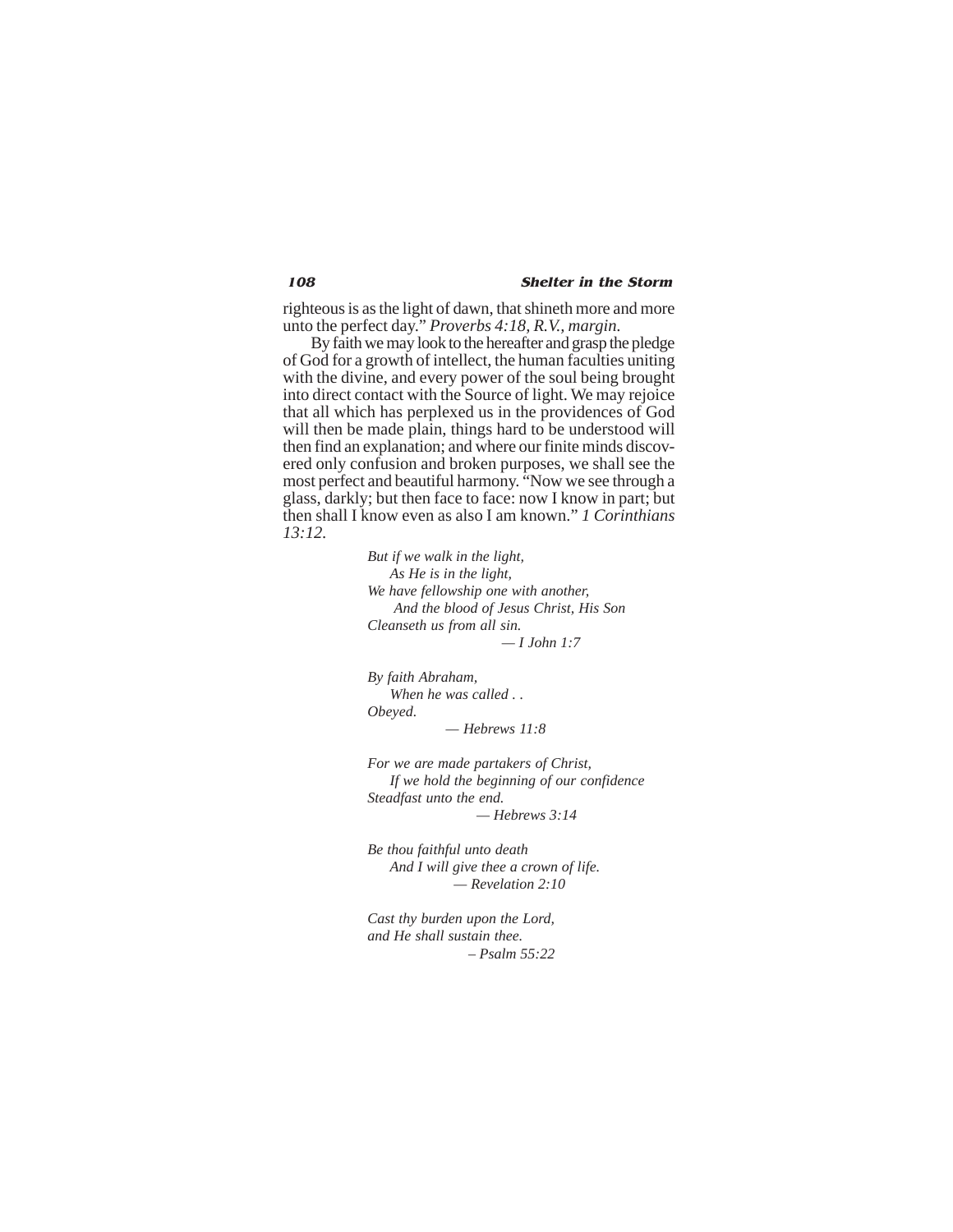# PROPHECIES ABOUT CHRIST

THE SON OF GOD–2 Sam 7:14; 1 Chron 17:13; Psalms 2:7; 72:1; Prov 30:4; Dan 3:25; Mark 1:1; Luke 1:35; Matt 3:17; 17:5; John 1:34-50; 3:16-18; 20:31; Heb 1:1-5; Rom 1:4; 1 John 4:14-15; Rev 1:5-6. THE SON OF MAN–Psalm 8:4-5; Dan 7:13; John 1:51; 3:13; 5:17; Matt 16:13-16; 26:63; Heb 2:7; Rev 1:13; 14:14. THE HOLY ONE–Deut 33:8; Psalms 16:10; 89:19; Isa 10:17; 29:23; 49:7; Hos 11:9; Hab 1:12; 3:3; Mark 1:24; Luke 1:35; 4:34; 1 John 2:20. THE RIGHTEOUS ONE–Isaiah 41:2; Jer 23:5; Zech 9:9; Psalm 34:19, 21; Luke 1:17; Matt 27:19-24; Luke 23:47; Acts 3:14; 7:52; 22:14; 1 John 2:1, 29; James 5:6. THE WISDOM OF GOD–Prov 8:22-30; Matt 11:19; Luke 11:49; 1 Cor 1:24. THE WORD OF GOD–Gen 15:1-4; 1 Sam 3:1- 21; 2 Sam 7:4, 1 Kings 17:8-24; Psalm 33:6; Isa 40:8; Jer 25:3; Micah 4:2; John 1:1-14; 3:34; Luke 1:2; Heb 4:12; 11:3; 1 Pet 1:23; 2 Pet 3:5; Rev 19:13. THE REDEEMER OR SAVIOUR–Gen 48:16; Job 19:25-27; Psalm 19:14; Isa 41:14; 44:6; 47:4; 59:20; 62:11; 63:1; Jer 50:34; Matt 1:21; Luke 2:11; John 1:29; Acts 5:31; Rom 11:26; Rev 5:9. THE LAMB OF GOD–Gen 22:8; Isa 53:7; John 1:29; Acts 8:32- 35; 1 Pet 1:19; Rev 5:6; 13:8; 15:3; 21:22; 22:1. THE ME-DIATOR, INTERCESSOR AND ADVOCATE–Job 33:23: Isa 53:12; 59:16; Luke 23:34; 1 Tim 2:5; Heb 9:15; 1 John 2:1; Rev 5:9. SHILOH, THE APOSTLE–Gen 49:10; Ex 4:13; Matt 15:24; Luke 4:18; John 9:7; 17:3; 20:21; Heb 3:1. THE HIGH PRIEST–Psalm 110:4; Isa 59:16; Heb 3:1; 4:14; 5:10; 9:11. THE PROPHET LIKE MOSES–Deut 18:15-19; Mark 6:15; Luke 24:19; John 1:17-21; 6:14; Acts 3:22-23. THE LEADER OR CHIEF CAPTAIN–Josh 5:14; 1 Chron 5:2; Isa 55:4; Micah 5:2; Dan 9:25; Matt 2:6; Heb 2:10. THE MESSIAH, CHRIST, KING OF ISRAEL–1 Sam 2:10; 2 Sam 7:12; Psalms 2:2, 6; 45:1, 6; 72:1; 89:38; Isa 61:1; Dan 9:26; Matt 2:2-4; 16:16; Luke 23:2; John 1:41-49; 6:69; Acts 4:26-27; 10:38. THE GOD OF ISRAEL–Ex 24:10-11; Judges 11:23; 1 Sam 5:11; 1 Chron 17:24; Psalm 41:13; Isa 45:3; Ezek 8:4; Matt 15:31; 22:37; John 20:38. KING OF KINGS, AND LORD OF LORDS–Psalms 89:27; 110:1; Dan 7:13-14; Matt 28:18; John 3:35; 13:3; 1 Cor 15:25; Eph 1:20-22; Col 3:1; Rev 19:16.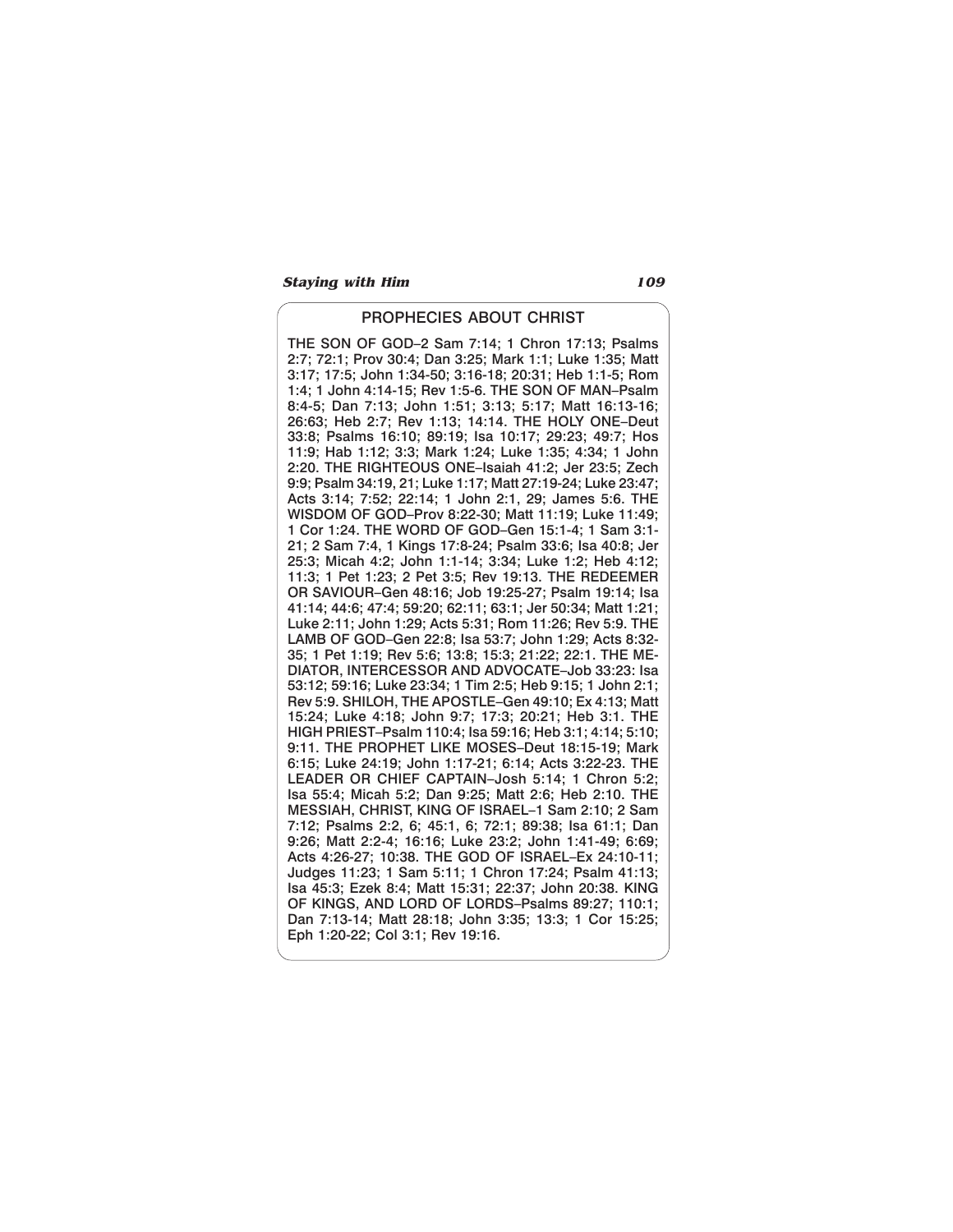#### **CHAPTER THIRTEEN**

# **Rejoicing in Him**

**For many years Eva Tavor had been unable to see. Doctors offered no hope. All the brightness of life seemed blotted out, but in the darkness she learned to love and trust in a Saviour that she had so often ignored when she earlier had sight.**

She found the verse that says, "Yea, the darkness hideth not from Thee; but the night shineth as the day: the darkness and the light are both alike to Thee." Psalm 139:12. And with it, another: "The day is Thine, and the night also." Psalm 74:16.

**And so, day by day, she sang her songs in the night (Psalm 42:8)—and through it all, she learned that God is an ever-present Help, and that the more she praised Him for the blessings she had, the more she received.**

And then, one bright August morning, she learned that a new operation had been developed that might offer hope. Gone now were the old days, when in full sight she walked blindly. Now, she praised her heavenly Father at each step—and submitted all her life and future into His keeping. If the operation would bring healing, then that would be well; but if not, she would continue, unfalteringly, in her trust in God.

And then the operation was performed. And it restored her sight.

**Now it was an October morn, and Eva stood by the**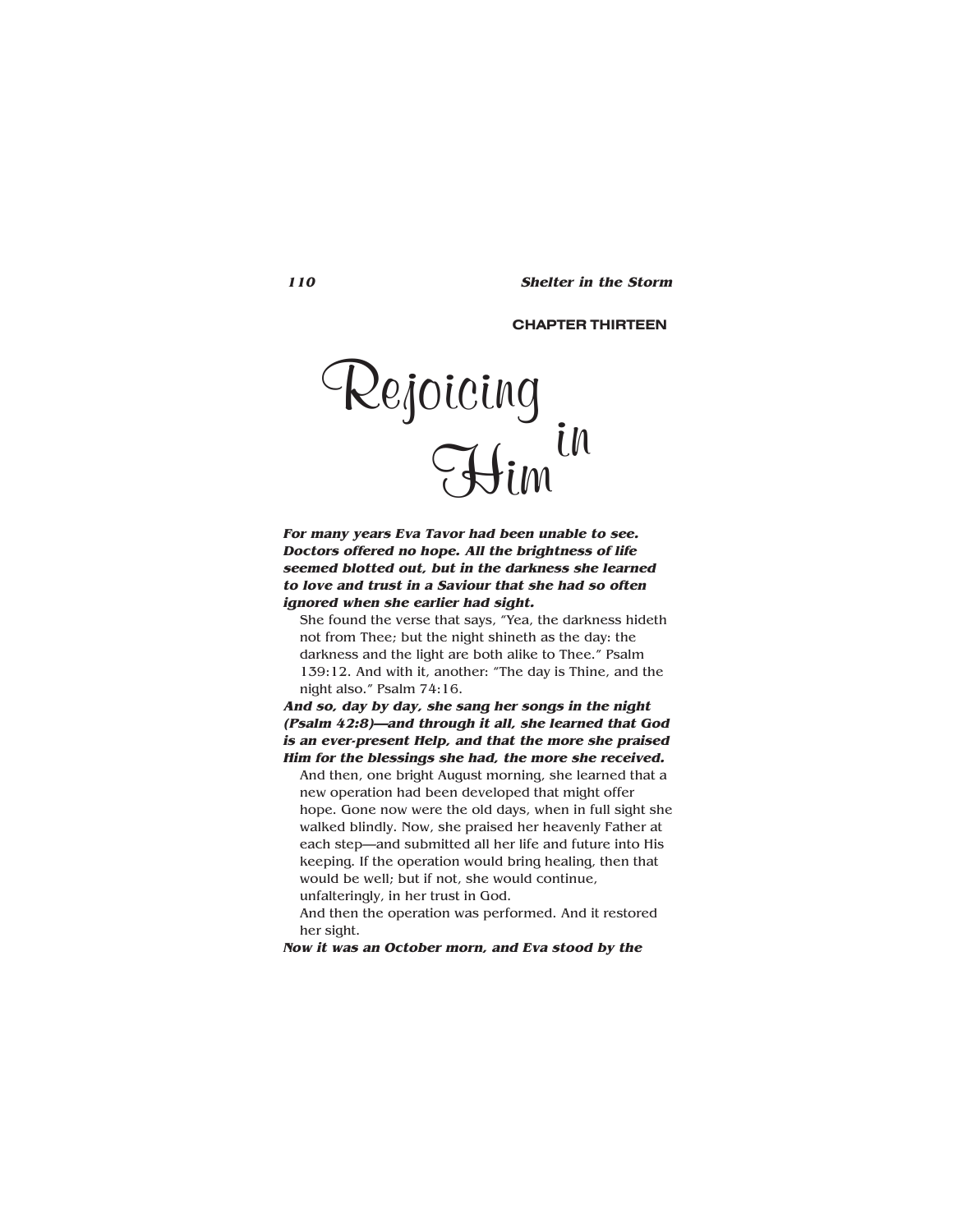#### **Rejoicing in Him <sup>111</sup>**

**kitchen sink. She could see the sparkle of the sunlight in the water, and the brightness of the room shone all about. Before her, through the open window, she could see the bright colors of fall on the trees in the woods outside.**

Quietly splitting the early morning mists, rays of sunlight were falling in slanted streaks through the leafy bowers of foliage, and lightening patches of grass, and ground below. It was all a delight to Eva, and she thanked God for it all.

# **Then, swirling her hand through the dish water, she picked up a large soap bubble and held it to the sunlight. Through it could be seen all the colors of the spectrum in an intermingling of blues and reds, greens, yellows, and violets.**

And she remembered the words of the old song: When thou hast truly thanked thy God For every blessing sent, But little time will then remain For murmur or lament.

#### **Are you and I thanking God for all our blessings? Do we realize that the more we thank Him for all we have, the more we shall have to thank Him for?**

There once was an old man in the village who raised songbirds. One day a gentleman stopped by his shop and inquired how he managed to bring such song into the lives of all those little creatures.

"Oh," said he, "their heavenly Father teaches them how to sing.

**And when one is not learning his little song well, I place a cover over his cage so that in the dark he can concentrate on it better. Then when he has learned it perfectly I remove the cover, and ever afterward he can sing in the sunlight that which he has learned in the darkness.**

For so many of us, it takes the problems of life to bring us to Jesus—who alone can give us happiness.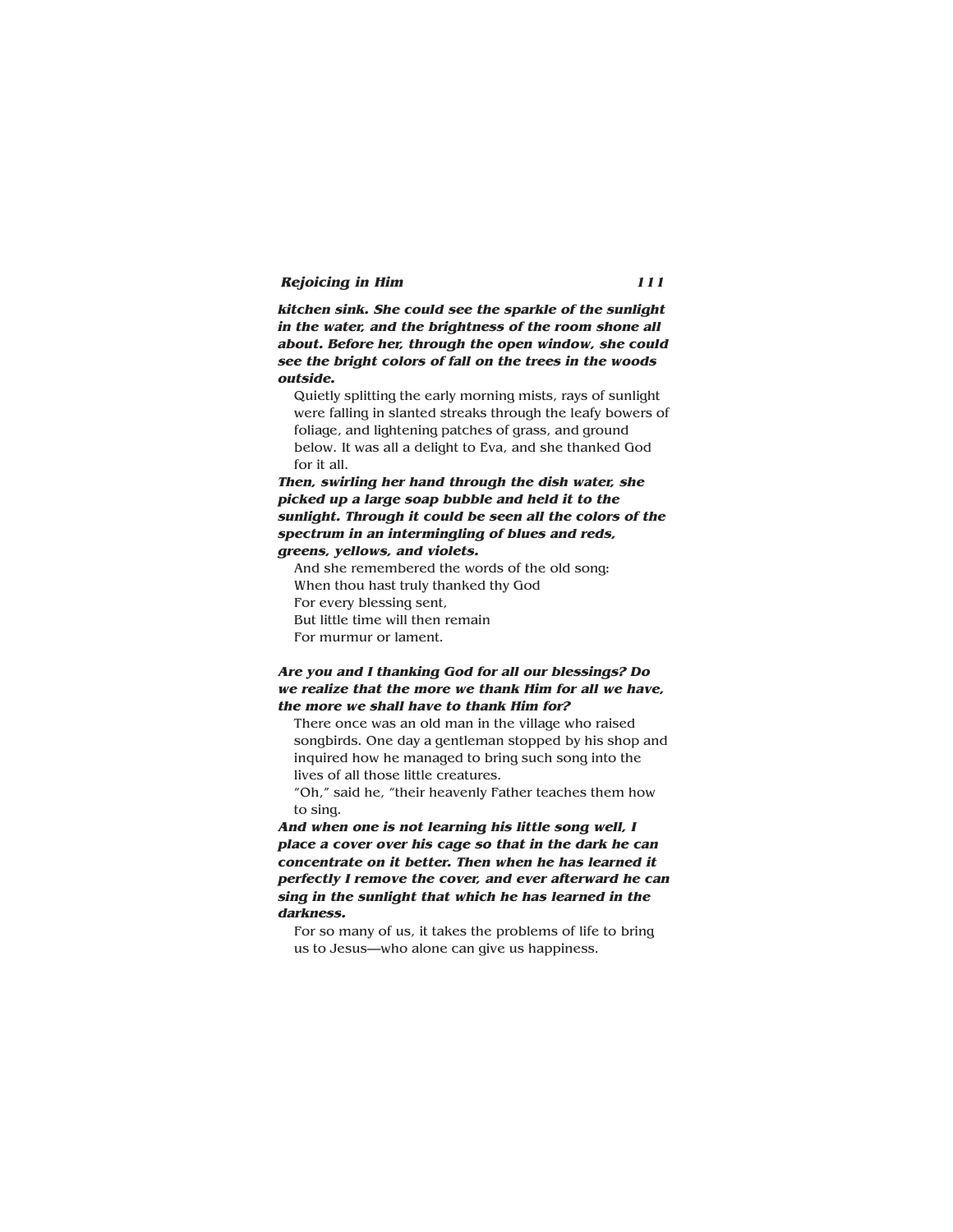The children of God are called to be representatives of Christ, showing forth the goodness and mercy of the Lord. As Jesus has revealed to us the true character of the Father, so we are to reveal Christ to a world that does not know His tender, pitying love. "As Thou hast sent Me into the world," said Jesus, "even so have I also sent them into the world." "I in them, and Thou in Me; . . that the world may know that Thou hast sent Me." *John 17: 18, 23*. The apostle Paul says to the disciples of Jesus, "Ye are manifestly declared to be the epistle of Christ," "known and read of all men." *2 Corinthians 3:3, 2*. In every one of His children, Jesus sends a letter to the world. If you are Christ's follower, He sends in you a letter to the family, the village, the street, where you live. Jesus, dwelling in you, desires to speak to the hearts of those who are not acquainted with Him. Perhaps they do not read the Bible or do not hear the voice that speaks to them in its pages; they do not see the love of God through His works. But if you are a true representative of Jesus, it may be that through you they will be led to understand something of His goodness and be won to love and serve Him.

Christians are set as light bearers on the way to heaven. They are to reflect to the world the light shining upon them from Christ. Their life and character should be such that through them others will get a right conception of Christ and of His service.

If we do represent Christ, we shall make His service appear attractive, as it really is. Christians who gather up gloom and sadness to their souls, and murmur and complain, are giving to others a false representation of God and the Christian life. They give the impression that God is not pleased to have His children happy, and in this they bear false witness against our heavenly Father.

Satan is exultant when he can lead the children of God into unbelief and despondency. He delights to see us mistrusting God, doubting His willingness and power to save us. He loves to have us feel that the Lord will do us harm by His providences. It is the work of Satan to represent the Lord as lacking in compassion and pity. He misstates the truth in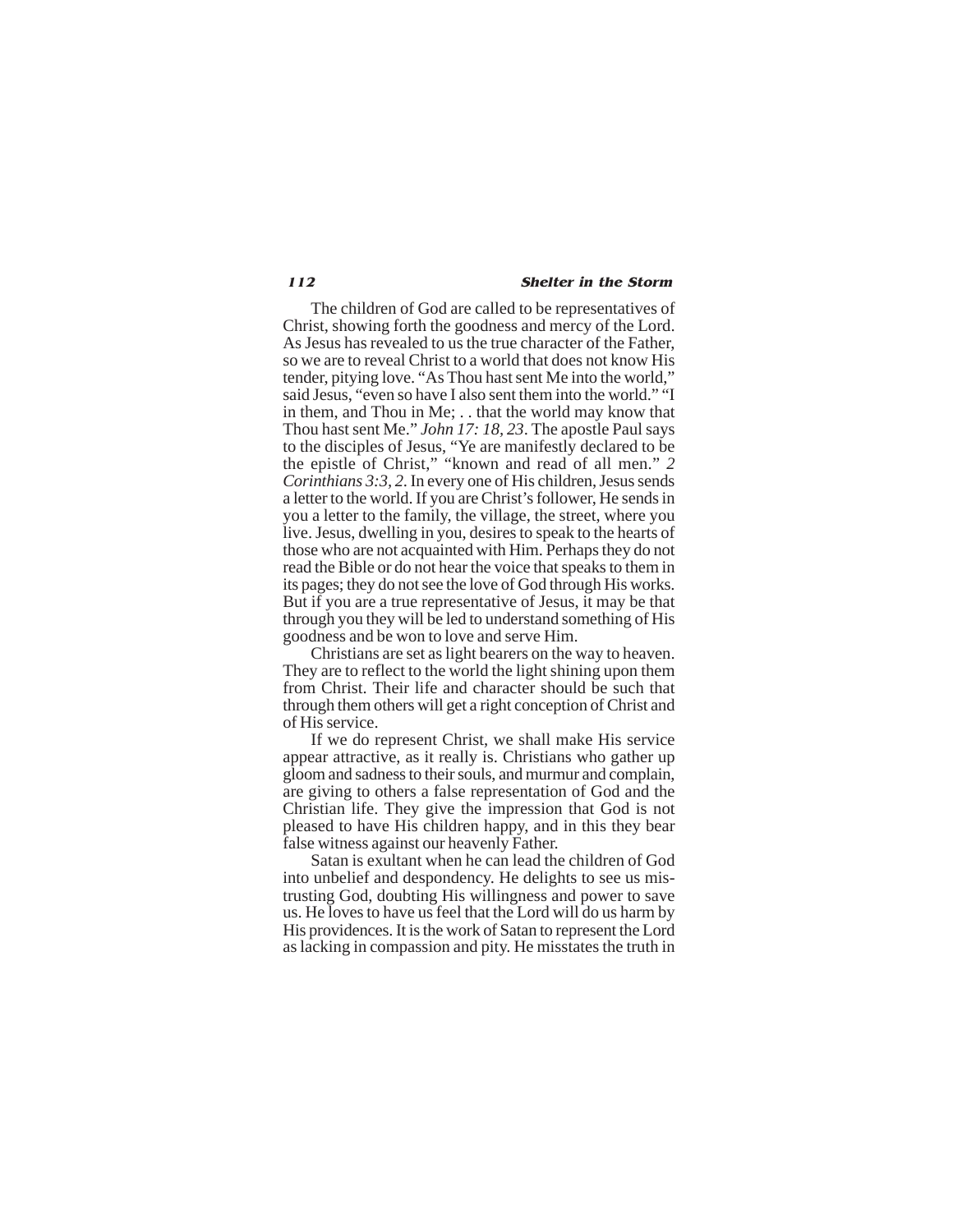## **Rejoicing in Him**

regard to Him. He fills the imagination with false ideas concerning God; and, instead of dwelling upon the truth in regard to our heavenly Father, we too often fix our minds upon the misrepresentations of Satan and dishonor God by distrusting Him and murmuring against Him. Satan ever seeks to make the religious life one of gloom. He desires it to appear toilsome and difficult; and, when the Christian presents in his own life this view of religion, he is, through his unbelief, seconding the falsehood of Satan.

# **Dwelling on Themselves**

Many, walking along the path of life, dwell upon their mistakes and failures and disappointments, and their hearts are filled with grief and discouragement. While I was in Europe, a sister who had been doing this, and who was in deep distress, wrote to me, asking for some word of encouragement. The night after I had read her letter I dreamed that I was in a garden, and one who seemed to be the owner of the garden was conducting me through its paths. I was gathering the flowers and enjoying their fragrance, when this sister, who had been walking by my side, called my attention to some unsightly briers that were impeding her way. There she was mourning and grieving. She was not walking in the pathway, following the guide, but was walking among the briers and thorns. "Oh," she mourned, "is it not a pity that this beautiful garden is spoiled with thorns?" Then the guide said, "Let the thorns alone, for they will only wound you. Gather the roses, the lilies, and the pinks."

Have there not been some bright spots in your experience? Have you not had some precious seasons when your heart throbbed with joy in response to the Spirit of God? When you look back into the chapters of your life experience do you not find some pleasant pages? Are not God's promises, like the fragrant flowers, growing beside your path on every hand? Will you not let their beauty and sweetness fill your heart with joy?

The briers and thorns will only wound and grieve you; and, if you gather only these things and present them to others, are you not, besides slighting the goodness of God your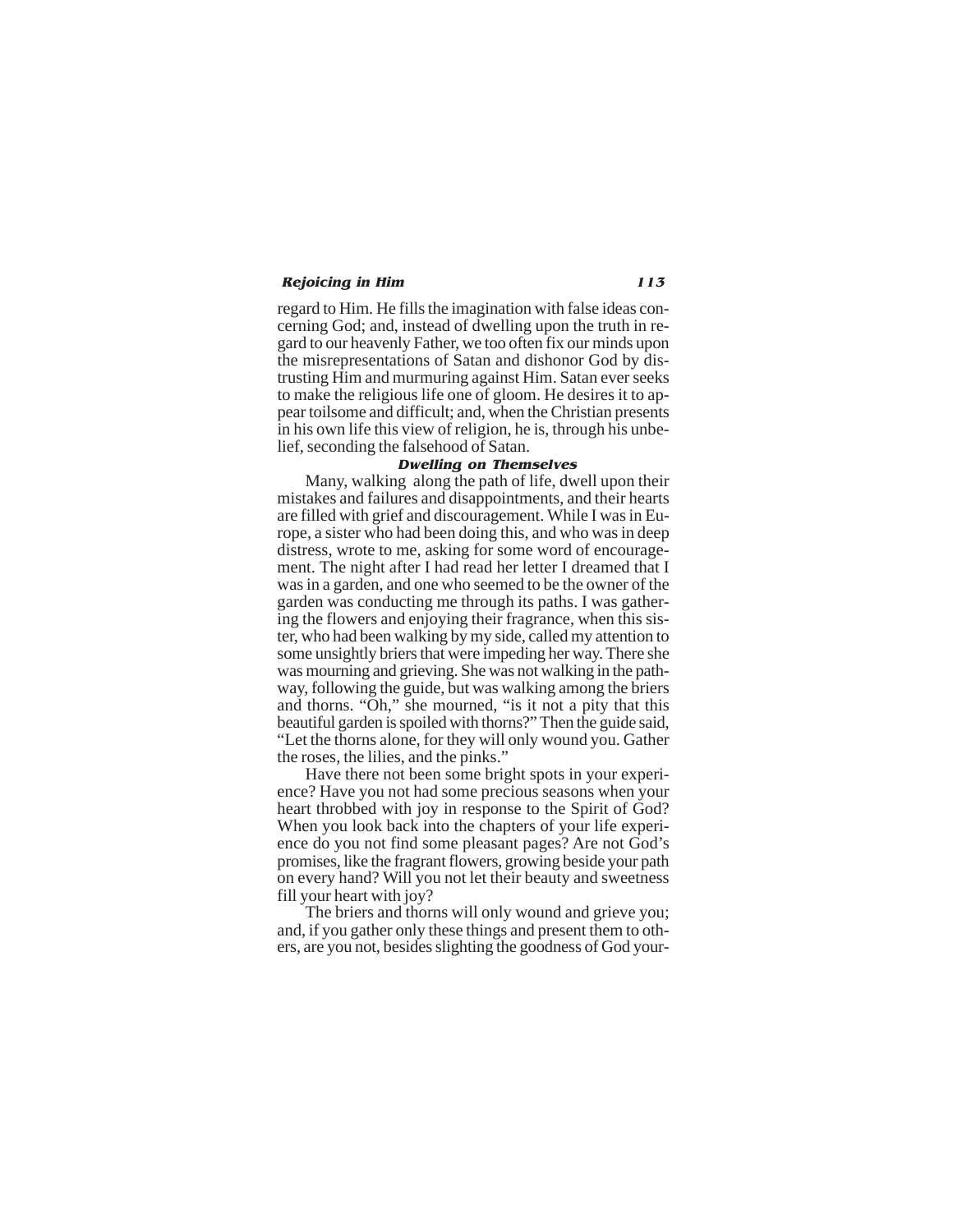self, preventing those around you from walking in the path of life?

It is not wise to gather together all the unpleasant recollections of a past life,—its iniquities and disappointments, to talk over them and mourn over them until we are overwhelmed with discouragement. A discouraged soul is filled with darkness, shutting out the light of God from his own soul and casting a shadow upon the pathway of others.

# **Think of the Bright Pictures**

Thank God for the bright pictures which He has presented to us. Let us group together the blessed assurances of His love, that we may look upon them continually: The Son of God leaving His Father's throne, clothing His divinity with humanity, that He might rescue man from the power of Satan; His triumph in our behalf, opening heaven to men, revealing to human vision the presence chamber where the Deity unveils His glory; the fallen race uplifted from the pit of ruin into which sin had plunged it and brought again into connection with the infinite God, and having endured the divine test through faith in our Redeemer, clothed in the righteousness of Christ and exalted to His throne—these are the pictures which God would have us contemplate.

When we seem to doubt God's love and distrust His promises we dishonor Him and grieve His Holy Spirit. How would a mother feel if her children were constantly complaining of her, just as though she did not mean them well, when her whole life's effort had been to forward their interests and to give them comfort? Suppose they should doubt her love; it would break her heart. How would any parent feel to be thus treated by his children? And how can our heavenly Father regard us when we distrust His love, which has led Him to give His only begotten Son that we might have life? The apostle writes, "He that spared not His own Son, but delivered Him up for us all, how shall He not with Him also freely give us all things?" *Romans 8:32*. And yet how many, by their actions, if not in word, are saying, "The Lord does not mean this for me. Perhaps He loves others, but He does not love me."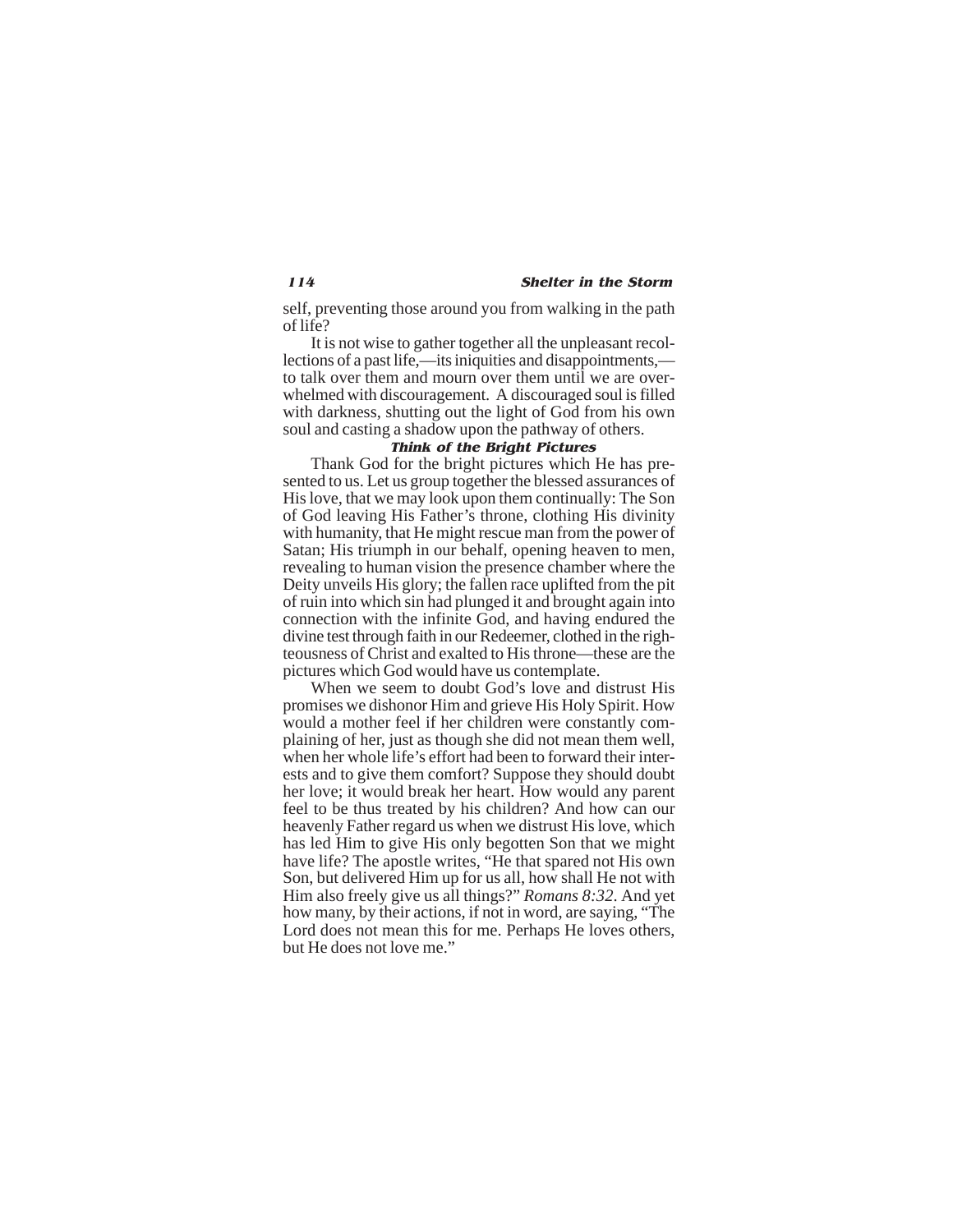#### **Uttering Words of Doubt**

All this is harming your own soul; for every word of doubt you utter is inviting Satan's temptations; it is strengthening in you the tendency to doubt, and it is grieving from you the ministering angels. When Satan tempts you, breathe not a word of doubt or darkness. If you choose to open the door to his suggestions, your mind will be filled with distrust and rebellious questioning. If you talk out your feelings, every doubt you express not only reacts upon yourself, but it is a seed that will germinate and bear fruit in the life of others, and it may be impossible to counteract the influence of your words. You yourself may be able to recover from the season of temptation and from the snare of Satan, but others who have been swayed by your influence may not be able to escape from the unbelief you have suggested. How important that we speak only those things that will give spiritual strength and life!

Angels are listening to hear what kind of report you are bearing to the world about your heavenly Master. Let your conversation be of Him who liveth to make intercession for you before the Father. When you take the hand of a friend, let praise to God be on your lips and in your heart. This will attract his thoughts to Jesus.

All have trials, griefs hard to bear, temptations hard to resist. Do not tell your troubles to your fellow mortals, but carry everything to God in prayer. Make it a rule never to utter one word of doubt or discouragement. You can do much to brighten the life of others and strengthen their efforts, by words of hope and holy cheer.

# **Do Not Discourage Them**

There is many a brave soul sorely pressed by temptation, almost ready to faint in the conflict with self and with the powers of evil. Do not discourage such a one in his hard struggle. Cheer him with brave, hopeful words that shall urge him on his way. Thus the light of Christ may shine from you. "None of us liveth to himself." *Romans 14:7*. By our unconscious influence others may be encouraged and strengthened or they may be discouraged and repelled from Christ and the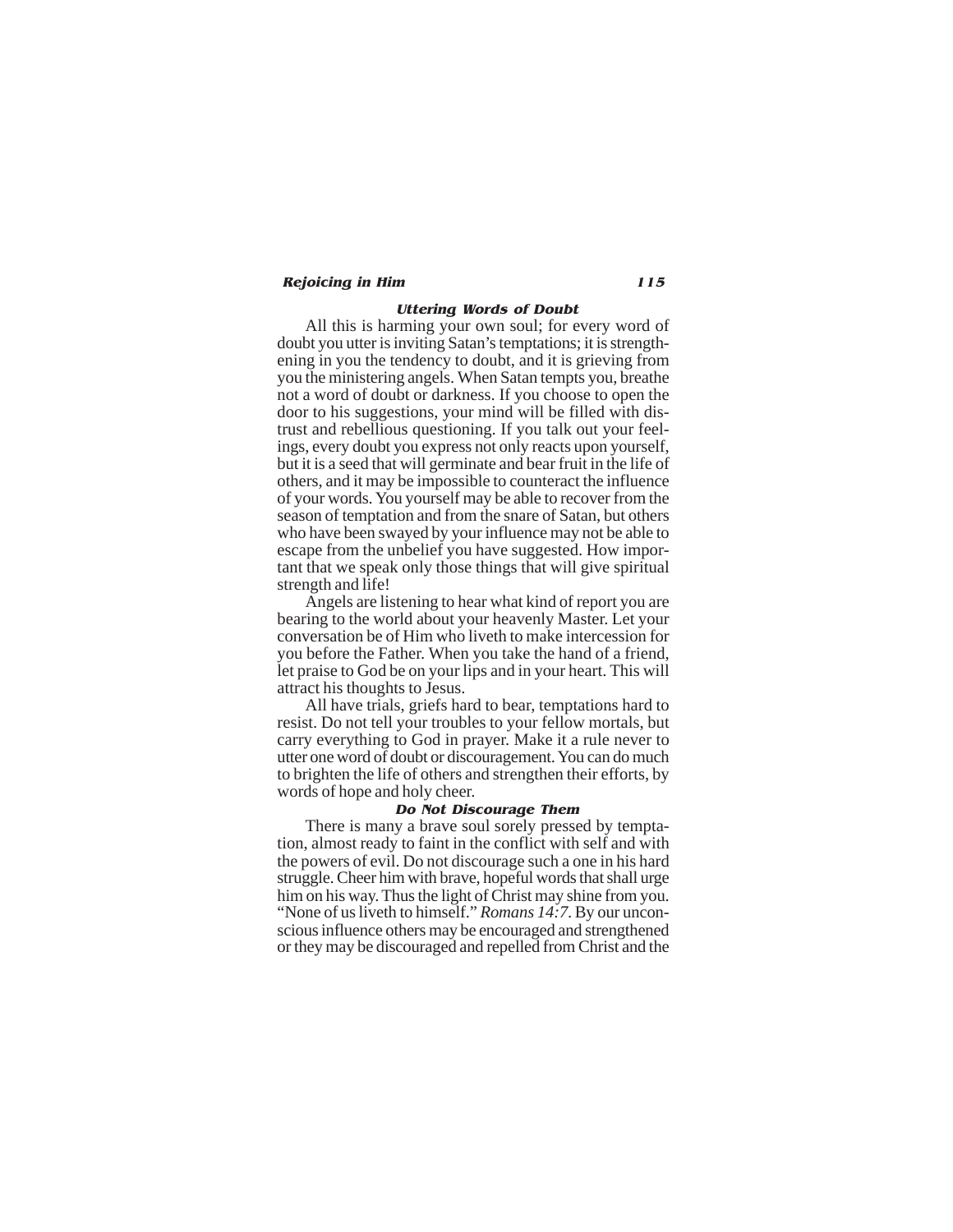truth.

There are many who have an erroneous idea of the life and character of Christ. They think that He was devoid of warmth and sunniness, that He was stern, severe, and joyless. In many cases the whole religious experience is colored by these gloomy views.

It is often said that Jesus wept, but that He was never known to smile. Our Saviour was indeed a Man of Sorrows, and acquainted with grief, for He opened His heart to all the woes of men. But though His life was self-denying and shadowed with pain and care, His spirit was not crushed. His countenance did not wear an expression of grief and repining, but ever one of peaceful serenity. His heart was a wellspring of life and, wherever He went, He carried rest and peace, joy and gladness.

Our Saviour was deeply serious and intensely in earnest, but never gloomy or morose. The life of those who imitate Him will be full of earnest purpose; they will have a deep sense of personal responsibility. Levity will be repressed; there will be no boisterous merriment, no rude jesting; but the religion of Jesus gives peace like a river. It does not quench the light of joy; it does not restrain cheerfulness nor cloud the sunny, smiling face. Christ came not to be ministered unto but to minister; and when His love reigns in the heart, we shall follow His example.

# **Dwell on His Love**

If we keep uppermost in our minds the unkind and unjust acts of others we shall find it impossible to love them as Christ has loved us; but if our thoughts dwell upon the wondrous love and pity of Christ for us, the same spirit will flow out to others. We should love and respect one another, notwithstanding the faults and imperfections that we cannot help seeing. Humility and self-distrust should be cultivated, and a patient tenderness with the faults of others. This will kill out all narrowing selfishness and make us large-hearted and generous.

The psalmist says, "Trust in the Lord, and do good; so shalt thou dwell in the land, and verily thou shalt be fed."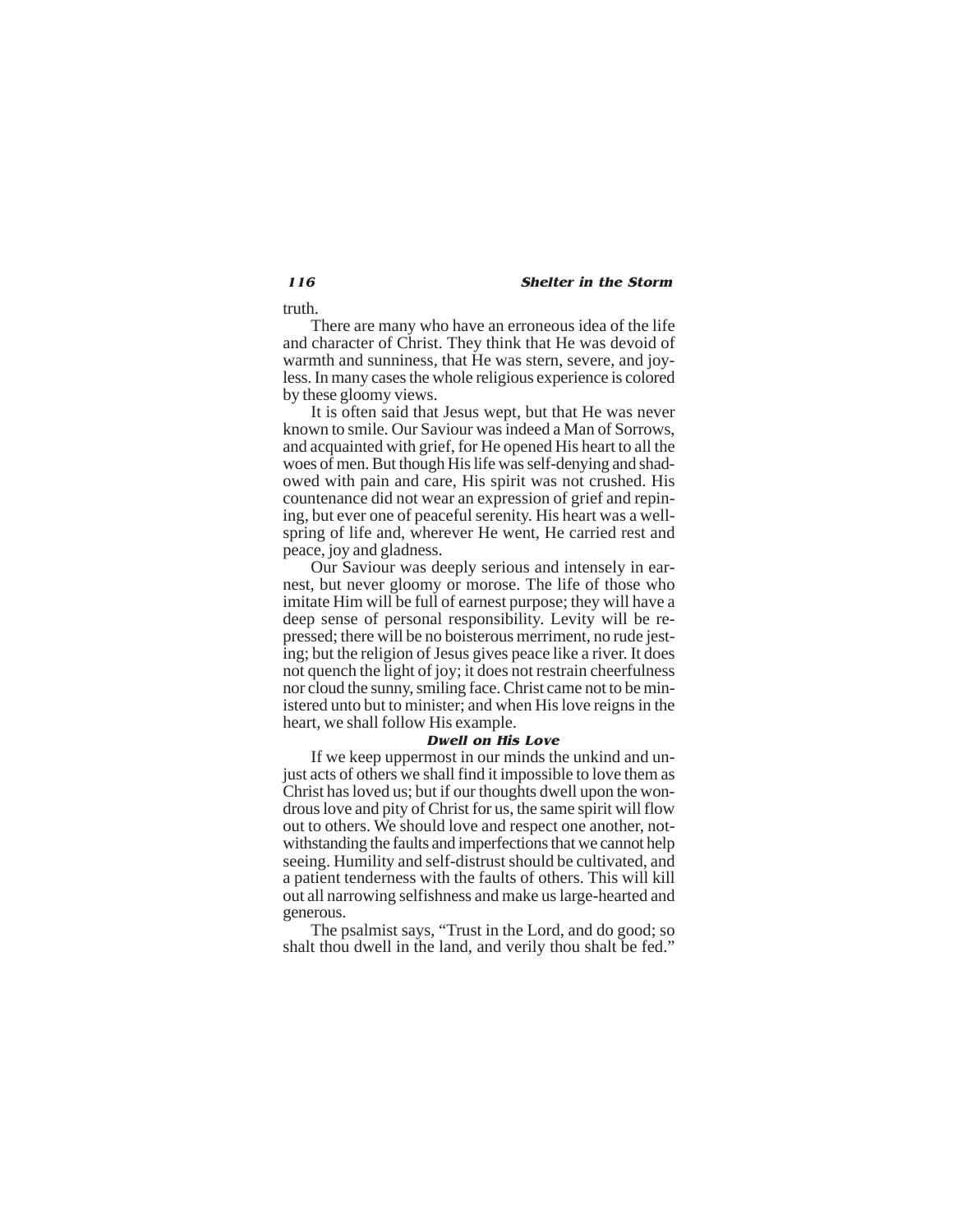# **Rejoicing in Him**

*Psalm 37:3*. "Trust in the Lord." Each day has its burdens, its cares and perplexities; and, when we meet how ready we are to talk of our difficulties and trials. So many borrowed troubles intrude, so many fears are indulged, such a weight of anxiety is expressed, that one might suppose we had no pitying, loving Saviour ready to hear all our requests and to be to us a present help in every time of need.

Some are always fearing, and borrowing trouble. Every day they are surrounded with the tokens of God's love; every day they are enjoying the bounties of His providence; but they overlook these present blessings. Their minds are continually dwelling upon something disagreeable which they fear may come; or some difficulty may really exist which, though small, blinds their eyes to the many things that demand gratitude. The difficulties they encounter, instead of driving them to God, the only source of their help, separate them from Him because they awaken unrest and repining.

Do we well to be thus unbelieving? Why should we be ungrateful and distrustful? Jesus is our friend; all heaven is interested in our welfare. We should not allow the perplexities and worries of everyday life to fret the mind and cloud the brow. If we do we shall always have something to vex and annoy. We should not indulge a solicitude that only frets and wears us, but does not help us to bear trials.

## **God Can Solve Your Problems**

You may be perplexed in business; your prospects may grow darker and darker, and you may be threatened with loss; but do not become discouraged; cast your care upon God, and remain calm and cheerful. Pray for wisdom to manage your affairs with direction, and thus prevent loss and disaster. Do all you can on your part to bring about favorable results. Jesus has promised His aid, but not apart from our effort. When, relying upon our Helper, you have done all you can, accept the result cheerfully.

It is not the will of God that His people should be weighed down with care. But our Lord does not deceive us. He does not say to us, "Do not fear; there are no dangers in your path." He knows there are trials and dangers, and He deals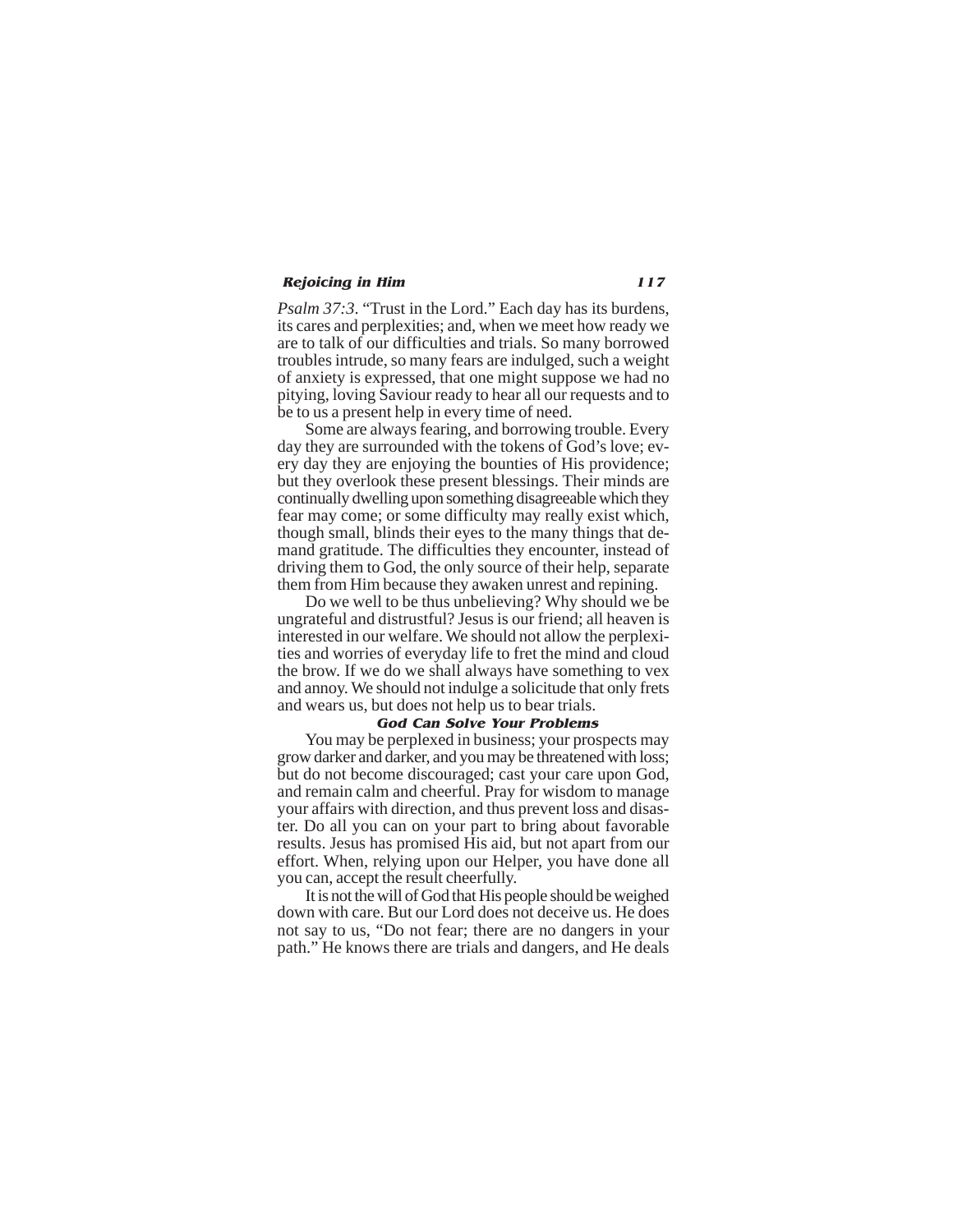with us plainly. He does not propose to take His people out of a world of sin and evil, but He points them to a neverfailing refuge. His prayer for His disciples was, "I pray not that Thou shouldest take them out of the world, but that Thou shouldest keep them from the evil." *John 17:15-16*. "In the world," He says, "ye shall have tribulation: but be of good cheer; I have overcome the world" (*John 16:33*).

In His Sermon on the Mount, Christ taught His disciples precious lessons in regard to the necessity of trusting in God. These lessons were designed to encourage the children of God through all ages, and they have come down to our time full of instruction and comfort. The Saviour pointed His followers to the birds of the air as they warbled their carols of praise, unencumbered with thoughts of care, for "they sow not, neither do they reap." And yet the great Father provides for their needs. The Saviour asks, "Are ye not much better than they?" *Matthew 6:26*. The great Provider for man and beast opens His hand and supplies all His creatures. The birds of the air are not beneath His notice. He does not drop the food into their bills, but He makes provision for their needs. They must gather the grains He has scattered for them. They must prepare the material for their little nests. They must feed their young. They go forth singing to their labor, for "your heavenly Father feedeth them." And "are ye not much better than they?" Are not you, as intelligent, spiritual worshipers, of more value than the birds of the air? Will not the Author of our being, the Preserver of our life, the One who formed us in His own divine image, provide for our necessities if we but trust in Him?

# **The Little Things of Nature Will Tell You**

Christ pointed His disciples to the flowers of the field, growing in rich profusion and glowing in the simple beauty which the heavenly Father had given them, as an expression of His love to man. He said, "Consider the lilies of the field, how they grow." The beauty and simplicity of these natural flowers far outrival the splendor of Solomon. The most gorgeous attire produced by the skill of art cannot bear comparison with the natural grace and radiant beauty of the flow-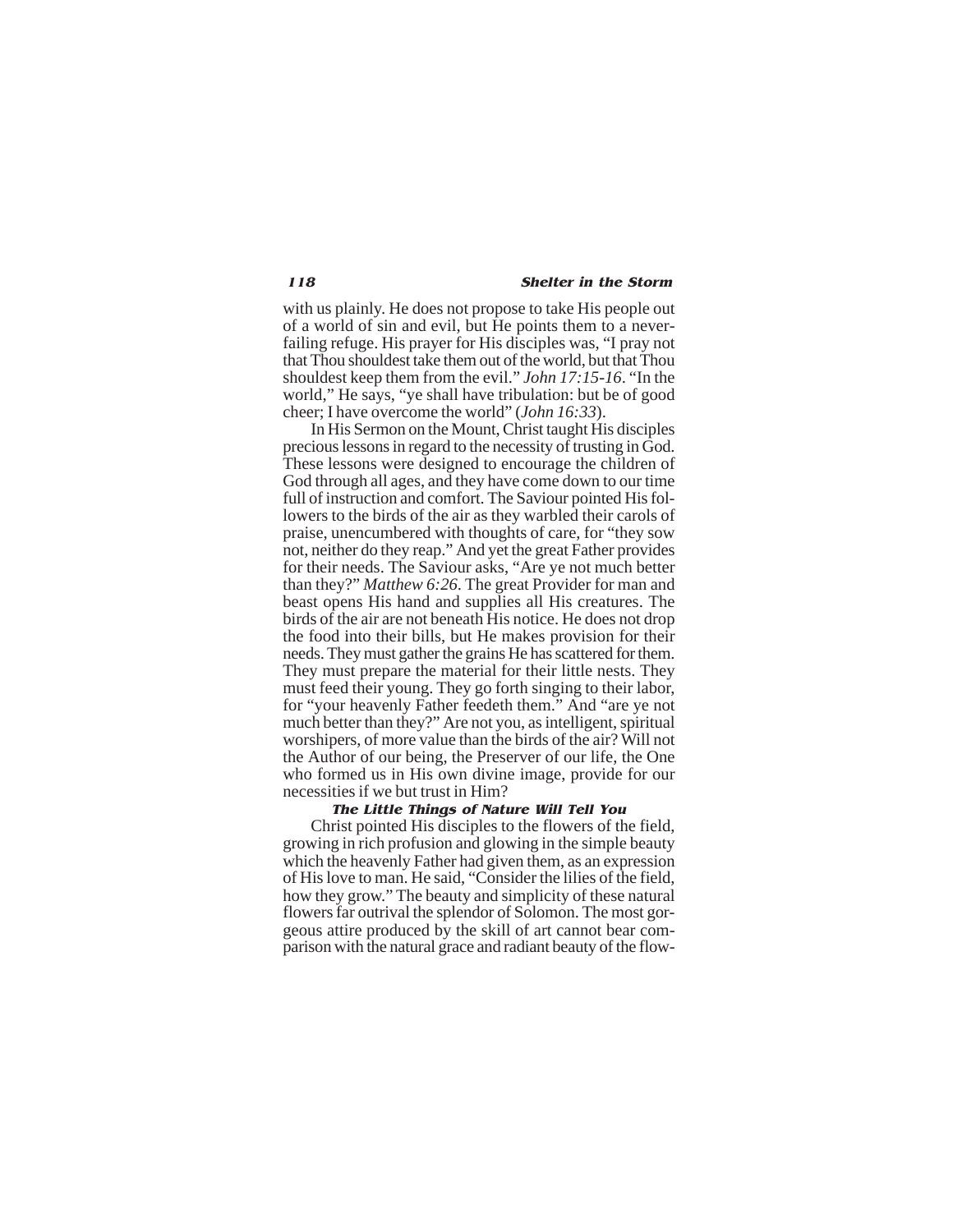# **Rejoicing in Him**

ers of God's creation. Jesus asks, "If God so clothe the grass of the field, which today is, and tomorrow is cast into the oven, shall He not much more clothe you, O ye of little faith?" *Matthew 6:28, 30*. If God, the divine Artist, gives to the simple flowers that perish in a day their delicate and varied colors, how much greater care will He have for those who are created in His own image? This lesson of Christ's is a rebuke to the anxious thought, the perplexity and doubt, of the faithless heart.

The Lord would have all His sons and daughters happy, peaceful, and obedient. Jesus says, "My peace I give unto you: not as the world giveth, give I unto you. Let not your heart be troubled, neither let it be afraid." *John 14:27*. "These things have I spoken unto you, that My joy might remain in you, and that your joy might be full." *John 15:11*.

Happiness that is sought from selfish motives, outside of the path of duty, is ill-balanced, fitful, and transitory; it passes away, and the soul is filled with loneliness and sorrow; but there is joy and satisfaction in the service of God. The Christian is not left to walk in uncertain paths; he is not left to vain regrets and disappointments. If we do not have the pleasures of this life we may still be joyful in looking to the life beyond.

#### **A Fullness of Joy**

But even here Christians may have the joy of communion with Christ; they may have the light of His love, the perpetual comfort of His presence. Every step in life may bring us closer to Jesus, may give us a deeper experience of His love, and may bring us one step nearer to the blessed home of peace. Then let us not cast away our confidence, but have firm assurance, firmer than ever before. "Hitherto hath the Lord helped us" (*1 Samuel 7:12*), and He will help us to the end. Let us look to the monumental pillars, reminders of what the Lord has done to comfort us and to save us from the hand of the destroyer. Let us keep fresh in our memory all the tender mercies that God has shown us,—the tears He has wiped away, the pains He has soothed, the anxieties removed, the fears dispelled, the wants supplied, the blessings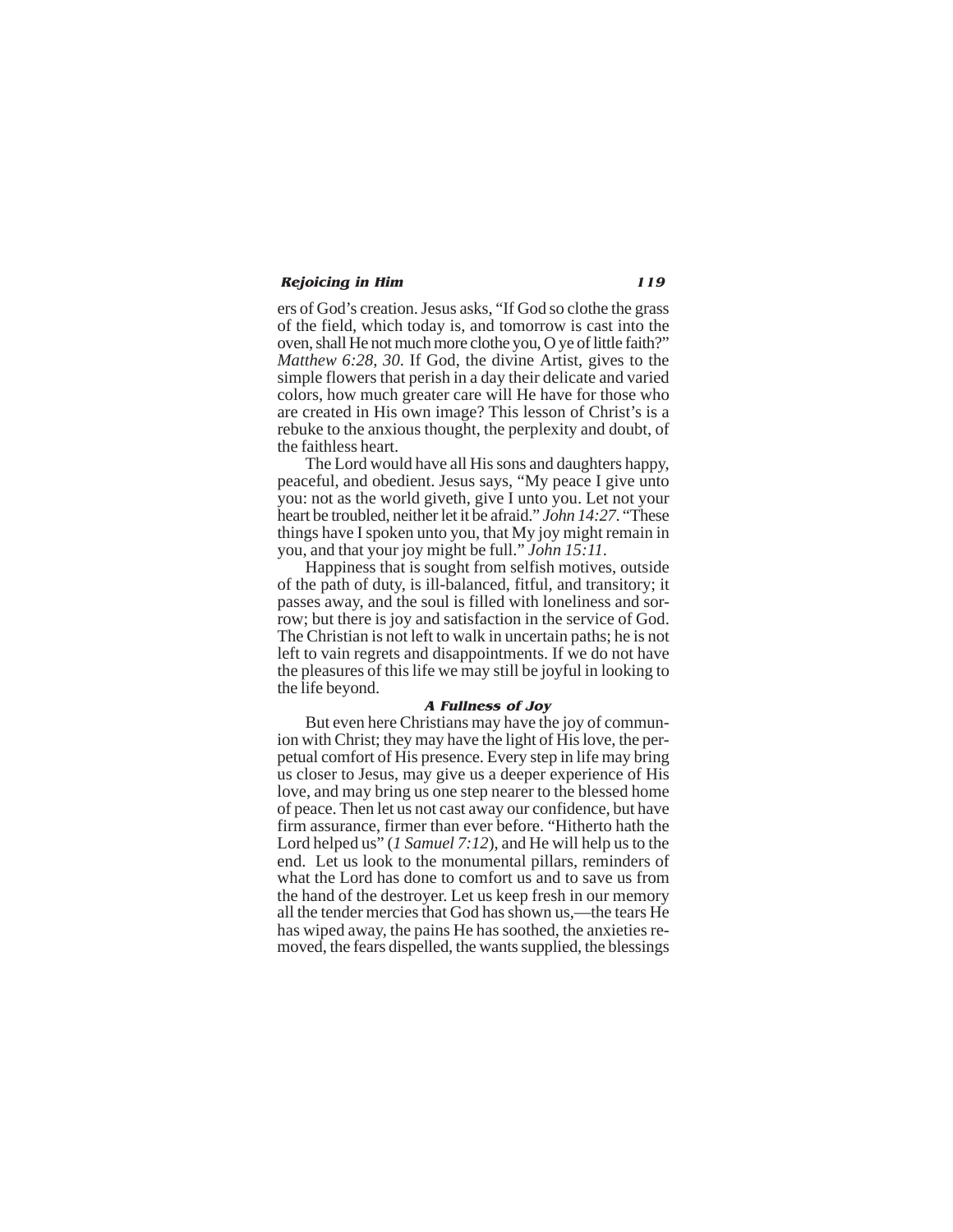bestowed,—thus strengthening ourselves for all that is before us through the remainder of our pilgrimage.

We cannot but look forward to new perplexities in the coming conflict, but we may look on what is past as well as on what is to come, and say, "Hitherto hath the Lord helped us." "As thy days, so shall thy strength be." *Deuteronomy 33:25.* The trial will not exceed the strength that shall be given us to bear it. Then let us take up our work just where we find it, believing that whatever may come, strength proportionate to the trial will be given.

# **When the Gates Are Opened**

And by and by the gates of heaven will be thrown open to admit God's children and, from the lips of the King of glory the benediction will fall on their ears like richest music, "Come, ye blessed of My Father, inherit the kingdom prepared for you from the foundation of the world." *Matthew 25:34.*

Then the redeemed will be welcomed to the home that Jesus is preparing for them. There their companions will not be the vile of earth, liars, idolaters, the impure, and unbelieving; but they will associate with those who have overcome Satan and through divine grace have formed perfect characters. Every sinful tendency, every imperfection, that afflicts them here has been removed by the blood of Christ, and the excellence and brightness of His glory, far exceeding the brightness of the sun, is imparted to them. And the moral beauty, the perfection of His character, shines through them, in worth far exceeding this outward splendor. They are without fault before the great white throne, sharing the dignity and the privileges of the angels.

In view of the glorious inheritance that may be his, "what shall a man give in exchange for his soul?" He may be poor, yet he possesses in himself a wealth and dignity that the world could never bestow. The soul redeemed and cleansed from sin, with all its noble powers, dedicated to the service of God, is of surpassing worth; and there is joy in heaven in the presence of God and the holy angels over one soul redeemed, a joy that is expressed in songs of holy triumph.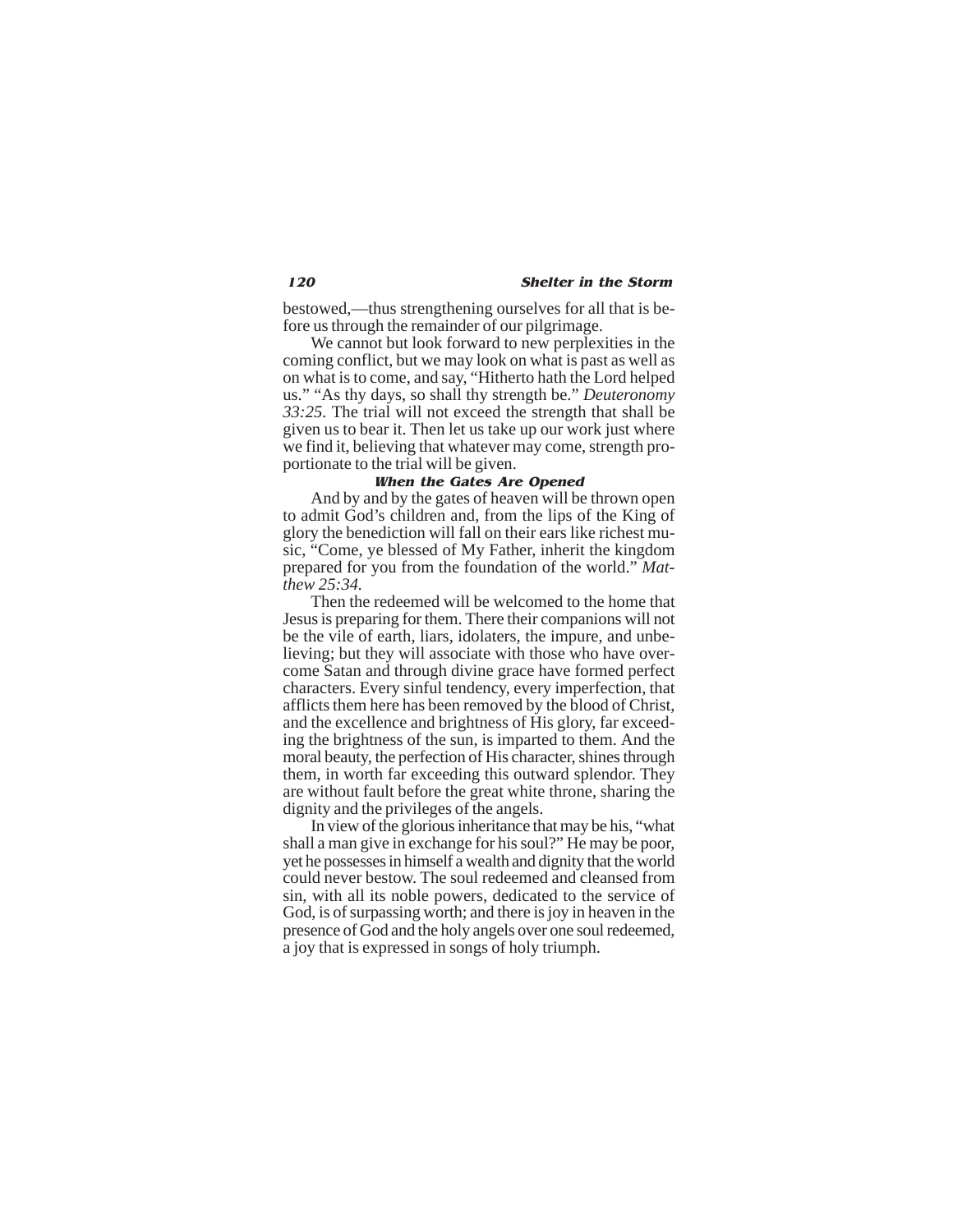# BIBLE PROMISES YOU CAN USE

Unto the upright there ariseth light in the darkness. *– Psalm 112:4.*

Thou hast been a strength to the poor, a strength to the needy in his distress, a refuge from the storm, a shadow from the heat, when the blast of the terrible ones is as a storm against the wall. *– Isaiah 25:4.*

O Lord, my strength and my fortress and my refuge in the day of affliction. *– Jeremiah 16:19*.

When I fall, I shall arise; when I sit in darkness, the Lord shall be a light unto me. *– Micah 7:8-9.*

The Lord is good, a stronghold in the day of trouble; and He knoweth them that trust in Him. *– Nahum 1:7.*

Come unto Me, all ye that labour and are heavy laden, and I will give you rest. *– Matthew 11:28.*

These things I have spoken unto you, that in Me ye might have peace. In the world ye shall have tribulation; but be of good cheer: I have overcome the world. *– John 16:33.*

 For as the sufferings of Christ abound in us, so our consolation also aboundeth by Christ. *– 2 Corinthians 1:5.*

If thou wilt diligently hearken to the voice of the Lord thy God, and wilt do that which is right in His sight, and wilt give ear to His commandments, and keep all His statutes, I will put none of these diseases upon thee. *– Exodus 15:26.*

Surely He shall deliver thee from the snare of the fowler, and from the noisome pestilence. *– Psalm 91:3.*

Who forgiveth all thine iniquities; who healeth all thy diseases. *– Psalm 103:3.*

Thou shalt not be afraid for the terror by night, nor for the arrow that flieth by day. *– Psalm 91:5.*

The Lord preserveth the simple: I was brought low, and He helped me. *– Psalm 116:6.*

Cast me not off in the time of old age; forsake me not when my strength faileth. *– Psalm 71:9.*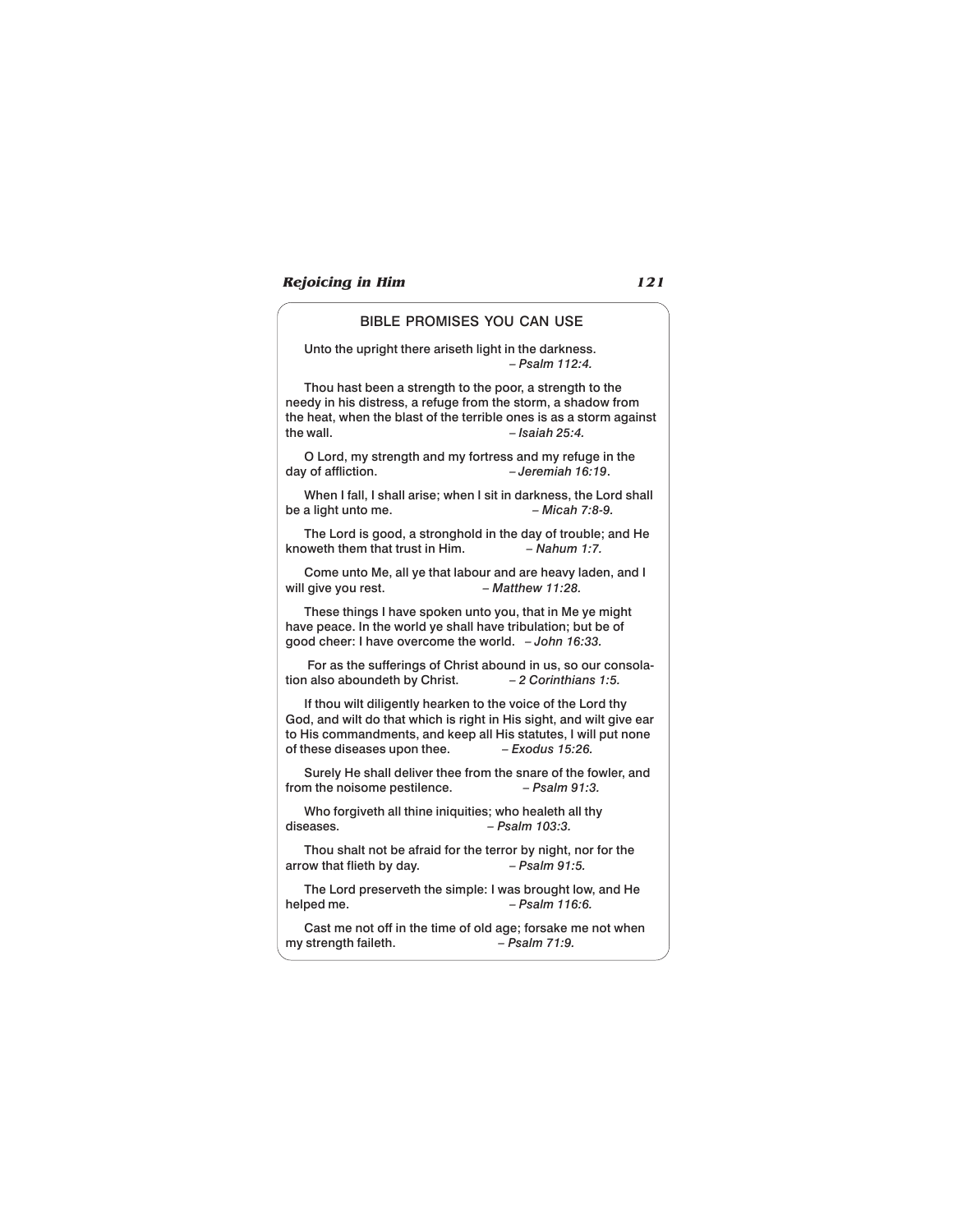#### **CHAPTER FOURTEEN**



**"Mr. Finney," the young man said, "I don't really believe there is a devil." The preacher looked at him keenly for a moment, and replied: "Don't you, now? Well, you really resist him for awhile in your own strength, and you'll soon change your views."**

Griffith Thomas tells of a man who was a slave to drink. Nothing that he nor his friends did could get him away from it. Then he found Christ—and was freed from that terrible curse. Someone asked him how this wondrous change had come about.

"Why, Hank, you must have gotten the mastery of the devil at last?" "No," he said, "but I have got the Master of the devil." Since Satan is a supernatural enemy, it takes a supernatural power to overcome him. That power is Christ. He not only can forgive your sins, but He can enable you to conquer them.

**Ike Miller was the terror of a North England mining district. Then gospel meetings began at the old church as the young preacher, Henry Moorhouse, began talking on the love of Jesus for a lost world. Ike Miller had said that he would break up the series of meetings. With this in mind, he walked in and took his seat**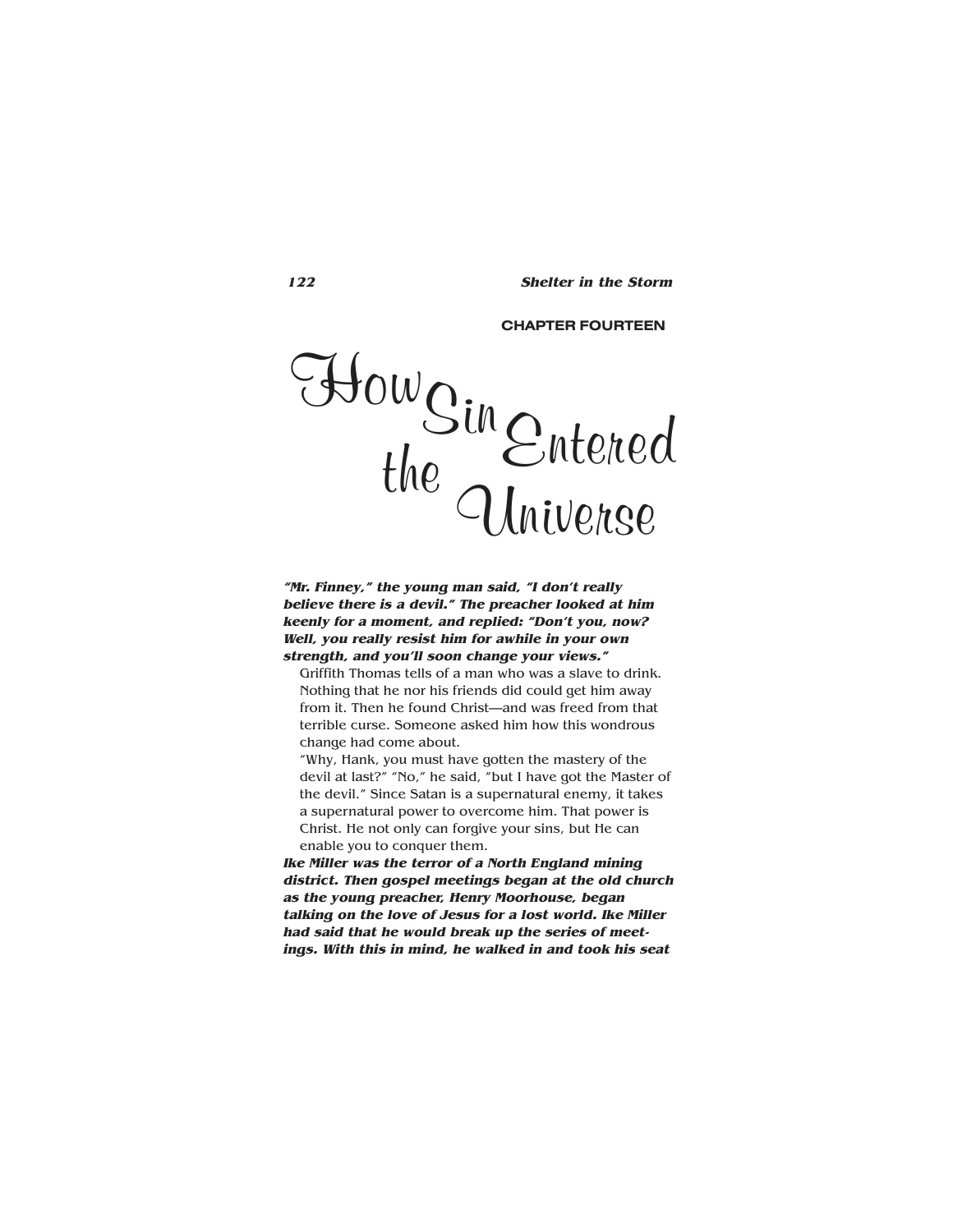#### **near the front. Everyone in the room feared what would happen there that night.**

A disturbance was indeed created, but it was in the depths of Ike's soul. Moorhouse told about the fall of man and God's plan to enable him to obey God—by sending Jesus to die for his sins. Quietly, Ike listened to the story of Calvary and a Saviour's love.

Just as the meeting was closing, Ike got up alone and walked out suddenly. Afterward, several told the young preacher that, with Ike there, he should have spoken about the final reward for sin. "What will he care about the love of Christ?" they said.

# **Meanwhile, Ike was walking home. Part way there, he turned off the path into a wood, got down on his knees and cried to God and asked Him for forgiveness—for help to live a different life. He remained there till the peace and forgiveness of God came.**

Striding up to the door of his home, he opened it in a burst. One of the children gave a muffled gasp and ran behind his mother. The other peeked from behind a doorway to see what would happen next.

His wife said nervously, "Home so early?" Then she paused to see what Ike's response would be.

To her astonishment, she saw that he was not drunk but perfectly sober,—and more, he was crying!

# **To her greater astonishment, he walked over to her, put his arms around her and kissed her. "Lass," he said, "God has brought your husband back**

#### **to you."**

Then, sitting on a chair, he called the children to him. Slowly, hesitantly, they came. He enfolded them in his arms and told them that he had given his heart to Jesus, and he asked their forgiveness. Together they wept, and he told them that from now on, life would be different. And it was, for Ike quickly discovered that Christianity is more than a single surrender;—it is a lifelong walk with Jesus that begins anew each morning with Bible study, prayer, and renewed dedication.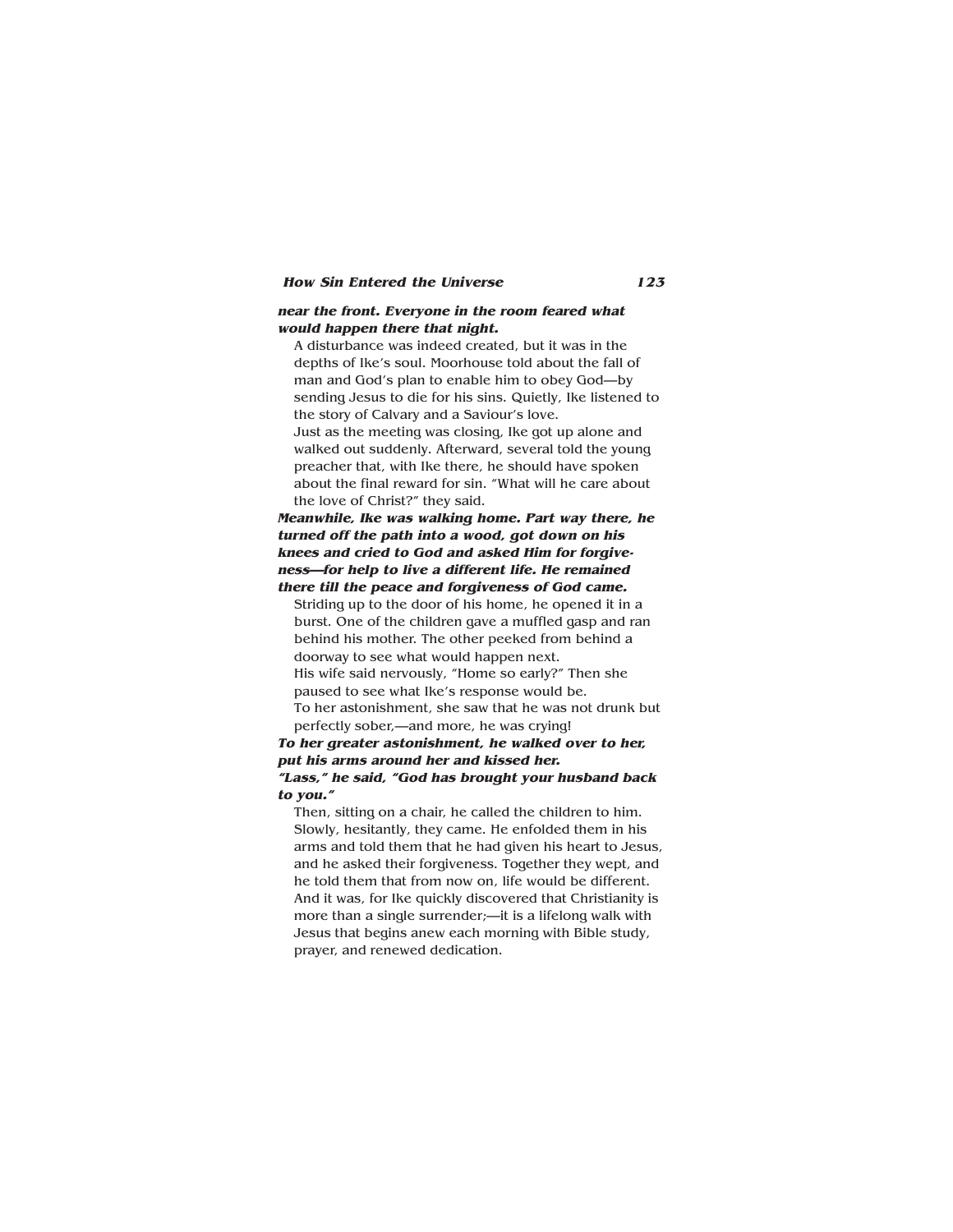Before the entrance of evil, there was peace and joy throughout the universe. All was in perfect harmony with the Creator's will. Love for God was supreme, love for one another impartial. Christ the Word, the only begotten of God, was one with the eternal Father, one in nature, in character, and in purpose , the only being in all the universe that could enter into all the counsels and purposes of God. By Christ, the Father wrought in the creation of all heavenly beings. "By him were all things created, that are in Heaven, . . whether they be thrones, or dominions, or principalities, or powers .." *Colossians 1:16.* And to Christ, equally with the Father, all Heaven gave allegiance. The law of love being the foundation of the government of God, the happiness of all created beings depended upon their perfect accord with its great principles of righteousness. God desires from all His creatures the service of love, homage that springs from an intelligent appreciation of His character. He takes no pleasure in a forced allegiance, and to all He grants freedom of will, that they may render Him voluntary service.

# **How Sin Began**

But there was one that chose to pervert this freedom. Sin originated with him, who, next to Christ, had been most honored of God, and who stood highest in power and glory among the inhabitants of Heaven. Before his fall, Lucifer was first of the covering cherubs, holy and undefiled. "Thus saith the Lord God; Thou sealest up the sum full of wisdom and perfect in beauty. Thou has been in Eden the garden of God; every precious stone was thy covering . . Thou art the anointed cherub that covereth; and I have set thee so; thou wast upon the holy mountain of God; thou hast walked up and down in the midst of the stones of fire. Thou wast perfect in thy ways from the day that thou was created, till iniquity was found in thee." *Ezekiel 28:12-15*.

Lucifer might have remained in favor with God, beloved and honored by all the angelic host, exercising his noble powers to bless others and to glorify his Maker. But, says the prophet, "Thine heart was lifted up because of thy beauty, thou hast corrupted thy wisdom by reason of thy brightness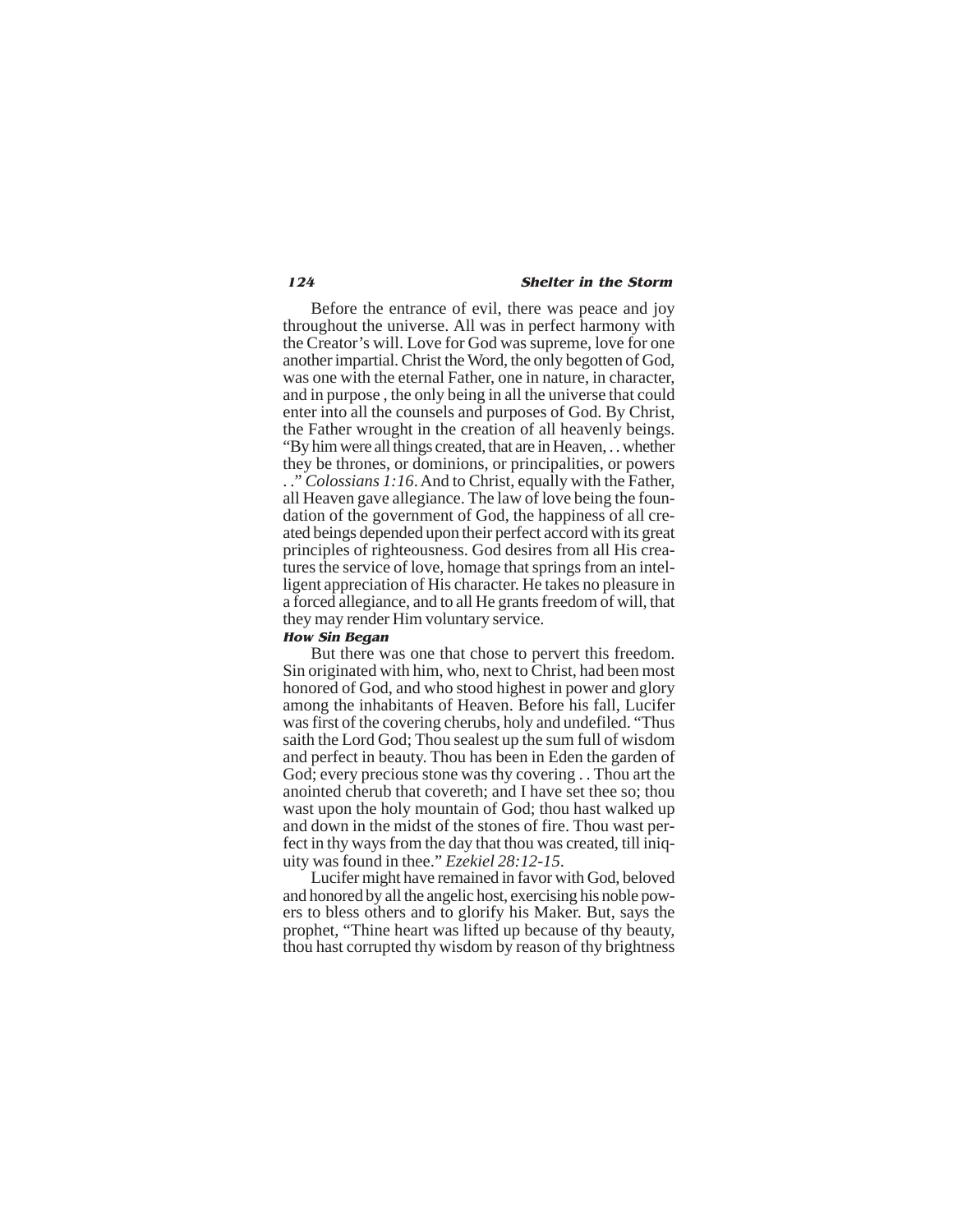. ." *Ezekiel 28:17*. Little by little, Lucifer came to indulge a desire for self-exaltation. "Thou hast set thine heart as the heart of God." *Verse 6*. "Thou hast said: . . I will exalt my throne above the stars of God; I will sit also upon the mount of the congregation, . . I will ascend above the heights of the clouds; I will be like the Most High." *Isa. 14:13-14*. Instead of seeking to make God supreme m the affections and allegiance of His creatures, it was Lucifer's endeavor to win their service and homage to himself. And, coveting the honor which the infinite Father had bestowed upon His Son, this prince of angels aspired to power which it was the prerogative of Christ alone to wield.

#### **They Pleaded with Him**

All Heaven had rejoiced to reflect the Creator's glory and to show forth His praise. And while God was thus honored, all had been peace and gladness; but a note of discord now marred the celestial harmonies. The service and exaltation of self, contrary to the Creator's plan, awakened forebodings of evil in minds to whom God's glory was supreme. The heavenly councils pleaded with Lucifer. The Son of God presented before him the greatness, the goodness, and the justice of the Creator, and the sacred, unchanging nature of His law. God Himself had established the order of Heaven; and, in departing from it, Lucifer would dishonor his Maker and bring ruin upon himself. But the warning, given in infinite love and mercy, only aroused a spirit of resistance. Lucifer allowed jealousy of Christ to prevail, and he became the more determined.

Pride in his own glory nourished the desire for supremacy. The high honors conferred upon Lucifer were not appreciated as the gift of God, and called forth no gratitude to the Creator. He gloried in his brightness and exaltation, and aspired to be equal with God. He was beloved and reverenced by the heavenly host. Angels delighted to execute his commands, and he was clothed with wisdom and glory above them all. Yet the Son of God was the acknowledged sovereign of Heaven, one in power and authority with the Father. In all the counsels of God, Christ was a participant while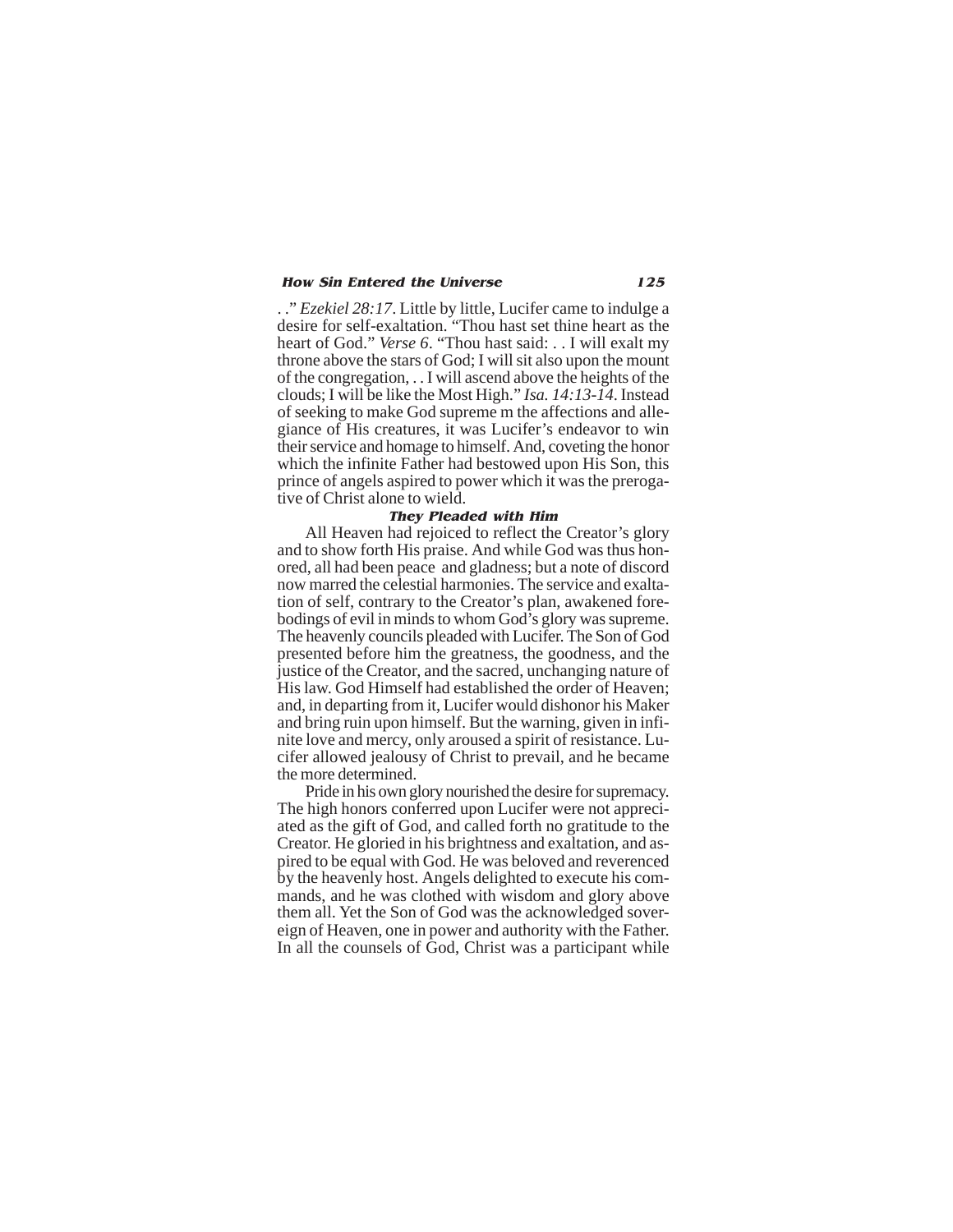Lucifer was not permitted thus to enter into the divine purposes. "Why," questioned this mighty angel, "should Christ have the supremacy? Why is He thus honored above Lucifer?"

# **Opposed to God's Law**

Leaving his place in the immediate presence of God, Lucifer went forth to diffuse the spirit of discontent among the angels. Working with mysterious secrecy, and for a time concealing his real purpose under an appearance of reverence for God, he endeavored to excite dissatisfaction concerning the laws that governed heavenly beings, intimating that they imposed an unnecessary restraint. Since their natures were holy, he urged that the angels should obey the dictates of their own will. He sought to create sympathy for himself, by representing that God had dealt unjustly with him in bestowing supreme honor upon Christ. He claimed that in aspiring to greater power and honor he was not aiming at self-exaltation, but was seeking to secure liberty for all the inhabitants of Heaven, that by this means they might attain to a higher state of existence.

God, in His great mercy, bore long with Lucifer. He was not immediately degraded from his exalted station when he first indulged the spirit of discontent, nor even when he began to present his false claims before the loyal angels. Long was he retained in Heaven. Again and again he was offered pardon, on condition of repentance and submission. Such efforts as only infinite love and wisdom could devise, were made to convince him of his error. The spirit of discontent had never before been known in Heaven. Lucifer himself did not at first see whither he was drifting; he did not understand the real nature of his feelings. But as his dissatisfaction was proved to be without cause, Lucifer was convinced that he was in the wrong, that the divine claims were just, and that he ought to acknowledge them as such before all Heaven. Had he done this, he might have saved himself and many angels. He had not at this time fully cast off his allegiance to God. Though he had forsaken his position as covering cherub, yet if he had been willing to return to God,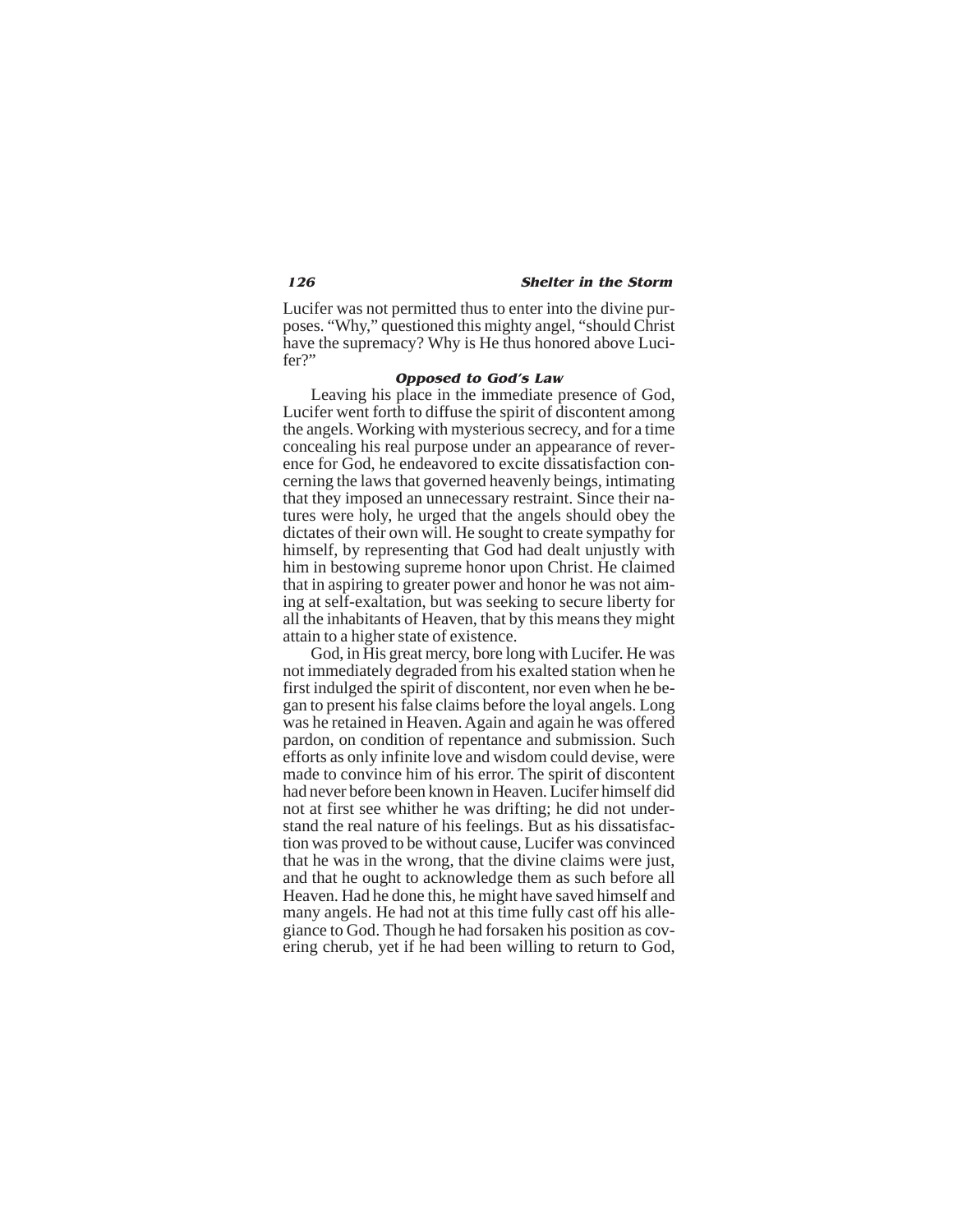acknowledging the Creator's wisdom, and satisfied to fill the place appointed him in God's great plan, he would have been reinstated in his office. But pride forbade him to submit. He persistently defended his own course, maintained that he had no need of repentance, and fully committed himself, in the great controversy, against his Maker.

# **A Master at Deception**

All the powers of his mastermind were now bent to the work of deception, to secure the sympathy of the angels that had been under his command. Even the fact that Christ had warned and counseled him, was perverted to serve his traitorous designs. To those whose loving trust bound them most closely to him, Satan had represented that he was wrongly judged, that his position was not respected, and that his liberty was to be abridged. From misrepresentation of the words of Christ, he passed to prevarication and direct falsehood, accusing the Son of God of a design to humiliate him before the inhabitants of Heaven. He sought also to make a false issue between himself and the loyal angels. All whom he could not subvert and bring fully to his side, he accused of indifference to the interests of heavenly beings. The very work which he himself was doing, he charged upon those who remained true to God. And to sustain his charge of God's injustice toward him, he resorted to misrepresentation of the words and acts of the Creator. It was his policy to perplex the angels with subtle arguments concerning the purposes of God. Everything that was simple he shrouded in mystery, and by artful perversion cast doubt upon the plainest statements of Jehovah. His high position, in such close connection with the divine administration, gave greater force to his representations, and many were induced to unite with him in rebellion against Heaven's authority.

# **It Takes Time**

God in His wisdom permitted Satan to carry forward his work, until the spirit of disaffection ripened into active revolt. It was necessary for his plans to be fully developed, that their true nature and tendency might be seen by all. Lucifer, as the anointed cherub, had been highly exalted; he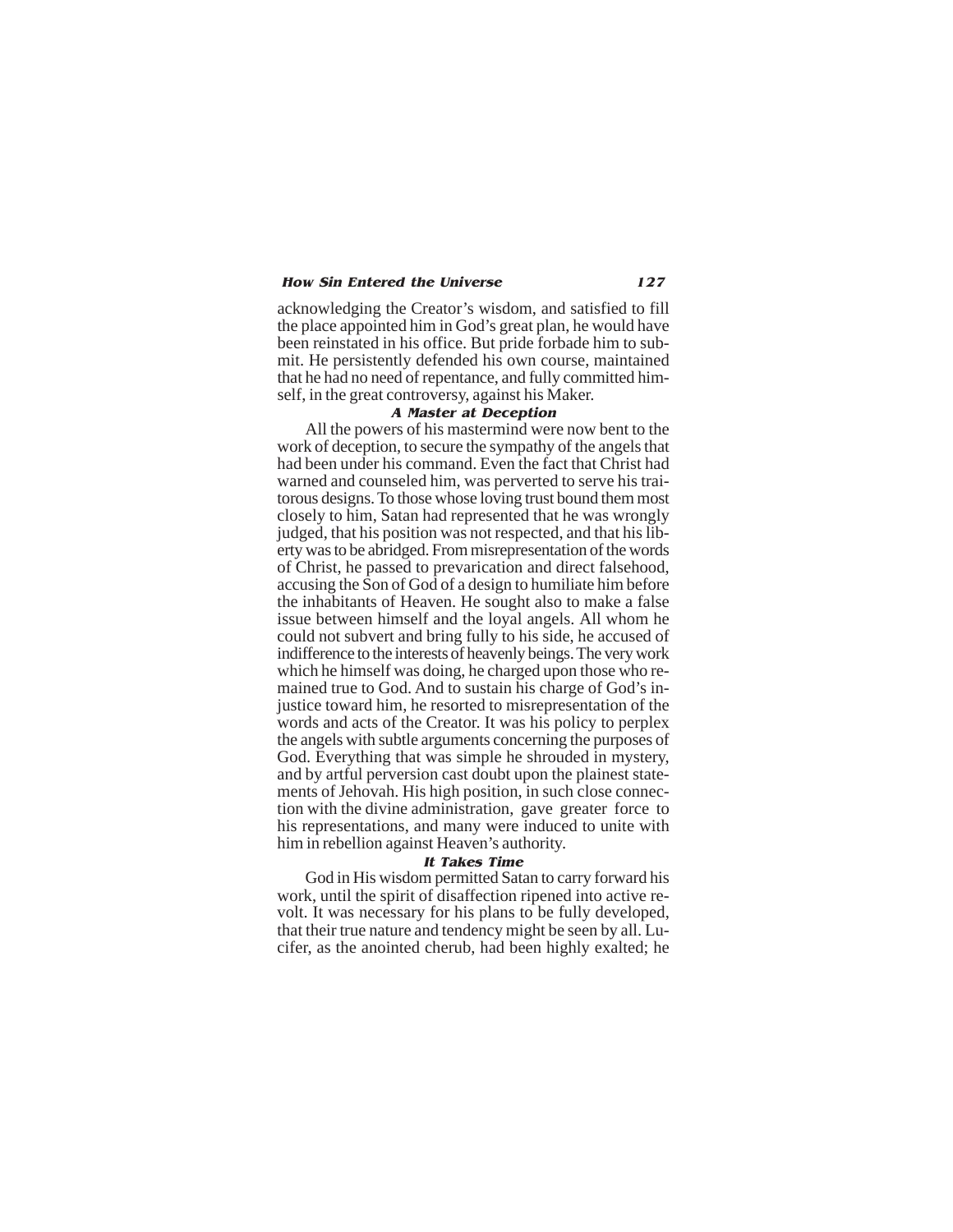was greatly loved by the heavenly beings, and his influence over them was strong. God's government included not only the inhabitants of Heaven, but of all the worlds that He had created; and Satan thought that if he could carry the angels of Heaven with him in rebellion, he could carry also the other worlds. He had artfully presented his side of the question, employing sophistry and fraud to secure his objects. His power to deceive was very great, and by disguising himself in a cloak of falsehood he had gained an advantage. Even the loyal angels could not fully discern his character, or see to what his work was leading.

Satan had been so highly honored, and all his acts were so clothed with mystery, that it was difficult to disclose to the angels the true nature of his work. Until fully developed, sin would not appear the evil thing it was. Heretofore it had no place in the universe of God, and holy beings had no conception of its nature and malignity. They could not discern the terrible consequences that would result from setting aside the divine law. Satan had, at first, concealed his work under a specious profession of loyalty to God. He claimed to be seeking to promote the honor of God, the stability of his government, and the good of all the inhabitants of Heaven. While instilling discontent into the minds of the angels under him, he had artfully made it appear that he was seeking to remove dissatisfaction. When he urged that changes be made in the order and laws of God's government, it was under the pretense that these were necessary in order to preserve harmony in Heaven.

In His dealing with sin, God could employ only righteousness and truth. Satan could use what God could not flattery and deceit. He had sought to falsify the word of God, and had misrepresented His plan of government before the angels, claiming that God was not just in laying laws and rules upon the inhabitants of Heaven; that in requiring submission and obedience from His creatures, He was seeking merely the exaltation of Himself. Therefore it must be demonstrated before the inhabitants of Heaven as well as of all the worlds, that God's government was just, His law perfect.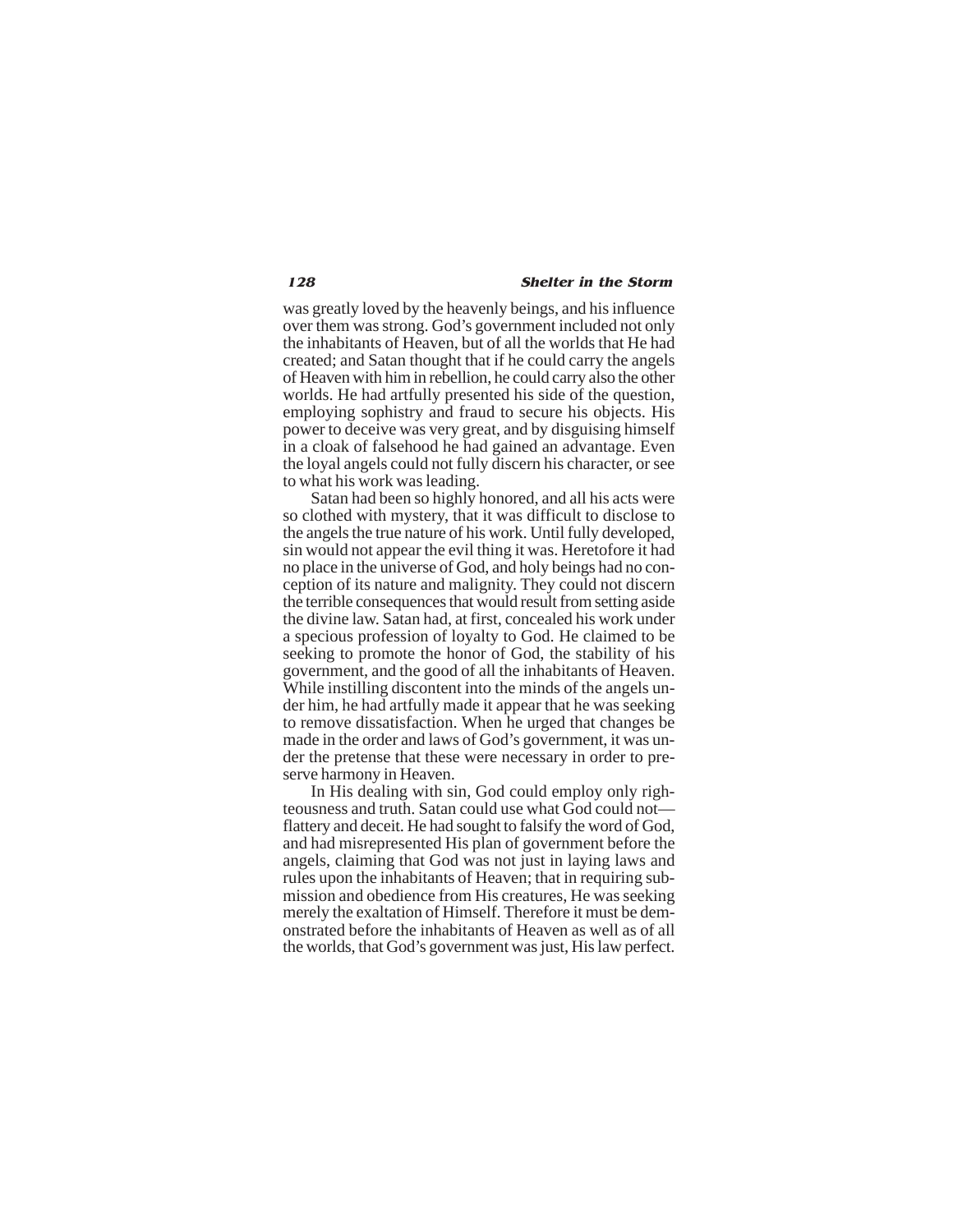#### **How Sin Entered the Universe**

Satan had made it appear that he himself was seeking to promote the good of the universe. The true character of the usurper, and his real object, must be understood by all. He must have time to manifest himself by his wicked works.

#### **Our Work Will Condemn**

The discord which his own course had caused in Heaven, Satan charged upon the law and government of God. All evil he declared to be the result of the divine administration. He claimed that it was his own object to improve upon the statutes of Jehovah. Therefore it was necessary that he should demonstrate the nature of his claims, and show the working out of his proposed changes in the divine law. His own work must condemn him. Satan had claimed from the first that he was not in rebellion. The whole universe must see the deceiver unmasked.

Even when it was decided that he could no longer remain in Heaven, infinite wisdom did not destroy Satan. Since the service of love can alone be acceptable to God, the allegiance of His creatures must rest upon a conviction of His justice and benevolence. The inhabitants of Heaven and of other worlds, being unprepared to comprehend the nature or consequences of sin, could not then have seen the justice and mercy of God in the destruction of Satan. Had he been immediately blotted from existence, they would have served God from fear rather than from love. The influence of the deceiver would not have been fully destroyed, nor would the spirit of rebellion have been utterly eradicated. Evil must be permitted to come to maturity. For the good of the entire universe through ceaseless ages, Satan must more fully develop his principles, that his charges against the divine government might be seen in their true light by all created beings, that the justice and mercy of God and the immutability of His law might forever be placed beyond all question.

# **A Lesson for All Time**

Satan's rebellion was to be a lesson to the universe through all coming ages, a perpetual testimony to the nature and terrible results of sin. The working out of Satan's rule, its effects upon both men and angels, would show what must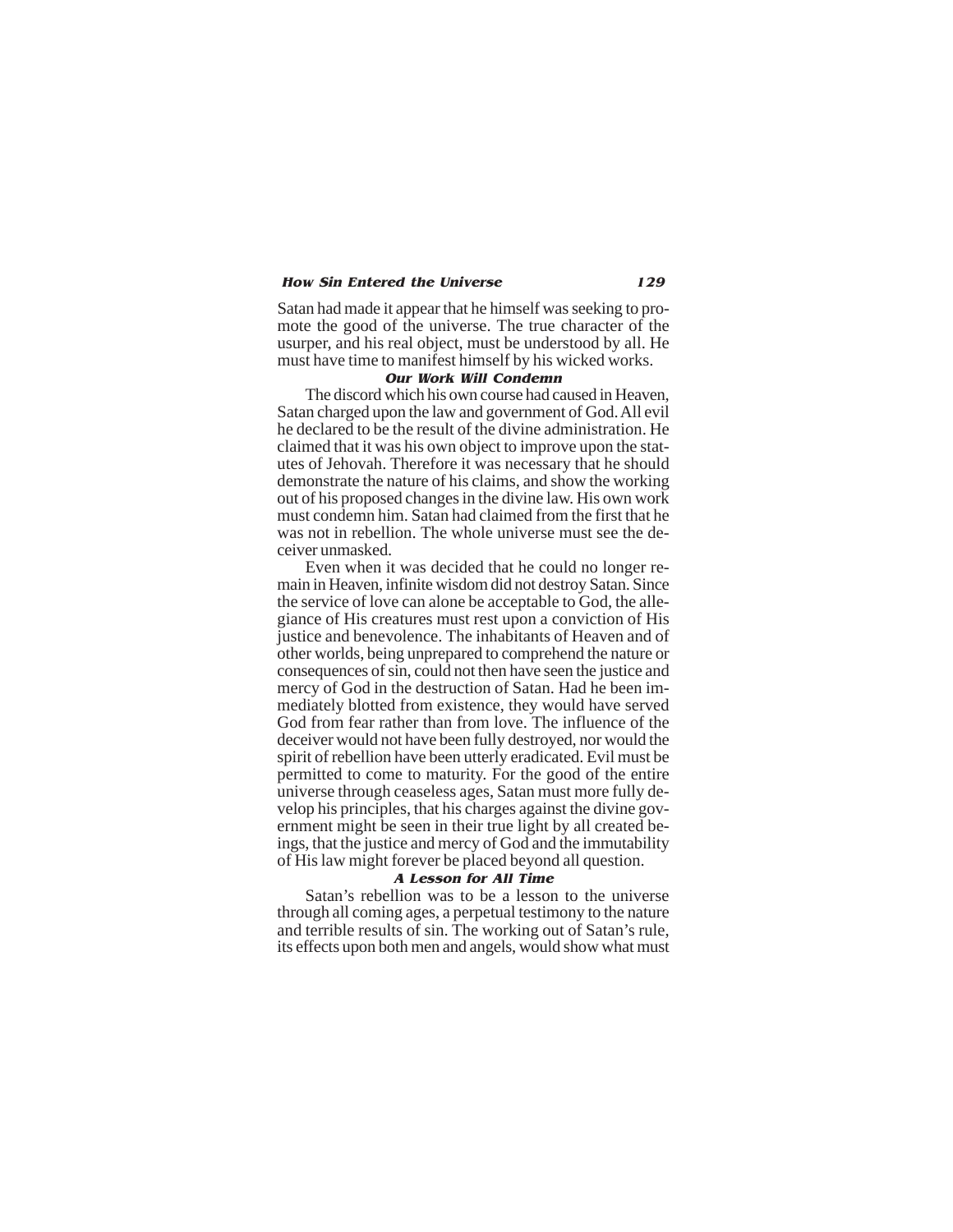be the fruit of setting aside the divine authority. It would testify that with the existence of God's government and His law is bound up the well-being of all the creatures He has made. Thus the history of his terrible experiment of rebellion was to be a perpetual safeguard to all holy intelligences, to prevent them from being deceived as to the nature of transgression, to save them from committing sin, and suffering its punishment.

To the very close of the controversy in Heaven, the great usurper continued to justify himself. When it was announced that with all his sympathizers he must be expelled from the abodes of bliss, then the rebel leader boldly avowed his contempt for the Creator's law. He reiterated his claim that angels needed no control, but should be left to follow their own will, which would ever guide them right. He denounced the divine statutes as a restriction of their liberty, and declared that it was his purpose to secure the abolition of law; that, freed from this restraint, the hosts of Heaven might enter upon a more exalted, more glorious state of existence.

#### **Cast Out of Heaven**

With one accord, Satan and his host threw the blame of their rebellion wholly upon Christ, declaring that if they had not been reproved they would never have rebelled. Thus stubborn and defiant in their disloyalty, seeking vainly to overthrow the government of God, yet blasphemously claiming to be themselves the innocent victims of oppressive power, the arch-rebel and all his sympathizers were at last banished from Heaven.

The same spirit that prompted rebellion in Heaven, still inspires rebellion on earth. Satan has continued with men the same policy which he pursued with the angels. His spirit now reigns in the children of disobedience. Like him they seek to break down the restraints of the law of God, and promise men liberty through transgression of its precepts. Reproof of sin still arouses the spirit of hatred and resistance. When God's messages of warning are brought home to the conscience, Satan leads men to justify themselves and to seek the sympathy of others in their course of sin. Instead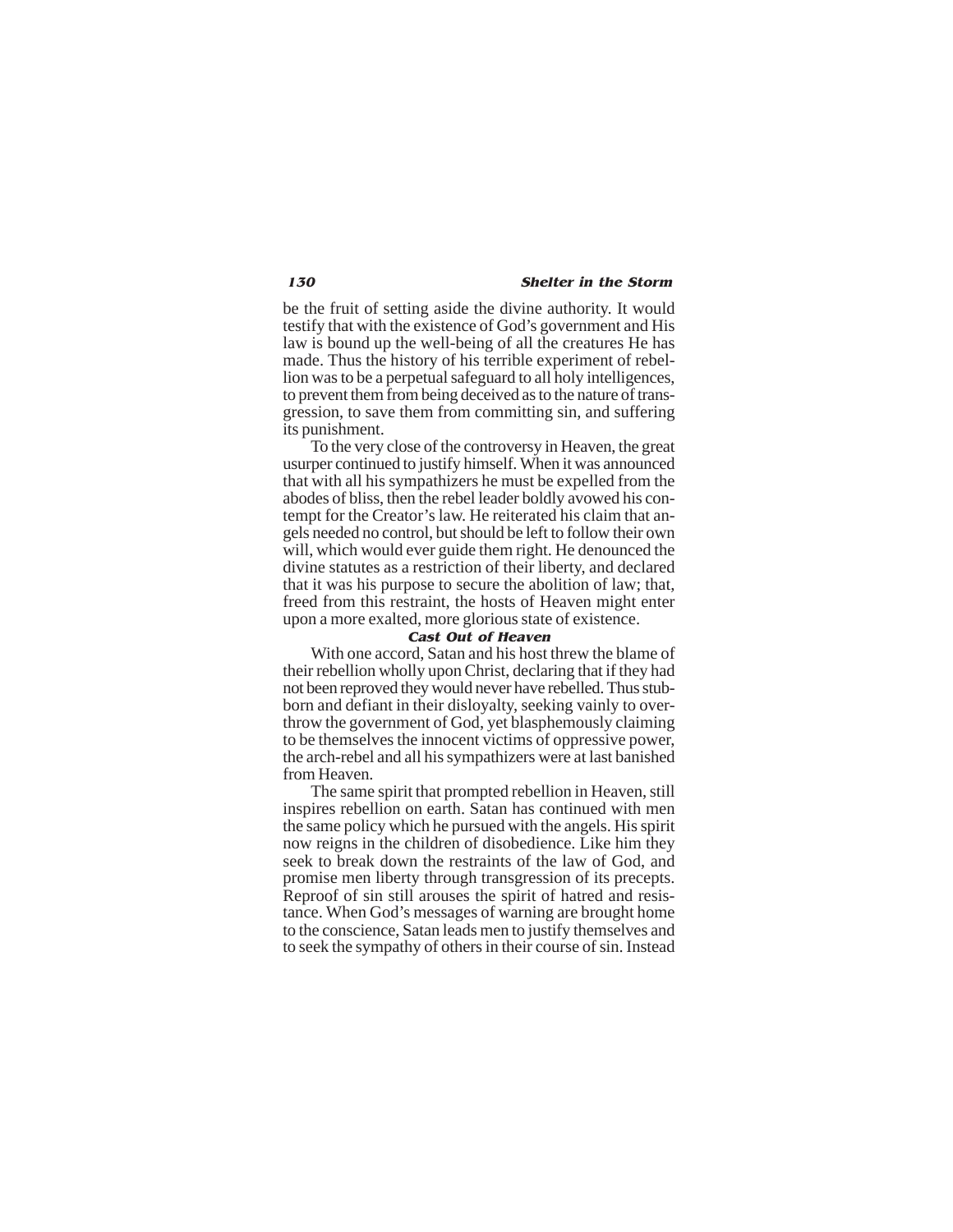#### **How Sin Entered the Universe**

of correcting their errors, they excite indignation against the reprover, as if he were the sole cause of difficulty. From the days of righteous Abel to our own time, such is the spirit which has been displayed toward those who dare to condemn sin.

# **Methods Unchanged**

By the same misrepresentation of the character of God as he had practiced in Heaven, causing Him to be regarded as severe and tyrannical, Satan induced man to sin. And having succeeded thus far, he declared that God's unjust restrictions had led to man's fall, as they had led to his own rebellion.

But the Eternal One Himself proclaims His character: "The Lord God, merciful and gracious, long-suffering, and abundant in goodness and truth, keeping mercy for thousands, forgiving iniquity and transgression and sin, and that will by no means clear the guilty." *Exodus 34:6-7.* In the banishment of Satan from Heaven, God declared His justice and maintained the honor of His throne. But when man had sinned through yielding to the deceptions of this apostate spirit, God gave an evidence of His love by yielding up His only begotten Son to die for the fallen race. In the atonement the character of God is revealed. The mighty argument of the cross demonstrates to the whole universe that the course of sin which Lucifer had chosen was in nowise chargeable upon the government of God.

# **Behold What Love and Hate**

In the contest between Christ and Satan, during the Saviour's earthly ministry, the character of the great deceiver was unmasked. Nothing could so effectually have uprooted Satan from the affections of the heavenly angels and the whole loyal universe as did his cruel warfare upon the world's Redeemer. The daring blasphemy of his demand that Christ should pay him homage, his presumptuous boldness in bearing Him to the mountain summit and the pinnacle of the temple, the malicious intent betrayed in urging Him to cast Himself down from the dizzy height, the unsleeping malice that hunted Him from place to place, inspiring the hearts of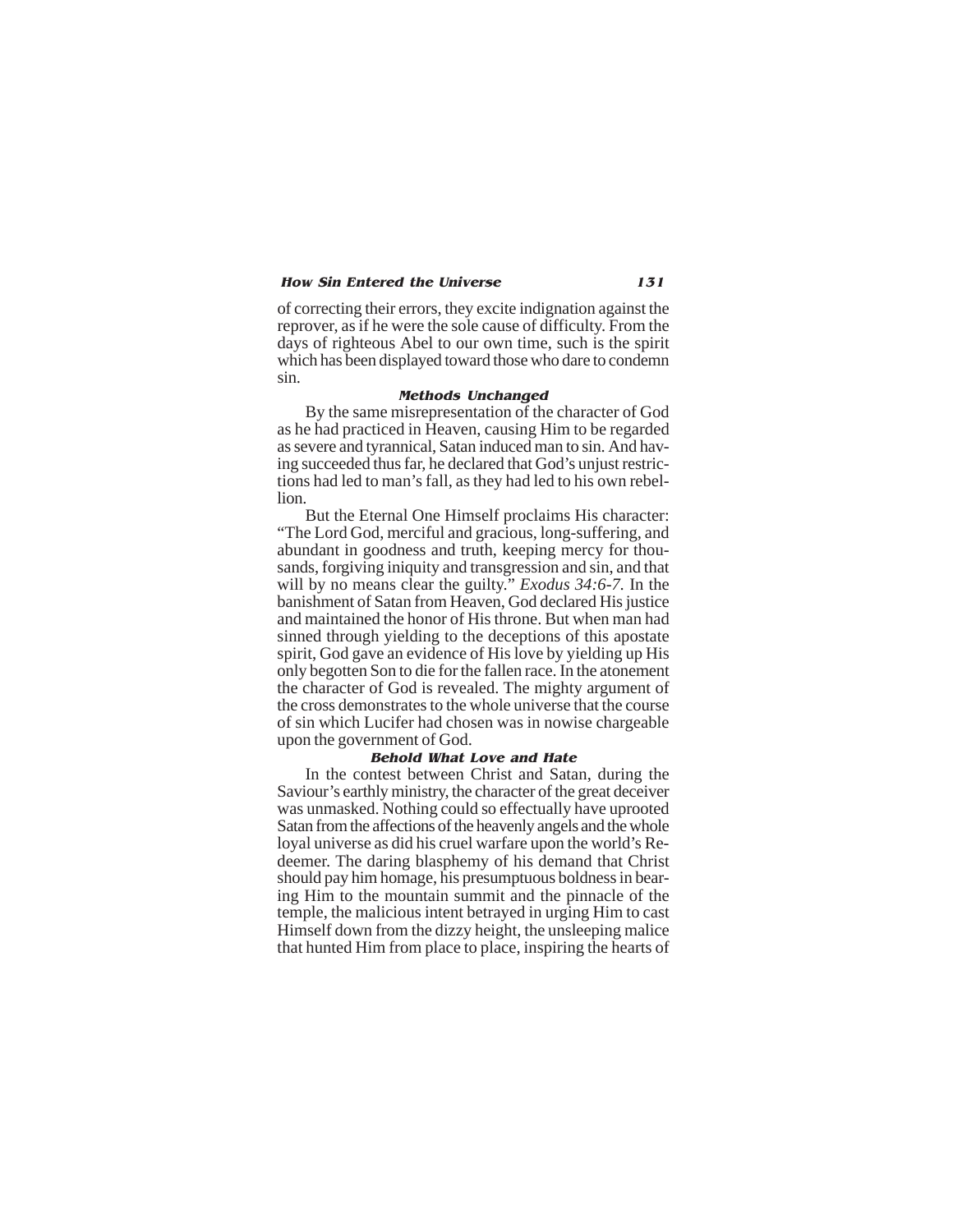priests and people to reject His love, and at the last to cry, "Crucify Him! Crucify Him!" All this excited the amazement and indignation of the universe.

It was Satan that prompted the world's rejection of Christ. The prince of evil exerted all his power and cunning to destroy Jesus; for he saw that the Saviour's mercy and love, His compassion and pitying tenderness, were representing to the world the character of God. Satan contested every claim put forth by the Son of God, and employed men as his agents to fill the Saviour's life with suffering and sorrow. The sophistry and falsehood by which he had sought to hinder the work of Jesus, the hatred manifested through the children of disobedience, his cruel accusations against Him whose life was one of exemplary goodness, all sprang from deep-seated revenge. The pent-up fires of envy and malice, hatred and revenge, burst forth on Calvary against the Son of God while all Heaven gazed upon the scene in silent horror.

When the great sacrifice had been consummated, Christ ascended on high, refusing the adoration of angels until He had presented the request, "I will that they also, whom Thou hast given Me, be with Me where I am." *John 17:24*. Then with inexpressible love and power came forth the answer from the Father's throne, "Let all the angels of God worship Him." *Hebrews 1:6*. Not a stain rested upon Jesus. His humiliation ended, His sacrifice completed; there was given unto Him a name that is above every name.

# **Selfishness Unmasked**

Now the guilt of Satan stood forth without excuse. He had revealed his true character as a liar and a murderer. It was seen that the very same spirit with which he ruled the children of men, who were under his power, he would have manifested had he been permitted to control the inhabitants of Heaven. He had claimed that the transgression of God's law would bring liberty and exaltation; but it was seen to result in bondage and degradation.

Satan's lying charges against the divine character and government appeared in their true light. He had accused God of seeking merely the exaltation of Himself in requiring sub-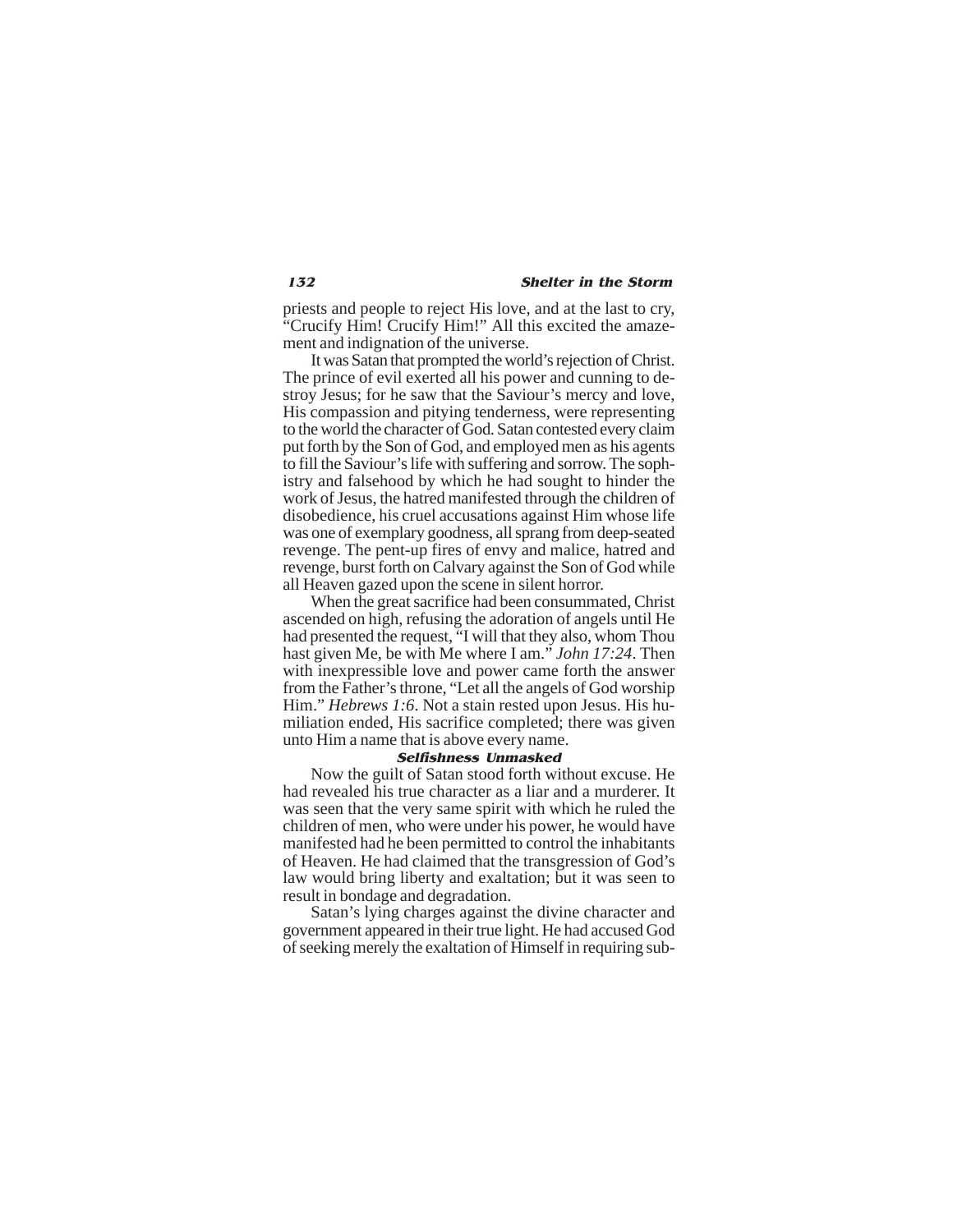#### **How Sin Entered the Universe**

mission and obedience from His creatures, and had declared that while the Creator exacted self-denial, and made others, He Himself practiced no self-denial, and made no sacrifice. Now it was seen that for the salvation of a fallen and sinful race, the Ruler of the universe had made the greatest sacrifice which love could make; for "God was in Christ, reconciling the world unto Himself." *2 Corinthians 5:19*. It was seen, also, that while Lucifer had opened the door for the entrance of sin, by his desire for honor and supremacy, Christ had, in order to destroy sin, humbled Himself, and become obedient unto death.

#### **What God Is Like**

God had manifested His abhorrence of the principles of rebellion. All Heaven saw His justice revealed, both in the condemnation of Satan and in the redemption of man. Lucifer had declared that if the law of God was changeless, and its penalty could not be remitted, every transgressor must be forever debarred from the Creator's favor. He had claimed that the sinful race were placed beyond redemption, and were therefore his rightful prey. But the death of Christ was an argument in man's behalf that could not be overthrown. The penalty of the law fell upon Him who was equal with God, and man was free to accept the righteousness of Christ; and by a life of penitence and humiliation to triumph, as the Son of God had triumphed over the power of Satan. Thus God is just, and yet the justifier of all who believe in Jesus.

But it was not merely to accomplish the redemption of man that Christ came to the earth to suffer and die. He came to "magnify the law" and to "make it honorable." Not alone that the inhabitants of this world might regard the law as it should be regarded; but it was to demonstrate to all the worlds of the universe that God's law is unchangeable. Could its claims have been set aside, then the Son of God need not have yielded up His life to atone for its transgression. The death of Christ proves it immutable. And the sacrifice to which infinite love impelled the Father and the Son, that sinners might be redeemed, demonstrates to all the universe what nothing less than this plan of atonement could have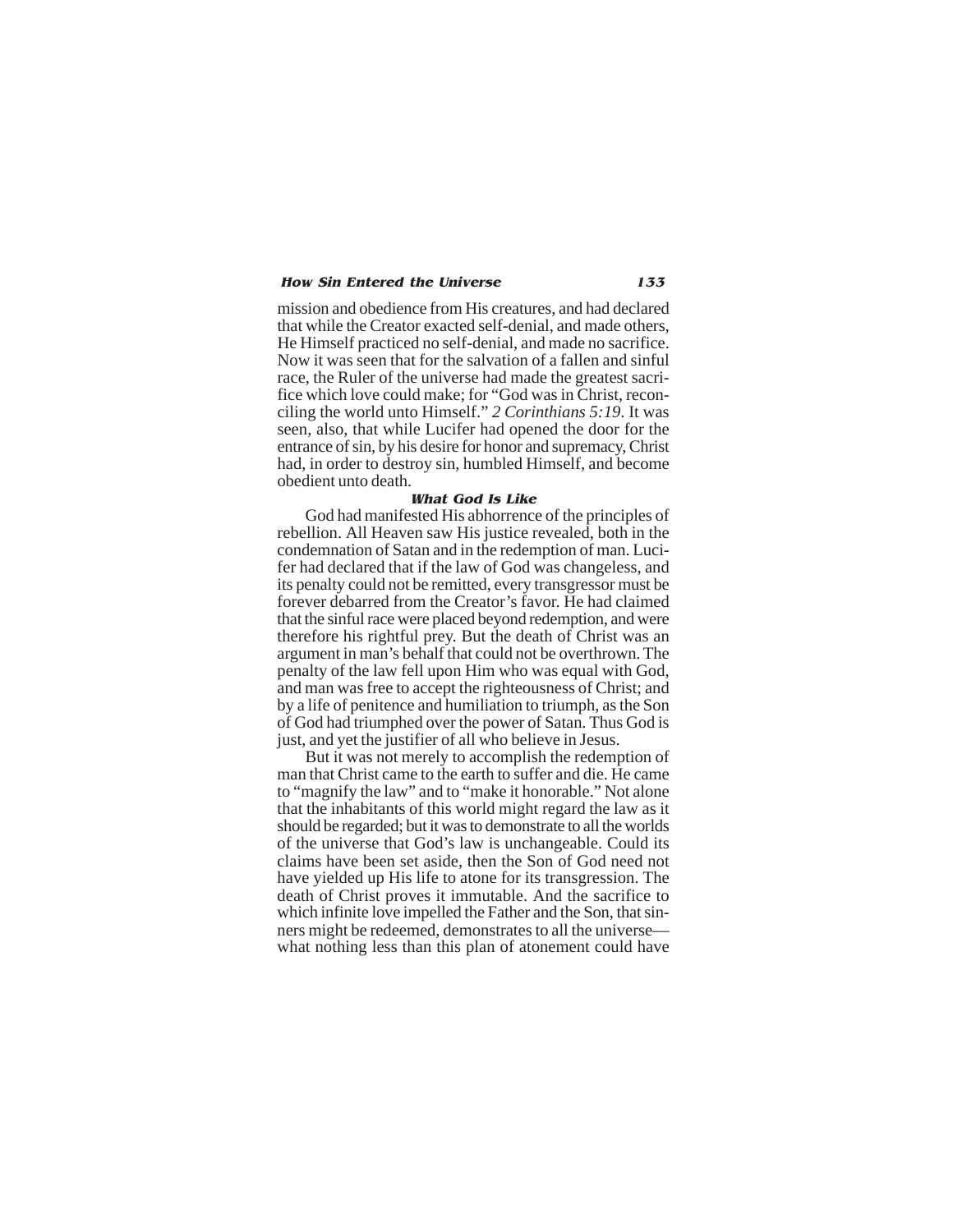sufficed to do—that justice and mercy are the foundation of the law and government of God.

## **It Will End in Ashes**

In the final execution of the Judgment it will be seen that no cause for sin exists. When the Judge of all the earth shall demand of Satan, "Why hast thou rebelled against Me, and robbed Me of the subjects of My kingdom?" the originator of evil can render no excuse. Every mouth will be stopped, and all the hosts of rebellion will be speechless. The cross of Calvary, while it declares the law immutable, proclaims to the universe that the wages of sin is death. In the Saviour's expiring cry, "It is finished," the death-knell of Satan was rung. The great controversy which had been so long in progress was then decided, and the final eradication of evil was made certain. The Son of God passed through the portals of the tomb, that "through death He might destroy him that had the power of death, that is, the devil." *Hebrews 2:14*. Lucifer's desire for self-exaltation had led him to say, "1 will exalt my throne above the stars of God ... I will be like the Most High." God declares, "I will bring thee to ashes upon the earth, . . and never shalt thou be any more." *Isaiah 14:13-14; Ezekiel 28:18-19*. When "the day cometh that shall burn as an oven". . "all the proud, yea, and all that do wickedly, shall be stubble; and the day that cometh shall burn them up, saith the Lord of hosts, that it shall leave them neither root nor branch." *Malachi 4:1*.

#### **Eternally Secure**

The whole universe will have become witnesses to the nature and results of sin. And its utter extermination, which in the beginning would have brought fear to angels and dishonor to God, will now vindicate His love and establish His honor before a universe of beings who delight to do His will, and in whose heart is His law. Never will evil again be manifest. Says the Word of God, "Affliction shall not rise up the second time." *Nahum 1:9*. The law of God, which Satan has reproached as the yoke of bondage, will be honored as the law of liberty. A tested and proved creation will never again be turned from allegiance to Him whose character has been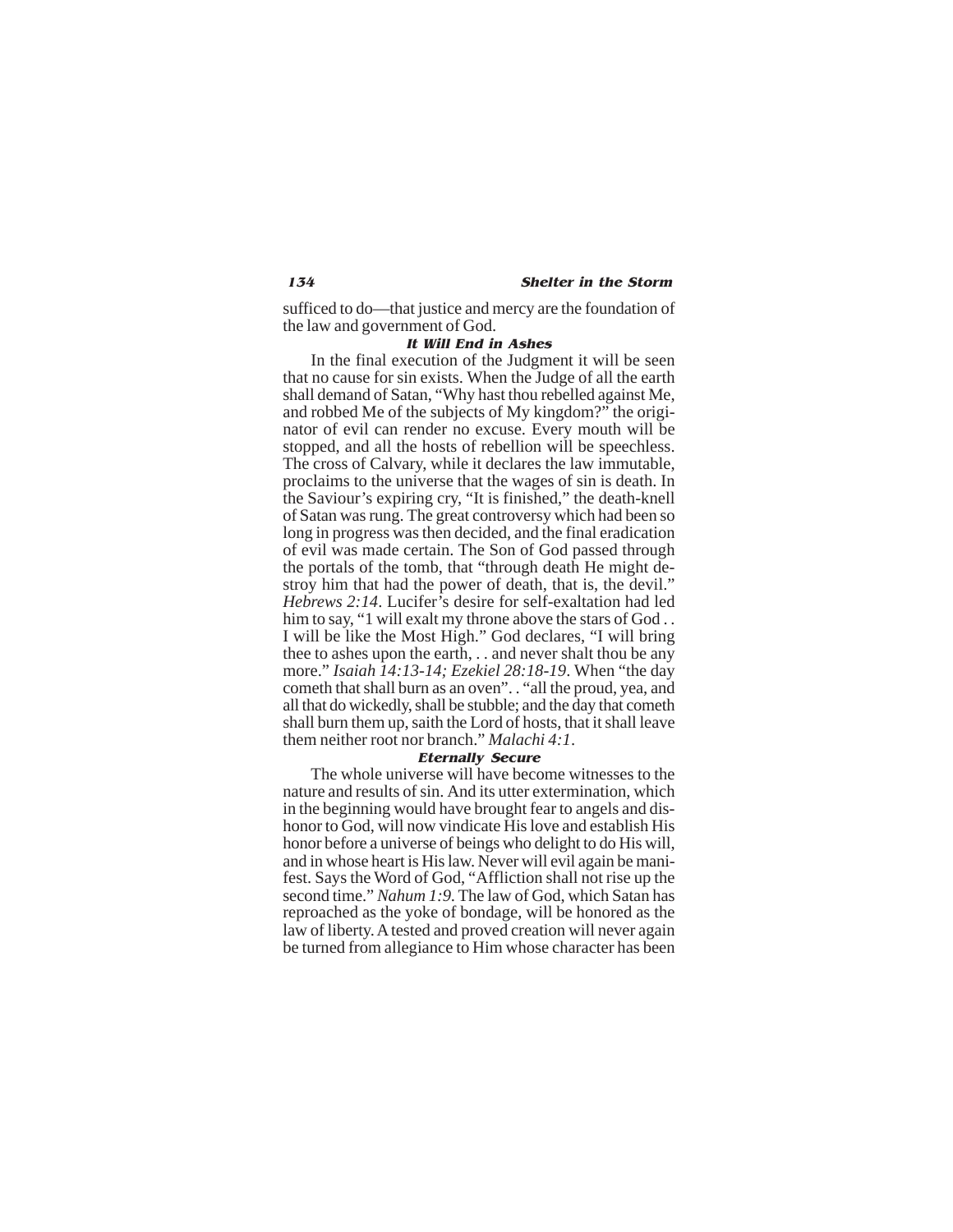fully manifested before them as fathomless love and infinite wisdom.

#### **Discovery**

To many minds, the origin of sin and the reason for its existence are a source of great perplexity. They see the work of evil, with its terrible results of woe and desolation, and they question how all this can exist under the sovereignty of One who is infinite in wisdom, in power, and in love. Here is a mystery, of which they find no explanation. And in their uncertainty and doubt, they are blinded to truths plainly revealed in God's Word, and essential to salvation. There are those who, in their inquiries concerning the existence of sin, endeavor to search into that which God has never revealed; hence they find no solution of their difficulties; and such as are actuated by a disposition to doubt and cavil seize upon this as an excuse for rejecting the words of Holy Writ. Others, however, fail of a satisfactory understanding of the great problem of evil, from the fact that tradition and misinterpretation have obscured the teaching of the Bible concerning the character of God, the nature of His government, and the principles of His dealing with sin.

It is impossible to so explain the origin of sin as to give a reason for its existence. Yet enough may be understood concerning both the origin and the final disposition of sin, to fully make manifest the justice and benevolence of God in all His dealings with evil. Nothing is more plainly taught in Scripture than that God was in nowise responsible for the entrance of sin; that there was no arbitrary withdrawal of divine grace, no deficiency in the divine government, that gave occasion for the uprising of rebellion. Sin is an intruder, for whose presence no reason can be given. It is mysterious, unaccountable; to excuse it, is to defend it. Could excuse for it be found, or cause be shown for its existence, it would cease to be sin. Our only definition of sin is that given in the Word of God; it is "the transgression of the law." It is the outworking of a principle at war with the great law of love which is the foundation of the divine government.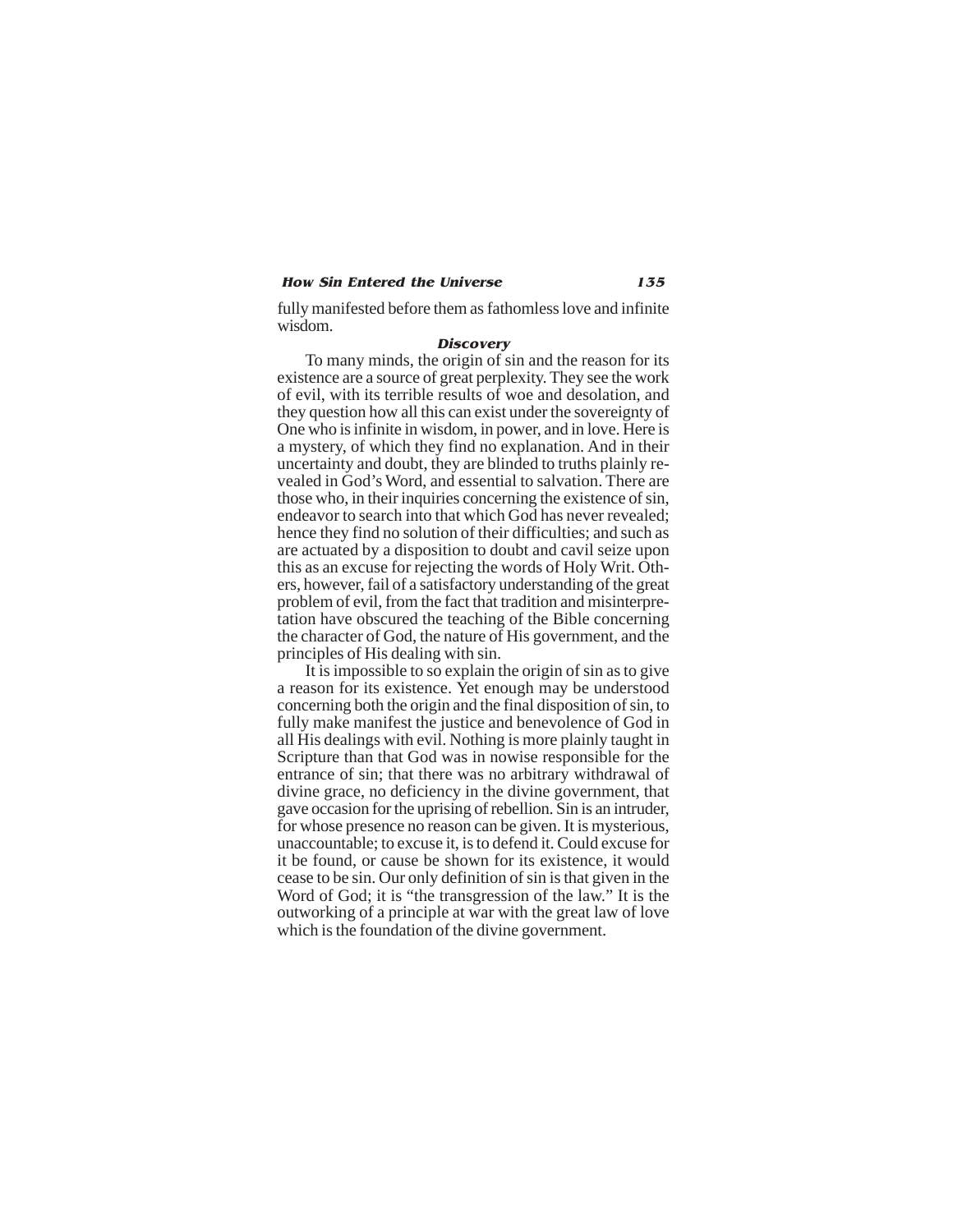#### **CHAPTER FIFTEEN**



**Madam Guyon (pronounced Gay-yo) was born of wealthy parentage in Montargis, France, about fifty miles north of Paris, in the year 1648. At the age of ten, she found a Bible and earnestly studied it for several months, to the exclusion of everything else. But at the age of twelve, she gave up Christianity and eventually grew into a beautiful—but vain and proud society "butterfly." Her wealthy mother indulged her desire for an abundance of clothes and parties.**

Following a visit by De Tossi, a cousin of hers who was on his way to China as a missionary, she became deeply convicted of her duty to return to God, and she began trying to live a Christian life. But she did not come to the point of surrendering to Christ; and, after several months, she again returned to her worldliness. Then her family moved to Paris. Beautiful and very intelligent, she eventually married a man of great wealth who was twentytwo years older than she.

**But it was not a happy marriage. Sickness, the death**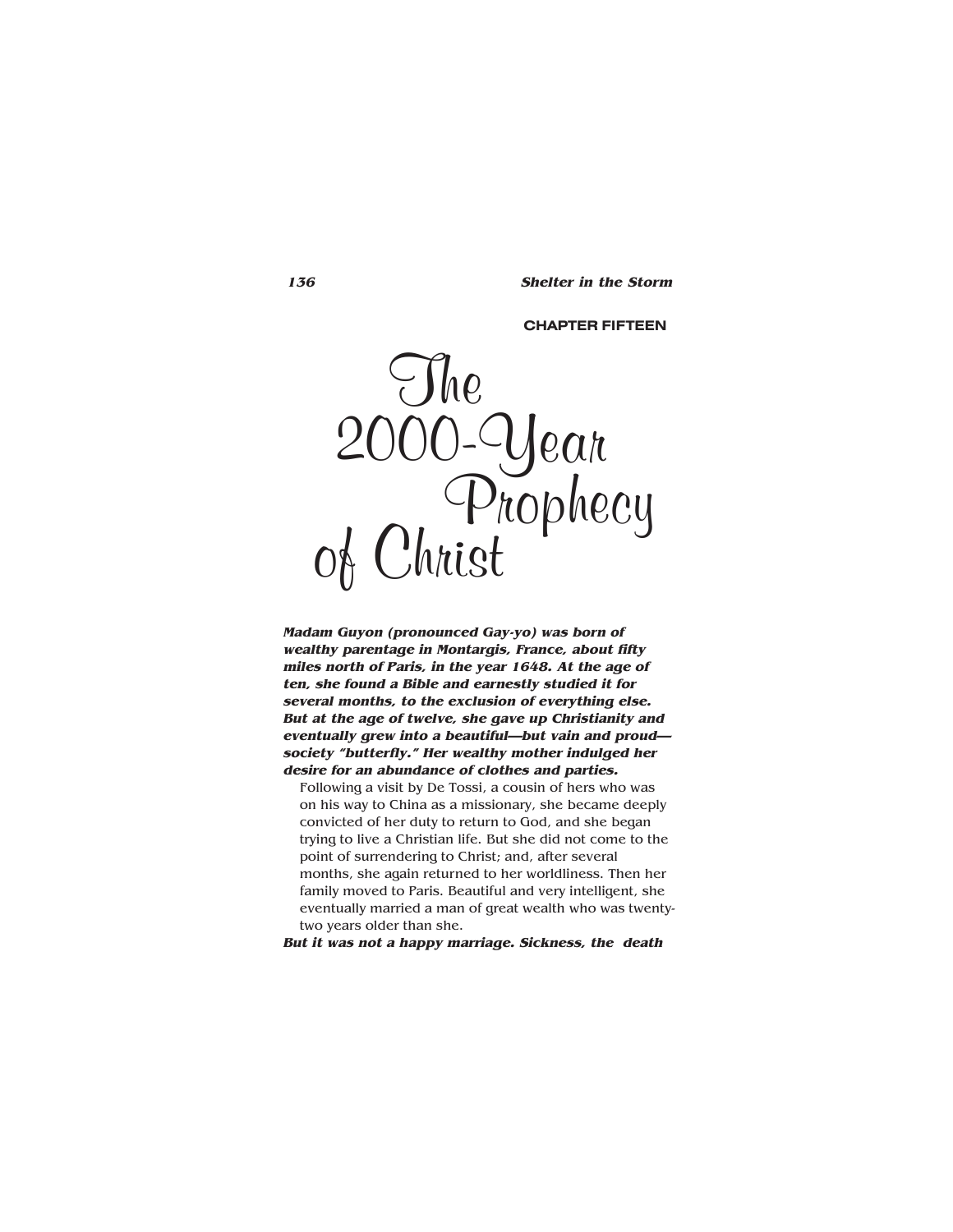**of loved ones, the loss of much of the family wealth, quarreling relatives,—all brought sorrows of many kinds. Bitterly had she learned that she could find rest nowhere except in God, and she again sought Him earnestly.**

Although now a mother of several children, she began studying the Word of God whenever possible, and she started sharing her faith with all whom she met. Gradually, amid continued trials and problems, she acquired a very deep Christian experience as she kept reading, praying, and obeying the Scriptures.

But on a trip to Paris, enjoyment of old friends lowered her standards again,—and then came a terrible attack of smallpox which totally destroyed her beauty.

**Though more problems and difficulties were later to follow, she now clung to Christ as her only hope in this life and for the next. Continually her experience in the Christ-life deepened.**

## **With the passing of time, her influence widened as she told others and still others how to come to Christ and walk closely with Him day by day.**

Wherever she went in France, a revival of religion began as others sought to live more dedicated lives. So many were helped that priests, church leaders, and even university professors became fearful of losing their own influence over the people. Finally, the Church convinced Louis XIV, the King of France, that she was too dangerous to have around.

**By order of the king, Madam Guyon was imprisoned; but, while there, she wrote books which were circulated all over the country. Later released, she was again imprisoned in 1695, and finally died in 1717 at the age of 69 years.**

Thousands in France were helped by her life and her more than thirty books. Madam Guyon was but one of millions, down through the Dark Ages and afterward, who were persecuted and slain for the crime of being a Christian and living by the Bible.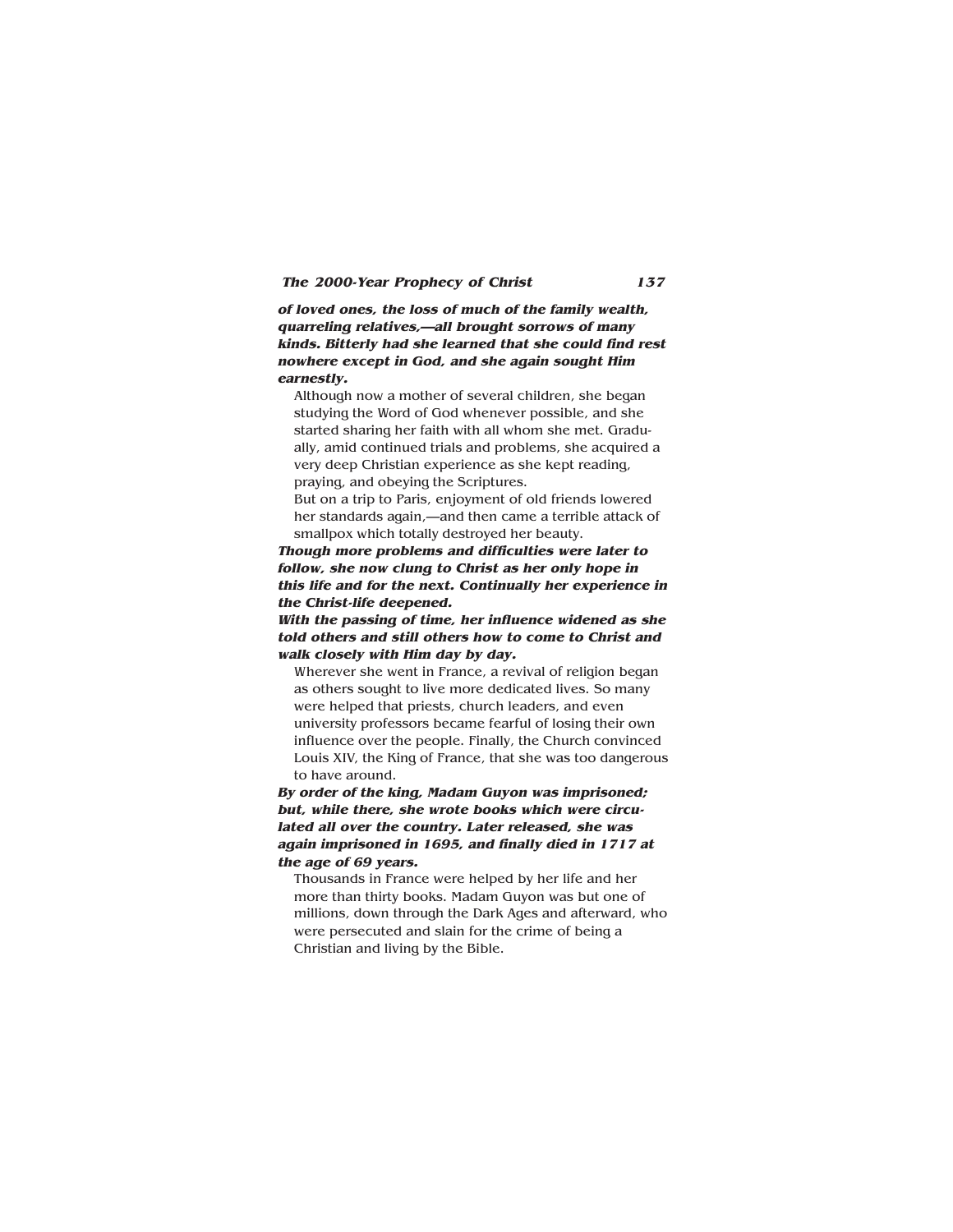"If thou hadst known, even thou, at least in this thy day, the things which belong unto thy peace! but now they are hid from thine eyes. For the days shall come upon thee, that thine enemies shall cast a trench about thee, and compass thee round, and keep thee in on every side, and shall lay thee even with the ground, and thy children within thee; and they shall not leave in thee one stone upon another; because thou knewest not the time of thy visitation." *Luke 19:42-44*.

The disciples had been filled with awe and wonder at Christ's prediction of the overthrow of the temple, and they desired to understand more fully the meaning of His words. The Lord had told them that He would come the second time. Hence at the mention of judgments upon Jerusalem, their minds reverted to that coming, and as they were gathered about the Saviour upon the Mount of Olives, they asked, "When shall these things be? and what shall be the sign of thy coming, and of the end of the world?" *Matthew 24:3*.

# **Prophecy of the End**

The future was mercifully veiled from the disciples. Had they at that time fully comprehended the two awful facts,—the Redeemer's sufferings and death and the destruction of their city and temple—they would have been overwhelmed with horror. Christ presented before them an outline of the prominent events to take place before the close of time. His words were not then fully understood; but their meaning was to be unfolded as His people should need the instruction therein given. The prophecy which He uttered was twofold in its meaning: while foreshadowing the destruction of Jerusalem, it prefigured also the terrors of the last great day. Jesus declared to the listening disciples the judgments that were to fall upon apostate Israel, and especially the retributive vengeance that would come upon them for their rejection and crucifixion of the Messiah. Unmistakable signs would precede the awful climax.

#### **A Symbol of the World**

Christ saw in Jerusalem a symbol of the world hardened in unbelief and rebellion, and hastening on to meet the retributive judgments of God. The woes of a fallen race,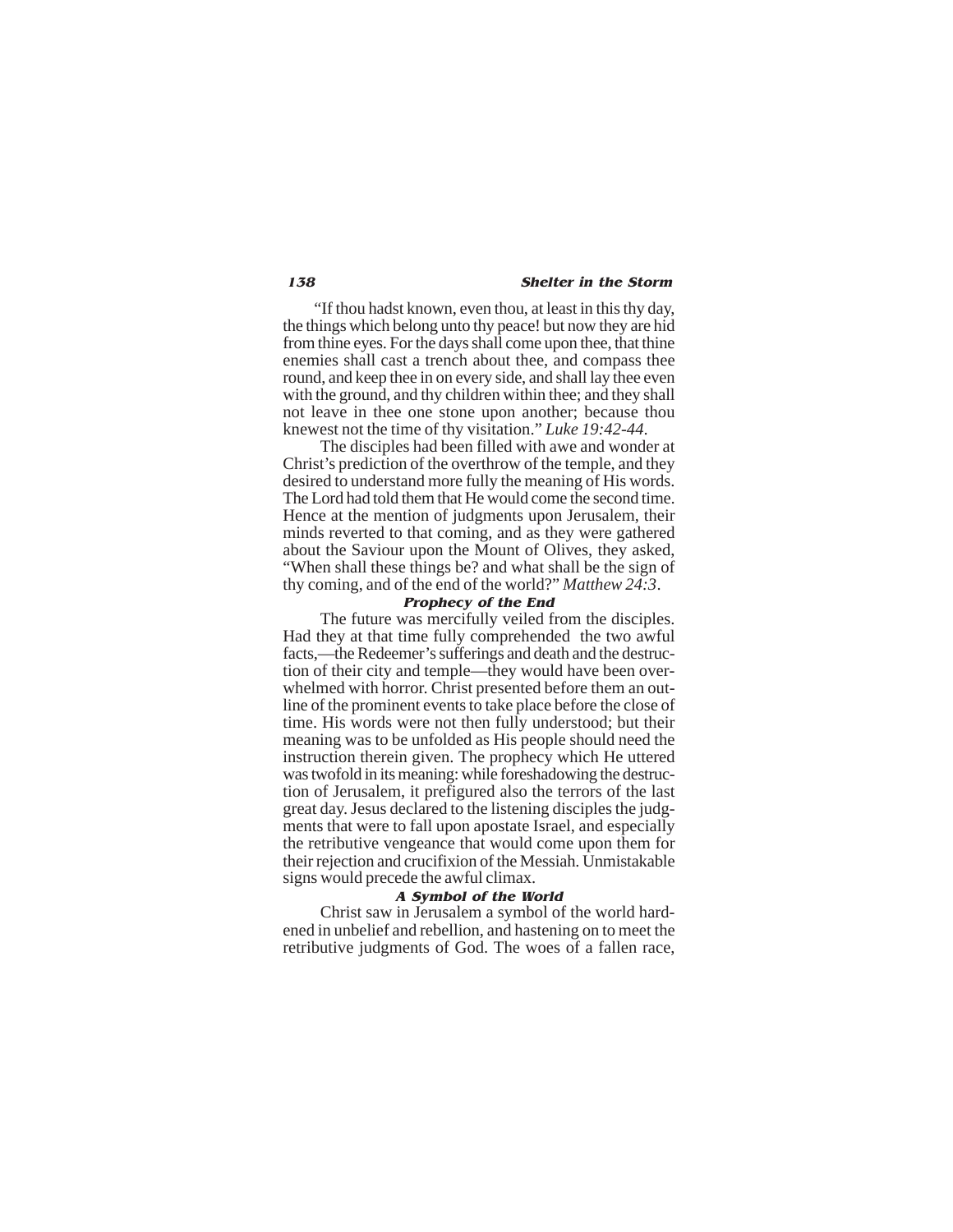pressing upon His soul, forced from His lips that exceeding bitter cry. He saw the record of sin traced in human misery, tears, and blood; His heart was moved with infinite pity for the afflicted and suffering ones of earth; He yearned to relieve them all. But even His hand might not turn back the tide of human woe; few would seek their only source of help. He was willing to pour out His soul unto death, to bring salvation within their reach; but few would come to Him that they might have life.

The Majesty of Heaven in tears! The Son of the infinite God, troubled in spirit, bowed down with anguish! The scene filled all Heaven with wonder. That scene reveals to us the exceeding sinfulness of sin; it shows how hard a task it is, even for infinite power, to save the guilty from the consequences of transgressing the law of God. Jesus, looking down to the last generation, saw the world involved in a deception similar to that which caused the destruction of Jerusalem. The great sin of the Jews was their rejection of Christ; the great sin of the Christian world would be their rejection of the law of God, the foundation of His government in Heaven and earth. The precepts of Jehovah would be despised and set at naught. Millions in bondage to sin, slaves of Satan, doomed to suffer the second death, would refuse to listen to the words of truth in their day of visitation. Terrible blindness! Strange infatuation!

# **Another Fulfillment**

The Saviour's prophecy concerning the visitation of judgments upon Jerusalem is to have another fulfillment, of which that terrible desolation was but a faint shadow. In the fate of the chosen city we may behold the doom of a world that has rejected God's mercy and trampled upon His law. Dark are the records of human misery that earth has witnessed during its long centuries of crime. The heart sickens and the mind grows faint in contemplation. Terrible have been the results of rejecting the authority of Heaven. But a scene yet darker is presented in the revelation of the future. The records of the past,—the long procession of tumults, conflicts, and revolutions, the "battle of the warrior is with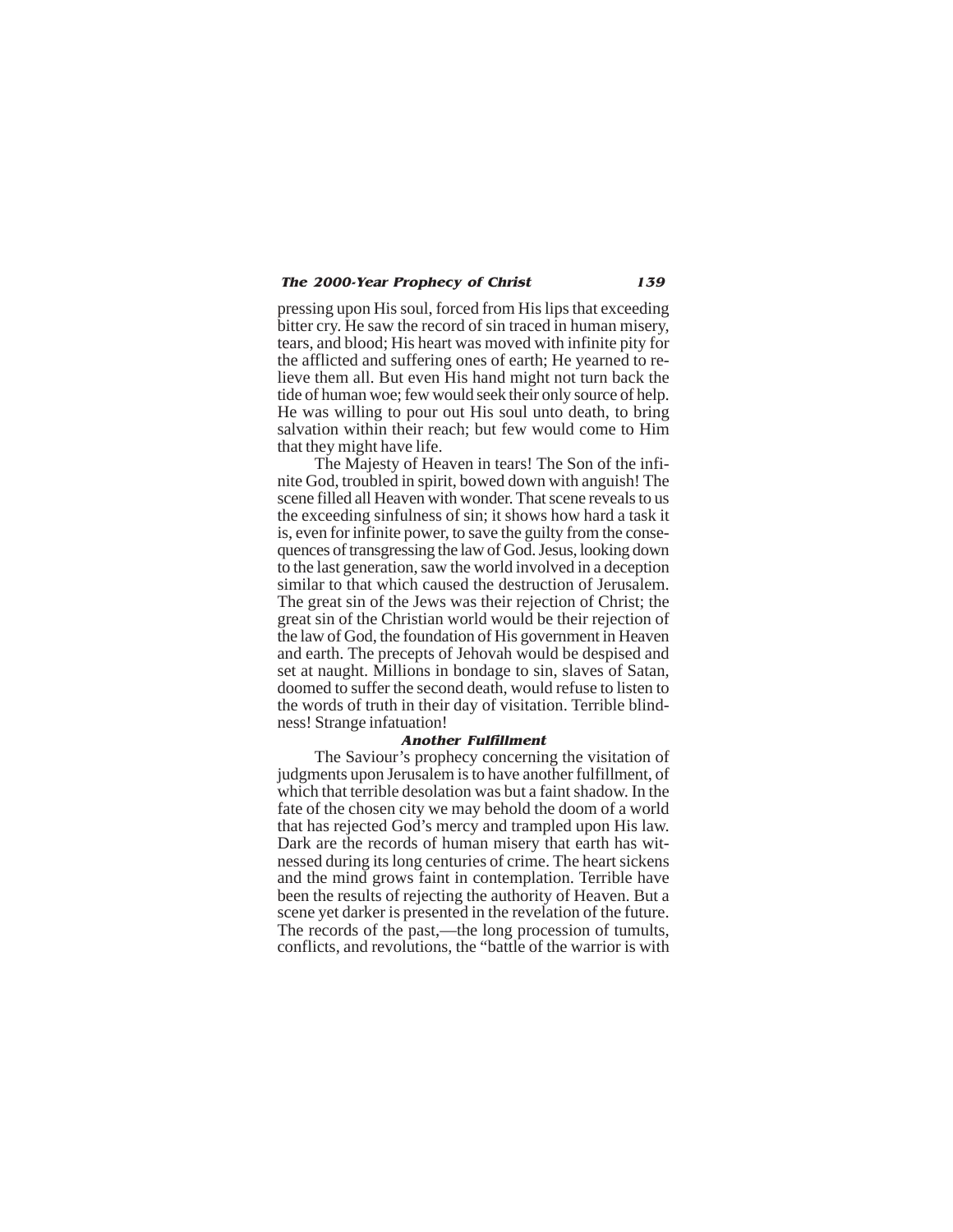confused noise, and garments rolled in blood." *Isaiah 9:5*. What are these, in contrast with the terrors of that day when the restraining Spirit of God shall be wholly withdrawn from the wicked, no longer to hold in check the outbursts of human passion and satanic wrath! The world will then behold, as never before, the results of Satan's rule.

# **As the Midnight Thief**

The world is no more ready to credit the message for this time than were the Jews to receive the Saviour's warning concerning Jerusalem. Come when it may, the day of God will come unawares to the ungodly. When life is going on in its unvarying round; when men are absorbed in pleasure, in business, in traffic, in money-making; when the religious leaders are magnifying the world's progress and enlightenment, and the people are lulled in false security, then, as the midnight thief steals within the unguarded dwelling, so shall sudden destruction come upon the careless and ungodly, "and they shall not escape." *1 Thessalonians 5:2- 5.*

# **Fierce Wasting Tempests**

When Jesus revealed to His disciples the fate of Jerusalem and the scenes of the second advent, He foretold also the experience of His people from the time when He should be taken from them, to His return in power and glory for their deliverance. From Olivet the Saviour beheld the storms about to fall upon the apostolic church; and, penetrating deeper into the future, His eye discerned the fierce, wasting tempests that were to beat upon His followers in the coming ages of darkness and persecution. In a few brief utterances of awful significance, He foretold the portion which the rulers of this world would mete out to the church of God. *Matthew 24:9, 21-22*. The followers of Christ must tread the same path of humiliation, reproach, and suffering, which their Master trod. The enmity that burst forth against the world's Redeemer would be manifested against all who should believe on His name.

The history of the early church testified to the fulfillment of the Saviour's words. The powers of earth and hell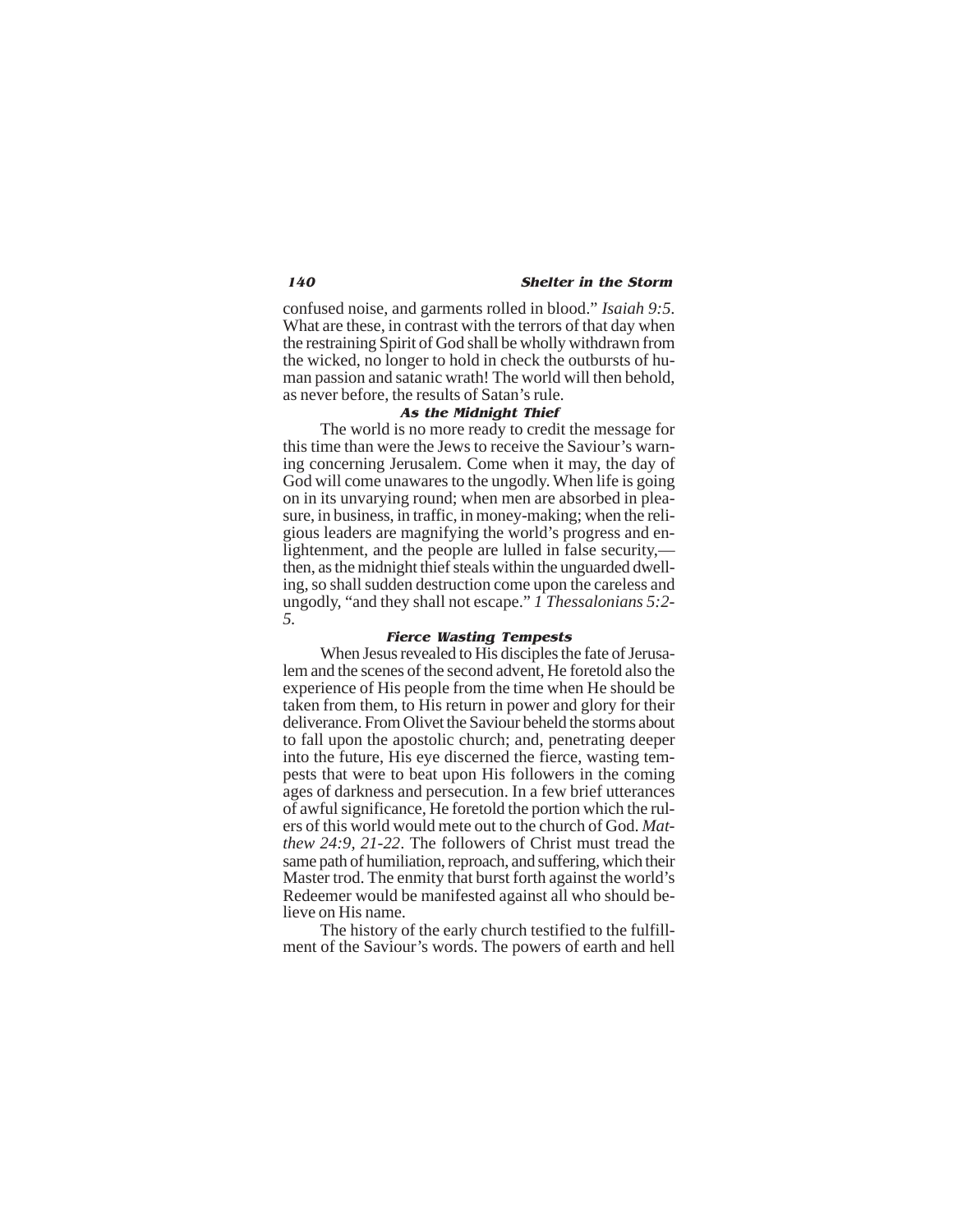arrayed themselves against Christ in the person of His followers. Paganism foresaw that should the gospel triumph, her temples and altars would be swept away; therefore she summoned her forces to destroy Christianity. The fires of persecution were kindled. Christians were stripped of their possessions, and driven from their homes. They "endured a great fight of afflictions." *Hebrews 10:32*. They "had trial of cruel mockings and scourgings, yea, moreover of bonds and imprisonment." *Hebrews 11:36*. Great numbers sealed their testimony with their blood. Noble and slave, rich and poor, learned and ignorant, were alike slain without mercy.

#### **Blood Is Seed**

Under the fiercest persecution, these witnesses for Jesus kept their faith unsullied. A voice came down to them from the throne of God, "Be thou faithful unto death, and I will give thee a crown of life." *Revelation 2:10*. In vain were Satan's efforts to destroy the church of Christ by violence. The great controversy in which the disciples of Jesus yielded up their lives did not cease when these faithful standard bearers fell at their post. By defeat they conquered. God's workmen were slain, but His work went steadily forward. The gospel continued to spread, and the number of its adherents to increase. It penetrated into regions that were inaccessible, even to the eagles of Rome. Said a Christian, expostulating with the heathen rulers who were urging forward the persecution: "You may torment, afflict, and vex us. Your wickedness puts our weakness to the test, but your cruelty is of no avail. It is but a stronger invitation to bring others to our persuasion. The more we are mowed down, the more we spring up again. The blood of the Christians is seed."

Thousands were imprisoned and slain; but others sprung up to fill their places. And those who were martyred for their faith were secured to Christ, and accounted of Him as conquerors. They had fought the good fight, and they were to receive the crown of glory when Christ should come. The sufferings which they endured brought Christians nearer to one another and to their Redeemer. Their living example and dying testimony were a constant witness for the truth; and,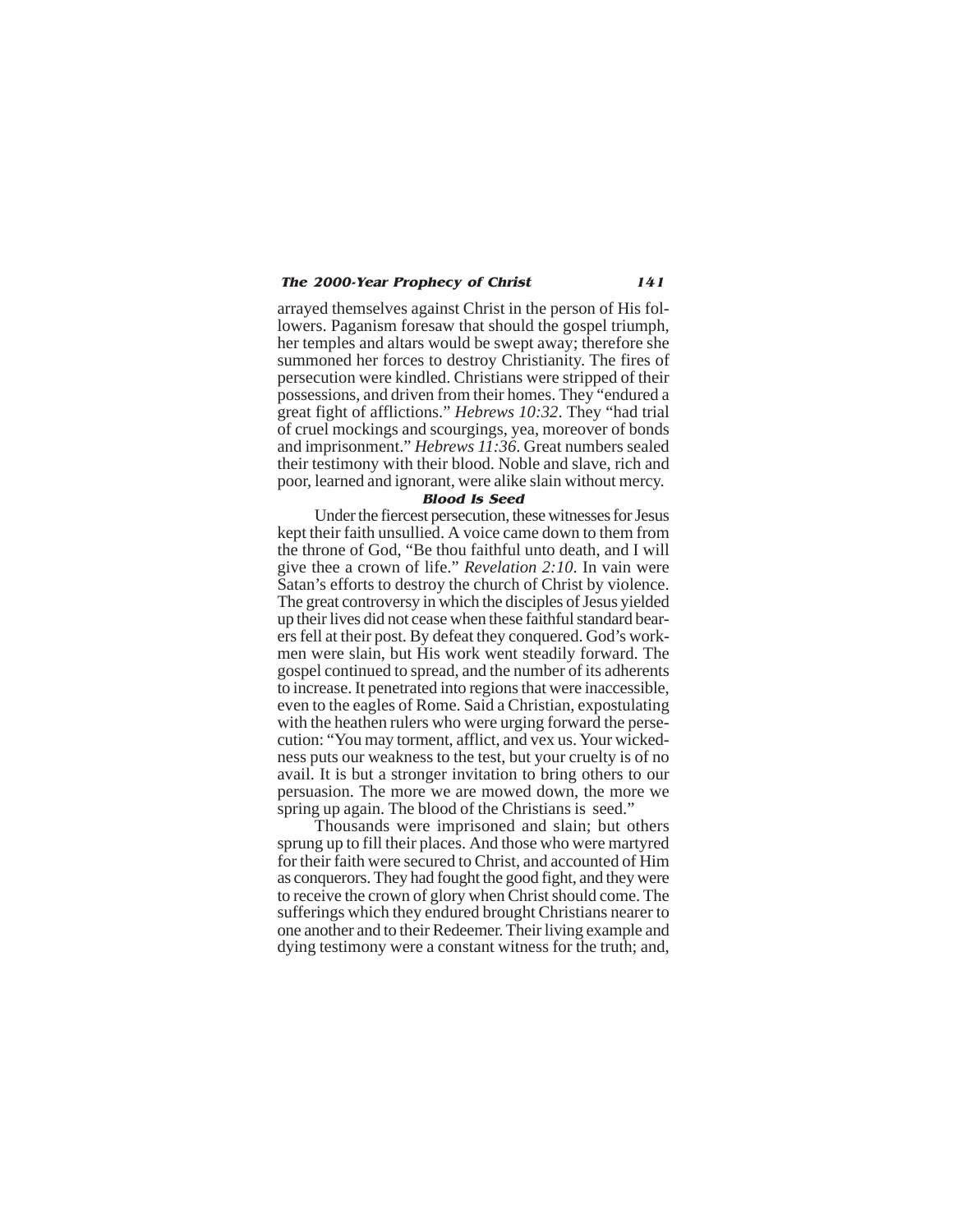where least expected, the subjects of Satan were leaving his service and enlisting under the banner of Christ.

# **Deception instead of Persecution**

Satan therefore laid his plans to war more successfully against the government of God, by planting his banner in the Christian church. If the followers of Christ could be deceived, and led to displease God, then their strength, fortitude, and firmness would fail, and they would fall an easy prey.

The great adversary now endeavored to gain by artifice what he had failed to secure by force. Persecution ceased, and in its stead were substituted the dangerous allurements of temporal prosperity and worldly honor. Idolaters were led to receive a part of the Christian faith, while they rejected other essential truths. They professed to accept Jesus as the Son of God, and to believe in His death and resurrection; but they had no conviction of sin, and felt no need of repentance or of a change of heart. With some concessions on their part, they proposed that Christians should make concessions, that all might unite on the platform of belief in Christ.

#### **Fearful Peril**

Now the church was in fearful peril. Prison, torture, fire, and sword were blessings in comparison with this. Some of the Christians stood firm, declaring that they could make no compromise. Others were in favor of yielding or modifying some features of their faith, and uniting with those who had accepted a part of Christianity, urging that this might be the means of their full conversion. That was a time of deep anguish to the faithful followers of Christ. Under a cloak of pretended Christianity, Satan was insinuating himself into the church, to corrupt their faith and turn their minds from the Word of truth.

Most of the Christians at last consented to lower their standard, and a union was formed between Christianity and paganism. Although the worshipers of idols professed to be converted, and united with the church, they still clung to their idolatry, only changing the objects of their worship to images of Jesus, and even of Mary and the saints. The foul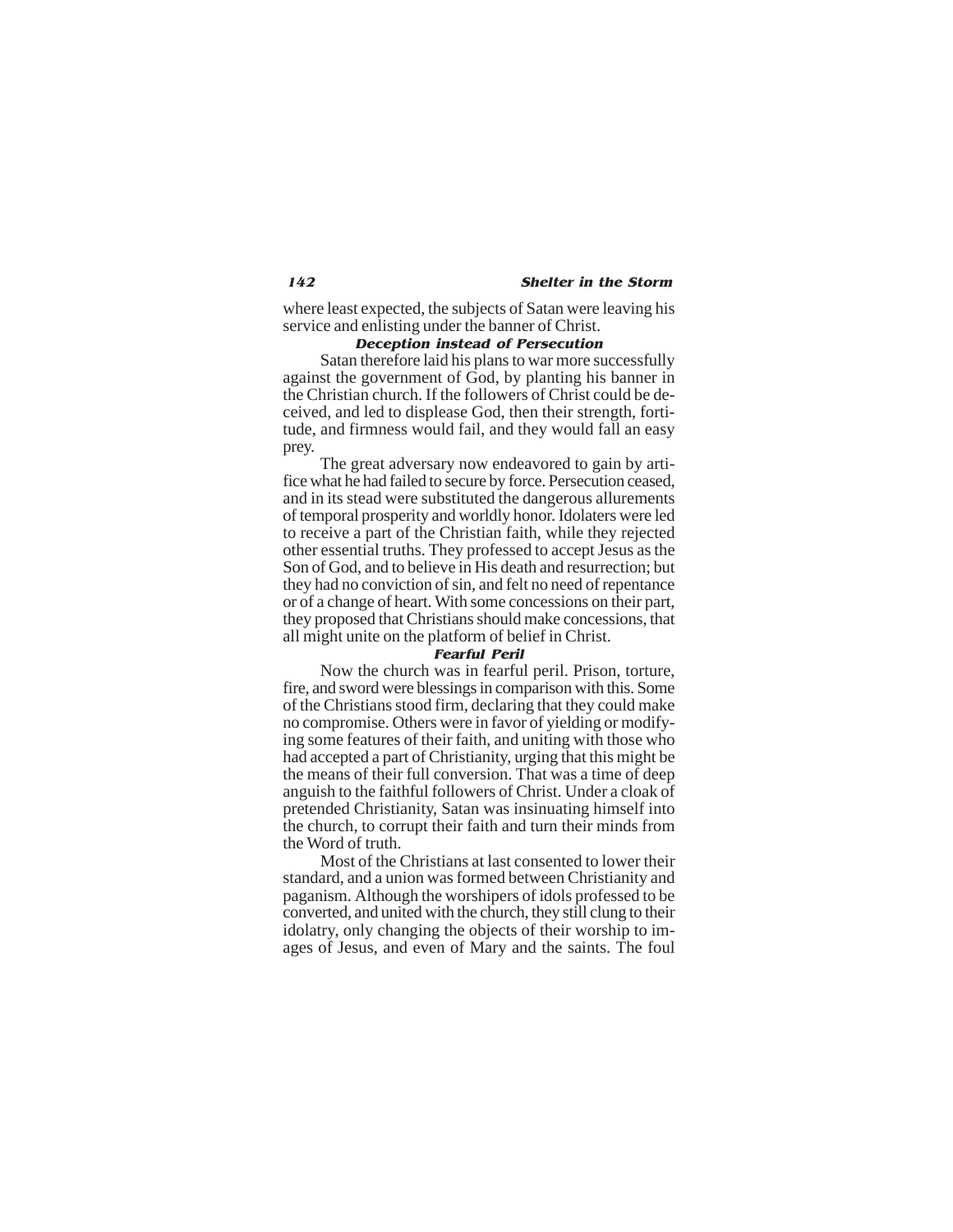leaven of idolatry, thus brought into the church, continued its baleful work. Unsound doctrines, superstitious rites, and idolatrous ceremonies were incorporated into her faith and worship. As the followers of Christ united with idolaters, the Christian religion became corrupted, and the church lost her purity and power. There were some, however, who were not misled by these delusions. They still maintained their fidelity to the Author of truth, and worshiped God alone.

# **Desperate Struggle**

It required a desperate struggle for those who would be faithful to stand firm against the deceptions and abominations which were disguised in sacerdotal garments and introduced into the church. The Bible was not accepted as the standard of faith. The doctrine of religious freedom was termed heresy, and its upholders were hated and proscribed.

After a long and severe conflict, the faithful few decided to dissolve all union with the apostate church if she still refused to free herself from falsehood and idolatry. They saw that separation was an absolute necessity if they would obey the Word of God. They dared not tolerate errors fatal to their own souls, and set an example which would imperil the faith of their children and children's children. To secure peace and unity they were ready to make any concession consistent with fidelity to God; but they felt that even peace would be too dearly purchased at the sacrifice of principle. If unity could be secured only by the compromise of truth and righteousness, then let there be difference, and even war.

# **The Great Apostasy**

The apostle Paul, in his second letter to the Thessalonians, foretold the great apostasy which would result in the establishment of the papal power. He declared that the day of Christ should not come, "except there come a falling away first, and that man of sin be revealed, the son of perdition; who opposeth and exalteth himself above all that is called God, or that is worshipped; so that he as God sitteth in the temple of God, showing himself that he is God." *2 Thessalonians 2:3-4*. And furthermore, the apostle warns his brethren that "the mystery of iniquity doth already work."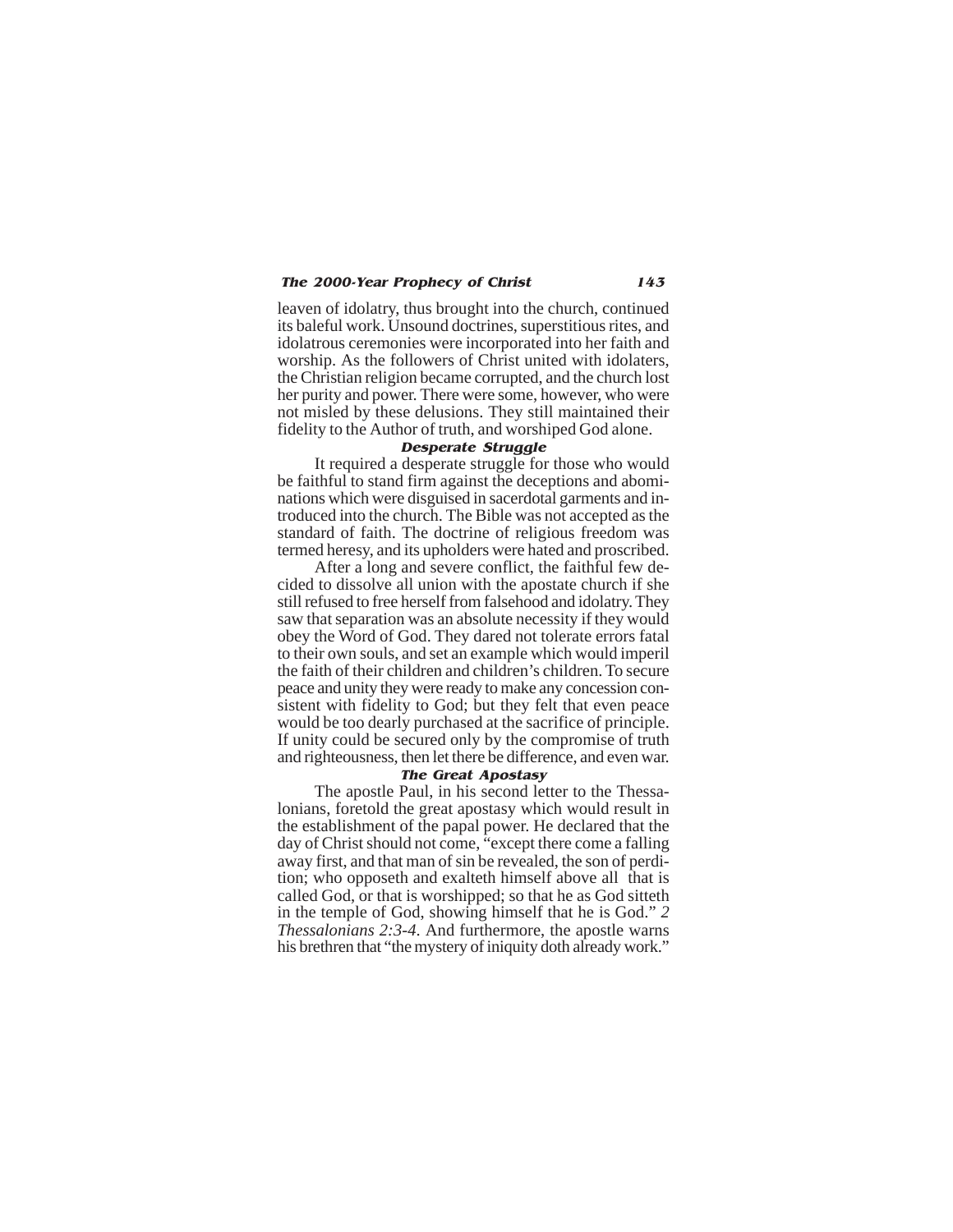*2 Thessalonians 2:7*. Even at that early date he saw, creeping into the church, errors that would prepare the way for the development of the papacy.

Little by little, at first in stealth and silence, and then more openly as it increased in strength and gained control of the minds of men, the mystery of iniquity carried forward its deceptive and blasphemous work. Almost imperceptibly the customs of heathenism found their way into the Christian church. The spirit of compromise and conformity was restrained for a time by the fierce persecutions which the church endured under paganism. But as persecution ceased, and Christianity entered the courts and palaces of kings, she laid aside the humble simplicity of Christ and His apostles for the pomp and pride of pagan priests and rulers; and in place of the requirements of God, she substituted human theories and traditions. The nominal conversion of Constantine, in the early part of the fourth century, caused great rejoicing; and the world, cloaked with a form of righteousness, walked into the church. Now the work of corruption rapidly progressed. Paganism, while appearing to be vanquished, became the conqueror. Her spirit controlled the church. Her doctrines, ceremonies, and superstitions were incorporated into the faith and worship of the professed followers of Christ.

#### **The Man of Sin**

This compromise between paganism and Christianity resulted in the development of the "man of sin" foretold in prophecy as opposing and exalting himself above God. That gigantic system of false religion is a masterpiece of Satan's power,—a monument of his efforts to seat himself upon the throne to rule the earth according to his will.

#### **Change Times and Laws**

The detector of error having been removed, Satan worked according to his will. Prophecy had declared that the papacy was to "think to change times and laws." *Daniel 7:25*. This work it was not slow to attempt. To afford converts from heathenism a substitute for the worship of idols, and thus to promote their nominal acceptance of Christianity, the adoration of images and relics was gradually introduced into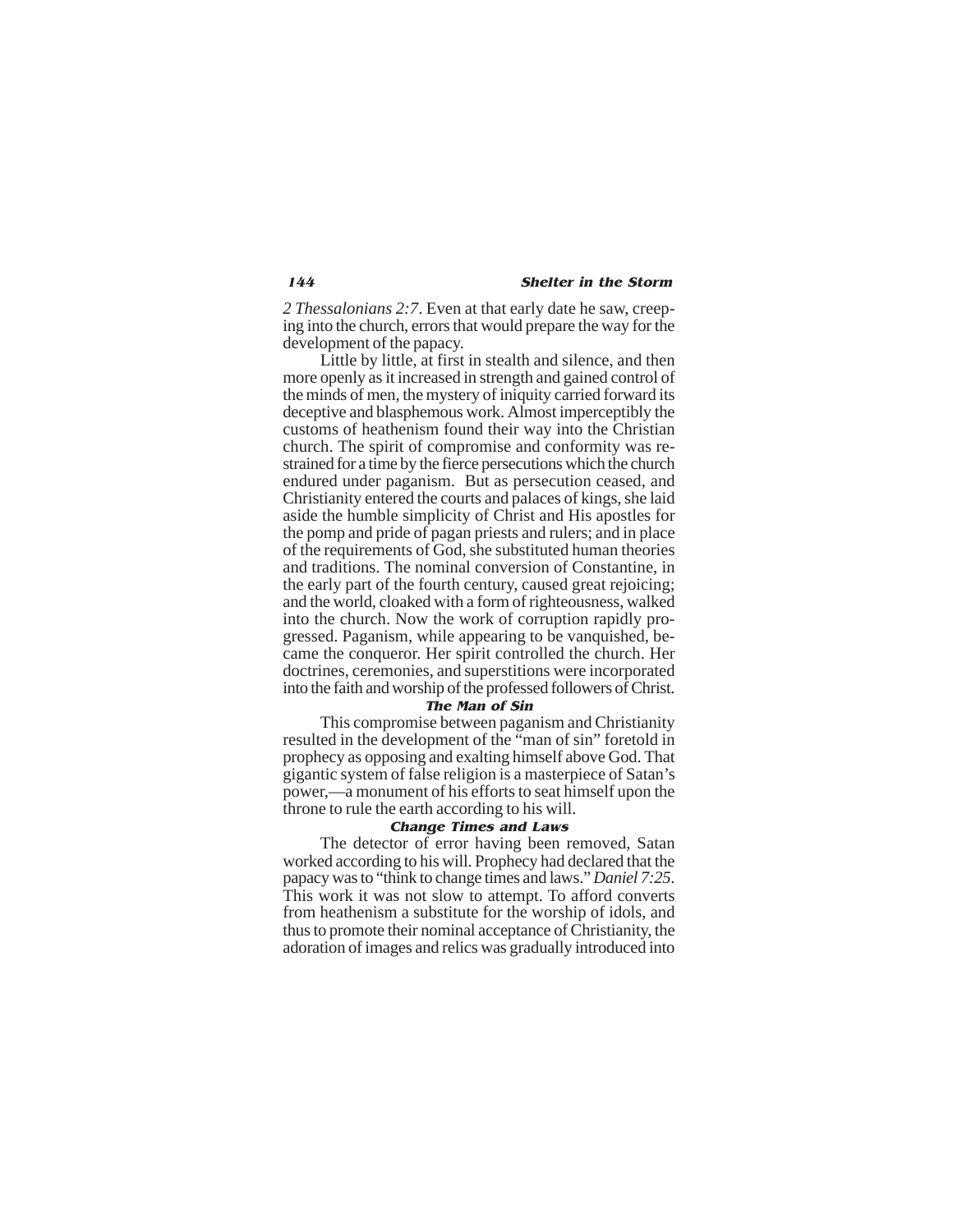the Christian worship. The decree of a general council (Second Council of Nice, A.D. 787) finally established this system of idolatry. To complete the sacrilegious work, Rome presumed to expunge from the law of God the second commandment, forbidding image worship, and to divide the tenth commandment, in order to preserve the number.

The spirit of concession to paganism opened the way for a still further disregard of Heaven's authority. Satan tampered with the fourth Commandment also, and essayed to set aside the ancient Sabbath, the day which God had blessed and sanctified (*Genesis 2:2-3*), and in its stead to exalt the festival observed by the heathen as "the venerable day of the sun." This change was not at first attempted openly. In the first centuries the true Sabbath had been kept by all Christians. They were jealous for the honor of God, and, believing that His law is immutable, they zealously guarded the sacredness of its precepts. But with great subtlety, Satan worked through his agents to bring about his object. That the attention of the people might be called to the Sunday, it was made a festival in honor of the resurrection of Christ. Religious services were held upon it; yet it was regarded as a day of recreation, the Sabbath being still sacredly observed.

To prepare the way for the work which he designed to accomplish, Satan had led the Jews, before the advent of Christ, to load down the Sabbath with the most rigorous exactions, making its observance a burden. Now, taking advantage of the false light in which he had thus caused it to be regarded, he cast contempt upon it as a Jewish institution. While Christians continued to observe the Sunday as a joyous festival, he led them, in order to show their hatred of Judaism, to make the Sabbath a fast, a day of sadness and gloom.

### **The Day of the Sun**

In the early part of the fourth century, the emperor Constantine issued a decree making Sunday a public festival throughout the Roman Empire. The day of the sun was reverenced by his pagan subjects, and was honored by Christians; it was the emperor's policy to unite the conflicting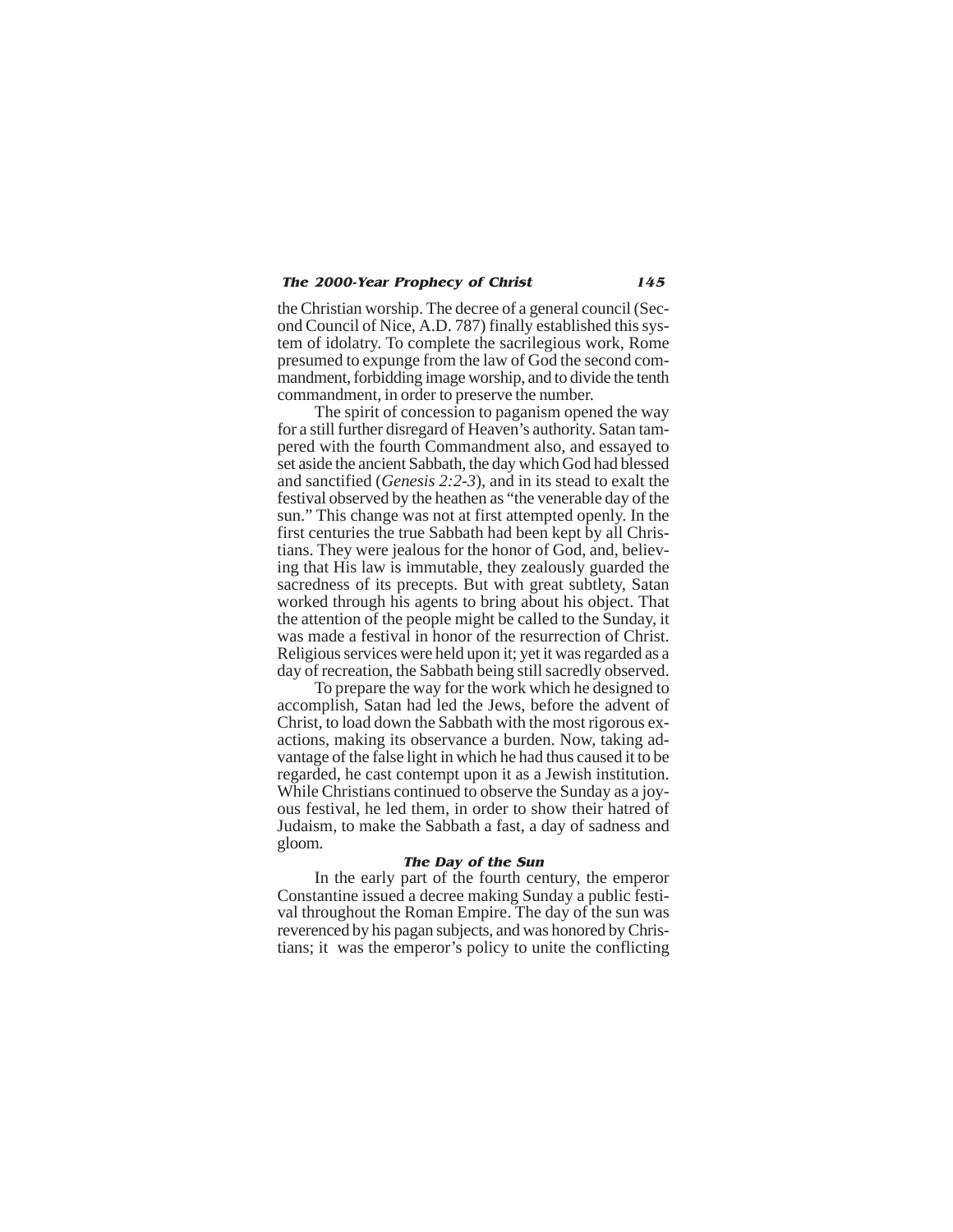interests of heathenism and Christianity. He was urged to do this by the bishops of the church, who, inspired by ambition and thirst for power, perceived that if the same day was observed by both Christians and the heathen, it would promote the nominal acceptance of Christianity by pagans, and thus advance the power and glory of the church. But while Christians were gradually led to regard Sunday as possessing a degree of sacredness, they still held the true Sabbath as the holy of the Lord, and observed it in obedience to the fourth commandment.

### **The Commandments of Men**

The arch-deceiver had not completed his work. He was resolved to gather the Christian world under his banner, and to exercise his power through his vicegerent, the proud pontiff who claimed to be the representative of Christ. Through half-converted pagans, ambitious prelates, and world-loving churchmen, he accomplished his purpose. Vast councils were held from time to time, in which the dignitaries of the church were convened from all the world. In nearly every council the Sabbath which God had instituted was pressed down a little lower, while the Sunday was correspondingly exalted. Thus the pagan festival came finally to be honored as a divine institution while the Bible Sabbath was pronounced a relic of Judaism, and its observers were declared to be accursed.

The great apostate had succeeded in exalting himself "above all that is called God, or that is worshiped." *2 Thessalonians 2:4.* He had dared to change the only precept of the divine law that unmistakably points all mankind to the true and living God. In the fourth commandment, God is revealed as the Creator of the heavens and the earth, and is thereby distinguished from all false gods. It was as a memorial of the work of creation that the seventh day was sanctified as a rest day for man. It was designed to keep the living God ever before the minds of men as the source of being and the object of reverence and worship. Satan strives to turn men from their allegiance to God and from rendering obedience to His law; therefore he directs his efforts especially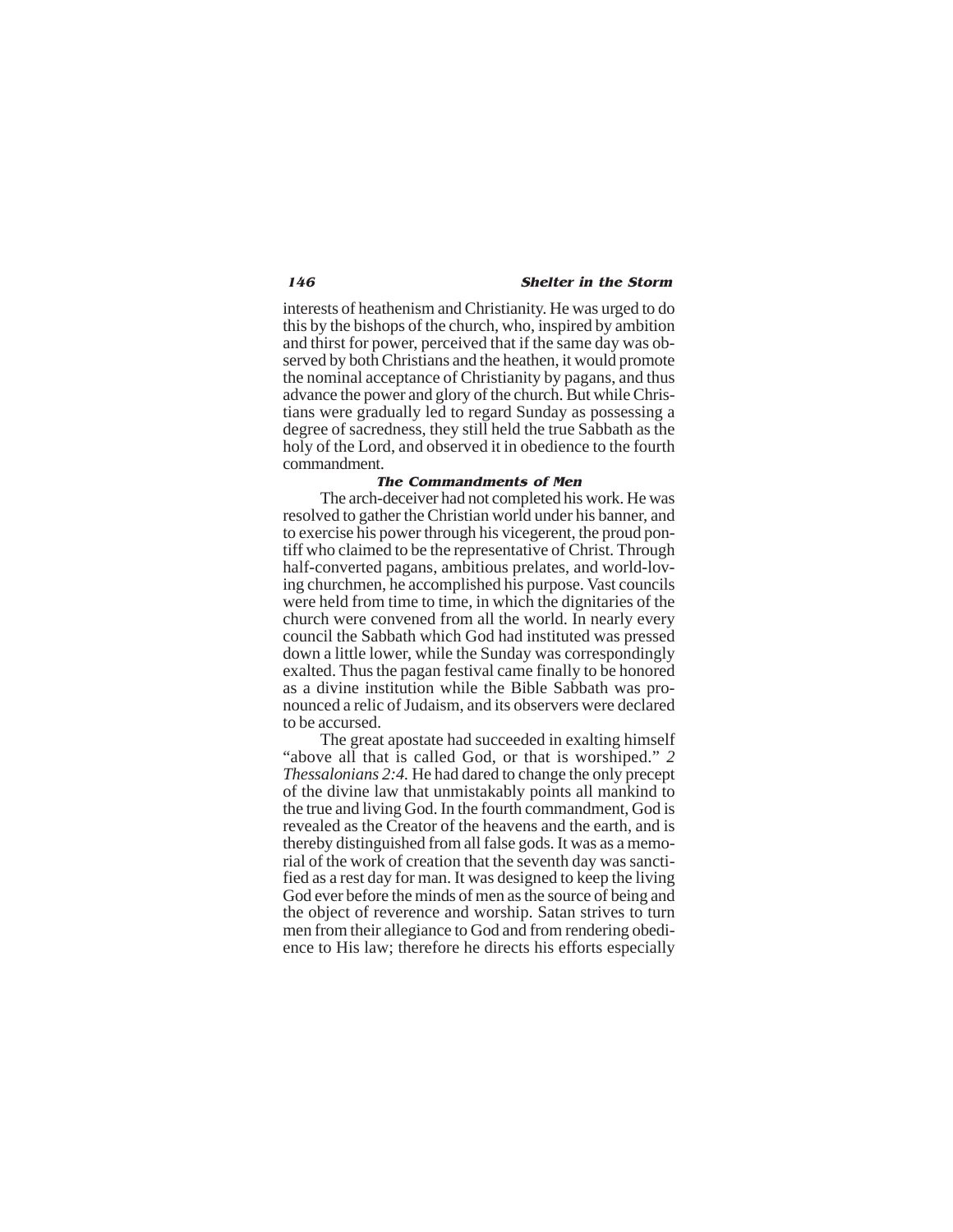against that commandment which points to God as the Creator.

## **Child of the Papacy**

Protestants now urge that the resurrection of Christ on Sunday made it the Christian Sabbath. But Scripture evidence is lacking. No such honor was given to the day by Christ or his apostles. The observance of Sunday as a Christian institution had its origin in that "mystery of lawlessness." *2 Thessalonians 2:7, R. V*., which even in Paul's day, had begun its work. Where and when did the Lord adopt this child of the papacy? What valid reason can be given for a change which the Scriptures do not sanction?

### **Papal Supremacy**

In the sixth century the papacy had become firmly established. Its seat of power was fixed in the imperial city, and the bishop of Rome was declared to be the head over the entire church. Paganism had given place to the papacy. The dragon had given to the beast "his power, and his seat, and great authority." *Revelation 13:2*. And now began the 1260 years of papal oppression foretold in the prophecies of Daniel and the Revelation. *Daniel 7:25; Revelation 13:5-7*. Christians were forced to choose, either to yield their integrity and accept the papal ceremonies and worship or to wear away their lives in dungeons or suffer death by the rack, the fagot, or the headsman's ax. Now were fulfilled the words of Jesus, "Ye shall be betrayed both by parents, and brethren, and kinsfolks, and friends; and some of you shall they cause to be put to death. And ye shall be hated of all men for my name's sake." *Luke 21:16-17*. Persecution opened upon the faithful with greater fury than ever before, and the world became a vast battlefield. For hundreds of years the church of Christ found refuge in seclusion and obscurity. Thus says the prophet: "The woman fled into the wilderness, where she hath a place prepared of God, that they should feed her there a thousand two hundred and threescore days." *Revelation 12:6.*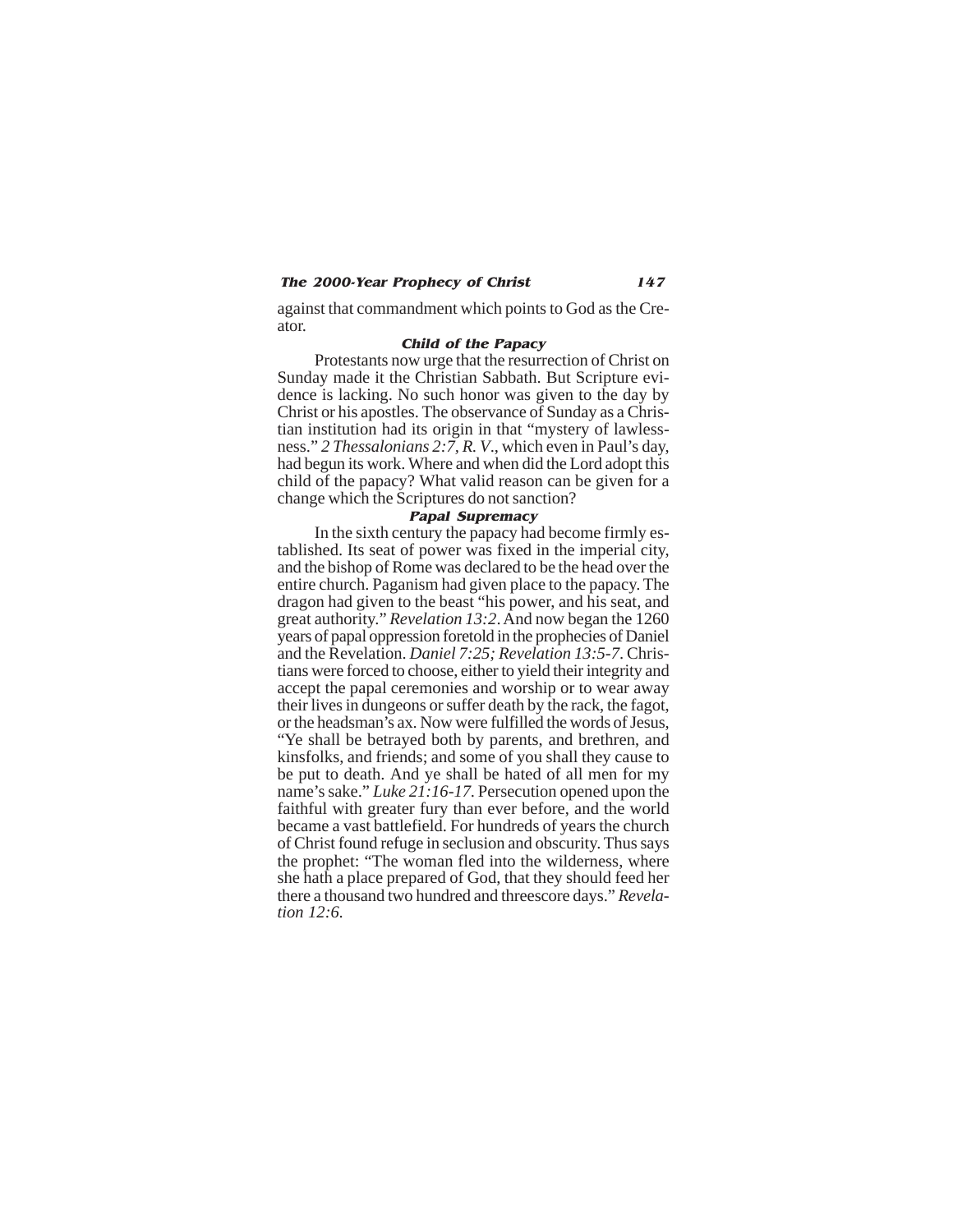#### **The Dark Ages**

The accession of the Roman Church to power marked the beginning of the Dark Ages. As her power increased, the darkness deepened. Faith was transferred from Christ, the true foundation, to the pope of Rome. Instead of trusting in the Son of God for forgiveness of sins and for eternal salvation, the people looked to the pope and to the priests and prelates to whom he delegated authority. They were taught that the pope was their earthly mediator, and that none could approach God except through him; and, further, that he stood in the place of God to them, and was therefore to be implicitly obeyed. A deviation from his requirements was sufficient cause for the severest punishment to be visited upon the bodies and souls of the offenders. Thus the minds of the people were turned away from God to fallible, erring, and cruel men; nay more, to the prince of darkness himself, who exercised his power through them. Sin was disguised in a garb of sanctity. When the Scriptures are suppressed, and man comes to regard himself as supreme, we need look only for fraud, deception, and debasing iniquity. With the elevation of human laws and traditions was manifest the corruption that ever results from setting aside the law of God.

## **Flight into the Wilderness**

Among the leading causes that had led to the separation of the true church from Rome was the hatred of the latter toward the Bible Sabbath. As foretold by prophecy, the papal power cast down the truth to the ground. The law of God was trampled in the dust, while the traditions and customs of men were exalted. The churches that were under the rule of the papacy were early compelled to honor the Sunday as a holy day. Amid the prevailing error and superstition, many, even of the true people of God, became so bewildered that while they observed the Sabbath they refrained from labor also on the Sunday. But this did not satisfy the papal leaders. They demanded not only that Sunday be hallowed, but that the Sabbath be profaned; and they denounced in the strongest language those who dared to show it honor. It was only by fleeing from the power of Rome that any could obey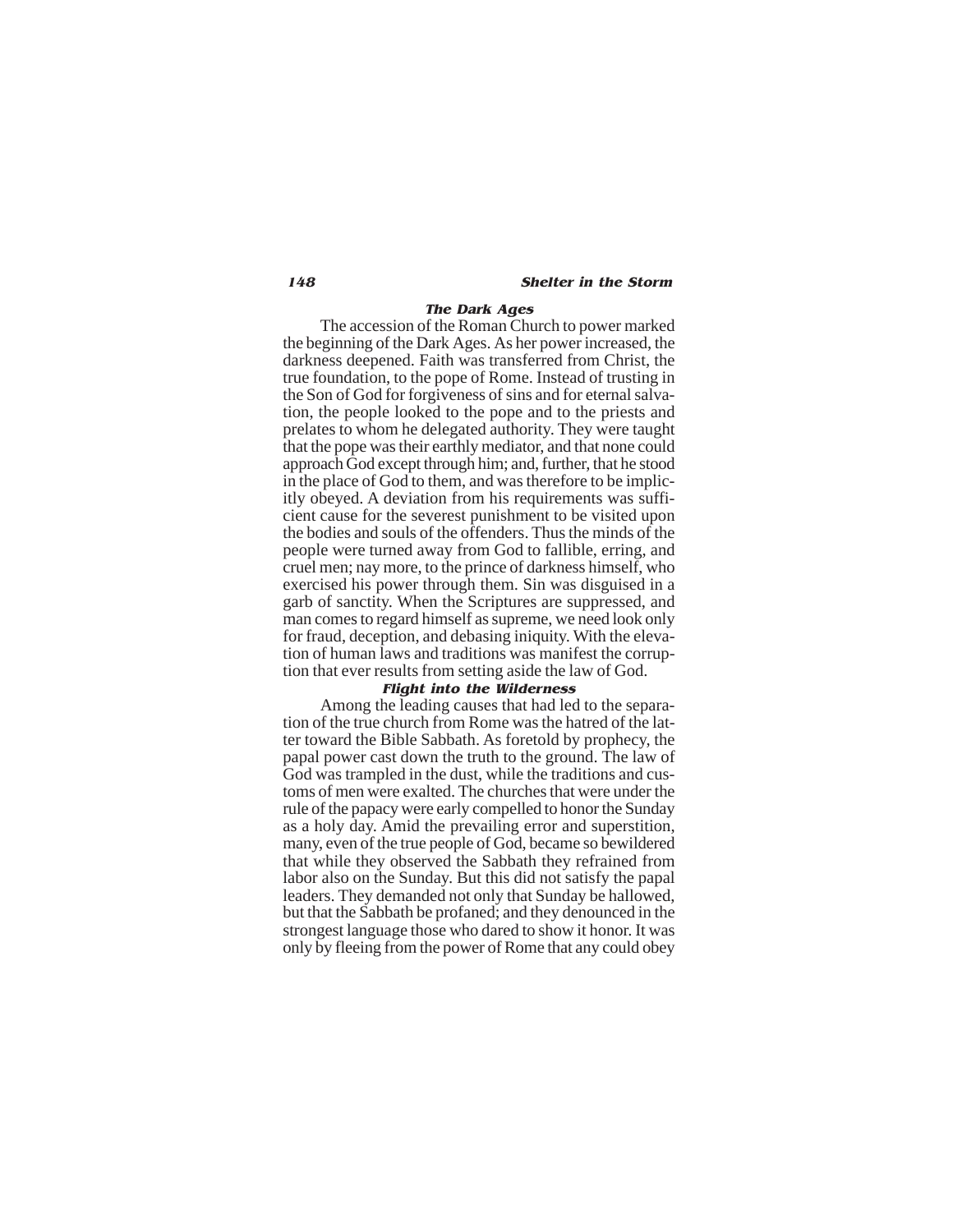God's law in peace.

#### **In Lands Beyond**

In lands beyond the jurisdiction of Rome, there existed for many centuries bodies of Christians who remained almost wholly free from papal corruption. They were surrounded by heathenism, and in the lapse of ages were affected by its errors; but they continued to regard the Bible as the only rule of faith, and adhered to many of its truths. These Christians believed in the perpetuity of the law of God, and observed the Sabbath of the fourth commandment. Churches that held to this faith and practice existed in Central Africa and among the Armenians of Asia.

#### **The Waldenses**

But of those who resisted the encroachments of the papal power, the Waldenses stood foremost. In the very land where popery had fixed its seat, there its falsehood and corruption were most steadfastly resisted . . The persecutions visited for many centuries upon this God-fearing people were endured by them with a patience and constancy that honored their Redeemer. Notwithstanding the crusades against them, and the inhuman butchery to which they were subjected, they continued to send out their missionaries to scatter the precious truth. They were hunted to the death; yet their blood watered the seed sown, and it failed not of yielding fruit. Thus the Waldenses witnessed for God, centuries before the birth of Luther. Scattered over many lands, they planted the seeds of the Reformation that began in the time of Wycliffe, grew broad and deep in the days of Luther, and is to be carried forward to the close of time by those who also are willing to suffer all things for "the Word of God, and for the testimony of Jesus Christ." *Revelation 1:9*.

### **The Reformation Continues**

The reformation did not, as many suppose, end with Luther. It is to be continued to the close of this world's history. Luther had a great work to do in reflecting to others the light which God had permitted to shine upon him; yet he did not receive all the light which was to be given to the world. From that time to this, new light has been continually shin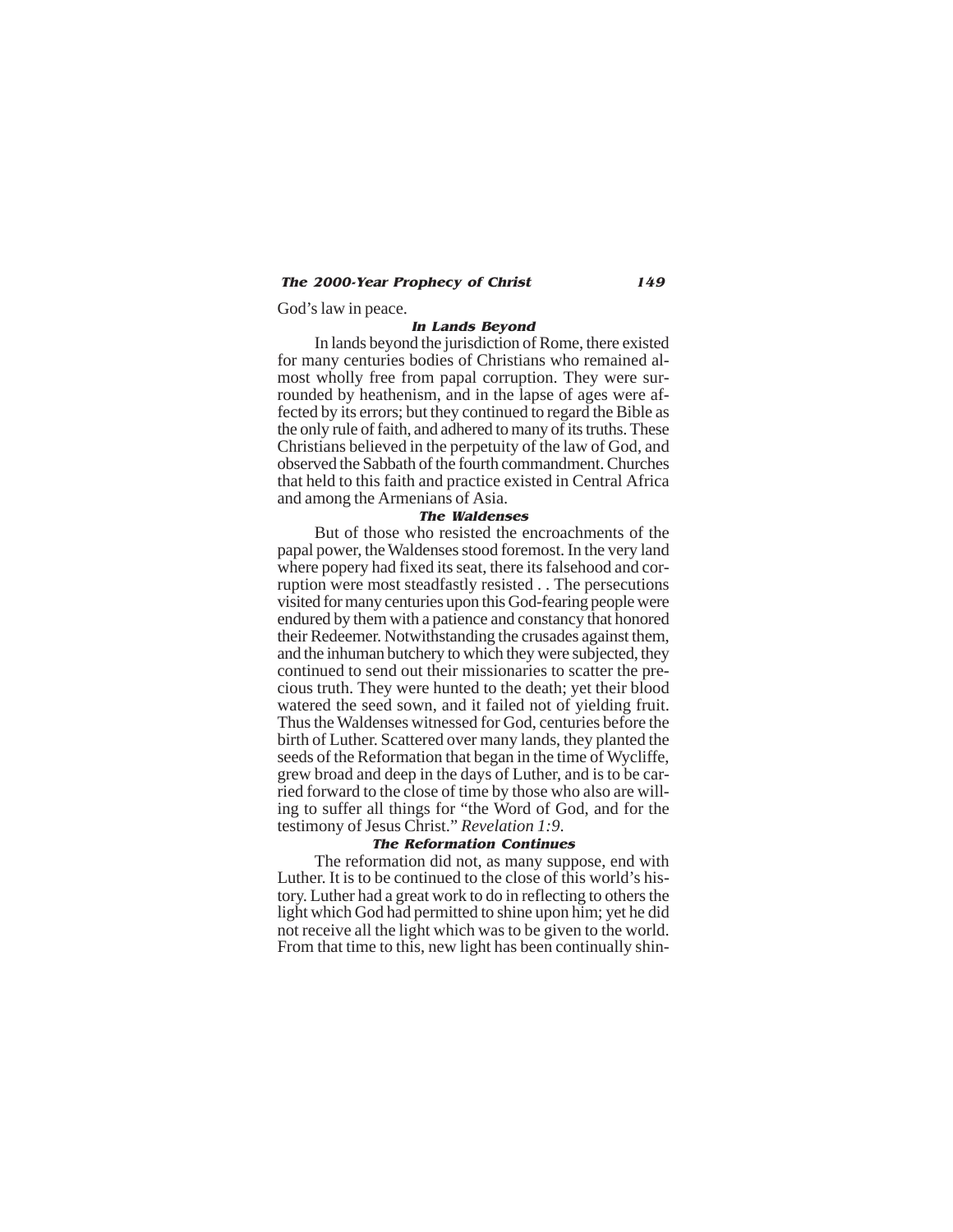ing upon the Scriptures, and new truths have been constantly unfolding.

## **Bridging the Chasm**

The English reformers, while renouncing the doctrines of Romanism, had retained many of its forms. Thus though the authority and the creed of Rome were rejected, not a few of her customs and ceremonies were incorporated into the worship of the Church of England. It was claimed that these things were not matters of conscience, that though they were not commanded in Scripture, and hence were nonessential, yet not being forbidden, they were not intrinsically evil. Their observance tended to narrow the gulf which separated the reformed churches from Rome, and it was urged that they would promote the acceptance of the Protestant faith by Romanists. To the conservative and compromising, these arguments seemed conclusive. But there was another class that did not so judge. The fact that these customs tended to bridge the chasm between Rome and the Reformation, was in their view a conclusive argument against retaining them. They looked upon them as badges of the slavery from which they had been delivered, and to which they had no disposition to return. They reasoned that God has in His Word established the regulations governing His worship, and that men are not at liberty to add to these or to detract from them. The very beginning of the great apostasy was in seeking to supplement the authority of God by that of the church. Rome began by enjoining what God had not forbidden, and she ended by forbidding what He had explicitly enjoined.

## **Sealing the Law**

The work of Sabbath reform to be accomplished in the last days is foretold in the prophecy of Isaiah: "Thus saith the Lord, Keep ye judgment, and do justice: for my salvation is near to come, and my righteousness to be revealed. Blessed is the man that doeth this, and the son of man that layeth hold on it; that keepeth the Sabbath from polluting it, and keepeth his hand from doing any evil." "The sons of the stranger, that join themselves to the Lord, . . to be His servants, every one that keepeth the Sabbath from polluting it,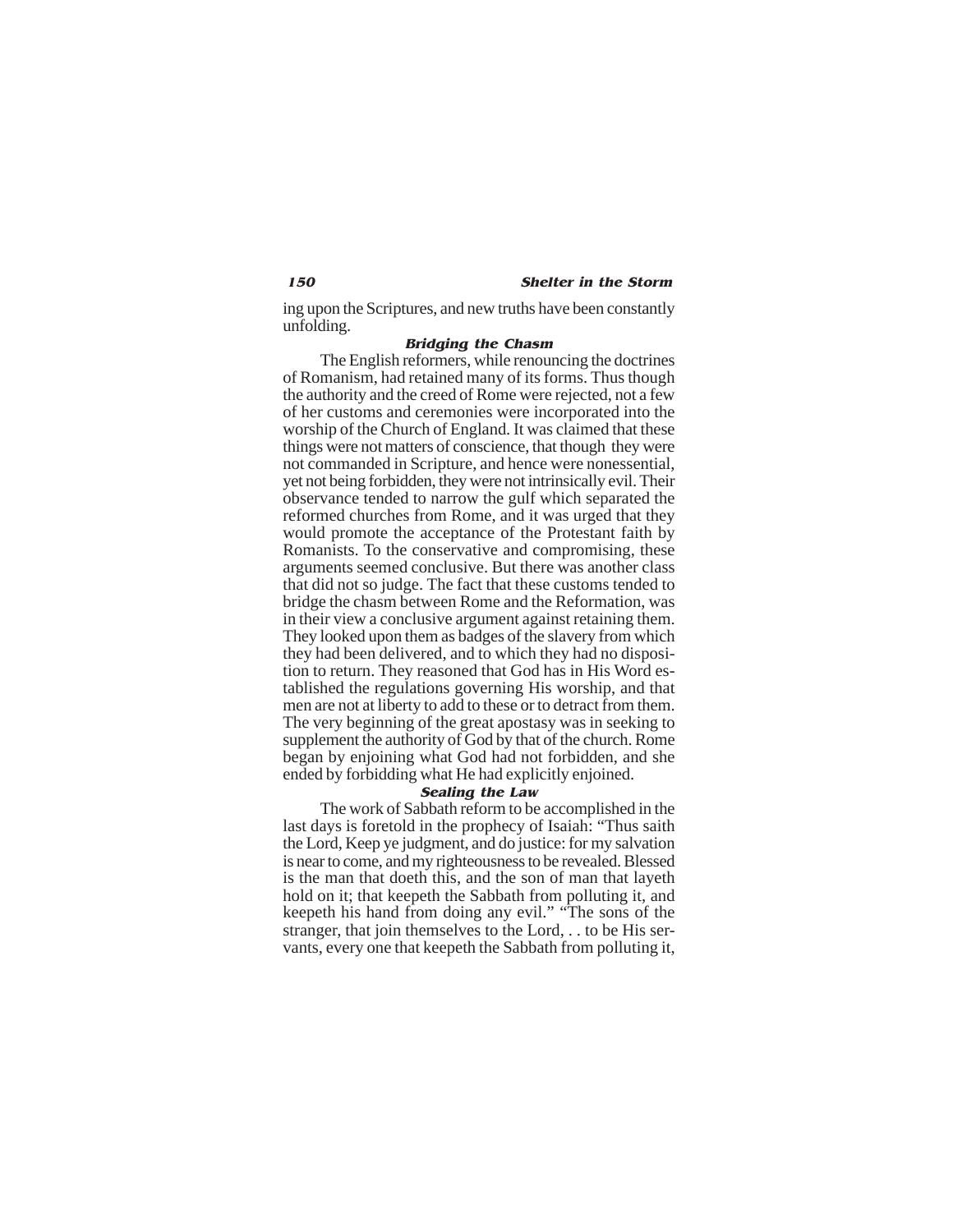and taketh hold of My covenant; even them will I bring to My holy mountain, and make them joyful in My house of prayer." *Isaiah 56:1, 2, 6, 7.*

These words apply in the Christian age, as is shown by the context: "The Lord God which gathereth the outcasts of Israel saith, Yet will I gather others to him, beside those that are gathered unto him." *Isaiah 56:8.* Here is foreshadowed the gathering in of the Gentiles by the gospel. And upon those who then honor the Sabbath, a blessing is pronounced. Thus the obligation of the fourth commandment extends past the crucifixion, resurrection, and ascension of Christ, to the time when His servants should preach to all nations the message of glad tidings.

The Lord commands by the same prophet, "Bind up the testimony, seal the law among My disciples." *Isaiah 8:16.* The seal of God's law is found in the fourth commandment. This only, of all the ten, brings to view both the name and the title of the Lawgiver. It declares him to be the Creator of the heavens and the earth, and thus shows His claim to reverence and worship above all others. Aside from this precept, there is nothing in the decalogue to show by whose authority the law is given. When the Sabbath was changed by the papal power, the seal was taken from the law. The disciples of Jesus are called upon to restore it, by exalting the Sabbath of the fourth commandment to its rightful position as the Creator's memorial and the sign of His authority.

"To the law and to the testimony." While conflicting doctrines and theories abound, the law of God is the one unerring rule by which all opinions, doctrines, and theories are to be tested. Says the prophet, "If they speak not according to this word, it is because there is no light in them." *Isaiah 8:20.*

The prophet thus points out the ordinance which has been forsaken: "Thou shalt raise up the foundations of many generations; and thou shalt be called, The repairer of the breach, The restorer of paths to dwell in. If thou turn away thy foot from the Sabbath, from doing thy pleasure on My holy day; and call the Sabbath a delight, the holy of the Lord,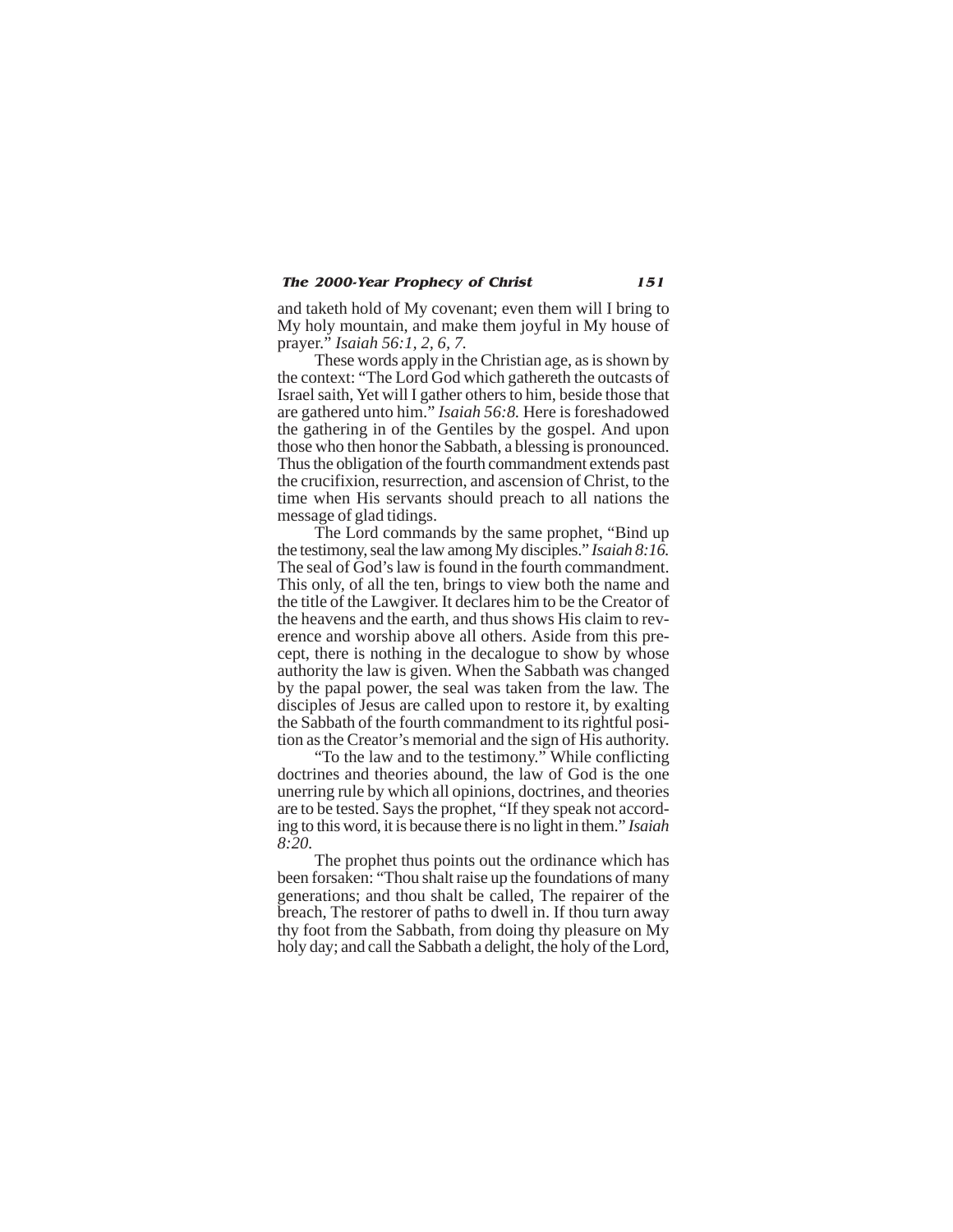honorable; and shalt honor Him, not doing thine own ways, nor finding thine own pleasure, nor speaking thine own words; then shalt thou delight thyself in the Lord." *Isaiah 58:12-14.* This prophecy also applies in our time. The breach was made in the law of God when the Sabbath was changed by the Roman power. But the time has come for that divine institution to be restored. The breach is to be repaired, and the foundation of many generations to be raised up.

Hallowed by the Creator's rest and blessing, the Sabbath was kept by Adam in his innocence in holy Eden; by Adam, fallen yet repentant, when he was driven from his happy estate. It was kept by all the patriarchs, from Abel to righteous Noah, to Abraham, to Jacob. When the chosen people were in bondage in Egypt, many, in the midst of prevailing idolatry, lost their knowledge of God's law; but when the Lord delivered Israel, He proclaimed His law in awful grandeur to the assembled multitude, that they might know His will, and fear and obey Him forever.

From that day to the present, the knowledge of God's law has been preserved in the earth, and the Sabbath of the fourth commandment has been kept. Though the "man of sin" succeeded in trampling under foot God's holy day, yet even in the period of his supremacy there were, hidden in secret places, faithful souls who paid it honor. Since the Reformation, there have been some in every generation to maintain its observance. Though often in the midst of reproach and persecution, a constant testimony has been borne to the perpetuity of the law of God and the sacred obligation of the creation Sabbath.

### **Truth Is Older than Error**

Many urged that Sunday-keeping had been an established doctrine and a widespread custom of the church for many centuries. Against this argument it was shown that the Sabbath and its observance were more ancient and widespread, even as old as the world itself, and bearing the sanction both of angels and of God. When the foundations of the earth were laid, when the morning stars sang together, and all the sons of God shouted for joy, then was laid the founda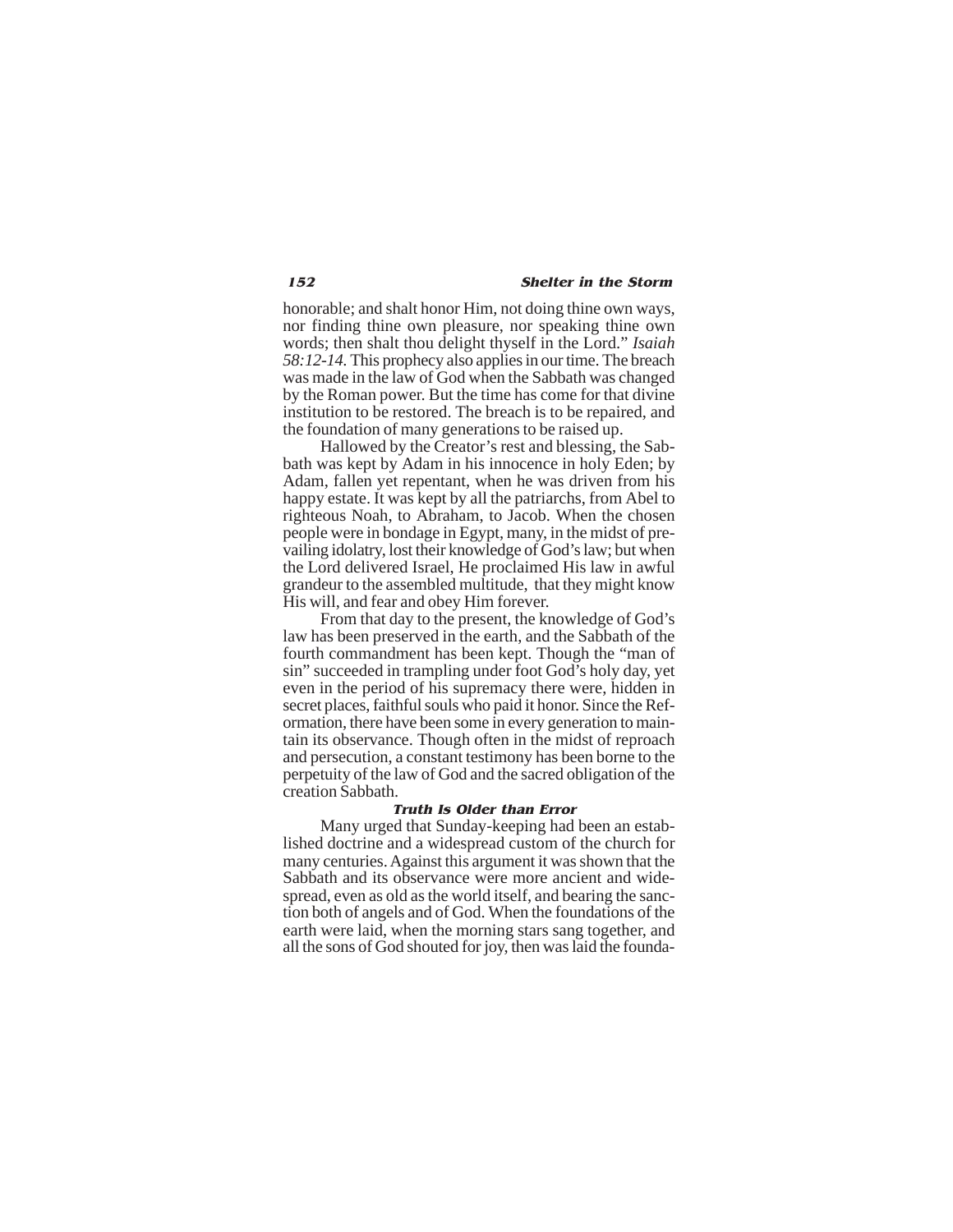tion of the Sabbath (*Job 38:6-7; Genesis 2:1-3*). Well may this institution demand our reverence: it was ordained by no human authority, and rests upon no human traditions; it was established by the Ancient of days, and commanded by His eternal Word.

> *Six days shalt thou labour and do all thy work: But the seventh day is the Sabbath Of the Lord thy God. In it thou shalt not do any work . . For in six days the Lord made heaven and earth, The sea, and all that in them is, And rested the seventh day. Wherefore the Lord blessed the Sabbath day, and hallowed it. — The Fourth Commandment (Exodus 20:9-11) There was war in heaven, . . and Satan Was cast out into the earth . . And the dragon . . went to make war With the remnant of her seed, Which keep the commandments of God, And have the testimony of Jesus Christ. — Revelation 12:7, 9, 17*

*He that hath the Son hath life; And he that hath not the Son of God hath not life. —1 John 5:12*

*Except ye eat the flesh of the Son of man, And drink His blood, ye have no life in you. — John 6:53*

*I am the way, the truth, and the life. — John 14:6*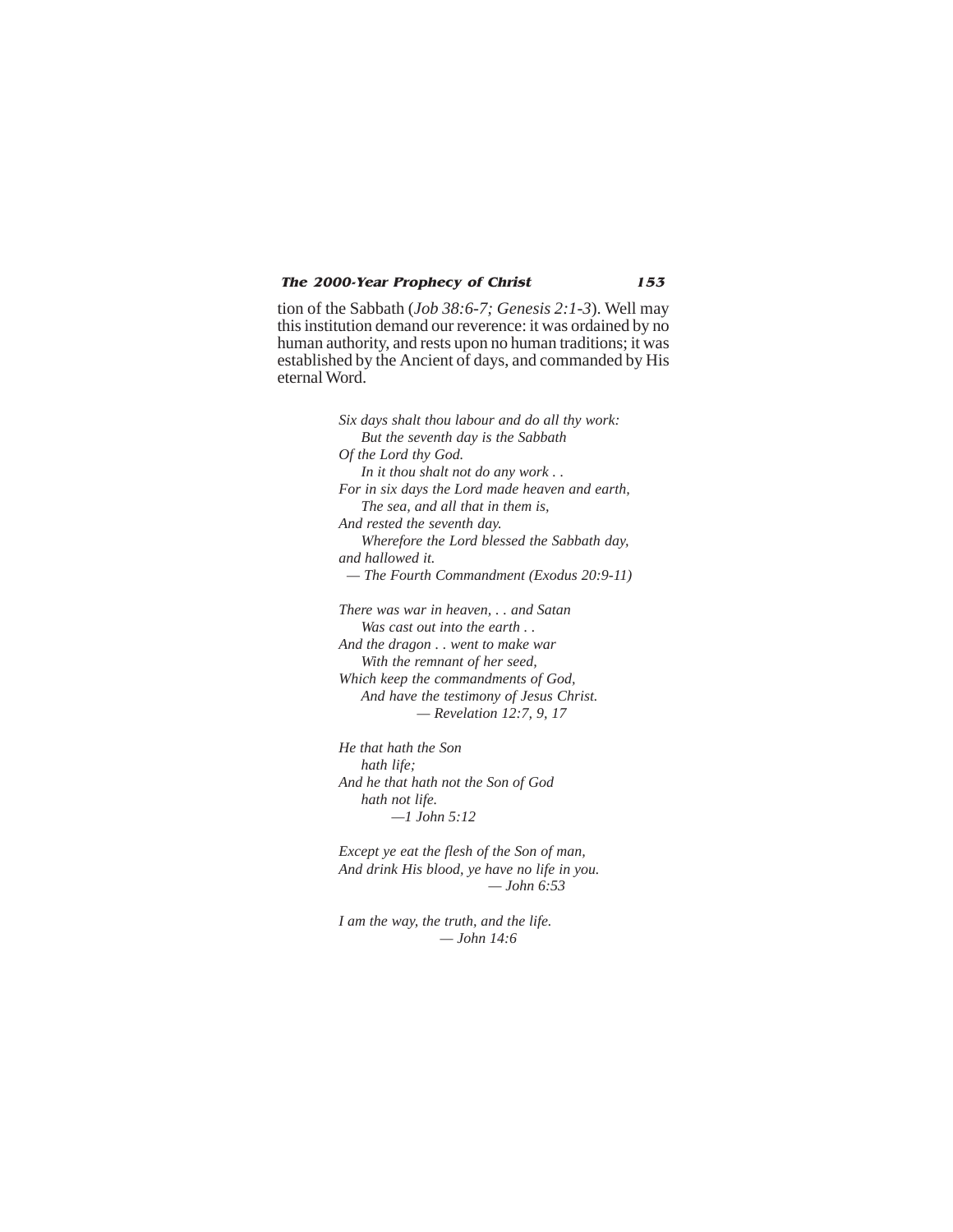#### **CHAPTER SIXTEEN**



#### **A woman married a man who did not love her, a man whom she found to be very cruel. Life seemed to be but a round of drudgery to her. And all his demands!**

He wanted her to get up every morning at 5 a.m. sharp, cook his breakfast, then serve it promptly at 6—and on and on. She had to wait on him continually, and he was very exacting in his demands on her time. She felt miserable trying to do all that he asked. And so the years rolled by.

### **Finally her husband died, and after a few years she remarried. This time she married a very kindly man; they loved each other deeply.**

The months turned into years; and then one day, while clearing out some old papers in the attic, she came across the strict set of rules that her first husband had written out for her to obey.

Carefully she read through them,—and with surprise discovered that she was now following every one of them! "Getup at five. Serve breakfast at six sharp." On and on she read. She was doing it all! And why?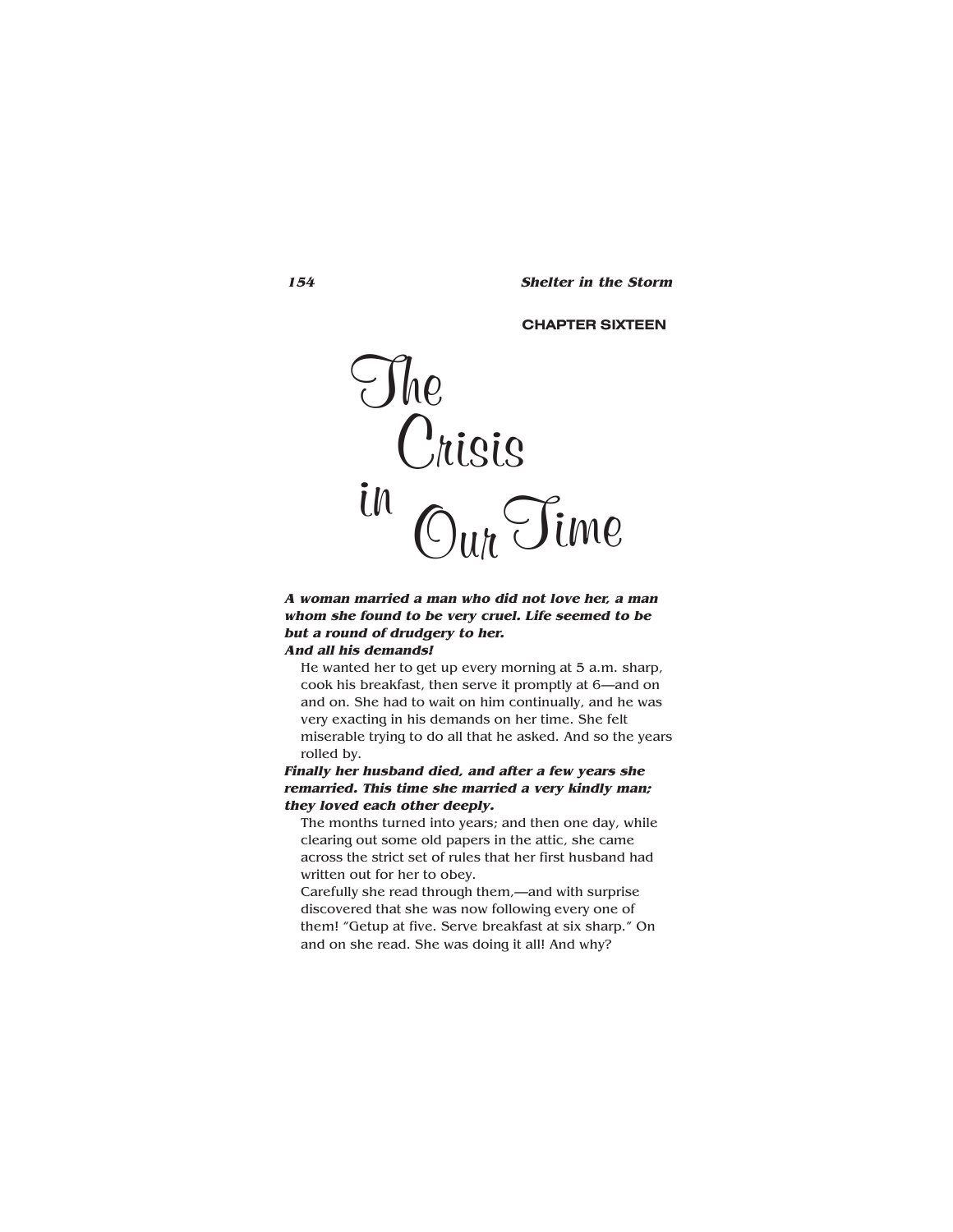#### **Because now she loved her husband and he loved her! Following the rules, because of love, had become a happy task.**

And so it is with obedience to God. He has given us a wonderful set of rules to guide our lives. Only the One who made us can know the best guidelines for our lives. God's moral law for mankind is the Ten Commandments (Exodus 20:3-17).

#### **That Law comes from One who deeply loves us. In those ten brief statements are to be found the Standard of purity and right living for all of God's children.**

As we consider the Law of God, we can be thankful for such a loving Father in heaven who gave it to us. Such a law is an expression of how deep His love for us is. And, in addition, He has in His Written Word given us health and sanitary laws as well. In nature and in our bodies we find physical laws that must be obeyed.

### **When we view this obedience as but a means of expressing our thankfulness—and showing our love in return,—then we enter upon a higher sphere of living. Indeed, we are living as do the angels in heaven. For they find their happiness in serving and obeying God continually. They love to do it. And because they do it, they are happy.**

In heaven, obedience to God and love to God go together. If, in your heart, you find that you would rather not obey God—or, that perhaps you think that you need not obey Him,—then I suggest that if you will come alone to Him in prayer, and plead for a new heart and a deeper surrender,—that He can and will give you the answers you need. It is the love of God that constrains us—urges us, enables us,—to obey all that He has asked of us. And as we yield our lives in obedience to His Written Word, He is preparing us for an eternal life in heaven.

**For up there everyone will love and obey Him through the ceaseless ages of eternity. Christ died on Calvary to enable each one of us—through His overcoming grace—to obey Him and become like Him.**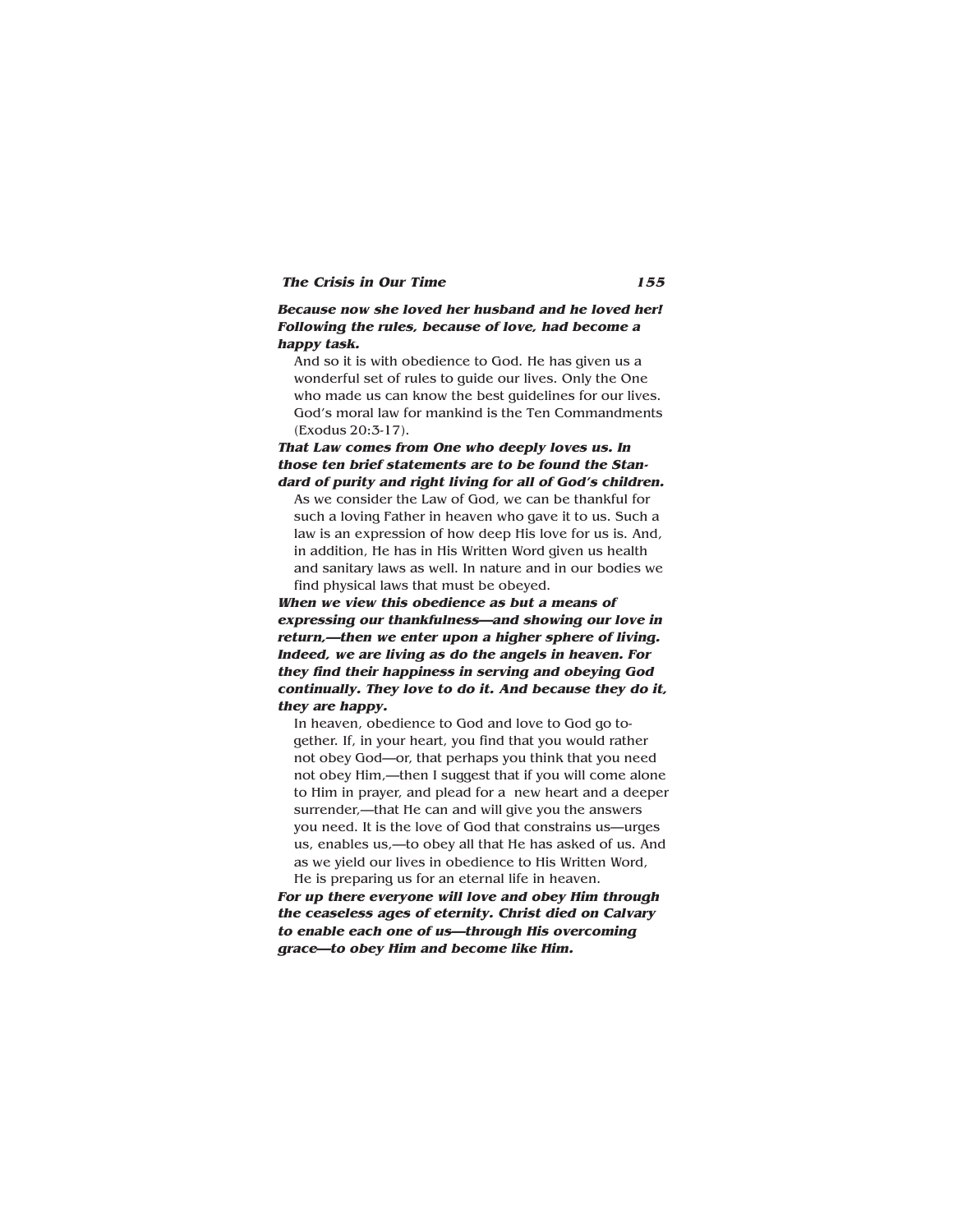Those who had accepted the light concerning the mediation of Christ and the perpetuity of the law of God, found that these were the truths presented in Revelation 14. The messages of this chapter constitute a threefold warning, which is to prepare the inhabitants of the earth for the Lord's second coming.

### **The Hour of His Judgment**

The announcement, "The hour of His Judgment is come," points to the closing work of Christ's ministration for the salvation of men. It heralds a truth which must be proclaimed until the Saviour's intercession shall cease, and He shall return to the earth to take His people to Himself. The work of judgment, which began in 1844, must continue until the cases of all are decided, both of the living and the dead; hence it will extend to the close of human probation. That men may be prepared to stand in the Judgment, the message commands them to "fear God, and give glory to Him," "and worship Him that made heaven, and earth, and the sea, and the fountains of waters." The result of an acceptance of these messages is given in the words, "Here are they that keep the commandments of God, and the faith of Jesus."

In order to be prepared for the Judgment, it is necessary that men should keep the law of God. That law will be the standard of character in the Judgment. The apostle Paul declares, "As many as have sinned in the law shall be judged by the law; . . in the day when God shall judge the secrets of men by Jesus Christ." And he says that "the doers of the law shall be justified." *Rom. 2:12-16*. Faith is essential in order to keep of the law of God; for "without faith it is impossible to please Him." And "whatsoever is not of faith is sin." *Heb. 11:6; Rom. 14:23*.

By the first angel, men are called upon to "fear God, and give glory to Him," and to worship Him as the Creator of the heavens and the earth. In order to do this, they must obey His law. Says the wise man, "Fear God, and keep His commandments; for this is the whole duty of man." *Eccl. 12:13*. Without obedience to His commandments, no worship can be pleasing to God. "This is the love of God, that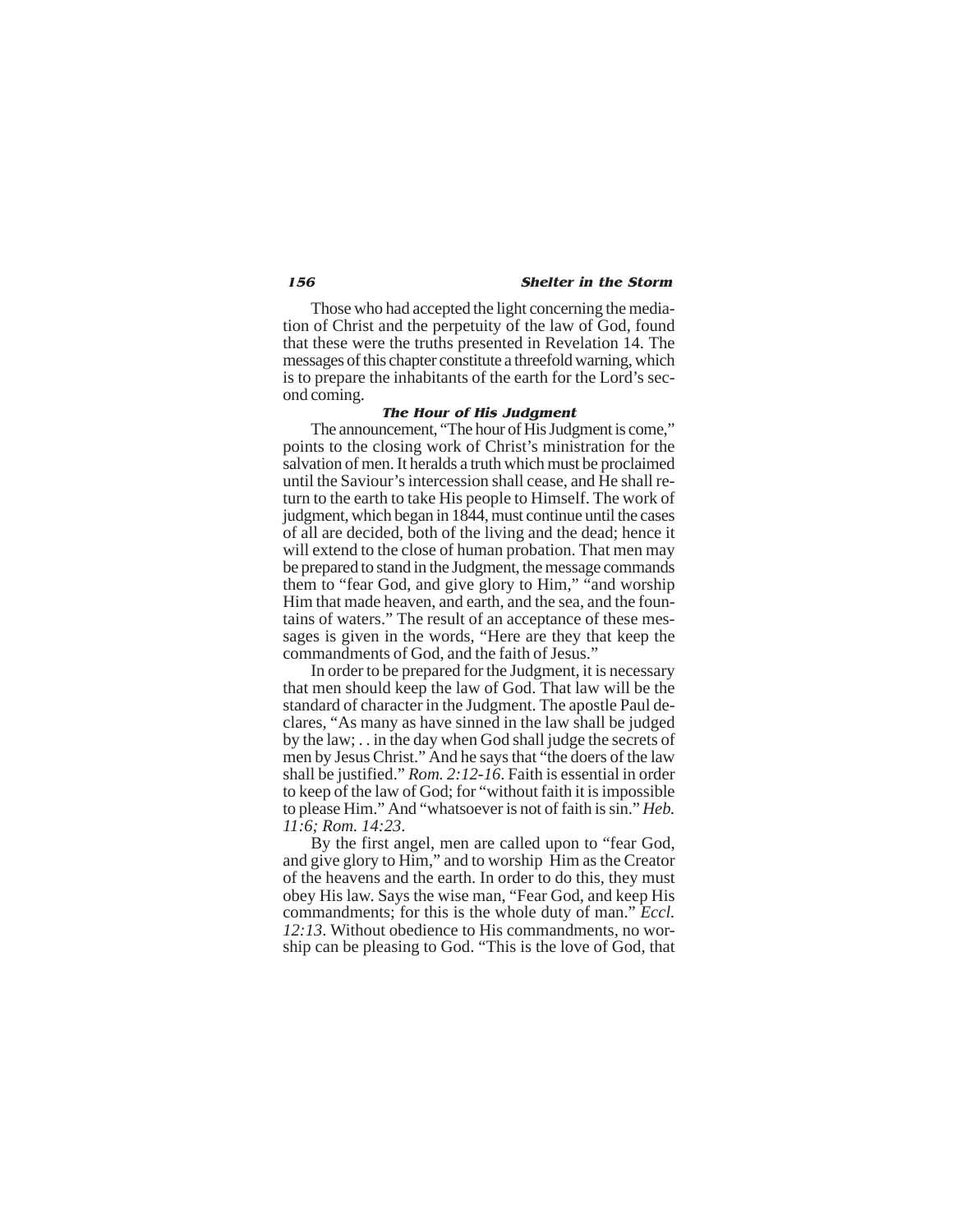we keep His commandments." "He that turneth away his ear from hearing the law, even his prayer shall be abomination." *1 John 5:3; Prov. 28:9*.

## **Worship the Creator**

The duty to worship  $\bar{G}$  od is based upon the fact that He is the Creator, and that to Him all other beings owe their existence. And wherever, in the Bible, His claim to reverence and worship above the gods of the heathen is presented, there is cited the evidence of His creative power. "All the gods of the nations are idols; but the Lord made the heavens." *Ps. 96:5.* "To whom then will ye liken me, or shall I be equal? saith the Holy One. Lift up your eyes on high, and behold who hath created these things." "Thus saith the Lord that created the heavens; God Himself that formed the earth and made it; . . I am the Lord; and there is none else." *Isa. 40:25-26; 45:18*. Says the Psalmist: "Know ye that the Lord, He is God: it is He that hath made us, and not we ourselves." "O come, let us worship and bow down: let us kneel before the Lord our Maker." *Ps. 100:3; 95:6*. And the holy beings who worship God in Heaven state, as the reason why their homage is due to Him, "Thou art worthy, O Lord, to receive glory and honor and power: for Thou hast created all things." Revelation 4:11.

In Revelation 14, men are called upon to worship the Creator, and the prophecy brings to view a class that, as the result of the threefold message, are keeping the commandments of God. One of these commandments points directly to God as the Creator. The fourth precept declares: "The seventh day is the Sabbath of the Lord thy God . . For in six days the Lord made heaven and earth, the sea, and all that in them is, and rested the seventh day; wherefore the Lord blessed the Sabbath day, and hallowed it." *Ex. 20:10-11*. Concerning the Sabbath, the Lord says further: that it is "a sign, . . that ye may know that I am the Lord your God." Eze. 20:20. And the reason given is, "For in six days the Lord made heaven and earth, and on the seventh day He rested, and was refreshed." *Ex. 31:17*.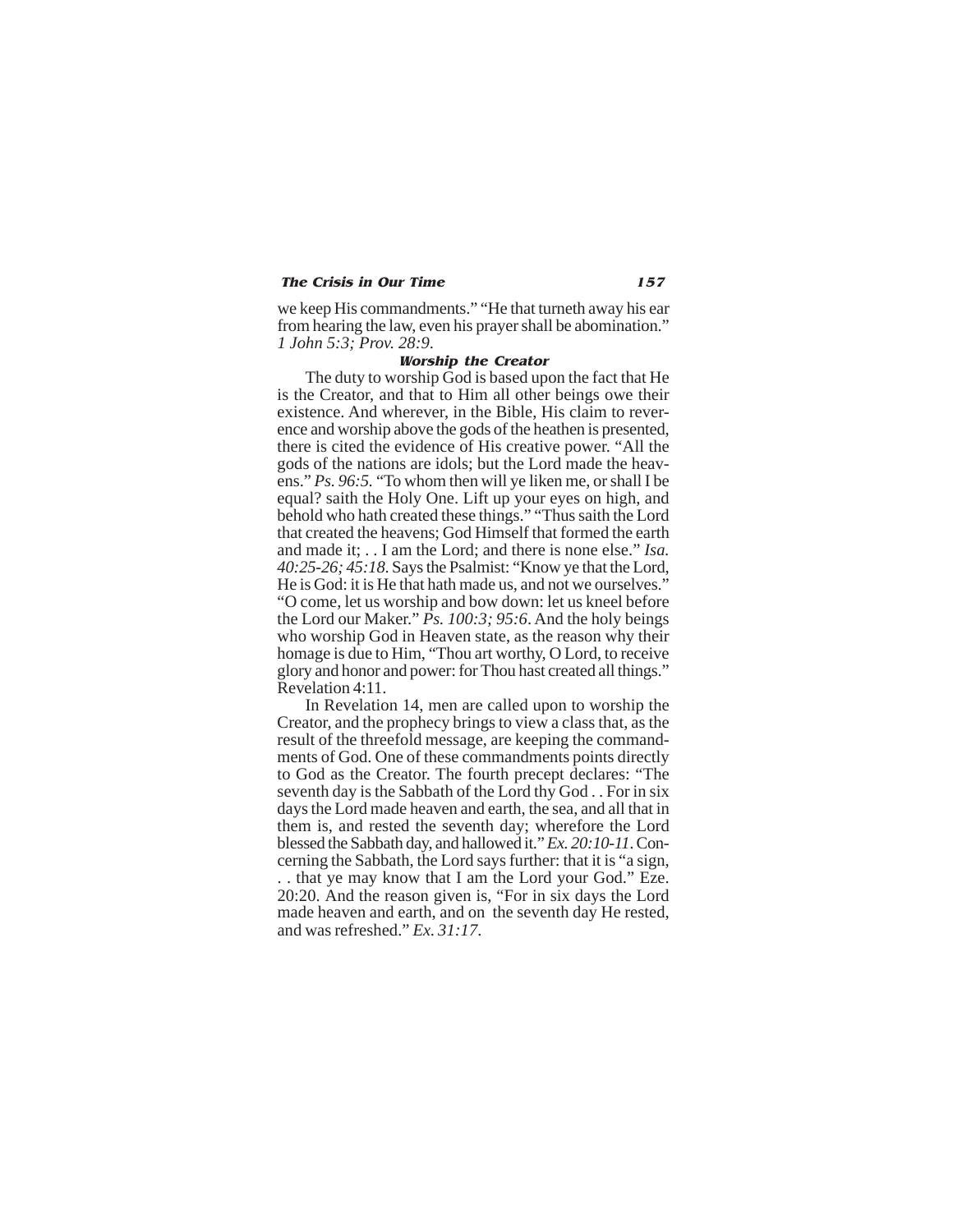### **Sabbath - Worship - Creator**

"The importance of the Sabbath as the memorial of creation is that it keeps ever present the true reason why worship is due to God,"—because He is the Creator and we His creatures. "The Sabbath therefore lies at the very foundation of divine worship; for it teaches this great truth in the most impressive manner, and no other institution does this. The true ground of divine worship, not of that on the seventh day merely, but of all worship, is found in the distinction between the Creator and His creatures. This great fact can never become obsolete, and must never be forgotten." It was to keep this truth ever before the minds of men that God instituted the Sabbath in Eden; and so long as the fact that He is our Creator continues to be a reason why we should worship Him, so long the Sabbath will continue as its sign and memorial. Had the Sabbath been universally kept, man's thoughts and affections would have been led to the Creator as the object of reverence and worship, and there would never have been an idolater, an atheist, or an infidel. The keeping of the Sabbath is a sign of loyalty to the true God, "Him that made heaven and earth, and the sea, and the fountains of waters." It follows that the message which commands men to worship God and keep His commandments, will especially call upon them to keep the fourth commandment.

### **If Any Man Worship the Beast**

In contrast to those who keep the commandments of God and have the faith of Jesus, the third angel points to another class, against whose errors a solemn and fearful warning is uttered: "If any man worship the beast and his image, and receive his mark in his forehead, or in his hand, the same shall drink of the wine of the wrath of God." *Rev. 14:9-10.* A correct interpretation of the symbols employed is necessary to an understanding of this message. What is represented by the beast, the image, the mark?

The line of prophecy in which these symbols are found begins with Revelation 12, with the dragon that sought to destroy Christ at His birth. The dragon is said to be Satan (Rev. 12:9); he it was that moved upon Herod to put the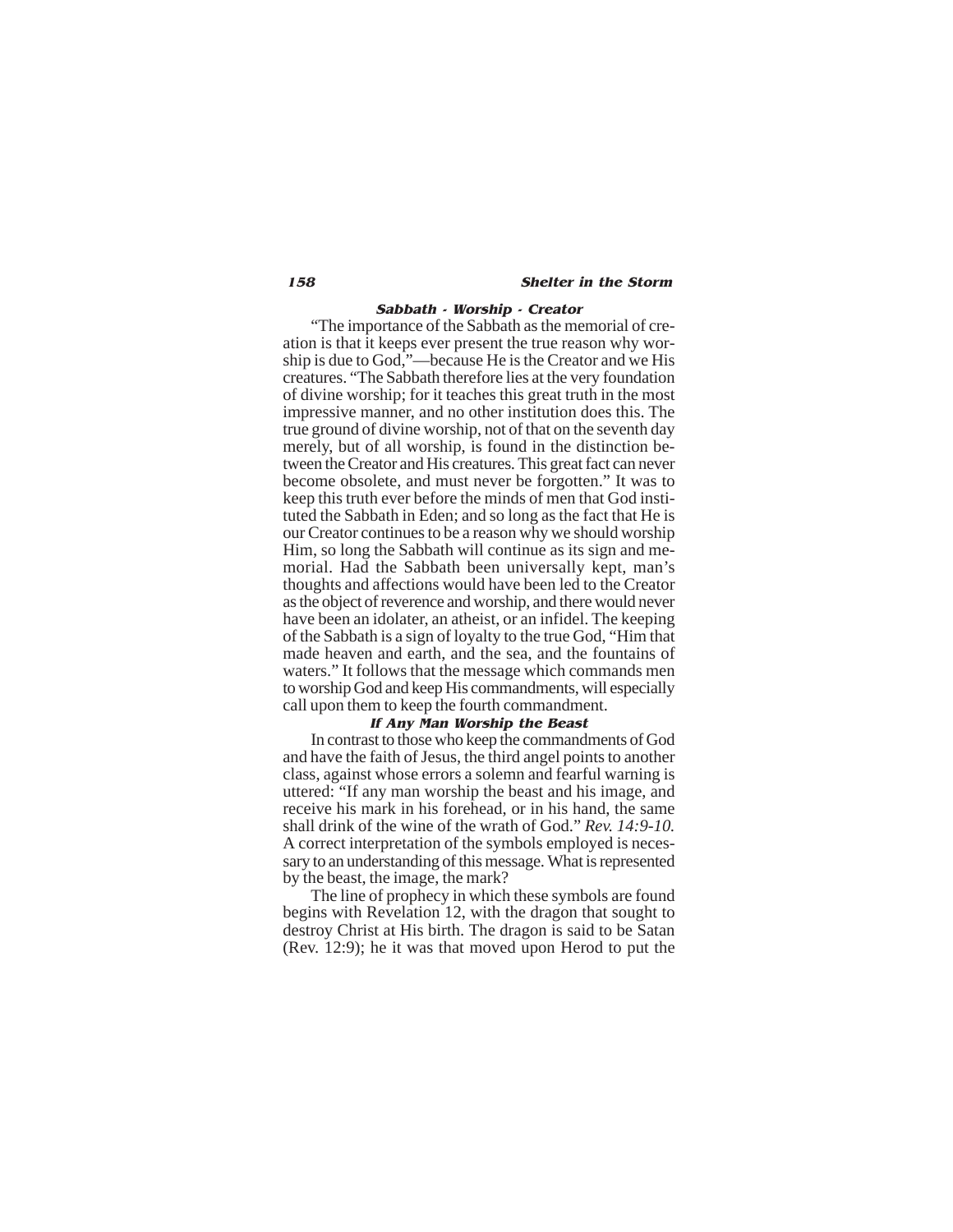Saviour to death. But the chief agent of Satan in making war upon Christ and His people during the first centuries of the Christian era was the Roman Empire, in which paganism was the prevailing religion. Thus, while the dragon primarily represents Satan, it is, in a secondary sense, a symbol of pagan Rome.

### **The Beast of Revelation 13**

In Chapter 13 (verses 1-10) is described another beast, "like unto a leopard," to which the dragon gave "his power, and his seat, and great authority." This symbol, as most Protestants have believed, represents the papacy, which succeeded to the power and seat and authority once possessed by the ancient Roman Empire. Of the leopard-like beast it is declared: "There was given unto him a mouth speaking great things and blasphemies. And he opened his mouth in blasphemy against God, to blaspheme His name, and His tabernacle, and them that dwell in Heaven. And it was given unto him to make war with the saints, and to overcome them; and power was given him over all kindreds, and tongues, and nations." *Rev. 13:15-17*. This prophecy, which is nearly identical with the description of the little horn of Daniel 7, unquestionably points to the papacy.

## **Forty and Two Months**

"Power was given unto him to continue forty and two months." And, says the prophet, "I saw one of his heads as it were wounded to death." And again. "He that leadeth into captivity shall go into captivity; he that killeth with the sword must be killed with the sword." The forty and two months are the same as the "time and times and the dividing of time," three years and a half, or 1260 days, of Daniel 7,—the time during which the papal power was to oppress God's people. This period, as stated in preceding chapters, began with the establishment of the papacy, A.D. 538, and terminated in 1798. At that time, when the papacy was abolished and the pope made captive by the French army, the papal power received its deadly wound, and the prediction was fulfilled, "He that leadeth into captivity shall go into captivity."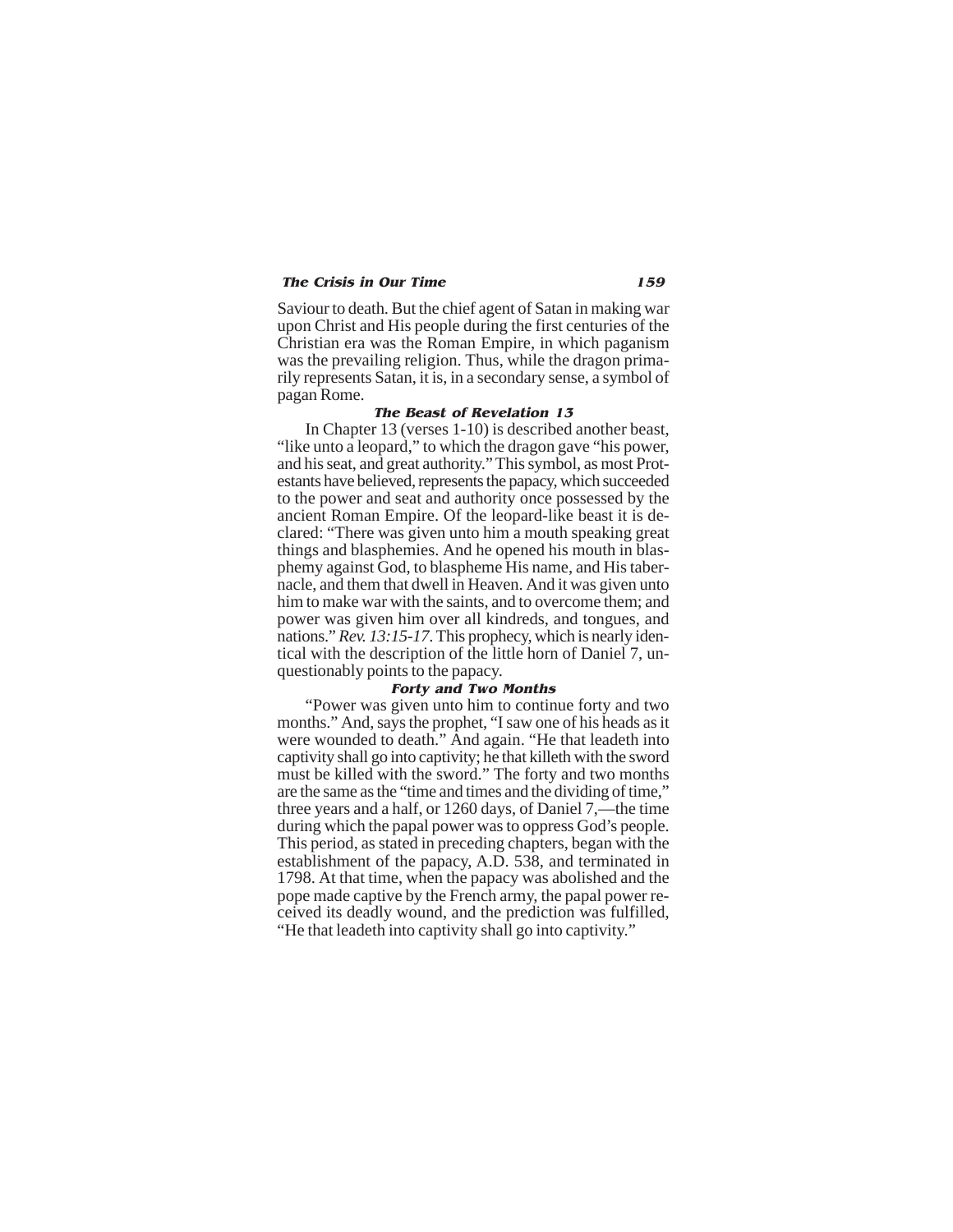#### **Lamb-like Beast**

At this point another symbol is introduced. Says the prophet, "I beheld another beast coming up out of the earth; and he had two horns like a lamb." *Rev. 13:11*. Both the appearance of this beast and the manner of its rise indicate that the nation which it represents is unlike those presented under the preceding symbols. The great kingdoms that have ruled the world were presented to the prophet Daniel as beasts of prey, rising when the "four winds of the heaven strove upon the great sea." *Dan. 7:2*. In Revelation 17, an angel explained that waters represent "peoples, and multitudes, and nations, and tongues." *Rev. 17:15*. Winds are a symbol of strife. The four winds of heaven striving upon the great sea, represent the terrible scenes of conquest and revolution by which kingdoms have attained to power.

# **Out of the Earth**

But the beast with the lamb-like horns was seen "coming up out of the earth." Instead of overthrowing other powers to establish itself, the nation thus represented must arise in territory previously unoccupied, and grow up gradually and peacefully. It could not, then, arise among the crowded and struggling nationalities of the Old World,—that turbulent sea of "peoples, and multitudes, and nations, and tongues." It must be sought in the Western Continent.

What nation of the New World was in 1798 rising into power, giving promise of strength and greatness, and attracting the attention of the world? The application of the symbol admits of no question. One nation, and only one, meets the specifications of this prophecy; it points unmistakably to the United States of America. Again and again the thought, almost the exact words, of the sacred writer have been unconsciously employed by the orator and the historian in describing the rise and growth of this nation. The beast was seen "coming up out of the earth"; and, according to the translators, the word here rendered "coming up" literally signifies to "grow or spring up as a plant." And, as we have seen, the nation must arise in territory previously unoccupied. A prominent writer—describing the rise of the United States—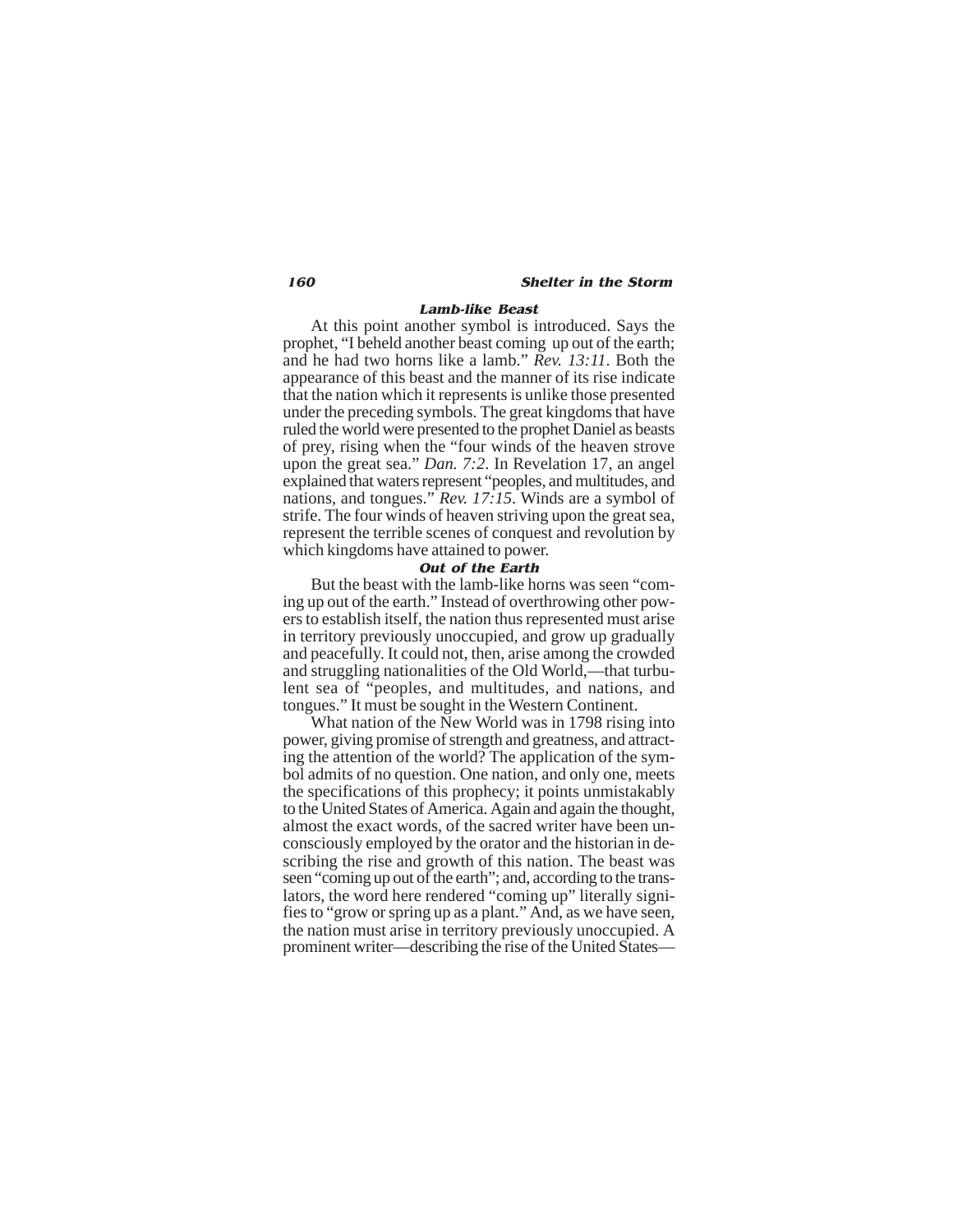speaks of "the mystery of her coming forth from vacancy," and says, "Like a silent seed we grew into empire" (Townsend, in *The New World Compared with the Old*, *p. 462*). A European journal in 1850 spoke of the United States as a wonderful empire, which was "emerging," and "amid the silence of the earth daily adding to its power and pride." (*The Dublin Nation*) Edward Everett, in an oration on the Pilgrim founders of this nation, said: "Did they look for a retired spot, inoffensive from its obscurity, safe in its remoteness from the haunts of despots, where the little church of Leyden might enjoy freedom of conscience? Behold the mighty regions over which, in peaceful conquest, . . they have borne the banners of the cross."

#### **Like a Lamb**

"And he had two horns like a lamb." The lamb-like horns indicate youth, innocence, and gentleness, fitly representing the character of the United States when presented to the prophet as "coming up" in 1798. The Christian exiles who first fled to America sought an asylum from royal oppression and priestly intolerance, and they determined to establish a government upon the broad foundation of civil and religious liberty. The Declaration of Independence sets forth the great truth that "all men are created equal," and endowed with the inalienable right to "life, liberty, and the pursuit of happiness." And the Constitution guarantees to the people the right of self-government, providing that representatives elected by the popular vote shall enact and administer the laws. Freedom of religious faith was also granted, every man being permitted to worship God according to the dictates of his conscience. Republicanism and Protestantism became the fundamental principles of the nation. These principles are the secret of its power and prosperity. The oppressed and down-trodden throughout Christendom have turned to this land with interest and hope. Millions have sought its shores, and the United States has risen to a place among the most powerful nations of the earth.

#### **Spake as a Dragon**

But the beast with lamb-like horns and dragon voice of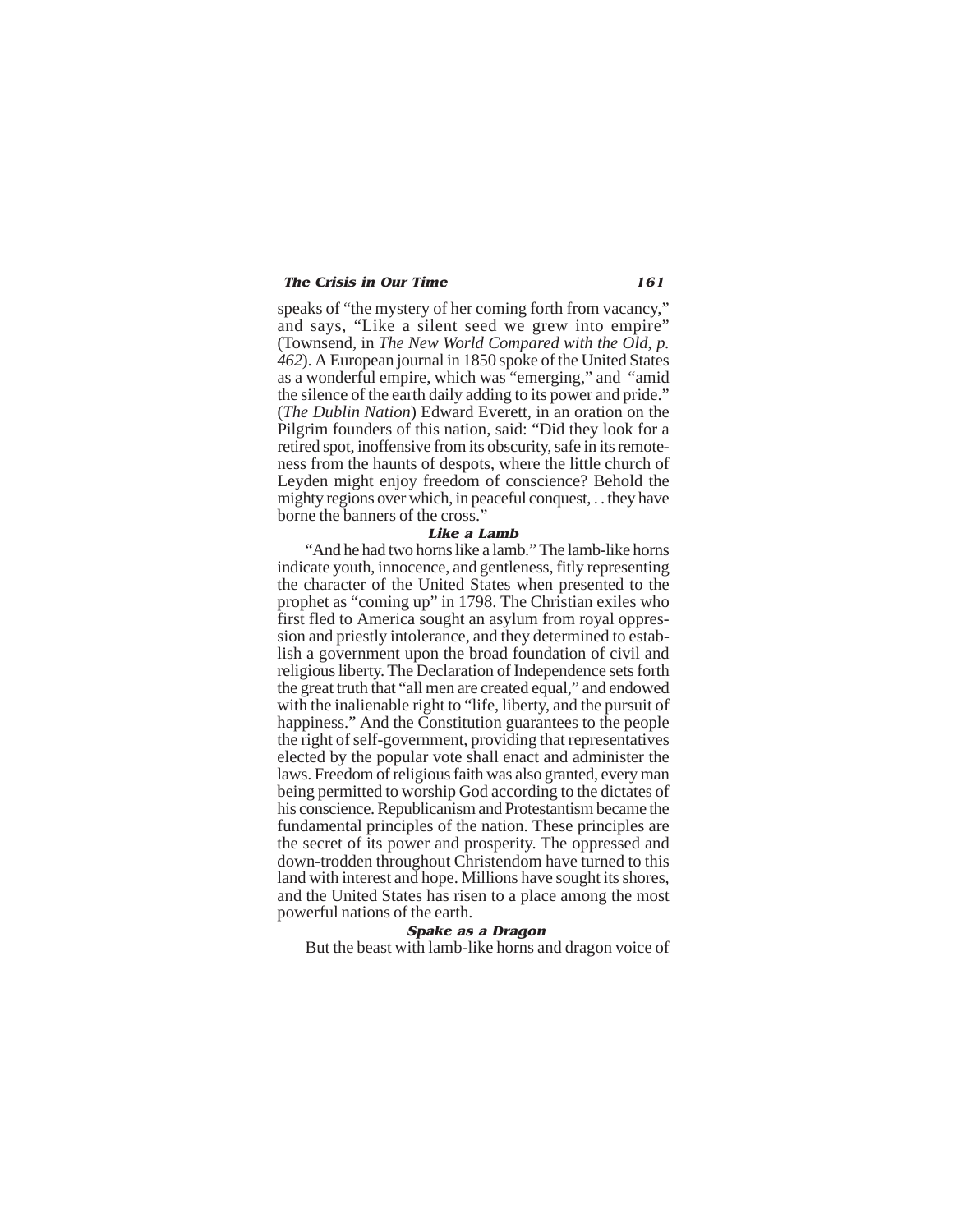the symbol point to a striking contradiction between the professions and the practice of the nation thus represented. The "speaking" of the nation is the action of its legislative and judicial authorities. By such action it will give the lie to those liberal and peaceful principles which it has put forth as the foundation of its policy. The prediction that it will speak "as a dragon," and exercise "all the power of the first beast," plainly foretells a development of the spirit of intolerance and persecution that was manifested by the nations represented by the dragon and the leopard-like beast. And the statement that the beast with two horns "causeth the earth and them which dwell therein to worship the first beast," indicates that the authority of this nation is to be exercised in enforcing some observance which shall be an act of homage to the papacy.

Such action would be directly contrary to the principles of this government, to the genius of its free institutions, to the direct and solemn avowals of the Declaration of Independence, and to the Constitution. The founders of the nation wisely sought to guard against the employment of the secular power on the part of the church, with its inevitable result—intolerance and persecution. The Constitution provides that "Congress shall make no law respecting an establishment of religion, or prohibiting the free exercise thereof," and that "no religious test shall ever be required as a qualification to any office of public trust under the United States." Only in flagrant violation of these safeguards to the nation's liberty can any religious observance be enforced by civil authority. But the inconsistency of such action is no greater than is represented in the symbol. It is the beast with lamblike horns—in profession pure, gentle, and harmless—that speaks as a dragon.

### **Make an Image**

"Saying to them that dwell on the earth, that *they* should make an image to the beast." Here is clearly presented a form of government in which the legislative power rests with the people; a most striking evidence that the United States is the nation denoted in the prophecy.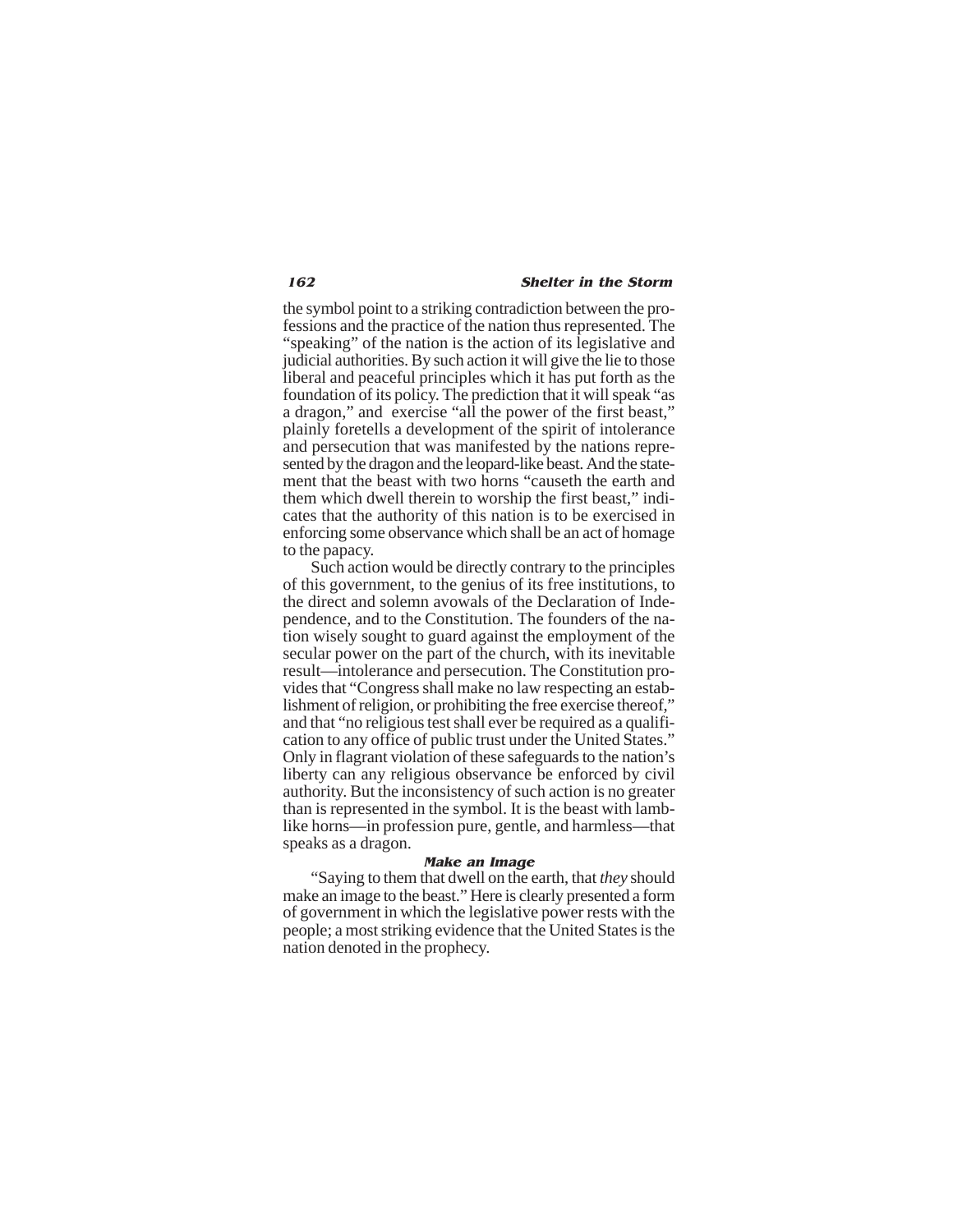#### **The Crisis in Our Time**

But what is the "image to the beast"? and how is it to be formed? The image is made by the two-horned beast, and is an image *to* the first beast. Then to learn what the image is like, and how it is to be formed, we must study the characteristics of the beast itself,—the papacy. When the early church became corrupted by departing from the simplicity of the gospel, and accepting heathen rites and customs, she lost the Spirit and power of God; and in order to control the consciences of the people, she sought the support of the secular power. The result was the papacy, a church that controlled the power of the State, and employed it to further her own ends, especially for the punishment of "heresy." In order for the United States to form an image to the beast, the religious power must so control the civil government that the authority of the State will also be employed by the church to accomplish her own ends.

Whenever the church has obtained secular power, she has employed it to punish dissent from her doctrines. Apostasy in the church will prepare the way for the image to the beast.

When the leading churches of the United States, uniting upon such points of doctrine as are held by them in common, shall influence the State to enforce their decrees and to sustain their institutions, then Protestant America will have formed an image of the Roman hierarchy, and the infliction of civil penalties upon dissenters will inevitably result.

# **The Third Angel's Warning**

The beast with two horns "causeth [commands] all, both small and great, rich and poor, free and bond, to receive a mark in their right hand, or in their foreheads: and that no man might buy or sell, save he that had the mark, or the name of the beast, or the number of his name." *Rev. 13:16- 17*. The third angel's warning is, "If any man worship the beast and his image, and receive his mark in his forehead, or in his hand, the same shall drink of the wine of the wrath of God." "The beast" mentioned in this message, whose worship is enforced by the two-horned beast, is the first, or leopard-like beast of Revelation 13,—the papacy. The "image to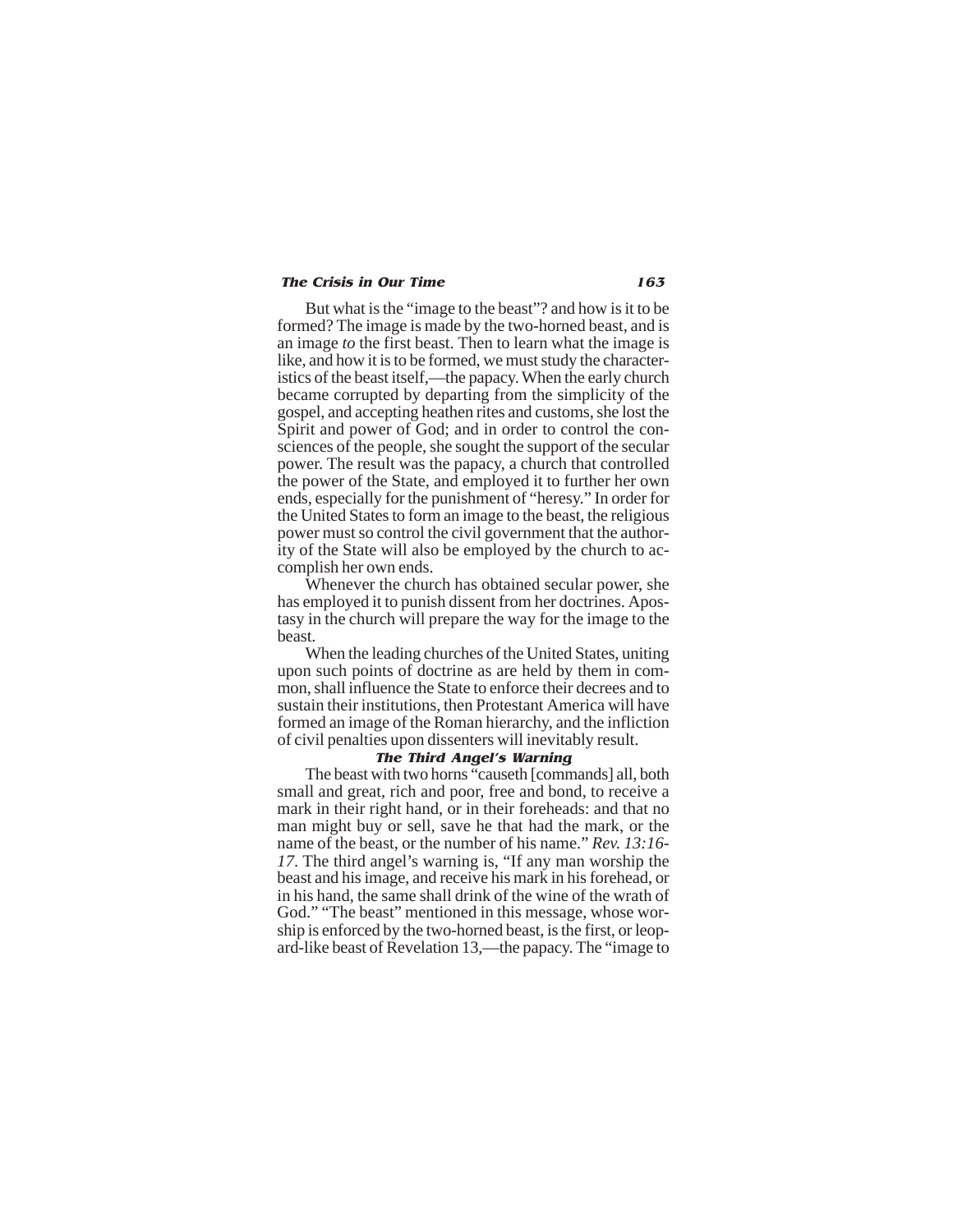the beast" represents that form of apostate Protestantism which will be developed when the Protestant churches shall seek the aid of the civil power for the enforcement of their dogmas. The "mark of the beast" still remains to be defined.

After the warning against the worship of the beast and his image, the prophecy declares, "Here are they that keep the commandments of God, and the faith of Jesus." Since those who keep God's commandments are thus placed in contrast with those that worship the beast and his image and receive his mark, it follows that the keeping of God's law, on the one hand, and its violation, on the other, will make the distinction between the worshipers of God and the worshipers of the beast.

#### **Think to Change**

The special characteristic of the beast, and therefore of his image, is the breaking of God's commandments. Says Daniel of the little horn, the papacy, "He shall think to change the times and the law." *Dan. 7:25, R.V.* And Paul styled the same power the "man of sin," who was to exalt himself above God. One prophecy is a complement of the other. Only by changing God's law could the papacy exalt itself above God; whoever should understandingly keep the law as thus changed would be giving supreme honor to that power by which the change was made. Such an act of obedience to papal laws would be a mark of allegiance to the pope in the place of God.

The papacy has attempted to change the law of God. The second commandment, forbidding image worship, has been dropped from the law, and the fourth commandment has been so changed as to authorize the observance of the first instead of the seventh day as the Sabbath. But papists urge, as a reason for omitting the second commandment, that it is unnecessary, being included in the first, and that they are giving the law exactly as God designed it to be understood. This cannot be the change foretold by the prophet. An intentional, deliberate change is presented: "He shall *think* to change the times and the law." The change in the fourth commandment exactly fulfills the prophecy. For this, the only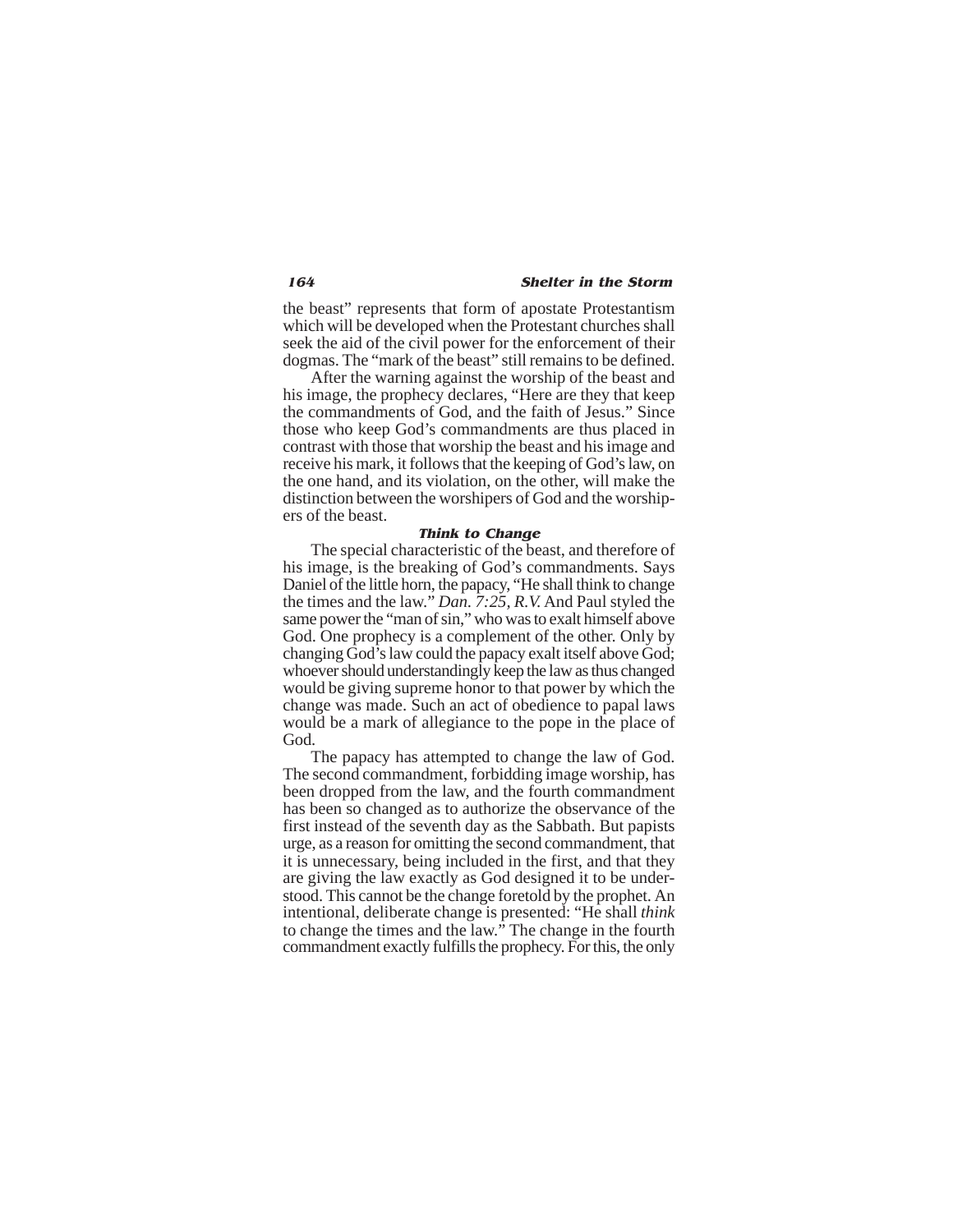### **The Crisis in Our Time**

authority claimed is that of the church. Here the papal power openly sets itself above God.

### **The Bible or the Papacy**

While the worshipers of God will be especially distinguished by their regard for the fourth commandment,—since this is the sign of His creative power and the witness to His claim upon man's reverence and homage,—the worshipers of the beast will be distinguished by their efforts to tear down the Creator's memorial, to exalt the institution of Rome. It was in behalf of the Sunday that popery first asserted its arrogant claims; and its first resort to the power of the State was to compel the observance of Sunday as "the Lord's day." But the Bible points to the seventh day, and not to the first, as the Lord's day. Said Christ, "The Son of man is Lord also of the Sabbath." The fourth commandment declares, "The seventh day is the Sabbath of the Lord." And by the prophet Isaiah the Lord designates it, "My holy day." *Mark 2:28; Isa. 58:13.*

The claim so often put forth, that Christ changed the Sabbath, is disproved by His own words. It is a fact generally admitted by Protestants, that the Scriptures give no authority for the change of the Sabbath. Roman Catholics acknowledge that the change of the Sabbath was made by their church, and declare that Protestants, by observing the Sunday, are recognizing her power.

# **The Mark of Papal Authority**

As the sign of the authority of the Catholic Church, papist writers cite "the very act of changing the Sabbath into Sunday, which Protestants allow of . . because by keeping Sunday strictly they acknowledge the church's power to ordain feasts, and to command them under sin." (*Abridgement of Christian Doctrine, p. 58, H. Tuberville.*) What then is the change of the Sabbath, but the sign or mark of the authority of the Romish Church—"the mark of the beast?"

The Roman Church has not relinquished her claim to supremacy; and when the world and the Protestant churches accept a sabbath of her creating—while they reject the Bible Sabbath—they virtually admit this assumption. They may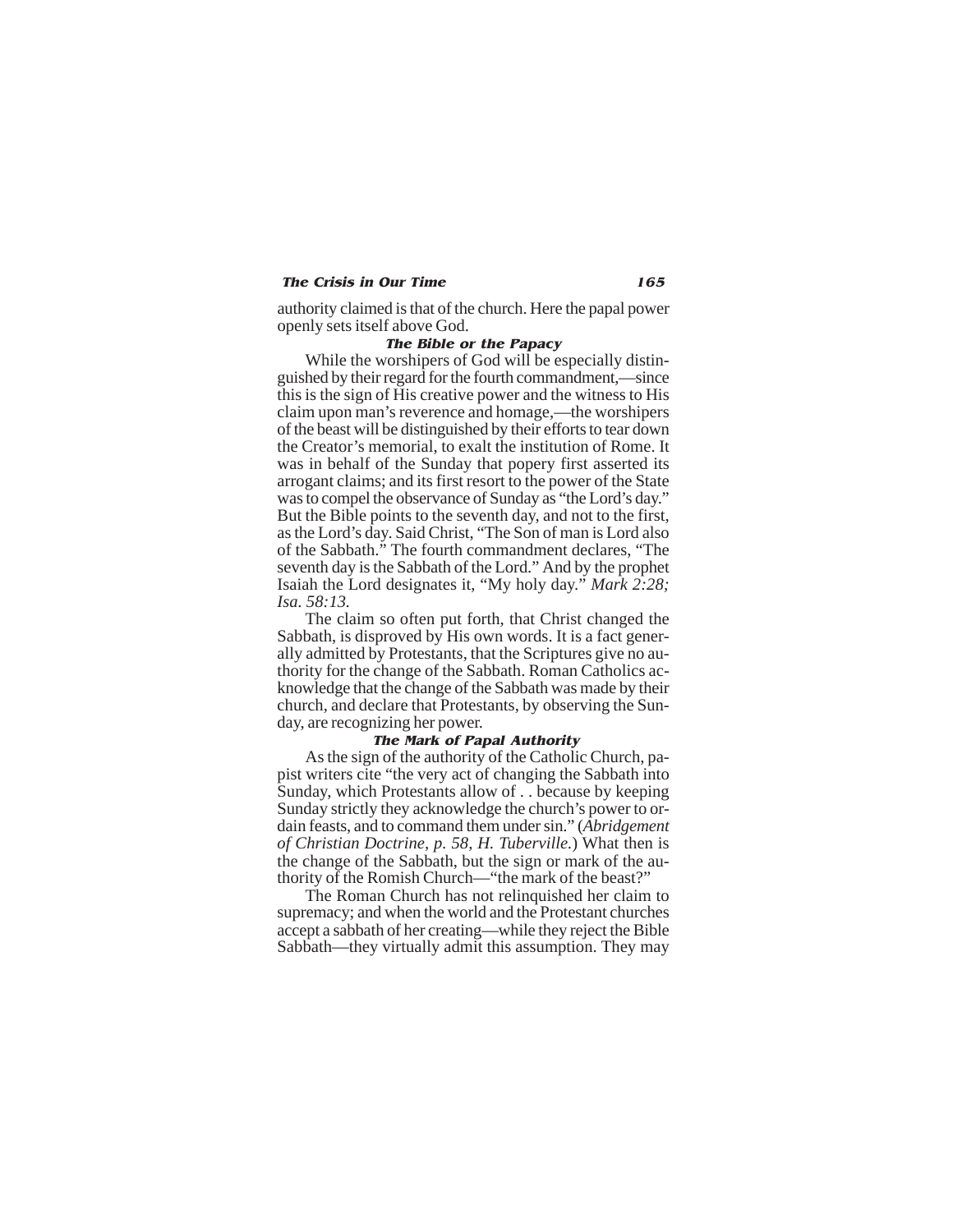claim the authority of tradition and of the Fathers for the change; but in so doing they ignore the very principle which separates them from Rome,—that "the Bible, and the Bible only, is the religion of Protestants." The papists can see that they are deceiving themselves, willingly closing their eyes to the facts in the case. As the movement for Sunday enforcement gains favor, he rejoices, feeling assured that it will eventually bring the whole Protestant world under the banner of Rome.

## **Worshiping the Beast**

Romanists declare that "the observance of Sunday by the Protestants is an homage they pay, in spite of themselves, to the authority of the [Catholic] Church" (*"Plain Talk about Protestantism," p. 213*). The enforcement of Sunday-keeping on the part of Protestant churches is an enforcement of the worship of the papacy—of the beast. Those who, understanding the claims of the fourth commandment, choose to observe the false instead of the true Sabbath, are thereby paying homage to that power by which alone it is commanded. But in the very act of enforcing a religious duty by secular power, the churches would themselves form an image to the beast; hence the enforcement of Sunday-keeping in the United States would be an enforcement of the worship of the beast and his image.

But Christians of past generations observed the Sunday, supposing that in so doing they were keeping the Bible Sabbath; and there are now true Christians in every church, not excepting the Roman Catholic communion, who honestly believe that Sunday is the Sabbath of divine appointment. God accepts their sincerity of purpose and their integrity before Him. But when Sunday observance shall be enforced by law, and the world shall be enlightened concerning the obligation of the true Sabbath, then whoever shall transgress the command of God, to obey a precept which has no higher authority than that of Rome, will thereby honor popery above God. He is paying homage to Rome, and to the power which enforces the institution ordained by Rome. He is worshiping the beast and his image. As men then reject the institution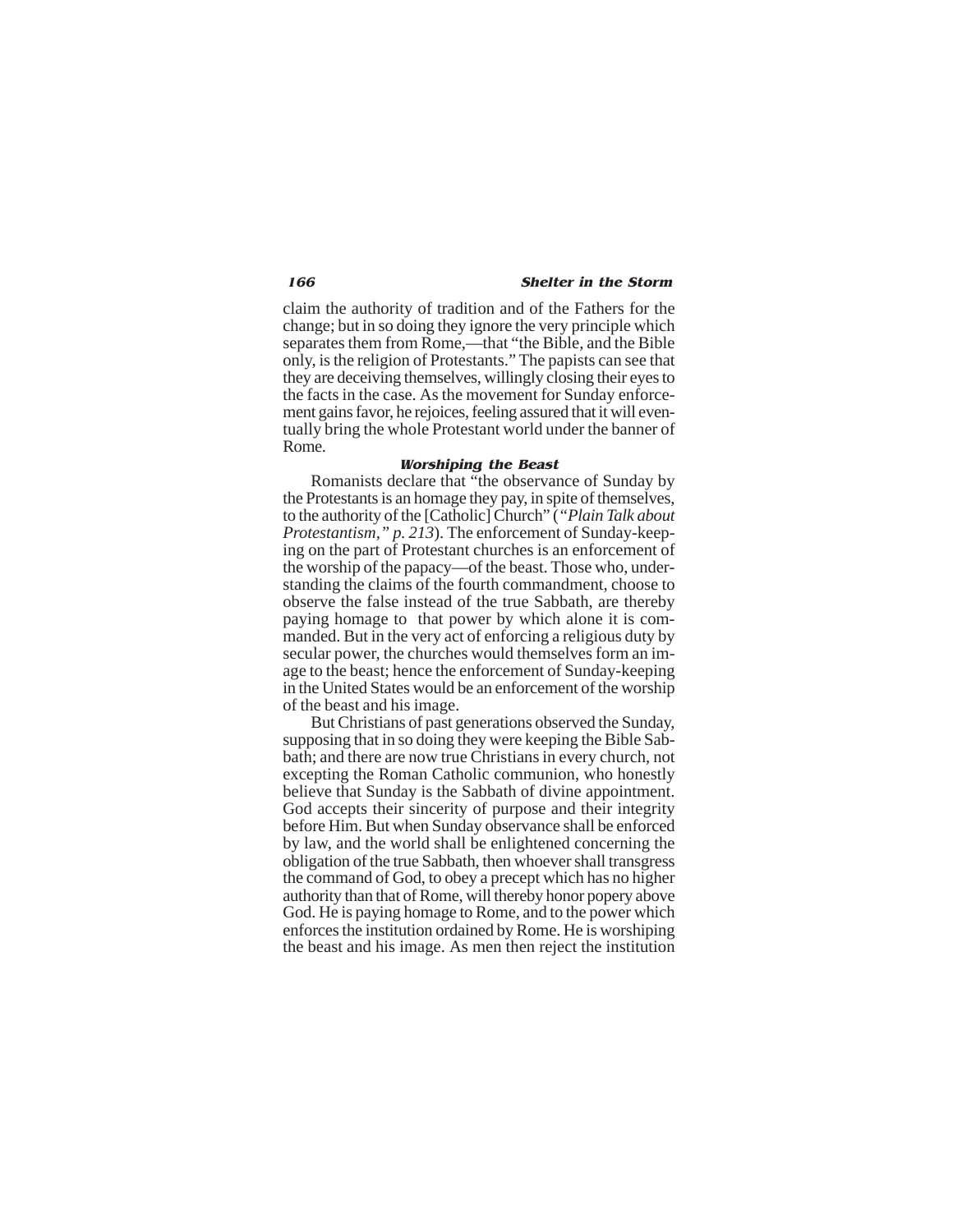### **The Crisis in Our Time**

which God has declared to be the sign of His authority, and honor in its stead that which Rome has chosen as the token of her supremacy, they will thereby accept the sign of allegiance to Rome—"the mark of the beast." And it is not until the issue is thus plainly set before the people—and they are brought to choose between the commandments of God and the commandments of men—that those who continue in transgression will receive "the mark of the beast."

## **The Warning Against the Mark**

The most fearful threatening ever addressed to mortals is contained in the third angel's message. That must be a terrible sin which calls down the wrath of God unmingled with mercy. Men are not to be left in darkness concerning this important matter; the warning against this sin is to be given to the world before the visitation of God's judgments, that all may know why they are to be inflicted, and have opportunity to escape them. Prophecy declares that the first angel would make his announcement to "every nation, and kindred, and tongue, and people." The warning of the third angel, which forms a part of the same threefold message, is to be no less widespread. It is represented in the prophecy as proclaimed with a loud voice, by an angel flying in the midst of heaven; and it will command the attention of the world!

#### **Two Great Classes**

In the issue of the contest, all Christendom will be divided into two great classes,—those who keep the commandments of God and the faith of Jesus, and those who worship the beast and his image and receive his mark. Although church and State will unite their power to compel "all, both small and great, rich and poor, free and bond, to receive "the mark of the beast" (*Rev. 13:16*), yet the people of God will not receive it. The prophet of Patmos beholds "them that had gotten the victory over the beast, and over his image, and over his mark, and over the number of his name stand on the sea of glass, having the harps of God," and singing the song of Moses and the Lamb. *Revelation 15:2-3*.

## **Protestants Are Changing**

Romanism is now regarded by Protestants with far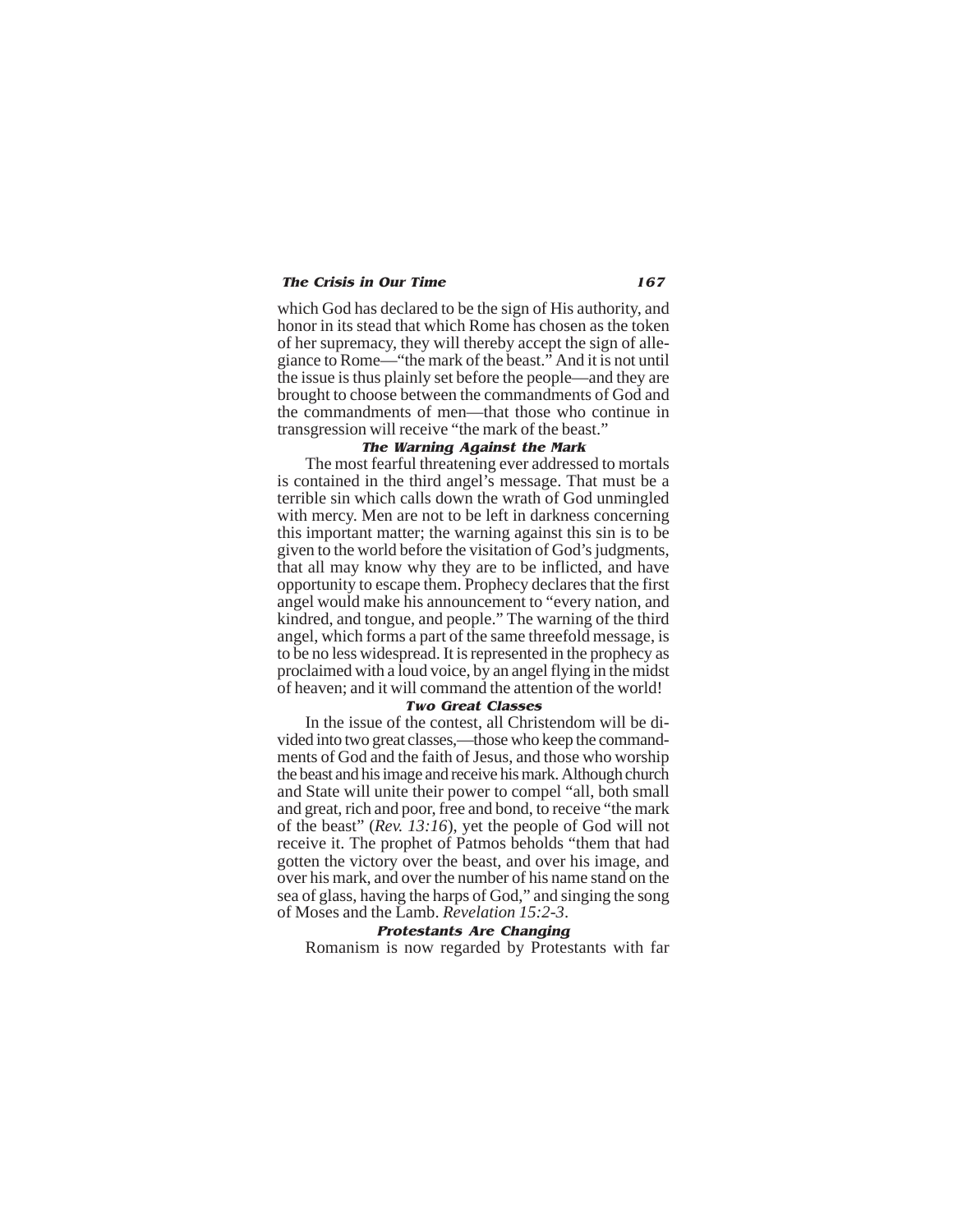greater favor than in former years. In those countries where Catholicism is not in the ascendancy, and the papists are taking a conciliatory course in order to gain influence, there is an increasing indifference concerning the doctrines that separate the reformed churches from the papal hierarchy; the opinion is gaining ground that, after all, we do not differ so widely upon vital points as has been supposed, and that a little concession on our part will bring us into a better understanding with Rome. The time was when Protestants placed a high value upon the liberty of conscience which has been so dearly purchased. They taught their children to abhor popery, and held that to seek harmony with Rome would be disloyalty to God. But how widely different are the sentiments now expressed. The defenders of popery declare that the church has been maligned; and the Protestant world are inclined to accept the statement. Many urge that it is unjust to judge the church of today by the abominations and absurdities that marked her reign during the centuries of ignorance and darkness. They excuse her horrible cruelty as the result of the barbarism of the times, and plead that the influence of modern civilization has changed her sentiments.

### **Babylon Has Not Changed**

Have these persons forgotten the claim of infallibility put forth for nine hundred years by this haughty power? So far from being relinquished, this claim has been affirmed in the twentieth century with greater positiveness than ever before. As Rome asserts that she *"never erred, and never can err,"* how can she renounce the principles which governed her course in past ages?

The papal church will never relinquish her claim to infallibility. All that she has done in her persecution of those who reject her dogmas, she holds to be right; and would she not repeat the same acts, should the opportunity be presented? Let the restraints now imposed by secular governments be removed, and Rome be reinstated in her former power, and there would speedily be a revival of her tyranny and persecution.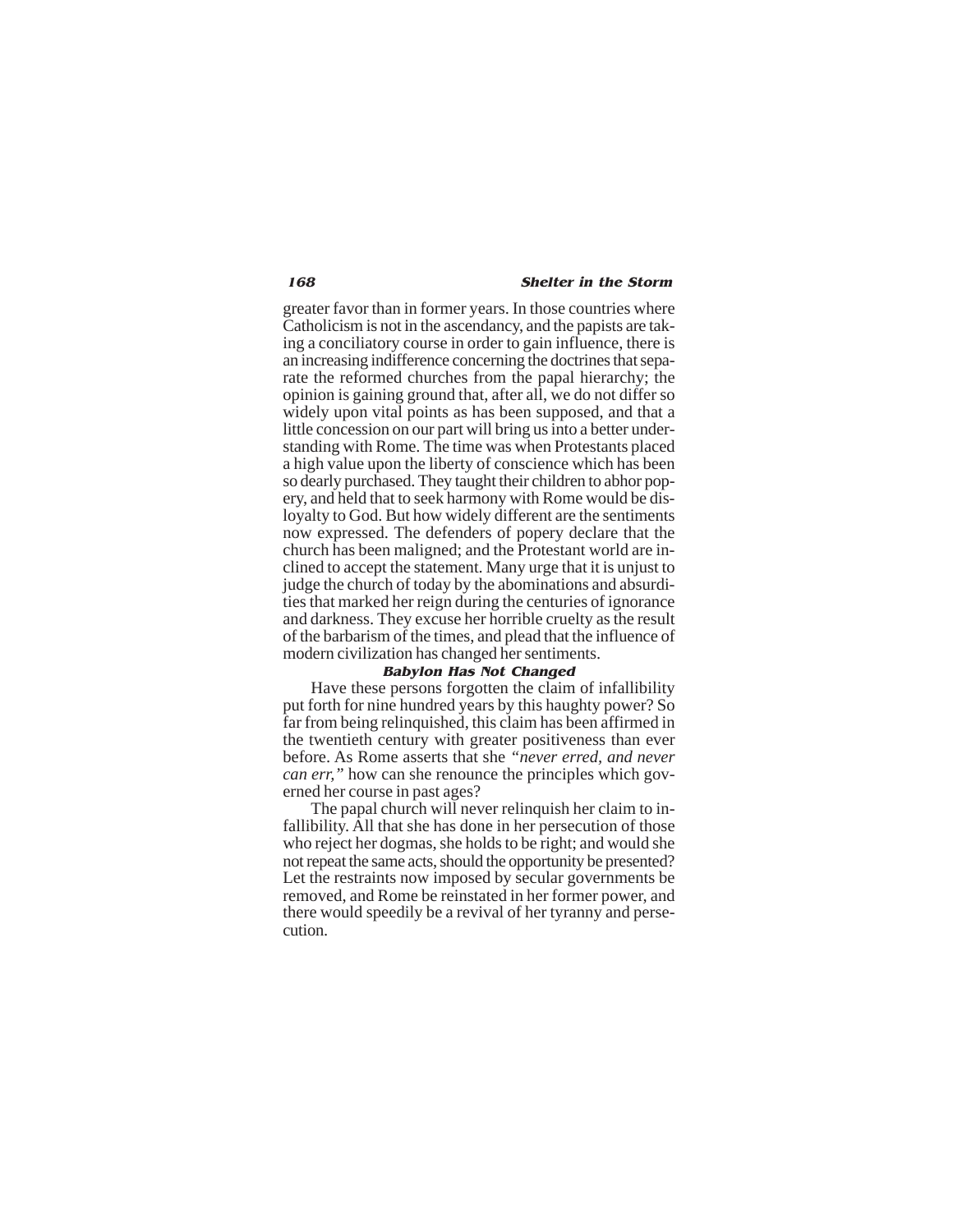### **Forgetting the Past**

The Roman Church now presents a fair front to the world, covering with apologies her record of horrible cruelties. She has clothed herself in Christ-like garments; but she is unchanged. Every principle of popery that existed in past ages exists today. The doctrines devised in the darkest ages *are still held*. Let none deceive themselves. The popery that Protestants are now so ready to honor is the same that ruled the world in the days of the Reformation, when men of God stood up, at the peril of their lives, to expose her iniquity. She possesses the same pride and arrogant assumption that lorded it over kings and princes, and claimed the prerogatives of God. Her spirit is no less cruel and despotic now than when she crushed out human liberty and slew the saints of the Most High.

The papacy is just what prophecy declared that she would be, the apostasy of the latter times (*2 Thess. 2:3-4*). It is a part of her policy to assume the character which will best accomplish her purpose; but beneath the variable appearance of the chameleon, she conceals the invariable venom of the serpent. "We are not bound to keep faith and promises to heretics," she declares. Shall this power, whose record for a thousand years is written in the blood of the saints, be now acknowledged as a part of the church of Christ?

#### **What Has Changed**

It is not without reason that the claim has been put forth in Protestant countries, that Catholicism differs less widely from Protestantism than in former times. There has been a change; but the change is not in the papacy. Catholicism indeed resembles much of the Protestantism that now exists, because Protestantism has so greatly degenerated since the days of the reformers

A prayerful study of the Bible would show Protestants the real character of the papacy, and would cause them to abhor and to shun it; but many are so wise in their own conceit that they feel no need of humbly seeking God that they may be led into the truth. Although priding themselves on their enlightenment, they are ignorant both of the Scriptures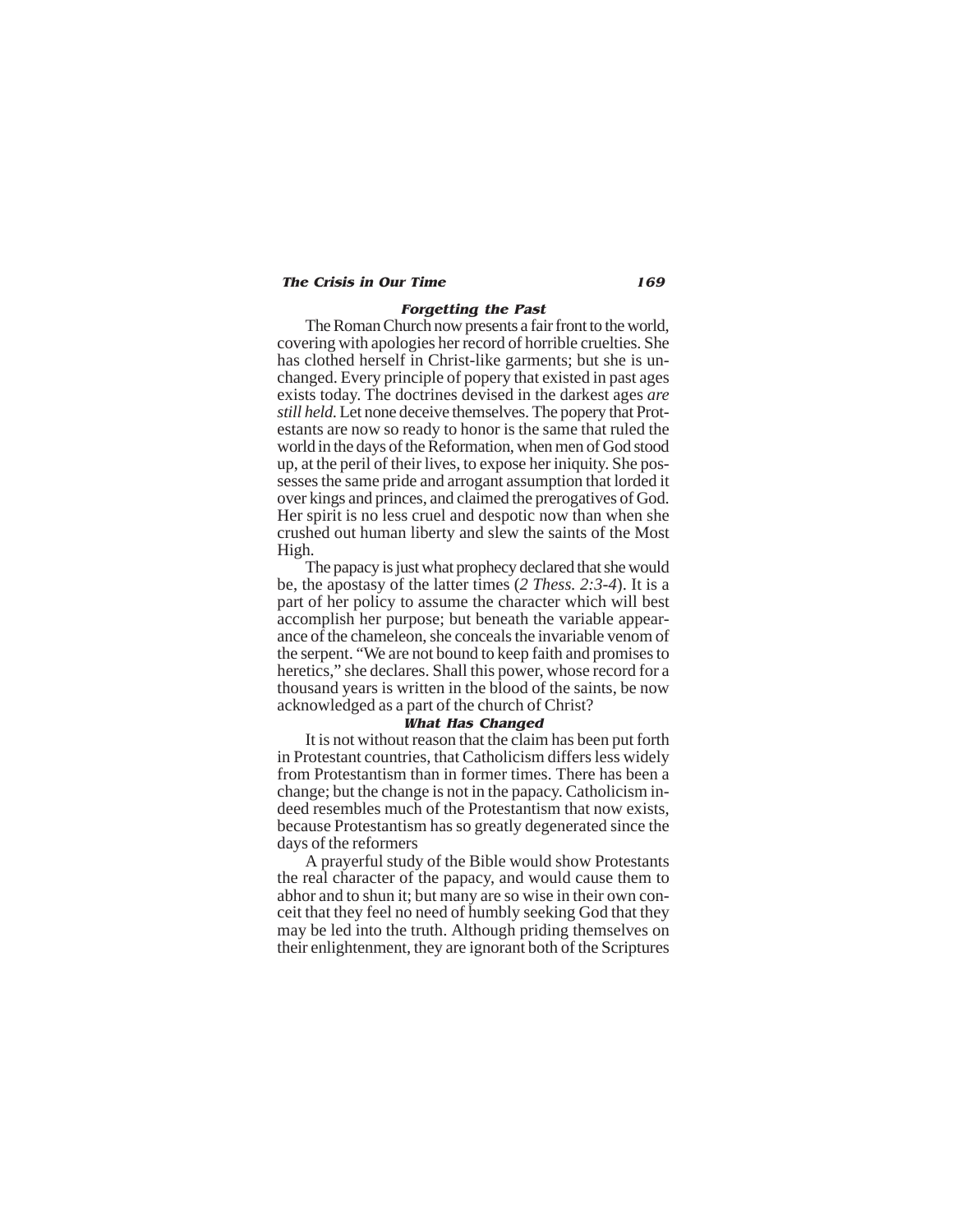and of the power of God. They must have some means of quieting their consciences; and they seek that which is least spiritual and humiliating. *What they desire is a method of forgetting God which shall pass as a method of remembering Him.* The papacy is well adapted to meet the wants of all these. It is prepared for two classes of mankind, embracing nearly the whole world,—those who would be saved by their merits, and those who would be saved in their sins. Here is the secret of its power.

A day of great intellectual darkness has been shown to be favorable to the success of popery. It will yet be demonstrated that a day of great intellectual light is equally favorable for its success.

# **Following in the Steps**

In the movements now in progress in the United States to secure for the institutions and usages of the church the support of the state, Protestants are following in the steps of papists. Nay, more, they are opening the door for the papacy to regain in Protestant America the supremacy which she has lost in the Old World. And that which gives greater significance to this movement is the fact that the principal object contemplated is the enforcement of Sunday observance,—a custom which originated with Rome, and which she claims as the sign of her authority. It is the spirit of the papacy—the spirit of conformity to worldly customs, the veneration for human traditions above the commandments of God,—that is permeating the Protestant churches, and leading them on to do the same work of Sunday exaltation which the papacy has done before them.

These records of the past clearly reveal the enmity of Rome toward the true Sabbath and its defenders, and the means which she employs to honor the institution of her creating.

Protestants little know what they are doing when they propose to accept the aid of Rome in the work of Sunday exaltation. While they are bent upon the accomplishment of their purpose, Rome is aiming to re-establish her power, to recover her lost supremacy. Let history testify of her artful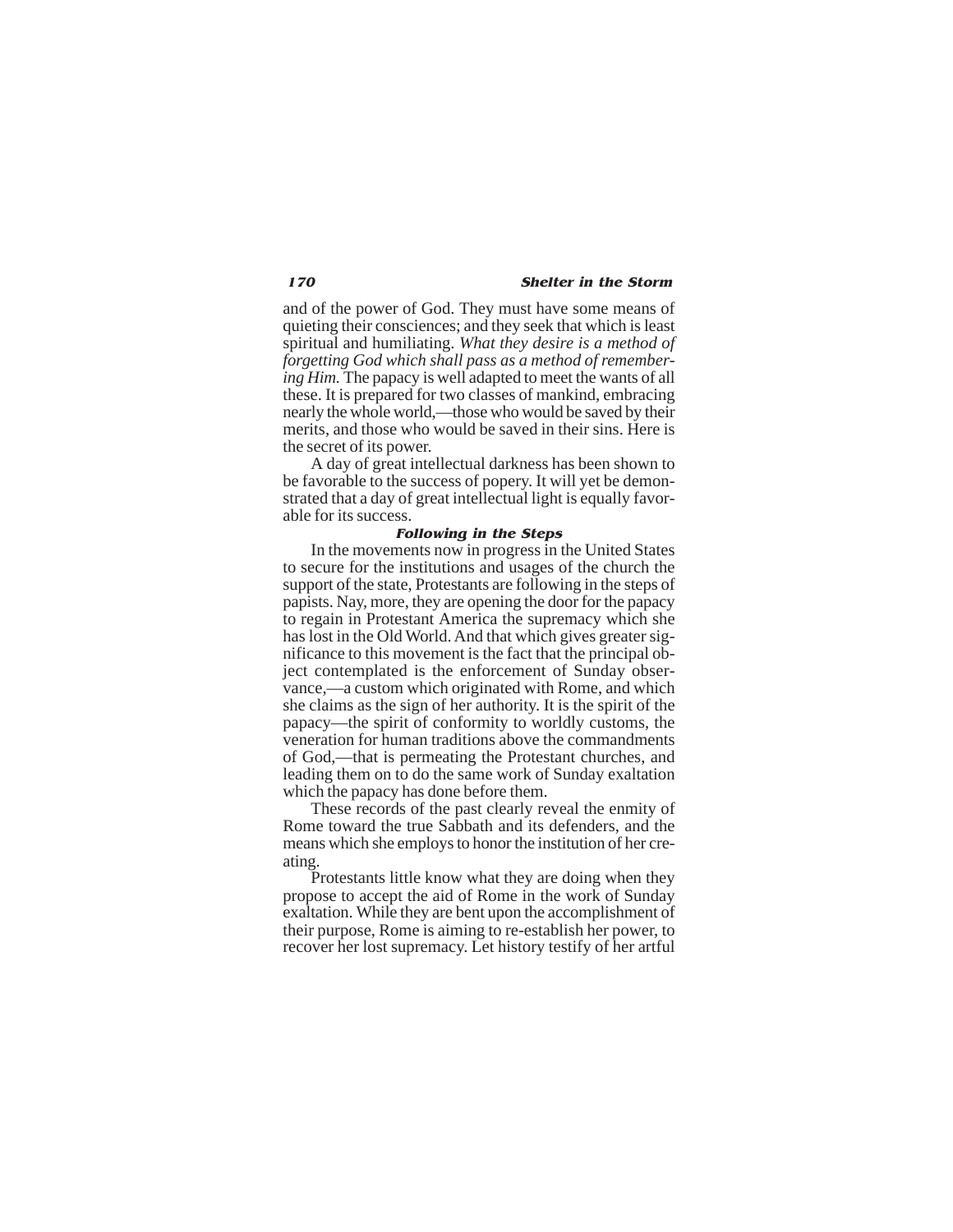### **The Crisis in Our Time**

and persistent efforts to insinuate herself into the affairs of nations; and having gained a foothold, to further her own aims, even at the ruin of princes and people. Romanism openly puts forth the claim that the pope "can pronounce sentences and judgments in contradiction to the right of nations, to the law of God and man" (the *"Decretalia"*).

And let it be remembered: it is the boast of Rome that she never changes. The principles of Gregory VII and Innocent III are still the principles of the Roman Church. And had she but the power, she would put them in practice with as much vigor now as in past centuries. Let the principle once be established in the United States, that the church may employ or control the power of the State; that religious observances may be enforced by secular laws; in short, that the authority of church and State is to dominate the conscience and the triumph of Rome in this country is assured.

> *Bind up the testimony, seal the law among My disciples. — Isaiah 8:16*

*But I would not have you To be ignorant, brethren, Concerning them which are asleep, That ye sorrow not, Even as others which have no hope. — 1 Thessalonians 4:13*

*And many of them that sleep In the dust of the earth shall awake. — Daniel 12:2*

*For the Lord Himself shall descend from heaven, . . And the dead in Christ shall rise first. — I Thessalonians 4:16*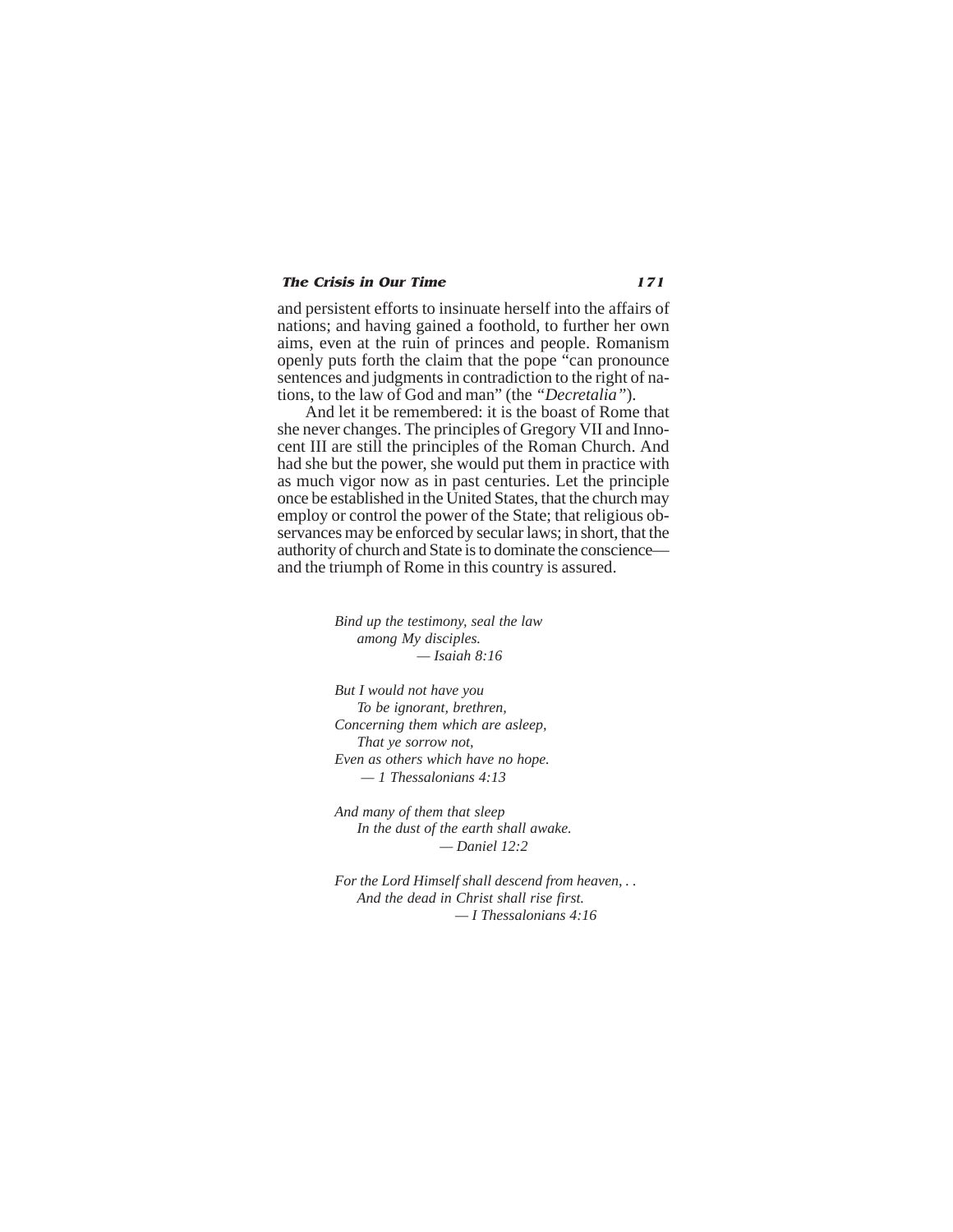#### **CHAPTER SEVENTEEN**



### **A widowed woman had but one child, a son, whom she raised. Over the years, they had a deep companionship, and when he was drafted into the army, it was with sorrow that they said good-bye to one another.**

Soon letters began coming regularly from her boy. However, when he was shipped overseas to the front lines, the letters came less often.

Eventually they stopped entirely.

One day an army officer came to her home with the news that her son was missing in action. The shock was almost more than she could take. She cried and cried, but her tears could not be quenched.

### **Close friends told her that Christ could solve her problems, but she decided in her heart that she needed her son more than she needed Christ.**

Just then, a different neighbor stopped by her home. He said that the spirits had told him that she was ready to see her son, and that he had come to invite her down the street to his seance parlor. "Come tonight," he said. Christian friends advised her not to go, and showed her what it says in the Bible about spiritualism (Isaiah 8:19-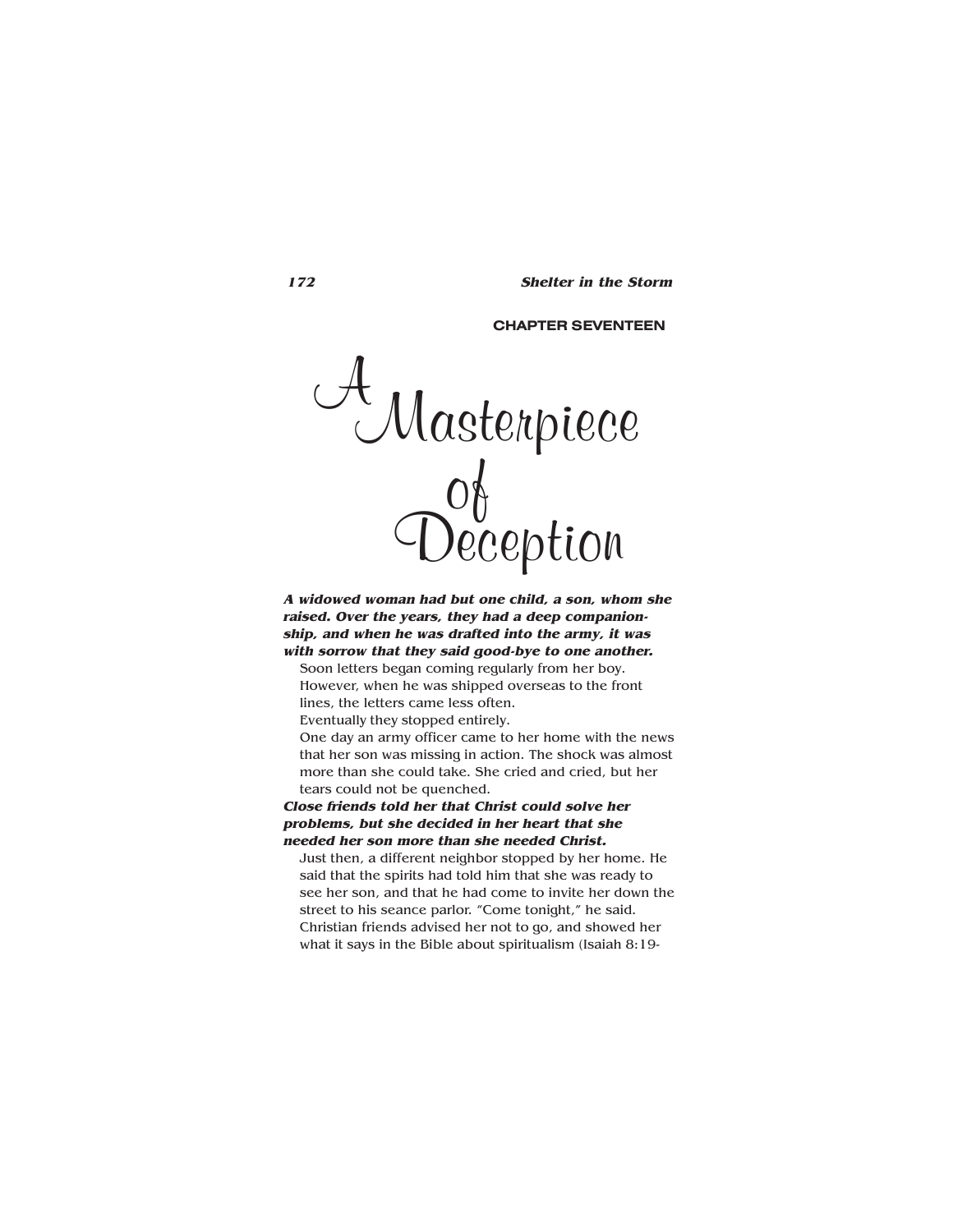#### **A Masterpiece of Deception**

20; Leviticus 19:31; 1 Chronicles 10:13-14; Malachi 3:5; Deuteronomy 18:10-13; 13:1-4; Exodus 22:18; Leviticus 20:27, Galatians 5:20-23; Revelation 16:14; 1 Timothy 4:1; 2 Corinthians 11:14-15; Matthew 24:23-24; 1 Peter 5:8). And they warned her that the spirits would lie to her (Jeremiah 27:9-10; 2 Thessalonians 2:9-10).

### **Hesitating, she thought about it for several days. But feeling that the Bible meant less to her than the hope of seeing her son at the seance parlor, she went.**

Seated in a dark room that smelled as if it had never seen sunlight, she watched as the medium muttered strange things as he appeared to look intently at something she could not see.

**Then something that looked exactly like her son appeared before her! He wore the same army uniform she last saw him in, and coming quickly to her, hugged her to him. Sitting on a couch together they recalled events of years gone by.**

- Night after night, she returned to the seance parlor, and the two would sit together on the couch, hug and kiss, and share memories of the past. He also began telling her new ways to live her life.
- Friends noticed that the mother seemed to lose her interest in religious things, and stopped attending church. But since she would take no counsel in the matter, for six months all they could do was pray.

**Then one day her boy came home. Of course, it seemed unbelievable—but for her especially so! Unknown to the government, he had been in an enemy prison camp, and while there knew that he would never come out alive. But then, unexpectedly, he was released.**

The lying spirits in the seance parlor saw her no more. For she never returned.

**To this day she thanks God for bringing her boy back and delivering her from a bondage to the spirits and eternal death.**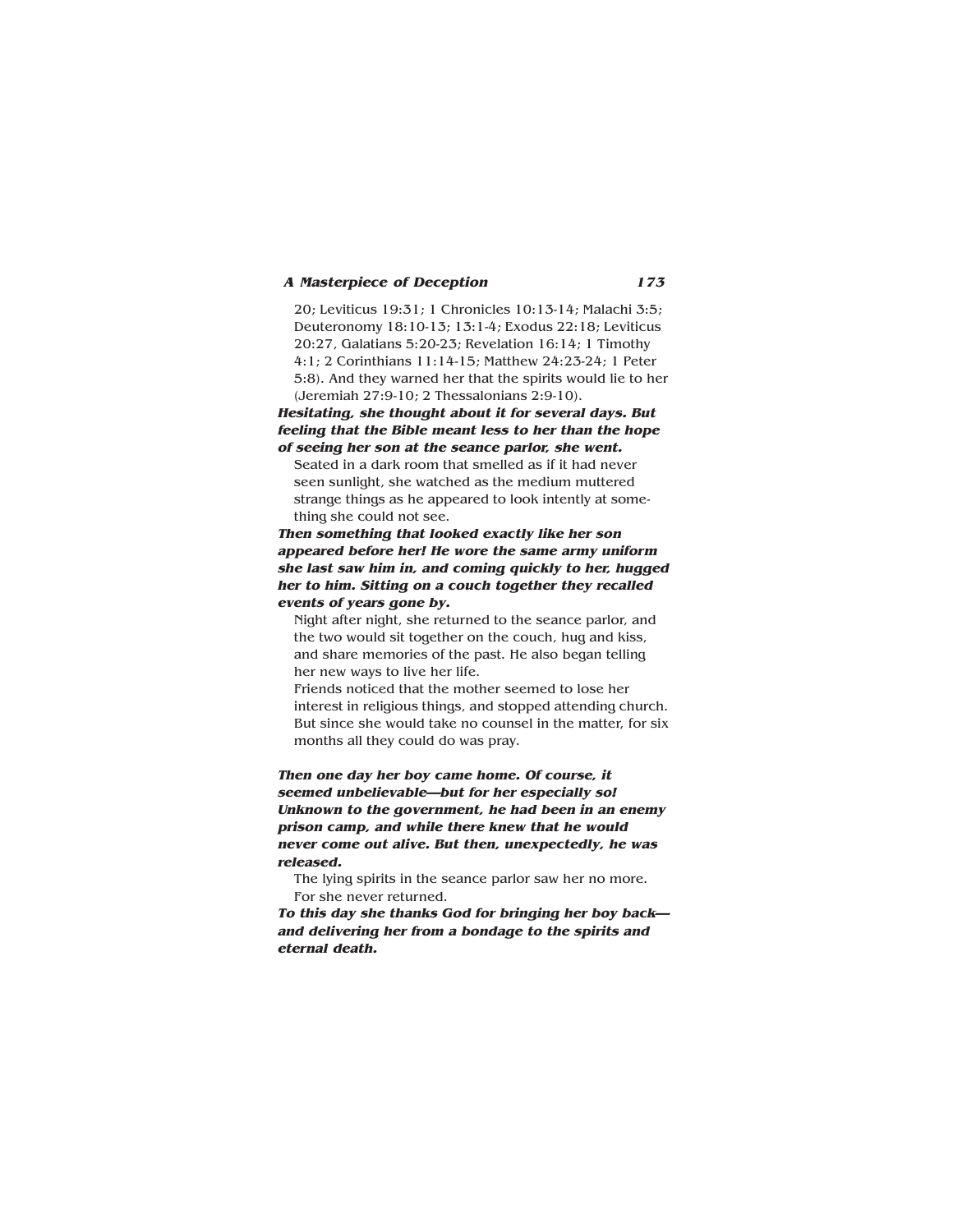With the earliest history of man, Satan began his efforts to deceive our race. He who had incited rebellion in Heaven desired to bring the inhabitants of the earth to unite with him in his warfare against the government of God. Adam and Eve had been perfectly happy in obedience to the law of God, and this fact was a constant testimony against the claim which Satan had urged in Heaven, that God's law was oppressive, and opposed to the good of His creatures. And, furthermore, Satan's envy was excited as he looked upon the beautiful home prepared for the sinless pair. He determined to cause their fall, that having separated them from God, and brought them under his own power, he might gain possession of the earth, and here establish his kingdom, in opposition to the Most High.

"The woman said unto the serpent, We may eat of the fruit of the trees of the garden: but of the fruit of the tree which is in the midst of the garden God hath said, Ye shall not eat of it, neither shall ye touch it, lest ye die. And the serpent said unto the woman, Ye shall not surely die; for God doth know that in the day ye eat thereof, then your eyes shall be opened, and ye shall be as gods, knowing good and evil." *Gen. 3:2-5*.

### **Immortality by Obedience**

In the midst of Eden grew the tree of life, whose fruit had the power of perpetuating life. Had Adam remained obedient to God, he would have continued to enjoy free access to this tree, and would have lived forever. But when he sinned, he was cut off from partaking of the tree of life, and he became subject to death. The divine sentence, "Dust thou art, and unto dust shalt thou return," points to the utter extinction of life.

Immortality, promised to man on condition of obedience, had been forfeited by transgression. Adam could not transmit to his posterity that which he did not possess; and there could have been no hope for the fallen race, had not God—by the sacrifice of His Son—"brought life and immortality to light through the gospel." *Rom. 5:12; 2 Tim. 1:10.* And only through Christ can immortality be obtained.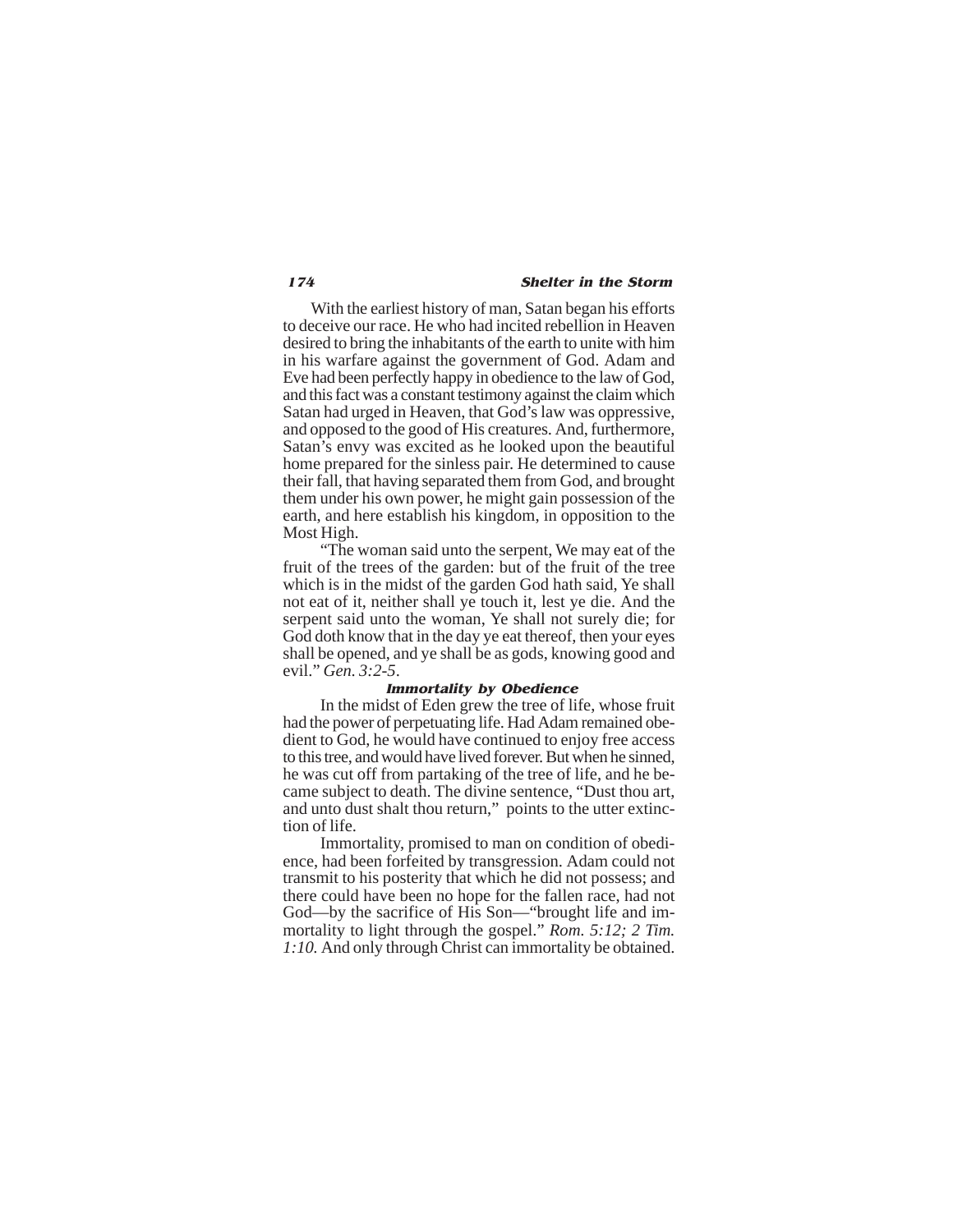Said Jesus, "He that believeth on the Son hath everlasting life; and he that believeth not the Son shall not see life." *John 3:36*. Every man may come in possession of this priceless blessing if he will comply with the conditions. All "who by patient continuance in well-doing seek for glory and honor and immortality," will receive eternal life (*Rom. 2:7*).

### **No Immortal Sinner**

The only one who promised Adam life in disobedience was the great deceiver. And the declaration of the serpent to Eve in Eden,—"Ye shall not surely die,"—was the first sermon ever preached upon the immortality of the soul. Yet this declaration, resting solely upon the authority of Satan, is echoed from the pulpits of Christendom, and is received by the majority of mankind as readily as it was received by our first parents. The divine sentence, "The soul that sinneth, it shall die" (*Ezek. 18:20*) is made to mean, The soul that sinneth, it shall not die, but live eternally. We cannot but wonder at the strange infatuation which renders men so credulous concerning the words of Satan, and so unbelieving in regard to the words of God.

Had man, after his fall, been allowed free access to the tree of life, he would have lived forever, and thus sin would have been immortalized. But cherubim and a flaming sword kept "the way of the tree of life" (*Gen. 3:24*), and not one of the family of Adam has been permitted to pass that barrier and partake of the life-giving fruit. Therefore there is not an immortal sinner.

## **"Ye Shall Not Surely Die"**

But after the fall, Satan bade his angels make a special effort to inculcate the belief in man's natural immortality; and having induced the people to receive this error, they were to lead them on to conclude that the sinner would live in eternal misery. Now the prince of darkness, working through his agents, represents God as a revengeful tyrant, declaring that he plunges into hell all those who do not please Him, and causes them ever to feel His wrath; and that while they suffer unutterable anguish and writhe in the eternal flames, their Creator looks down upon them with satisfaction.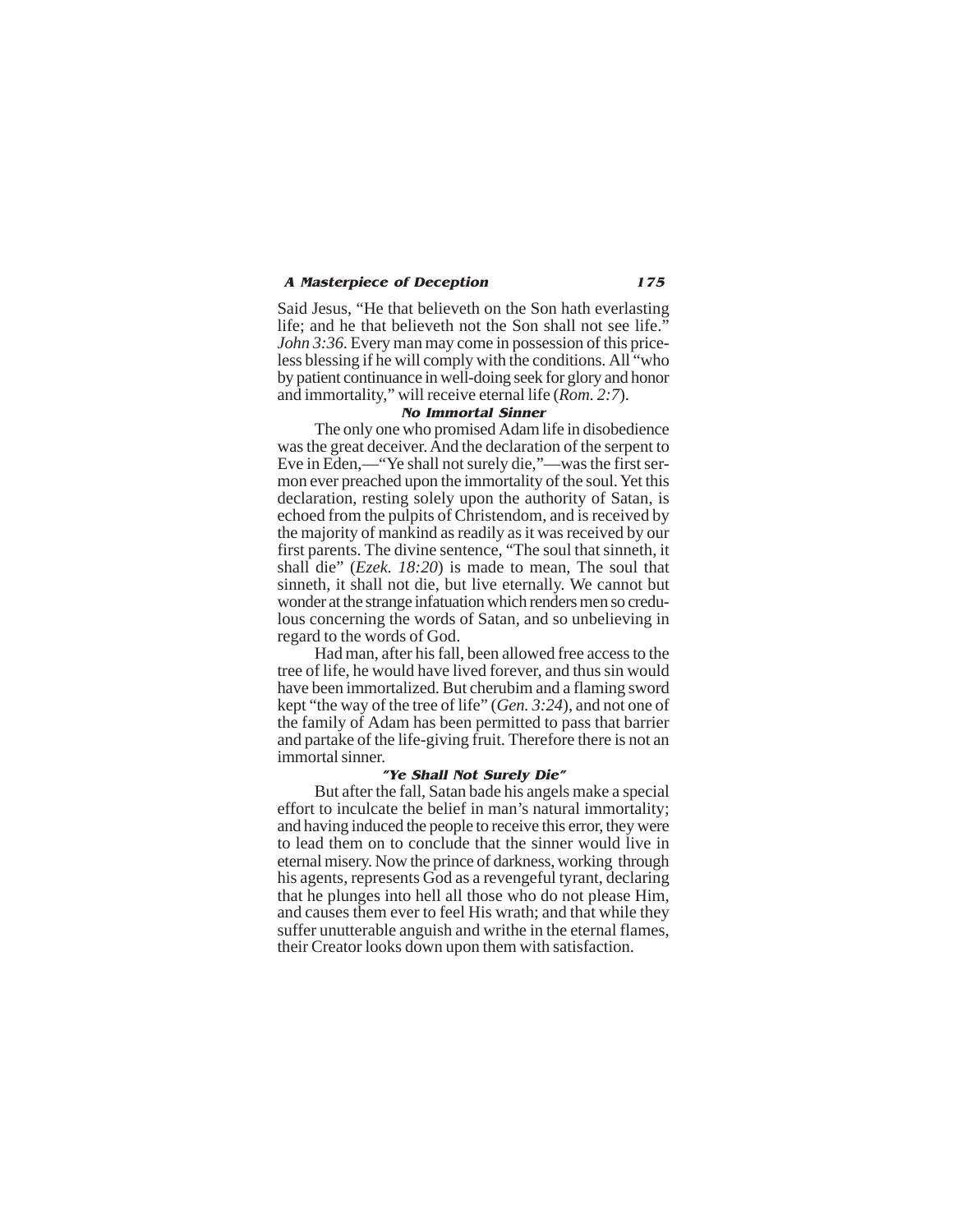#### **Misrepresenting God's Character**

How repugnant to every emotion of love and mercy, and even to our sense of justice, is the doctrine that the wicked dead are tormented with fire and brimstone in an eternally burning hell; that for the sins of a brief, earthly life they are to suffer torture as long as God shall live. Yet this doctrine has been widely taught, and is still embodied in many of the creeds of Christendom. It is urged that the infliction of endless misery upon the wicked would show God's hatred of sin as an evil which is ruinous to the peace and order of the universe. Oh, dreadful blasphemy! As if God's hatred of sin is the reason why He perpetuates sin. For, according to the teachings of these theologians, continued torture without hope of mercy maddens its wretched victims, and as they pour out their rage in curses and blasphemy, they are forever augmenting their load of guilt. God's glory is not enhanced by thus perpetuating continually increasing sin through ceaseless ages.

### **The Opposite Error**

A large class to whom the doctrine of eternal torment is revolting are driven to the opposite error. They see that the Scriptures represent God as a being of love and compassion, and they cannot believe that He will consign His creatures to the fires of an eternally burning hell. But, holding that the soul is naturally immortal, they see no alternative but to conclude that all mankind will finally be saved. Many regard the threatenings of the Bible as designed merely to frighten men into obedience, and not to be literally fulfilled. Thus the sinner can live in selfish pleasure, disregarding the requirements of God, and yet expect to be finally received into His favor. Such a doctrine, presuming upon God's mercy—but ignoring His justice—pleases the carnal heart, and emboldens the wicked in their iniquity.

## **The Wages of Sin Is Death**

God has given in His Word decisive evidence that He will punish the transgressors of His law. Those who flatter themselves, that He is too merciful to execute justice upon the sinner, have only to look to the cross of Calvary. The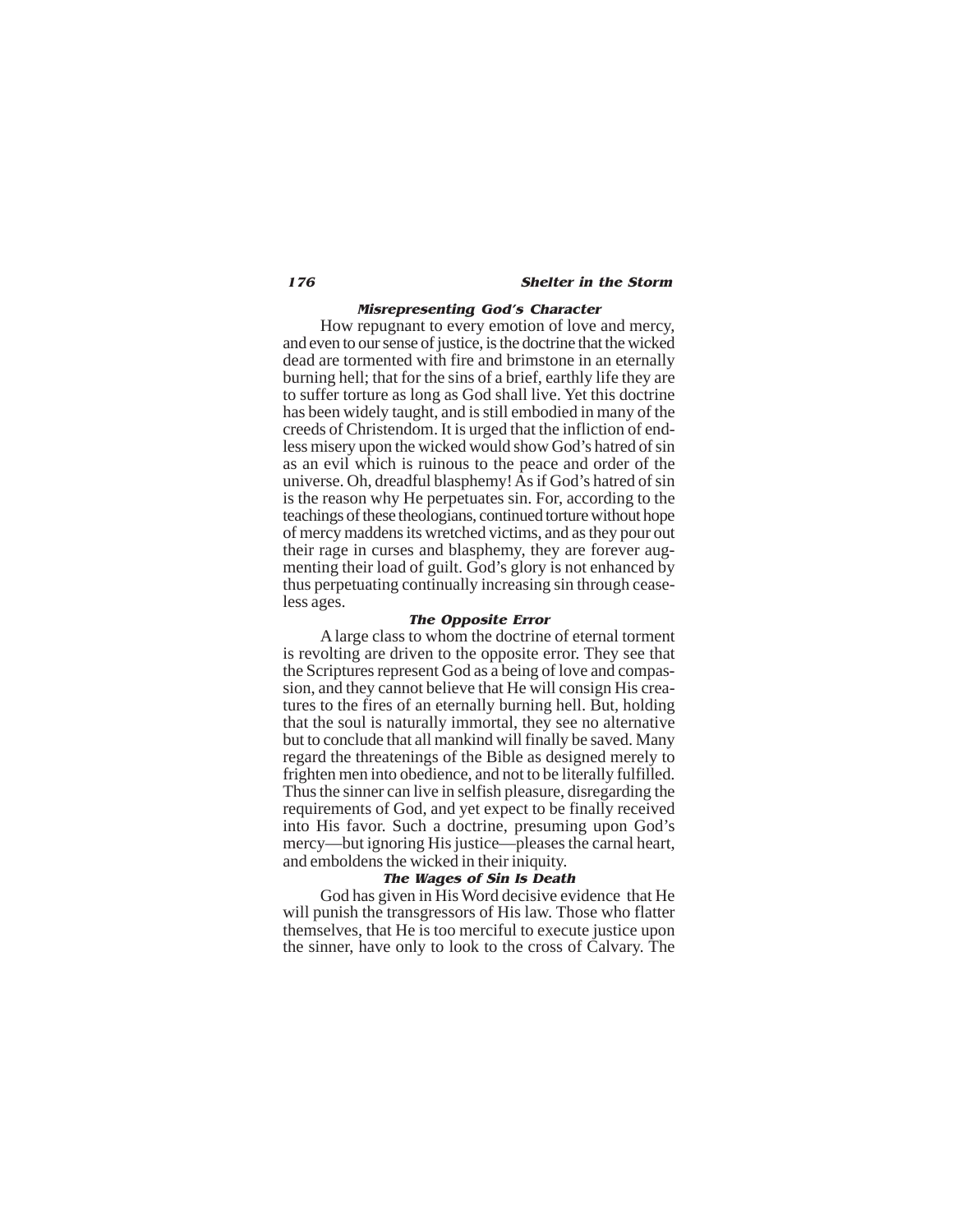### **A Masterpiece of Deception**

death of the spotless Son of God testifies that "the wages of sin is death," that every violation of God's law must receive its just retribution. Christ the sinless became sin for man. He bore the guilt of transgression, and the hiding of His Father's face, until His heart was broken and His life crushed out. All this sacrifice was made that sinners might be redeemed. In no other way could man be freed from the penalty of sin. And every soul that refuses to become a partaker of the atonement provided at such a cost must bear, in his own person, the guilt and punishment of transgression.

"He that overcometh shall inherit all things; and I will be his God, and he shall be My son." *Rev. 21:7*. Here, also, conditions are specified. In order to inherit all things, we must resist and overcome sin.

### **Obedience by Faith in Christ**

"No fornicator, nor unclean person, nor covetous man, who is an idolater, hath any inheritance in the kingdom of Christ and God." *Eph. 5:5, R.V*. "Follow peace with all men, and holiness, without which no man shall see the Lord." *Heb. 12:14*. "Blessed are they that do His commandments, that they may have right to the tree of life, and may enter in through the gates into the city. For without are dogs, and sorcerers, and whoremongers, and murderers, and idolaters, and whosoever loveth and maketh a lie." *Rev. 22:14-15*.

#### **For the Good of All**

God executes justice upon the wicked, for the good of the universe, and even for the good of those upon whom His judgments are visited. He would make them happy if He could do so in accordance with the laws of His government and the justice of His character. He surrounds them with the tokens of His love, He grants them a knowledge of His law, and follows them with the offers of His mercy; but they despise His love, make void His law, and reject His mercy.

Those who have chosen Satan as their leader, and have been controlled by his power, are not prepared to enter the presence of God. Pride, deception, licentiousness, and cruelty have become fixed in their characters. Can they enter Heaven, to dwell forever with those whom they despised and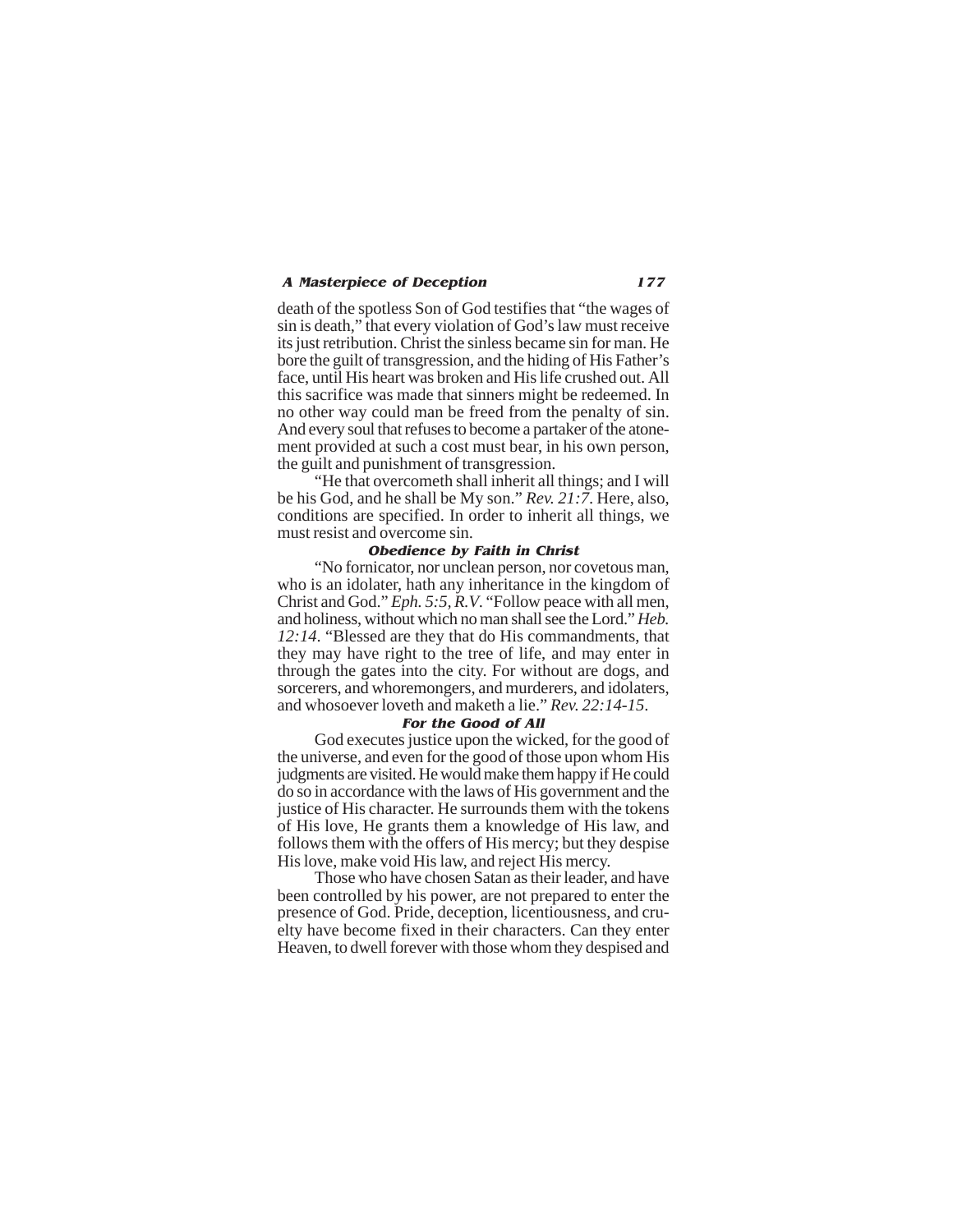hated on earth? Truth will never be agreeable to a liar; meekness will not satisfy self-esteem and pride; purity is not acceptable to the corrupt; disinterested love does not appear attractive to the selfish. What source of enjoyment could Heaven offer to those who are wholly absorbed in earthly and selfish interests?

### **Life or Death**

"The wages of sin is death; but the gift of God is eternal life through Jesus Christ our Lord." *Rom. 6:23*. While life is the inheritance of the righteous, death is the portion of the wicked. Moses declared to Israel: "I have set before thee this day life and good, and death and evil." *Deut. 30:15*. The death referred to in these scriptures is not that pronounced upon Adam, for all mankind suffer the penalty of his transgression. It is the "second death" that is placed in contrast with everlasting life.

In consequence of Adam's sin, death passed upon the whole human race. All alike go down into the grave. And through the provisions of the plan of salvation, all are to be brought forth from their graves. "There shall be a resurrection of the dead, both of the just and unjust;" *Acts 24:15*. "For as in Adam all die, even so in Christ shall all be made alive." *1 Cor. 15:22*.

But a distinction is made between the two classes that are brought forth. "All that are in the graves shall hear His voice, and shall come forth; they that have done good, unto the resurrection of life; and they that have done evil, unto the resurrection of damnation." *John 5:28-29*. They who have been "accounted worthy" of the resurrection of life are "blessed and holy." "On such the second death hath no power." *Rev. 20:6*. But those who have not through repentance and faith secured pardon, must receive the penalty of transgression,—"the wages of sin." They suffer punishment varying in duration and intensity, "according to their works," but finally ending in the second death.

Since it is impossible for God, consistently with His justice and mercy to save the sinner in his sins, He deprives him of the existence which his transgressions have forfeited,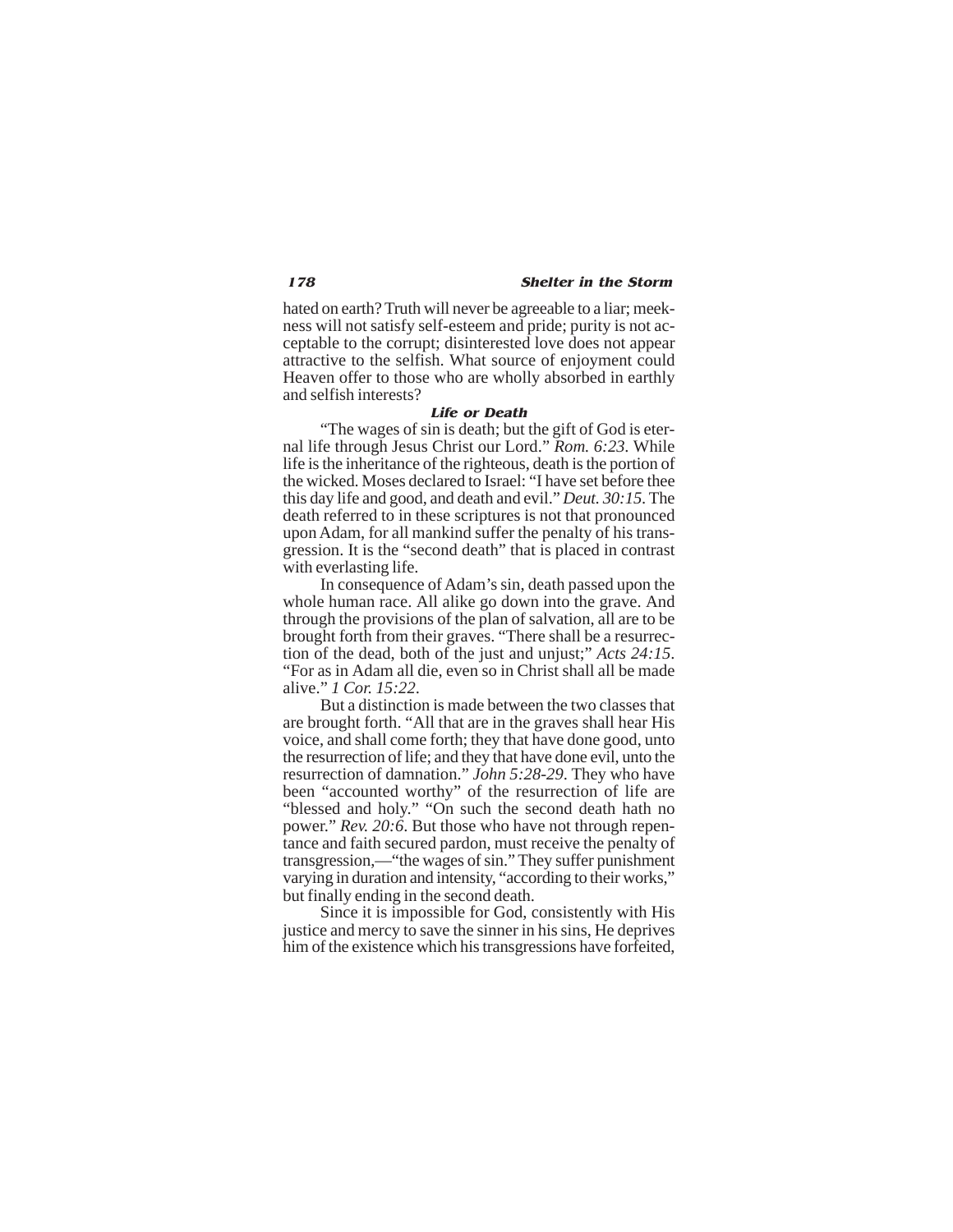and of which he has proved himself unworthy. Says an inspired writer, "Yet a little while, and the wicked shall not be; yea, thou shalt diligently consider his place, and it shall not be." And another declares, "They shall be as though they had not been." *Ps. 37:10; Obad. 16*. Covered with infamy, they sink into hopeless, eternal oblivion.

### **An End of Sin**

Thus will be made an end of sin, with all the woe and ruin which have resulted from it. Says the psalmist: "Thou hast destroyed the wicked, Thou hast put out their name forever and ever. O thou enemy, destructions are come to a perpetual end." *Ps. 9:5-6*. John, in the Revelation, looking forward to the eternal state, hears a universal anthem of praise undisturbed by one note of discord. Every creature in Heaven and earth was heard ascribing glory to God (*Rev. 5:13*). There will then be no lost souls to blaspheme God, as they writhe in never-ending torment; no wretched beings in hell will mingle their shrieks with the songs of the saved.

## **A Second Error**

Upon the fundamental error of natural immortality rests the doctrine of consciousness in death—a doctrine, like eternal torment, opposed to the teachings of the Scriptures, to the dictates of reason, and to our feelings of humanity. According to the popular belief, the redeemed in Heaven are acquainted with all that takes place on the earth, and especially with the lives of the friends whom they have left behind. But how could it be a source of happiness to the dead to know the troubles of the living, to witness the sins committed by their own loved ones, and to see them enduring all the sorrows, disappointments, and anguish of life? How much of Heaven's bliss would be enjoyed by those who were hovering over their friends on earth? And how utterly revolting is the belief that as soon as the breath leaves the body, the soul of the impenitent is consigned to the flames of hell! To what depths of anguish must those be plunged who see their friends passing to the grave unprepared, to enter upon an eternity of woe and sin! Many have been driven to insanity by this harrowing thought.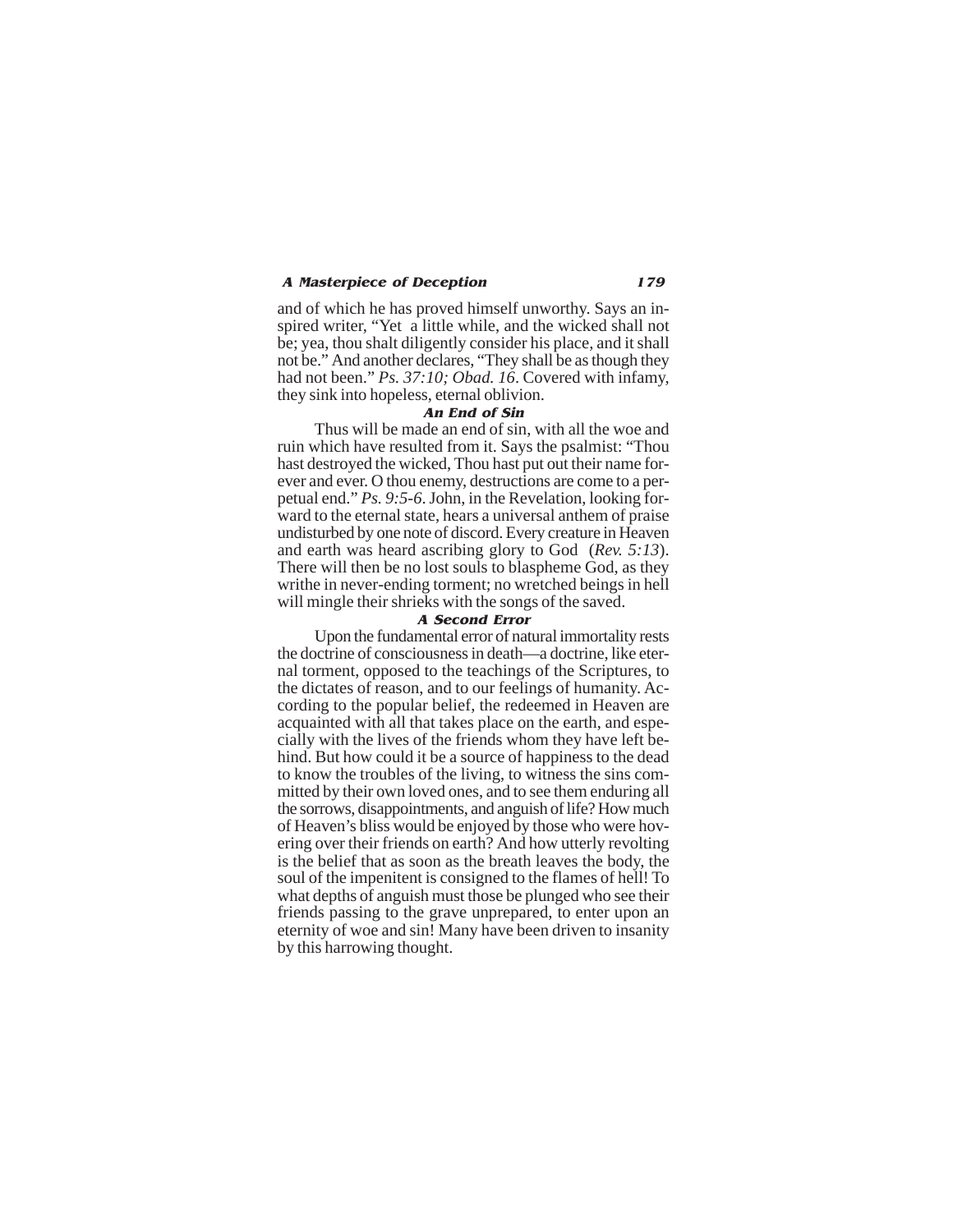#### **The Bible Says**

What say the Scriptures concerning these things? David declares that man is not conscious in death. "His breath goeth forth, he returneth to his earth; in that very day his thoughts perish." *Ps. 146:4*. Solomon bears the same testimony: "The living know that they shall die; but the dead know not anything." "Their love, and their hatred, and their envy, is now perished; neither have they any more a portion forever in anything that is done under the sun." "There is no work, nor device, nor knowledge, nor wisdom, in the grave, whither thou goest." *Eccl. 9:5, 6, 10.*

When, in answer to his prayer, Hezekiah's life was prolonged fifteen years, the grateful king rendered to God a tribute of praise for His great mercy. In this song he tells the reason why he thus rejoices: "The grave cannot praise Thee, death cannot celebrate Thee; they that go down into the pit cannot hope for Thy truth. The living, the living, he shall praise Thee, as I do this day." *Isa. 38:18-19*. Popular theology represents the righteous dead as in Heaven, entered into bliss, and praising God with an immortal tongue; but Hezekiah could see no such glorious prospect in death. With his words agrees the testimony of the psalmist: "In death there is no remembrance of Thee; in the grave who shall give Thee thanks?" "The dead praise not the Lord, neither any that go down into silence." *Ps. 6:5; 115:17*.

And said Paul: "If the dead rise not, then is not Christ raised: and if Christ be not raised, your faith is vain; ye are yet in your sins. Then they also which are fallen asleep in Christ are perished." *1 Corinthians 15:16-18*. If for four thousand years the righteous had gone directly to Heaven at death, how could Paul have said that if there is no resurrection, "they which are fallen asleep in Christ are perished?" No resurrection would be necessary.

# **The Truth of the Resurrection**

It is an undeniable fact that the hope of immortal blessedness at death has led to widespread neglect of the Bible doctrine of the resurrection. But when about to leave His disciples, Jesus did not tell them that they would soon come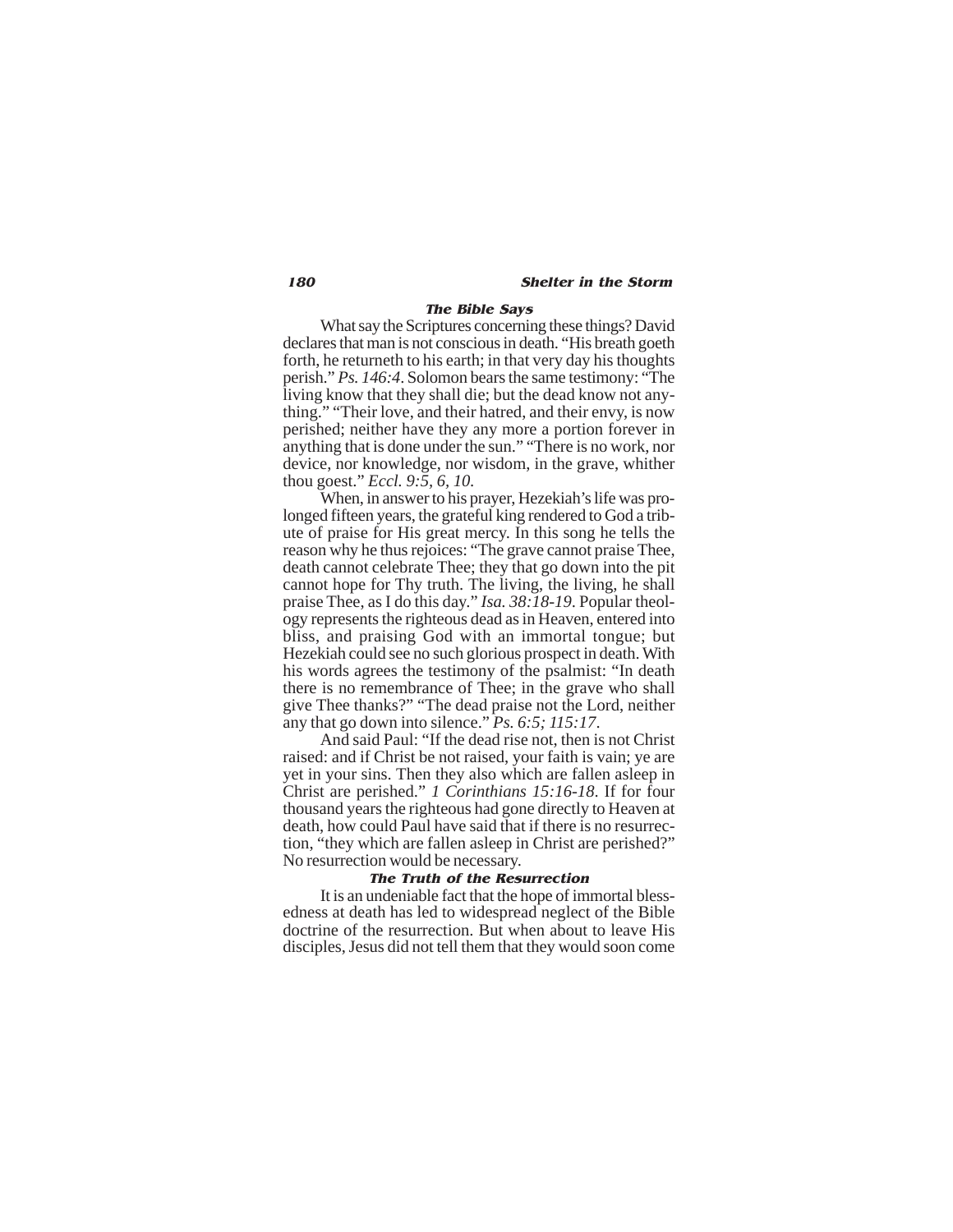to Him. "I go to prepare a place for you," He said. "And if I go and prepare a place for you, I will come again, and receive you unto Myself." *John 14:2-3*. And Paul tells us, further, that "the Lord Himself shall descend from Heaven with a shout, with the voice of the archangel, and with the trump of God; and the dead in Christ shall rise first. Then we which are alive and remain shall be caught up together with them in the clouds to meet the Lord in the air: and so shall we ever be with the Lord." And he adds, "Comfort one another with these words." *1 Thess. 4:16-18*.

Paul points his brethren to the future coming of the Lord, when the fetters of the tomb shall be broken and the "dead in Christ" shall be raised to eternal life.

# **The Investigative Judgment**

Before any can enter the mansions of the blest, their cases must be investigated, and their characters and their deeds must pass in review before God. All are to be judged according to the things written in the books, and to be rewarded as their works have been. This Judgment does not take place at death. Mark the words of Paul: "He hath appointed a day, in the which He will judge the world in righteousness by that man whom He hath ordained; whereof He hath given assurance unto all men, in that He hath raised Him from the dead." *Acts 17:31*. Here the apostle plainly stated that a specified time, then future, had been fixed upon for the Judgment of the world. Jude refers to the same period (*Jude 14-15*), and so does John in the Revelation (*Rev. 20:12*). But if the dead are already enjoying the bliss of Heaven or writhing in the flames of hell, what need of a future Judgment? The teachings of God's Word on these important points are neither obscure nor contradictory; they may be understood by common minds. But what candid mind can see either wisdom or justice in the current theory?

# **Glorious Awakening**

The Bible clearly teaches that the dead do not go immediately to Heaven. They are represented as sleeping until the resurrection (*1 Thess. 4:14:*  $\overline{J}$ *ob 14:10-12*). In the very day when the silver cord is loosed and the golden bowl bro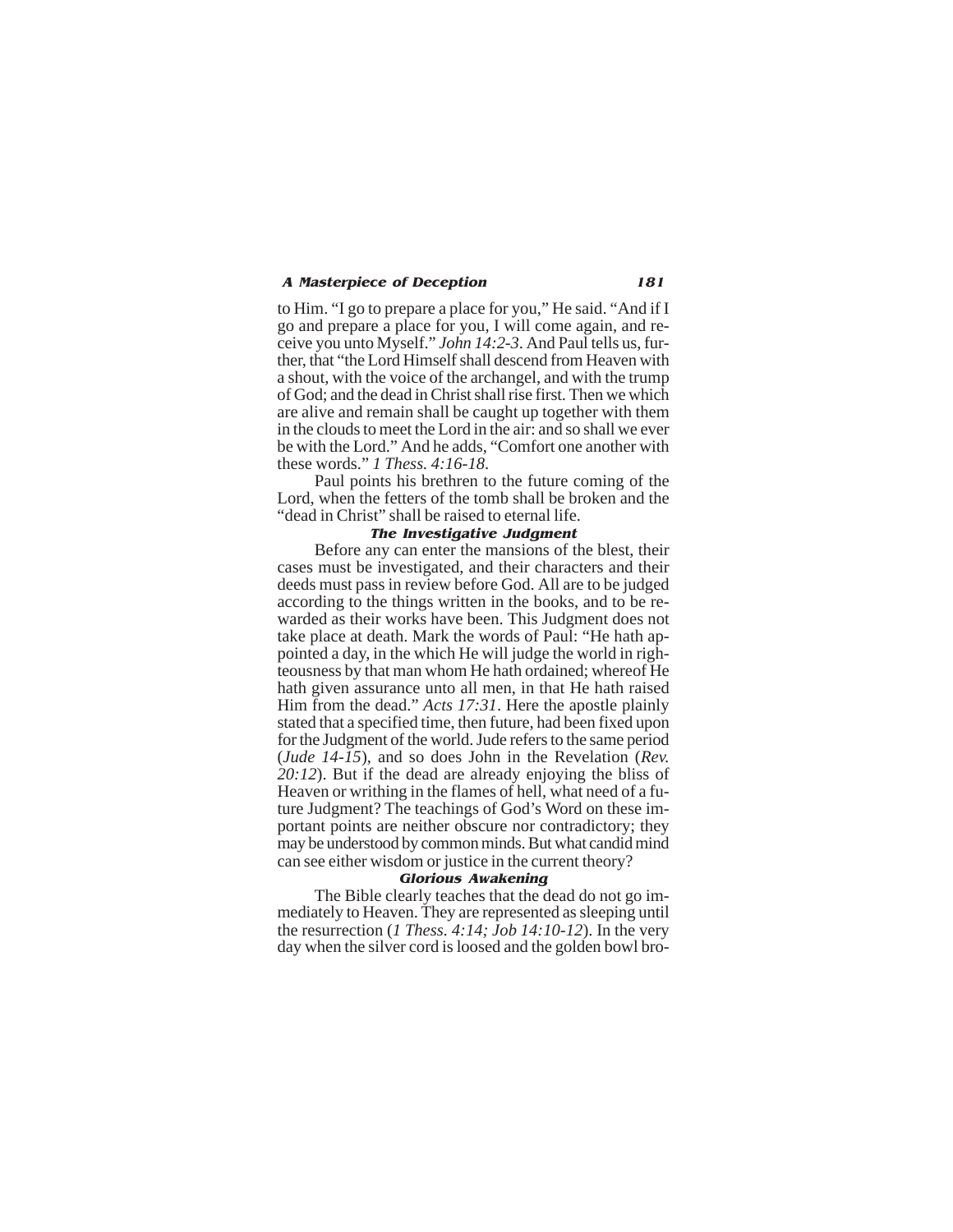ken (*Eccl. 12:6*), man's thoughts perish. They that go down to the grave are in silence. They know no more of anything that is done under the sun (*Job 14:21*).

Blessed rest for the weary righteous! Time, be it long or short, is but a moment to them. They sleep, they are awakened by the trump of God to a glorious immortality. "For the trumpet shall sound, and the dead shall be raised incorruptible . . So when this corruptible shall have put on incorruption, and this mortal shall have put on immortality, then shall be brought to pass the saying that is written, Death is swallowed up in victory." *1 Cor. 15:52-54*. As they are called forth from their deep slumber, they begin to think just where they ceased. The last sensation was the pang of death, the last thought that they were falling beneath the power of the grave. When they arise from the tomb, their first glad thought will be echoed in the triumphal shout, "O death, where is thy sting? O grave, where is thy victory?" *1 Cor. 15:55*.

# **Preparation for Spiritualism**

The doctrine of man's consciousness in death, especially the belief that the spirits of the dead return to minister to the living, has prepared the way for modern Spiritualism. Here is a channel regarded as sacred, through which Satan works for the accomplishment of his purposes. The fallen angels who do his bidding appear as messengers from the spirit world. While professing to bring the living into communication with the dead, the prince of evil exercises his bewitching influence upon their minds.

## **Satanic Counterfeits**

He has power to bring before men the appearance of their departed friends. The counterfeit is perfect; the familiar look, the words, the tone are reproduced with marvelous distinctness. Many are comforted with the assurance that their loved ones are enjoying the bliss of Heaven; and without suspicion of danger, they give ear to "seducing spirits, and doctrines of devils."

When they have been led to believe that the dead actually return to communicate with them, Satan causes those to appear who went into the grave unprepared. They claim to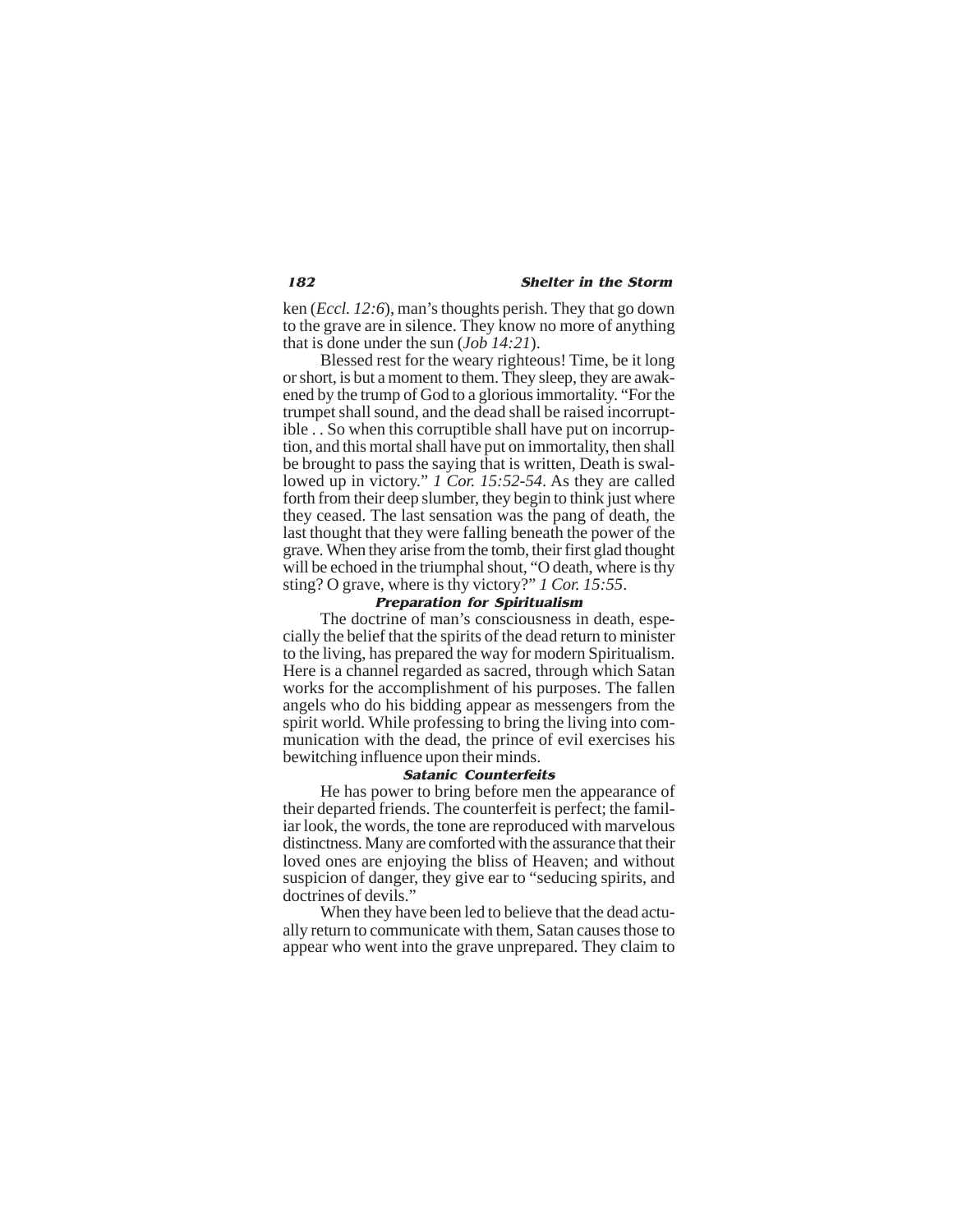# **A Masterpiece of Deception**

be happy in Heaven, and even to occupy exalted positions there; and thus the error is widely taught, that no difference is made between the righteous and the wicked. The pretended visitants from the world of spirits sometimes utter cautions and warnings which prove to be correct. Then, as confidence is gained, they present doctrines that directly undermine faith in the Scriptures.

# **A Supernatural Power**

Many will be ensnared through the belief that Spiritualism is a merely human imposture; when brought face to face with manifestations which they cannot but regard as supernatural, they will be deceived, and will be led to accept them as the great power of God.

These persons overlook the testimony of the Scriptures concerning the wonders wrought by Satan and his agents. It was by satanic aid that Pharaoh's magicians were enabled to counterfeit the work of God. Paul testifies that before the second advent of Christ there will be similar manifestations of satanic power. The coming of the Lord is to be preceded by "the working of Satan with all power and signs and lying wonders, and with all deceivableness of unrighteousness." *2 Thess. 2:9-10*. No mere impostures are here foretold. Men are deceived by the miracles which Satan's agents have power to do, not which they pretend to do.

# **Something for Everyone**

The prince of darkness, who has so long bent the powers of his mastermind to the work of deception, skillfully adapts his temptations to men of all classes and conditions. To persons of culture and refinement he presents Spiritualism in its more refined and intellectual aspects, and thus succeeds in drawing many into his snare.

Satan beguiles men now as he beguiled Eve in Eden, by flattery, by kindling a desire to obtain forbidden knowledge, by exciting ambition for self-exaltation. It was cherishing these evils that caused his fall, and through them he aims to compass the ruin of men. "Ye shall be as gods," he declares, "knowing good and evil." *Gen. 3:5*. Thus, in place of the righteousness and perfection of the infinite God, the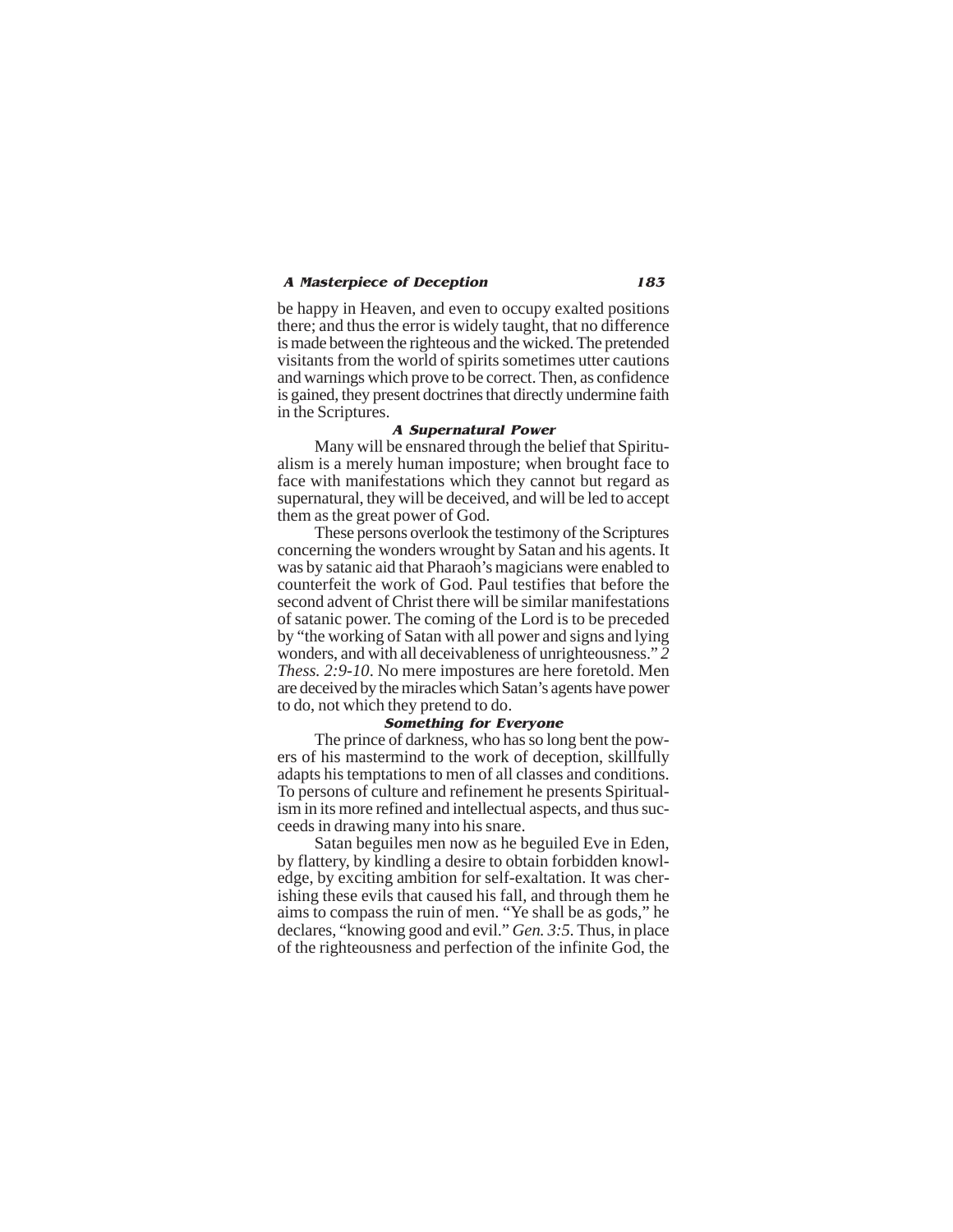true object of adoration—in place of the perfect righteousness of His law, the true standard of human attainment— Satan has substituted the sinful, erring nature of man himself as the only object of adoration, the only rule of judgment, or standard of character. This is progress, not upward, but downward.

To the self-indulgent, the pleasure-loving, the sensual, Spiritualism presents itself under a less subtle disguise than to the more refined and intellectual; in its grosser forms they find that which is in harmony with their inclinations. When the people are thus led to believe that desire is the highest law, that liberty is license, and that man is accountable only to himself, who can wonder that corruption and depravity teem on every hand? Multitudes eagerly accept teachings that leave them at liberty to obey the promptings of the carnal heart.

## **None Need Be Deceived**

But none need be deceived by the lying claims of Spiritualism. God has given the world sufficient light to enable them to discover the snare. As already shown, the theory which forms the very foundation of Spiritualism is at war with the plainest statements of Scripture. The Bible declares that the dead know not anything, that their thoughts have perished; they have no part in anything that is done under the sun; they know nothing of the joys or sorrows of those who were dearest to them on earth.

Furthermore, God has expressly forbidden all pretended communication with departed spirits. In the days of the Hebrews there was a class of people who claimed—as do the Spiritualists of today—to hold communication with the dead. But the "familiar spirits" (as these visitants from other worlds were called), are declared by the Bible to be the "spirits of devils." (Compare Num. 25:1-3; Ps. 106:28; 1 Cor. 10:20; Rev. 16:14.) The work of dealing with familiar spirits was pronounced an abomination to the Lord, and was solemnly forbidden under penalty of death (*Lev. 19:31; 20:27*).

The very name of witchcraft is now held in contempt. The claim that men can hold intercourse with evil spirits is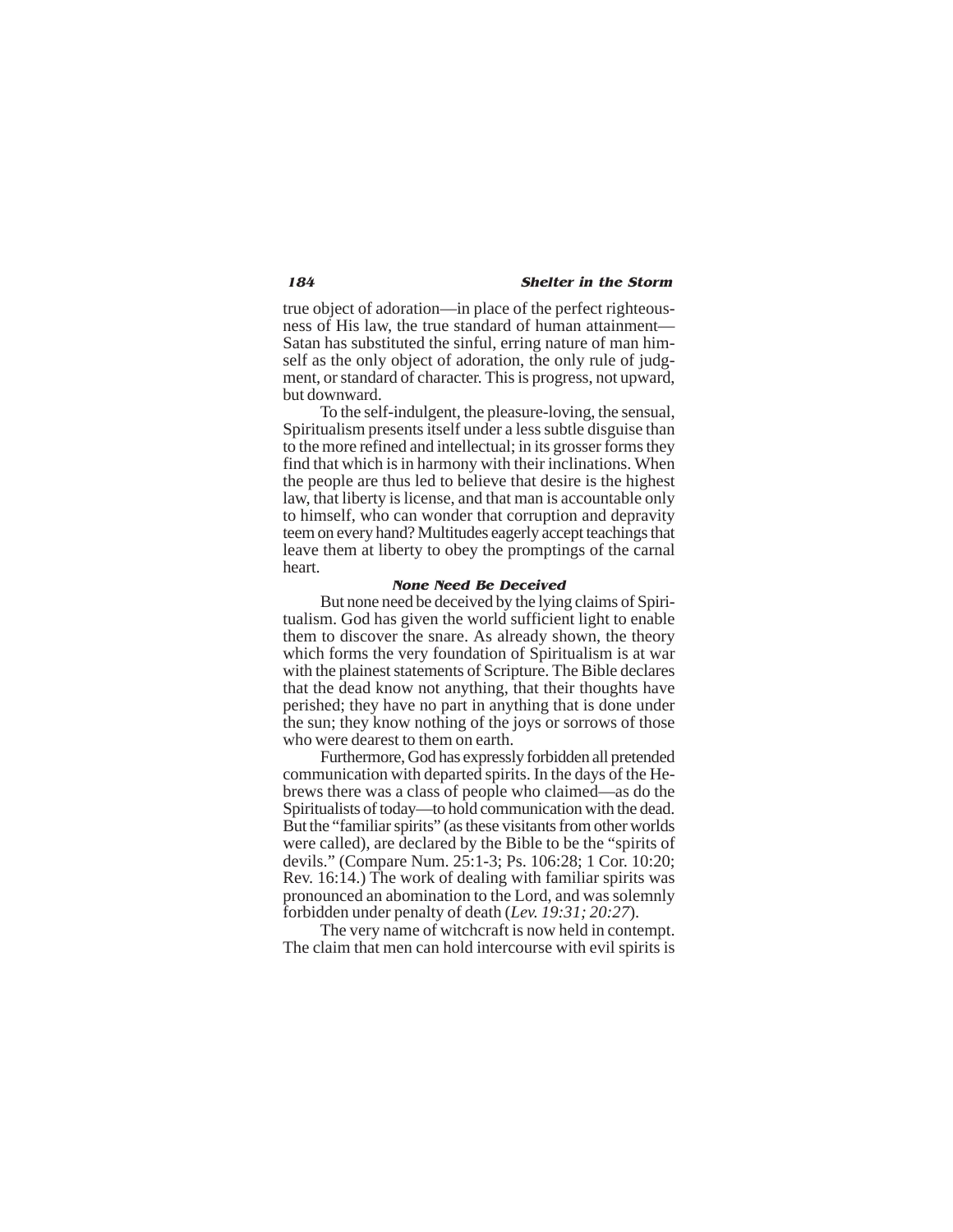regarded as a fable of the Dark Ages. But Spiritualism, which numbers its converts by hundreds of thousands, yea, by millions—which has made its way into scientific circles, which has invaded churches, and has found favor in legislative bodies, and even in the courts of kings—this mammoth deception is but a revival, in a new guise, of the witchcraft condemned and prohibited of old. If there were no other evidence of the real character of Spiritualism, it should be enough for the Christian that the spirits make no difference between righteousness and sin, between the noblest and purest of the apostles of Christ and the most corrupt of the servants of Satan.

## **A Terrible Power**

There are few who have any just conception of the deceptive power of Spiritualism and the danger of coming under its influence. Many tamper with it merely to gratify their curiosity. They have no real faith in it, and would be filled with horror at the thought of yielding themselves to the spirits' control. But they venture upon the forbidden ground, and the mighty destroyer exercises his power upon them against their will. Let them once be induced to submit their minds to his direction, and he holds them captive. It is impossible in their own strength to break away from the bewitching, alluring spell. Nothing but the power of God, granted in answer to the earnest prayer of faith, can deliver these ensnared souls.

# **Delusion by Choice**

Says the prophet Isaiah: "When they shall say unto you, Seek unto them that have familiar spirits, and unto wizards that peep, and that mutter: should not a people seek unto their God? for the living to the dead? To the law and to the testimony: if they speak not according to this word, it is because there is no light in them." *Isa. 8:19-20*. If men had been willing to receive the truth so plainly stated in the Scriptures concerning the nature of man and the state of the dead, they would see in the claims and manifestations of Spiritualism the working of Satan with power and signs and lying wonders. But rather than yield the liberty so agreeable to the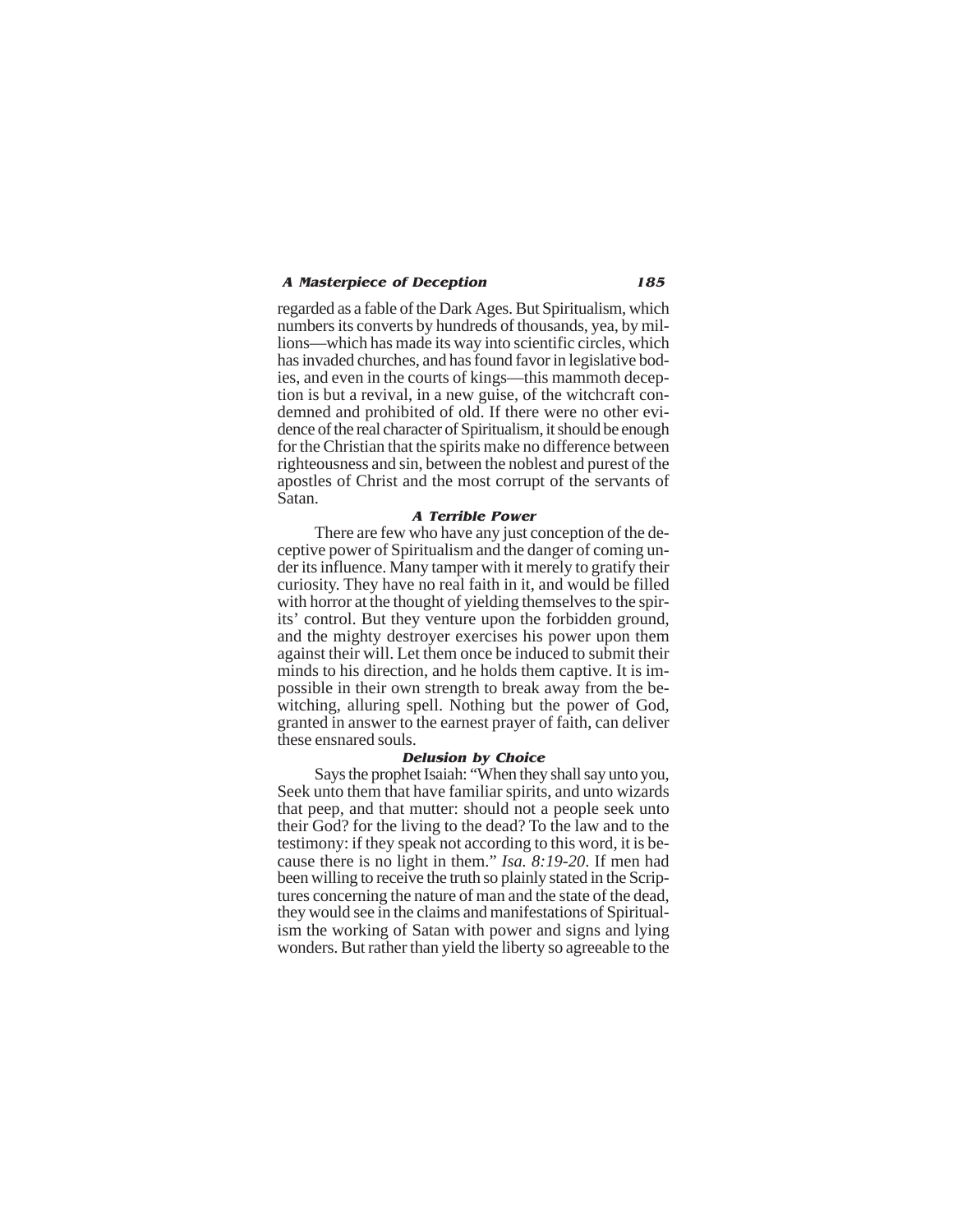carnal heart and renounce the sins which they love, multitudes close their eyes to the light and walk straight on, regardless of warnings while Satan weaves his snares about them, and they become his prey. "Because they received not the love of the truth, that they might he saved"; therefore "God shall send them strong delusion, that they should believe a lie." *2 Thess. 2:10-11*. Those who would stand in this time of peril must understand for themselves the testimony of the Scriptures.

# **Know Your Bible**

Many will be confronted by the spirits of devils personating beloved relatives or friends, and declaring the most dangerous heresies. These visitants will appeal to our tenderest sympathies, and will work miracles to sustain their pretensions. We must be prepared to withstand them with the Bible truth that the dead know not anything, and that they who thus appear are the spirits of devils.

# **The Hour of Temptation**

 Just before us is the "hour of temptation, which shall come upon all the world, to try them that dwell upon the earth." *Rev. 3:10*. All whose faith is not firmly established upon the Word of God will be deceived and overcome. Satan "works with all deceivableness of unrighteousness" to gain control of the children of men; and his deceptions will continually increase. But he can gain his object only as men voluntarily yield to his temptations. Those who are earnestly seeking a knowledge of the truth, and are striving to purify their souls through obedience, thus doing what they can to prepare for the conflict will find, in the God of truth, a sure defense. "Because thou hast kept the word of My patience, I also will keep thee" (*Rev. 3:10*), is the Saviour's promise. He would sooner send every angel out of Heaven to protect His people, than leave one soul that trusts in Him to be overcome by Satan.

#### **A Covenant with Death**

The prophet Isaiah brings to view the fearful deception which will come upon the wicked, causing them to count themselves secure from the judgments of God: "We have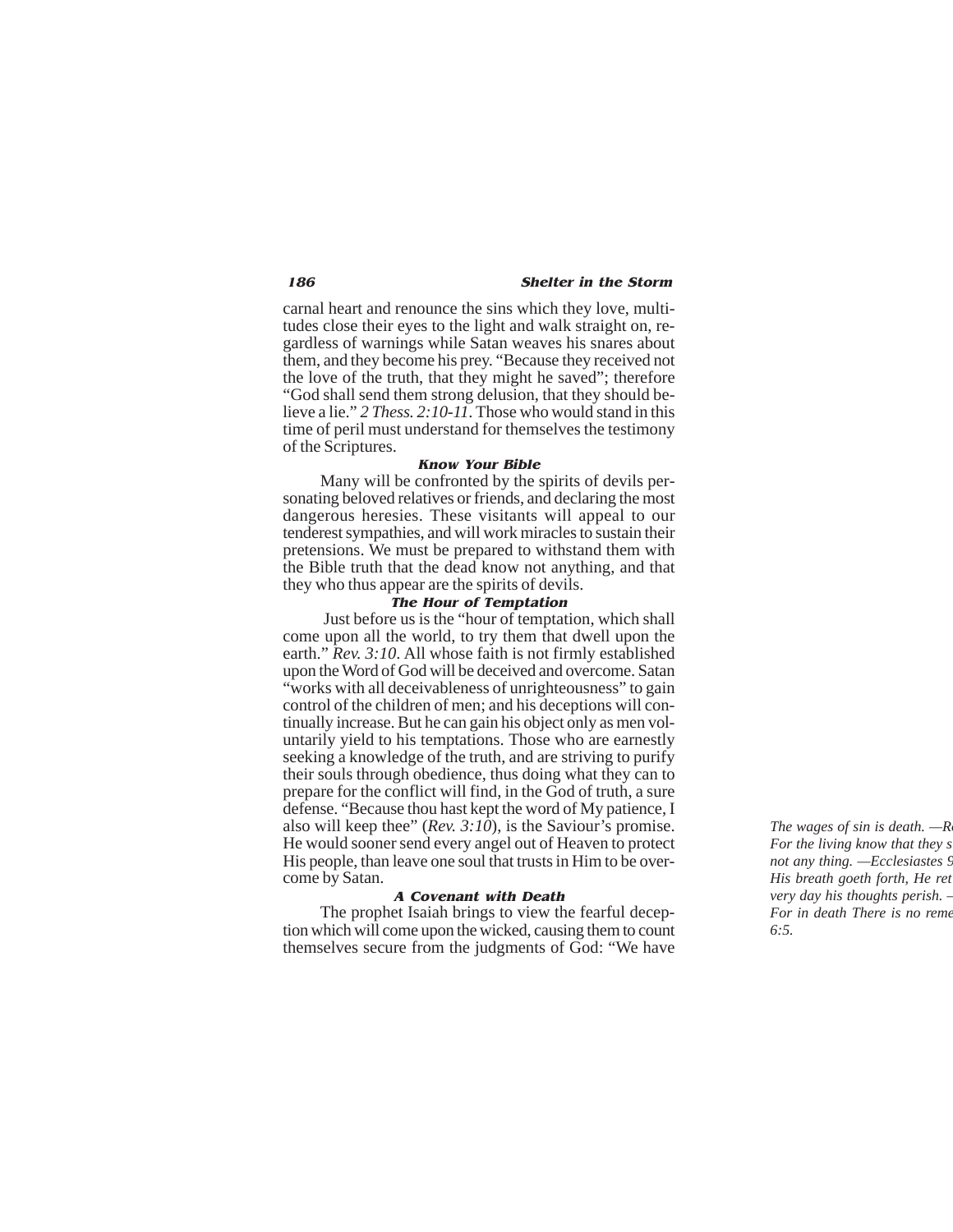# **A Masterpiece of Deception**

made a covenant with death, and with hell are we at agreement; when the overflowing scourge shall pass through, it shall not come unto us; for we have made lies our refuge, and under falsehood have we hid ourselves." *Isa. 28:15*.

# **Satan's Masterpiece**

Satan has long been preparing for his final effort to deceive the world. The foundation of his work was laid by the assurance given to Eve in Eden, "Ye shall not surely die." "In the day ye eat thereof, then your eyes shall be opened, and ye shall be as gods, knowing good and evil." *Gen. 3:4- 5.* Little by little he has prepared the way for his masterpiece of deception in the development of Spiritualism. He has not yet reached the full accomplishment of his designs; but it will be reached in the last remnant of time. Says the prophet: "I saw three unclean spirits like frogs; . . they are the spirits of devils, working miracles, which go forth unto the kings of the earth and of the whole world, to gather them to the battle of that great day of God Almighty." *Rev. 16:13-14*. Except those who are kept by the power of God through faith in His Word, the whole world will be swept into the ranks of this delusion. The people are fast being lulled to a fatal security, to be awakened only by the outpouring of the wrath of God.

Saith the Lord God: "Judgment also will I lay to the line, and righteousness to the plummet; and the hail shall sweep away the refuge of lies, and the waters shall overflow the hiding place. And your covenant with death shall be disannulled, and your agreement with hell shall not stand; when the overflowing scourge shall pass through, then ye shall be trodden down by it." *Isa. 28:17-18.*

*The wages of sin is death. —Romans 6:23. For the living know that they shall die. But the dead know not any thing. —Ecclesiastes 9:5. His breath goeth forth, He returneth to his earth; In that very day his thoughts perish. —Psalm 146:4. For in death There is no remembrance of Thee. —Psalm 6:5.*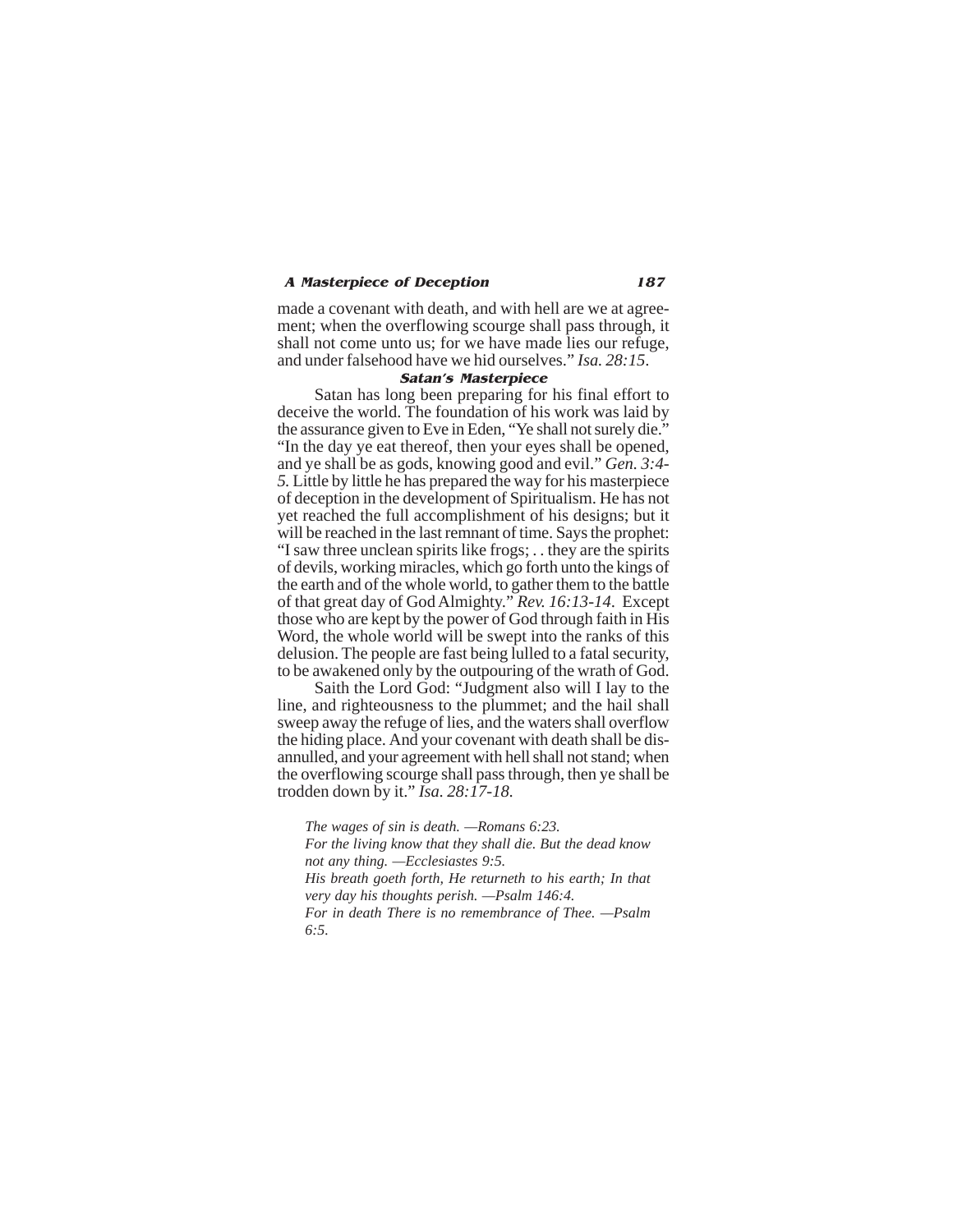#### **CHAPTER EIGHTEEN**



**There is a crisis coming on this earth. Thinking men everywhere recognize it. But few understand its exact nature; yet the God of heaven in His written Word has given man warning of what is coming on this earth and what must be done to meet it.**

More and more the world is setting at naught the claims of God. Men have become bold in transgression. The wickedness of the inhabitants of the world has almost filled up the measure of their iniquity. The substitution of the laws of men for the law of God is the last act in the drama.

Men in their blindness boast of wonderful progress and enlightenment, but the heavenly watchers see the earth filled with corruption and violence. We are living in the midst of an epidemic of crime, at which thoughtful, Godfearing men everywhere are aghast. The spirit of anarchy is permeating all nations, and the outbreaks of strife and bloodshed are but indications of what is ahead.

**We are standing on the threshold of the crisis of the ages. In quick succession judgments are following one another. The restraining Spirit of God is even now**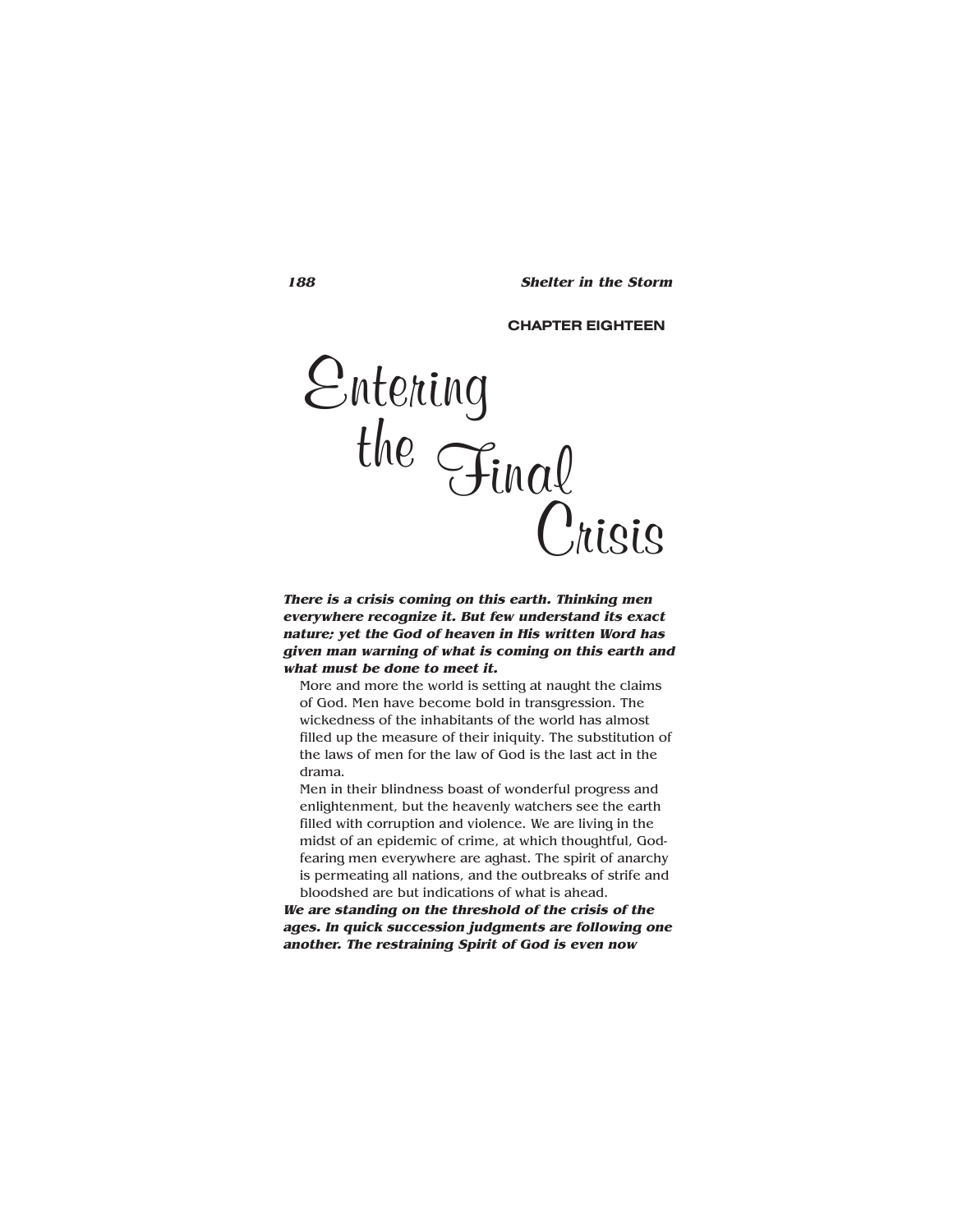**being withdrawn from the world. Hurricanes, storms, tempests, fire and flood, disasters by sea and land are to be seen. Science seeks to explain all these. The signs thickening around us—warning of the end and of Christ's coming in judgment—are attributed to any other than the true cause.**

The sun shines in the sky, passing over its usual round, and the heavens still declare the glory of God. Men are still eating and drinking, planting and building, marrying and giving in marriage. Merchants are still buying and selling. Men are jostling one against another, contending for the highest place. Pleasure lovers are still crowding to horse races, gambling halls, theaters, and worldly music,—even bringing it all into their homes. The highest excitement prevails, yet probation's hour is fast closing and every case is about to be eternally decided.

# **Satan sees that his time is short. He has set all his agencies at work that men may be deceived, deluded, occupied, and entranced until the day of probation shall be ended and the door of mercy forever shut.**

We are on the verge of great and solemn events. Prophecies are fulfilling. Strange events are taking place. Everything in our world is in agitation.

**The final crisis is stealing gradually upon us. Transgression—rebellion against the law of God—has almost reached its limit. Confusion fills the world, and a great terror is soon to come upon human beings. The end is very near. We must seek God and cling to the Bible and His Ten Commandments. We must prepare for what is soon to break upon the world as an overwhelming surprise.**

In this time of prevailing iniquity we may know that the last great crisis is at hand. When the defiance of God's law is almost universal, when His people are oppressed and afflicted by their fellow men, the Lord will interpose. —from the writings of E.G. White, slightly adapted.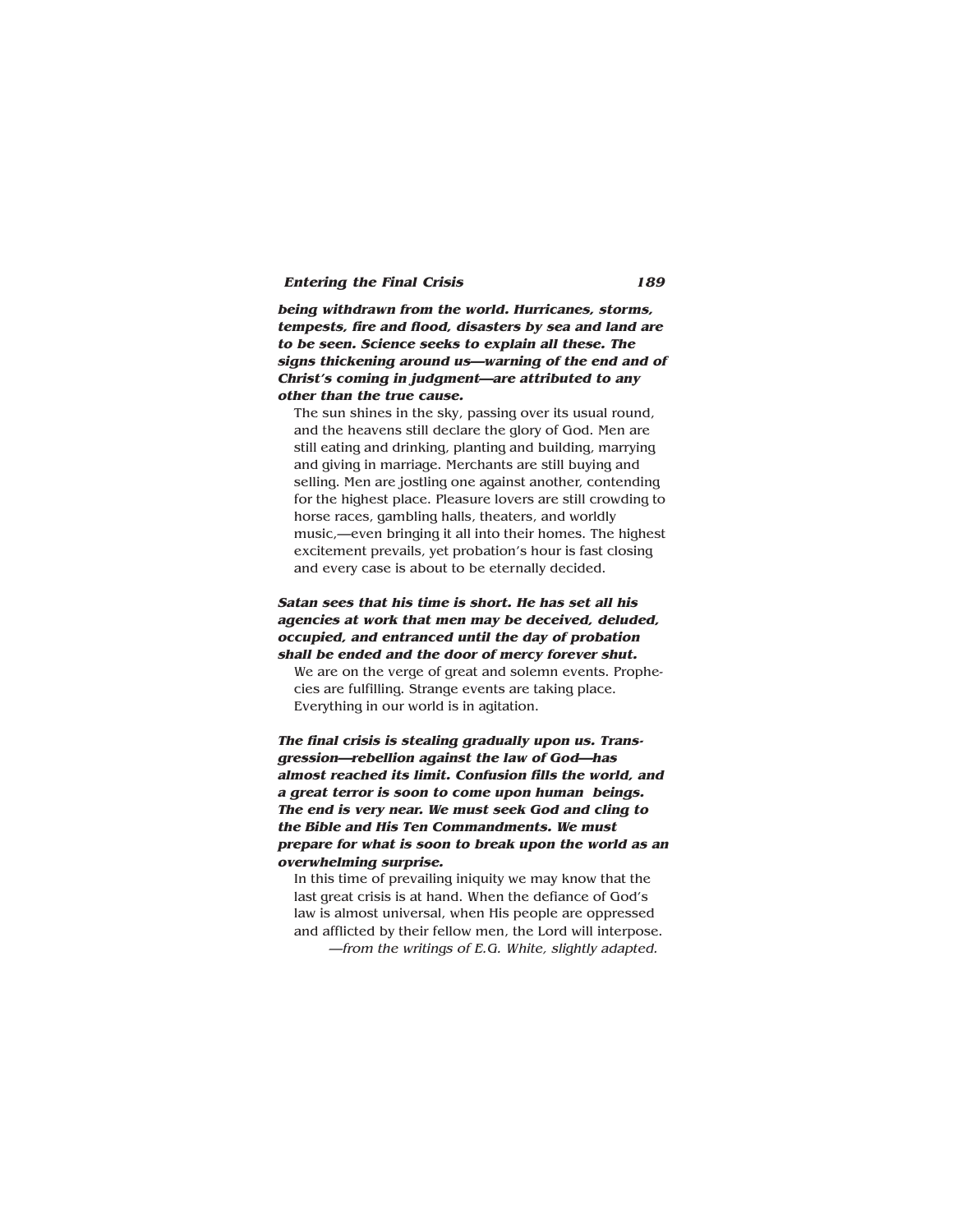From the very beginning of the great controversy in Heaven it has been Satan's purpose to overthrow the law of God. It was to accomplish this that he entered upon his rebellion against the Creator; and though he was cast out of Heaven, he has continued the same warfare upon the earth. To deceive men, and thus lead them to transgress God's law, is the object which he has steadfastly pursued. Whether this be accomplished by casting aside the law altogether or by rejecting one of its precepts, the result will be ultimately the same. He that offends "in one point," manifests contempt for the whole law; his influence and example are on the side of transgression; he becomes "guilty of all." *James 2:10*.

In seeking to cast contempt upon the divine statutes, Satan has perverted the doctrines of the Bible, and errors have thus become incorporated into the faith of thousands who profess to believe the Scriptures. The last great conflict between truth and error is but the final struggle of the longstanding controversy concerning the law of God. Upon this battle we are now entering,—a battle between the laws of men and the precepts of God, between the religion of the Bible and the religion of fable and tradition.

# **No Error More Bold**

No error accepted by the Christian world strikes more boldly against the authority of Heaven, none is more directly opposed to the dictates of reason, none is more pernicious in its results, than the modern doctrine so rapidly gaining ground that God's law is no longer binding upon men. Every nation has its laws, which command respect and obedience; no government could exist without them; and can it be conceived that the Creator of the heavens and the earth has no law to govern the beings he has made? Suppose that prominent ministers were publicly to teach that the statutes which govern their land and protect the rights of its citizens were not obligatory,—that they restricted the liberties of the people, and therefore ought not to be obeyed; how long would such men be tolerated in the pulpit? But is it a graver offense to disregard the laws of States and nations than to trample upon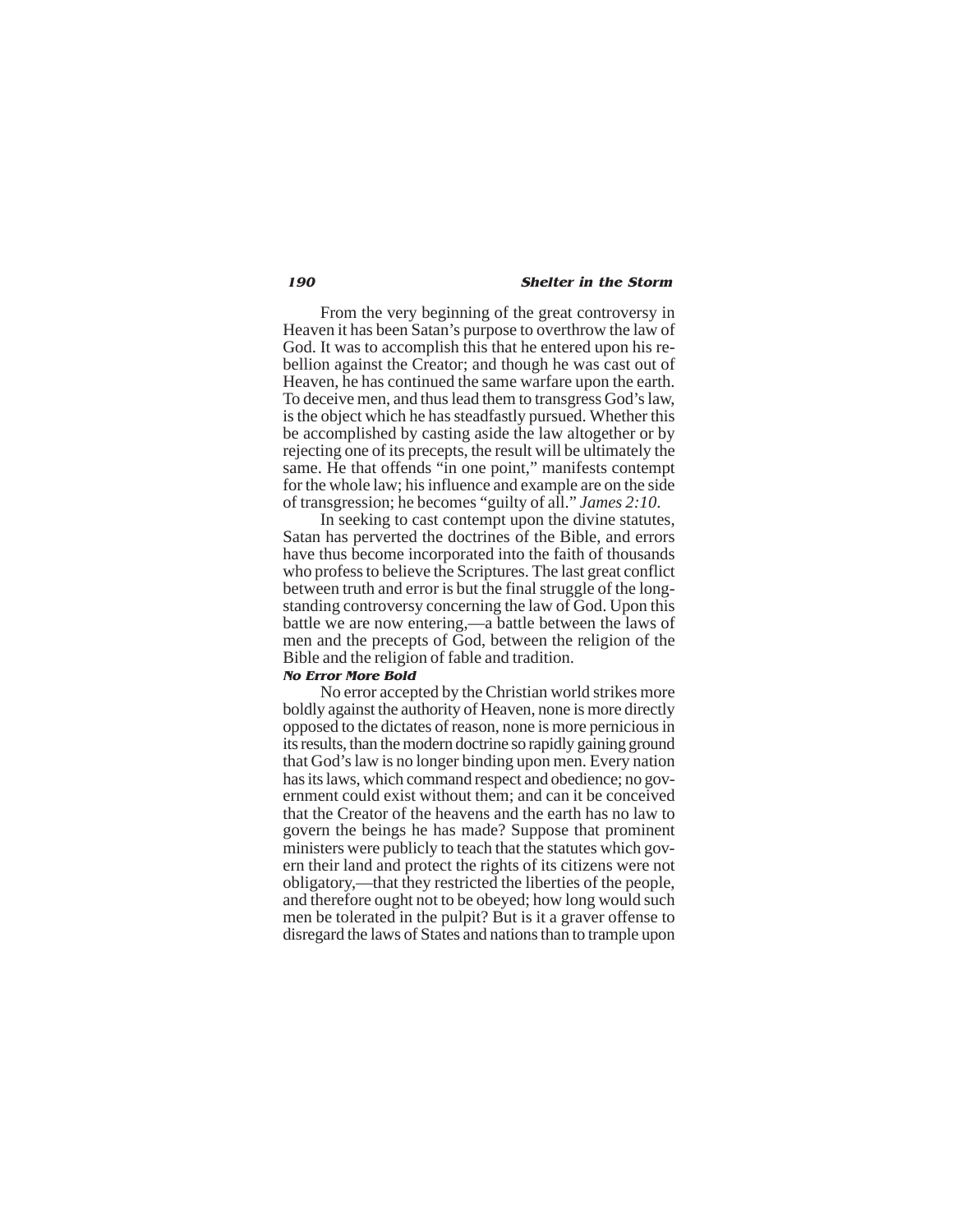# **Entering the Final Crisis**

those divine precepts which are the foundation of all government?

It would be far more consistent for nations to abolish their statutes, and permit the people to do as they please, than for the Ruler of the universe to annul His law, and leave the world without a standard to condemn the guilty or justify the obedient. Would we know the result of making void the law of God? The experiment has been tried. Terrible were the scenes enacted in France when atheism became the controlling power. It was then demonstrated to the world that to throw off the restraints which God has imposed is to accept the rule of the cruelest of tyrants. When the standard of righteousness is set aside, the way is open for the prince of evil to establish his power in the earth.

# **What Lawlessness Will Bring**

Wherever the divine precepts are rejected, sin ceases to appear sinful, or righteousness desirable. Those who refuse to submit to the government of God are wholly unfitted to govern themselves. Through their pernicious teachings, the spirit of insubordination is implanted in the hearts of children and youth, who are naturally impatient of control; and a lawless, licentious state of society results. While scoffing at the credulity of those who obey the requirements of God, the multitudes eagerly accept the delusions of Satan. They give the rein to lust, and practice the sins which have called down judgments upon the heathen.

Those who teach the people to lightly regard the commandments of God sow disobedience, to reap disobedience. Let the restraint imposed by the divine law be wholly cast aside, and human laws would soon be disregarded. Because God forbids dishonest practices—coveting, lying, and defrauding—men are ready to trample upon His statutes as a hindrance to their worldly prosperity; but the results of banishing these precepts would be such as they do not anticipate. If the law were not binding, why should any fear to transgress? Property would no longer be safe. Men would obtain their neighbor's possessions by violence; and the strongest would become richest. Life itself would not be re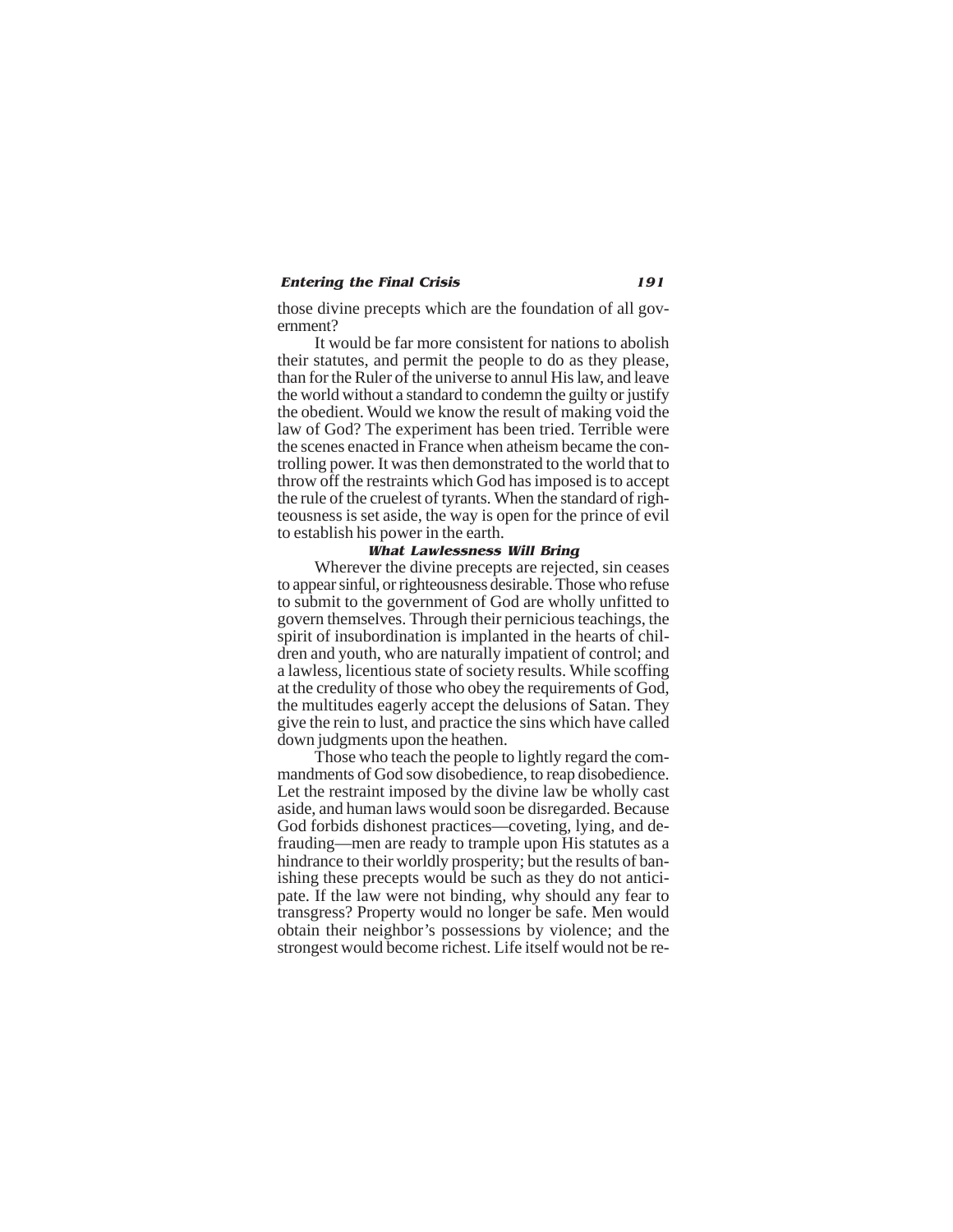spected. The marriage vow would no longer stand as a sacred bulwark to protect the family. He who had the power would, if he desired, take his neighbor's wife by violence. The fifth commandment would be set aside with the fourth. Children would not shrink from taking the life of their parents, if by so doing they could obtain the desire of their corrupt hearts. The civilized world would become a horde of robbers and assassins; and peace, rest, and happiness would be banished from the earth.

# **And it Is Already Happening**

Already the doctrine that men are released from obedience to God's requirements has weakened the force of moral obligation, and opened the floodgates of iniquity upon the world. Lawlessness, dissipation, and corruption are sweeping in upon us like an overwhelming tide. In the family  $\overline{Sa}$ tan is at work. His banner waves, even in professedly Christian households. There is envy, evil surmising, hypocrisy, estrangement, emulation, strife, betrayal of sacred trusts, indulgence of lust. The whole system of religious principles and doctrines which should form the foundation and framework of social life seems to be a tottering mass, ready to fall to ruin.

#### **The Last Great Delusion**

"To the law and to the testimony: If they speak not according to this word, it is because there is no light in them." *Isa. 8:20*. The people of God are directed to the Scriptures as their safe-guard against the influence of false teachers and the delusive power of spirits of darkness. Satan employs every possible device to prevent men from obtaining a knowledge of the Bible; for its plain utterances reveal his deceptions. At every revival of God's work, the prince of evil is aroused to more intense activity; he is now putting forth his utmost efforts for a final struggle against Christ and his followers. The last great delusion is soon to open before us. Antichrist is to perform his marvelous works in our sight. So closely will the counterfeit resemble the true, that it will be impossible to distinguish between them except by the Holy Scriptures. By their testimony every statement and every miracle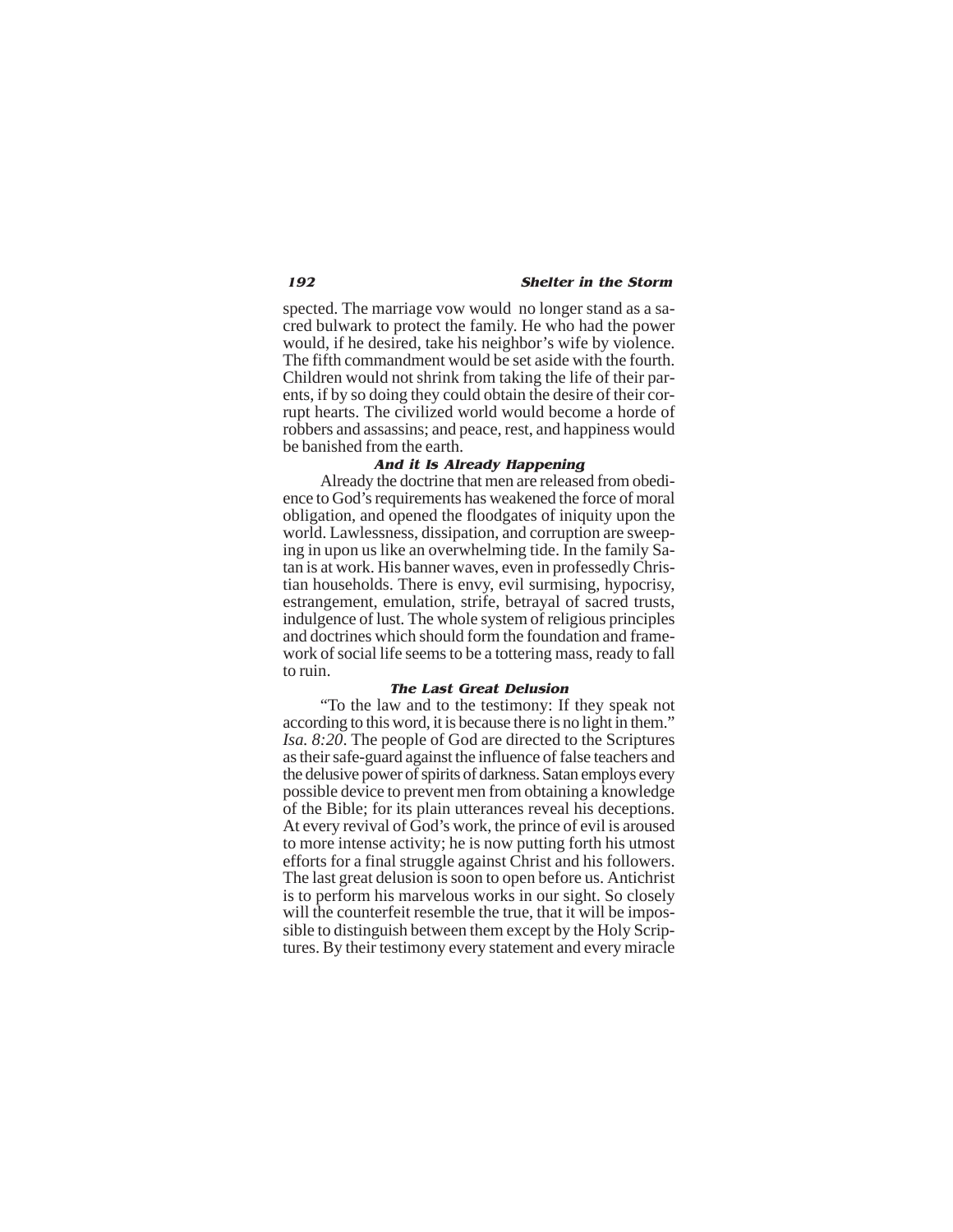must be tested.

Those who endeavor to obey all the commandments of God will be opposed and derided. They can stand only in God. In order to endure the trial before them, they must understand the will of God as revealed in His Word; they can honor Him only as they have a right conception of His character, government, and purposes, and act in accordance with them. None but those who have fortified the mind with the truths of the Bible will stand through the last great conflict. To every soul will come the searching test, Shall I obey God rather than men? The decisive hour is even now at hand. Are our feet planted on the rock of God's immutable Word? Are we prepared to stand firm in defense of the commandments of God and the faith of Jesus?

# **Counterfeit before the Genuine**

Before the final visitation of God's judgments upon the earth, there will be, among the people of the Lord, such a revival of primitive godliness as has not been witnessed since apostolic times. The Spirit and power of God will be poured out upon His children. At that time many will separate themselves from those churches in which the love of this world has supplanted love for God and His Word. Many, both of ministers and people, will gladly accept those great truths which God has caused to be proclaimed at this time, to prepare a people for the Lord's second coming. The enemy of souls desires to hinder this work; and before the time for such a movement shall come, he will endeavor to prevent it by introducing a counterfeit. In those churches which he can bring under his deceptive power, he will make it appear that God's special blessing is poured out; there will be manifest what is thought to be great religious interest. Multitudes will exult that God is working marvelously for them, when the work is that of another spirit. Under a religious guise, Satan will seek to extend his influence over the Christian world.

In many of the revivals which have occurred during the last half century, the same influences have been at work, to a greater or less degree, that will be manifest in the more extensive movements of the future. There is an emotional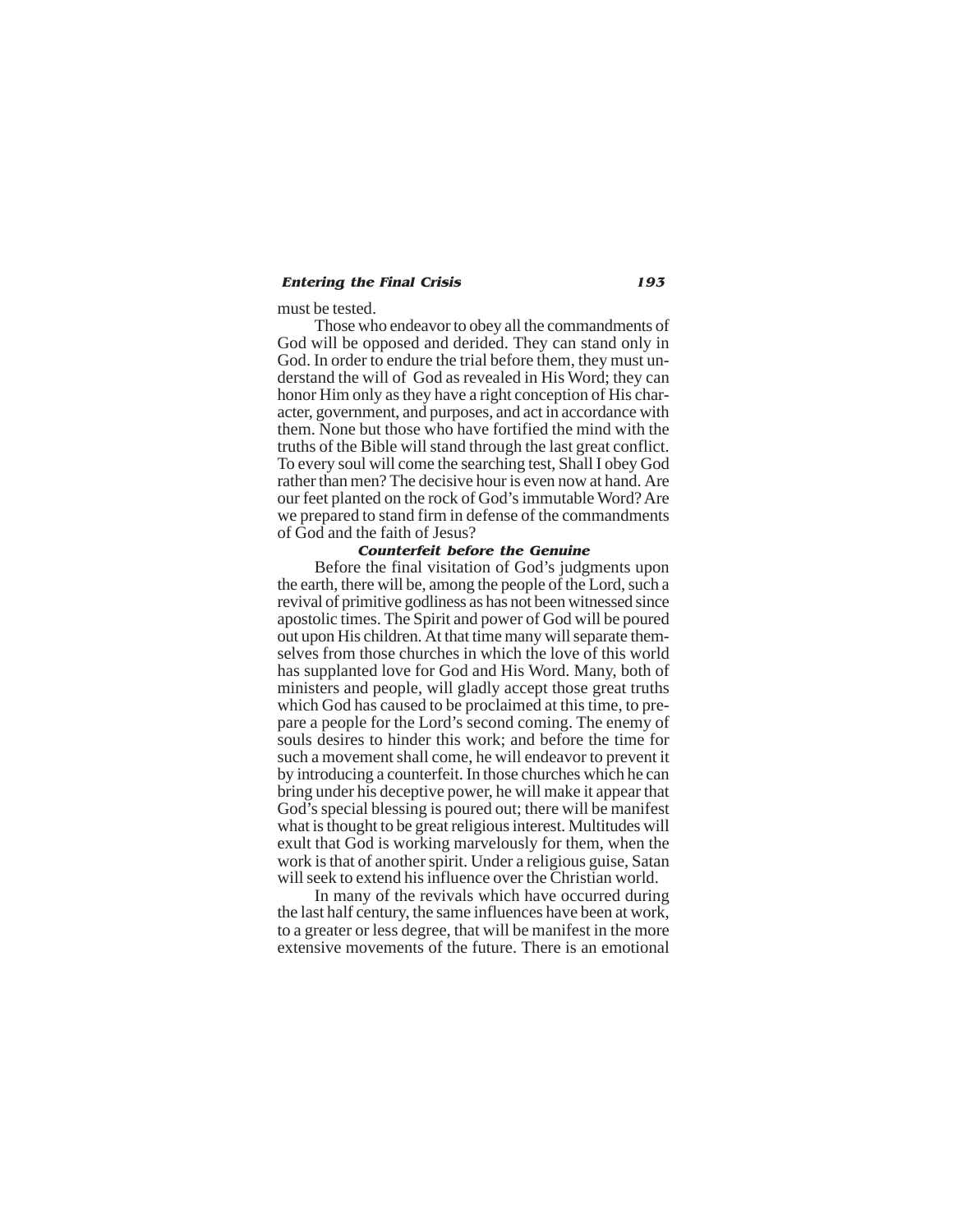excitement, a mingling of the true with the false, that is well adapted to mislead. Yet none need be deceived. In the light of God's Word it is not difficult to determine the nature of these movements. Wherever men neglect the testimony of the Bible, turning away from those plain, soul-testing truths which require self-denial and renunciation of the world, there we may be sure that God's blessing is not bestowed. And by the rule which Christ Himself has given, "Ye shall know them by their fruits" (*Matt. 7:16*), it is evidence that these movements are not the work of the Spirit of God.

# **False Revivals and the True**

In the truths of His Word, God has given to men a revelation of Himself; and to all who accept them they are a shield against the deceptions of Satan. It is a neglect of these truths that has opened the door to the evils which are now becoming so widespread in the religious world. The nature and the importance of the law of God have been, to a great extent, lost sight of. A wrong conception of the character, the perpetuity, and obligation of the divine law has led to errors in relation to conversion and sanctification, and has resulted in lowering the standard of piety in the church. Here is to be found the secret of the lack of the Spirit and power of God in the revivals of our time.

And then the great deceiver will persuade men that those who serve God are causing these evils. The class that have provoked the displeasure of Heaven will charge all their troubles upon those whose obedience to God's commandments is a perpetual reproof to transgressors. It will be declared that men are offending God by the violation of the Sunday-sabbath, that this sin has brought calamities which will not cease until Sunday observance shall be strictly enforced, and that those who present the claims of the fourth commandment—thus destroying reverence for Sunday—are troublers of the people, preventing their restoration to divine favor and temporal prosperity.

# **Double Deception**

Satan's policy in this final conflict with God's people is the same that he employed in the opening of the great con-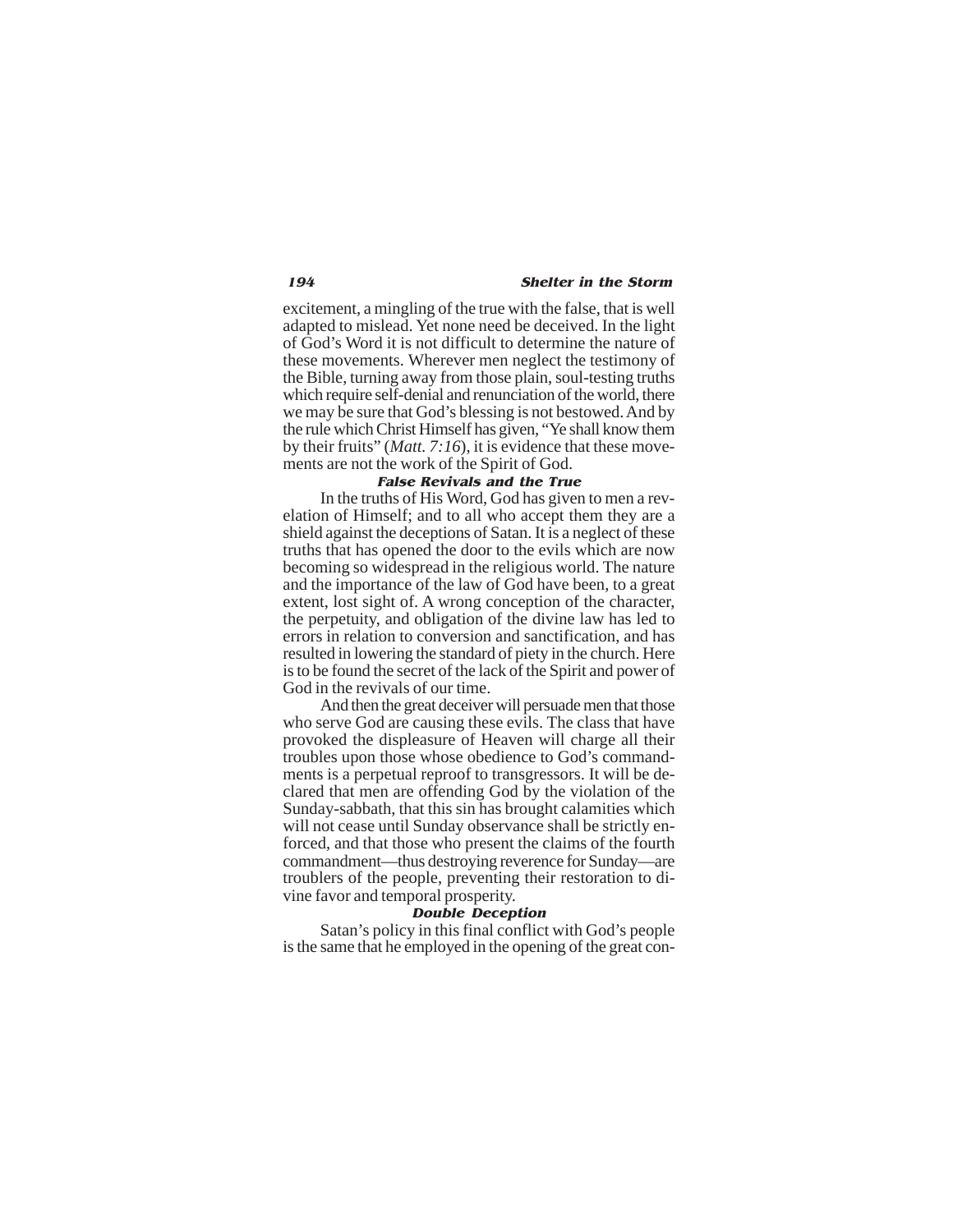# **Entering the Final Crisis**

troversy in Heaven. He professed to be seeking to promote the stability of the divine government, while secretly bending every effort to secure its overthrow. And the very work which he was thus endeavoring to accomplish he charged upon the loyal angels. The same policy of deception has marked the history of the Roman Church. It has professed to act as the vicegerent of Heaven while seeking to exalt itself above God and to change His law. While Satan seeks to destroy those who honor God's law, he will cause them to be accused as law-breakers, as men who are dishonoring God and bringing judgments upon the world.

# **Religious Law, the Key**

God never forces the will or the conscience; but Satan's constant resort—to gain control of those whom he cannot otherwise seduce—is compulsion by cruelty. Through fear or force he endeavors to rule the conscience and to secure homage to himself. To accomplish this, he works through both religious and secular authorities, moving them to the enforcement of human laws in defiance of the law of God.

Those who honor the Bible Sabbath will be denounced as enemies of law and order, as breaking down the moral restraints of society, causing anarchy and corruption, and calling down the judgments of God upon the earth. Their conscientious scruples will be pronounced obstinacy, stubbornness, and contempt of authority. They will be accused of disaffection toward the government. Ministers who deny the obligation of the divine law will present from the pulpit the duty of yielding obedience to the civil authorities as ordained of God. In legislative halls and courts of justice, commandment-keepers will be misrepresented and condemned. A false coloring will be given to their words; the worst construction will be put upon their motives.

# **Enacting a Law**

As the Protestant churches reject the clear, scriptural arguments in defense of God's law, they will long to silence those whose faith they cannot overthrow by the Bible. Though they blind their own eyes to the fact, they are now adopting a course which will lead to the persecution of those who con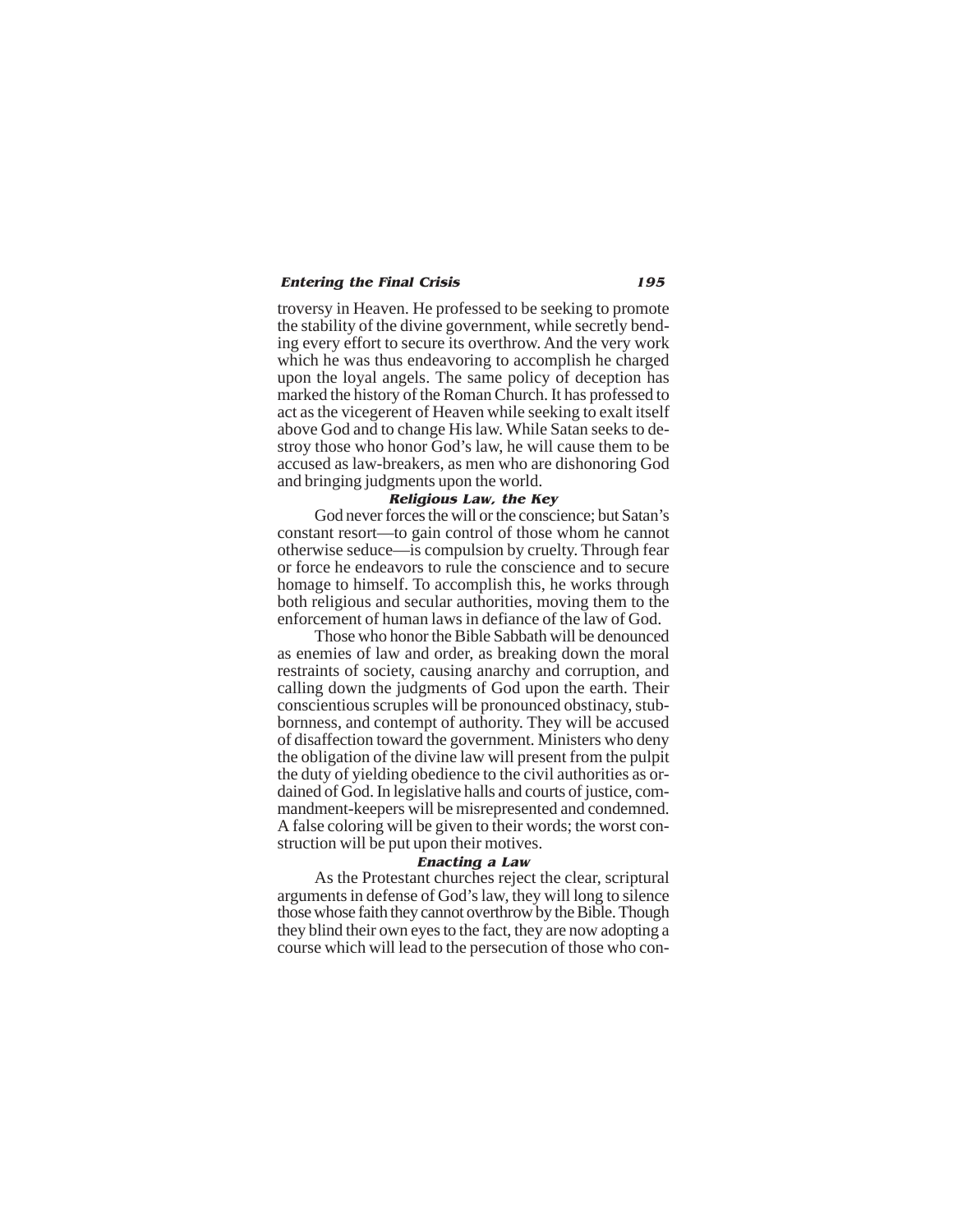scientiously refuse to do what the rest of the Christian world are doing, and acknowledge the claims of the papal sabbath. The dignitaries of church and state will unite to bribe, persuade, or compel all classes to honor the Sunday. The lack of divine authority will be supplied by oppressive enactments. Political corruption is destroying love of justice and regard for truth; and even in free America, rulers and legislators, in order to secure public favor, will yield to the popular demand for a law enforcing Sunday observance. Liberty of conscience, which has cost so great a sacrifice, will no longer be respected. In the soon-coming conflict we shall see exemplified the prophet's words: "The dragon was wroth with the woman, and went to make war with the remnant of her seed, which keep the commandments of God, and have the testimony of Jesus Christ." *Rev. 12:17*.

Marvelous in her shrewdness and cunning is the Roman Church. She can read what is to be. She bides her time, seeing that the Protestant churches are paying her homage in their acceptance of the false Sabbath, and that they are preparing to enforce it by the very means which she herself employed in bygone days. Those who reject the light of truth will yet seek the aid of this self-styled infallible power to exalt an institution that originated with her. How readily she will come to the help of Protestants in this work it is not difficult to conjecture. Who understands better than the papal leaders how to deal with those who are disobedient to the church?

# **Preparing for the End**

The Roman Church, with all its ramifications throughout the world, forms one vast organization under the control, and designed to serve the interests of, the papal see. Its millions of communicants, in every country on the globe, are instructed to hold themselves as bound in allegiance to the pope. Whatever their nationality or their government, they are to regard the authority of the church as above all other. Though they may take the oath pledging their loyalty to the state, yet back of this lies the vow of obedience to Rome, absolving them from every pledge inimical to her in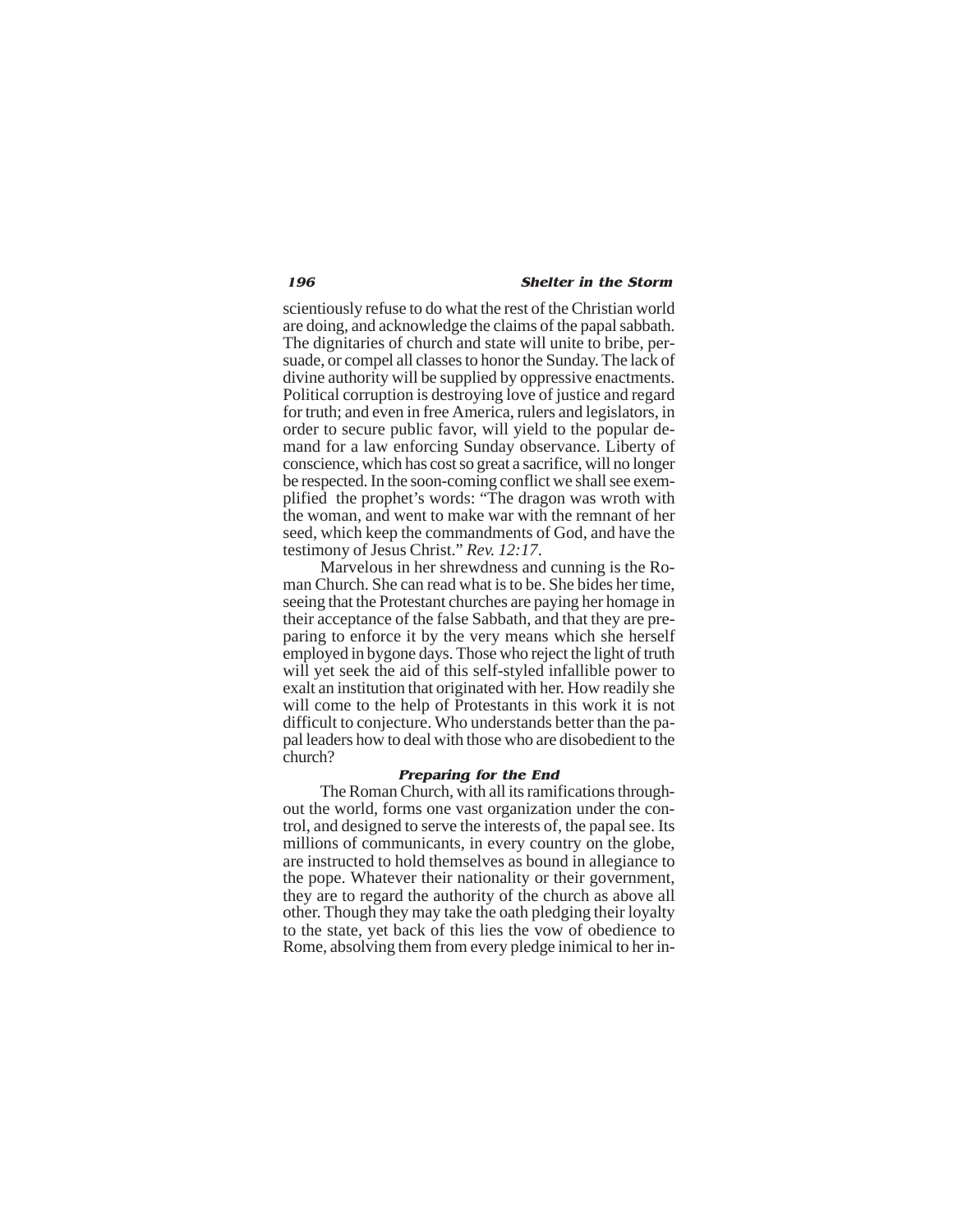terests.

#### **The Warning Has Been Given**

God's Word has given warning of the impending danger; let this be unheeded, and the Protestant world will learn what the purposes of Rome really are, only when it is too late to escape the snare. She is silently growing into power. Her doctrines are exerting their influence in legislative halls, in the churches, and in the hearts of men. She is piling up her lofty and massive structures, in the secret recesses of which her former persecutions will be repeated. Stealthily and unsuspectedly she is strengthening her forces to further her own ends when the time shall come for her to strike. All that she desires is vantage-ground, and this is already being given her. We shall soon see and shall feel what the purpose of the Roman element is. Whoever shall believe and obey the Word of God will thereby incur reproach and persecution.

# **To Destroy Faith in the Bible**

The iniquity and spiritual darkness that prevailed under the supremacy of Rome were the inevitable result of her suppression of the Scriptures; but where is to be found the cause of the widespread infidelity, the rejection of the law of God, and the consequent corruption, under the full blaze of gospel light in an age of religious freedom? Now that Satan can no longer keep the world under his control by withholding the Scriptures, he resorts to other means to accomplish the same object. To destroy faith in the Bible serves his purpose as well as to destroy the Bible itself. By introducing the belief that God's law is not binding, he as effectually leads men to transgress as if they were wholly ignorant of its precepts. And now, as in former ages, he has worked through the church to further his designs.

The religious organizations of the day have refused to listen to unpopular truths plainly brought to view in the Scriptures; and, in combating them, they have adopted interpretations and taken positions which have sown broadcast the seeds of skepticism. Clinging to the papal error of natural immortality and man's consciousness in death, they have rejected the only defense against the delusions of Spiritual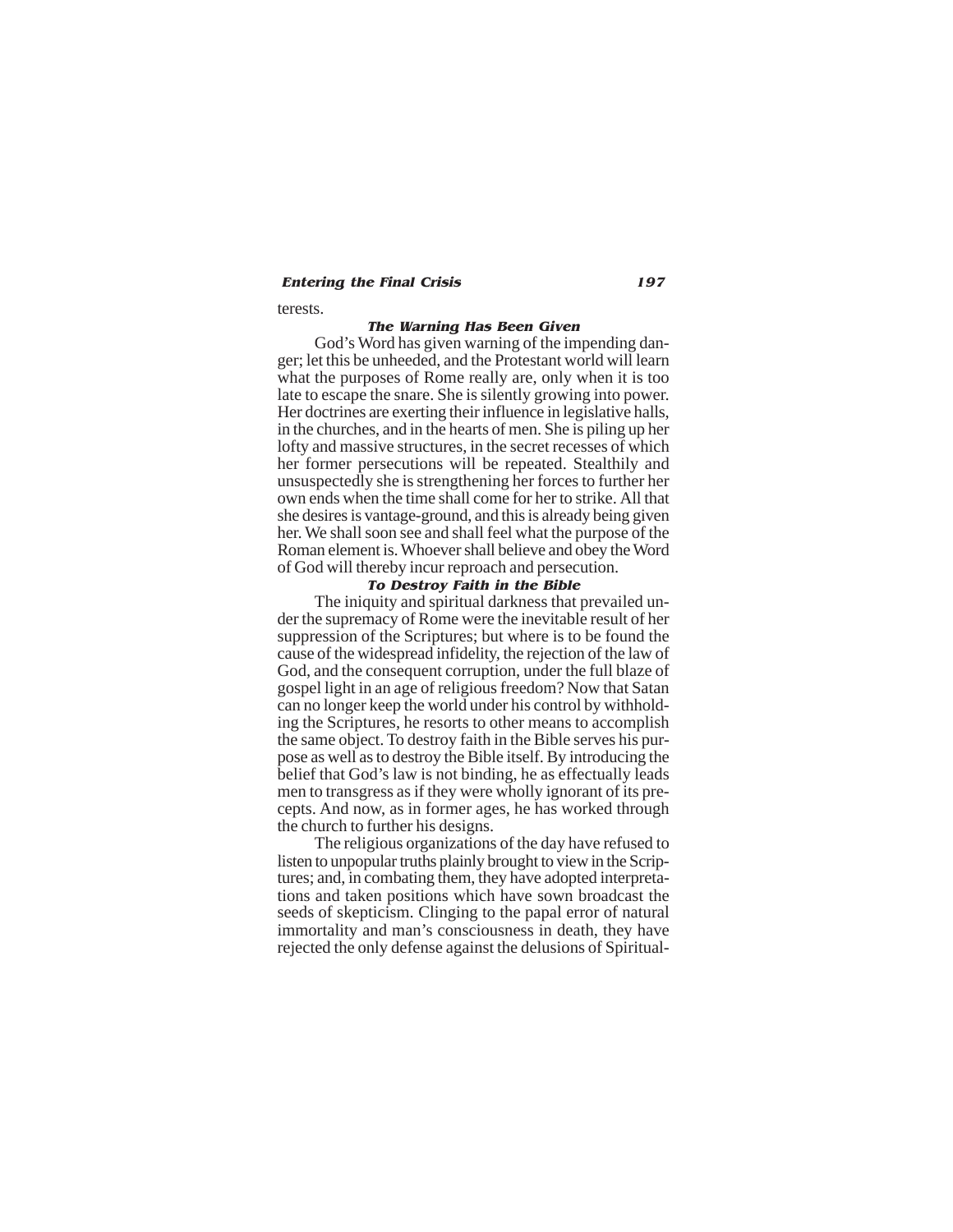ism. The doctrine of eternal torment has led many to disbelieve the Bible. And as the claims of the fourth commandment are urged upon the people, it is found that the observance of the seventh-day Sabbath is enjoined; and as the only way to free themselves from a duty which they are unwilling to perform, popular teachers declare that the law of God is no longer binding. Thus they cast away the law and the Sabbath together. As the work of Sabbath reform extends, this rejection of the divine law to avoid the claims of the fourth commandment will become almost universal. The teachings of religious leaders have opened the door to infidelity, to Spiritualism, and to contempt for God's holy law; and upon these leaders rests a fearful responsibility for the iniquity that exists in the Christian world.

## **Two Great Errors**

Through the two great errors, the immortality of the soul and Sunday sacredness, Satan will bring the people under his deceptions. While the former lays the foundation of Spiritualism, the latter creates a bond of sympathy with Rome. The Protestants of the United States will be foremost in stretching their hands across the gulf to grasp the hand of Spiritualism; they will reach over the abyss to clasp hands with the Roman power; and under the influence of this threefold union, this country will follow in the steps of Rome in trampling on the rights of conscience.

# **The Basis of Genuine Revival**

Many religious teachers assert that Christ by His death abolished the law, and men are henceforth free from its requirements. There are some who represent it as a grievous yoke; and, in contrast to the bondage of the law, they present the liberty to be enjoyed under the gospel.

But not so did prophets and apostles regard the holy law of God. Said David, "I will walk at liberty; for I seek Thy precepts." *Ps. 119:45*. The apostle James, who wrote after the death of Christ, refers to the decalogue as the "royal law," and the "perfect law of liberty." *James 2:8*; *1:25*. And the Revelator, half a century after the crucifixion, pronounces a blessing upon those "that do His commandments, that they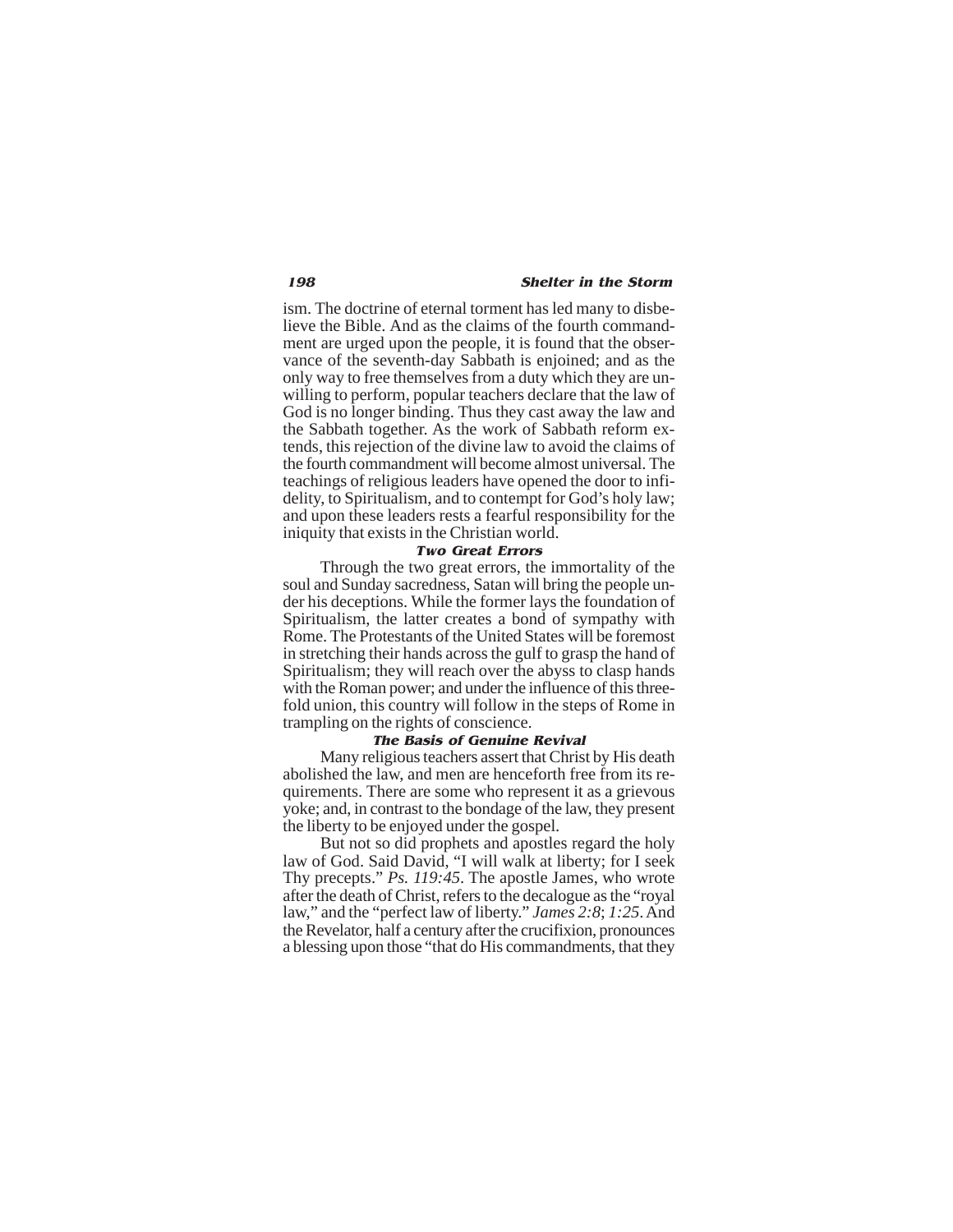may have right to the tree of life, and may enter in through the gates into the city." *Rev. 22:14.*

The claim that Christ by His death abolished His Father's law is without foundation. Had it been possible for the law to be changed or set aside, then Christ need not have died to save man from the penalty of sin. The death of Christ, so far from abolishing the law, proves that it is immutable. The Son of God came to "magnify the law, and make it honorable." *Isa. 42:21*. He said, "Think not that I am come to destroy the law"; "till heaven and earth pass, one jot or one tittle shall in nowise pass from the law." *Matt. 5:17-18*. And concerning Himself He declares, "I delight to do Thy will, O my God; yea, Thy law is within My heart." *Ps. 40:8*.

# **The First Step in Reconciliation**

The first step in reconciliation to God is the conviction of sin. "Sin is the transgression of the law." "By the law is the knowledge of sin." *1 John 3:4; Rom. 3:20.* In order to see his guilt, the sinner must test his character by God's great standard of righteousness. It is a mirror which shows the perfection of a righteous character and enables him to discern the defects in his own.

The law reveals to man his sins, but it provides no remedy. While it promises life to the obedient, it declares that death is the portion of the transgressor. The gospel of Christ alone can free him from the condemnation or the defilement of sin. He must exercise repentance toward God, whose law has been transgressed and faith in Christ, his atoning sacrifice. Thus he obtains "remission of sins that are past," and becomes a partaker of the divine nature. He is a child of God, having received the spirit of adoption, whereby he cries, "Abba, Father!"

## **Free to Obey**

Is he now free to transgress God's law? Says Paul: "Do we then make void the law through faith? God forbid; yea, we establish the law." "How shall we, that are dead to sin live any longer therein?" And John declares, "This is the love of God, that we keep His commandments: and His commandments are not grievous." *Romans 3:31; 6:2; 1 John*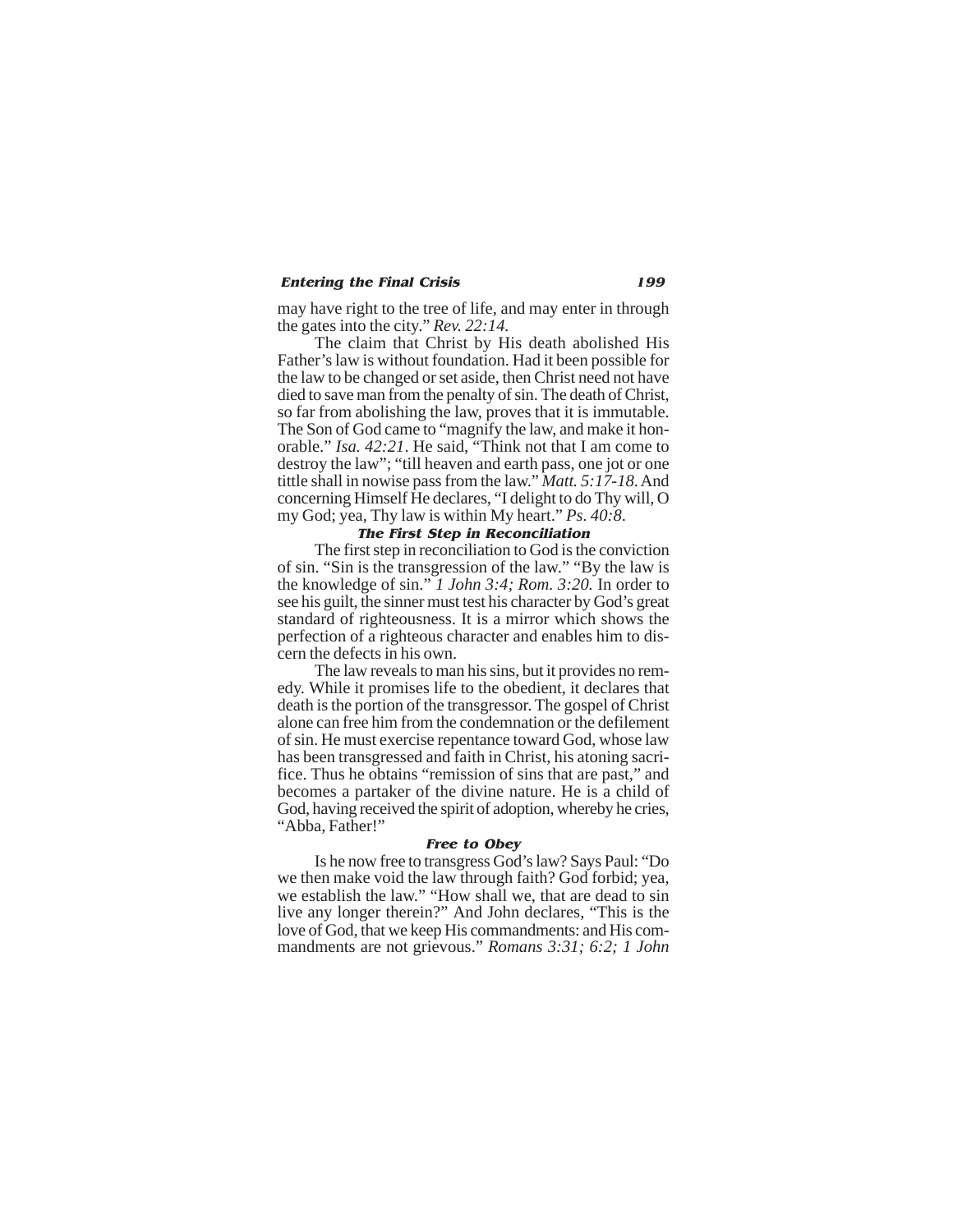*5:3*. In the new birth the heart is brought into harmony with God, as it is brought into accord with His law.

# **Satanic Delusions**

As Spiritualism more closely imitates the nominal Christianity of the day, it has greater power to deceive and ensnare. Satan himself is converted after the modern order of things. He will appear in the character of an angel of light. Through the agency of Spiritualism, miracles will be wrought, the sick will be healed, and many undeniable wonders will be performed. And as the spirits will profess faith in the Bible and manifest respect for the institutions of the church, their work will be accepted as a manifestation of divine power.

# **How Satan Will Appear**

Through Spiritualism, Satan appears as a benefactor of the race, healing the diseases of the people, and professing to present a new and more exalted system of religious faith; but at the same time he works as a destroyer. His temptations are leading multitudes to ruin. Intemperance dethrones reason; sensual indulgence, strife, and bloodshed follow.

The prophecy of Revelation 13 declares that the power represented by the beast with lamb-like horns shall cause "the earth and them which dwell therein" to worship the papacy—there symbolized by the beast "like unto a leopard." The beast with two horns is also to say "to them that dwell on the earth, that they should make an image to the beast"; and furthermore, it is to command all, "both small and great, rich and poor, free and bond," to receive "the mark of the beast." *Rev. 13:12, 2, 14, 16-17*.

# **A Restoration of Her Power**

And prophecy foretells a restoration of her power. "I saw one of his heads as it were wounded to death; and his deadly wound was healed; and all the world wondered after the beast." *Rev. 13:3*. The infliction of the deadly wound points to the abolition of the papacy in 1798. After this, says the prophet, "His deadly wound was healed; and all the world wondered after the beast." Paul states plainly that the man of sin will continue until the second advent (*2 Thess. 2:8*). To the very close of time he will carry forward his work of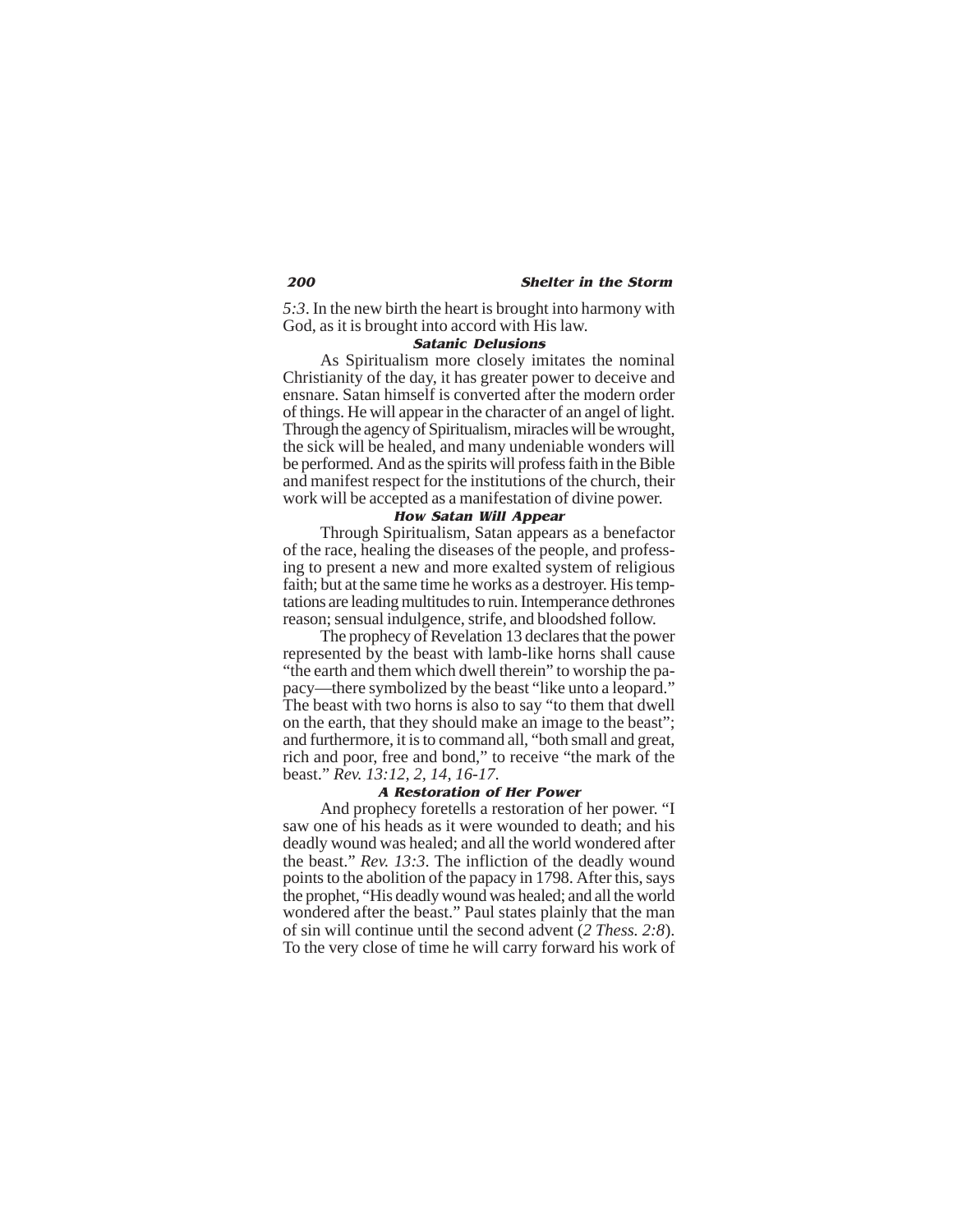# **Entering the Final Crisis**

deception. And the Revelator declares, also referring to the papacy, "All that dwell upon the earth shall worship him, whose names are not written in the book of life." *Rev. 13:8*. In both the Old and the New World, the papacy will receive homage in the honor paid to the Sunday institution, that rests solely upon the authority of the Roman Church.

# **Rapidly Being Fulfilled**

In the events now taking place is seen a rapid advance toward the fulfillment of the prediction. With Protestant teachers there is the same claim of divine authority for Sunday-keeping, and the same lack of scriptural evidence, as with the papist leaders who fabricated miracles to supply the place of a command from God. The assertion that God's judgments are visited upon men for their violation of the Sunday-sabbath will be repeated; already it is beginning to be urged. And a movement to enforce Sunday observance is fast gaining ground.

# **Come Out of Her, My People**

"I saw another angel come down from Heaven, having great power; and the earth was lightened with his glory. And he cried mightily with a strong voice, saying, Babylon the great is fallen, is fallen, and is become the habitation of devils, and the hold of every foul spirit, and a cage of every unclean and hateful bird." "And I heard another voice from Heaven, saying, Come out of her, my people, that ye be not partakers of her sins, and that ye receive not of her plagues." *Rev. 18:1, 2, 4.*

This Scripture points forward to a time when the announcement of the fall of Babylon, as made by the second angel of Revelation 14:8, is to be repeated, with the additional mention of the corruptions which have been entering the various organizations that constitute Babylon, since that message was first given, in the summer of 1844. A terrible condition of the religious world is here described. With every rejection of truth, the minds of the people will become darker, their hearts more stubborn, until they are entrenched in an infidel hardihood. In defiance of the warnings which God has given, they will continue to trample upon one of the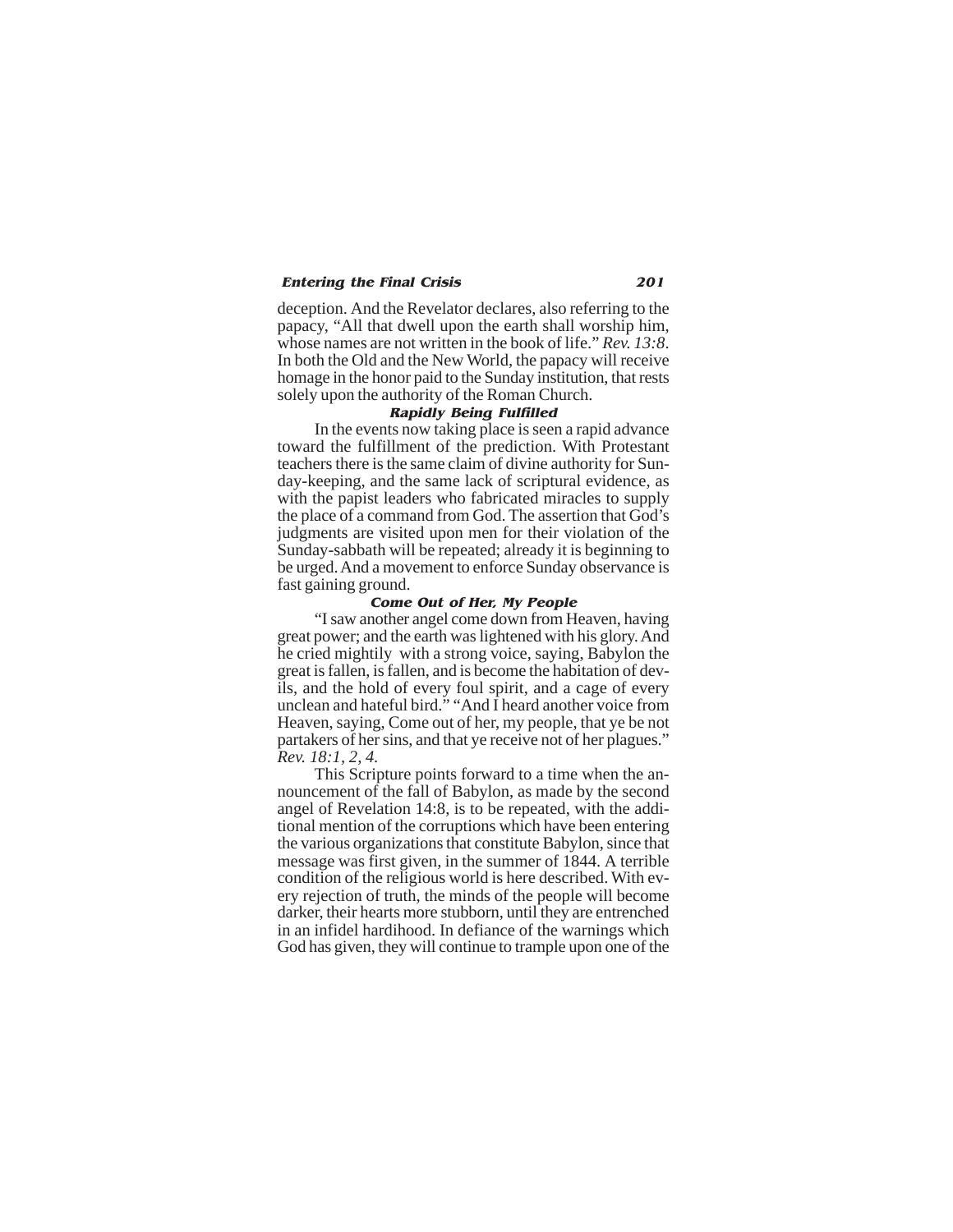precepts of the decalogue, until they are led to persecute those who hold it sacred.

Christ is set at naught in the contempt placed upon His Word and His people. As the teachings of Spiritualism are accepted by the churches, the restraint imposed upon the carnal heart is removed, and the profession of religion will become a cloak to conceal the basest iniquity. A belief in spiritual manifestations opens the door to seducing spirits and doctrines of devils, and thus the influence of evil angels will be felt in the churches.

# **The Final Warning**

Of Babylon, at the time brought to view in this prophecy, it is declared, "Her sins have reached unto heaven, and God hath remembered her iniquities." *Rev. 18:5.* She has filled up the measure of her guilt, and destruction is about to fall upon her. But God still has a people in Babylon; and before the visitation of His judgments, these faithful ones must be called out, that they "partake not of her sins, and receive not of her plagues." Hence the movement symbolized by the angel coming down from Heaven, lightening the earth with his glory, and crying mightily with a strong voice, announcing the sins of Babylon. In connection with his message the call is heard, "Come out of her, My people." These announcements, uniting with the third angel's message, constitute the final warning to be given to the inhabitants of the earth.

## **A Clear-cut Issue**

Fearful is the issue to which the world is to be brought. The powers of earth, uniting to war against the commandments of God, will decree that all, "both small and great, rich and poor, free and bond" (*Rev. 13:16*), shall conform to the customs of the church by the observance of the false sabbath. All who refuse compliance will be visited with civil penalties, and it will finally be declared that they are deserving of death. On the other hand, the law of God enjoining the Creator's rest-day demands obedience, and threatens wrath against all who transgress its precepts.

With the issue thus clearly brought before him, who-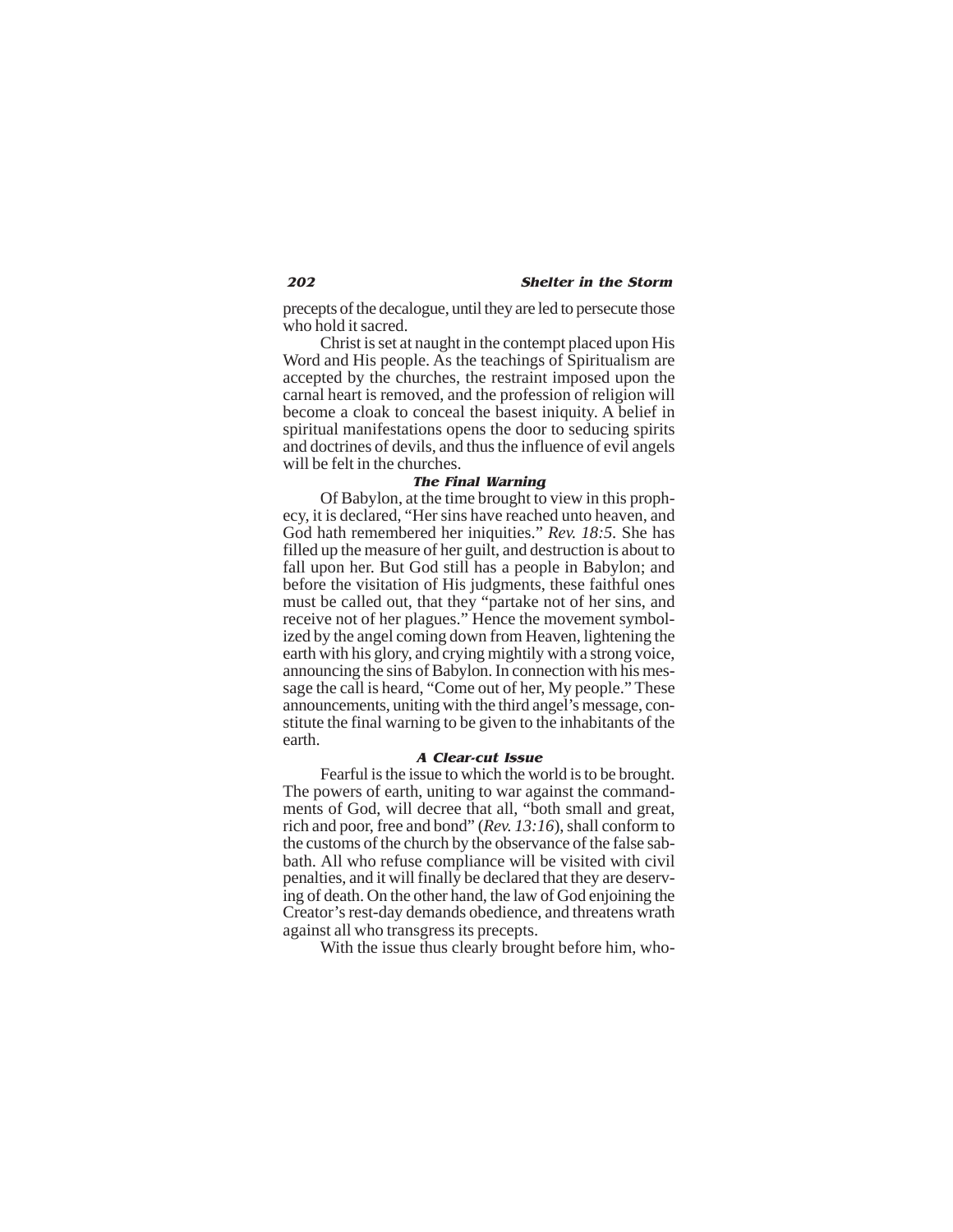# **Entering the Final Crisis**

ever shall trample upon God's law to obey a human enactment, receives the mark of the beast; he accepts the sign of allegiance to the power which he chooses to obey instead of God. The warning from Heaven is, "If any man worship the beast and his image, and receive his mark in his forehead, or in his hand, the same shall drink of the wine of the wrath of God, which is poured out without mixture into the cup of His indignation." *Rev. 14:9-10.*

# **A Clear-cut Test**

The Sabbath will be the great test of loyalty; for it is the point of truth especially controverted. When the final test shall be brought to bear upon men, then the line of distinction will be drawn between those who serve God and those who serve Him not. While the observance of the false sabbath in compliance with the law of the State, contrary to the fourth commandment, will be an avowal of allegiance to a power that is in opposition to God; the keeping of the true Sabbath, in obedience to God's law, is an evidence of loyalty to the Creator. While one class, by accepting the sign of submission to earthly powers receive the mark of the beast, the other, choosing the token of allegiance to divine authority, receive the seal of God.

The first thirteen chapters of this book consisted of *STEPS TO CHRIST,* complete and unabridged. The last five chapters (chapters 14-18) of this book are from the heart of *GREAT CONTROVERSY* (60 pages from the full-sized 1888 edition of this book).

These are the sources for the five *Great Controversy* chapters: CHAPTER 14 includes nearly all of *Great Controversy, chapter*

*29.*

CHAPTER 15 focuses on *Great Controversy, chapters 2 and 3,* but also includes portions of *chapters 1, 8, 16, and 26.*

CHAPTER 16 covers the greater part of *Great Controversy, chapter 25,* and much of *chapter 35.*

CHAPTER 17 has a large amount of material from the very important *chapters 33 and 34.*

CHAPTER 18 brings together the best of *chapters 27, 35, 36, 37, 38.*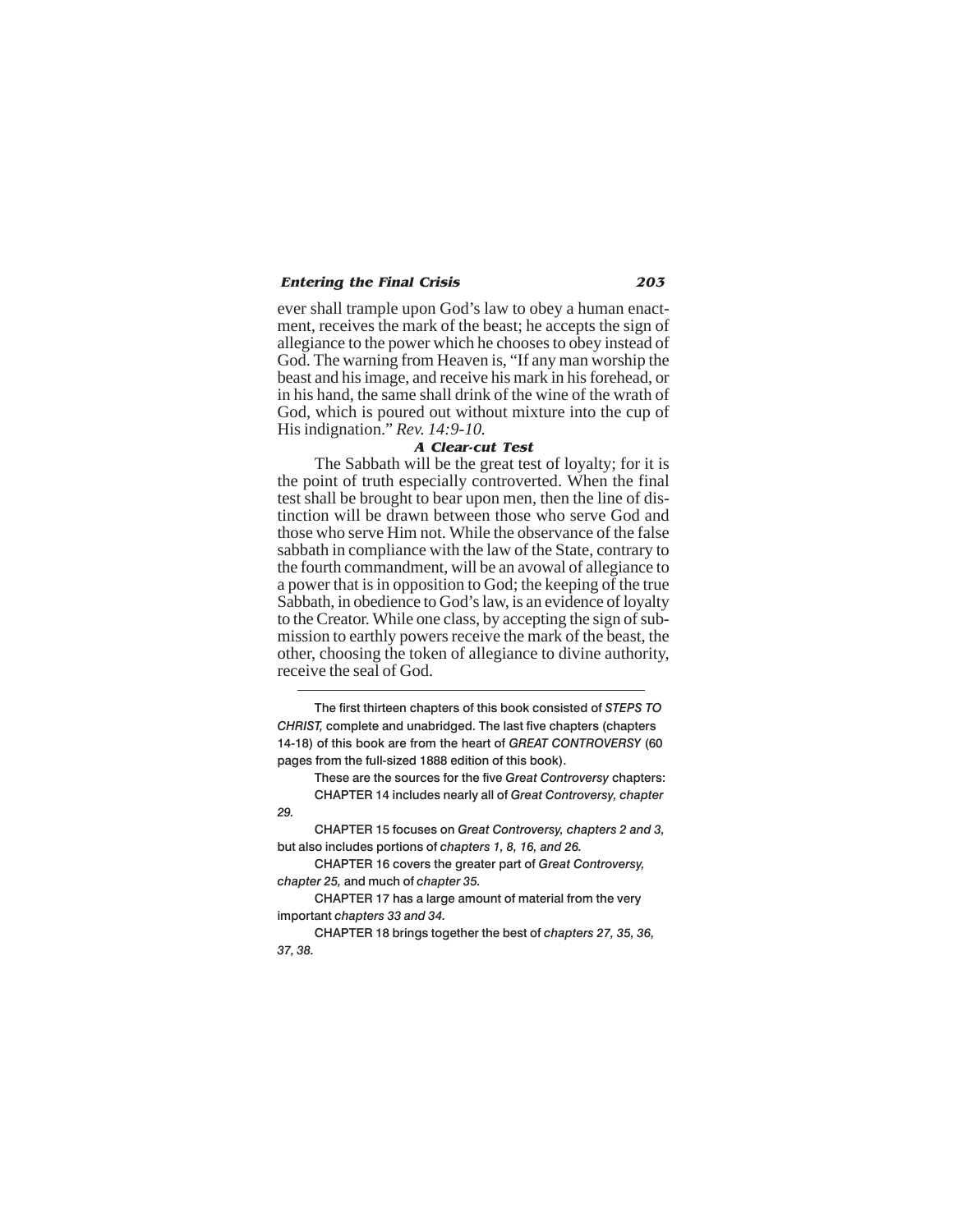# THE PATHWAY TO HEAVEN — A STUDY GUIDE TO THIS **BOOK**

- 1. How much God loves you pages 6-11.
- 2. Why you must be born again pages 14-17.
- 3. How to come to God in repentance pages 20-30.
- 4. How to confess your sins to Him pages 34-37.
- 5. How to surrender and dedicate your life to God pages 40-43.
- 6. How to believe Him and receive a new life in Christ pages 46-50.
- 7. How to remain close by His side and maintain an overcoming Christian life – pages 54-60.
- 8. How to seek the deeper life of a continual abiding in Him – pages 64-70.
- 9. How to grow up in Him as you share in His sacrifice – pages 74-79.
- 10. How to study the Bible pages 82-87.
- 11. How to pray so your prayers will be answered pages 90-98.
- 12. How to resist and overcome the temptation to discouragement and doubt – pages 102-108.
- 13. How to grow strong through praise to your Heavenly Father – pages 112-120.
- 14. How sin entered the universe, and why Jesus had to die to save man and uphold the divine law – pages 124-135.
- 15. How to know several key Scriptural truths lost during the Dark Ages – pages 138-153.
- 16. How to understand the important message of Revelation Thirteen and the crisis in our time – pages 156- 171.
- 17. How Satan uses errors regarding death to deceive the living and catch them in his nets – pages 174- 187.
- 18. How the final crisis will intensify just before human probation closes – pages 190-203.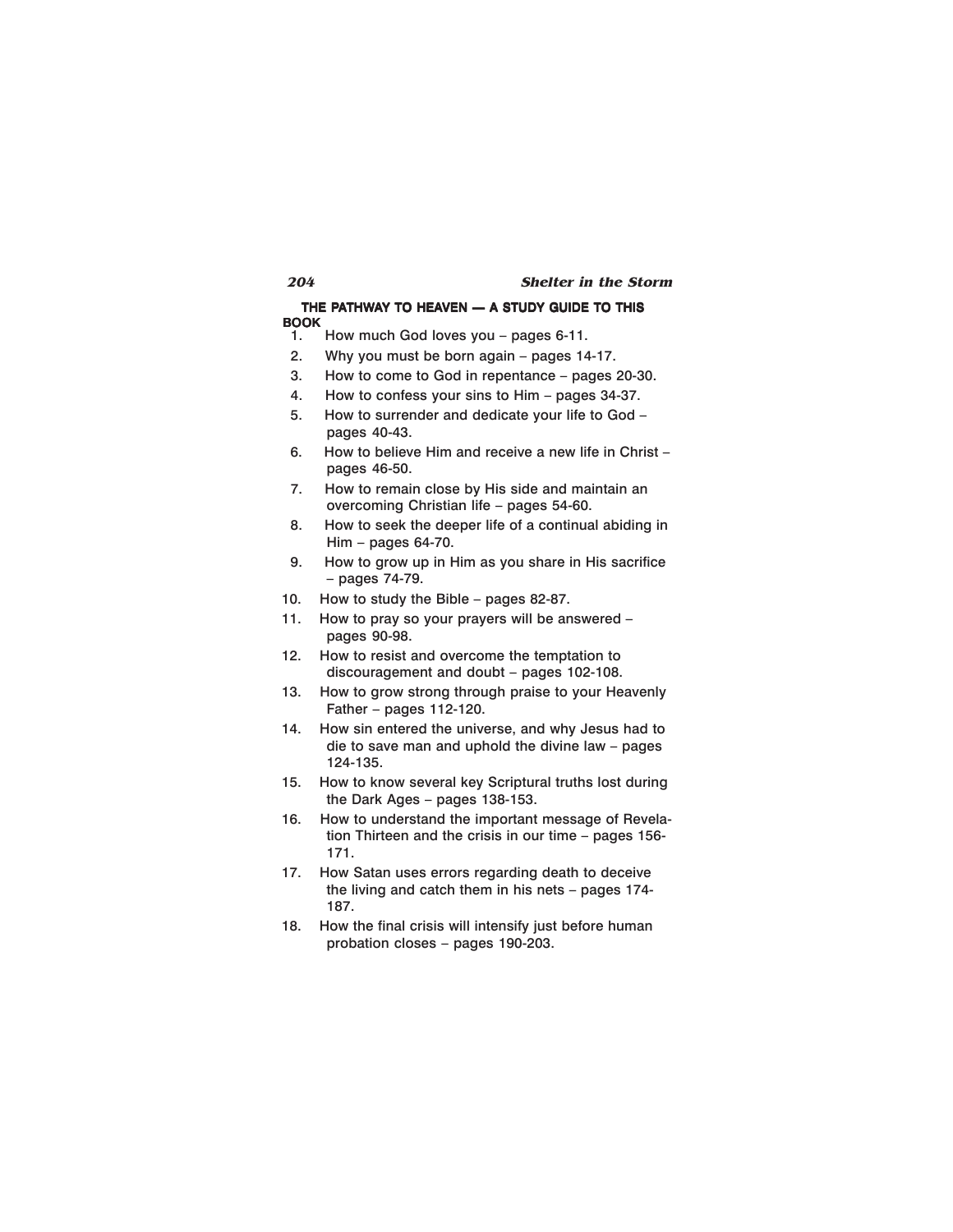# **God's Plan for Your Life**

In this book we have looked into the depths of the rich, enabling grace of Christ, given to forgive us and enable us, by faith in Christ, to obey the Law of God.

But now we want to understand that Law better. What is in the Ten Commandments; what do they mean to my life? Everything that God gives is perfect, and this is no exception. Here is God's beautiful standard for mankind: the Moral Law of God—the Ten Commandments. Trusting in Jesus, by His enabling grace, He will help you obey every part of it:

1- *"Thou shalt have no other gods before Me." Exodus 20:3.* Only God is entitled to our supreme reverence and worship. Nothing else is to have first place in our affections or service. Anything else that lessens our love for, and obedience, to God—becomes a god more important to us than our heavenly Father.

2- *"Thou shalt not make unto thee any graven image, or any likeness of any thing that is in heaven above, or that is in the earth beneath, or that is in the water under the earth: thou shalt not bow down thyself to them, nor serve them . ." Exodus 20:4-5.* We are not to worship God by images or similitudes. Representing Him by material objects lowers our conception of God, and can only result in the degradation of ourselves.

3- *"Thou shalt not take the name of the Lord thy God in vain, for the Lord will not hold him guiltless that taketh His name in vain." Exodus 20:7.* This commandment forbids false legal oaths and common swearing, and it also forbids using His name in a light or careless manner. He is holy and reverend (Psalm 119:19), and His faithful children will ever keep this in mind. His person and name should be thought of and spoken of with reverence and solemnity.

4- *"Remember the Sabbath day, to keep it holy. Six days shalt thou labor and do all thy work, but the seventh day is the Sabbath of the Lord thy God. In it thou shalt not do any work; thou, nor thy son, nor thy daughter, thy manservant, nor thy maidservant, nor thy cattle, nor thy stranger that is within thy gates. For in six days the Lord made heaven and earth, the sea, and all that in them is,*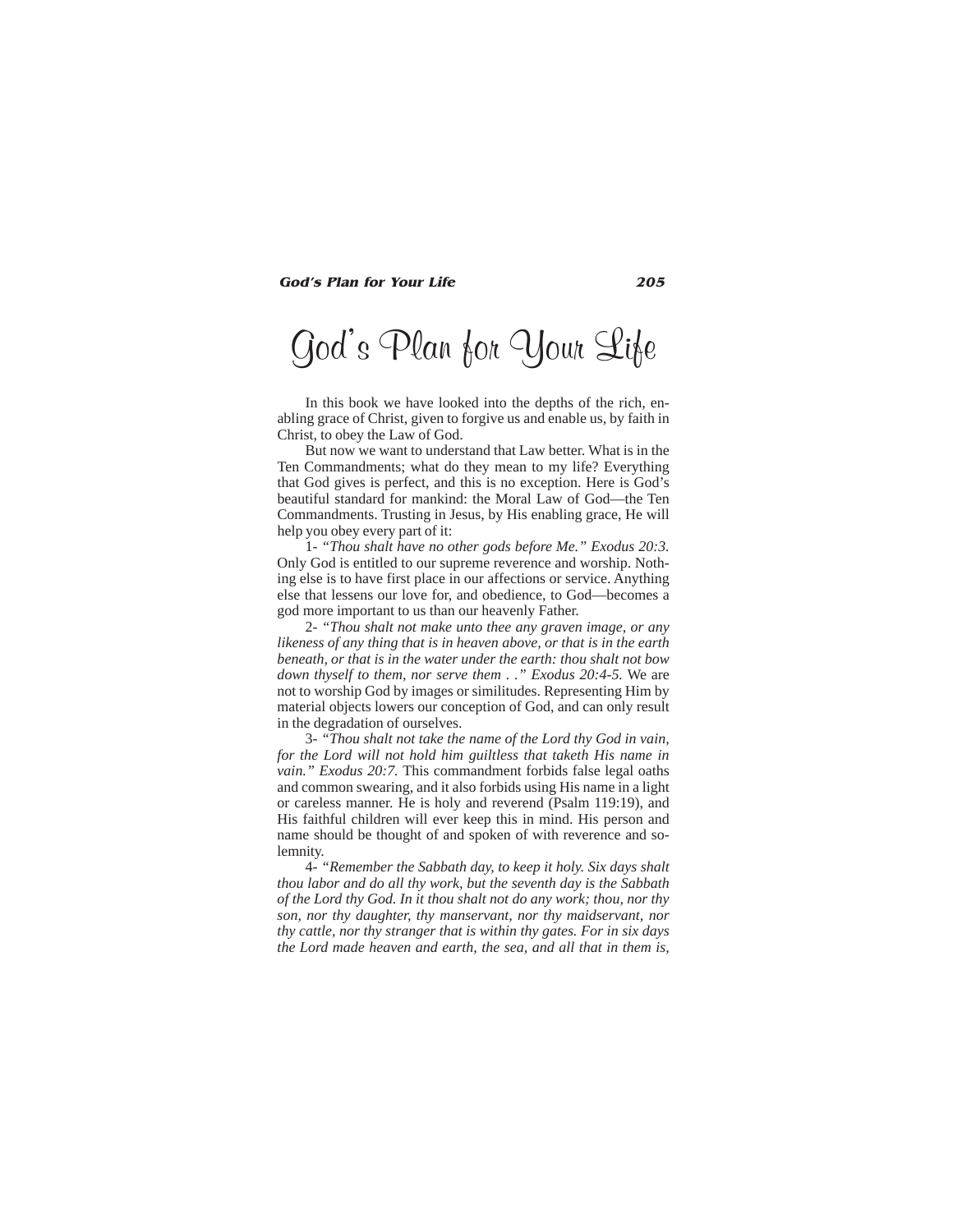*and rested the seventh day. Wherefore, the Lord blessed the Sabbath day, and hallowed it." Exodus 20:8-11.* The importance of the Sabbath is here shown to date back to the Creation of the world, at which time God first gave the seventh-day Sabbath to mankind as a day set apart for divine worship.

*"And on the seventh day God ended His work which He had made; and He rested on the seventh day from all His work which He had made. And God blessed the seventh day, and sanctified it, because that in it He had rested from all His work which God created and made." Genesis 2:2-3.* After creating this world and everything in it in six days, our God set aside the seventh day as a day of rest. He rested on it, blessed it, and sanctified it,—that is, set it apart for our worship of Him.

The Sabbath is a sign that we love Him, obey Him, and are sanctified by Him. It is a sign of His creatorship and our sanctification and redemption. The Bible Sabbath is a sign that God is our Creator (Exodus 31:17), that He is the Lord our God (Ezekiel 20:20), and that He is the One who alone can sanctify us (Exodus 31:13). It is the sign or seal of the law. The only true Sabbath is the Bible Sabbath—the one given us in the Bible, the one kept on the day of the week that God set aside for us as the Sabbath day. This is the seventh day of the week, Saturday.

Astronomers tell us that, throughout history, time has never been lost. Historians tells us that the weekly cycle can be traced back thousands of years. The languages of man attest to the fact that the seventh day is the true Sabbath. (More information on this is available free from this publisher. Write for it.) But an astounding evidence of the true Sabbath is the Jewish people. Of all the ancient races of mankind, only the Jews remain a distinct people—in spite of the fact that they have not had a homeland for most of two thousand years. Through the Jews we can trace back to the Sabbath that Jesus (Luke 4:16), His disciples (Luke 23:56), and the apostles (Acts 13:14, 42; 16:13; 17:1-2) kept. Jesus said that, after His death, his followers must continue to keep the Sabbath (Matthew 24:20), and this they did (Luke 23:56, Acts 13:14, 42; 16:13; 17:1-2). But also, through the Jews, we can trace the weekly cycle and the true Sabbath all the way back to Moses, at which time God gave the Ten Commandments in written form.

There is no doubt as to which day is the true Sabbath, and there is no doubt that God wants us to keep it. He never did away with His Moral Law, and we should not try to do so either. It is true that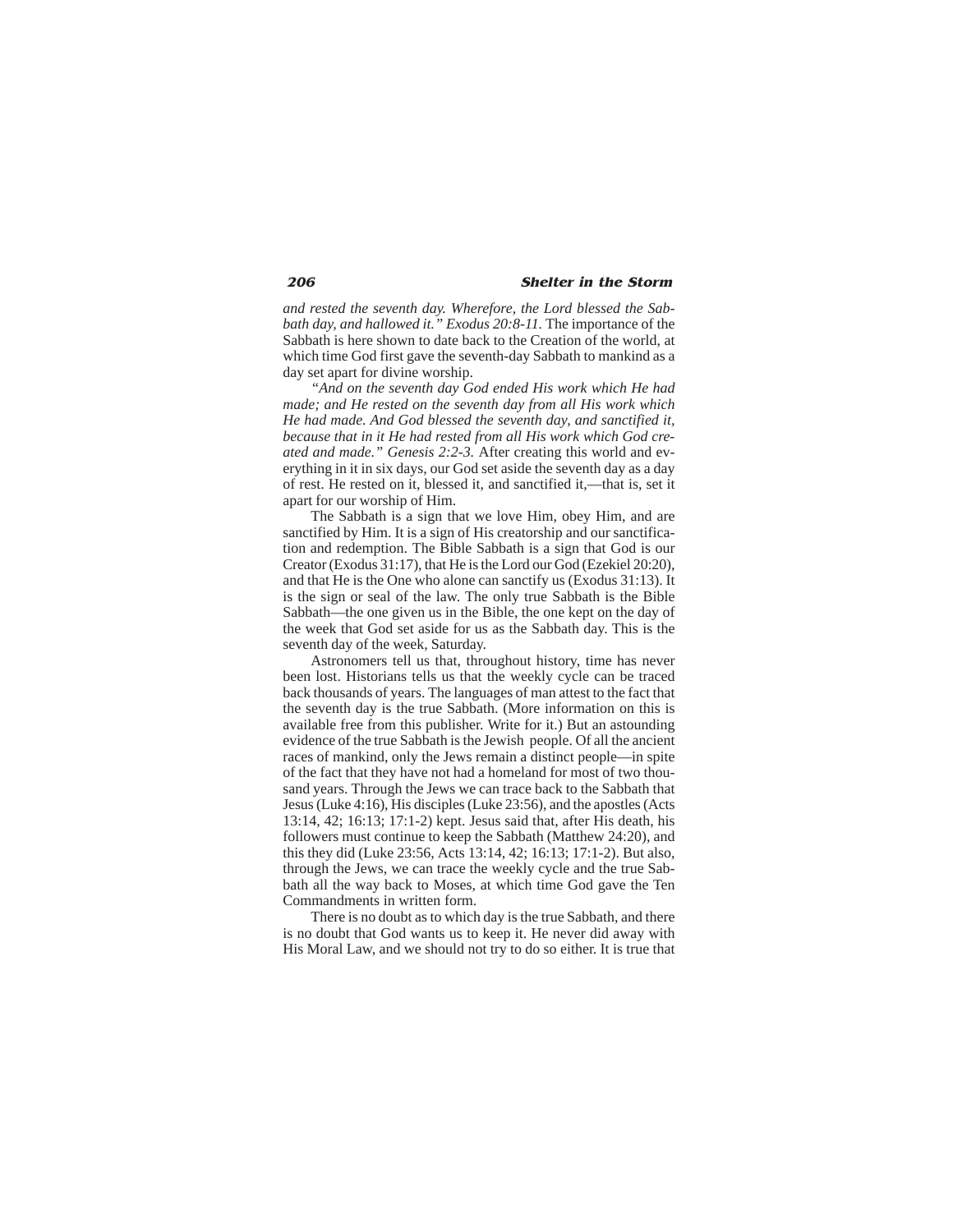#### **God's Plan for Your Life**

the "shadow laws" (Hebrews 10:1) were abolished at the cross. These were the laws of animal sacrifices in the earthly sanctuary. Type met antitype at the death of Christ on Calvary, and the statutes and ordinances of the ceremonial law were taken away at that time. But the Moral Law, contained in the Ten Commandments, is for us to reverently obey today. And we are to do it in the strength of Christ. By grace we are saved (delivered from sin), and by grace we are empowered to obey all that God has commanded in Holy Scripture.

What many do not understand is that "sin is the transgression of the law" (1 John 3:4), and that in order to be "saved from sin," we must be enabled to keep that law. And this can be done alone in the strength of Christ's enabling merits. Christ is our Righteousness: He alone is our Forgiver and our Enabler. Christ died to uphold the law and make it possible for you to obey it; He did not die, as some preach, in order to destroy the Moral Law! Christ did not die to destroy morality, but to guard and uphold it. He died to enable sinners to be forgiven and live godly, obedient lives (for godly living is what the Ten Commandments is all about). He did not die to destroy right living—Ten Commandment living,—and immortalize sin and take incorrigible sinners to heaven, there to defile it forever. But all this must be so if Christ died to do away with the Ten Commandments.

Jesus said in the Sermon on the Mount, "Think not that I am come to destroy the law, or the prophets. I am not come to destroy, but to fulfill. For verily I say unto you, Till heaven and earth pass, one jot or one tittle shall in no wise pass from the law, till all be fulfilled." Matthew 5:17-18. The original Greek word for "fulfill" here is *pleroo*, which means "to make full." It does not mean "to destroy or abolish." This same word is used in 1 John 1:4; John 15:11; 16:24; and 2 John 12, in the sense of "bringing to the fullest measure." Jesus said that He was sending the Holy Spirit "that your joy may be full." He did not mean that it would be abolished. This same Greek root word is found in "fulfill joy" (Philippians 2:2; John 17:13), "preach fully" (Colossians 1:25), and "obey fully" (2 Corinthians 10:6). Jesus concludes the above statement with a powerful warning not to disobey the Law of God: "Whosoever therefore shall break one of these least commandments, and shall teach men so, he shall be called the least in the kingdom of heaven; but whosoever shall do and teach them, the same shall be called great in the kingdom of heaven." *Matthew 5:19.*

The truth of the matter is that the seventh-day Sabbath is the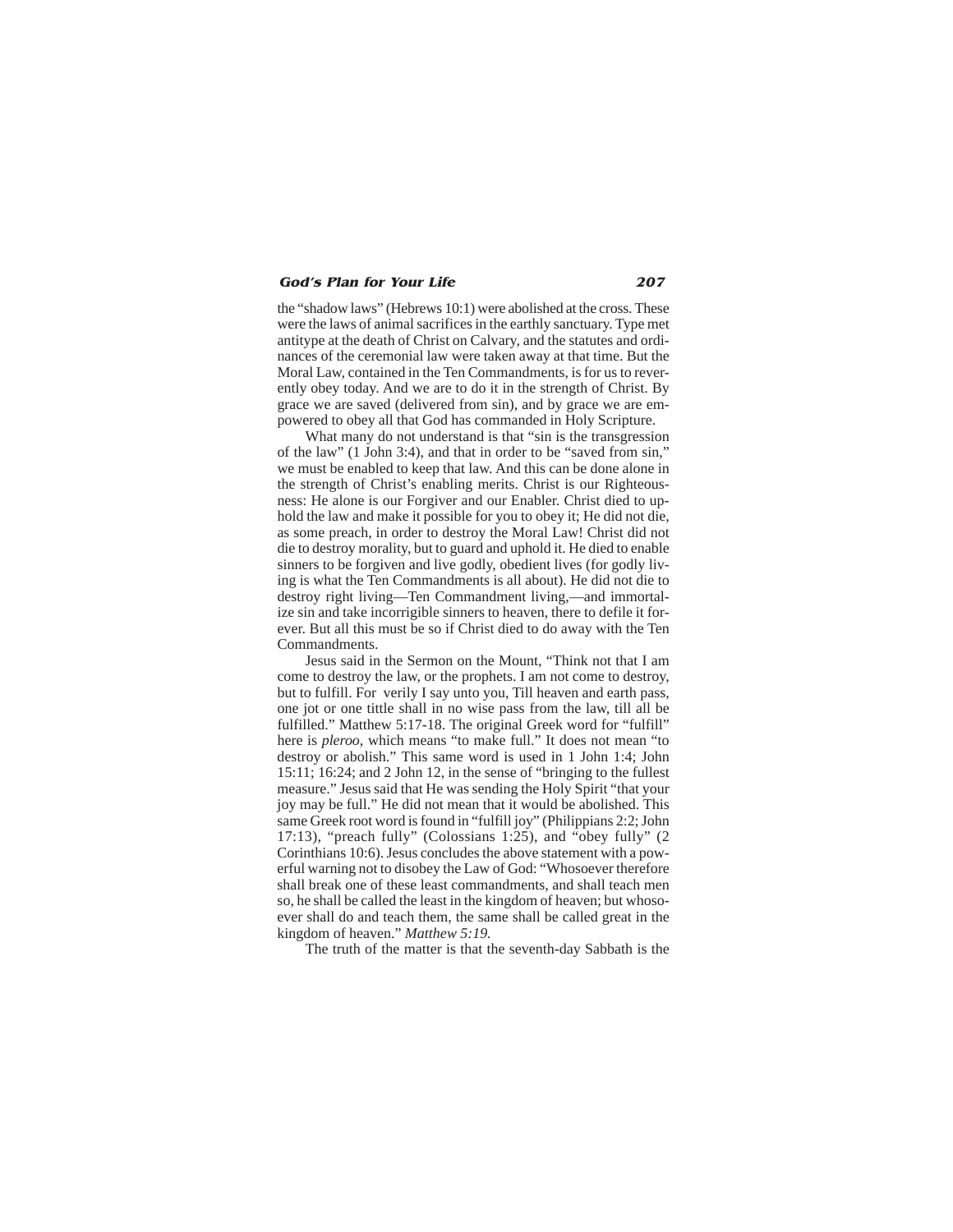only weekly sacred day given in the Bible. It was kept all through Bible times, and afterward for many centuries. But in the fourth century, A.D., the first Sunday Law was enacted, requiring the worship of God on Sunday, the first day of the week.

Sunday sacredness began in Persia about 200 years before the time of Christ. Worshipers of the Persian god, Mithra, gave Sunday its name, "The venerable day of the Sun," and worshiped on that day. Because Mithra was the sun god, they worshiped him by gathering on Sunday morning, and faced east—toward the sun—as they prayed. Very evangelistic, the Mithraites spread their faith all through the vast Roman Empire (Europe, the Near East, and North Africa). By the end of the third century, A.D., the majority of the people had been won to Mithraism or Christianity. Early in the fourth century, Constantine become emperor. Recognizing that the empire greatly needed strengthening, he counseled with the leaders of the Christian church at Rome—and, with them, developed the plan of uniting both religions into one—by having the people worship the God of the Christians, but do it on the sacred day of the Mithraites.

The plan of uniting the majority of the people into one religion succeeded dramatically as a single State Church was formed. Now everyone could easily become a Christian, and it was good politics to do so. Within a century the Christian churches in the cities were corrupted. It was really paganism that conquered, and the persecution of Bible-obeying Christians began in earnest. For centuries, Sabbathkeepers were proscribed, hunted, and slain.

That, in brief, is where Sundaykeeping came from, and why we have it today. Yet God predicted that this attempt would be made by the little horn power of Rome to change God's holy law: "And he shall speak great words against the most High, and shall wear out the saints of the most High, and think to change times and laws." *Daniel 7:25*. In one brief verse, we are warned of the amazing blasphemies, persecutions, martyrdoms, and efforts to change God's law—that would be attempted by this power. And time-laws are specifically mentioned. Any Catholic catechism will tell you that it was the Roman Catholic Church which changed the seventh-day Sabbath to Sunday. And, elsewhere in the catechism [Catholic lesson book], you will learn that the second commandment was taken out (forbidding image worship), the fourth was changed (removing the "seventh-day" from the Sabbath Commandment), and the tenth was then split in two (making two "covet commandments") in an effort to preserve the number ten.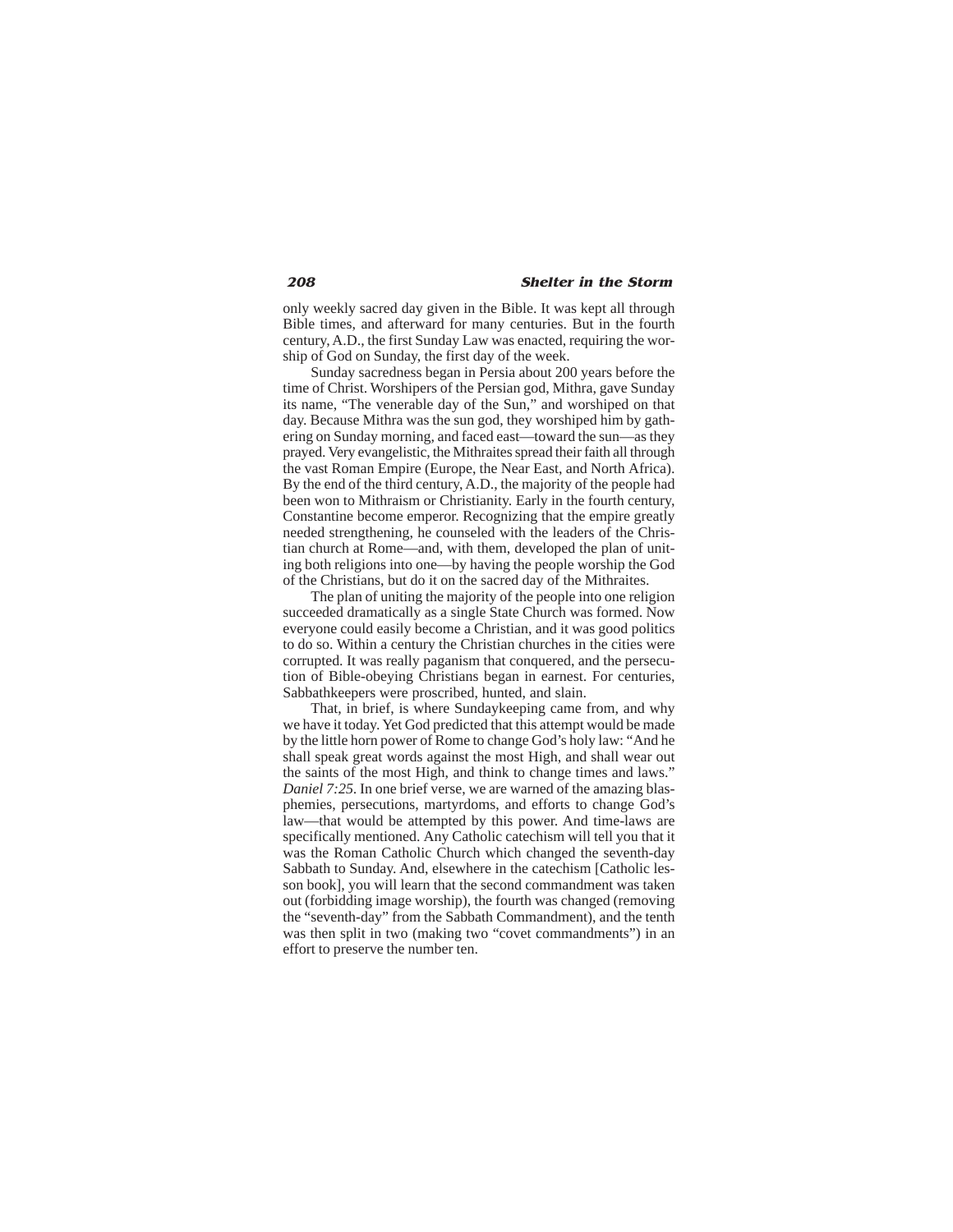#### **God's Plan for Your Life**

God also predicted that people would arise who would repair the torn-out place in the law by again keeping the Sabbath Commandment. Carefully read Isaiah 58:12-14. And it was predicted that God's faithful believers in the last days would keep God's law. The persecution of the true church by the apostate church, during the Dark Ages, is predicted in Revelation 12:13-16, and then, in the last days, would come the remnant—or last part—of the true church: "And the dragon was wroth with the woman, and went to make war with the remnant of her seed, which keep the commandments of God, and have the testimony of Jesus Christ." *Revelation 12:17*.

Revelation 14:12 provides additional identification of this final group of faithful believers, just before the end of time: "Here is the patience of the saints: here are they that keep the commandments of God, and the faith of Jesus." By faith in Jesus they are enabled to obey the law of God. In the midst of a law-breaking generation, they will uphold obedience to God, and will stand faithful to the Ten Commandments.

Revelation 22:14 describes the entrance of His people into the City of God: "Blessed are they that do His commandments, that they may have right to the tree of life, and enter in through the gates into the city." Precious promise for those who now are ridiculed and derided for keeping God's commandments by faith in Christ.

But the future is bright for those who will stand loyal to God and His law—for that future is full of Jesus. Through eternal ages the people of God will worship Him on the Bible Sabbath: "For as the new heavens and the new earth, which I will make, shall remain before Me, saith the Lord, so shall your seed and your name remain. And it shall come to pass, that from one new moon to another, and from one Sabbath to another, shall all flesh come to worship before Me, saith the Lord." *Isaiah 66:22-23*.

5- *"Honor thy father and thy mother, that thy days may be long upon the land which the Lord thy God giveth thee." Exodus 20:12.* This is the fifth commandment. Parents are entitled to a degree of love and respect which is due to no other person. We are not to reject the rightful authority of our parents, and we are to give them love and tender care all through their lives, even to old age. We should also respect other authorities, as long as their rules do not conflict with the laws of God.

 6- *"Thou shalt not kill." Exodus 20:13.* All acts of injustice that shorten life; the spirit of hatred and revenge, or the indulgence of any passion that leads to injurious acts toward others, or causes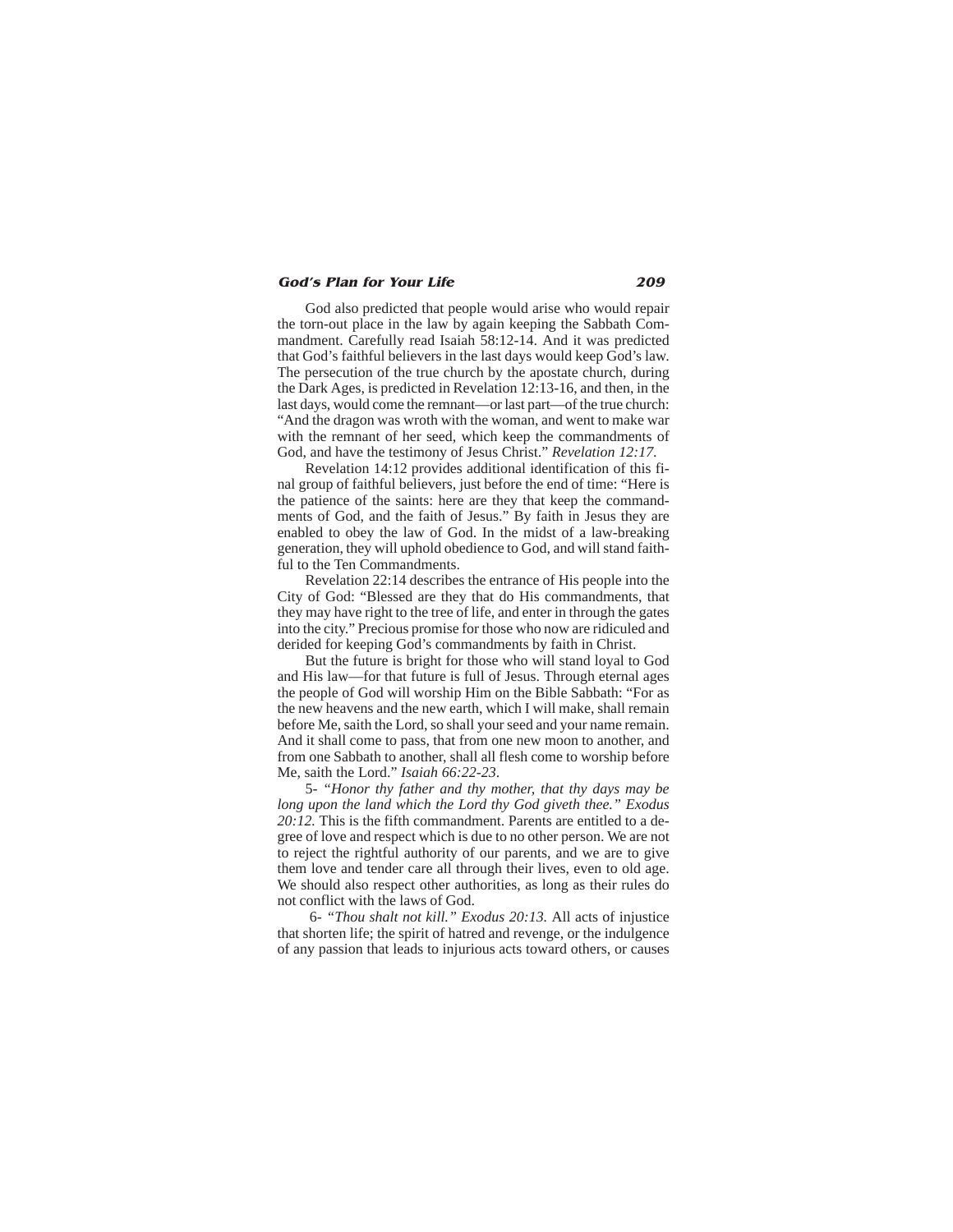us to even wish them harm is a violation of the sixth commandment. It also includes a selfish neglect of caring for the needy and suffering, and all self-indulgence and intemperance that injures the health of ours elves or others.

 7- *"Thou shalt not commit adultery." Exodus 20:14.* This commandment forbids not only impure actions, but also sensual thoughts and desires, and any practice which tends to excite them. Christ taught that the evil thought or look is as truly sin as is the unlawful action.

 8- *"Thou shalt not steal." Exodus 20:15.* This commandment forbids manstealing, slave-dealing, and wars of conquest. It not only condemns theft and robbery, but demands strict integrity in the minutest details of life. It forbids overreaching in business and trade, and requires the payment of just debts or wages. No one is to advantage himself by the ignorance, weakness, or misfortune of another.

 9- *"Thou shalt not bear false witness against thy neighbor." Exodus 20:16.* Included here is false speaking: every attempt or purpose to deceive another person. Falsehood is not only the act of misleading; it is also the intention to deceive. This can be done by a glance of the eye, a motion of the hand, or an expression of the face. All intentional over-statement, and even stating facts in such a manner as to mislead, is falsehood. Also included is every effort to injure the reputation of another by misrepresentation, evil surmising, slander, tale bearing, or intentional suppression of the truth.

10- *"Thou shalt not covet thy neighbor's house: Thou shalt not covet thy neighbor's wife, nor his manservant, nor his maidservant, nor his ox, nor his ass, nor anything that is thy neighbor's." Exodus 20:17.* The tenth commandment strikes at the very root of all sins, and prohibits the selfish desire, from which springs the sinful act. Covetousness lies at the heart of many of the iniquities of mankind.

The old song says, "Grace, grace, God's grace; grace greater than all our sins." And how truly great is the grace of God, for it is powerful enough to enable us to overcome all our sins and live a new life in Christ Jesus our Lord and Saviour. The law of God, written in our hearts, means obedience to it in the whole life. And this is not only what we want; it is also God's plan for us. As we live noble, godly lives, we are prepared for heaven, for we have heaven in our hearts.

 *— Includes material from Patriarchs and Prophets*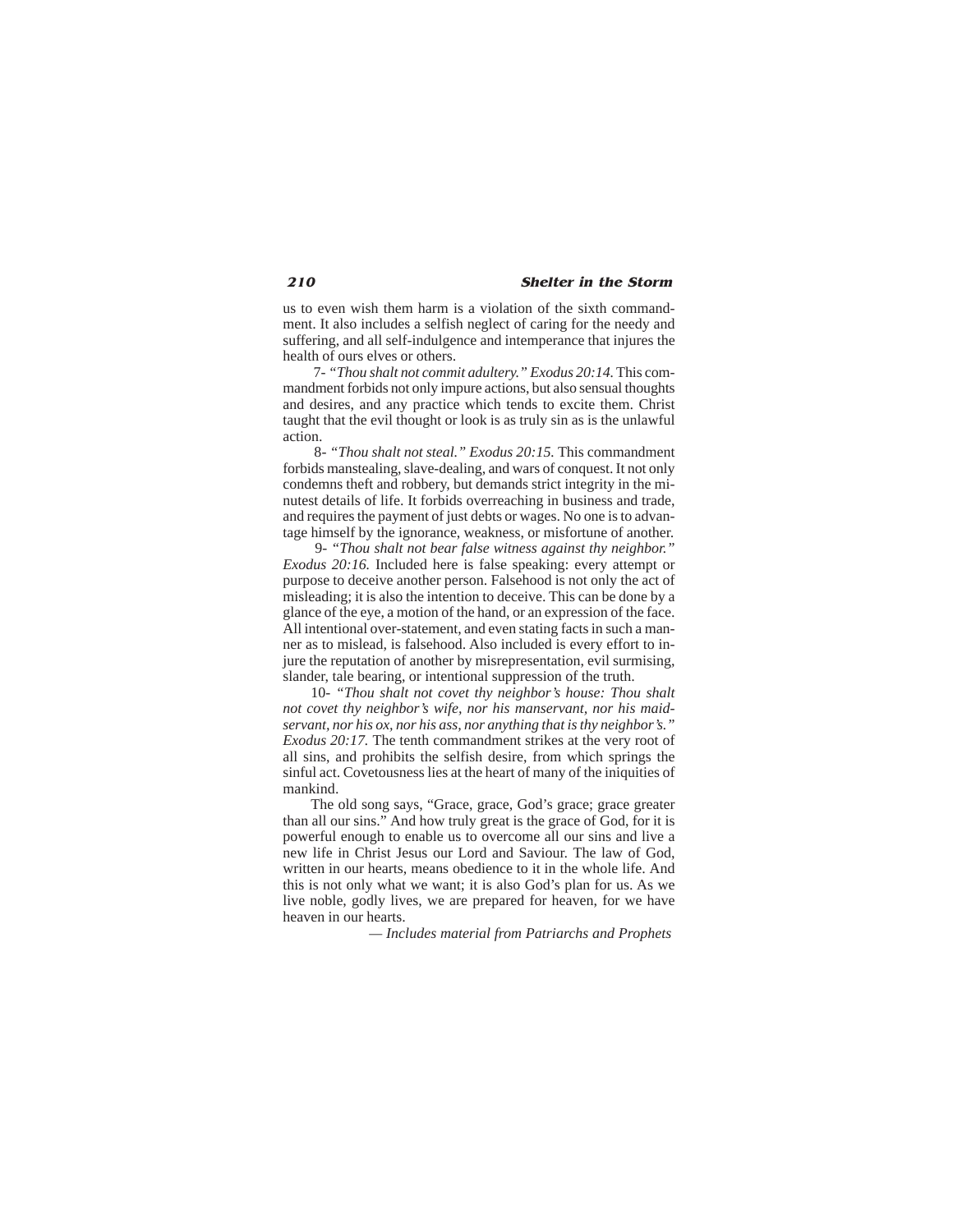Scripture Index

|            | <b>GENESIS</b>     |         |                | <b>PSALMS</b>       |                |
|------------|--------------------|---------|----------------|---------------------|----------------|
| $2:2-3$    |                    | 145,153 | 6:5            |                     | 180,187        |
| $3:2 - 5$  |                    | 174     | $9:5-6$        |                     | 79             |
| $3:4-5$    |                    | 187     | 16:8           |                     | 51,79          |
| 3:5        |                    | 183     | 19:1           |                     | 51             |
| $3:12-13$  |                    | 36      | $32:1 - 2$     |                     | 21             |
|            |                    |         | 33:5           |                     | 83             |
| 3:17       |                    | 6       | 34:1           |                     | 20             |
| 3:24       |                    | 175     | 34:3           |                     | 79             |
|            | <b>EXODUS</b>      |         | 34:8           |                     | 107            |
| 20:9-11    |                    | 153     | 34:18          |                     | 35             |
| 20:10-11   |                    | 157     | 37:3           |                     | 31             |
| 31:17      |                    | 157     | 37:7           |                     | 67             |
| 33:18      |                    | 6       | 37:10          |                     | 179            |
| $34:6 - 7$ |                    | 131     | 40:8           |                     | 57,199         |
|            | <b>LEVITICUS</b>   |         | 50:23          |                     | 14, 21, 98     |
| 19:31      |                    | 184     | 51:3           |                     | 98             |
| 20:27      |                    | 184     | 51:10          |                     | 29             |
|            | <b>NUMBERS</b>     |         | 65:2           |                     | 98             |
| $25:1-3$   |                    | 217     | 72:6           |                     | 64-65          |
|            |                    |         | 84:11          |                     | 31,64          |
|            | <b>DEUTERONOMY</b> |         | 95:6           |                     | 157            |
| 4:20       |                    | 61      | 97:2 RV        |                     | 102            |
| 4:30       |                    | 31      | 100:3          |                     | 157            |
| 12:7       |                    | 97      | 107:8          |                     | 97             |
| 13:15      |                    | 178     | 107:9          |                     | 10             |
| 29:29      |                    | 104     | 107:43         |                     | 83             |
| 33:25      |                    | 120     | 115:17         |                     | 180            |
|            | <b>1 SAMUEL</b>    |         | 119:45         |                     | 198            |
| 7:12       |                    | 119     | 127:2          |                     | 51             |
| 12:19      |                    | 35      | 139:23-24      |                     | 28             |
| 16:7       |                    | 28      | 145:15-16      |                     | 6              |
|            | <b>JOB</b>         |         | 146:4<br>147:3 |                     | 180, 187<br>95 |
| $11:7-8$   |                    | 102     |                |                     |                |
| 14:4       |                    | 14      |                | <b>PROVERBS</b>     |                |
| 14:10-12   |                    | 181     | 5:22           |                     | 28             |
| 14:21      |                    | 182     | 10:27          |                     | 17             |
| $38:6 - 7$ |                    | 153     | 28:9           |                     | 157            |
|            |                    |         | 28:13          |                     | 34,60          |
|            |                    |         |                | <b>ECCLESIASTES</b> |                |
|            |                    |         | 9:5            |                     | 187            |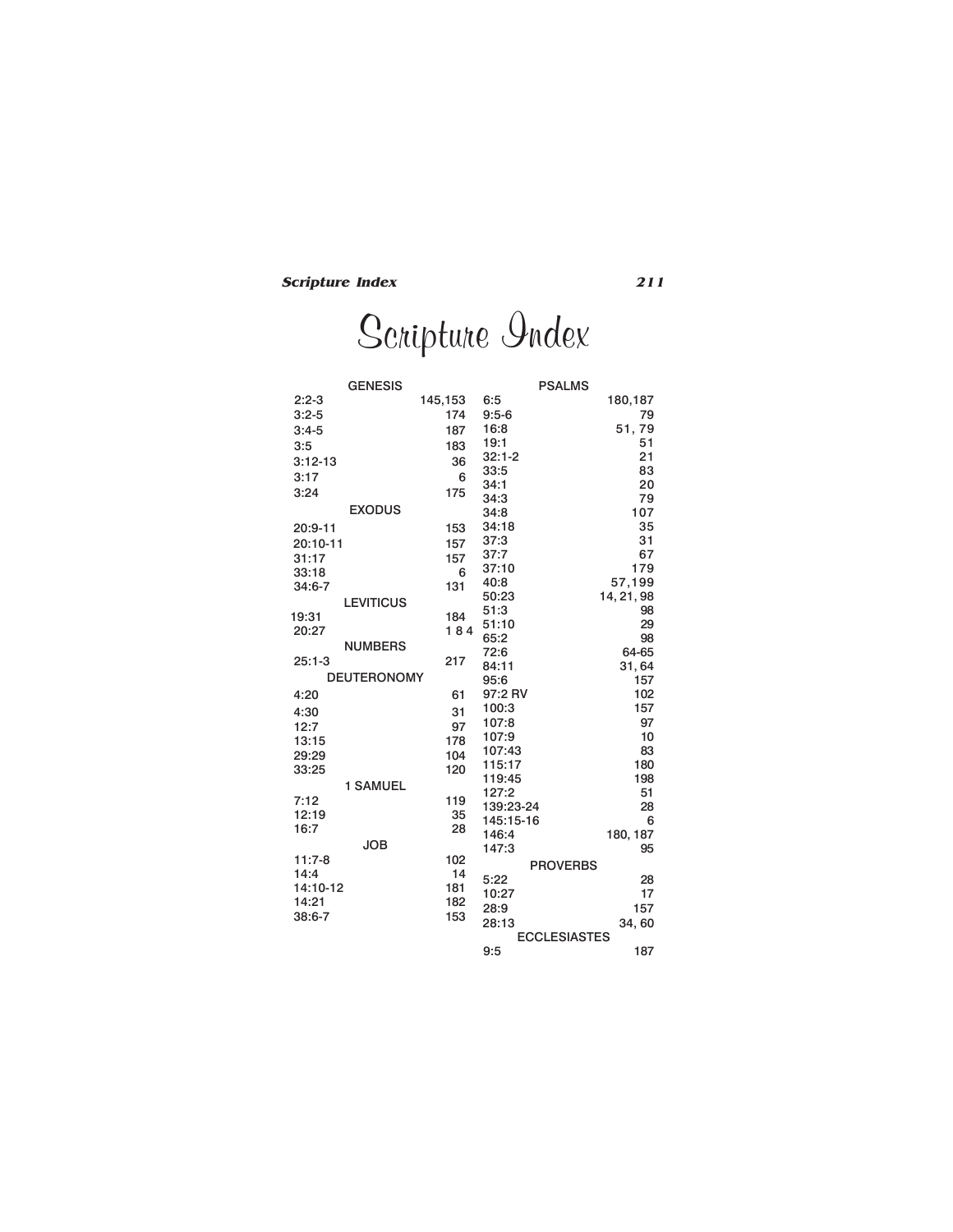| $9:5-6,10$     |                 | 180      | 7:25         |                | 144, 164     |
|----------------|-----------------|----------|--------------|----------------|--------------|
| 12:6           |                 | 182      | 10:8         |                | 24           |
| 12:13          |                 | 156      | 12:12        |                | 171          |
|                | ISAIAH          |          |              | HOSEA          |              |
| $1:5-6$        |                 | 40       | 14:5         |                | 67           |
| 1:16-17        |                 | 35       |              | JONAH          |              |
| 1:18           |                 | 40       | 4:2          |                | 7            |
| 8:20           |                 | 151      |              | <b>OBADIAH</b> |              |
| 8:16           |                 | 157      | 16           |                | 179          |
| 8:19-20        |                 | 185      |              | <b>MICAH</b>   |              |
| 13:23          |                 | 26       | 7:18         |                | 7            |
| 14:13-14       |                 | 125, 134 |              | <b>NAHUM</b>   |              |
| 28:15          |                 | 187      |              |                |              |
| 28:17-18       |                 | 187      | 1:9          |                | 134          |
| 30:15          |                 | 67       |              | <b>MATTHEW</b> |              |
| 38:18-19       |                 | 180      | 1:21         |                | 30           |
| 40:25-26       |                 | 157      |              |                |              |
| 42:21          |                 | 199      | 6:12         |                | 93           |
| 44:3           |                 | 91       | 6:26         |                | 31, 118, 119 |
| 44:22          |                 | 49       | 6:28-30      |                | 119          |
| 45:18          |                 | 157      | 7:7          |                | 91           |
| 49:15          |                 | 50       | 7:16         |                | 194          |
| 53:5           |                 | 9        | 9:6          |                | 46           |
| 53:12          |                 | 42       | 11:27        |                | 7            |
| 55:1           |                 | 46       | 11:28        |                | 22, 67       |
| 55:7           |                 | 49       | 11:29        |                | 67           |
| 56:1-2, 6-7    |                 | 151      |              |                | 58           |
| 56:8           |                 | 157      | 10:20        |                |              |
| 58:12-14       |                 | 152      | 20:28        |                | 74           |
| 56:8           |                 | 157      | 24:3         |                | 138          |
| 58:12-14       |                 | 152      | 24:9, 21, 22 |                | 140          |
| 60:19          |                 | 64       | 25:34        |                | 120          |
| 61:3           |                 | 64       | 27:4         |                | 20           |
|                | <b>JEREMIAH</b> |          | 28:20        |                | 69           |
| 29:13          |                 | 40       |              | MARK           |              |
| 31:3           |                 | 49       | 2:28         |                | 165          |
| <b>EZEKIEL</b> |                 |          | 4:28         |                | 64           |
| 18:20          |                 | 175      | 11:24        |                | 47, 92       |
| 18:32          |                 | 49       |              |                |              |
| 20:20          |                 | 184      |              | LUKE           |              |
| 28:12-15       |                 | 124      | 4:18         |                | 7            |
| 28:18-19       |                 | 134      | 7:43         |                | 30           |
| 33:15          |                 | 35       | 12:27        |                | 64           |
| 36:26          |                 | 46       | 14:33        |                | 40           |
|                |                 |          | 15:18-20     |                | 49           |
| <b>DANIEL</b>  |                 |          | 18:13        |                | 25           |
| 7:2            |                 | 160      |              |                |              |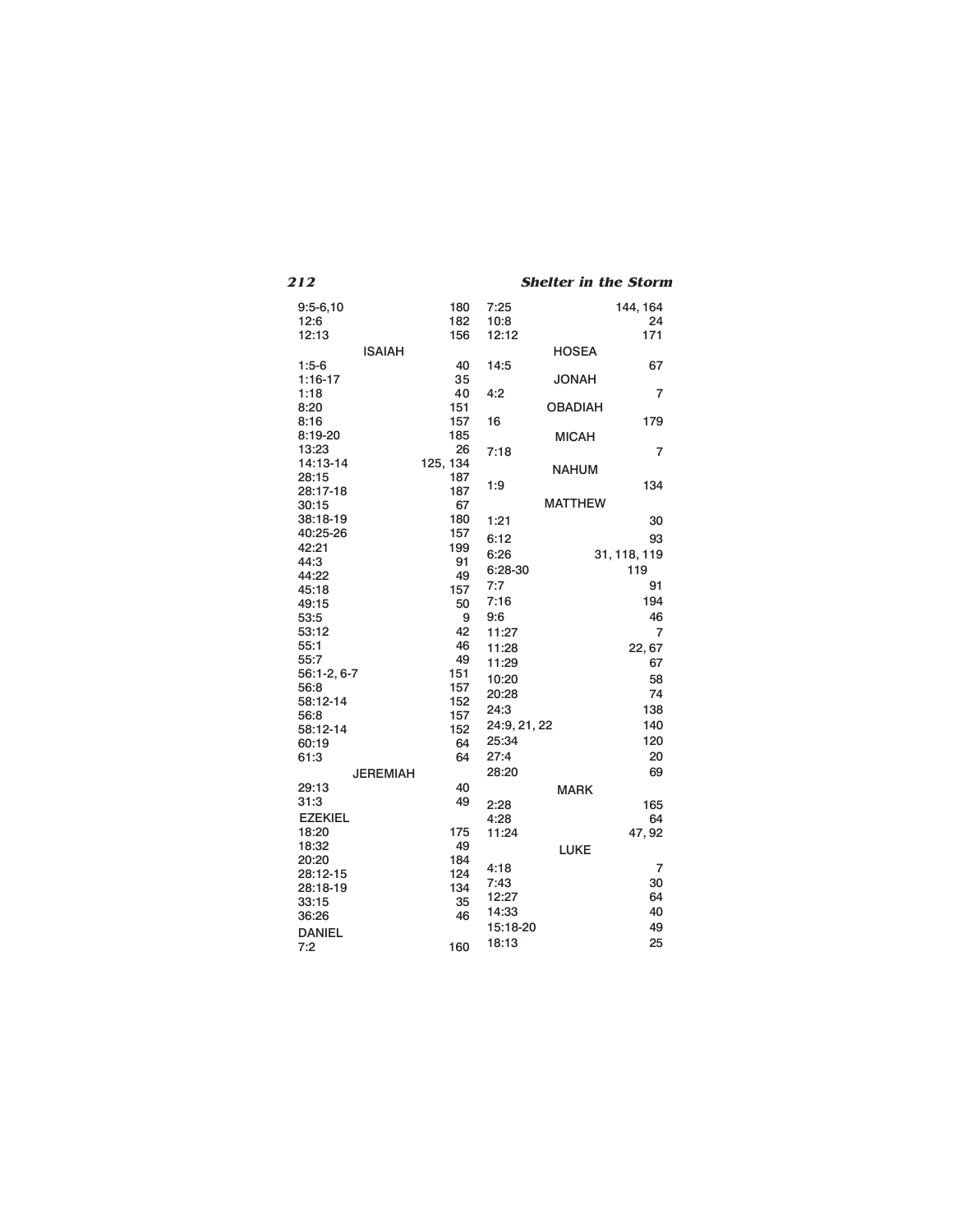# **Scripture Index**

| 19:42           |             | 44             | 4:13             | 70                   |
|-----------------|-------------|----------------|------------------|----------------------|
|                 | <b>JOHN</b> |                | 5:31             | 22                   |
| 1:3             |             | 84             | 17:31            | 181                  |
| 1:4             |             | 15             | 24:15            | 178                  |
| 1:9             |             | 21             | 26:10-11         | 37                   |
| 1:18            |             | $\overline{7}$ |                  | <b>ROMANS</b>        |
| 1:29            |             | 16, 75         | 2:7              | 175                  |
|                 |             |                | $2:12-16$        | 156                  |
| $1:47-48$       |             | 86             | 5:12             | 174                  |
| 3:3             |             | 15,64          | 6:23             | 178                  |
| 3:7             |             | 15             | 7:9              | 25                   |
| 3:8             |             | 54             | 7:16, 12, 14     | 15                   |
| 5:19            |             | 70             | 7:24             | 15                   |
| 5:28-29<br>5:39 |             | 178<br>84      | 8:1              | 41,59                |
| 6:33            |             | 153            | 8:7              | 15                   |
| 6:53, 63        |             | 84             | 8:32             | 111, 114             |
| 7:17 RV         |             | 106            | 11:33            | 102                  |
| 10:17           |             | 9              | 12:1             | 60                   |
| 12:32           |             | 32             | 12:12            | 93                   |
| $14:2 - 3$      |             | 181            |                  |                      |
| 14:6            |             | 7, 155         | 14:7             | 115                  |
|                 |             |                | 15:4             | 79                   |
| 14:8-9          |             | 8              |                  | 1 CORINTHIANS        |
| 14:10           |             | 70             | 2:10             | 104                  |
| 14:17           |             | 69             | 2:11,10          | 105                  |
| 14:27           |             | 119            | 2:14             | 15                   |
| 15:4-5          |             | 65             | 2:9              | 83                   |
| 15:10           |             | 57             | 13:12            | 108                  |
| 15:11           |             | 119            | 15:16-18         | 180                  |
| 15:16           |             | 96             | 15:22            | 178                  |
| 16:7            |             | 70             | 15:52-55         | 182                  |
| 16:8            |             | 65             |                  | <b>2 CORINTHIANS</b> |
| 16:13-14        |             | 105            | 3:3,2            | 112                  |
| 18:14           |             | 87             | 3:18             | 54,68                |
| 16:24           |             | 109            | 5:17             | 29                   |
| 16:26-27        |             | 95             | 5:19             | 9, 133               |
| 16:27           |             | 59             | 6:2              | 28                   |
| 16:33           |             | 118            | 7:11             | 36                   |
| 17:18, 23       |             | 112            | 8:9              | 76                   |
| 17:20           |             | 70             |                  | <b>GALATIANS</b>     |
| 17:24           |             | 132            | 2:20             | 58, 67               |
| 20:31           |             | 74             | 5:22-2355        |                      |
|                 | ACTS        |                | <b>EPHESIANS</b> |                      |
| 2:37-38         |             | 20             | 1:7              | 50                   |
| 3:19            |             | 20             | 2:1              | 40                   |
| 4:12            |             | 15             |                  |                      |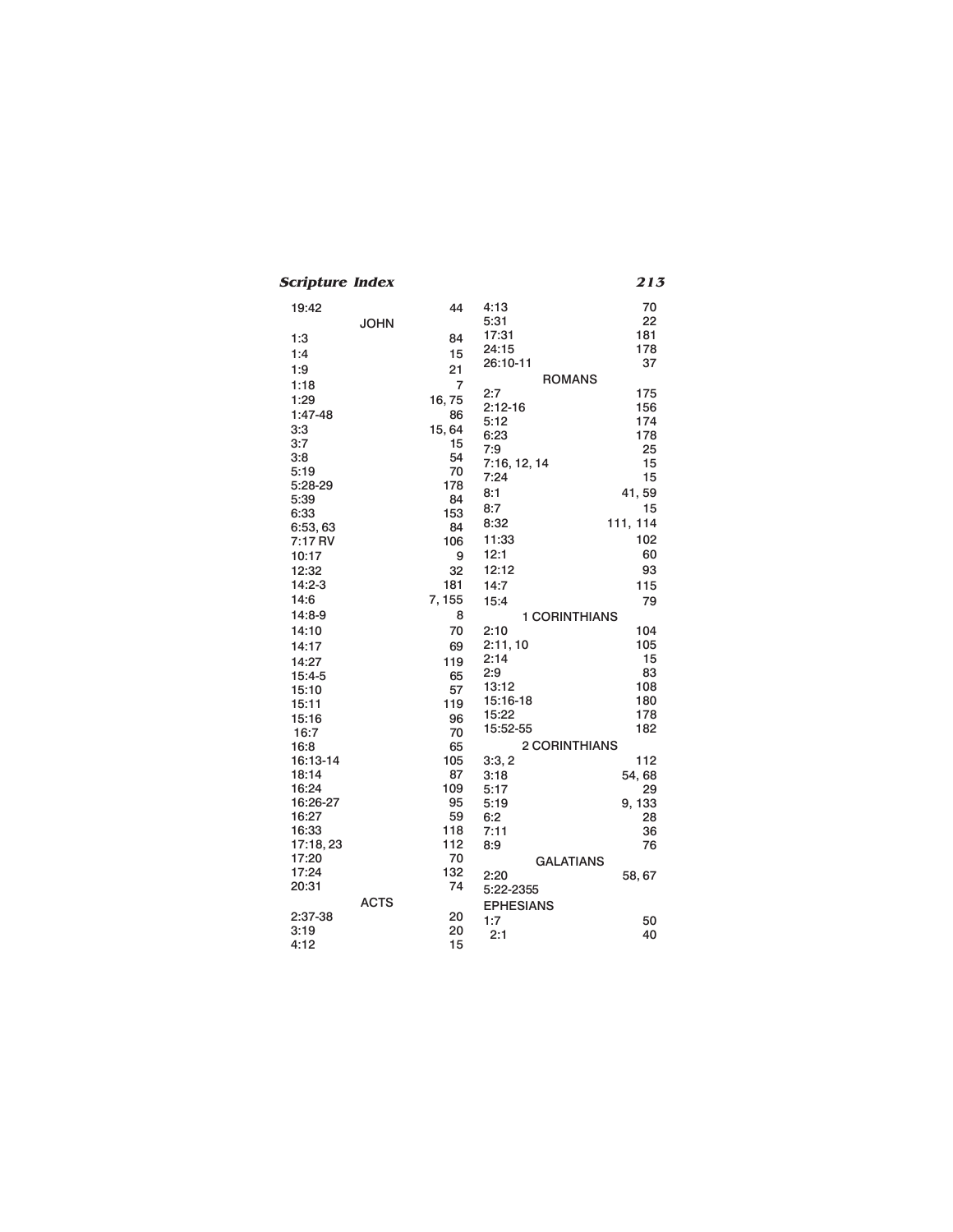| 4:15                   | 64,70        | 12:14       |                   | 29        |
|------------------------|--------------|-------------|-------------------|-----------|
| <b>PHILIPPIANS</b>     |              |             | <b>JAMES</b>      |           |
| 2:13                   | 70           | $1:5-6$     |                   | 74        |
| 3:6                    | 25           | 1:17        |                   | 17,57     |
| 4:6                    | 30, 79       | 1:25        |                   |           |
| <b>COLOSSIANS</b>      |              | 2:8         |                   | 198       |
| 1:13                   | 107          | 2:19        |                   | 198<br>58 |
| 2:3                    | 14           |             |                   |           |
|                        |              | 5:16        |                   | 34<br>68  |
| 2:6                    | 48, 66       | 5:17        |                   |           |
| 3:23                   | 78           | 5:11        |                   | 95        |
| 4:2                    | 92           |             | 1 PETER           |           |
| <b>1 THESSALONIANS</b> |              | $1:18-19$   |                   | 48        |
| 4:13                   | 171          | 2:2         |                   | 64        |
| 4:14                   | 181          | $3:3 - 4$   |                   | 55        |
| 4:16                   | 171          |             | 2 PETER           |           |
| 4:16-18                | 181          | 1:21        |                   | 87        |
| $5:2-5$                | 140          | 3:16        |                   | 102       |
| <b>2 THESSALONIANS</b> |              | 3:18        |                   | 107       |
| 2:4<br>10, 11, 146     |              |             | 1 JOHN            |           |
| 2:7<br>144, 147        |              | 1:7         |                   | 108       |
| 2:8                    | 200          |             |                   |           |
| $2:9 - 10$             | 183          | 1:9         |                   | 37,60     |
| $2:10-11$              | 186          | $2:3-6$     |                   | 57        |
| 3:14                   | 143          | 2:4         |                   | 56        |
| <b>1 TIMOTHY</b>       |              | $3:5-6$     |                   | 57        |
|                        |              | 3:7         |                   | 57        |
| 1:15                   | 29, 37       | 4:11        |                   | 30        |
| 3:16                   | 8            | 4:19        |                   | 55        |
| 2 TIMOTHY              |              | 5:3         |                   | 56, 199   |
| 1:10                   | 174          | 5:12        |                   | 153       |
| 2:26                   | 40           |             | <b>JUDE</b>       |           |
| <b>HEBREWS</b>         |              | 14-15       |                   | 181       |
| 1:6                    | 132          | $20 - 21$   |                   | 93        |
| 2:11                   | 10           |             | <b>REVELATION</b> |           |
| 2:14                   | 134          | 1:9         |                   | 149       |
| 3:4                    | 108          | 2:10        |                   | 108       |
| $3:7 - 8$              | 25           | 3:10        |                   | 186       |
| 3:12                   | 104          | 5:13        |                   | 179       |
| 4:15                   | 34           | 12:6        |                   | 147       |
| 7:25                   |              | 12:7, 9, 17 |                   | 153       |
|                        | 97           | 12:9        |                   | 158       |
| 10:16                  | 56           | 12:17       |                   | 196       |
| 10:38<br>11:6          | 66<br>92, 98 | 13:2        |                   | 147       |
|                        |              | 13:3        |                   | 199       |
| 11:8<br>11:36          | 108<br>141   | $13:5 - 7$  |                   | 147       |
|                        |              | 13:11       |                   | 160       |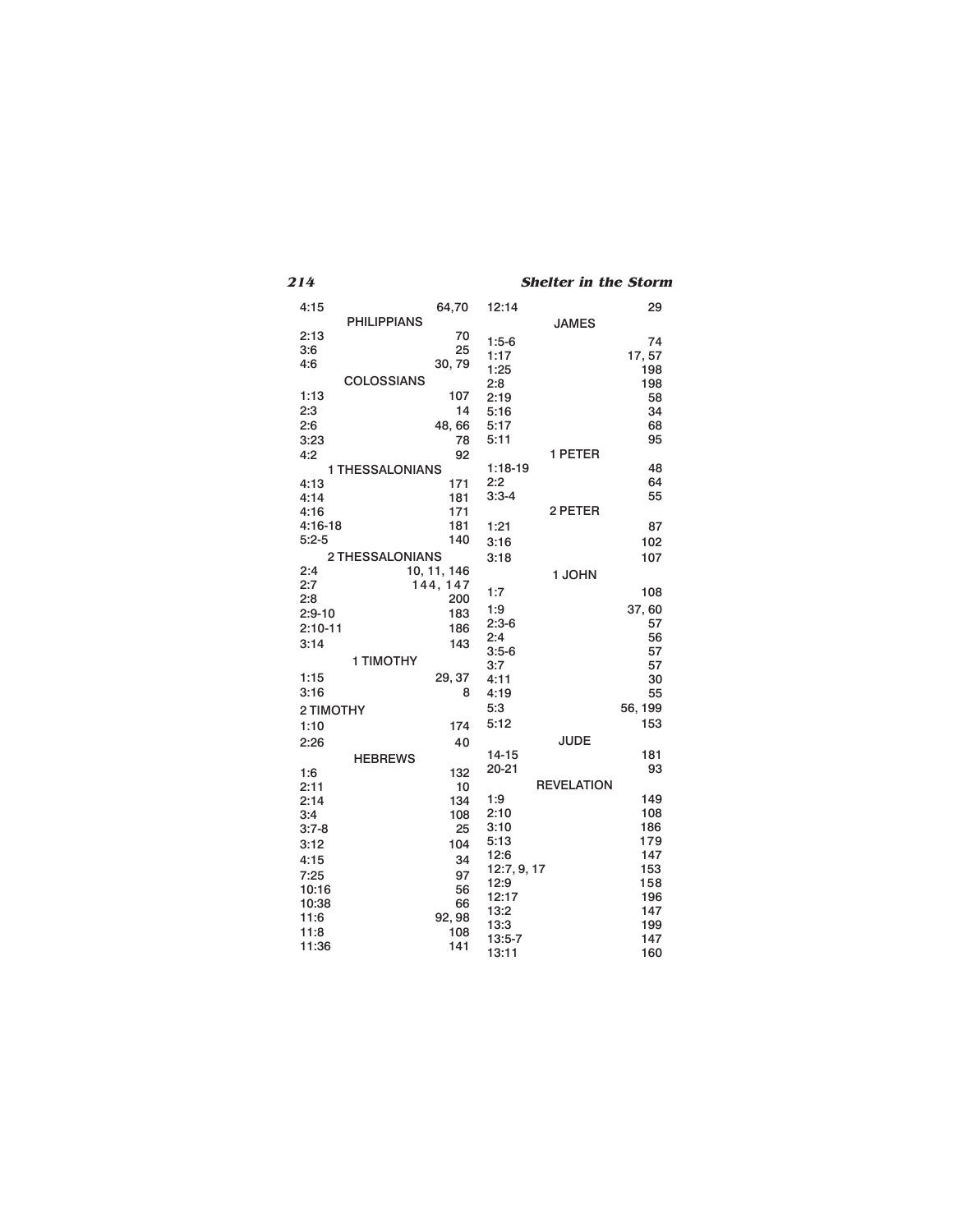| 13:15-17     | 159 | 18:5         | 202 |
|--------------|-----|--------------|-----|
| 13:16-17     | 163 | 20:6         | 178 |
| $14:9 - 10$  | 158 | 20:12        | 84  |
| $15:2-3$     | 167 | 21:7         | 177 |
| 16:13-14     | 187 | 22:14        | 199 |
| 17:15        | 160 | $22:14 - 15$ | 177 |
| $18:1 - 2.4$ | 201 | 22:17        | 23  |

# **INVALUABLE BOOKS**

**GREAT CONTROVERSY—**The story is traced so vividly that this volume has become one of the most widely distributed best-sellers of modern times, with editions in a score of languages.

**Chapter 1** - It was an appalling spectacle the whole summit of the Temple at Jerusalem blazing like a volcano. But it was destroyed anyway, even though a Roman general tried to save it.

**Chapter 2 onward** - The story of the whirlwind that came in the centuries that followed - the story of why it came - the story of men and women who lived through it and died in it, to protect your Bible and your faith.

Chapter after chapter - men and women who would not compromise. The peace they won we can have today. It is all here, within the pages of this book. \$7.95 ppd.

**BIBLE READINGS—**180 chapters in 18 sections make this an outstanding Bible study aid. Outstanding value. Easy-to-read print size, plus 3 indexes - and all at an easy-to-buy price. \$12.95 ppd.

**YOU CAN QUIT TOBACCO—**Careful step-bystep information why you must quit - and how to do it. Has helped many people. \$5.95 ppd.

**MINISTRY OF HEALING—**Health of body, healing of disease, peace of heart - through simple, natural remedies combined with trust in divine power. \$7.95 ppd.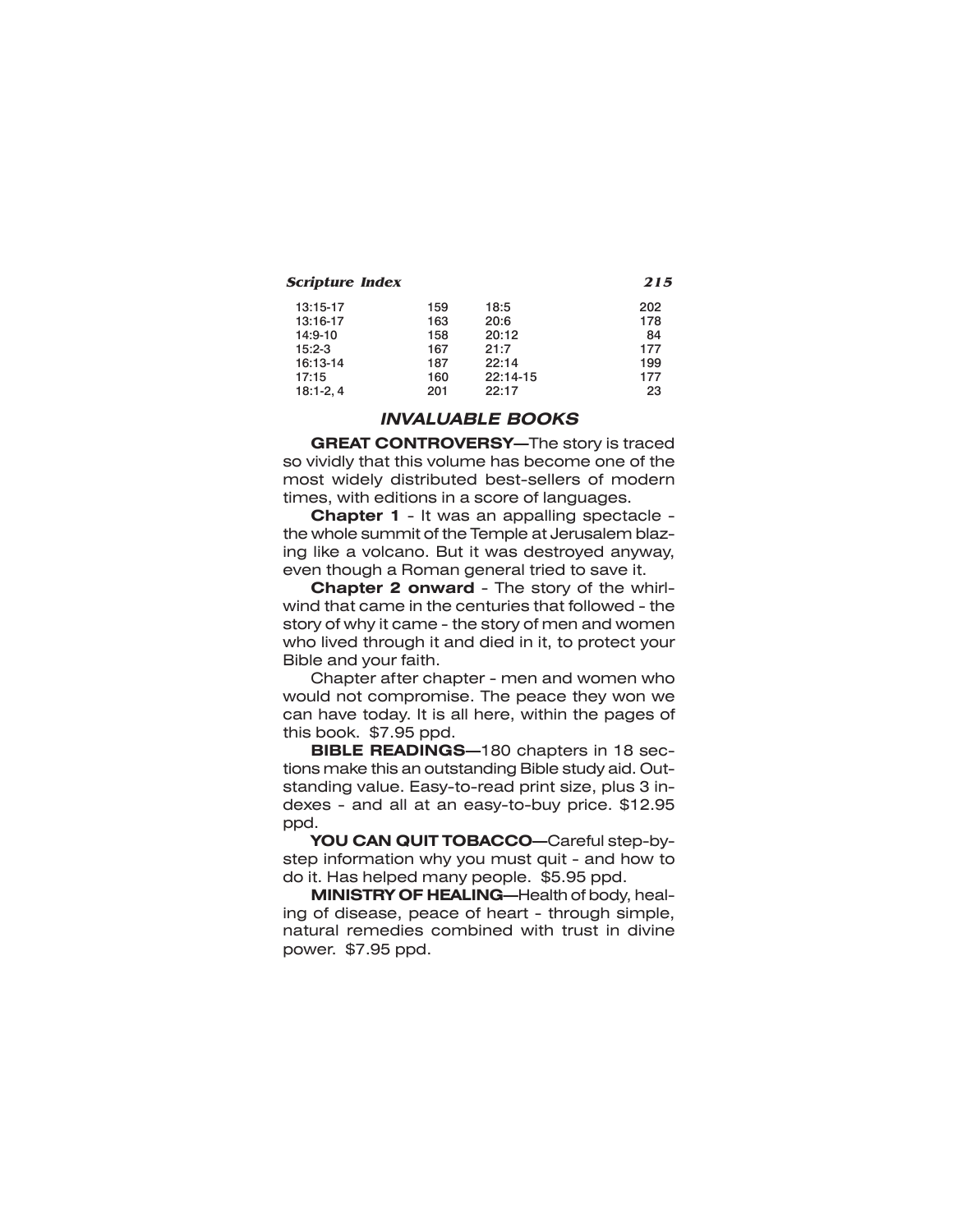**DESIRE OF AGES—**The gripping story of Christ's life, from the manger to Calvary - and how it can help your life today. \$12.95 ppd.

**CHRIST'S OBJECT LESSONS—**All the wonderful parables of Jesus, the Master Teacher. How to live better now - and how to prepare for an eternity with Him afterward. \$8.95 ppd.

**BEYOND PITCAIRN—**A fascinating journey to other lands - that will finally bring you into the heart of one of history's strangest mysteries. \$5.95 ppd.

**MARK OF THE BEAST—**Part 1 explains the Mark in Daniel 7 and Revelation 12-14. Dozens of facts and statements from historical sources. Part 2 is word-for-word from the heart of Great Controversy. \$5.95 ppd.

**NATIONAL SUNDAY LAW CRISIS—**The history of the Sunday law movement in America - and where it is leading us. A powerful book, with a full chapter on the implications of the Genocide Treaty. \$5.95 ppd.

**If you have appreciated this book, you may desire further information about these subjects. For additional literature, please contact the address given below, or the publisher.**